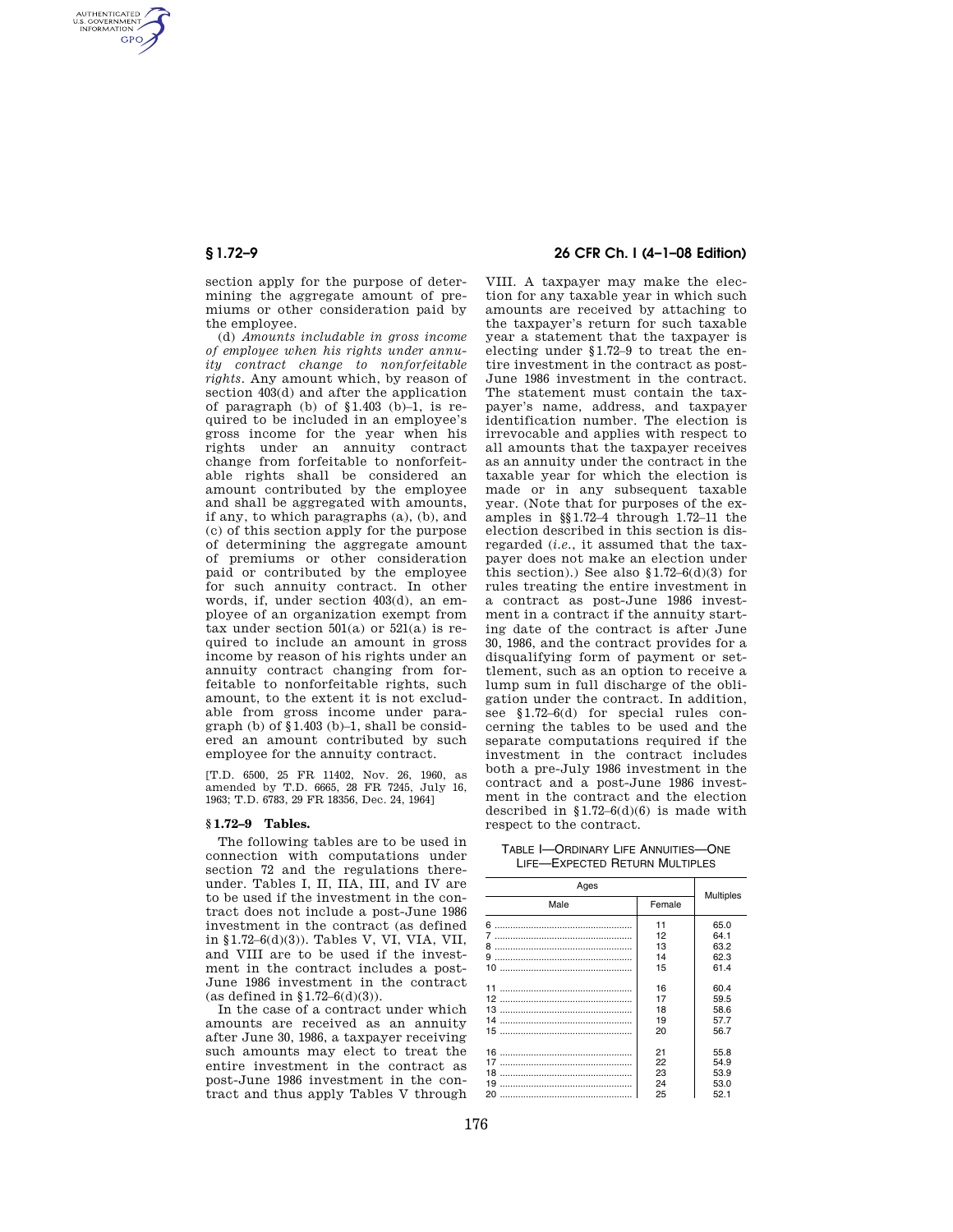#### **Internal Revenue Service, Treasury**

TABLE I-ORDINARY LIFE ANNUITIES-ONE<br>LIFE-EXPECTED RETURN MULTIPLES-Continued

| Ages |          | <b>Multiples</b> | Ages |        |
|------|----------|------------------|------|--------|
| Male | Female   |                  | Male | Female |
|      |          |                  |      | 71     |
|      | 26       | 51.1             |      | 72     |
|      | 27       | 50.2             |      |        |
|      |          |                  |      | 73     |
|      | 28       | 49.3             |      | 74     |
|      | 29       | 48.3             |      | 75     |
|      | 30       | 47.4             |      |        |
|      |          |                  |      | 76     |
|      | 31       | 46.5             |      | 77     |
|      | 32       | 45.6             |      | 78     |
|      | 33       | 44.6             |      | 79     |
|      | 34       | 43.7             |      | 80     |
|      | 35       | 42.8             |      |        |
|      |          |                  |      | 81     |
|      | 36       | 41.9             |      | 82     |
|      | 37       | 41.0             |      | 83     |
|      | 38       | 40.0             |      |        |
|      |          |                  |      | 84     |
|      | 39<br>40 | 39.1<br>38.2     |      | 85     |
|      |          |                  |      |        |
|      | 41       | 37.3             |      | 86     |
|      | 42       |                  |      | 87     |
|      |          | 36.5             |      | 88     |
|      | 43       | 35.6             |      | 89     |
|      | 44       | 34.7             |      | 90     |
|      | 45       | 33.8             |      |        |
|      |          |                  |      | 91     |
|      | 46       | 33.0             |      | 92     |
|      | 47       | 32.1             |      |        |
|      | 48       | 31.2             |      | 93     |
|      |          |                  |      | 94     |
|      | 49       | 30.4             |      | 95     |
|      | 50       | 29.6             |      |        |
|      |          |                  |      | 96     |
|      | 51       | 28.7             |      | 97     |
|      | 52       | 27.9             |      | 98     |
|      | 53       | 27.1             |      | 99     |
|      | 54       | 26.3             |      |        |
|      | 55       | 25.5             |      | 100    |
|      |          |                  |      | 101    |
|      | 56       | 24.7             |      | 102    |
|      | 57       | 24.0             |      |        |
|      | 58       | 23.2             |      | 103    |
|      |          |                  |      | 104    |
|      | 59<br>60 | 22.4<br>21.7     |      | 105    |
|      |          |                  |      |        |
|      | 61       | 21.0             |      | 106    |
|      |          |                  |      | 107    |
|      | 62       | 20.3             |      | 108    |
|      | 63       | 19.6             |      | 109    |
|      | 64       | 18.9             |      | 110    |
|      | 65       | 18.2             |      |        |
|      |          |                  |      | 111    |
|      | 66       | 17.5             |      | 112    |
|      | 67       | 16.9             |      | 113    |
|      | 68       | 16.2             |      |        |
|      |          |                  |      | 114    |
|      |          |                  |      |        |
|      | 69<br>70 | 15.6<br>15.0     |      | 115    |

#### TABLE I-ORDINARY LIFE ANNUITIES-ONE LIFE-EXPECTED RETURN MULTIPLES-Continued

 $$1.72-9$ 

Multiples

14.4<br>13.8<br>13.2<br>12.6<br>12.1

 $11.6$ <br>11.0  $\frac{10.5}{10.1}$ <br> $\frac{9.6}{ }$ 

> $\frac{9.1}{8.7}$  $8.3$ <br>7.8<br>7.5

> $7.1$ <br>6.7  $6.3$ <br> $6.0$ <br> $5.7$

> $5.4$ <br> $5.1$  $4.8$ <br> $4.5$ <br> $4.2$

> $4.0$ <br> $3.7$ <br> $3.5$ <br> $3.3$ <br> $3.1$

 $2.9$ <br> $2.7$ <br> $2.5$ <br> $2.3$ <br> $2.1$ 

 $1.9$ <br> $1.7$ <br> $1.5$ <br> $1.3$ <br> $1.2$ 

 $1.0$ <br> $.8$ <br> $.7$ <br> $.6$ <br> $.5$ <br>0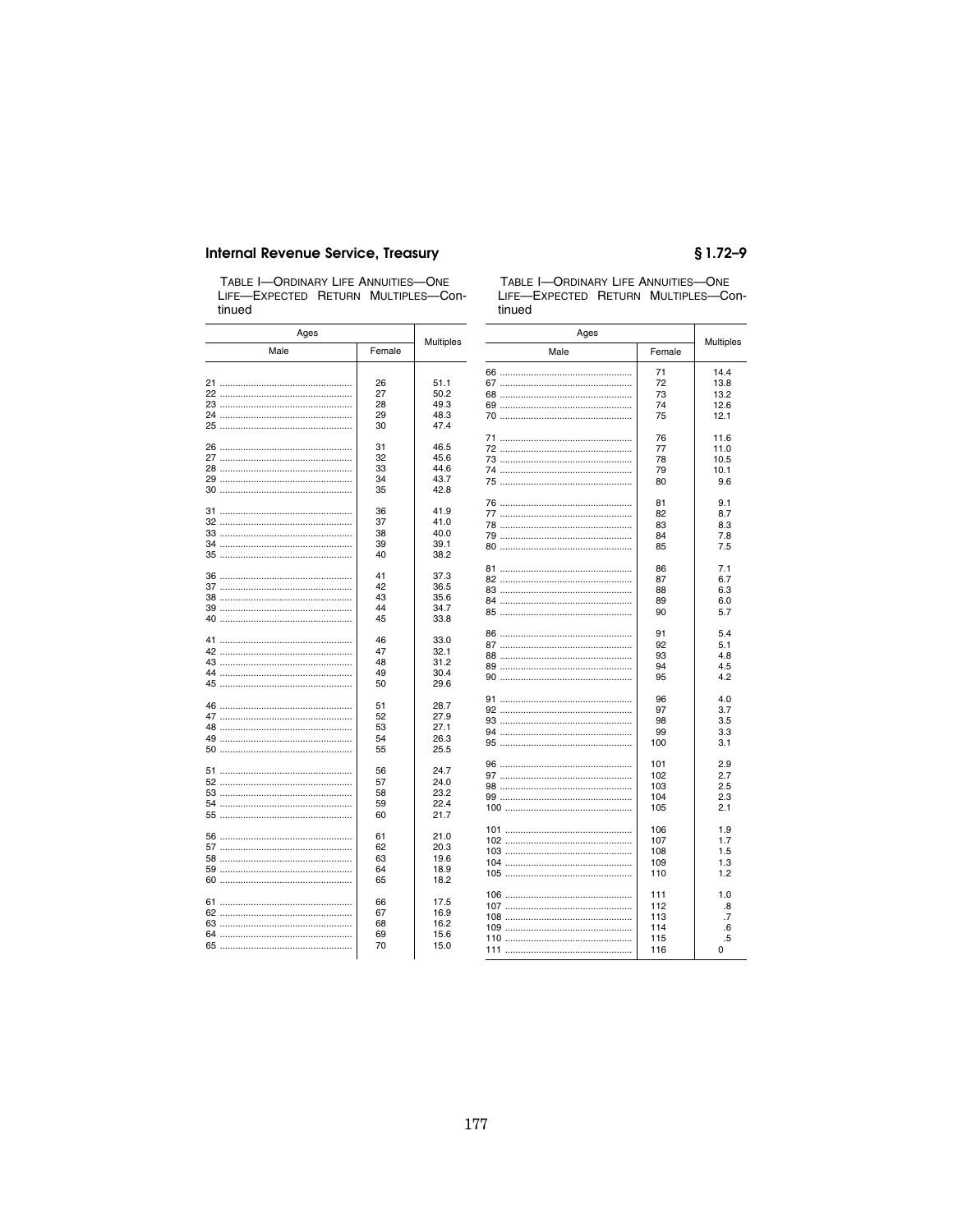|                                                                                                                                                                                                                                                                                                                                                                                                                                                                                                                                                                                    |                                              |                           |                              |                        |                       |                           |                                     |                                                     | Ages                       |                         |                        |                                           |                                                     |                               |                                       |                                         |
|------------------------------------------------------------------------------------------------------------------------------------------------------------------------------------------------------------------------------------------------------------------------------------------------------------------------------------------------------------------------------------------------------------------------------------------------------------------------------------------------------------------------------------------------------------------------------------|----------------------------------------------|---------------------------|------------------------------|------------------------|-----------------------|---------------------------|-------------------------------------|-----------------------------------------------------|----------------------------|-------------------------|------------------------|-------------------------------------------|-----------------------------------------------------|-------------------------------|---------------------------------------|-----------------------------------------|
| Male                                                                                                                                                                                                                                                                                                                                                                                                                                                                                                                                                                               | $\overline{\mathsf{C}}$<br>Fema              | O<br>Male <sub>t</sub>    | L                            | $^{\circ}$             | თ                     | ă                         | Ξ                                   | 으                                                   | ≌                          | $\vec{4}$               | ڡ                      | ڡ                                         | 7                                                   | $\frac{8}{1}$                 | <u>စု</u>                             | 20                                      |
|                                                                                                                                                                                                                                                                                                                                                                                                                                                                                                                                                                                    |                                              | Female 11                 | $\overline{\mathbf{C}}$      | 13                     | $\overline{4}$        | 51                        | $\overline{6}$                      | 7                                                   | $\overline{8}$             | $\overline{\mathbf{e}}$ | 8                      | ಸ                                         | Κ                                                   | ಔ                             | 24                                    | 85                                      |
|                                                                                                                                                                                                                                                                                                                                                                                                                                                                                                                                                                                    |                                              |                           |                              |                        |                       |                           |                                     |                                                     |                            |                         |                        |                                           |                                                     |                               |                                       |                                         |
| $\begin{minipage}{0.9\linewidth} \centering \begin{minipage}{0.9\linewidth} \centering \end{minipage} \begin{minipage}{0.9\linewidth} \centering \begin{minipage}{0.9\linewidth} \centering \end{minipage} \begin{minipage}{0.9\linewidth} \centering \end{minipage} \begin{minipage}{0.9\linewidth} \centering \end{minipage} \begin{minipage}{0.9\linewidth} \centering \end{minipage} \begin{minipage}{0.9\linewidth} \centering \end{minipage} \begin{minipage}{0.9\linewidth} \centering \end{minipage} \begin{minipage}{0.9\linewidth} \centering \end{minipage} \begin{min$ |                                              |                           |                              |                        |                       |                           |                                     |                                                     |                            |                         |                        |                                           |                                                     |                               |                                       |                                         |
|                                                                                                                                                                                                                                                                                                                                                                                                                                                                                                                                                                                    |                                              |                           |                              |                        | ということ<br>といいこと        | enang<br>KRRG<br>KRRG     | 7 2 2 3 9<br>4 9 4 9 4<br>4 9 4 9 4 | 0.004.00<br>700080<br>700080                        |                            | 78888<br>28888          | 200802<br>000802       | 5 1 1 1 9 1<br>6 1 1 9 1 1<br>7 1 9 1 9 1 |                                                     |                               |                                       |                                         |
|                                                                                                                                                                                                                                                                                                                                                                                                                                                                                                                                                                                    | $\ddot{4}$                                   |                           |                              |                        |                       |                           |                                     |                                                     |                            |                         |                        |                                           |                                                     |                               |                                       |                                         |
|                                                                                                                                                                                                                                                                                                                                                                                                                                                                                                                                                                                    |                                              |                           |                              | RKKK<br>61600<br>61600 |                       |                           |                                     |                                                     | 77605<br>2008<br>776       |                         |                        |                                           | 6<br>6 8 8 7 6<br>7 8 8 9 9                         | 250900<br>200909<br>2009      | 938604<br>93666                       | 88.7<br>880.7<br>880                    |
| $11$ , $1$ , $1$ , $1$ , $1$ , $1$ , $1$ , $1$ , $1$ , $1$ , $1$ , $1$ , $1$ , $1$ , $1$ , $1$ , $1$ , $1$ , $1$ , $1$ , $1$ , $1$ , $1$ , $1$ , $1$ , $1$ , $1$ , $1$ , $1$ , $1$ , $1$ , $1$ , $1$ , $1$ , $1$ , $1$ , $1$                                                                                                                                                                                                                                                                                                                                                       |                                              | RRRRK FFRRR<br>SANG TORTO | 222777 222888                |                        |                       |                           |                                     |                                                     |                            |                         |                        |                                           |                                                     |                               |                                       |                                         |
|                                                                                                                                                                                                                                                                                                                                                                                                                                                                                                                                                                                    | $\mathcal{U}$ and an analyzing $\mathcal{M}$ |                           |                              |                        |                       |                           |                                     |                                                     |                            |                         |                        |                                           |                                                     |                               |                                       |                                         |
|                                                                                                                                                                                                                                                                                                                                                                                                                                                                                                                                                                                    |                                              |                           |                              |                        |                       |                           |                                     |                                                     |                            |                         |                        |                                           |                                                     |                               |                                       |                                         |
|                                                                                                                                                                                                                                                                                                                                                                                                                                                                                                                                                                                    |                                              |                           |                              |                        |                       | 49517<br>888517<br>8886   | 88866<br>8886                       |                                                     |                            | 67.6<br>67.6<br>68.7    |                        | 833838<br>88888                           |                                                     | 65049<br>66549                |                                       |                                         |
| ما                                                                                                                                                                                                                                                                                                                                                                                                                                                                                                                                                                                 |                                              |                           |                              | R<br>66888<br>40699    |                       |                           |                                     | 58.5<br>68.5<br>68.5                                | 0.51169<br>0.5116<br>0.519 |                         | 27272<br>28272<br>2929 |                                           | 66664<br>66644                                      |                               | 82800<br>68488                        | 4 8 9 9 7 7<br>6 4 5 9 9 9<br>4 9 9 9 9 |
|                                                                                                                                                                                                                                                                                                                                                                                                                                                                                                                                                                                    |                                              | 7<br>000000<br>000000     |                              | no di o di o di        |                       |                           |                                     |                                                     |                            |                         |                        |                                           | 8<br>8<br>8<br>8<br>8<br>8<br>8<br>8<br>8<br>8<br>8 |                               |                                       | 605006<br>60550                         |
|                                                                                                                                                                                                                                                                                                                                                                                                                                                                                                                                                                                    |                                              |                           |                              |                        |                       |                           |                                     |                                                     |                            |                         |                        |                                           |                                                     |                               |                                       |                                         |
| $\frac{8}{1}$                                                                                                                                                                                                                                                                                                                                                                                                                                                                                                                                                                      |                                              |                           |                              |                        |                       |                           |                                     |                                                     |                            |                         |                        |                                           |                                                     |                               |                                       |                                         |
| <u>စု</u>                                                                                                                                                                                                                                                                                                                                                                                                                                                                                                                                                                          | 24                                           |                           | ា<br>ខិន្នី<br>ខិន្នី ខិន្នី | 99988                  | 87887<br>6789<br>6789 | $6074$<br>$6086$<br>$607$ | 865184<br>86658                     | $\omega$ $\omega$ $\omega$ $\omega$<br><b>88883</b> |                            |                         | 83355<br>88868         | 3<br>200909<br>200909                     |                                                     | 8<br>8 8 8 8 9 9<br>4 9 4 9 9 | 0 5 6 0 5 0<br>6 9 9 5 0<br>6 9 9 5 0 |                                         |
| 20                                                                                                                                                                                                                                                                                                                                                                                                                                                                                                                                                                                 | ని                                           |                           |                              |                        |                       |                           |                                     |                                                     |                            |                         |                        |                                           |                                                     |                               |                                       |                                         |
|                                                                                                                                                                                                                                                                                                                                                                                                                                                                                                                                                                                    |                                              |                           |                              |                        |                       |                           |                                     |                                                     |                            |                         |                        |                                           |                                                     |                               |                                       |                                         |
|                                                                                                                                                                                                                                                                                                                                                                                                                                                                                                                                                                                    |                                              |                           |                              |                        |                       |                           |                                     |                                                     | Ages                       |                         |                        |                                           |                                                     |                               |                                       |                                         |
| Male                                                                                                                                                                                                                                                                                                                                                                                                                                                                                                                                                                               | Female                                       |                           | 24<br>Male                   | ଖ                      | ಔ                     | 24                        | 55                                  | 26                                                  | 22                         | 28                      | 89                     | ౚ                                         | 5                                                   | ೫                             | ౢ                                     | 34                                      |
|                                                                                                                                                                                                                                                                                                                                                                                                                                                                                                                                                                                    |                                              |                           |                              |                        |                       |                           |                                     |                                                     |                            |                         |                        |                                           |                                                     |                               |                                       |                                         |

| Male                                                                                                                         | Female | Male 21        | ଧ୍ୟ                          | 23                                    | $\overline{2}$                                      | 25                                    | 88                          | 22                                    | 88                                      | 89                                    | 8                                     | 5                             | 32                                                                  | ౢ                              | 34                            |
|------------------------------------------------------------------------------------------------------------------------------|--------|----------------|------------------------------|---------------------------------------|-----------------------------------------------------|---------------------------------------|-----------------------------|---------------------------------------|-----------------------------------------|---------------------------------------|---------------------------------------|-------------------------------|---------------------------------------------------------------------|--------------------------------|-------------------------------|
|                                                                                                                              |        | Female 26      | 22                           | 88                                    | 89                                                  | 8                                     | 5                           | 32                                    | ౢ                                       | रु                                    | 35                                    | 36                            | 57                                                                  | 88                             | 39                            |
|                                                                                                                              |        |                |                              |                                       |                                                     |                                       |                             |                                       |                                         |                                       |                                       |                               |                                                                     |                                |                               |
|                                                                                                                              |        |                |                              |                                       |                                                     |                                       |                             |                                       |                                         |                                       |                                       |                               |                                                                     |                                |                               |
|                                                                                                                              |        | 86548<br>86748 | 2 5 6 6 6 6<br>0 7 6 7 8 7 9 | 0 0 0 0 0 0<br>8 0 0 0 0<br>8 0 0 0 0 | 811470<br>67470<br>67470                            | 6 9 9 9 4 7<br>6 9 9 9 9<br>6 9 9 9 9 |                             | 6<br>6 8 8 9 9<br>6 9 8 9 9           | 114681<br>68684                         | 0 3 4 5 9<br>0 9 4 7 9<br>0 9 9 9     | 8 1 3 1 5 1<br>8 8 8 8 9<br>8 8 9 8   | 7<br>865736<br>8658           | 6<br>6 6 6 7 4<br>6 6 6 7 9                                         | 5<br>65373<br>6536             | 86795<br>86789                |
|                                                                                                                              |        |                |                              |                                       |                                                     |                                       |                             |                                       |                                         |                                       |                                       |                               |                                                                     |                                |                               |
|                                                                                                                              |        |                |                              |                                       |                                                     |                                       |                             |                                       |                                         |                                       |                                       |                               |                                                                     |                                |                               |
| $11$ and an analyzed $\sim$                                                                                                  |        |                |                              |                                       |                                                     |                                       |                             |                                       |                                         |                                       |                                       |                               |                                                                     |                                |                               |
|                                                                                                                              |        |                |                              |                                       |                                                     |                                       |                             |                                       |                                         |                                       |                                       |                               |                                                                     |                                |                               |
| $\begin{array}{c c c c c} \hline 13 & \ldots & \ldots & \ldots \\ \hline 14 & \ldots & \ldots & \ldots & \ldots \end{array}$ |        | 55937<br>64888 | 8<br>8 9 9 9 9<br>8 9 8 9 9  | 6<br>6 8 8 9 9 9<br>6 8 9 9 9         | 3<br>8<br>8<br>8<br>8<br>8<br>8<br>8<br>8<br>8<br>8 | $7.4704$<br>$7.38804$                 | 811811<br>88855             | 6 9 9 9 5 8<br>6 9 9 5 6<br>6 9 9 5 6 | 827926<br>47926                         | 2 3 4 7 9 9<br>2 3 5 6 9<br>2 9 9 9   | 0 2 3 5 6 7<br>8 8 5 6 9<br>0 9 7 9 9 | 8<br>2010:00<br>8010:00       | $\begin{array}{c} 69 \\ 201 \\ 65 \\ 66 \\ 68 \\ 69 \\ \end{array}$ | 5<br>25<br>56<br>56<br>56<br>5 | និក្ខុ ខ្លួន<br>ដូច ក្លួន ប្ល |
|                                                                                                                              |        |                |                              |                                       |                                                     |                                       |                             |                                       |                                         |                                       |                                       |                               |                                                                     |                                |                               |
|                                                                                                                              |        |                |                              |                                       |                                                     |                                       |                             |                                       |                                         |                                       |                                       |                               |                                                                     |                                |                               |
|                                                                                                                              |        |                |                              |                                       |                                                     |                                       |                             |                                       |                                         |                                       |                                       |                               |                                                                     |                                |                               |
|                                                                                                                              |        |                |                              |                                       |                                                     |                                       |                             |                                       |                                         |                                       |                                       |                               |                                                                     |                                |                               |
|                                                                                                                              |        |                | 8<br>6 5 6 6 8<br>6 5 6 8 8  |                                       | ក<br>ភូមិ ១ ។ ១<br>ភូមិ ២ ១ ២                       | 8<br>8 8 8 8 8<br>8 8 8 8 8           | 5<br>ក្នុង 5<br>ក្នុង 5 5 5 | 8<br>8 8 8 8 7<br>8 8 8 8 7           | o ci co o ci<br>o o ci co<br>o ci co ci | 6 9 9 9 6 0<br>6 8 8 7 6<br>6 8 8 7 6 | 5<br>8 8 8 7 9<br>8 9 8 9 9           | 5<br>8 8 7 7 9 4<br>5 8 7 9 9 | 9 2 5 6 6<br>9 8 7 6 9 9<br>9 9 9 9 9                               | 5<br>8 5 5 9 9 9<br>5 5 9 9 9  | 870388<br>87588               |
|                                                                                                                              |        |                |                              |                                       |                                                     |                                       |                             |                                       |                                         |                                       |                                       |                               |                                                                     |                                |                               |
| $\overline{c}$                                                                                                               | 25     |                |                              |                                       |                                                     |                                       |                             |                                       |                                         |                                       |                                       |                               |                                                                     |                                |                               |
|                                                                                                                              |        | 59.6           | 59.1                         | 58.7                                  | 58.3                                                | 57.9                                  | 57.5                        | 57,1                                  | 56.7                                    | 56.4                                  | 56.0                                  | 55.7                          | 55.4                                                                | 55.1                           | 54.9                          |

TABLE II—ORDINARY JOINT LIFE AND LAST

SURVIVOR

TABLE II-ORDINARY JOINT LIFE AND LAST SURVIVOR ANNUITIES-TWO LIVES-EXPECTED RETURN MULTIPLES

ANNUITIES—TWO LIVES—EXPECTED

MULTIPLES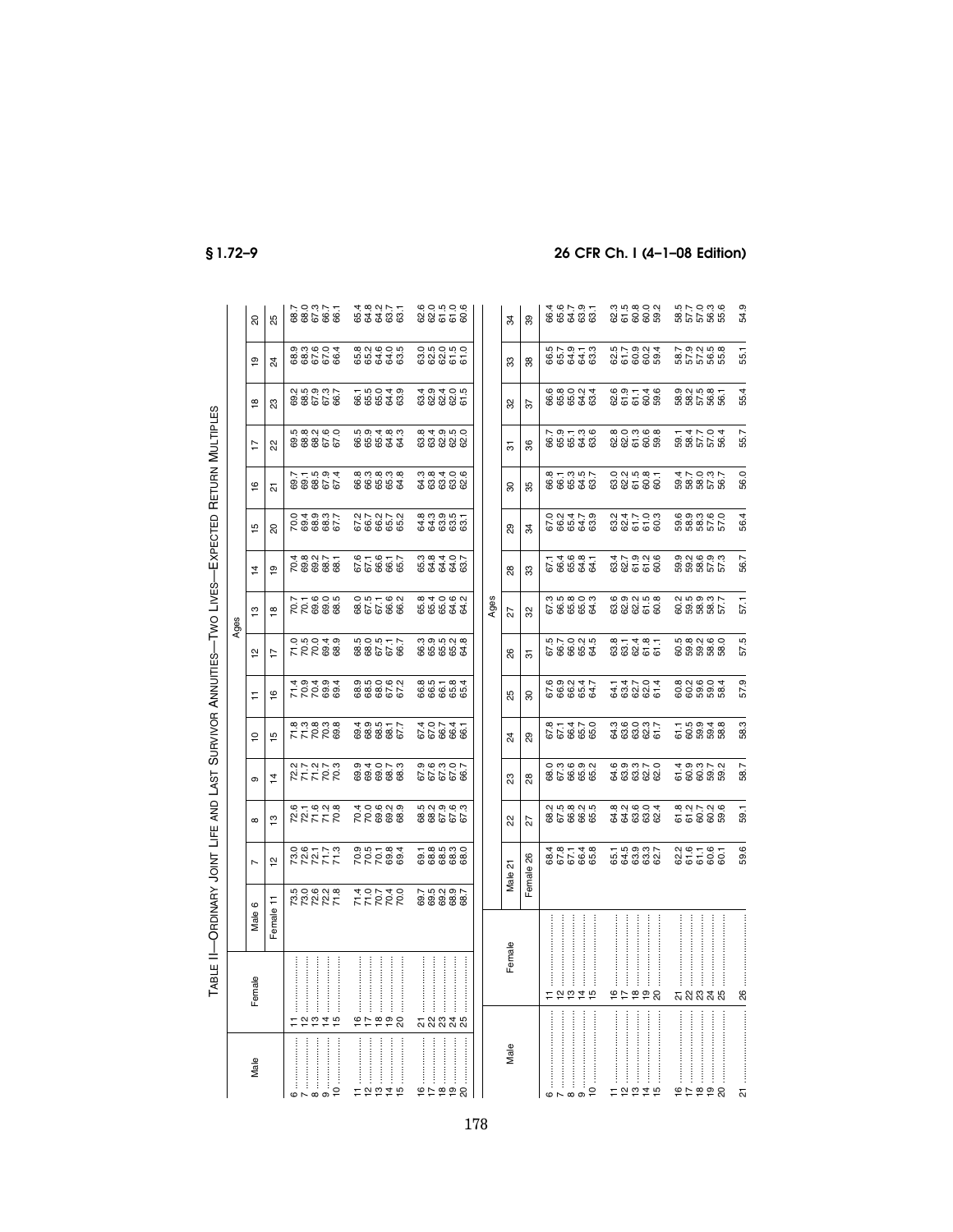|                                                                                       | ត្ត<br>កើត្តមូត<br>ចិន្ត្រី           | 22222<br>2222<br>2222            |      | \$             | 54            | 65.4                                                                        |
|---------------------------------------------------------------------------------------|---------------------------------------|----------------------------------|------|----------------|---------------|-----------------------------------------------------------------------------|
| 5<br>4 6 6 7 9<br>5 9 9 9                                                             | 9<br>5 5 9 9 9 9<br>9 9 9 9 9         | $7676$<br>$9876$<br>$9877$       |      | $\frac{8}{3}$  | S3            | 65.5                                                                        |
| 81188<br>81888                                                                        | 327167<br>35585                       | 5<br>9 9 9 9 9<br>9 9 9 9        |      | 47             | 52            | 65.5                                                                        |
|                                                                                       | ក ។ ១ ១ ២<br>និង ៤ ១ ១ ២              |                                  |      | 46             | 5             | 65.5                                                                        |
|                                                                                       | ក្នុង<br>និងនាំ<br>ក្នុង              | 5<br>00000<br>50000              |      | 45             | 50            | 65.6                                                                        |
| 8 8 8 8 9<br>8 8 9 9 9                                                                | 5<br>បើប្អូន ប្អូ<br>បើប្អូន ប្អូ     |                                  |      | 4              | \$            | 65.6                                                                        |
|                                                                                       | ១ ។ ១ ។ ೦<br>ពួ ពួ ពួ ពួ ពួ           | $5779$<br>$5799$                 |      | $\frac{3}{4}$  | $\frac{8}{2}$ | 65.7                                                                        |
| 66640<br>66640                                                                        | 5<br>2020<br>40200                    | ន្ល.<br>នគ. នី នី<br>នី ដី នី នី | Ages | $\overline{4}$ | 47            | 65.7                                                                        |
| 0<br>00 00 00<br>00 00 00                                                             | 84955<br>84886                        | ក្តុ<br>ស្តី ស្តី<br>ភូមិ ភូ     |      | 4              | \$            | 65.8                                                                        |
| 5<br>6<br>5<br>5<br>5<br>5<br>5<br>5<br>5<br>5<br>5<br>5<br>5<br>5<br>5<br>5<br>5<br> |                                       | ល ១ ហ ល<br>ប ល ល ល<br>ល ល ល ល    |      | $\overline{a}$ | 45            | 65.9                                                                        |
| 5 5 6 6 6<br>5 6 6 6<br>5 6 6 6                                                       |                                       | 8<br>8 8 8 8 8<br>8 8 8 9        |      | 39             | 4             | 65.9                                                                        |
| 85788<br>8578                                                                         | 5<br>8 5 5 6 7 9<br>4 9 5 9 9 9       | 4 4 6 6<br>4 4 6 6<br>4 4 6 6    |      | 38             | $\frac{3}{4}$ | 66.0                                                                        |
| ន ន ដ ដ<br>ន ន ដ ដ<br>ន ន ដ                                                           | 9 5 5 8 9 9<br>9 9 9 9 9 9            | ក ខុ ចុ ស្<br>ងើ ងី ងី           |      | 22             | 42            | .<br>66                                                                     |
| 5<br>6885<br>5885                                                                     | 5 5 5 6 6<br>6 7 7 7 4 0<br>5 6 8 6 9 | 5555<br>5555<br>555              |      | 36             | 4             | 66.2                                                                        |
|                                                                                       |                                       |                                  |      | Male 35        | Female 40     | 66.3                                                                        |
| $\stackrel{8}{\scriptstyle\sim}$ នឹង និ                                               | 58838                                 | 8588                             |      | Female         |               |                                                                             |
| <u>ន្ត ន្ត ន</u>                                                                      | នុក្ខន្តន                             | <b>5883</b>                      |      | Male           |               | $6$ and $11$ and $11$ and $11$ and $11$ and $11$ and $11$ and $11$ and $11$ |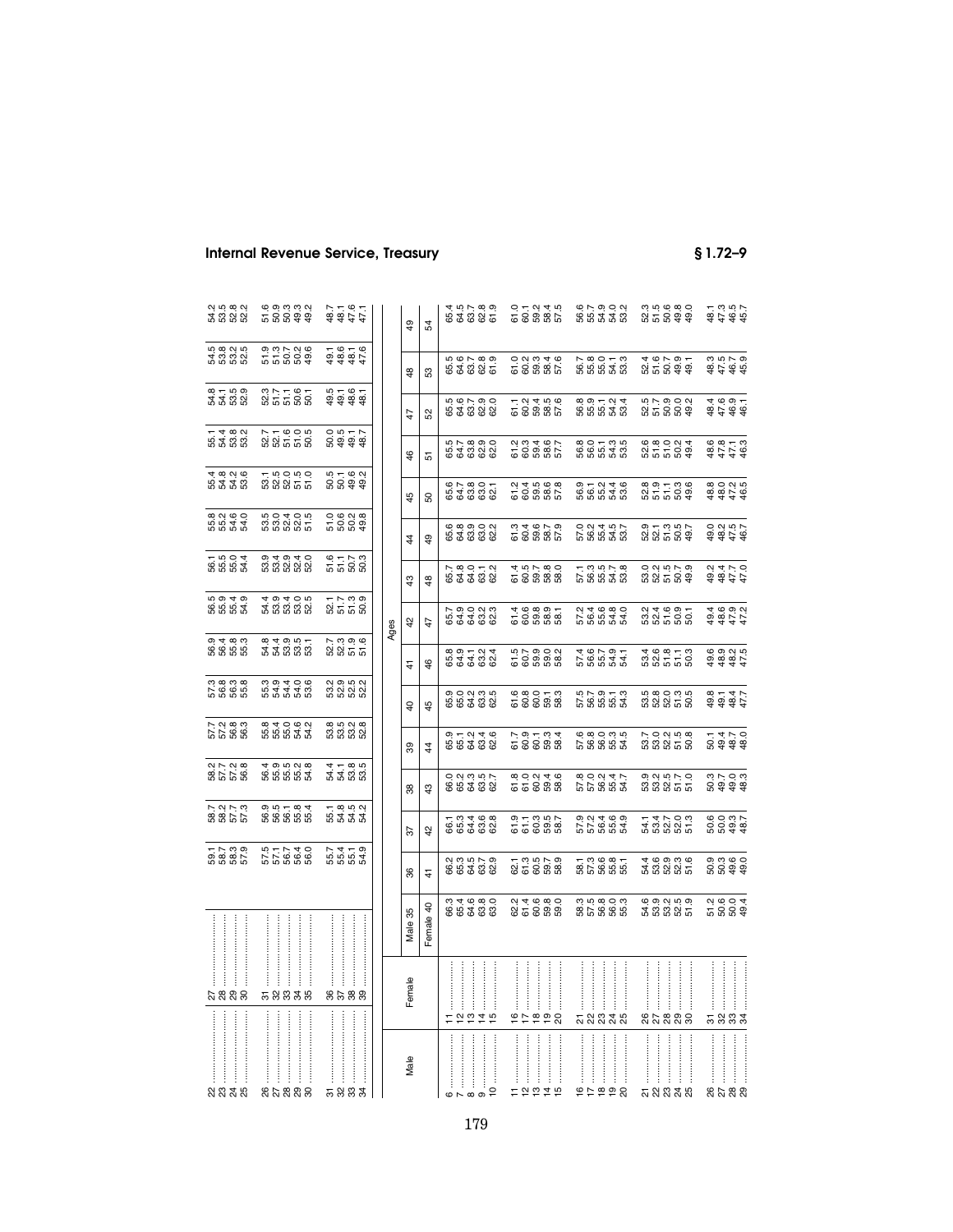|                                                                                                                                                                                                                                                                                                                                                                                                                                             |                                                                                                                                                                                                                                                                                                                                                                                                                                                                                                |                    |                                                             |                                                                                       |                                     |                                     |                                                     |                               | Ages                          |                                                |                                     |                                                                                                                                                                                                                                                                                                                        |                                                                                       |                               |                               |                                                                                       |
|---------------------------------------------------------------------------------------------------------------------------------------------------------------------------------------------------------------------------------------------------------------------------------------------------------------------------------------------------------------------------------------------------------------------------------------------|------------------------------------------------------------------------------------------------------------------------------------------------------------------------------------------------------------------------------------------------------------------------------------------------------------------------------------------------------------------------------------------------------------------------------------------------------------------------------------------------|--------------------|-------------------------------------------------------------|---------------------------------------------------------------------------------------|-------------------------------------|-------------------------------------|-----------------------------------------------------|-------------------------------|-------------------------------|------------------------------------------------|-------------------------------------|------------------------------------------------------------------------------------------------------------------------------------------------------------------------------------------------------------------------------------------------------------------------------------------------------------------------|---------------------------------------------------------------------------------------|-------------------------------|-------------------------------|---------------------------------------------------------------------------------------|
| Male                                                                                                                                                                                                                                                                                                                                                                                                                                        | Female                                                                                                                                                                                                                                                                                                                                                                                                                                                                                         | Male 35            | 36                                                          | 55                                                                                    | 88                                  | 89                                  | $\overline{a}$                                      | $\frac{4}{3}$                 | $\frac{5}{4}$                 | $\frac{3}{4}$                                  | $\frac{4}{3}$                       | 45                                                                                                                                                                                                                                                                                                                     | 46                                                                                    | 47                            | $\frac{8}{3}$                 | $\overline{49}$                                                                       |
|                                                                                                                                                                                                                                                                                                                                                                                                                                             |                                                                                                                                                                                                                                                                                                                                                                                                                                                                                                | Female 40          | $\frac{4}{1}$                                               | 42                                                                                    | $\frac{3}{4}$                       | 4                                   | 45                                                  | \$                            | 47                            | $\frac{8}{4}$                                  | \$                                  | 80                                                                                                                                                                                                                                                                                                                     | 5                                                                                     | 52                            | S3                            | 54                                                                                    |
| $\boldsymbol{\mathcal{S}}$                                                                                                                                                                                                                                                                                                                                                                                                                  | 35                                                                                                                                                                                                                                                                                                                                                                                                                                                                                             | 48.8               | \$                                                          | $\ddot{a}$                                                                            | 47.7                                | 47.4                                | 47.1                                                | 46.8                          | 46.5                          | Ņ<br>\$.                                       | $\circ$<br>46.                      | $\infty$<br>45.                                                                                                                                                                                                                                                                                                        | 45.5                                                                                  | 45.3                          | 45.2                          | 45.0                                                                                  |
|                                                                                                                                                                                                                                                                                                                                                                                                                                             |                                                                                                                                                                                                                                                                                                                                                                                                                                                                                                |                    |                                                             |                                                                                       |                                     |                                     |                                                     |                               |                               |                                                |                                     |                                                                                                                                                                                                                                                                                                                        |                                                                                       |                               |                               |                                                                                       |
| <b>5883</b>                                                                                                                                                                                                                                                                                                                                                                                                                                 | $[ \begin{array}{cccccccccccc} \multicolumn{3}{c}{} & \multicolumn{3}{c}{} & \multicolumn{3}{c}{} & \multicolumn{3}{c}{} & \multicolumn{3}{c}{} & \multicolumn{3}{c}{} & \multicolumn{3}{c}{} & \multicolumn{3}{c}{} & \multicolumn{3}{c}{} & \multicolumn{3}{c}{} & \multicolumn{3}{c}{} & \multicolumn{3}{c}{} & \multicolumn{3}{c}{} & \multicolumn{3}{c}{} & \multicolumn{3}{c}{} & \multicolumn{3}{c}{} & \multicolumn{3}{c}{} & \multicolumn{3}{c}{} & \multicolumn{3}{c}{} & \$<br>8588 | 3<br>37737<br>3778 | $77.8$<br>$77.7$<br>$77.7$<br>$49.2$                        |                                                                                       | 11694<br>4444                       | 4444                                | 4 4 4 4<br>4 5 6 7 6<br>4 6 7 6                     | 4 4 4 4<br>6 5 4 4<br>4 5 4 4 | 4444<br>6544                  | $\phi$ $\phi$ $\alpha$ $\phi$<br>री में में के | 4444<br>545                         | $\begin{array}{cccccc} 4 & 4 & 4 & 4 \\ 6 & 4 & 3 & 4 \\ 1 & 2 & 3 & 4 \\ 2 & 3 & 4 & 5 \\ 3 & 4 & 5 & 6 \\ 4 & 5 & 6 & 7 \\ 5 & 6 & 8 & 10 \\ 6 & 10 & 10 & 10 \\ 7 & 10 & 10 & 10 \\ 8 & 10 & 10 & 10 \\ 9 & 10 & 10 & 10 \\ 10 & 10 & 10 & 10 \\ 11 & 10 & 10 & 10 \\ 12 & 10 & 10 & 10 \\ 13 & 10 & 10 & 10 \\ 14$ | 4444<br>4445                                                                          | 4 4 4 4<br>4 4 4 4<br>6 9 9 9 | 4 4 4 4<br>4 4 4 4<br>4 4 4 4 | 4 4 4 4<br>4 4 4 4<br>4 4 4 4                                                         |
|                                                                                                                                                                                                                                                                                                                                                                                                                                             |                                                                                                                                                                                                                                                                                                                                                                                                                                                                                                |                    |                                                             |                                                                                       |                                     |                                     |                                                     |                               |                               |                                                |                                     |                                                                                                                                                                                                                                                                                                                        |                                                                                       |                               |                               |                                                                                       |
|                                                                                                                                                                                                                                                                                                                                                                                                                                             |                                                                                                                                                                                                                                                                                                                                                                                                                                                                                                |                    |                                                             |                                                                                       |                                     |                                     |                                                     |                               | Ages                          |                                                |                                     |                                                                                                                                                                                                                                                                                                                        |                                                                                       |                               |                               |                                                                                       |
| Male                                                                                                                                                                                                                                                                                                                                                                                                                                        | Female                                                                                                                                                                                                                                                                                                                                                                                                                                                                                         |                    | Male 50                                                     | 5                                                                                     | <u>ង</u>                            | S3                                  | 54                                                  | ЪЯ.                           | 99                            | 25                                             | 58                                  | 39                                                                                                                                                                                                                                                                                                                     | 80                                                                                    | 67                            | 8                             | යි                                                                                    |
|                                                                                                                                                                                                                                                                                                                                                                                                                                             |                                                                                                                                                                                                                                                                                                                                                                                                                                                                                                |                    | Female 55                                                   | 56                                                                                    | 57                                  | 58                                  | 59                                                  | 8                             | 67                            | ಜ                                              | සී                                  | \$                                                                                                                                                                                                                                                                                                                     | 65                                                                                    | 86                            | 29                            | 89                                                                                    |
| $\begin{array}{c} \begin{array}{c} \begin{array}{c} \ \ \end{array} \\ \begin{array}{c} \ \end{array} \\ \begin{array}{c} \ \end{array} \\ \begin{array}{c} \ \end{array} \\ \begin{array}{c} \ \end{array} \\ \begin{array}{c} \ \end{array} \\ \begin{array}{c} \ \end{array} \\ \begin{array}{c} \ \end{array} \\ \begin{array}{c} \ \end{array} \\ \begin{array}{c} \ \end{array} \end{array} \end{array}$                              | = 2275                                                                                                                                                                                                                                                                                                                                                                                                                                                                                         |                    | $\overline{4}$ in $\overline{6}$ if $\overline{6}$<br>63885 | 4 5 6 7 8<br>4 5 6 7 8<br>4 5 9 9                                                     | 8<br>84885<br>84885                 | 645665<br>64565                     | 845857<br>84587                                     | 645665<br>64565               | 0<br>6<br>8<br>8<br>8 8 8 8 9 | 000000<br>ಳೆ ತೆ ಇ ಇ ಪ                          | 8<br>8 4 8 8 9<br>8 9 8 9 9         | 000000<br>88885                                                                                                                                                                                                                                                                                                        | 8<br>8<br>8<br>8<br>8<br>8<br>8<br>8<br>8<br>8<br>8<br>8<br>8<br>8<br>8<br>8<br>8<br> | 8<br>84885<br>8788            | 8<br>8 3 3 3 4 5<br>8 3 8 9 6 | 8<br>8<br>8<br>8<br>8<br>8<br>8<br>8<br>8<br>8<br>8<br>8<br>8<br>8<br>8<br>8<br>8<br> |
|                                                                                                                                                                                                                                                                                                                                                                                                                                             |                                                                                                                                                                                                                                                                                                                                                                                                                                                                                                |                    |                                                             |                                                                                       |                                     |                                     |                                                     |                               |                               |                                                |                                     |                                                                                                                                                                                                                                                                                                                        |                                                                                       |                               |                               |                                                                                       |
|                                                                                                                                                                                                                                                                                                                                                                                                                                             |                                                                                                                                                                                                                                                                                                                                                                                                                                                                                                |                    |                                                             |                                                                                       |                                     |                                     |                                                     |                               |                               |                                                |                                     |                                                                                                                                                                                                                                                                                                                        |                                                                                       |                               |                               |                                                                                       |
|                                                                                                                                                                                                                                                                                                                                                                                                                                             |                                                                                                                                                                                                                                                                                                                                                                                                                                                                                                |                    |                                                             |                                                                                       |                                     |                                     |                                                     |                               |                               |                                                |                                     |                                                                                                                                                                                                                                                                                                                        |                                                                                       |                               |                               |                                                                                       |
|                                                                                                                                                                                                                                                                                                                                                                                                                                             |                                                                                                                                                                                                                                                                                                                                                                                                                                                                                                |                    |                                                             |                                                                                       |                                     |                                     |                                                     |                               |                               |                                                |                                     |                                                                                                                                                                                                                                                                                                                        |                                                                                       |                               |                               |                                                                                       |
|                                                                                                                                                                                                                                                                                                                                                                                                                                             | 95998                                                                                                                                                                                                                                                                                                                                                                                                                                                                                          |                    |                                                             |                                                                                       |                                     |                                     |                                                     |                               |                               |                                                |                                     |                                                                                                                                                                                                                                                                                                                        |                                                                                       |                               |                               |                                                                                       |
|                                                                                                                                                                                                                                                                                                                                                                                                                                             |                                                                                                                                                                                                                                                                                                                                                                                                                                                                                                |                    |                                                             |                                                                                       |                                     |                                     |                                                     |                               |                               |                                                |                                     |                                                                                                                                                                                                                                                                                                                        |                                                                                       |                               |                               |                                                                                       |
| $79949$                                                                                                                                                                                                                                                                                                                                                                                                                                     |                                                                                                                                                                                                                                                                                                                                                                                                                                                                                                |                    | 0 1 2 3 3 4<br>6 9 8 8 7<br>6 9 8 8 7                       | 90724<br>90885                                                                        | 901-23<br>90552                     | 8<br>8 8 8 8 8 7<br>8 8 8 8 7       | 8<br>8<br>8<br>8<br>8<br>8<br>8<br>8<br>8<br>8<br>8 | 8<br>8 8 8 8 7 9<br>8 8 8 8 7 |                               | ក<br>ខូនី<br>ខូនី ខ្លី                         |                                     | 0<br>000000<br>000000                                                                                                                                                                                                                                                                                                  | 0.0850<br>0.0850<br>0.09                                                              |                               | 85.855<br>85855               | 87899<br>88858                                                                        |
|                                                                                                                                                                                                                                                                                                                                                                                                                                             |                                                                                                                                                                                                                                                                                                                                                                                                                                                                                                |                    |                                                             |                                                                                       |                                     |                                     |                                                     |                               |                               |                                                |                                     |                                                                                                                                                                                                                                                                                                                        |                                                                                       |                               |                               |                                                                                       |
|                                                                                                                                                                                                                                                                                                                                                                                                                                             |                                                                                                                                                                                                                                                                                                                                                                                                                                                                                                |                    |                                                             |                                                                                       |                                     |                                     |                                                     |                               |                               |                                                |                                     |                                                                                                                                                                                                                                                                                                                        |                                                                                       |                               |                               |                                                                                       |
|                                                                                                                                                                                                                                                                                                                                                                                                                                             |                                                                                                                                                                                                                                                                                                                                                                                                                                                                                                |                    |                                                             |                                                                                       |                                     |                                     |                                                     |                               |                               |                                                |                                     |                                                                                                                                                                                                                                                                                                                        |                                                                                       |                               |                               |                                                                                       |
| $\begin{array}{c}\n16 \\ 17 \\ 18 \\  \\ 19 \\ 20\n\end{array}$                                                                                                                                                                                                                                                                                                                                                                             | ភ្លួននូង                                                                                                                                                                                                                                                                                                                                                                                                                                                                                       |                    | 55<br>555555<br>55555                                       | 5<br>6<br>5<br>5<br>5<br>5<br>5<br>5<br>5<br>5<br>5<br>5<br>5<br>5<br>5<br>5<br>5<br> | 555555<br>555555                    | 555558<br>555558                    | 555558<br>555558                                    | 555555<br>555555              | 2<br>8 5 4 5 6 7<br>8 5 7 8 9 | 0.01456<br>8.5388                              | 8 5 4 5 6<br>8 5 4 6 6<br>8 5 7 8 9 | ក 2 3 3 4 5<br>ឆ្លង ជូ 2 5<br>ឆ្លង ជូ 2 5                                                                                                                                                                                                                                                                              | ក្ដួល ១ ។<br>មើល ១ ។<br>ក្ដួល ១ ២                                                     | ក្ដួល។<br>មើលដំបូង<br>ក្ដី    | 5 5 3 3 3<br>មើលទី 3 3 3      | 0 + 0 0 4<br>9 5 4 5 9 9<br>9 5 9 9 9                                                 |
|                                                                                                                                                                                                                                                                                                                                                                                                                                             |                                                                                                                                                                                                                                                                                                                                                                                                                                                                                                |                    |                                                             |                                                                                       |                                     |                                     |                                                     |                               |                               |                                                |                                     |                                                                                                                                                                                                                                                                                                                        |                                                                                       |                               |                               |                                                                                       |
| $\begin{minipage}{0.9\linewidth} \begin{tabular}{ c c c } \hline & \multicolumn{3}{ c }{\textbf{r} & \textbf{r} & \textbf{r} & \textbf{r} & \textbf{r} & \textbf{r} & \textbf{r} \\ \hline \multicolumn{3}{ c }{\textbf{r} & \textbf{r} & \textbf{r} & \textbf{r} & \textbf{r} & \textbf{r} & \textbf{r} & \textbf{r} & \textbf{r} & \textbf{r} \\ \hline \multicolumn{3}{ c }{\textbf{r} & \textbf{r} & \textbf{r} & \textbf{r} & \textbf$ |                                                                                                                                                                                                                                                                                                                                                                                                                                                                                                |                    |                                                             |                                                                                       |                                     |                                     |                                                     |                               |                               |                                                |                                     |                                                                                                                                                                                                                                                                                                                        |                                                                                       |                               |                               |                                                                                       |
| <b>ភ</b> ង ឌ <del>ដ</del> ឆ                                                                                                                                                                                                                                                                                                                                                                                                                 | 85888                                                                                                                                                                                                                                                                                                                                                                                                                                                                                          |                    |                                                             |                                                                                       | 0 0 0 0 0<br>0 0 0 0 0<br>0 0 0 0 0 | 0 1 0 4 5<br>0 5 9 4 5<br>0 5 9 4 5 | 5<br>15 5 9 4<br>9 5 7 9 4                          | 8<br>5 5 6 9 8<br>5 5 9 9 8   | 5<br>2000 000<br>2000 000     | $-58999$<br>55599                              | $789907$<br>58998                   |                                                                                                                                                                                                                                                                                                                        | $50,890$<br>50988                                                                     | 5<br>5 9 9 9 9 9<br>5 9 9 9 9 | 5<br>5 9 9 9 9 9<br>5 9 9 9 9 | 5<br>5 9 9 9 9 9<br>5 9 9 9 9                                                         |
|                                                                                                                                                                                                                                                                                                                                                                                                                                             |                                                                                                                                                                                                                                                                                                                                                                                                                                                                                                |                    |                                                             |                                                                                       |                                     |                                     |                                                     |                               |                               |                                                |                                     |                                                                                                                                                                                                                                                                                                                        |                                                                                       |                               |                               |                                                                                       |
|                                                                                                                                                                                                                                                                                                                                                                                                                                             |                                                                                                                                                                                                                                                                                                                                                                                                                                                                                                |                    |                                                             |                                                                                       |                                     |                                     |                                                     |                               |                               |                                                |                                     |                                                                                                                                                                                                                                                                                                                        |                                                                                       |                               |                               |                                                                                       |
|                                                                                                                                                                                                                                                                                                                                                                                                                                             |                                                                                                                                                                                                                                                                                                                                                                                                                                                                                                |                    |                                                             |                                                                                       |                                     |                                     |                                                     |                               |                               |                                                |                                     |                                                                                                                                                                                                                                                                                                                        |                                                                                       |                               |                               |                                                                                       |
|                                                                                                                                                                                                                                                                                                                                                                                                                                             |                                                                                                                                                                                                                                                                                                                                                                                                                                                                                                |                    |                                                             |                                                                                       |                                     |                                     |                                                     |                               |                               |                                                |                                     |                                                                                                                                                                                                                                                                                                                        |                                                                                       |                               |                               |                                                                                       |
| នកននន                                                                                                                                                                                                                                                                                                                                                                                                                                       | :<br>:<br>:<br>:<br>:<br>58838                                                                                                                                                                                                                                                                                                                                                                                                                                                                 |                    |                                                             | $44444$<br>$2444$                                                                     | $44444$<br>$4444$                   | $44444$<br>$260044$                 | $44444$<br>$4444$                                   | $44444$<br>$2689$<br>$244$    | $748444$<br>$76190$           |                                                | $44444$<br>$2444$<br>$2444$         | 4 <del>4</del> 4 4 4<br>セキュロン                                                                                                                                                                                                                                                                                          | 4 4 4 4 4<br>とのはは<br>1 6 4 4 4                                                        | $74444$<br>$7444$             | わ<br>さんちょう<br>さんちょう           | 4 4 4 4 4<br>0 - 0 - 0 - 0<br>0 - 0 - 0 - 4                                           |
|                                                                                                                                                                                                                                                                                                                                                                                                                                             |                                                                                                                                                                                                                                                                                                                                                                                                                                                                                                |                    |                                                             |                                                                                       |                                     |                                     |                                                     |                               |                               |                                                |                                     |                                                                                                                                                                                                                                                                                                                        |                                                                                       |                               |                               |                                                                                       |
|                                                                                                                                                                                                                                                                                                                                                                                                                                             |                                                                                                                                                                                                                                                                                                                                                                                                                                                                                                |                    |                                                             |                                                                                       |                                     |                                     |                                                     |                               |                               |                                                |                                     |                                                                                                                                                                                                                                                                                                                        |                                                                                       |                               |                               |                                                                                       |
| $\begin{bmatrix} 31 & \dots & \dots & \dots & \dots \\ 32 & \dots & \dots & \dots & \dots \end{bmatrix}$                                                                                                                                                                                                                                                                                                                                    | <b>96</b>                                                                                                                                                                                                                                                                                                                                                                                                                                                                                      |                    | 443.3                                                       | 43.1<br>43.1                                                                          | 43.7<br>42.9                        | 43.8<br>42.8                        | 43.4<br>42.6                                        | 43.5<br>42.5                  | 43.4<br>42.4                  | 43.2<br>42.2                                   | 43.0<br>42.1                        | 42.0<br>42.0                                                                                                                                                                                                                                                                                                           | $47.9$<br>41.9                                                                        | 42.7<br>41.9                  | 42.6<br>41.8                  | 42.0<br>41.7                                                                          |
|                                                                                                                                                                                                                                                                                                                                                                                                                                             |                                                                                                                                                                                                                                                                                                                                                                                                                                                                                                |                    |                                                             |                                                                                       |                                     |                                     |                                                     |                               |                               |                                                |                                     |                                                                                                                                                                                                                                                                                                                        |                                                                                       |                               |                               |                                                                                       |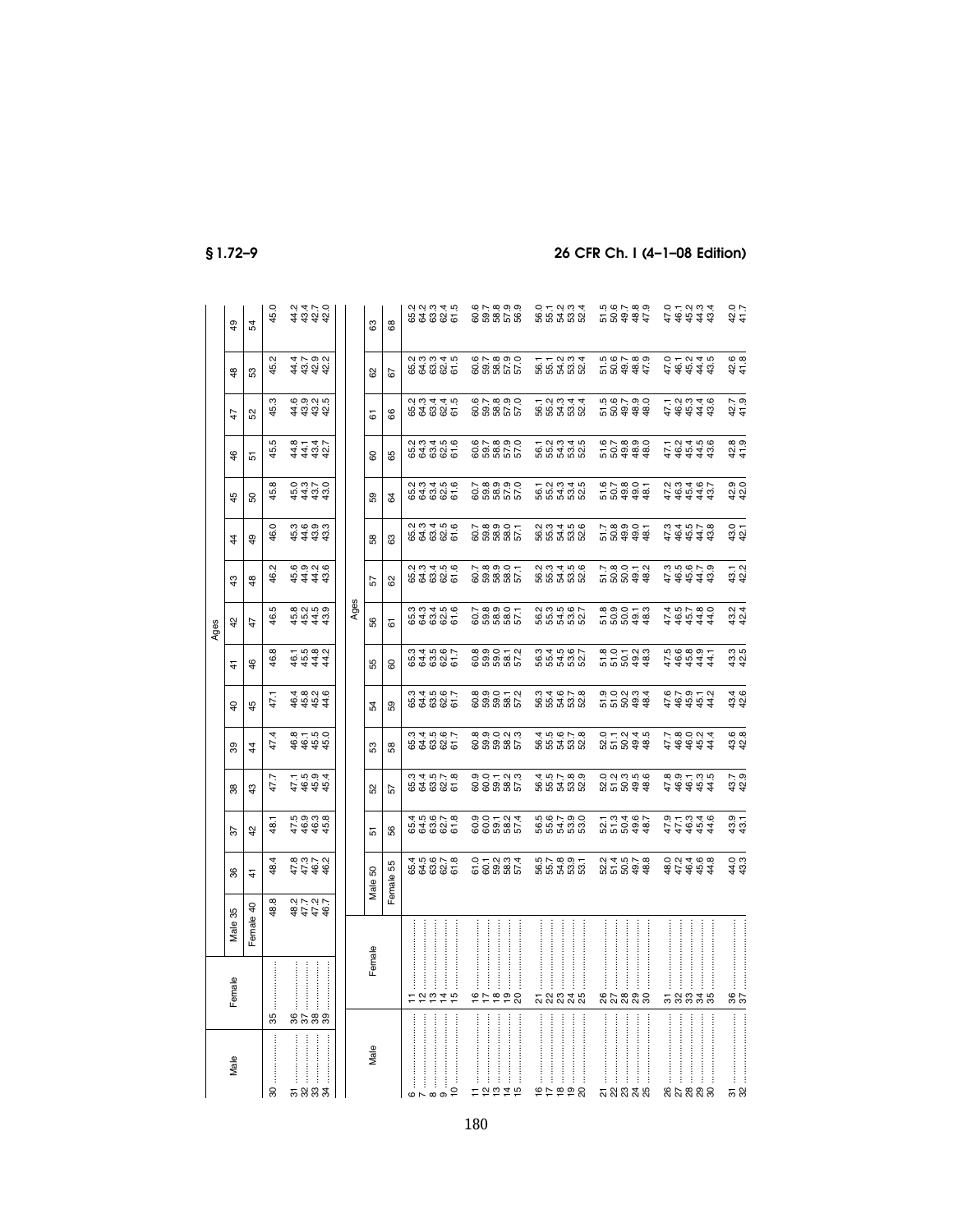|                                                                                                                                                      | $\label{eq:3} \begin{minipage}{0.9\linewidth} \begin{minipage}{0.9\linewidth} \begin{tabular}{ c c c } \hline & \multicolumn{3}{ c }{\textbf{r}} & \multicolumn{3}{ c }{\textbf{r}} & \multicolumn{3}{ c }{\textbf{r}} & \multicolumn{3}{ c }{\textbf{r}} & \multicolumn{3}{ c }{\textbf{r}} & \multicolumn{3}{ c }{\textbf{r}} & \multicolumn{3}{ c }{\textbf{r}} & \multicolumn{3}{ c }{\textbf{r}} & \multicolumn{3}{ c }{\textbf{r}} & \multicolumn{3}{$<br>జి జి |                                             | 42.8<br>4 4<br>4 4                      | 42.6<br>41.6                                                                                                                                                                                                               | 42.1<br>4 1<br>4 1                      | $\frac{20}{412}$                      | 41.8<br>41.0                        | $\frac{417}{40.9}$                      | 41.5<br>40.7                      | 41.4<br>40.6                            | $\frac{41.3}{40.5}$                                                          | 4<br>4<br>4<br>4<br>4                 | 41.1<br>40.3                                                           | $\frac{41.0}{40.2}$                                                    | 4<br>4 9<br>4 9                         | 40.0<br>40.0                                                                                                                                                                                                                                                                                                                    |
|------------------------------------------------------------------------------------------------------------------------------------------------------|-----------------------------------------------------------------------------------------------------------------------------------------------------------------------------------------------------------------------------------------------------------------------------------------------------------------------------------------------------------------------------------------------------------------------------------------------------------------------|---------------------------------------------|-----------------------------------------|----------------------------------------------------------------------------------------------------------------------------------------------------------------------------------------------------------------------------|-----------------------------------------|---------------------------------------|-------------------------------------|-----------------------------------------|-----------------------------------|-----------------------------------------|------------------------------------------------------------------------------|---------------------------------------|------------------------------------------------------------------------|------------------------------------------------------------------------|-----------------------------------------|---------------------------------------------------------------------------------------------------------------------------------------------------------------------------------------------------------------------------------------------------------------------------------------------------------------------------------|
|                                                                                                                                                      |                                                                                                                                                                                                                                                                                                                                                                                                                                                                       |                                             |                                         |                                                                                                                                                                                                                            |                                         |                                       |                                     |                                         |                                   |                                         |                                                                              |                                       |                                                                        |                                                                        |                                         |                                                                                                                                                                                                                                                                                                                                 |
|                                                                                                                                                      |                                                                                                                                                                                                                                                                                                                                                                                                                                                                       |                                             |                                         |                                                                                                                                                                                                                            |                                         |                                       |                                     |                                         | Ages                              |                                         |                                                                              |                                       |                                                                        |                                                                        |                                         |                                                                                                                                                                                                                                                                                                                                 |
| Male                                                                                                                                                 | Female                                                                                                                                                                                                                                                                                                                                                                                                                                                                | Male 64                                     | 65                                      | 8                                                                                                                                                                                                                          | 67                                      | 8                                     | 69                                  | 50                                      | π                                 | 25                                      | 73                                                                           | 74                                    | 75                                                                     | 76                                                                     | 77                                      | 78                                                                                                                                                                                                                                                                                                                              |
|                                                                                                                                                      |                                                                                                                                                                                                                                                                                                                                                                                                                                                                       | Female 69                                   | $\overline{70}$                         | κ                                                                                                                                                                                                                          | 52                                      | 73                                    | $\overline{7}$                      | 75                                      | 76                                | 77                                      | $\overline{78}$                                                              | 54                                    | 80                                                                     | 5                                                                      | 82                                      | 83                                                                                                                                                                                                                                                                                                                              |
| $\begin{array}{c c} \mathbf{6} & \cdots & \mathbf{6} \\ \hline \mathbf{7} & \cdots & \mathbf{7} \\ \mathbf{8} & \cdots & \mathbf{10} \\ \end{array}$ |                                                                                                                                                                                                                                                                                                                                                                                                                                                                       |                                             |                                         |                                                                                                                                                                                                                            |                                         |                                       |                                     |                                         |                                   |                                         |                                                                              |                                       |                                                                        |                                                                        |                                         |                                                                                                                                                                                                                                                                                                                                 |
|                                                                                                                                                      |                                                                                                                                                                                                                                                                                                                                                                                                                                                                       |                                             |                                         |                                                                                                                                                                                                                            |                                         |                                       |                                     |                                         |                                   |                                         |                                                                              |                                       |                                                                        |                                                                        |                                         |                                                                                                                                                                                                                                                                                                                                 |
|                                                                                                                                                      |                                                                                                                                                                                                                                                                                                                                                                                                                                                                       | 5 1 2 3 3 4 5<br>6 4 6 9 4 5<br>6 5 9 9 9   | 652345<br>643345                        | ក្ដួន<br>មិន្ទី ទី ទី<br>ក                                                                                                                                                                                                 | 5 3 3 3 4 5<br>5 4 5 4 5<br>5 5 6 7     | 5 2 3 3 4 4<br>6 4 5 6 7 4<br>6 5 6 6 | 5 3 3 3 4<br>5 4 5 9 5<br>5 5 9 9 9 | 5 2 3 3 3 4<br>6 4 5 9 9 7<br>5 9 9 9 9 | 61<br>64334<br>6586               | 5 2 3 3 3 4<br>6 4 5 9 9 7<br>5 9 9 9 9 | 5 3 3 3 4<br>5 4 5 9 5 7<br>5 5 9 9 9                                        | 5 2 3 3 3 4<br>5 4 5 9 5 7<br>5 5 9 5 | ្ម ភ្នំ<br>កំពុង<br>កំពុង ភ្នំ                                         | 5 3 3 3 4<br>6 4 5 9 6<br>5 6 7 9 9                                    | 5 1 2 3 3 4<br>6 4 5 9 6 7<br>5 6 9 6 7 | 5 1 1 2 3 3 4<br>5 4 5 9 5 5<br>5 5 9 5                                                                                                                                                                                                                                                                                         |
|                                                                                                                                                      |                                                                                                                                                                                                                                                                                                                                                                                                                                                                       |                                             |                                         |                                                                                                                                                                                                                            |                                         |                                       |                                     |                                         |                                   |                                         |                                                                              |                                       |                                                                        |                                                                        |                                         |                                                                                                                                                                                                                                                                                                                                 |
| $\tilde{c}$                                                                                                                                          |                                                                                                                                                                                                                                                                                                                                                                                                                                                                       |                                             |                                         |                                                                                                                                                                                                                            |                                         |                                       |                                     |                                         |                                   |                                         |                                                                              |                                       |                                                                        |                                                                        |                                         |                                                                                                                                                                                                                                                                                                                                 |
|                                                                                                                                                      |                                                                                                                                                                                                                                                                                                                                                                                                                                                                       |                                             |                                         |                                                                                                                                                                                                                            |                                         |                                       |                                     |                                         |                                   |                                         |                                                                              |                                       |                                                                        |                                                                        |                                         |                                                                                                                                                                                                                                                                                                                                 |
|                                                                                                                                                      |                                                                                                                                                                                                                                                                                                                                                                                                                                                                       |                                             |                                         |                                                                                                                                                                                                                            |                                         |                                       |                                     |                                         |                                   |                                         |                                                                              |                                       |                                                                        |                                                                        |                                         |                                                                                                                                                                                                                                                                                                                                 |
| $\begin{array}{ccc}\n\pm&\mathop{\mathcal{Q}}&\mathop{\mathcal{Q}}&\mathop{\mathcal{Z}}&\mathop{\mathcal{Q}}\\ \end{array}$                          | 9292                                                                                                                                                                                                                                                                                                                                                                                                                                                                  | 6<br>6 5 8 8 9<br>6 9 8 9 9                 | 6<br>6 8 7 8 9<br>6 9 8 9 9             | 6<br>6 6 7 8 9<br>6 8 8 9                                                                                                                                                                                                  | 6<br>6 8 7 8 9<br>6 9 8 9 9             | 6<br>6 8 7 8 9<br>6 9 8 9 9           | 8<br>8 8 8 7 8 8<br>8 8 8 9 8       |                                         | 8<br>0 3 4 5 6 9<br>0 9 9 9 9     | 8<br>0 3 4 5 6 9<br>0 9 9 9 9           | 8<br>8 3 4 5 6 9<br>8 9 8 9 9                                                | 8<br>0 9 9 8 9 9<br>0 9 9 9 9         |                                                                        | 5<br>6 5 6 6 7 8<br>6 5 8 6 9                                          | 5<br>5 5 5 6 5 6<br>5 5 5 6 6           |                                                                                                                                                                                                                                                                                                                                 |
|                                                                                                                                                      |                                                                                                                                                                                                                                                                                                                                                                                                                                                                       |                                             |                                         |                                                                                                                                                                                                                            |                                         |                                       |                                     |                                         |                                   |                                         |                                                                              |                                       |                                                                        |                                                                        |                                         |                                                                                                                                                                                                                                                                                                                                 |
|                                                                                                                                                      |                                                                                                                                                                                                                                                                                                                                                                                                                                                                       |                                             |                                         |                                                                                                                                                                                                                            |                                         |                                       |                                     |                                         |                                   |                                         |                                                                              |                                       |                                                                        |                                                                        |                                         |                                                                                                                                                                                                                                                                                                                                 |
|                                                                                                                                                      |                                                                                                                                                                                                                                                                                                                                                                                                                                                                       |                                             |                                         |                                                                                                                                                                                                                            |                                         |                                       |                                     |                                         |                                   |                                         |                                                                              |                                       |                                                                        |                                                                        |                                         |                                                                                                                                                                                                                                                                                                                                 |
| 99292                                                                                                                                                | <b>ភ</b> ន ឌ <del>ង</del> ន                                                                                                                                                                                                                                                                                                                                                                                                                                           | 0 + 0 0 4<br>9 5 4 6 9 4<br>9 5 4 6 9       | 0 1 2 3 3 3<br>6 5 4 5 6 7<br>6 5 7 8 9 | 0 <del>ក</del> ក្នុង<br>មើង ជី ជី ជី                                                                                                                                                                                       | 0 0 1 2 3 3<br>6 5 4 5 6 7<br>6 5 7 8 9 | 9 0 1 2 3 3<br>5 5 4 5 9 9            | 9 0 1 9 9<br>5 5 4 9 9<br>9 9 9 9   | 9 0 1 2 3<br>5 5 4 5 9 9<br>9 9 9 9     | 9 0 1 1 2<br>5 5 4 5 9<br>5 9 9 9 | 9 0 0 1 2<br>5 5 4 5 9 9<br>9 9 9 9     | 9 0 0 0 1 2<br>5 5 4 5 9 9<br>9 9 9 9                                        | 9 0 0 1 2<br>5 5 4 5 9 9<br>9 9 9 9   |                                                                        | 9<br>5 9 9 5 7 8<br>5 9 9 9 9                                          | ១១០ – –<br>5 3 5 5 6<br>5 5 6 5         |                                                                                                                                                                                                                                                                                                                                 |
|                                                                                                                                                      |                                                                                                                                                                                                                                                                                                                                                                                                                                                                       |                                             |                                         |                                                                                                                                                                                                                            |                                         |                                       |                                     |                                         |                                   |                                         |                                                                              |                                       |                                                                        |                                                                        |                                         |                                                                                                                                                                                                                                                                                                                                 |
|                                                                                                                                                      |                                                                                                                                                                                                                                                                                                                                                                                                                                                                       |                                             |                                         |                                                                                                                                                                                                                            |                                         |                                       |                                     |                                         |                                   |                                         |                                                                              |                                       |                                                                        |                                                                        |                                         |                                                                                                                                                                                                                                                                                                                                 |
|                                                                                                                                                      |                                                                                                                                                                                                                                                                                                                                                                                                                                                                       |                                             |                                         |                                                                                                                                                                                                                            |                                         |                                       |                                     |                                         |                                   |                                         |                                                                              |                                       |                                                                        |                                                                        |                                         |                                                                                                                                                                                                                                                                                                                                 |
|                                                                                                                                                      |                                                                                                                                                                                                                                                                                                                                                                                                                                                                       |                                             |                                         |                                                                                                                                                                                                                            |                                         |                                       |                                     |                                         |                                   |                                         |                                                                              |                                       |                                                                        |                                                                        |                                         |                                                                                                                                                                                                                                                                                                                                 |
|                                                                                                                                                      |                                                                                                                                                                                                                                                                                                                                                                                                                                                                       |                                             |                                         |                                                                                                                                                                                                                            |                                         |                                       |                                     |                                         |                                   |                                         |                                                                              |                                       |                                                                        |                                                                        |                                         |                                                                                                                                                                                                                                                                                                                                 |
| <b>ភ ន ន ន ន</b>                                                                                                                                     |                                                                                                                                                                                                                                                                                                                                                                                                                                                                       | 5 5 9 9 9 9 9<br>5 9 9 9 7 8<br>5 9 9 9 7 8 | $145678$<br>$155678$<br>$155678$        | 5 5 <del>8 8 7 8</del><br>2 8 9 8 7 8                                                                                                                                                                                      | 5<br>5 9 9 9 7<br>5 9 9 9 7             | 5<br>5 9 9 9 7<br>5 9 9 9 7           | 5<br>2008<br>2002<br>2002           | 5<br>5 9 9 9 9 9<br>5 9 9 9 9           | 5<br>5 9 9 9 7<br>5 9 9 9 7       | 5<br>5 9 9 9 9 9<br>5 9 9 9 9           | 5<br>5 9 9 9 5<br>5 9 9 9 5                                                  | 5<br>5 9 9 9 9 9<br>5 9 9 9 9         | 5 5 <del>4 5 4 7</del><br>7 5 <del>4 5 7</del><br>7 9 <del>4 7</del> 7 | 5 5 <del>4 5 5 7</del><br>7 5 <del>4 5 7</del><br>7 9 <del>4 7</del> 7 | 5<br>5 9 9 9 4 5<br>5 9 9 9 7           | 5<br>5 9 9 9 5<br>7 9 9 9 5                                                                                                                                                                                                                                                                                                     |
|                                                                                                                                                      |                                                                                                                                                                                                                                                                                                                                                                                                                                                                       |                                             |                                         |                                                                                                                                                                                                                            |                                         |                                       |                                     |                                         |                                   |                                         |                                                                              |                                       |                                                                        |                                                                        |                                         |                                                                                                                                                                                                                                                                                                                                 |
|                                                                                                                                                      |                                                                                                                                                                                                                                                                                                                                                                                                                                                                       |                                             |                                         |                                                                                                                                                                                                                            |                                         |                                       |                                     |                                         |                                   |                                         |                                                                              |                                       |                                                                        |                                                                        |                                         |                                                                                                                                                                                                                                                                                                                                 |
|                                                                                                                                                      |                                                                                                                                                                                                                                                                                                                                                                                                                                                                       |                                             |                                         |                                                                                                                                                                                                                            |                                         |                                       |                                     |                                         |                                   |                                         |                                                                              |                                       |                                                                        |                                                                        |                                         |                                                                                                                                                                                                                                                                                                                                 |
| j                                                                                                                                                    |                                                                                                                                                                                                                                                                                                                                                                                                                                                                       |                                             |                                         |                                                                                                                                                                                                                            |                                         |                                       |                                     |                                         |                                   |                                         |                                                                              |                                       |                                                                        |                                                                        |                                         |                                                                                                                                                                                                                                                                                                                                 |
| 85888                                                                                                                                                | 58338                                                                                                                                                                                                                                                                                                                                                                                                                                                                 | $484444$ $434$                              | $48444$ $3043$                          | $\begin{array}{cccccc} \hat{\alpha} & \hat{\alpha} & \hat{\alpha} & \hat{\alpha} \\ \hat{\alpha} & \hat{\alpha} & \hat{\alpha} & \hat{\alpha} \\ \hat{\alpha} & \hat{\alpha} & \hat{\alpha} & \hat{\alpha} \\ \end{array}$ | $44444$<br>$4444$<br>$444$              | $4890112$<br>$49443$                  | $44444$ $43$                        | $44444$<br>$4444$                       | $44444$<br>$64444$                | $44444$<br>$4444$                       | $44430$<br>$64430$                                                           | $444444$ $4434$                       | $444344$<br>$6.7890$ $0.000$                                           | $44430$<br>$45430$                                                     |                                         | $\begin{array}{cccccc} 4 & 4 & 4 & 3 & 3 \\ 6 & 6 & 4 & 3 & 3 \\ 7 & 8 & 6 & 3 & 3 \\ 8 & 9 & 1 & 3 & 3 \\ 9 & 1 & 3 & 3 & 3 \\ 1 & 1 & 3 & 3 & 3 \\ 1 & 1 & 3 & 3 & 3 \\ 1 & 1 & 3 & 3 & 3 \\ 1 & 1 & 3 & 3 & 3 \\ 1 & 1 & 3 & 3 & 3 \\ 1 & 1 & 3 & 3 & 3 \\ 1 & 1 & 3 & 3 & 3 \\ 1 & 1 & 3 & 3 & 3 \\ 1 & 1 & 3 & 3 & 3 \\ 1$ |
|                                                                                                                                                      |                                                                                                                                                                                                                                                                                                                                                                                                                                                                       |                                             |                                         |                                                                                                                                                                                                                            |                                         |                                       |                                     |                                         |                                   |                                         |                                                                              |                                       |                                                                        |                                                                        |                                         |                                                                                                                                                                                                                                                                                                                                 |
|                                                                                                                                                      |                                                                                                                                                                                                                                                                                                                                                                                                                                                                       |                                             |                                         |                                                                                                                                                                                                                            |                                         |                                       |                                     |                                         |                                   |                                         |                                                                              |                                       |                                                                        |                                                                        |                                         |                                                                                                                                                                                                                                                                                                                                 |
|                                                                                                                                                      |                                                                                                                                                                                                                                                                                                                                                                                                                                                                       |                                             |                                         |                                                                                                                                                                                                                            |                                         |                                       |                                     |                                         |                                   |                                         |                                                                              |                                       |                                                                        |                                                                        |                                         |                                                                                                                                                                                                                                                                                                                                 |
| $\ddot{\phantom{a}}$                                                                                                                                 |                                                                                                                                                                                                                                                                                                                                                                                                                                                                       |                                             |                                         |                                                                                                                                                                                                                            |                                         |                                       |                                     |                                         |                                   |                                         |                                                                              |                                       |                                                                        |                                                                        |                                         |                                                                                                                                                                                                                                                                                                                                 |
| <b>ត ន ន ន</b>                                                                                                                                       | 8588                                                                                                                                                                                                                                                                                                                                                                                                                                                                  |                                             | $4979$<br>$4799$<br>$4799$              | $4578$<br>$4578$<br>$458$                                                                                                                                                                                                  |                                         | $34 + 38$<br>$44 + 38$                |                                     |                                         | 2<br>2 3 4 5 9<br>2 4 5 9         |                                         | $21$<br>$21$<br>$21$<br>$21$<br>$21$<br>$21$<br>$21$<br>$21$<br>$21$<br>$21$ | 1<br>21 1 9 1<br>4 4 9 10             | $47.2884$<br>$47.384$                                                  | $21$<br>$21$<br>$23$<br>$25$<br>$25$<br>$25$                           | $24 + 28$<br>$24 + 28$<br>$25$          | 2 1 1 2 3<br>2 1 2 3 3<br>2 4 2 9                                                                                                                                                                                                                                                                                               |
|                                                                                                                                                      |                                                                                                                                                                                                                                                                                                                                                                                                                                                                       |                                             |                                         |                                                                                                                                                                                                                            |                                         |                                       |                                     |                                         |                                   |                                         |                                                                              |                                       |                                                                        |                                                                        |                                         |                                                                                                                                                                                                                                                                                                                                 |
|                                                                                                                                                      |                                                                                                                                                                                                                                                                                                                                                                                                                                                                       |                                             |                                         |                                                                                                                                                                                                                            |                                         |                                       |                                     |                                         |                                   |                                         |                                                                              |                                       |                                                                        |                                                                        |                                         |                                                                                                                                                                                                                                                                                                                                 |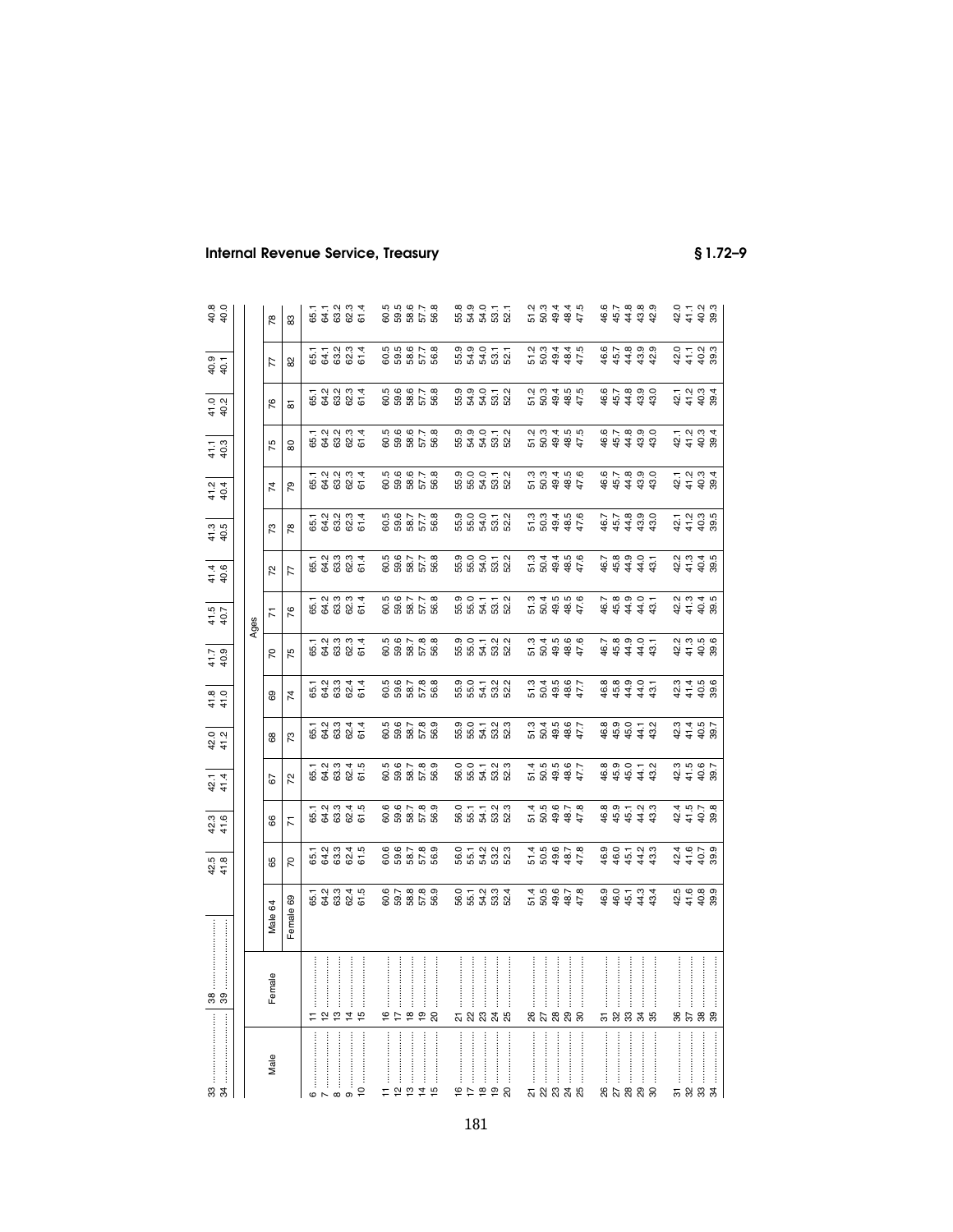|      | 95      | 56        | 0 1 2 3 3 4<br>6 4 6 6 7<br>0 7 9 9 9 |               |  |                |  |               | 59857<br>69857<br>6985                                                                |  |  | 8<br>8<br>8<br>8<br>8<br>8<br>8<br>8<br>8<br>8<br>8<br>8 |  |                                                               |  |  |                      | $44434$<br>$44434$                                            |  |                                                                                           |      | $\overline{8}$ | 113            |                               |  |
|------|---------|-----------|---------------------------------------|---------------|--|----------------|--|---------------|---------------------------------------------------------------------------------------|--|--|----------------------------------------------------------|--|---------------------------------------------------------------|--|--|----------------------|---------------------------------------------------------------|--|-------------------------------------------------------------------------------------------|------|----------------|----------------|-------------------------------|--|
|      | 5       | 96        | $0 + 2004$<br>$04004$                 |               |  |                |  |               | 605677<br>605677<br>60567                                                             |  |  |                                                          |  | 5<br>2004<br>2004<br>20                                       |  |  |                      | 44444<br>64444                                                |  | $3.052$<br>$4.48$<br>$3.052$                                                              |      | 107            | 112            | 0 + 0<br>6 4 6 6<br>6 4 6 8   |  |
|      | 8       | 95        | 011234<br>64685                       |               |  |                |  |               |                                                                                       |  |  |                                                          |  |                                                               |  |  |                      | $44434$<br>$4434$                                             |  | 9 9 5 9<br>5 5 9 9<br>9 9 9 9                                                             |      | 106            | Ħ              |                               |  |
|      | 8       | 34        | 011234<br>646845                      |               |  |                |  |               |                                                                                       |  |  |                                                          |  |                                                               |  |  |                      | $44434$<br>$4434$                                             |  | $30072$<br>$4498$                                                                         |      | 105            | 110            | 0 + 0 0<br>6 4 0 0<br>6 6 0 0 |  |
|      | 88      | 83        | $0.72824$<br>$0.72824$                |               |  |                |  |               |                                                                                       |  |  |                                                          |  | 5<br>2004<br>2004<br>20                                       |  |  |                      | $44444$<br>$4444$                                             |  | $30072$<br>$4498$                                                                         |      | 104            | 109            | 0<br>5 1 - 2 3<br>5 3 2 3     |  |
|      | 5       | 92        | $57.7994$<br>$54.8874$                |               |  |                |  |               |                                                                                       |  |  |                                                          |  | 5 8 <del>8 8 7</del><br>2 8 <del>8 8 7</del>                  |  |  |                      | $44434$<br>$4434$                                             |  | $7770$<br>$7770$<br>$7790$                                                                |      | 103            | 108            | 0 + 0 0<br>6 4 0 0<br>6 6 0 0 |  |
|      | 86      | 5         | ្អ<br>មេដូនទី<br>ក្នុង                |               |  |                |  |               | 4 5 6 7 7<br>6 8 8 6 7 7<br>6 8 8 9 9                                                 |  |  | ∞ ๑ ๐ ๐ <del>.</del><br>២ 3 3 3 3 3                      |  | 5<br>201014<br>201015                                         |  |  |                      | 44444<br>64444                                                |  |                                                                                           |      | 102            | 107            | 0 + 0 m<br>5 4 6 6<br>6 6 6 6 |  |
| Ages | 85      | 8         | $57.7994$<br>$54.885$                 |               |  |                |  |               |                                                                                       |  |  |                                                          |  | 5 5 <del>4 5 4 7</del><br>2 5 <del>6 4 7</del> 7<br>2 7 9 4 7 |  |  |                      | $44434$<br>$60788$ $6078$                                     |  |                                                                                           |      | $\overline{5}$ | 106            | 0 + 0 0<br>6 4 0 0<br>6 6 0 0 |  |
|      | 84      | 89        | 512334<br>54885                       |               |  |                |  |               | 5<br>6<br>6<br>6<br>6<br>6<br>6<br>5<br>6<br>6<br>6<br>6<br>6<br>6<br>6<br>6<br>      |  |  | 8<br>8<br>5<br>8<br>5<br>8<br>8<br>8<br>8<br>8           |  | 0.0040<br>58994                                               |  |  |                      | $560 - 500$<br>र्क से से से ले                                |  |                                                                                           | Ages | 100            | 105            | o – a a<br>មើង និង<br>២ ក្នុង |  |
|      | 83      | 88        | $51.7994$<br>$53.894$                 |               |  |                |  |               | 5<br>6<br>6<br>6<br>6<br>6<br>6<br>6<br>6<br>6<br>6<br>6<br>6<br>6<br>6<br>6<br>6<br> |  |  |                                                          |  |                                                               |  |  |                      | 44444<br>64444                                                |  | $\begin{array}{cccc}\n 0 & 0 & - & 0 \\  2 & 0 & - & 0 \\  3 & 0 & 0 & 0 \\  \end{array}$ |      | 8              | 104            | 0 + 0 0<br>6 4 0 0<br>6 6 0 0 |  |
|      | 8       | 29        | 512334<br>54885                       |               |  |                |  |               | 5<br>000078<br>00000                                                                  |  |  | 8<br>8<br>5<br>8<br>5<br>8<br>8<br>8<br>8<br>8           |  | 5<br>2004<br>2004<br>20                                       |  |  |                      | $44444$<br>$66180$                                            |  | $24 + 38$<br>$24 + 38$                                                                    |      | 86             | 103            | 0 + 0 m<br>5 4 m m<br>6 4 m m |  |
|      | 5       | 86        | $51.7994$<br>$53.7994$                |               |  |                |  |               | 5<br>000078<br>00000                                                                  |  |  | 8<br>8<br>8<br>8<br>8<br>8<br>8<br>8<br>8<br>8<br>8      |  |                                                               |  |  |                      | $44434$<br>$661439$                                           |  | $27.28$<br>$27.28$ $27.28$                                                                |      | 26             | 102            | 0<br>5 4 8 8<br>6 4 8 9       |  |
|      | 8       | 86        | $57 - 289$<br>556855                  |               |  |                |  |               | 5<br>6<br>6<br>6<br>6<br>6<br>6<br>6<br>6<br>6<br>6<br>6<br>6<br>6<br>6<br>6<br>      |  |  | ∞ុុុ−<br>ងង់ង់នង់                                        |  | 5<br>8 3 3 4 5<br>7 9 5 4 7                                   |  |  |                      | $\omega$ $\omega$ $\sim$ $\omega$ $\omega$<br>र्क से से से ले |  | 0 + 0 m<br>2 + 9 m<br>2 + 9 m                                                             |      | 8              | $\overline{5}$ | 0 + 0 m<br>8 \$ 8 8           |  |
|      | Male 79 | Female 84 | $57.7994$<br>$54.885$                 |               |  |                |  |               | 6<br>00007.8<br>00007                                                                 |  |  | 833555<br>83368                                          |  | 5 8 <del>4 4 4</del><br>2 8 <del>4 4 7</del><br>2 8 4 4 7     |  |  |                      | $44434$<br>$44434$                                            |  | $27.788$<br>$27.788$                                                                      |      | 95             | 100            | 0<br>5 4 5 9 9<br>6 4 5 9     |  |
|      |         |           |                                       |               |  |                |  |               |                                                                                       |  |  |                                                          |  |                                                               |  |  |                      |                                                               |  |                                                                                           |      | ¥.             | 8              | 0 + 0 m<br>6 4 m m<br>6 6 m   |  |
|      | Female  |           |                                       |               |  |                |  |               |                                                                                       |  |  |                                                          |  | j                                                             |  |  | $\ddot{\phantom{a}}$ |                                                               |  |                                                                                           |      | 93<br>Male :   | Female 98      |                               |  |
|      |         |           | 12219                                 |               |  |                |  |               | 65858                                                                                 |  |  | ភ្លួននូង                                                 |  | នុងនួនន                                                       |  |  |                      | 58838                                                         |  | 8588                                                                                      |      | Female         |                | E P P                         |  |
|      | Male    |           | $m \wedge m$                          | $\frac{1}{2}$ |  | $\overline{a}$ |  | $\frac{1}{2}$ | $E$ $29249$                                                                           |  |  | <br>9599                                                 |  | ភ្លួននាង                                                      |  |  | j                    | 85888                                                         |  | <b>ㅠ 있 었 ネ</b>                                                                            |      | Male           |                | $m \wedge m$                  |  |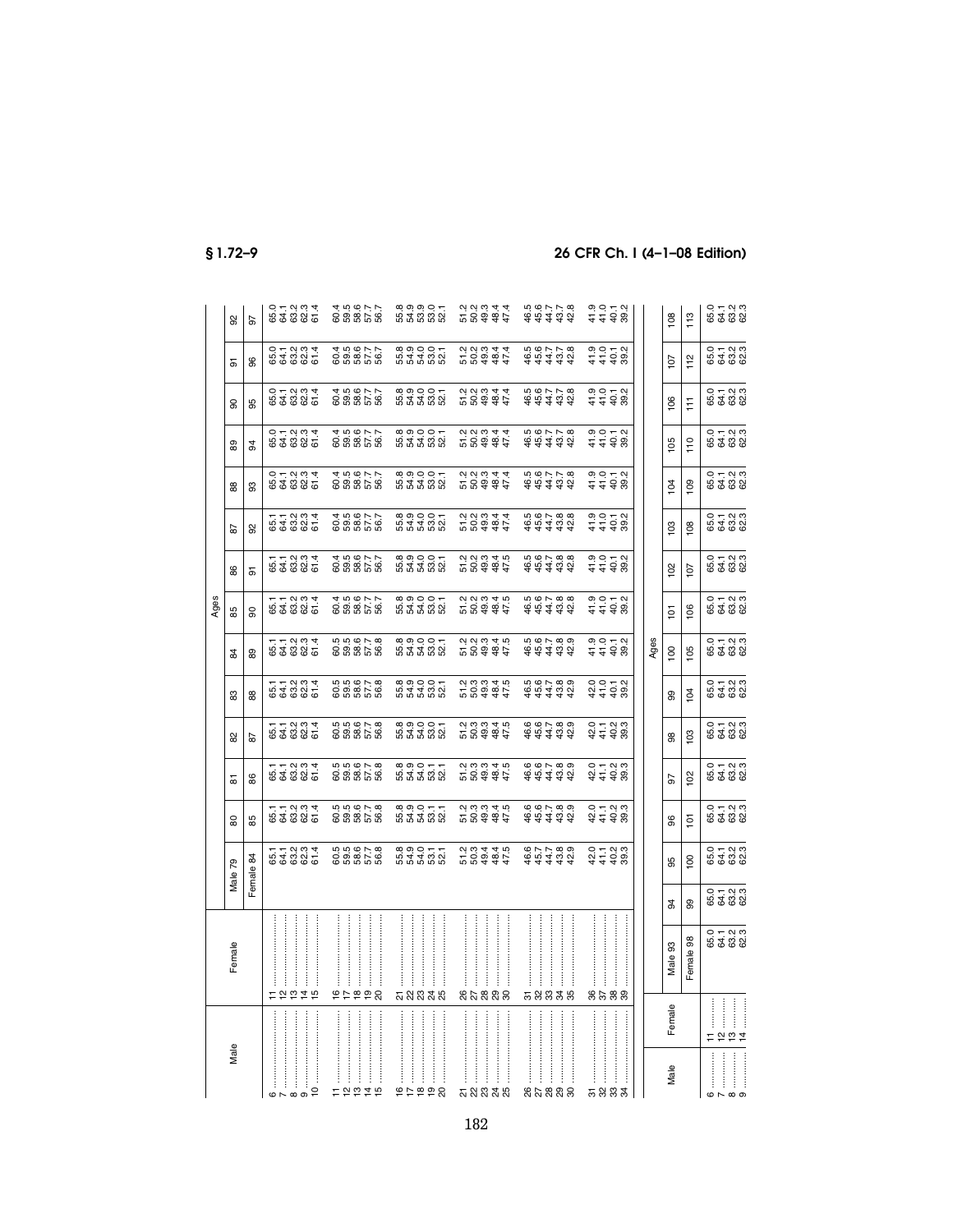| 61.4          | 258855<br>28855                                                              | 8<br>8<br>8<br>8<br>8<br>8<br>8<br>8<br>8              | 5 8 <del>8 8 7</del><br>5 8 <del>8 8 7</del>                         | $44434$<br>$4434$            | $3.585$<br>$4.488$                 | 52<br>47                       |   | e – 4 e o o e<br>4 4 9 9 9 9<br>9 9 9 9 9                                                                                                                                                                                                                                                                                                | 0 10 9 4 9<br>8 5 9 9 9<br>0 9 9 9 9                                                                                                                                                                                                                                                                                                                                                       |
|---------------|------------------------------------------------------------------------------|--------------------------------------------------------|----------------------------------------------------------------------|------------------------------|------------------------------------|--------------------------------|---|------------------------------------------------------------------------------------------------------------------------------------------------------------------------------------------------------------------------------------------------------------------------------------------------------------------------------------------|--------------------------------------------------------------------------------------------------------------------------------------------------------------------------------------------------------------------------------------------------------------------------------------------------------------------------------------------------------------------------------------------|
| 61.4          | 8<br>8<br>8<br>8<br>8<br>8<br>8<br>8<br>8<br>8<br>8<br>8<br>8<br>8           | 8<br>8<br>8<br>8<br>8<br>8<br>8<br>8<br>8              | 5 3 3 3 4<br>5 3 9 4 5<br>5 9 4 5 4                                  | $44444$<br>$4444$            | $30077$<br>$448$                   | $\frac{6}{5}$<br>5             |   | 0 4 1 5 9 9 9<br>0 4 1 5 9 9 9<br>0 4 7 5 9 9 9                                                                                                                                                                                                                                                                                          | 4 8 9 9 8<br>8 5 5 9 8 9<br>4 8 9 9 9                                                                                                                                                                                                                                                                                                                                                      |
| 61.4          | 3<br>8 8 8 7 7<br>8 8 8 9 9                                                  | 8<br>8<br>8<br>8<br>8<br>8<br>8<br>8<br>8              | 5 8 <del>8 8 7</del><br>5 8 9 8 7                                    | $44434$<br>$44434$           | .<br>이 이 드 드<br><del>그</del> 구 유 8 | 45<br><u>ន</u>                 |   | 3 4 4 4 9 9 9<br>3 4 4 5 9 9 9                                                                                                                                                                                                                                                                                                           | 8<br>885588<br>88568                                                                                                                                                                                                                                                                                                                                                                       |
| 61.4          | 000000<br>000000<br>00000                                                    | 8<br>8<br>8<br>8<br>8<br>8<br>8<br>8<br>8              | 5 8 <del>8 8 7</del><br>5 8 9 8 7                                    | $44434$<br>$4444$            | $3.555$<br>$3.555$                 | 4<br>$^{9}$                    |   |                                                                                                                                                                                                                                                                                                                                          |                                                                                                                                                                                                                                                                                                                                                                                            |
| 61.4          |                                                                              | $89990 -$                                              | 5 8 <del>8 8 7</del><br>5 8 <del>8 8 7</del>                         | $44434$<br>$4444$            | $3.057$<br>$4.48$                  | $\frac{3}{4}$<br>$\frac{8}{3}$ |   | $3342334$<br>$342236$                                                                                                                                                                                                                                                                                                                    | $6 - 6$ N<br>$6$ S S S S S<br>$6$ S S S S                                                                                                                                                                                                                                                                                                                                                  |
| 61.4          | 3<br>8<br>8<br>8<br>8<br>8<br>8<br>8<br>8<br>8<br>8<br>8<br>8<br>8<br>8<br>8 | នុក្ខ<br>មិន្ទី<br>ទី១១ មិ                             | 5 8 <del>8 8 7</del><br>5 8 9 8 7                                    | $44444$<br>$4444$<br>$444$   | $3.58$<br>$3.58$<br>$3.58$         | 5<br>$\overline{4}$            |   | 4 5 4 4 4 5 4<br>4 5 4 5 4 5 6 7                                                                                                                                                                                                                                                                                                         | 0 9 5 5 9<br>9 8 8 8 9<br>9 8 9 8 9                                                                                                                                                                                                                                                                                                                                                        |
| 61.4          | 3<br>8<br>8<br>8<br>8<br>8<br>8<br>8<br>8<br>8<br>8<br>8<br>8                | 8<br>8<br>8<br>8<br>8<br>8<br>8<br>8<br>8              | 5 8 <del>8 8 7</del><br>1 8 9 <del>8 7</del><br>1 9 9 4 7            | $44444$<br>$4444$            | $3.58$<br>$4.48$<br>$4.48$         | 46<br>$\frac{4}{3}$            |   |                                                                                                                                                                                                                                                                                                                                          |                                                                                                                                                                                                                                                                                                                                                                                            |
| 61.4          | 3<br>8<br>8<br>8<br>8<br>8<br>8<br>8<br>8<br>8<br>8<br>8<br>8<br>8<br>8<br>8 | 8<br>8<br>8<br>8<br>8<br>8<br>8<br>8<br>8              | 5 8 <del>8 8 7</del><br>5 8 9 8 7                                    | $44434$<br>$66678$<br>$6678$ | .<br>이 이 드 이<br><del>이</del> 이 드 어 | Ages<br>45<br>$\overline{6}$   |   | दिसंस्य स्<br>दर्भक्षयम्<br>दर्भक्षयम्                                                                                                                                                                                                                                                                                                   | 0 5 5 7 9 9<br>0 9 9 9 9 9                                                                                                                                                                                                                                                                                                                                                                 |
| 61.4          | 3<br>8<br>8<br>8<br>8<br>8<br>8<br>8<br>8<br>8<br>8<br>8<br>8                | 8<br>8<br>8<br>8<br>8<br>8<br>8<br>8                   | 5 8 <del>8 8 7</del><br>1 8 9 <del>8 7</del>                         | $44444$<br>$4444$            |                                    | 89<br>$\ddot{4}$               |   | 4 <del>4 4 4 4 4</del><br>4 4 4 4 4 4<br>4 9 4 9 4 9                                                                                                                                                                                                                                                                                     | scoco<br>110000<br>110000                                                                                                                                                                                                                                                                                                                                                                  |
| 61.4          |                                                                              | នុក្ខ<br>មិន្ទី<br>ទី១១ មិ                             | 5 8 <del>8 8 7</del><br>1 8 9 <del>8 7</del><br>1 9 9 4 7            | $44434$<br>$4434$            |                                    | 38<br>\$                       |   | दिविद्युक्त<br>संवर्धकेल<br>बंबंबंधक                                                                                                                                                                                                                                                                                                     | <del>3</del><br>5<br>6<br>6<br>6<br>6<br>6<br>6<br>6<br>6<br>6<br>6<br>6<br>6<br>6<br>6<br>                                                                                                                                                                                                                                                                                                |
| 61.4          | 3<br>8<br>8<br>8<br>8<br>8<br>8<br>8<br>8<br>8<br>8<br>8<br>8                | 8<br>8<br>8<br>8<br>8<br>8<br>8<br>8<br>8              | 5<br>8 9 9 9 7<br>7 9 9 9 7                                          | $44434$<br>$44434$           |                                    | 42<br>57                       |   | $\begin{array}{c} 4\ddot{4}\ddot{4}\ddot{5}\ddot{6}\ddot{9} \\ 6\ddot{1} \\ 6\ddot{1} \\ 6\ddot{1} \\ 6\ddot{1} \\ 6\ddot{1} \\ 6\ddot{1} \\ 6\ddot{1} \\ 6\ddot{1} \\ 6\ddot{1} \\ 6\ddot{1} \\ 6\ddot{1} \\ 6\ddot{1} \\ 6\ddot{1} \\ 6\ddot{1} \\ 6\ddot{1} \\ 6\ddot{1} \\ 6\ddot{1} \\ 6\ddot{1} \\ 6\ddot{1} \\ 6\ddot{1} \\ 6\dd$ | $224444$<br>$244444$                                                                                                                                                                                                                                                                                                                                                                       |
| 61.4          |                                                                              | 8<br>8<br>8<br>8<br>8<br>8<br>8<br>8<br>8<br>8         |                                                                      | $44434$<br>$4434$            |                                    | 36<br>$\ddot{+}$               |   |                                                                                                                                                                                                                                                                                                                                          |                                                                                                                                                                                                                                                                                                                                                                                            |
| 61.4          | 3<br>8 8 8 5 8<br>8 8 8 9                                                    | $\alpha$ $\alpha$ $\alpha$ $\alpha$ $\alpha$<br>ងន់នងន | 5 8 <del>8 8 2</del><br>2 8 <del>8 8 2</del>                         |                              | 9 이 - 이<br><del>1</del> 4 8 8      | Female 40<br>Male 35           |   |                                                                                                                                                                                                                                                                                                                                          | $\begin{array}{ccccccccc} \vec{a} & \vec{a} & \vec{a} & \vec{b} & \vec{c} & \vec{c} & \vec{c} & \vec{c} & \vec{c} & \vec{c} & \vec{c} & \vec{c} & \vec{c} & \vec{c} & \vec{c} & \vec{c} & \vec{c} & \vec{c} & \vec{c} & \vec{c} & \vec{c} & \vec{c} & \vec{c} & \vec{c} & \vec{c} & \vec{c} & \vec{c} & \vec{c} & \vec{c} & \vec{c} & \vec{c} & \vec{c} & \vec{c} & \vec{c} & \vec{c} & \$ |
| 61.4          |                                                                              | 8<br>8<br>8<br>8<br>8<br>8<br>8<br>8<br>8              | 5 8 <del>8 8 7</del><br>7 8 <del>8 8 7</del><br>7 9 8 <del>4</del> 7 | $44434$<br>$4434$            |                                    |                                |   |                                                                                                                                                                                                                                                                                                                                          |                                                                                                                                                                                                                                                                                                                                                                                            |
| 61.4          | 8<br>8<br>8<br>8<br>8<br>8<br>8<br>8<br>8<br>8<br>8<br>8<br>8<br>8           | 8<br>8<br>8<br>8<br>8<br>8<br>8<br>8<br>8<br>8         | r<br>200447<br>20044                                                 | $44434$<br>$66650$<br>$6678$ | $3.052$<br>$4.498$                 |                                |   |                                                                                                                                                                                                                                                                                                                                          |                                                                                                                                                                                                                                                                                                                                                                                            |
| 61.4          | 3<br>8 8 8 7 7<br>8 8 8 9 9                                                  | 8<br>8<br>8<br>8<br>8<br>8<br>8<br>8<br>8              | 5 8 <del>8 8 7</del><br>2 8 <del>8 8 7</del>                         | $44444$<br>$4444$            | .<br>이 이 드 이<br><del>이</del> 이 드 어 | Female                         |   | 323338                                                                                                                                                                                                                                                                                                                                   | \$7\$\$8                                                                                                                                                                                                                                                                                                                                                                                   |
| 15            | おけねやめ                                                                        | ÷<br><b>ភ</b> ន ន ន ន                                  | នកននាន                                                               | <br>Ť<br>ŧ<br>÷<br>58838     | 8533                               | Male                           |   |                                                                                                                                                                                                                                                                                                                                          |                                                                                                                                                                                                                                                                                                                                                                                            |
| $\frac{1}{2}$ | 12219                                                                        | 99929                                                  | <b>ភ</b> ន ន ន ន                                                     | នកននាន                       | <br><b>5883</b>                    |                                | Ì | 886889                                                                                                                                                                                                                                                                                                                                   | 23328                                                                                                                                                                                                                                                                                                                                                                                      |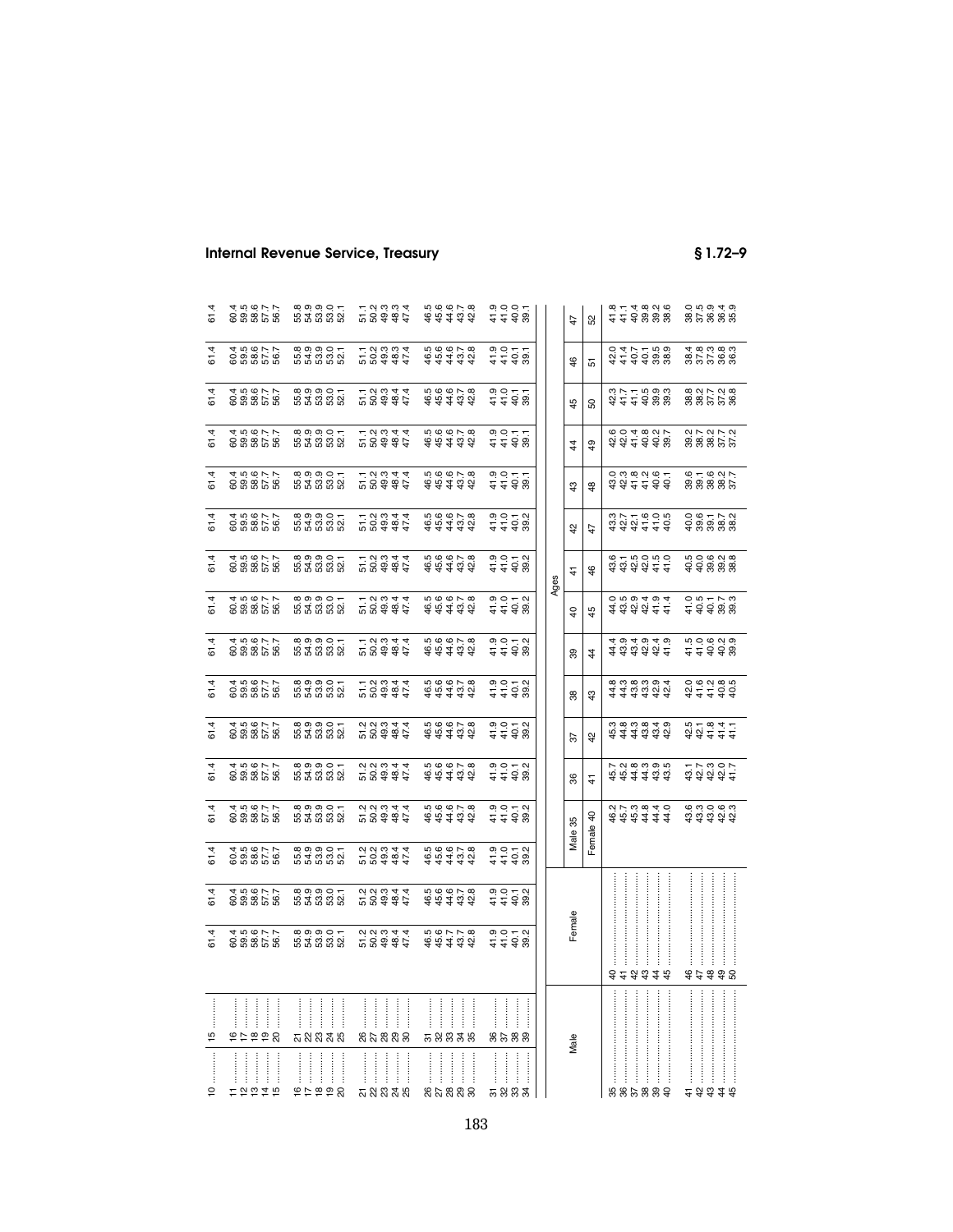|                                                                                                                                                                                                                                                                                                                                                                                                                                                            |                  |                                       |                               |                                        |                                           |                                                    |                                           | Ages                                                               |                                                    |                                             |                                                    |                                                                                                                                                                         |                                   |                               |
|------------------------------------------------------------------------------------------------------------------------------------------------------------------------------------------------------------------------------------------------------------------------------------------------------------------------------------------------------------------------------------------------------------------------------------------------------------|------------------|---------------------------------------|-------------------------------|----------------------------------------|-------------------------------------------|----------------------------------------------------|-------------------------------------------|--------------------------------------------------------------------|----------------------------------------------------|---------------------------------------------|----------------------------------------------------|-------------------------------------------------------------------------------------------------------------------------------------------------------------------------|-----------------------------------|-------------------------------|
| Male                                                                                                                                                                                                                                                                                                                                                                                                                                                       | Female           | Male 35                               | 36                            | 57                                     | 38                                        | 89                                                 | $\overline{a}$                            | 4                                                                  | $^{42}$                                            | 43                                          | $\frac{4}{4}$                                      | 45                                                                                                                                                                      | 46                                | 47                            |
|                                                                                                                                                                                                                                                                                                                                                                                                                                                            |                  | Female 40                             | $\frac{1}{4}$                 | $\frac{2}{3}$                          | $\frac{3}{4}$                             | $\frac{4}{3}$                                      | 45                                        | $\frac{6}{5}$                                                      | 47                                                 | 48                                          | $^{49}$                                            | SO.                                                                                                                                                                     | 5                                 | S                             |
| 49                                                                                                                                                                                                                                                                                                                                                                                                                                                         | 52               | 42.0<br>41.8                          | $41.4$<br>$41.1$              | 40.4<br>40.4                           | $40.1$<br>$39.8$                          | $39.2$<br>$39.2$                                   | 38.6<br>38.6                              | 4 O                                                                | 37.5<br>37.5                                       | 37.3<br>36.9                                | 36.4<br>36.4                                       | 36.3<br>35.9                                                                                                                                                            | 35.4<br>35.4                      | 35.4<br>35.0                  |
|                                                                                                                                                                                                                                                                                                                                                                                                                                                            |                  |                                       |                               |                                        |                                           |                                                    |                                           | Ages                                                               |                                                    |                                             |                                                    |                                                                                                                                                                         |                                   |                               |
| Male                                                                                                                                                                                                                                                                                                                                                                                                                                                       | Female           | Male 48                               | $^{49}$                       | 8                                      | 51                                        | 52                                                 | 53                                        | 54                                                                 | 55                                                 | 56                                          | 57                                                 | 58                                                                                                                                                                      | 59                                | 8                             |
|                                                                                                                                                                                                                                                                                                                                                                                                                                                            |                  | Female 53                             | 54                            | 55                                     | န္တ                                       | 57                                                 | 58                                        | 59                                                                 | 8                                                  | $\overline{\rm 6}$                          | 8                                                  | 63                                                                                                                                                                      | \$                                | 65                            |
|                                                                                                                                                                                                                                                                                                                                                                                                                                                            |                  |                                       |                               |                                        |                                           |                                                    |                                           |                                                                    |                                                    |                                             |                                                    |                                                                                                                                                                         |                                   |                               |
| ននិង                                                                                                                                                                                                                                                                                                                                                                                                                                                       | 44               |                                       |                               |                                        |                                           |                                                    |                                           |                                                                    |                                                    |                                             |                                                    |                                                                                                                                                                         |                                   |                               |
|                                                                                                                                                                                                                                                                                                                                                                                                                                                            | $\frac{5}{4}$    |                                       |                               |                                        |                                           |                                                    |                                           |                                                                    |                                                    |                                             |                                                    |                                                                                                                                                                         |                                   |                               |
| $38$                                                                                                                                                                                                                                                                                                                                                                                                                                                       | 43               | 5<br>10 8 9 9 9 9 9<br>10 9 9 9 9 9 9 |                               |                                        | 8 1 4 5 6 4<br>9 9 8 8 9 9<br>8 9 9 8 9   | 6<br>6 9 9 9 9 6 7<br>6 9 9 9 9 9 9                | 4 N O 0 9 0<br>9 9 9 9 0 9<br>4 9 9 9 9 9 | 0. 10. 10. 10. 10.<br>අ 60 10. 10. 10. 10.<br>අ 60 10. 10. 10. 10. | $-1899774$<br>$-388778$                            | 0 2 3 4 5 9 2<br>0 3 8 7 9 8<br>0 9 8 9 8 9 | 8<br>8 8 8 8 8 8<br>8 8 8 8 8 9                    |                                                                                                                                                                         | 9<br>9 8 9 9 9 9 9<br>9 9 9 9 9 9 |                               |
| $\frac{9}{6}$                                                                                                                                                                                                                                                                                                                                                                                                                                              | 44               |                                       |                               |                                        |                                           |                                                    |                                           |                                                                    |                                                    |                                             |                                                    |                                                                                                                                                                         |                                   |                               |
|                                                                                                                                                                                                                                                                                                                                                                                                                                                            |                  |                                       |                               |                                        |                                           |                                                    |                                           |                                                                    |                                                    |                                             |                                                    |                                                                                                                                                                         |                                   |                               |
| $\frac{4}{7}$                                                                                                                                                                                                                                                                                                                                                                                                                                              |                  |                                       |                               |                                        |                                           |                                                    |                                           |                                                                    |                                                    |                                             |                                                    |                                                                                                                                                                         |                                   |                               |
| 43                                                                                                                                                                                                                                                                                                                                                                                                                                                         | 47               |                                       |                               |                                        |                                           |                                                    |                                           |                                                                    |                                                    |                                             |                                                    |                                                                                                                                                                         |                                   |                               |
|                                                                                                                                                                                                                                                                                                                                                                                                                                                            | 490              | $37.78005$<br>$37.78885$              |                               | 0.4837.<br>5.8883                      | $5.7594$<br>$8.8533$                      | 5<br>8 5 5 5 7 5<br>5 9 5 7 5                      | 2<br>8 8 3 3 3 3<br>2 8 9 9 9 9           |                                                                    | $5.7487$<br>$5.7487$                               |                                             | 3<br>5 3 3 3 3 3<br>3 3 3 3 3                      | 5 4 5 9 4<br>5 4 5 9 9 4                                                                                                                                                | 0<br>50 30 30 30<br>90 30 30 30   | 8 1 3 8 9 9<br>3 3 8 9 9 9    |
| 44                                                                                                                                                                                                                                                                                                                                                                                                                                                         |                  |                                       |                               |                                        |                                           |                                                    |                                           |                                                                    |                                                    |                                             |                                                    |                                                                                                                                                                         |                                   |                               |
|                                                                                                                                                                                                                                                                                                                                                                                                                                                            |                  |                                       |                               |                                        |                                           |                                                    |                                           |                                                                    |                                                    |                                             |                                                    |                                                                                                                                                                         |                                   |                               |
|                                                                                                                                                                                                                                                                                                                                                                                                                                                            |                  |                                       |                               |                                        |                                           |                                                    |                                           |                                                                    |                                                    |                                             |                                                    |                                                                                                                                                                         |                                   |                               |
| 49                                                                                                                                                                                                                                                                                                                                                                                                                                                         |                  |                                       |                               |                                        |                                           |                                                    |                                           |                                                                    |                                                    |                                             |                                                    |                                                                                                                                                                         |                                   |                               |
| $\frac{48}{5}$                                                                                                                                                                                                                                                                                                                                                                                                                                             | <b>5</b> និនិងនិ | 0 5 9 9 9 9<br>8 8 8 9 9              | $87.87$<br>$87.88$            | 2 7 2 2 2<br>2 3 2 3 2 3<br>2 3 2 3 2  | 8 3 8 8 9 8<br>8 8 9 8 9 8                |                                                    | 1 6 0 1 0<br>3 3 3 5 5<br>3 9 9 5 5       | 8 2 5 5 9 6<br>8 8 7 5 8 9                                         | 5<br>25 5 5 9 9<br>25 5 9 9                        | $28.5559$<br>$25.593$                       | 0 4 8 9 9 9<br>8 5 9 9 9<br>0 9 9 9                | $\frac{7}{5}$ $\frac{1}{5}$ $\frac{1}{5}$ $\frac{5}{5}$ $\frac{3}{5}$ $\frac{3}{5}$ $\frac{3}{5}$ $\frac{3}{5}$ $\frac{3}{5}$ $\frac{3}{5}$ $\frac{3}{5}$ $\frac{3}{5}$ | 5<br>5 9 9 9 9<br>5 9 9 9 9       | 3<br>5 9 9 9 9 9<br>5 9 9 9 9 |
| $\overline{9}$                                                                                                                                                                                                                                                                                                                                                                                                                                             |                  |                                       |                               |                                        |                                           |                                                    |                                           |                                                                    |                                                    |                                             |                                                    |                                                                                                                                                                         |                                   |                               |
| 50                                                                                                                                                                                                                                                                                                                                                                                                                                                         |                  |                                       |                               |                                        |                                           |                                                    |                                           |                                                                    |                                                    |                                             |                                                    |                                                                                                                                                                         |                                   |                               |
|                                                                                                                                                                                                                                                                                                                                                                                                                                                            |                  |                                       |                               |                                        |                                           |                                                    |                                           |                                                                    |                                                    |                                             |                                                    |                                                                                                                                                                         |                                   |                               |
| ភ ន ឌ                                                                                                                                                                                                                                                                                                                                                                                                                                                      |                  |                                       |                               |                                        |                                           |                                                    |                                           |                                                                    |                                                    |                                             |                                                    |                                                                                                                                                                         |                                   |                               |
|                                                                                                                                                                                                                                                                                                                                                                                                                                                            | 88888            | 8<br>8 8 8 5 5<br>8 9 8 5 5           |                               |                                        | 1<br>5 9 9 9 9<br>5 9 9 9 2               | 9 5 7 7 9<br>9 9 9 9 9 9                           | 5<br>9 9 9 9 9 9<br>9 9 9 9 9             | ក ៤ ៧ <b>៙ ๓</b><br>೧೧ ១ ២ ២ ២<br>೧೧ ៧ ៧ ៧ ៧                       | 8, 8, 8, 8, 8,<br>8, 8, 8, 8, 7,<br>8, 8, 8, 8, 8, | 4 9 4 9 5<br>9 8 8 7 7<br>8 8 8 7 8         | 7.67.67<br>28.827.72<br>20.82                      | 8 2 2 7 2 8<br>8 8 7 7 8<br>8 8 7 8 9 8                                                                                                                                 | 5<br>8 7 7 8 8<br>8 7 7 8 8       | 287780<br>202288              |
| $\begin{minipage}{0.9\linewidth} \begin{tabular}{ c c c } \hline & \multicolumn{3}{ c }{\multicolumn{3}{ c }{\multicolumn{3}{ c }{\multicolumn{3}{ c }{\multicolumn{3}{ c }{\multicolumn{3}{ c }{\multicolumn{3}{ c }{\multicolumn{3}{ c }{\multicolumn{3}{ c }{\multicolumn{3}{ c }{\multicolumn{3}{ c }{\multicolumn{3}{ c }{\multicolumn{3}{ c }{\multicolumn{3}{ c }{\multicolumn{3}{ c }{\multicolumn{3}{ c }{\multicolumn{3}{ c }{\mult$<br>54<br>55 |                  |                                       |                               |                                        |                                           |                                                    |                                           |                                                                    |                                                    |                                             |                                                    |                                                                                                                                                                         |                                   |                               |
|                                                                                                                                                                                                                                                                                                                                                                                                                                                            |                  |                                       |                               |                                        |                                           |                                                    |                                           |                                                                    |                                                    |                                             |                                                    |                                                                                                                                                                         |                                   |                               |
|                                                                                                                                                                                                                                                                                                                                                                                                                                                            |                  |                                       |                               |                                        |                                           |                                                    |                                           |                                                                    |                                                    |                                             |                                                    |                                                                                                                                                                         |                                   |                               |
| ន ដូ ន                                                                                                                                                                                                                                                                                                                                                                                                                                                     | 58835            | ក ឌូ ¤ុ ¤ o<br>ភូ ទី ទី ទី ទី         | 5<br>6 9 9 9 9 9<br>5 9 9 9 9 | ด ๒ ๓ ๐ ๓<br>ดู ดู ดู ดู ดู<br>လ လ လ လ | 4 – 8 – 8 –<br>6 – 8 – 8 –<br>8 – 8 – 8 – | 0. 6. 0. 0. 6.<br>8. 8. 8. 7. 7.<br>8. 8. 8. 8. 8. | 2817747<br>2817752                        | 9. 6. 9. 9. 9.<br>27. 7. 9. 9. 9.<br>27. 7. 8. 9. 9.               | 5 7 7 7 4 0<br>2 7 8 9 9 9<br>5 9 9 9 9 9          | ក្ក<br>2 និង<br>2 និង                       | 7. 2. 8. 4. 7.<br>8. 8. 9. 9. 9.<br>8. 8. 9. 9. 9. | 3<br>8 8 9 4 0 6<br>8 8 8 8 8 9                                                                                                                                         | 9<br>5 5 9 9 9 9<br>9 9 9 9 9 9   | 5<br>5 5 4 5 9<br>5 9 7 9 9   |
|                                                                                                                                                                                                                                                                                                                                                                                                                                                            |                  |                                       |                               |                                        |                                           |                                                    |                                           |                                                                    |                                                    |                                             |                                                    |                                                                                                                                                                         |                                   |                               |
| 59                                                                                                                                                                                                                                                                                                                                                                                                                                                         |                  |                                       |                               |                                        |                                           |                                                    |                                           |                                                                    |                                                    |                                             |                                                    |                                                                                                                                                                         |                                   |                               |
|                                                                                                                                                                                                                                                                                                                                                                                                                                                            |                  |                                       |                               |                                        |                                           |                                                    |                                           |                                                                    |                                                    |                                             |                                                    |                                                                                                                                                                         |                                   |                               |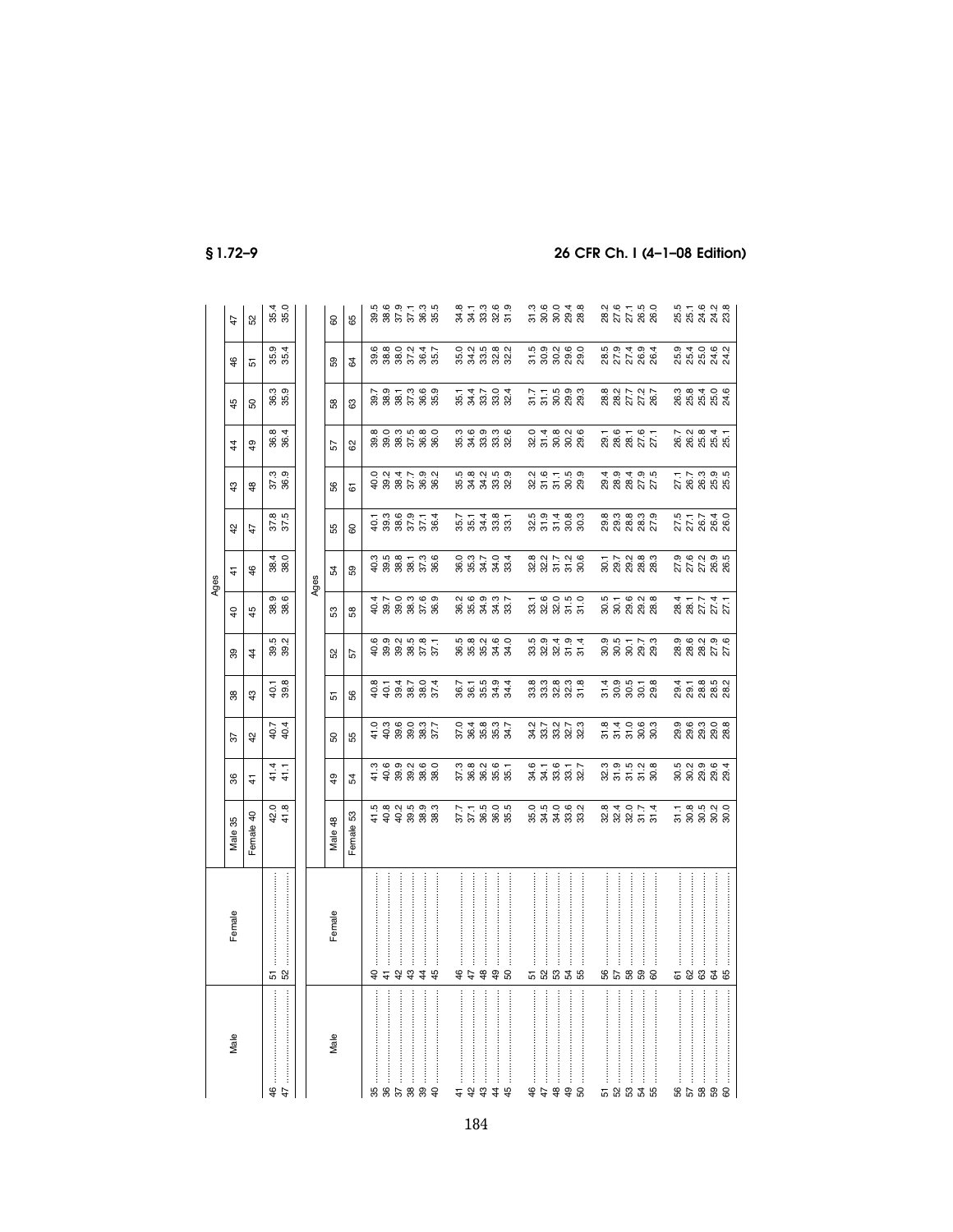| Internal Revenue Service, Treasury |  |  |  |  |
|------------------------------------|--|--|--|--|
|------------------------------------|--|--|--|--|

|               |                                                              |                                                     |                                         |                                             |                                                                                                                                 |                                              | Ages                               |                                               |                                     |                             |                                                             |                                                                                           |                                     |
|---------------|--------------------------------------------------------------|-----------------------------------------------------|-----------------------------------------|---------------------------------------------|---------------------------------------------------------------------------------------------------------------------------------|----------------------------------------------|------------------------------------|-----------------------------------------------|-------------------------------------|-----------------------------|-------------------------------------------------------------|-------------------------------------------------------------------------------------------|-------------------------------------|
| Female        | Male 61                                                      | 8                                                   | ස                                       | 3                                           | 85                                                                                                                              | 8                                            | 67                                 | 68                                            | 89                                  | $\mathcal{L}$               | 77                                                          | 52                                                                                        | 73                                  |
|               | Female 66                                                    | 57                                                  | 88                                      | 69                                          | 20                                                                                                                              | $\overline{K}$                               | $\overline{z}$                     | 73                                            | $\overline{z}$                      | 75                          | 76                                                          | 77                                                                                        | $\overline{78}$                     |
|               |                                                              |                                                     |                                         |                                             |                                                                                                                                 |                                              |                                    |                                               |                                     |                             |                                                             |                                                                                           |                                     |
|               |                                                              |                                                     |                                         |                                             |                                                                                                                                 |                                              |                                    |                                               |                                     |                             |                                                             |                                                                                           |                                     |
|               |                                                              |                                                     |                                         |                                             |                                                                                                                                 |                                              |                                    |                                               |                                     |                             |                                                             |                                                                                           |                                     |
|               |                                                              |                                                     |                                         |                                             |                                                                                                                                 |                                              |                                    |                                               |                                     |                             |                                                             |                                                                                           |                                     |
| 323338        | 457924<br>885888                                             | 8888888<br>888888                                   | 28.85888                                | ក ១ ។ ១ ១ ೦<br>ខា ខា ២ ខា ១<br>ភី ខា ២ ខា ២ | $O$ $N$ $O$ $N$ $O$<br>888888                                                                                                   | 9 1 9 4 9 9<br>9 9 9 9 9 9<br>9 9 9 9 9 9    | 9021457<br>885883                  | 8855888<br>885888                             | 891-246<br>855882                   | て<br>8558883<br>855883      | 7. 8. 9. 7. 9. 4.<br>8. 7. 8. 8. 9. 9.<br>7. 9. 9. 9. 9. 9. | $\ddot{\omega}$ $\ddot{\omega}$ $\ddot{\omega}$ $\ddot{\omega}$ $\ddot{\omega}$<br>858883 | 67. 90. 91.<br>87. 88. 93           |
|               |                                                              |                                                     |                                         |                                             |                                                                                                                                 |                                              |                                    |                                               |                                     |                             |                                                             |                                                                                           |                                     |
|               |                                                              |                                                     |                                         |                                             |                                                                                                                                 |                                              |                                    |                                               |                                     |                             |                                                             |                                                                                           |                                     |
|               |                                                              |                                                     |                                         |                                             |                                                                                                                                 |                                              |                                    |                                               |                                     |                             |                                                             |                                                                                           |                                     |
|               |                                                              |                                                     |                                         |                                             |                                                                                                                                 |                                              |                                    |                                               |                                     |                             |                                                             |                                                                                           |                                     |
| 47498         | $\omega$ $\omega$ $\omega$ $\omega$<br>ੜ ਲੰ ਲੰ ਲੇ ਨ          | s<br>2009<br>2009                                   | $400 - 4$<br>$88885$                    | 25703<br>おおおお                               | $-4.68 -$<br><b>38855</b>                                                                                                       | <b>១</b> ១ ១ ២ ២<br>ភ្លង ២ ២ ១<br>ភ្លង ២ ២ ២ | $\omega - 4 \omega$<br>88858       | 8<br>88855<br>88858                           | 800446<br>888558                    | 232536<br>23253             | 680044<br>888558                                            | 525 536<br>835 536                                                                        | 525 915<br>1925 92                  |
|               |                                                              |                                                     |                                         |                                             |                                                                                                                                 |                                              |                                    |                                               |                                     |                             |                                                             |                                                                                           |                                     |
| 58835         | ក្នុង ១ ក្នុង<br>ភូទី និង និ                                 | ១. ១. ១. ១. ១.<br>១. ១. ១. ១. ១.<br>១. ១. ១. ១. ១.  | 7,007.7<br>8,8888                       | 5<br>9 8 9 9 8 7<br>9 9 9 8 7               | 4 r o ๓ ๓<br>ดี ตี ตี ตี ผี<br>สี ผี ตี ผี                                                                                      | 2<br>2020-02<br>2020-02                      |                                    | 0.0.10.00.1<br>0.00.00.10<br>0.00.00.00       | 9 - 4 - 9<br>8 8 8 5 7<br>9 8 8 7 7 | 800309<br>808028<br>808028  | 7. 9. 9. 4. 7.<br>28. 28. 7. 29<br>28. 29. 20               | 6 8 7 4 6<br>8 8 8 7 8<br>8 8 8 9 8                                                       |                                     |
|               |                                                              |                                                     |                                         |                                             |                                                                                                                                 |                                              |                                    |                                               |                                     |                             |                                                             |                                                                                           | 5<br>888788<br>88878                |
| ļ             |                                                              |                                                     |                                         |                                             |                                                                                                                                 |                                              |                                    |                                               |                                     |                             |                                                             |                                                                                           |                                     |
|               |                                                              |                                                     |                                         |                                             |                                                                                                                                 |                                              |                                    |                                               |                                     |                             |                                                             |                                                                                           |                                     |
|               |                                                              |                                                     |                                         |                                             |                                                                                                                                 |                                              |                                    |                                               |                                     |                             |                                                             |                                                                                           |                                     |
|               |                                                              |                                                     |                                         |                                             |                                                                                                                                 |                                              |                                    |                                               |                                     |                             |                                                             |                                                                                           |                                     |
|               |                                                              |                                                     |                                         |                                             |                                                                                                                                 |                                              |                                    |                                               |                                     |                             |                                                             |                                                                                           |                                     |
|               |                                                              |                                                     |                                         |                                             |                                                                                                                                 |                                              |                                    |                                               |                                     |                             |                                                             |                                                                                           | 8 1 4 8 1<br>8 8 4 8 8<br>8 8 8 8 9 |
|               |                                                              |                                                     |                                         |                                             |                                                                                                                                 |                                              |                                    |                                               |                                     |                             |                                                             |                                                                                           |                                     |
| İ<br>88888    | $\circ$ $\circ$ $\circ$ $\circ$ $\circ$<br><u>ត្តត់ នាន់</u> | 7. 7. 19. 9. 4.<br>27. 28. 29. 29<br>27. 28. 29. 29 | 4 8 9 1 7 4<br>2 8 9 9 9 9<br>2 9 9 9 9 |                                             | 048046<br>76554<br>04804                                                                                                        | 8<br>8 8 8 8 7<br>8 8 8 8 8                  | 60477<br>88834                     | 5<br>6 5 5 4 5<br>5 5 5 7 6                   | 35048<br>85838                      | 2<br>8 5 4 5 6<br>2 8 7 7 8 | 0 4 1 0 4<br>8 8 4 4 8<br>8 8 8 8 8                         | ರಾ ನ್ಯ ರಂತ<br>ದಿ ದಿ ಸ ದ ದ<br>ದ ದ ನ ದ                                                      |                                     |
|               |                                                              |                                                     |                                         |                                             |                                                                                                                                 |                                              |                                    |                                               |                                     |                             |                                                             |                                                                                           |                                     |
|               |                                                              |                                                     |                                         |                                             |                                                                                                                                 |                                              |                                    |                                               |                                     |                             |                                                             |                                                                                           |                                     |
|               |                                                              |                                                     |                                         |                                             |                                                                                                                                 |                                              |                                    |                                               |                                     |                             |                                                             |                                                                                           |                                     |
|               |                                                              |                                                     |                                         |                                             |                                                                                                                                 |                                              |                                    |                                               |                                     |                             |                                                             |                                                                                           |                                     |
| $\frac{1}{2}$ |                                                              |                                                     |                                         |                                             |                                                                                                                                 |                                              |                                    |                                               |                                     |                             |                                                             |                                                                                           |                                     |
| 58838         | $\alpha \wedge \omega$ $\alpha$ 4<br>ಳ ಸ ಸ ಸ ಸ               | o, t, o, u, o,<br>ನ ನ ನ ನ ನ<br>ನ ನ ನ ನ ನ            | 61617<br>22382                          |                                             | ក 5 0 5 5 0<br>វី 3 3 3 3 3<br>2                                                                                                | 832727<br>832825                             | 605934<br>83855                    | 4 8 9 1 7 9<br>8 8 8 7 7<br>4                 | 2<br>ខ្លួន 2 5 6<br>2 8 2 5 2       |                             | 8 2 3 5 5 6<br>8 8 7 7 8<br>8                               | ១០ ។ ១ ១<br>ដូង ភូ និ                                                                     | 5<br>ខ្លុំ 5 5 5 5<br>ភ្លុំ 5 5 5 5 |
|               |                                                              |                                                     |                                         |                                             |                                                                                                                                 |                                              |                                    |                                               |                                     |                             |                                                             |                                                                                           |                                     |
|               |                                                              |                                                     |                                         |                                             |                                                                                                                                 |                                              |                                    |                                               |                                     |                             |                                                             |                                                                                           |                                     |
|               |                                                              |                                                     |                                         |                                             |                                                                                                                                 |                                              |                                    |                                               |                                     |                             |                                                             |                                                                                           |                                     |
| İ             |                                                              |                                                     |                                         |                                             |                                                                                                                                 |                                              |                                    |                                               |                                     |                             |                                                             |                                                                                           |                                     |
| 86882         | 0 0 0 0 0<br>នឹងនឹត្ត                                        | 6 2 8 5 5 7<br>2 2 5 7 7 7                          | 23417<br>25222                          | ១.១.ក្នុង<br>ភ្នំភ្នំពី                     | 6 1 1 2 3 9<br>2 2 3 9 9<br>6 9 9 9 1 1 2 9 9 1 1 2 9 9 1 1 2 9 9 1 2 9 9 1 2 9 9 1 2 9 9 9 1 2 9 9 9 1 2 9 9 9 1 2 9 9 9 0 9 1 | ្ម<br>ភូន <del>។</del> ១ ២<br>ភូន ន ១        | ០. ឆ <del>-</del> ច ល<br>ស ស ឆ ១ ១ | ក ។ ១ ១ ១<br><u>ទី</u> ១ ១ ១ ១<br>កំពុង ១ ១ ១ | 201006<br>201006                    | 201223<br>201223            |                                                             | 822728                                                                                    | 0.0505<br>0.05050                   |
|               |                                                              |                                                     |                                         |                                             |                                                                                                                                 |                                              |                                    |                                               |                                     |                             |                                                             |                                                                                           |                                     |
|               |                                                              |                                                     |                                         |                                             |                                                                                                                                 |                                              |                                    |                                               |                                     |                             |                                                             |                                                                                           |                                     |
|               |                                                              |                                                     |                                         |                                             |                                                                                                                                 |                                              |                                    |                                               |                                     |                             |                                                             |                                                                                           |                                     |
| <b>FREER</b>  | $\omega \circ \nu$ 4 $\omega$                                | 8.538.55<br>8.88.55                                 |                                         | 0.6 0.0<br>20.000<br>20.000                 | $\begin{array}{l} 6 & 0 & 0 & 0 & 0 \\ 0 & 0 & 0 & 0 & 0 \\ \Gamma & \Gamma & \Gamma & \Gamma \end{array}$                      |                                              | 885185<br>19851                    | <b>1858477</b><br>1959<br>1959                | 102417<br>102417                    | 111184<br>111184            | 0.21847<br>170.847                                          | 7.99578                                                                                   | 77285<br>79285                      |
|               |                                                              |                                                     |                                         |                                             |                                                                                                                                 |                                              |                                    |                                               |                                     |                             |                                                             |                                                                                           |                                     |
|               |                                                              |                                                     |                                         |                                             |                                                                                                                                 |                                              |                                    |                                               |                                     |                             |                                                             |                                                                                           |                                     |
| 76            | $\circ$ $\circ$<br><u>ຊ່ ອ</u> ່                             | $19.2$<br>$19.2$                                    | $19.0$<br>$18.7$                        | $18.2$<br>$18.2$                            | $\frac{18.0}{17.8}$                                                                                                             | $\frac{17.6}{17.3}$                          | $17.2$<br>16.9                     | $16.8$<br>16.5                                | $16.4$<br>16.1                      | $16.1$<br>$15.8$            | $15.7$<br>15.4                                              | 15.1                                                                                      | $15.1$<br>14.8                      |
|               |                                                              |                                                     |                                         |                                             |                                                                                                                                 |                                              |                                    |                                               |                                     |                             |                                                             |                                                                                           |                                     |

185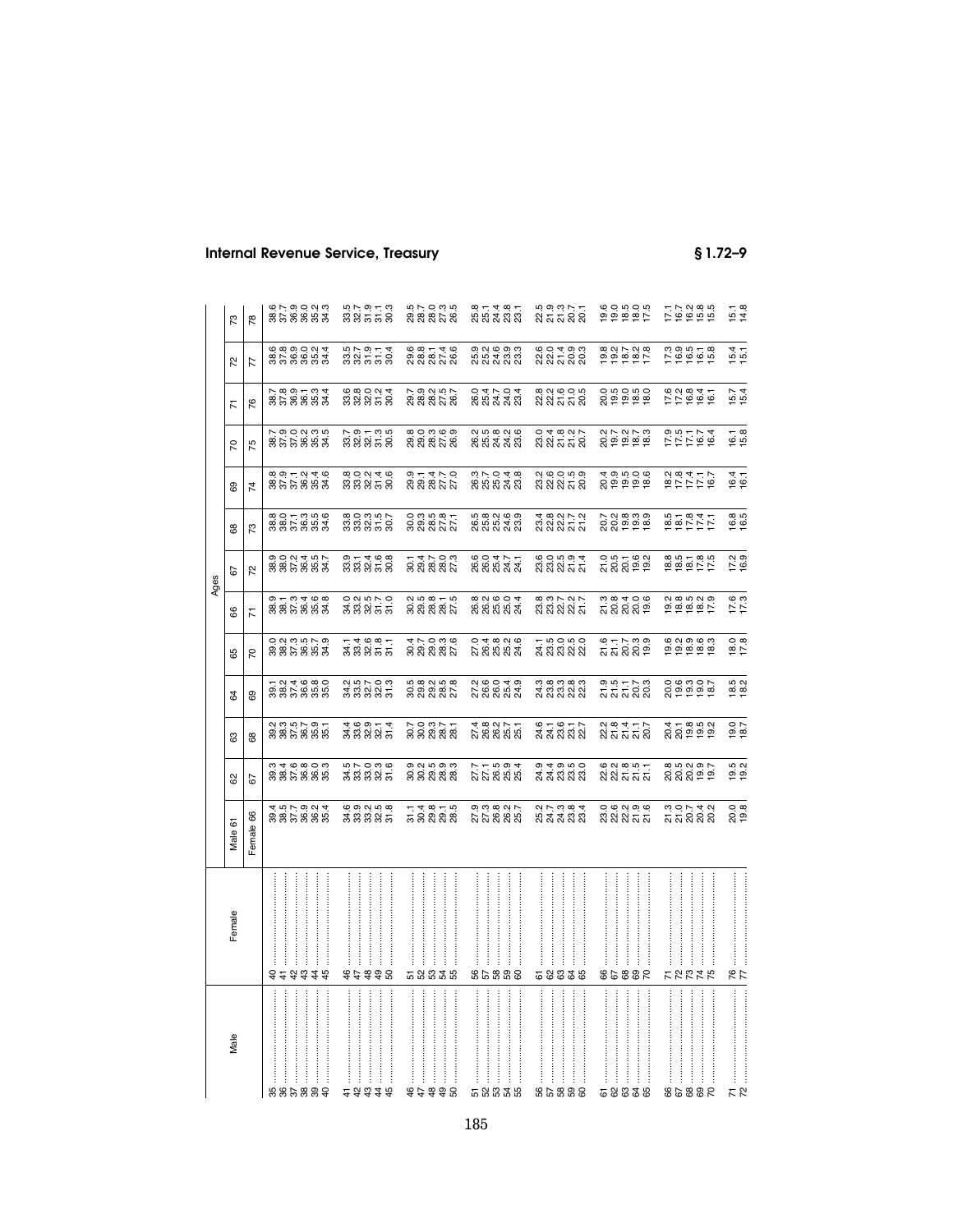|--|--|

|      | 73       | 78              | 14.4                |      | 85      | 8             | 0346780.<br>858833                                         |                                 |  |   | ក ១ ។ ១ <u>១</u><br>នានា ភូនី និ                    |   | 9 1 4 9 9<br>8 8 7 8 9<br>9 9 9 9 9                    |                  |                                       |             | 20025<br>12025                                          |                                     |   |             |
|------|----------|-----------------|---------------------|------|---------|---------------|------------------------------------------------------------|---------------------------------|--|---|-----------------------------------------------------|---|--------------------------------------------------------|------------------|---------------------------------------|-------------|---------------------------------------------------------|-------------------------------------|---|-------------|
|      | 52       | 77              | 14.8                |      | ¥.      | 8             | 358833<br>358833                                           |                                 |  |   | 1 3 4 6 8<br>3 3 5 8 9                              |   | 0 2 3 4 6 8<br>0 8 7 8 9<br>0 8 7 8 9                  |                  | ក្នុង<br>ក្នុង<br>ក្នុង ក្នុង         |             | 5<br>2005 ag<br>2005 ag                                 | 100048<br>100048                    |   |             |
|      | <b>Z</b> | 76              | 15.1                |      | జ       | 88            | 858833<br>456588                                           |                                 |  |   | 7 3 9 9 9 9<br>3 9 7 9 9 9                          |   | 0 2 3 4 6 9<br>0 8 5 6 9<br>0 8 9 9 9                  |                  | ក្នុង<br>ស្តី<br>ស្តី ស្តី ស្តី       |             | n a q n a<br>T Q Q a a<br>T Q Q a a                     | 877169<br>877169                    |   |             |
|      | 50       | 75              | rÙ.<br>5            |      | 8       | 28            | 888888<br>4566790<br>456790                                |                                 |  |   | 2<br>325582<br>23582                                |   |                                                        |                  | 2 4 7 9 8<br>2 4 8 8 9<br>2 9 9 9 9   |             | ឲ្យសូច្នុ<br>ភ្លូស្តូត្នុ<br>សូស្តូត្នុ                 |                                     |   |             |
|      | 8        | $\overline{z}$  | œ<br>ق!             |      | 듮       | 86            | 4.0.0.0.0.0<br>858833                                      |                                 |  |   | 2<br>22 25 26<br>23 26 28                           |   | ក ១.១.៤ ០<br>១.៩ ៦ ១.៥<br>ស ស ស                        |                  |                                       |             | e o a r o<br>ឯ ឯ ន គ គ<br>១                             |                                     |   |             |
|      | 88       | 73              | 16.2                |      | 80      | 85            | $8588887$<br>$4598997$                                     |                                 |  |   | 2 3 3 3 3 3<br>2 3 4 5 9 2                          |   | ក្នុង<br>ខ្លួន<br>ក្នុងក្នុង                           |                  | 3 5 9 9 1<br>3 4 3 3 3 3<br>3 4 3 3 3 |             | 7<br>2006<br>2005                                       | $0.0480$<br>$0.0480$<br>$0.0480$    |   |             |
| aabt | 29       | 22              | 16.7                | Ages | 54      | $\frac{4}{3}$ | 4 19 1- 19 19 1-<br>8 1 1 1 1 1 1 1 1<br>8 1 1 1 1 1 1 1 1 |                                 |  |   | $\alpha$ + $\alpha$ $\alpha$ $\alpha$<br>ន់ន់ដន់នាំ |   | 2<br>2020202<br>2020202                                |                  | ო დ თ ი სი<br>53533                   |             | នុក្នុង<br>ភ្លង់ គូម៉ូ                                  | 1004<br>1004<br>1004                |   |             |
|      | 8        | Σ               | 17,1                |      | P8      | တ္တ           | 3558553<br>467855                                          |                                 |  |   | 33588<br>33588                                      |   | 2<br>2020-00<br>2020-2020                              |                  | 47928<br>54332                        |             | ១. ១. ១. ១. ។<br>ភ្លុ ភ្លុ ភ្លុ ១.<br>ភ្លុ ភ្លុ ភ្លុ ១. | 828156<br>825156                    |   |             |
|      | 89       | $\overline{70}$ | 17.5                |      | 77      | 82            | 5<br>858883                                                |                                 |  |   | 33538<br>3358                                       |   | 2<br>2027-2028<br>2022-2022                            |                  | 570375<br>537532                      |             | o ๓ r т ๓<br>ឯ ភ ភ ភ ១                                  | 8<br>88887<br>88778                 |   |             |
|      | ಡ        | 89              | 18.0                |      | 76      | 忘             | 5<br>8785953<br>58785                                      |                                 |  |   | 335588<br>33588                                     |   | ភ<br>១. ១. ១. ០. ១<br>១. ១. ១. ១. ១.<br>១. ១. ១. ១. ១. |                  |                                       |             | ក ឆ្នួ ឆ្នួ ឆ្នួ<br>ស្តី ស្តី ស្តី ឆ្នួ                 | $7.50040$<br>$7.50040$<br>$7.50040$ |   |             |
|      | යි       | 89              | ъ<br>$\frac{3}{18}$ |      | 75      | 80            | بە — ئەنەنە<br><u>∾</u><br>858883                          |                                 |  |   | 4 9 8 9 5<br>8 8 5 8 8                              |   | 4 ७ ∞ <del>-</del> ०<br>८१ ४ ५ ४ ९                     |                  | <b>@</b> @ @ @ @<br>5 5 5 6 5         |             | a ৩ 0 <del>4</del> 8<br>ស៊ី ស៊ី ស៊ី <mark>១</mark>      |                                     |   |             |
|      | ಜ        | 52              | 19.0                |      | Male 74 | Female 79     | 678073<br>858883                                           |                                 |  |   | 323558<br>43558                                     |   |                                                        |                  | 7.03.90<br>8.83.83                    |             | នុក្ក<br>ឧត្តរ<br>ឧត្តរ                                 | 5 5 5 5 5<br>5 6 5 6 6<br>5 6 7 5   |   |             |
|      | Male 61  | Female 66       | 19.6                |      |         |               |                                                            |                                 |  |   |                                                     |   |                                                        |                  |                                       |             |                                                         |                                     |   |             |
|      | Female   |                 | $\frac{8}{2}$       |      | Female  |               | i<br>8256378                                               | :<br>:<br>:<br>:<br>:<br>:<br>: |  | İ | 8238                                                | İ | <b>តននន</b>                                            | :<br>:<br>:<br>: | <br>88851                             | :<br>:<br>: | 58838                                                   | 98853                               | İ | :<br>:<br>: |
|      | Male     |                 | ღ                   |      | Male    |               | .<br>5685888                                               |                                 |  |   | <br>こみおさお                                           | j | 92998                                                  |                  | <br>도업없고 18                           |             | 8.5888                                                  | <br>ភ្លង និងន                       |   |             |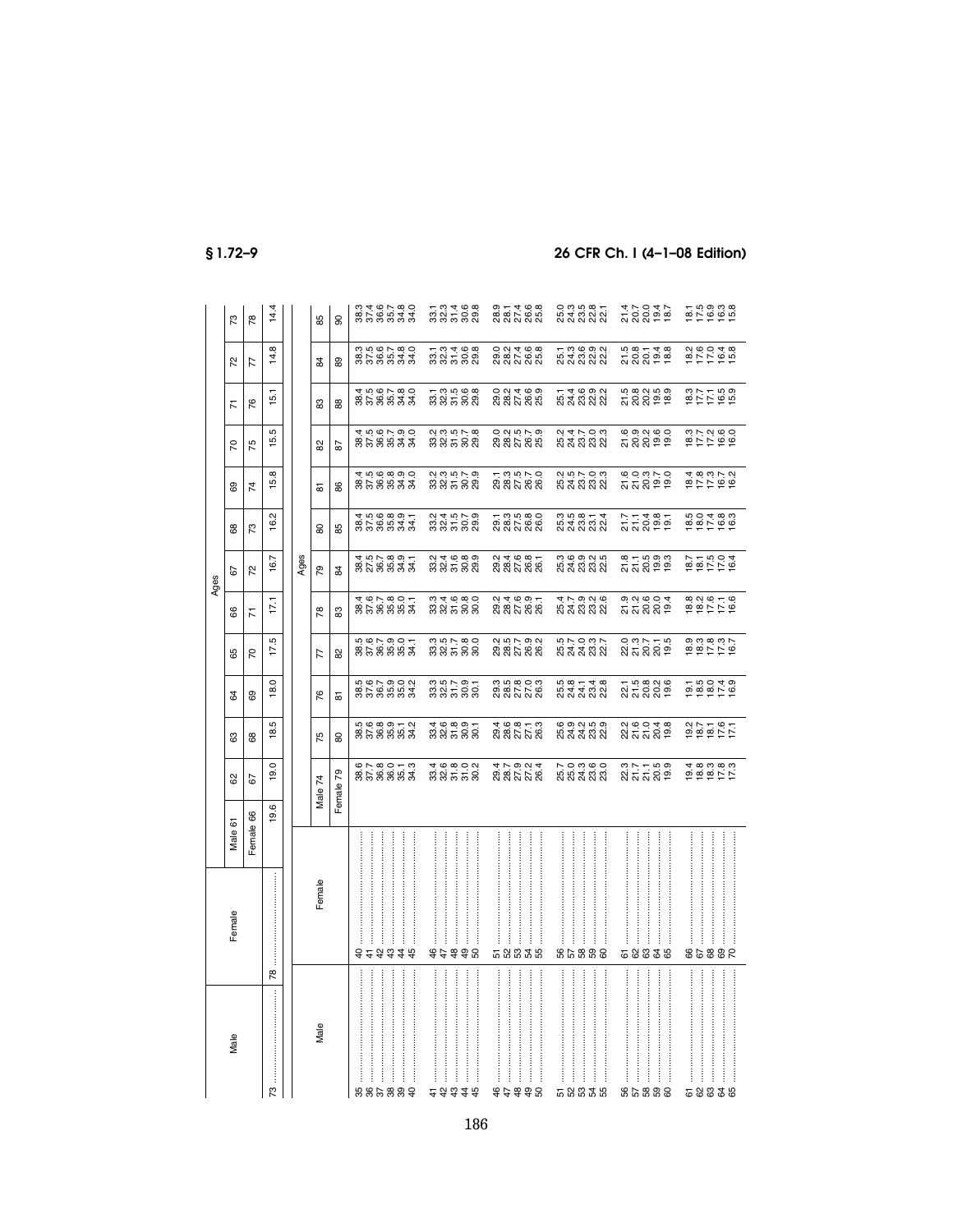| 98853            | カカカカ                      | $0.4001$<br>$0.4001$<br>$0.4001$ | 6<br>6 6 5 6 9<br>6 6 5 7       | 105517<br>105517                                                                                                                                                                                                                                                                                                             |                                       | 1617<br>1617<br>1614                          | $104007$<br>$104007$                 | 554455<br>65445                               | 151415<br>151515         | 5<br>5 5 4 4 5<br>5 5 4 4 5           | $104404$<br>$1044004$             | 5445555                                     |                                       |
|------------------|---------------------------|----------------------------------|---------------------------------|------------------------------------------------------------------------------------------------------------------------------------------------------------------------------------------------------------------------------------------------------------------------------------------------------------------------------|---------------------------------------|-----------------------------------------------|--------------------------------------|-----------------------------------------------|--------------------------|---------------------------------------|-----------------------------------|---------------------------------------------|---------------------------------------|
|                  |                           |                                  |                                 |                                                                                                                                                                                                                                                                                                                              |                                       |                                               |                                      |                                               |                          |                                       |                                   |                                             |                                       |
|                  |                           |                                  |                                 |                                                                                                                                                                                                                                                                                                                              |                                       |                                               |                                      |                                               |                          |                                       |                                   |                                             |                                       |
|                  | ļ                         |                                  |                                 |                                                                                                                                                                                                                                                                                                                              |                                       |                                               |                                      |                                               |                          |                                       |                                   |                                             |                                       |
|                  | ŧ                         |                                  |                                 |                                                                                                                                                                                                                                                                                                                              |                                       |                                               |                                      |                                               |                          |                                       |                                   |                                             |                                       |
| <b>22225</b>     | RFRR8                     | $77700$<br>$77700$<br>$77700$    | 1110000<br>111000               |                                                                                                                                                                                                                                                                                                                              | 117806<br>118906                      | 885774<br>285224                              | <b>1000000000000000000000</b>        | <b>100739</b><br>100739                       | $0.00077$<br>$0.00077$   | $777995$<br>$727995$                  | $0.05774$<br>$0.05774$            |                                             | $77.78940$<br>$22777$                 |
|                  | $\vdots$                  |                                  |                                 |                                                                                                                                                                                                                                                                                                                              |                                       |                                               |                                      |                                               |                          |                                       |                                   |                                             |                                       |
|                  |                           |                                  |                                 |                                                                                                                                                                                                                                                                                                                              |                                       |                                               |                                      |                                               |                          |                                       |                                   |                                             |                                       |
|                  |                           |                                  |                                 |                                                                                                                                                                                                                                                                                                                              |                                       |                                               |                                      |                                               |                          |                                       |                                   |                                             |                                       |
| <br><b>RARRE</b> | <br> <br> <br> <br>588358 | 202253                           |                                 | $\begin{array}{c} 6 & 0 & 0 \\ 2 & 0 & 0 \\ 1 & 2 & 0 \\ 2 & 3 & 0 \\ 3 & 4 & 0 \\ 4 & 5 & 0 \\ 5 & 6 & 0 \\ 6 & 0 & 0 \\ 7 & 1 & 0 \\ 8 & 1 & 0 \\ 9 & 1 & 0 \\ 10 & 1 & 0 \\ 11 & 10 & 0 \\ 12 & 10 & 0 \\ 13 & 10 & 0 \\ 14 & 10 & 0 \\ 15 & 10 & 0 \\ 16 & 10 & 0 \\ 17 & 10 & 0 \\ 18 & 10 & 0 \\ 19 & 10 & 0 \\ 19 & $ | $2279999$<br>$22777$                  | $278999$<br>$27777$                           | $77.8$<br>$77.8$<br>$77.7$<br>$77.7$ | 110014                                        | $777792$<br>$777292$     | 799990                                | 0.78007                           | e n<br>Dipinsion<br>Dipinsion               | 7.30883                               |
|                  |                           |                                  |                                 |                                                                                                                                                                                                                                                                                                                              |                                       |                                               |                                      |                                               |                          |                                       |                                   |                                             |                                       |
|                  | $\frac{1}{2}$             |                                  |                                 |                                                                                                                                                                                                                                                                                                                              |                                       |                                               |                                      |                                               |                          |                                       |                                   |                                             |                                       |
|                  |                           |                                  |                                 |                                                                                                                                                                                                                                                                                                                              |                                       |                                               |                                      |                                               |                          |                                       |                                   |                                             |                                       |
|                  |                           |                                  |                                 |                                                                                                                                                                                                                                                                                                                              |                                       |                                               |                                      |                                               |                          |                                       |                                   |                                             |                                       |
|                  |                           |                                  |                                 |                                                                                                                                                                                                                                                                                                                              |                                       |                                               |                                      |                                               |                          |                                       |                                   |                                             |                                       |
| 5883             |                           |                                  |                                 |                                                                                                                                                                                                                                                                                                                              |                                       |                                               |                                      |                                               |                          |                                       |                                   |                                             |                                       |
|                  | :<br>:<br>:               |                                  |                                 |                                                                                                                                                                                                                                                                                                                              |                                       |                                               |                                      |                                               |                          |                                       |                                   |                                             |                                       |
| 56               | 88888                     | $797974$<br>$797794$             | い<br>15 11 11 11<br>11 11 11 11 | $77997$<br>$77997$                                                                                                                                                                                                                                                                                                           | $1.78$<br>$1.829$<br>$1.59$<br>$1.59$ |                                               | nao a a<br>PPP a a                   | a o r n o<br>O O o o o                        |                          | 7.4998                                | n N O N IN<br>တစစ်စစ်             | co<br>co co co<br>co co co                  | $-8.000 - 0.000$                      |
|                  |                           |                                  |                                 |                                                                                                                                                                                                                                                                                                                              |                                       |                                               |                                      |                                               |                          |                                       |                                   |                                             |                                       |
|                  |                           |                                  |                                 |                                                                                                                                                                                                                                                                                                                              |                                       |                                               | Ages                                 |                                               |                          |                                       |                                   |                                             |                                       |
| Male             | Female                    | Male 86                          | 29                              | 88                                                                                                                                                                                                                                                                                                                           | 89                                    | g                                             | 5                                    | 95                                            | 8                        | 94                                    | 95                                | 96                                          | 5                                     |
|                  |                           | Female 91                        | 92                              | 93                                                                                                                                                                                                                                                                                                                           | 54                                    | 95                                            | 96                                   | 5                                             | 8                        | 99                                    | $\overline{8}$                    | $\overline{5}$                              | 102                                   |
|                  |                           |                                  |                                 |                                                                                                                                                                                                                                                                                                                              |                                       |                                               |                                      |                                               |                          |                                       |                                   |                                             |                                       |
|                  | $\vdots$<br>ŧ             |                                  |                                 |                                                                                                                                                                                                                                                                                                                              |                                       |                                               |                                      |                                               |                          |                                       |                                   |                                             |                                       |
| 666888           | 8 4 5 4 4 5               | 858838<br>858838                 |                                 | 0<br>8 5 8 9 9 9 9<br>0 9 9 9 9 9                                                                                                                                                                                                                                                                                            | 8<br>8 5 8 8 9 9 9<br>8 9 9 9 9 9     | 0<br>8 5 9 9 9 9 9<br>0 9 9 9 9 9             | 01406000<br>00560500                 | 3 3 4 5 6 7 9<br>3 7 8 9 9 9 9<br>3 9 9 9 9 9 |                          | 8588888<br>858888                     | 3 3 4 5 6 7 9<br>3 5 9 9 9 9 9    | 3 4 5 6 7 9<br>3 7 8 9 9 9 9<br>3 9 9 9 9 9 | 8258838<br>828848                     |
|                  | ŧ                         |                                  |                                 |                                                                                                                                                                                                                                                                                                                              |                                       |                                               |                                      |                                               |                          |                                       |                                   |                                             |                                       |
|                  | ł                         |                                  |                                 |                                                                                                                                                                                                                                                                                                                              |                                       |                                               |                                      |                                               |                          |                                       |                                   |                                             |                                       |
|                  |                           |                                  |                                 |                                                                                                                                                                                                                                                                                                                              |                                       |                                               |                                      |                                               |                          |                                       |                                   |                                             |                                       |
|                  | ŧ                         |                                  |                                 |                                                                                                                                                                                                                                                                                                                              |                                       |                                               |                                      |                                               |                          |                                       |                                   |                                             |                                       |
|                  | 8238                      |                                  |                                 |                                                                                                                                                                                                                                                                                                                              |                                       |                                               |                                      |                                               |                          |                                       |                                   |                                             |                                       |
|                  | ŧ                         |                                  |                                 |                                                                                                                                                                                                                                                                                                                              |                                       |                                               |                                      |                                               |                          |                                       |                                   |                                             |                                       |
|                  | :<br>:<br>:               |                                  |                                 |                                                                                                                                                                                                                                                                                                                              |                                       |                                               |                                      |                                               |                          |                                       |                                   |                                             |                                       |
| #####            | $\vdots$                  | 52467<br>33582                   | ក្ដួង ។<br>នាំង ក្ដួន នាំ       | 333588<br>23588                                                                                                                                                                                                                                                                                                              | 0 2 3 5 6 7<br>8 8 5 6 8              | 0 2 3 3 5 6 7<br>0 3 4 5 9 8<br>0 9 9 9 9     | 0 2 3 5 6 7<br>8 8 7 8 8 9           | 0 2 3 3 5 6<br>0 3 5 6 7<br>0 9 7 9 8         | 0 2 3 5 6 6<br>8 8 7 8 8 | 0 2 3 5 6 6<br>8 9 5 6 9<br>0 9 9 9 9 | 0 + 0 5 6<br>8 8 5 6 8<br>0 9 9 9 | 0 + 0 9 9<br>8 9 5 9 8<br>9 9 9 9           |                                       |
|                  |                           |                                  |                                 |                                                                                                                                                                                                                                                                                                                              |                                       |                                               |                                      |                                               |                          |                                       |                                   |                                             |                                       |
|                  |                           |                                  |                                 |                                                                                                                                                                                                                                                                                                                              |                                       |                                               |                                      |                                               |                          |                                       |                                   |                                             |                                       |
|                  | ļ                         |                                  |                                 |                                                                                                                                                                                                                                                                                                                              |                                       |                                               |                                      |                                               |                          |                                       |                                   |                                             |                                       |
| 77790            | <br><b>ត ន ន ន ន</b>      | 9<br>887858<br>88788             | 9 – 9 9 0<br>8 8 5 8 8<br>9     | 9<br>887367<br>88788                                                                                                                                                                                                                                                                                                         | 9 – 9 – 9<br>8 8 7 9 9 7<br>8 8 7 8 9 | 9,0,0,0,0,0<br>8,8,0,0,0,0,0<br>8,8,0,0,0,0,0 | 80047<br>88788                       | 8<br>8 8 7 8 8<br>8 8 7 8 8                   | 80046<br>88788           |                                       | 80046<br>88788                    | 8 0 0 1 4 6<br>8 8 7 8 8<br>8 8 7 8 8       | 8 0 0 1 4 6<br>8 8 7 8 8<br>8 8 7 8 8 |
|                  |                           |                                  |                                 |                                                                                                                                                                                                                                                                                                                              |                                       |                                               |                                      |                                               |                          | 8 0 0 1 4 6<br>8 8 7 8 8<br>8 8 7 8 8 |                                   |                                             |                                       |
|                  | SS                        | 25.0                             | 25.0                            | 24.9                                                                                                                                                                                                                                                                                                                         | 24.9                                  | 24.9                                          | 24.9                                 | 24.9                                          | 24.9                     | 24.8                                  | 24.8                              | 24.8                                        | 24.8                                  |
|                  |                           |                                  |                                 |                                                                                                                                                                                                                                                                                                                              |                                       |                                               |                                      |                                               |                          |                                       |                                   |                                             |                                       |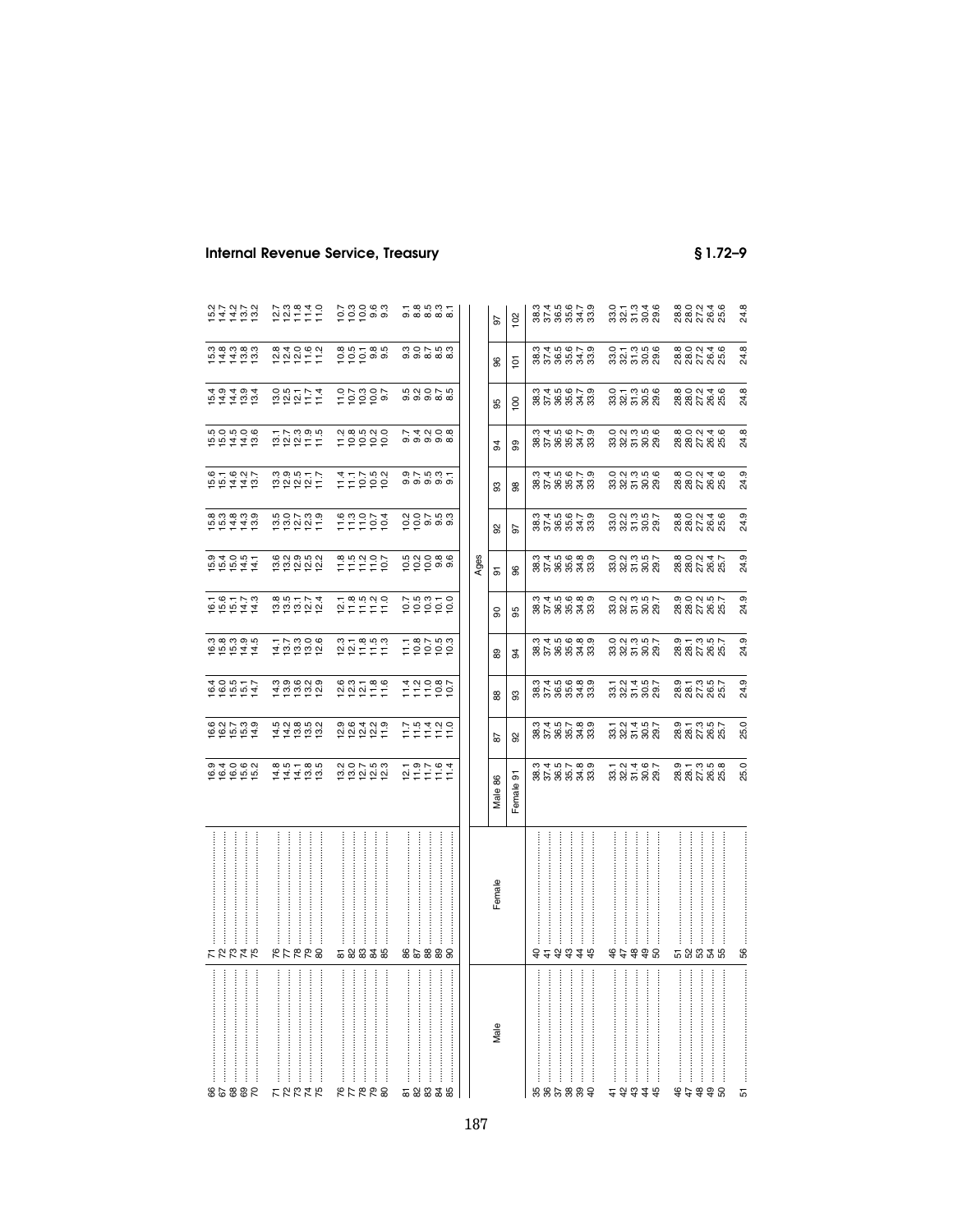|                                                                                                                                                                                                                                                                                                                                                                                                                                                                                                 |                                        |                             |                                    |                                       |                               |                                       | Ages                                                 |                                        |                              |                                                    |                                                    |                                                       |                                           |
|-------------------------------------------------------------------------------------------------------------------------------------------------------------------------------------------------------------------------------------------------------------------------------------------------------------------------------------------------------------------------------------------------------------------------------------------------------------------------------------------------|----------------------------------------|-----------------------------|------------------------------------|---------------------------------------|-------------------------------|---------------------------------------|------------------------------------------------------|----------------------------------------|------------------------------|----------------------------------------------------|----------------------------------------------------|-------------------------------------------------------|-------------------------------------------|
| Male                                                                                                                                                                                                                                                                                                                                                                                                                                                                                            | Female                                 | Male 86                     | 29                                 | 88                                    | 89                            | 8                                     | 5                                                    | 8                                      | 8                            | 34                                                 | 95                                                 | 96                                                    | 56                                        |
|                                                                                                                                                                                                                                                                                                                                                                                                                                                                                                 |                                        | Female 91                   | ്ക                                 | 3                                     | 3                             | 95                                    | 96                                                   | 5                                      | 8                            | 99                                                 | $\overline{6}$                                     | $\overline{5}$                                        | 102                                       |
| ននិងន                                                                                                                                                                                                                                                                                                                                                                                                                                                                                           | $\frac{1}{2}$<br>j<br>ន ន ន ជ          | 3<br>4 3 3 3 4<br>3 4 3 4 3 | 2<br>3 3 3 3<br>2 3 3 3            | 2<br>2 3 2 2 2<br>2 2 2 2 2           | 2<br>4 3 2 2<br>2 3 2 2       | 1 1 1 2<br>2 3 2 5<br>2 8 2 5         | 11469<br>2021<br>2022                                | <del>1</del> 1 9 9<br>2 3 3 5<br>2 3 5 | 1 ១ ២ ១<br>ង ១ ៧ ភូ          | 1 3 3 3 3<br>2 3 3 5<br>2 3 5 5                    | 13883<br>2385                                      | <del>1</del> ១ ១ ១<br>ឯ ១ ១ ១<br>ឯ ១ ៦ ភ              | 0: 0: 0: 0:<br>2: 0: 0: 0:<br>2: 0: 0: 0: |
| 6588                                                                                                                                                                                                                                                                                                                                                                                                                                                                                            | 5833                                   | 2009<br>1009<br>1009        | គុចគុត<br>ភូមិ<br>ភូមិ             | 3<br>2009<br>3009                     | 3<br>2009<br>2009             | 21582<br>2052<br>2052                 | 21581<br>20051                                       | 2<br>20081<br>2009                     | $7.487$<br>$7.487$<br>$7.59$ | 11110<br>2005<br>2005                              | 11170<br>2009<br>2009                              | 11110<br>10110<br>2012                                | 2012<br>1202<br>1202                      |
|                                                                                                                                                                                                                                                                                                                                                                                                                                                                                                 |                                        |                             |                                    |                                       |                               |                                       |                                                      |                                        |                              |                                                    |                                                    |                                                       |                                           |
|                                                                                                                                                                                                                                                                                                                                                                                                                                                                                                 |                                        |                             |                                    |                                       |                               |                                       | Ages                                                 |                                        |                              |                                                    |                                                    |                                                       |                                           |
| Male                                                                                                                                                                                                                                                                                                                                                                                                                                                                                            | Female                                 | Male 98                     |                                    | 8                                     | $\overline{100}$              | $\overline{5}$                        | 102                                                  | 103                                    | 104                          | 105                                                | 106                                                | 107                                                   | 108                                       |
|                                                                                                                                                                                                                                                                                                                                                                                                                                                                                                 |                                        | Female 103                  |                                    | 104                                   | 105                           | 106                                   | $\overline{10}$                                      | 108                                    | 109                          | $\frac{1}{2}$                                      | E                                                  | 112                                                   | 113                                       |
| $\begin{array}{cccccccccc} \multicolumn{2}{c}{} & \multicolumn{2}{c}{} & \multicolumn{2}{c}{} & \multicolumn{2}{c}{} & \multicolumn{2}{c}{} & \multicolumn{2}{c}{} & \multicolumn{2}{c}{} & \multicolumn{2}{c}{} & \multicolumn{2}{c}{} & \multicolumn{2}{c}{} & \multicolumn{2}{c}{} & \multicolumn{2}{c}{} & \multicolumn{2}{c}{} & \multicolumn{2}{c}{} & \multicolumn{2}{c}{} & \multicolumn{2}{c}{} & \multicolumn{2}{c}{} & \multicolumn{2}{c}{} & \multicolumn{2}{c}{} & \mult$<br>55588 | <br><b>A</b> <sup>4</sup> <i>A</i> 4 4 |                             | 858883<br>85888                    | 35333<br>35353                        | 85883<br>85883                | 35 35 35<br>35 36 37<br>35 36 37      | 353833<br>35833                                      | 35333<br>35353                         | 2<br>2014<br>2015<br>2015    | 85883<br>85883                                     | 2<br>2014<br>2015<br>2015                          | 2<br>2014<br>2015<br>2015                             | 2<br>8 2 3 8 9 2<br>2 9 9 2 2             |
| $\label{eq:3.1} \begin{array}{ll} \hspace{-0.1in} \textbf{if} & \hspace{-0.1in} \textbf{if} & \hspace{-0.1in} \textbf{if} & \hspace{-0.1in} \textbf{if} & \hspace{-0.1in} \textbf{if} & \hspace{-0.1in} \textbf{if} & \hspace{-0.1in} \textbf{if} & \hspace{-0.1in} \textbf{if} & \hspace{-0.1in} \textbf{if} & \hspace{-0.1in} \textbf{if} & \hspace{-0.1in} \textbf{if} & \hspace{-0.1in} \textbf{if} & \hspace{-0.1in} \textbf$<br>Ì                                                         | \$\$\$\$\$8                            |                             | 0,0 - 0,4 9<br>8,8 9 - 0,8 9       | 8 0 1 3 3 8<br>8 8 9 5 8 9            | 80003388<br>888588            | 8 9 5 7 8 8<br>8 8 8 7 8 9            | 8000308<br>888588                                    | 8 0 1 3 3 8<br>8 8 9 5 8 9             | 80003388<br>888588           | 8 9 5 7 8 8<br>8 8 8 7 8 9                         | 8 0 1 3 3 8<br>8 8 9 9 9 9                         | 8 0 1 3 3 8<br>8 8 9 5 8 9                            | 8 0 1 3 3 8<br>8 8 9 9 9 9                |
| $\frac{1}{2}$<br>\$\$\$\$8                                                                                                                                                                                                                                                                                                                                                                                                                                                                      | 58835                                  |                             | 800 24 6<br>880 26 80<br>880 28 80 | 8 0 0 1 4 6<br>8 8 7 8 8<br>8 8 7 8 8 | 800 246<br>88788              | 8 0 0 1 4 6<br>8 8 7 8 8<br>8 8 7 8 8 | 80046<br>88788                                       | 800136<br>887885                       | 800136<br>880285             | 8, 9, 7, 9, 9,<br>8, 2, 7, 8, 9,<br>8, 2, 8, 8, 9, | 8, 9, 7, 9, 9,<br>8, 2, 2, 8, 9,<br>8, 2, 2, 8, 9, | 8, 9, 7, 9, 9,<br>8, 8, 7, 8, 9, 9,<br>8, 8, 8, 8, 9, | 2871365<br>27785                          |
| ł<br>58835                                                                                                                                                                                                                                                                                                                                                                                                                                                                                      | <br>និននិង                             |                             | 800358<br>202325                   | 800358<br>212325                      | 8<br>3 3 3 8 8 7<br>8 8 8 8 7 |                                       | $\omega$ $\omega$ $\omega$ $\omega$<br>ಸೆ ಸೆ ಬಿ ಸಿ ಸ | 800358<br>848855                       |                              |                                                    | 800358<br>232355                                   | 800357<br>232357                                      | ァっこう<br>スムススム                             |
| :<br>:<br>85 0<br>96                                                                                                                                                                                                                                                                                                                                                                                                                                                                            | 583                                    |                             | 21.47<br>20.47                     | 21.4<br>2047<br>19.7                  | 21.1<br>20.4<br>19.7          | 21.3<br>20.3<br>20.5                  | 21.3<br>20.9<br>19.9                                 | 21.3<br>20.3<br>19.6                   | 21.0<br>20.3<br>19.6         | 21.3<br>20.3<br>19.6                               | 21.3<br>20.3<br>19.6                               | 21.3<br>20.3<br>19.6                                  | 21.3<br>20.3<br>19.6                      |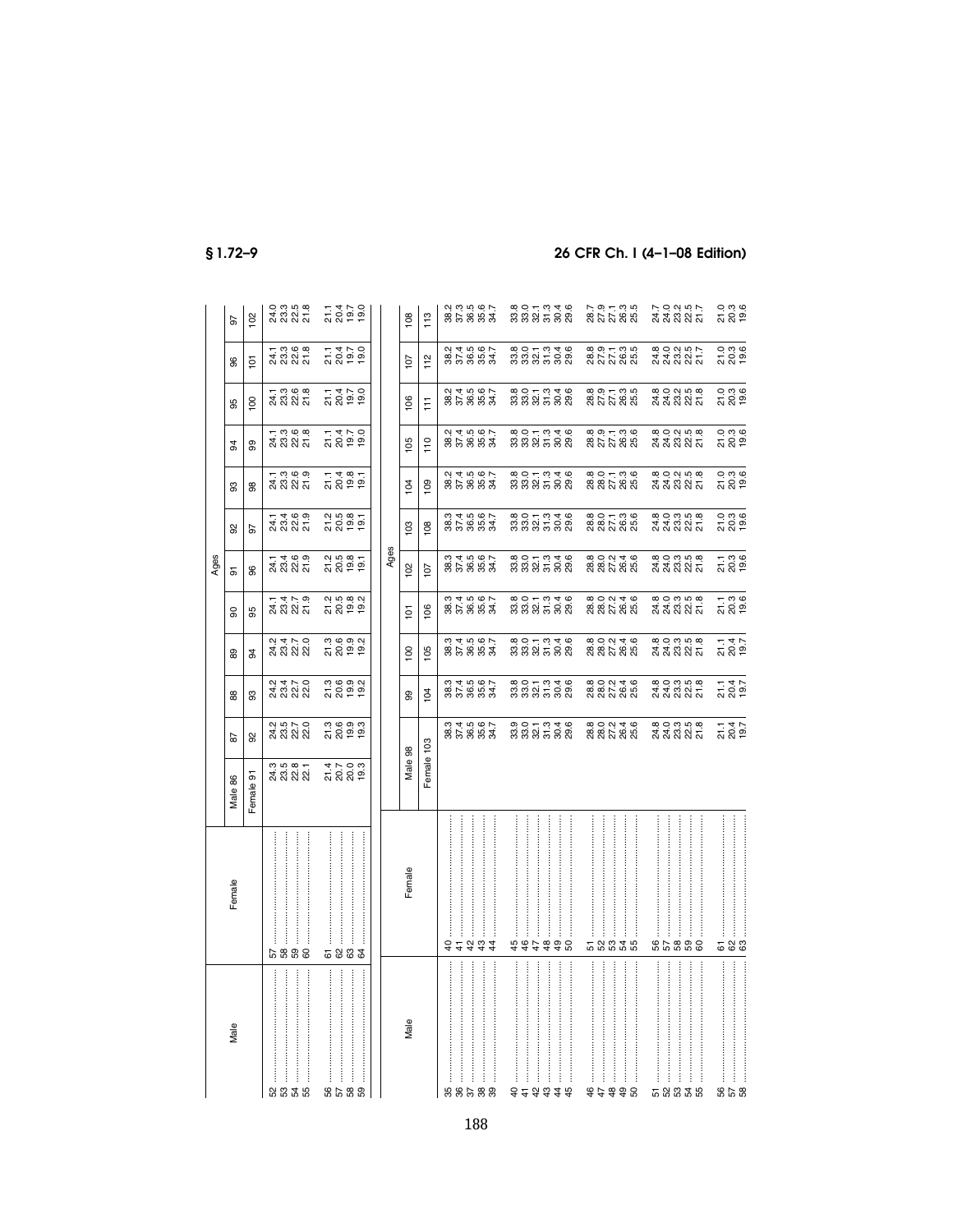| 59                    | 64                     |                       | 19.0                                                                                                                                                                                | 19.0                                                                                                                                                                                                                                                                                                | 19.0                    | 19.0                            | 19.0                                                                                           | 18.9                                      | တ<br>$\frac{8}{1}$   | 18.9                                                                       | 18.9                                                | 18.9                                                                       | 18.9                       |
|-----------------------|------------------------|-----------------------|-------------------------------------------------------------------------------------------------------------------------------------------------------------------------------------|-----------------------------------------------------------------------------------------------------------------------------------------------------------------------------------------------------------------------------------------------------------------------------------------------------|-------------------------|---------------------------------|------------------------------------------------------------------------------------------------|-------------------------------------------|----------------------|----------------------------------------------------------------------------|-----------------------------------------------------|----------------------------------------------------------------------------|----------------------------|
|                       |                        |                       |                                                                                                                                                                                     |                                                                                                                                                                                                                                                                                                     |                         |                                 | Ages                                                                                           |                                           |                      |                                                                            |                                                     |                                                                            |                            |
| Male                  | Female                 | Male 86               | 5                                                                                                                                                                                   | 88                                                                                                                                                                                                                                                                                                  | 89                      | ႙                               | 5                                                                                              | 92                                        | 33                   | 3                                                                          | 95                                                  | 86                                                                         | 5                          |
|                       |                        | Female 91             | 95                                                                                                                                                                                  | 3                                                                                                                                                                                                                                                                                                   | 94                      | 95                              | 96                                                                                             | 5                                         | 86                   | 8                                                                          | $\overline{8}$                                      | $\overline{6}$                                                             | 102                        |
| 858838                | 988538                 |                       | $\ddot{\rm o}$ $\dot{\rm o}$ $\dot{\rm d}$ $\ddot{\rm o}$ $\dot{\rm o}$ $\ddot{\rm o}$<br>$\overline{e}$ $\overline{e}$ $\overline{c}$ $\overline{e}$ $\overline{e}$ $\overline{e}$ | $\begin{array}{c} 0.017 \\ 0.017 \\ 0.017 \\ 0.017 \\ 0.017 \\ 0.017 \\ 0.017 \\ 0.017 \\ 0.017 \\ 0.017 \\ 0.017 \\ 0.017 \\ 0.017 \\ 0.017 \\ 0.017 \\ 0.017 \\ 0.017 \\ 0.017 \\ 0.017 \\ 0.017 \\ 0.017 \\ 0.017 \\ 0.017 \\ 0.017 \\ 0.017 \\ 0.017 \\ 0.017 \\ 0.017 \\ 0.017 \\ 0.017 \\ 0.$ | 10.03775<br>10.03775    | 5<br>1977 - 1979<br>1977 - 1979 | $\vec{w}$ $\vec{\omega}$ $\vec{\omega}$ $\vec{\omega}$ $\vec{\omega}$ $\vec{\omega}$<br>erreee | 1<br>8 1 1 1 1 1 1 1 1<br>8 1 1 1 1 1 1 1 | 18771933<br>19771933 |                                                                            | 10771852<br>1077185                                 | 877858<br>877858                                                           | 8778482<br>877858          |
| ŧ<br>ŧ                | ŧ                      |                       |                                                                                                                                                                                     |                                                                                                                                                                                                                                                                                                     |                         |                                 |                                                                                                |                                           |                      |                                                                            |                                                     |                                                                            |                            |
| $\ddot{\ddot{\cdot}}$ | ļ                      |                       |                                                                                                                                                                                     |                                                                                                                                                                                                                                                                                                     |                         |                                 |                                                                                                |                                           |                      |                                                                            |                                                     |                                                                            |                            |
| ļ                     | ŧ<br>ŧ                 |                       |                                                                                                                                                                                     |                                                                                                                                                                                                                                                                                                     |                         |                                 |                                                                                                |                                           |                      |                                                                            |                                                     |                                                                            |                            |
|                       |                        |                       |                                                                                                                                                                                     |                                                                                                                                                                                                                                                                                                     |                         |                                 |                                                                                                |                                           |                      |                                                                            |                                                     |                                                                            |                            |
| ŧ                     |                        |                       |                                                                                                                                                                                     |                                                                                                                                                                                                                                                                                                     |                         |                                 |                                                                                                |                                           |                      |                                                                            |                                                     |                                                                            |                            |
| 98853                 | ととななで                  |                       | 5<br>6 7 9 9 9<br>6 7 9 9 9                                                                                                                                                         |                                                                                                                                                                                                                                                                                                     | <b>111000</b><br>111000 | 11100017<br>1110017             | 111027<br>111027                                                                               | 110616<br>110616                          | $77.676$<br>$77.676$ | $77.78000$<br>$77.78000$                                                   | $1410000$<br>$140000$                               | $44004$<br>$44004$                                                         | 111221<br>1112121          |
| ŧ                     |                        |                       |                                                                                                                                                                                     |                                                                                                                                                                                                                                                                                                     |                         |                                 |                                                                                                |                                           |                      |                                                                            |                                                     |                                                                            |                            |
|                       |                        |                       |                                                                                                                                                                                     |                                                                                                                                                                                                                                                                                                     |                         |                                 |                                                                                                |                                           |                      |                                                                            |                                                     |                                                                            |                            |
|                       |                        |                       |                                                                                                                                                                                     |                                                                                                                                                                                                                                                                                                     |                         |                                 |                                                                                                |                                           |                      |                                                                            |                                                     |                                                                            |                            |
|                       |                        |                       |                                                                                                                                                                                     |                                                                                                                                                                                                                                                                                                     |                         |                                 |                                                                                                |                                           |                      |                                                                            |                                                     |                                                                            |                            |
| けなおはな                 | İ<br>ŧ<br><b>RFRR8</b> | $2077799$<br>$227799$ | なのほいる<br>ないはけい                                                                                                                                                                      | $249977$<br>$277977$                                                                                                                                                                                                                                                                                | $277700$<br>$277700$    | $2499999$ $277999$ $27799$      | 2 1 1 2 3 4<br>2 1 1 2 2 2                                                                     | $25922$<br>$2522$                         | $2502$<br>$2502$     | $25.0$<br>$25.0$<br>$25.0$<br>$25.0$                                       |                                                     | 777007                                                                     | $77990$<br>$77990$         |
|                       |                        |                       |                                                                                                                                                                                     |                                                                                                                                                                                                                                                                                                     |                         |                                 |                                                                                                |                                           |                      |                                                                            |                                                     |                                                                            |                            |
|                       |                        |                       |                                                                                                                                                                                     |                                                                                                                                                                                                                                                                                                     |                         |                                 |                                                                                                |                                           |                      |                                                                            |                                                     |                                                                            |                            |
|                       |                        |                       |                                                                                                                                                                                     |                                                                                                                                                                                                                                                                                                     |                         |                                 |                                                                                                |                                           |                      |                                                                            |                                                     |                                                                            |                            |
|                       |                        |                       |                                                                                                                                                                                     |                                                                                                                                                                                                                                                                                                     |                         |                                 |                                                                                                |                                           |                      |                                                                            |                                                     |                                                                            |                            |
| ŧ<br>882728           | ļ<br>58838             |                       | e o r m o<br>P p o o o                                                                                                                                                              | က္ တ ဟု လု တ<br>ဝ တ တ တ ထ                                                                                                                                                                                                                                                                           | $0.848$<br>$0.848$      | — ၂<br>ဝ ၁ ၁ ၁ ၁ ၀<br>၁ ၁ ၁ ၁ ၁ |                                                                                                | 0<br>0<br>0 0 0 0 0 0<br>0 0 0 0 0        |                      | $\begin{array}{c} 7.00000 \\ 0.000000 \end{array}$                         | $\begin{array}{c} 7.000000 \\ 0.000000 \end{array}$ | 7: 2: 9: 9: 9: 7<br>0: 0: 0: 0: 0:<br>0: 0: 0: 0: 0:                       | $6, 0, 0, 4, 7$<br>0000000 |
| ļ                     |                        |                       |                                                                                                                                                                                     |                                                                                                                                                                                                                                                                                                     |                         |                                 |                                                                                                |                                           |                      |                                                                            |                                                     |                                                                            |                            |
| ł                     |                        |                       |                                                                                                                                                                                     |                                                                                                                                                                                                                                                                                                     |                         |                                 |                                                                                                |                                           |                      |                                                                            |                                                     |                                                                            |                            |
|                       |                        |                       |                                                                                                                                                                                     |                                                                                                                                                                                                                                                                                                     |                         |                                 |                                                                                                |                                           |                      |                                                                            |                                                     |                                                                            |                            |
|                       |                        |                       |                                                                                                                                                                                     |                                                                                                                                                                                                                                                                                                     |                         |                                 |                                                                                                |                                           |                      |                                                                            |                                                     |                                                                            |                            |
| :<br>:<br>:<br>5833   | <br>8588               |                       |                                                                                                                                                                                     | $600000$<br>$60000$                                                                                                                                                                                                                                                                                 | 800770                  | 8<br>8 8 7 7<br>8 8 7 7         | 82777                                                                                          | 87<br>8772<br>877                         | <b>1778</b><br>0747  |                                                                            | 7.77.0<br>7.77                                      |                                                                            | <b>27478</b><br>774        |
|                       |                        |                       |                                                                                                                                                                                     |                                                                                                                                                                                                                                                                                                     |                         |                                 |                                                                                                |                                           |                      |                                                                            |                                                     |                                                                            |                            |
|                       |                        |                       |                                                                                                                                                                                     |                                                                                                                                                                                                                                                                                                     |                         |                                 | Ages                                                                                           |                                           |                      |                                                                            |                                                     |                                                                            |                            |
| Male                  | Female                 | Male 98               |                                                                                                                                                                                     | 99                                                                                                                                                                                                                                                                                                  | 100                     | 흐                               | 102                                                                                            | 103                                       | 104                  | 105                                                                        | 106                                                 | 107                                                                        | 108                        |
|                       |                        | Female 103            |                                                                                                                                                                                     | 104                                                                                                                                                                                                                                                                                                 | 105                     | 106                             | 107                                                                                            | 108                                       | 109                  | 110                                                                        | Ħ                                                   | 112                                                                        | 113                        |
|                       |                        |                       |                                                                                                                                                                                     |                                                                                                                                                                                                                                                                                                     |                         |                                 |                                                                                                |                                           |                      |                                                                            |                                                     |                                                                            |                            |
| ÷<br>858838           | j<br>88838             |                       | 10704802<br>10704802                                                                                                                                                                | 1070482<br>10704892                                                                                                                                                                                                                                                                                 | 1000471<br>1000471      | 1000317<br>1000317              | 1000371<br>1000371                                                                             | 1000317<br>1000317                        | 1000371<br>1000371   | $\begin{array}{c} 2400000 \\ 2500000 \\ 2500000 \\ 2500000 \\ \end{array}$ | 100337<br>100317                                    | $\begin{array}{l} 2400000 \\ 2500000 \\ 2500000 \\ 2500000 \\ \end{array}$ | 2<br>8783260<br>87885      |
| ÷                     | $\vdots$               |                       |                                                                                                                                                                                     |                                                                                                                                                                                                                                                                                                     |                         |                                 |                                                                                                |                                           |                      |                                                                            |                                                     |                                                                            |                            |
|                       | İ                      |                       |                                                                                                                                                                                     |                                                                                                                                                                                                                                                                                                     |                         |                                 |                                                                                                |                                           |                      |                                                                            |                                                     |                                                                            |                            |
|                       |                        |                       |                                                                                                                                                                                     |                                                                                                                                                                                                                                                                                                     |                         |                                 |                                                                                                |                                           |                      |                                                                            |                                                     |                                                                            |                            |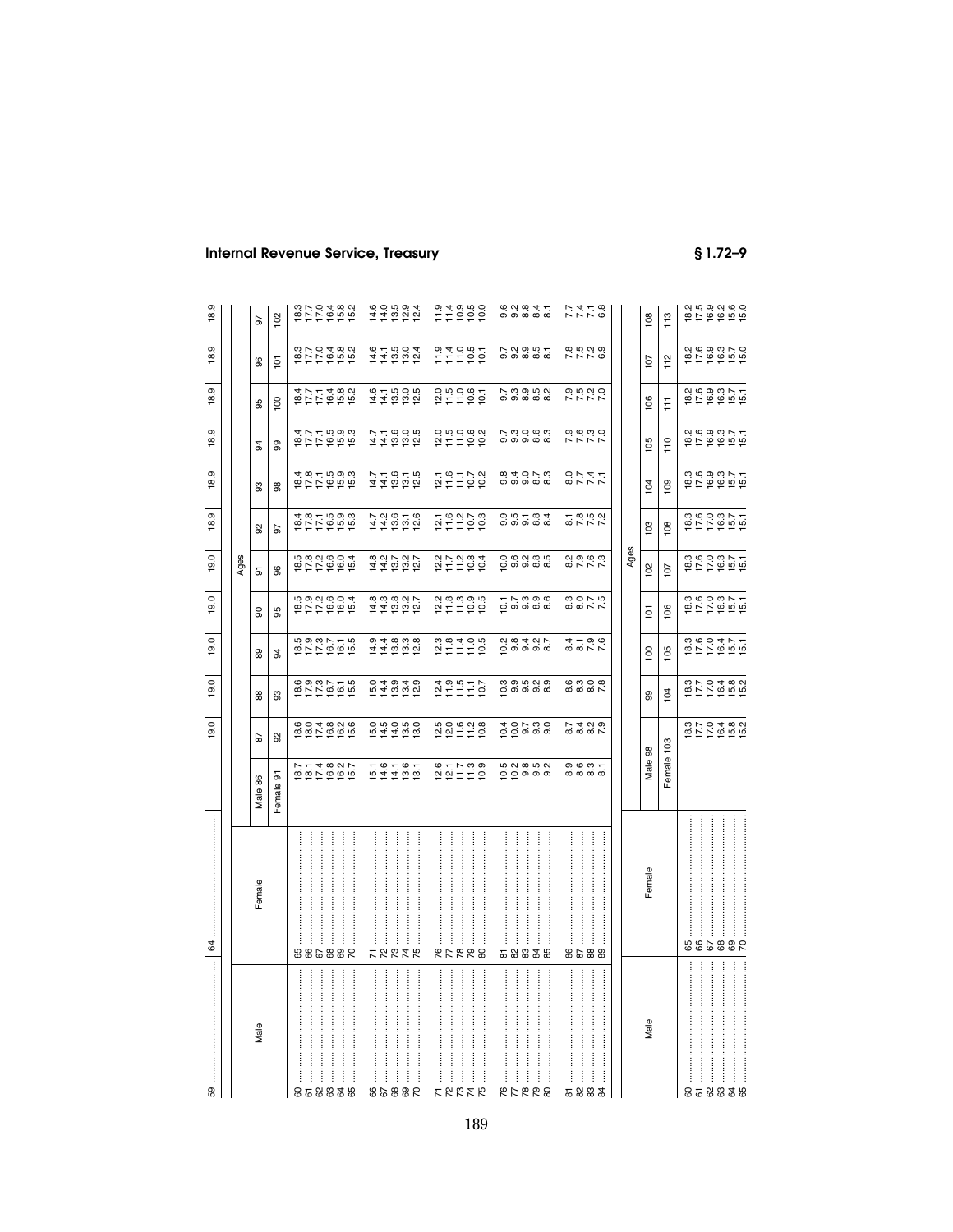|                                 |                             |                                                                                                |                         |                                                                                        |                                                                             | Ages                                                      |                                  |                                                          |                                      |                                                      |                                       |                           |
|---------------------------------|-----------------------------|------------------------------------------------------------------------------------------------|-------------------------|----------------------------------------------------------------------------------------|-----------------------------------------------------------------------------|-----------------------------------------------------------|----------------------------------|----------------------------------------------------------|--------------------------------------|------------------------------------------------------|---------------------------------------|---------------------------|
| Male                            | Female                      | 98<br>Male                                                                                     | 8                       | 100                                                                                    | 101                                                                         | 102                                                       | 103                              | 104                                                      | 105                                  | 106                                                  | 107                                   | 108                       |
|                                 |                             | Female 103                                                                                     | 104                     | 105                                                                                    | 106                                                                         | 107                                                       | 108                              | $\overline{5}$                                           | 110                                  | F                                                    | 112                                   | 113                       |
|                                 |                             |                                                                                                |                         |                                                                                        |                                                                             |                                                           |                                  |                                                          |                                      |                                                      |                                       |                           |
| .<br>ļ<br>8889                  | <br>ļ<br><b>22222</b>       | $\ddot{\rm o}$ $\dot{\rm o}$ $\ddot{\rm o}$ $\dot{\rm o}$ $\ddot{\rm o}$<br><u> 4 4 9 5 5 </u> | 111222<br>11122         | <b>00400</b><br>キキャマみ                                                                  | ははほぼには はない                                                                  | <b>59489</b><br>후학학학학                                     | rù o i 4 to to i<br>ភ្នំត្នាំង្វ | <b>სი</b> სადად<br>후학학학학                                 | 5<br>10000000<br>10000000            | 5<br>4 5 5 6 7 8<br>5 7 5 7 9                        | 4 9 9 1 2 2<br>4 9 9 2 2<br>4 9 9 1 2 |                           |
| ŧ                               | ŧ                           |                                                                                                |                         |                                                                                        |                                                                             |                                                           |                                  |                                                          |                                      |                                                      |                                       |                           |
| $\vdots$<br>÷                   | ŧ                           |                                                                                                |                         |                                                                                        |                                                                             |                                                           |                                  |                                                          |                                      |                                                      |                                       | 18222 1181<br>1922 1191   |
| j<br>ŧ                          | j<br>ŧ                      |                                                                                                |                         |                                                                                        |                                                                             |                                                           |                                  |                                                          |                                      |                                                      |                                       |                           |
| ŧ<br><b>FSE55</b>               | ŧ<br><b>822728</b>          |                                                                                                | 110100<br>11010         | $\omega$ $\omega$ $\omega$ $\Delta$ $\omega$<br>부부흥흥행                                  | 1100409<br>1100409                                                          |                                                           | $7799999$<br>$7799999$           | $P \times P \times Q$<br>드드드드히                           | 1121038<br>112103                    | $7.2028$<br>$7.2028$                                 | $7.20202$<br>$7.20202$                |                           |
|                                 | ŧ                           |                                                                                                |                         |                                                                                        |                                                                             |                                                           |                                  |                                                          |                                      |                                                      |                                       |                           |
| H<br><b>ELERS</b>               | ÷<br>58835                  | $\ddot{\circ}$ $\dot{\circ}$ $\ddot{\circ}$ $\dot{\circ}$<br>ை வைக்கை                          |                         | $\ddot{w} - \ddot{w} \ddot{\omega}$<br>$\circ$ $\circ$ $\circ$ $\circ$ $\circ$ $\circ$ | 5<br>5<br>5<br>5<br>5<br>5<br>5<br>5<br>5<br>7<br>5<br>2<br>5<br>2<br>2<br> | 400000<br>$\circ$ $\circ$ $\circ$ $\circ$ $\circ$ $\circ$ | 000000<br>000000                 | 40000<br>$\circ$ $\circ$ $\circ$ $\circ$ $\circ$ $\circ$ | 4 9 9 9 7 7<br>4 9 9 9 7 7           | 309577                                               | $0.0406$<br>$0.0406$                  |                           |
| ŧ                               | İ                           |                                                                                                |                         |                                                                                        |                                                                             |                                                           |                                  |                                                          |                                      |                                                      |                                       |                           |
|                                 |                             |                                                                                                |                         |                                                                                        |                                                                             |                                                           |                                  |                                                          |                                      |                                                      |                                       |                           |
| ļ<br>5233                       | ŧ<br>8238                   | 7716<br>7776                                                                                   | 522767                  | ဖ္ က တ ဖ<br>$R R$ $\sigma$                                                             | 62366<br>7766                                                               | 10 N @ 10<br>$R R$ $\sigma$                               | 5785<br>7785                     | 7.1<br>7.1<br>7.1<br>7.1                                 | $7.004$<br>4.074                     |                                                      | 7996                                  |                           |
| ļ                               |                             |                                                                                                |                         |                                                                                        |                                                                             |                                                           |                                  |                                                          |                                      |                                                      |                                       |                           |
|                                 | ŧ                           |                                                                                                |                         |                                                                                        |                                                                             |                                                           |                                  |                                                          |                                      |                                                      | $\frac{1}{2}$                         |                           |
|                                 |                             |                                                                                                |                         |                                                                                        |                                                                             |                                                           |                                  |                                                          |                                      |                                                      |                                       |                           |
|                                 |                             |                                                                                                |                         |                                                                                        |                                                                             | Ages                                                      |                                  |                                                          |                                      |                                                      |                                       |                           |
| Male                            | Female                      | Male 86                                                                                        | 5s                      | 88                                                                                     | 8                                                                           | 8                                                         | 5                                | 8                                                        | 3                                    | 34                                                   | 95                                    | 96                        |
|                                 |                             | Female 91                                                                                      | ္တ                      | 3                                                                                      | 3                                                                           | 95                                                        | 96                               | 5                                                        | 86                                   | 99                                                   | 100                                   | $\overline{5}$            |
| ŧ                               | ŧ                           |                                                                                                |                         |                                                                                        |                                                                             |                                                           |                                  |                                                          |                                      |                                                      |                                       |                           |
| .<br>.<br>.<br>.<br>.<br>882888 | ŧ<br>858838                 | o - r v v v v<br>0 - v v v v v v                                                               | 7.5.6.66<br>7.5.7.7.6.6 |                                                                                        | 779754<br>479754                                                            | QQQQQQQQ<br>$N \times 0 0 0 0$                            | 7.8.9427                         | $0 - 5 - 5$<br>$0 - 5 - 5$                               | 0<br>0<br>0<br>0 0 0 0 0 0<br>0<br>0 | $\infty$ to $\infty$ to $\sim$<br><b>@</b> @ @ @ @ @ | 0 0 0 0 0 0 0 0 0 0                   | $64 - 9 - 9$<br>$6660000$ |
| ŧ<br>ŧ                          | ŧ<br>ŧ                      |                                                                                                |                         |                                                                                        |                                                                             |                                                           |                                  |                                                          |                                      |                                                      |                                       |                           |
|                                 |                             |                                                                                                |                         |                                                                                        |                                                                             |                                                           |                                  |                                                          |                                      |                                                      |                                       |                           |
| ŧ                               | ŧ                           |                                                                                                |                         |                                                                                        |                                                                             |                                                           |                                  |                                                          |                                      |                                                      |                                       |                           |
| ļ                               | İ                           |                                                                                                |                         |                                                                                        |                                                                             |                                                           |                                  |                                                          |                                      |                                                      |                                       |                           |
| $\ddot{\phantom{a}}$            | ÷                           |                                                                                                |                         |                                                                                        |                                                                             |                                                           |                                  |                                                          |                                      |                                                      |                                       |                           |
| <br> <br> <br>58835             | 8588                        |                                                                                                | 65432<br>6666           | $4.09 - 0.09$                                                                          |                                                                             | $-$ 000 $-$ 00<br><u>ောက် ကံ ကံ</u> ကံ                    |                                  | <b>86548</b><br>ம் ம் ம் ம்                              | 55427<br>5555                        |                                                      | n<br>4 ω + 0 ω<br>4 ω + 0 ω           |                           |
| ŧ                               | 100                         | 000000000                                                                                      |                         | <b>ဖြစ်</b> ဖြစ်                                                                       | $Q_1 + Q_2 + Q_3$                                                           |                                                           |                                  |                                                          |                                      |                                                      |                                       |                           |
| $\frac{6}{9}$                   | $\frac{5}{2}$ $\frac{8}{2}$ | ⊄ ო<br>ဖ ဖ                                                                                     | $\frac{1}{6}$           | တ ထ<br>ທ່ທ່                                                                            | 5.7<br>5.6                                                                  | $-64$<br>ທ່ທ່                                             | 5.2<br>5.2                       | 5.1<br>5.1                                               | 5.9                                  | 4.8                                                  | $4.7$<br>$4.6$                        | 4.5                       |
|                                 |                             |                                                                                                |                         |                                                                                        |                                                                             |                                                           |                                  |                                                          |                                      |                                                      |                                       |                           |

 $$1.72-9$ 

# 26 CFR Ch. I (4-1-08 Edition)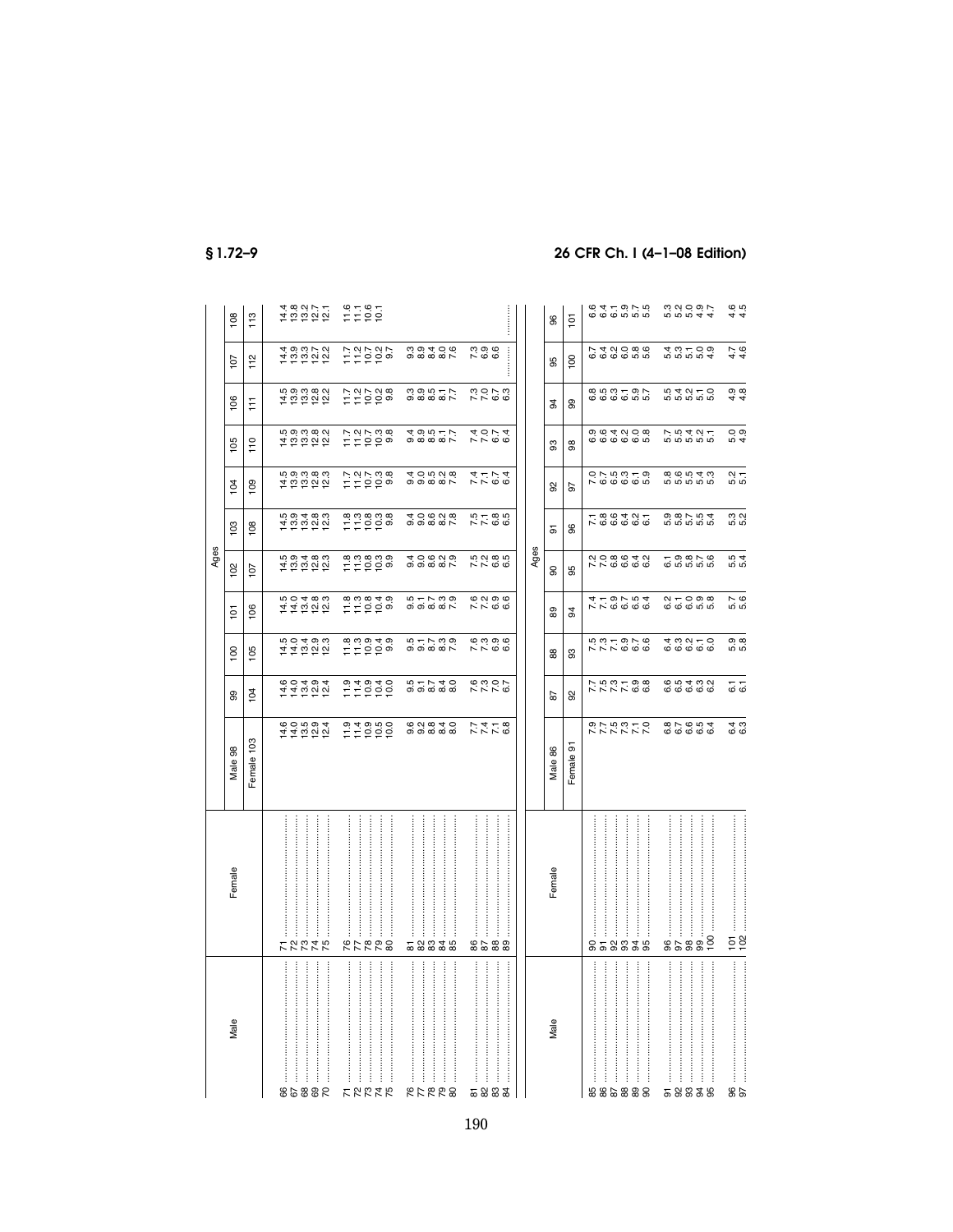|                                                                                                                                                                                                                                                                                                                                                                                                                                                                                                   |                                                                            | 0 0<br>0 0<br>ี<br>ดู ดู<br>© © | 6.<br>ທີ່ ທີ່                 | ເດີ<br>ເດີ<br>ເດີ                                                                | m<br>ភេល                      | 5.T<br>5.T                 | $rac{1}{6}$<br>5.9                        | $rac{1}{4}$<br>4.7                       | $\frac{1}{4}$<br>4.6          | $\frac{15}{44}$        | 4 d<br>4 d                  |
|---------------------------------------------------------------------------------------------------------------------------------------------------------------------------------------------------------------------------------------------------------------------------------------------------------------------------------------------------------------------------------------------------------------------------------------------------------------------------------------------------|----------------------------------------------------------------------------|---------------------------------|-------------------------------|----------------------------------------------------------------------------------|-------------------------------|----------------------------|-------------------------------------------|------------------------------------------|-------------------------------|------------------------|-----------------------------|
|                                                                                                                                                                                                                                                                                                                                                                                                                                                                                                   |                                                                            |                                 |                               |                                                                                  |                               |                            |                                           |                                          |                               |                        |                             |
|                                                                                                                                                                                                                                                                                                                                                                                                                                                                                                   |                                                                            |                                 |                               |                                                                                  |                               | Ages                       |                                           |                                          |                               |                        |                             |
| Male                                                                                                                                                                                                                                                                                                                                                                                                                                                                                              | Female                                                                     | Male 97                         | 8                             | 99                                                                               | $\frac{8}{100}$               | $\overline{5}$             | $\frac{2}{3}$                             | $\frac{2}{3}$                            | $\overline{a}$                | 105                    | 106                         |
|                                                                                                                                                                                                                                                                                                                                                                                                                                                                                                   |                                                                            | Female 102                      | $\frac{1}{2}$                 | 104                                                                              | 105                           | 106                        | $\overline{101}$                          | $\frac{8}{2}$                            | $\frac{8}{2}$                 | $\frac{0}{1}$          | Ħ                           |
|                                                                                                                                                                                                                                                                                                                                                                                                                                                                                                   | ႙                                                                          |                                 |                               |                                                                                  |                               |                            |                                           |                                          |                               |                        |                             |
|                                                                                                                                                                                                                                                                                                                                                                                                                                                                                                   |                                                                            | ၆ က <del>-</del><br>ဖ ဖ ဖ       | 5<br>6 6 6 5 6 5<br>6 6 6 5 6 | 6 6 6 16 16<br>4 6 16 17 18                                                      | 6 6 10 10 10<br>4 10 10 10 11 | co co co co<br>co co co co | 20752<br>20752                            | 0<br>0 0 0 <del>0 1</del> 0<br>0 0 0 0 0 | - ១.២.១ -<br>២.១.២ ២.១        | - 8 9 9 9<br>២ ២ ២ ២ ១ | 0 1 4 4<br>0 1 4 5<br>0 1 5 |
|                                                                                                                                                                                                                                                                                                                                                                                                                                                                                                   |                                                                            |                                 |                               |                                                                                  |                               |                            |                                           |                                          |                               |                        |                             |
|                                                                                                                                                                                                                                                                                                                                                                                                                                                                                                   |                                                                            | 5.6<br>5.6                      |                               |                                                                                  |                               |                            |                                           |                                          |                               |                        |                             |
|                                                                                                                                                                                                                                                                                                                                                                                                                                                                                                   | 94                                                                         |                                 |                               |                                                                                  |                               |                            |                                           |                                          |                               |                        |                             |
|                                                                                                                                                                                                                                                                                                                                                                                                                                                                                                   |                                                                            |                                 |                               |                                                                                  |                               |                            |                                           |                                          |                               |                        |                             |
|                                                                                                                                                                                                                                                                                                                                                                                                                                                                                                   |                                                                            |                                 |                               |                                                                                  |                               |                            |                                           |                                          |                               | $4.5$<br>$4.5$         |                             |
|                                                                                                                                                                                                                                                                                                                                                                                                                                                                                                   |                                                                            |                                 |                               |                                                                                  |                               |                            |                                           |                                          |                               |                        |                             |
|                                                                                                                                                                                                                                                                                                                                                                                                                                                                                                   |                                                                            |                                 |                               |                                                                                  |                               |                            |                                           |                                          | 4 4 4 4<br>0 6 4 6<br>0 6 4 6 |                        |                             |
|                                                                                                                                                                                                                                                                                                                                                                                                                                                                                                   |                                                                            | 5<br>4 5 4 5 6 7<br>4 7 7 9 8   | 5<br>5 5 6 9 7<br>5 5 9 7 9   | 5<br>5<br>5<br>5<br>5<br>5<br>5<br>5<br>5<br>5<br>5<br>5<br>5<br>5<br>5<br>5<br> | 5<br>2006 05<br>2006 05       | 54444<br>59754             | 0 8 9 4 4<br>0 4 4 4 4                    | 44444<br>0.1-10.0.1-                     |                               |                        |                             |
|                                                                                                                                                                                                                                                                                                                                                                                                                                                                                                   | 99                                                                         |                                 |                               |                                                                                  |                               |                            |                                           |                                          |                               |                        |                             |
|                                                                                                                                                                                                                                                                                                                                                                                                                                                                                                   |                                                                            |                                 |                               |                                                                                  |                               |                            |                                           | 4.0                                      |                               |                        |                             |
| $\begin{minipage}{0.9\linewidth} \bf{96} \end{minipage} \begin{minipage}{0.9\linewidth} \begin{minipage}{0.9\linewidth} \bf{97} \end{minipage} \begin{minipage}{0.9\linewidth} \begin{minipage}{0.9\linewidth} \bf{97} \end{minipage} \begin{minipage}{0.9\linewidth} \bf{98} \end{minipage} \begin{minipage}{0.9\linewidth} \bf{99} \end{minipage} \begin{minipage}{0.9\linewidth} \bf{99} \end{minipage} \begin{minipage}{0.9\linewidth} \bf{99} \end{minipage} \begin{minipage}{0.9\linewidth$ |                                                                            | $4.5$<br>$4.5$                  | ちょうしつ<br>セルタルカ                | 44448<br>44448                                                                   | d d d w w<br>c d d d w w      | 2<br>4 4 5 9 7<br>4 4 6 9  | $\frac{1}{4}$ $\frac{9}{0}$ $\frac{7}{0}$ |                                          |                               |                        |                             |
|                                                                                                                                                                                                                                                                                                                                                                                                                                                                                                   |                                                                            |                                 |                               |                                                                                  |                               |                            |                                           |                                          |                               |                        |                             |
|                                                                                                                                                                                                                                                                                                                                                                                                                                                                                                   |                                                                            | $49.7$<br>$49.7$                |                               |                                                                                  |                               |                            |                                           |                                          |                               |                        |                             |
| 99                                                                                                                                                                                                                                                                                                                                                                                                                                                                                                | 104                                                                        |                                 |                               |                                                                                  |                               |                            |                                           |                                          |                               |                        |                             |
|                                                                                                                                                                                                                                                                                                                                                                                                                                                                                                   | TABLE IIA—ANNUTIES FOR JOINT LIFE ONLY—TWO LIVES—EXPECTED RETURN MULTIPLES |                                 |                               |                                                                                  |                               |                            |                                           |                                          |                               |                        |                             |

# **MULTIPLES** MULTIPLES RETURN  $\frac{1}{11}$ ONLY—TWO LIVES—EXPECTED ₹, מ:<br>וו ╕  $\geq$ ⊺ 5 IJ TABLE IIA—ANNUITIES FOR JOINT LIFE Ē, ミうっ 5 ∫<br>⊒ 5 € ₹

|                                   |                     |                                     |                                   |                                                     |                               |                               |                                       |                                 | Ages                       |                                    |                                                         |                                               |                        |                                     |                                       |                                     |
|-----------------------------------|---------------------|-------------------------------------|-----------------------------------|-----------------------------------------------------|-------------------------------|-------------------------------|---------------------------------------|---------------------------------|----------------------------|------------------------------------|---------------------------------------------------------|-----------------------------------------------|------------------------|-------------------------------------|---------------------------------------|-------------------------------------|
| Male                              | Female              | Male 6                              | $\overline{ }$                    | $\infty$                                            | თ                             | ₽                             |                                       | 으                               | ≌                          | $\overline{4}$                     | 15                                                      | $\overline{6}$                                | 17                     | ₽                                   | <u>စု</u>                             | ສ                                   |
|                                   |                     | Female 11                           | $\overline{a}$                    | ë                                                   | $\overline{4}$                | مِ                            | $\frac{6}{1}$                         | 17                              | ≌                          | <u>စု</u>                          | ສ                                                       | 짒                                             | Κ                      | ಔ                                   | 24                                    | 25                                  |
|                                   |                     |                                     |                                   |                                                     |                               |                               |                                       |                                 |                            |                                    | 51.7                                                    |                                               |                        |                                     |                                       |                                     |
| $\ell$ and an analyzing $\ell$    |                     |                                     |                                   |                                                     |                               |                               |                                       |                                 |                            |                                    | 51.4                                                    |                                               |                        |                                     |                                       |                                     |
|                                   | <u>ក្</u> នុ        | 6 + 7 + 6<br>6 6 5 5 4<br>6 6 5 5 4 | ក ក ក ក<br>ទេ ក ក ក ក<br>ទេ ក ក ក | ក < ុ ុ ុ ុ ុ ុ<br>ភូ ភូ ភូ ភូ ភូ<br>ភូ ភូ ភូ ភូ ភូ | ក្ក<br>ឆ្លង ឆ្លង<br>ឆ្លង ឆ្លង | cocieco<br>ವೆನೆಬೆಬಿ<br>ದೆನೆಬಿ | ក ៤ ១ ១ ។<br>ជំនួន និង<br>ភូមិ និង និ | 5<br>1919 1919<br>1919 1919     | 0<br>2020 021<br>0020 0210 | ១០ ២ ១ ១<br>ល្អ ២ ២ ២<br>២ ២ ២ ២ ២ | $\frac{7}{5}$ $\frac{5}{5}$ $\frac{5}{5}$ $\frac{3}{5}$ | ក ខុ ចុ ក ខុ<br>ភូមិ ទី ភូមិ<br>ភូមិ ចូ ទី    | 5<br>ក្នុង<br>ក្នុង អូ | 8 8 8 8 8<br>8 8 8 8 8<br>8 9 8 8 9 | 4 4 4 4 4<br>1 9 6 9 9 9<br>1 9 9 9 9 | d d d d d<br>a d d d d<br>4 d o b d |
|                                   | <br>$\overline{4}$  |                                     |                                   |                                                     |                               |                               |                                       |                                 |                            |                                    |                                                         |                                               |                        |                                     |                                       |                                     |
|                                   | 15                  |                                     |                                   |                                                     |                               |                               |                                       |                                 |                            |                                    |                                                         |                                               |                        |                                     |                                       |                                     |
|                                   |                     |                                     |                                   |                                                     |                               |                               |                                       |                                 |                            |                                    |                                                         |                                               |                        |                                     |                                       |                                     |
|                                   | $\frac{6}{7}$       |                                     |                                   |                                                     |                               |                               |                                       |                                 |                            |                                    |                                                         |                                               |                        |                                     |                                       |                                     |
|                                   |                     |                                     |                                   |                                                     |                               |                               |                                       |                                 |                            |                                    |                                                         |                                               |                        |                                     |                                       |                                     |
|                                   | <br>$\frac{18}{10}$ | 1<br>4 3 3 3<br>5 5 9 9             | 7 1 6 0<br>3 3 3 3<br>5 8 9 9     | 0 8 9 9 9<br>0 9 9 9 9                              | ១ ១ ១ ១<br>និង ៤ ៤<br>២ ២ ៤ ៤ | 8558<br>4949                  |                                       | ត្ត<br>ភូមិ ឆ្នាំ<br>ភូមិ ឆ្នាំ | 0.61-6.61<br>5.859         | 5<br>6 6 9 9<br>5 9 9 9            | 0.957<br>0.958<br>0.958                                 | <del>0</del><br>0 0 0 0<br>0 0 0 0<br>4 0 0 0 | 44444                  | 8 5 5 5 5<br>8 5 5 5<br>8 5 5 7     | 4444<br>4444                          | 1744<br>7444<br>7444                |
|                                   |                     |                                     |                                   |                                                     |                               |                               |                                       |                                 |                            |                                    |                                                         |                                               |                        |                                     |                                       |                                     |
|                                   |                     |                                     |                                   |                                                     |                               |                               |                                       |                                 |                            |                                    |                                                         |                                               |                        |                                     |                                       |                                     |
|                                   |                     |                                     |                                   |                                                     |                               |                               |                                       |                                 |                            |                                    |                                                         |                                               |                        |                                     |                                       |                                     |
| $\begin{array}{c} 15 \end{array}$ | <br>ន ដ ន ន         | 5 ដូច ខ្ញុំ<br>5 ដូច ទុំ            | 5 8 8 9<br>4 8 9 9<br>4 9 9 9     | ក្នុង<br>ភូមិ ទី ទី                                 | 5<br>000000<br>20000          | 0<br>0 0 0 0 0<br>0 0 0 0 0   | 0<br>0 0 0 0<br>0 0 0 0<br>0 0 0 0    | 600509<br>90907<br>90907        | 16115<br>9887<br>9887      | 4 4 4 4<br>4 4 4 4<br>4 4 4 4      | 4 4 4 4<br>8 7 7 8<br>9 7 7 8                           | 8<br>0 0 0 0 0<br>4 4 4 4                     | 4444<br>7644           | 8 8 9 9 4<br>8 9 9 9 9<br>8 9 9 9   | 4 4 4 4<br>6 5 4 5 6<br>7 6 7 9       | 4 4 4 4<br>6 6 4 4<br>7 6 9 6       |
|                                   |                     |                                     |                                   |                                                     |                               |                               |                                       |                                 |                            |                                    |                                                         |                                               |                        |                                     |                                       |                                     |
|                                   |                     |                                     |                                   |                                                     |                               |                               |                                       |                                 |                            |                                    |                                                         |                                               |                        |                                     |                                       |                                     |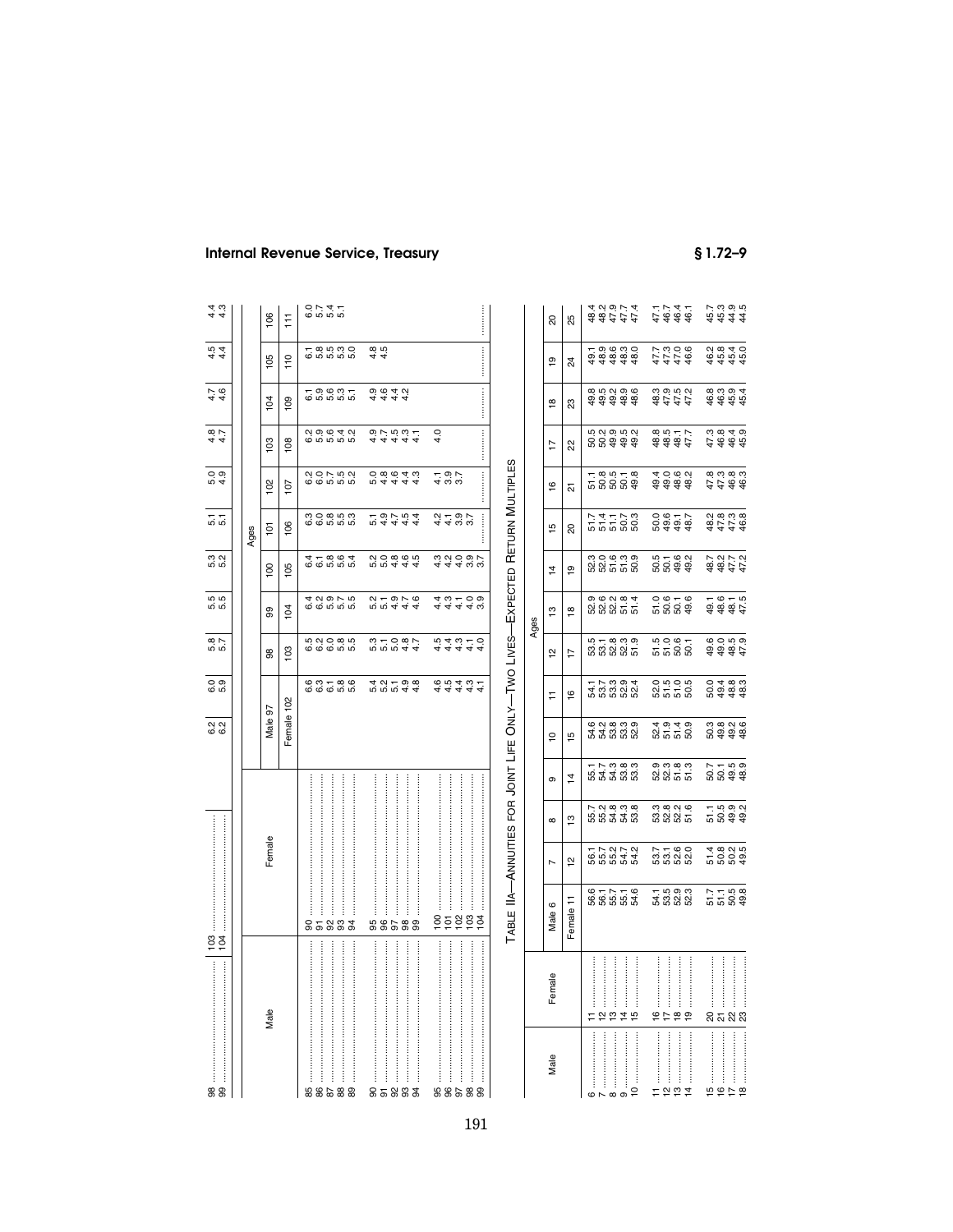| $\ddot{\phantom{a}}$       |
|----------------------------|
|                            |
| :<br> <br> <br> <br>J<br>i |
| )<br>.                     |
| ļ                          |
| )<br>!<br>!<br>l           |
|                            |
| ļ                          |
| - 1<br>- 1<br>- 1<br>-     |
|                            |
| <br> <br> <br>             |
|                            |
|                            |
|                            |
| l                          |

Ages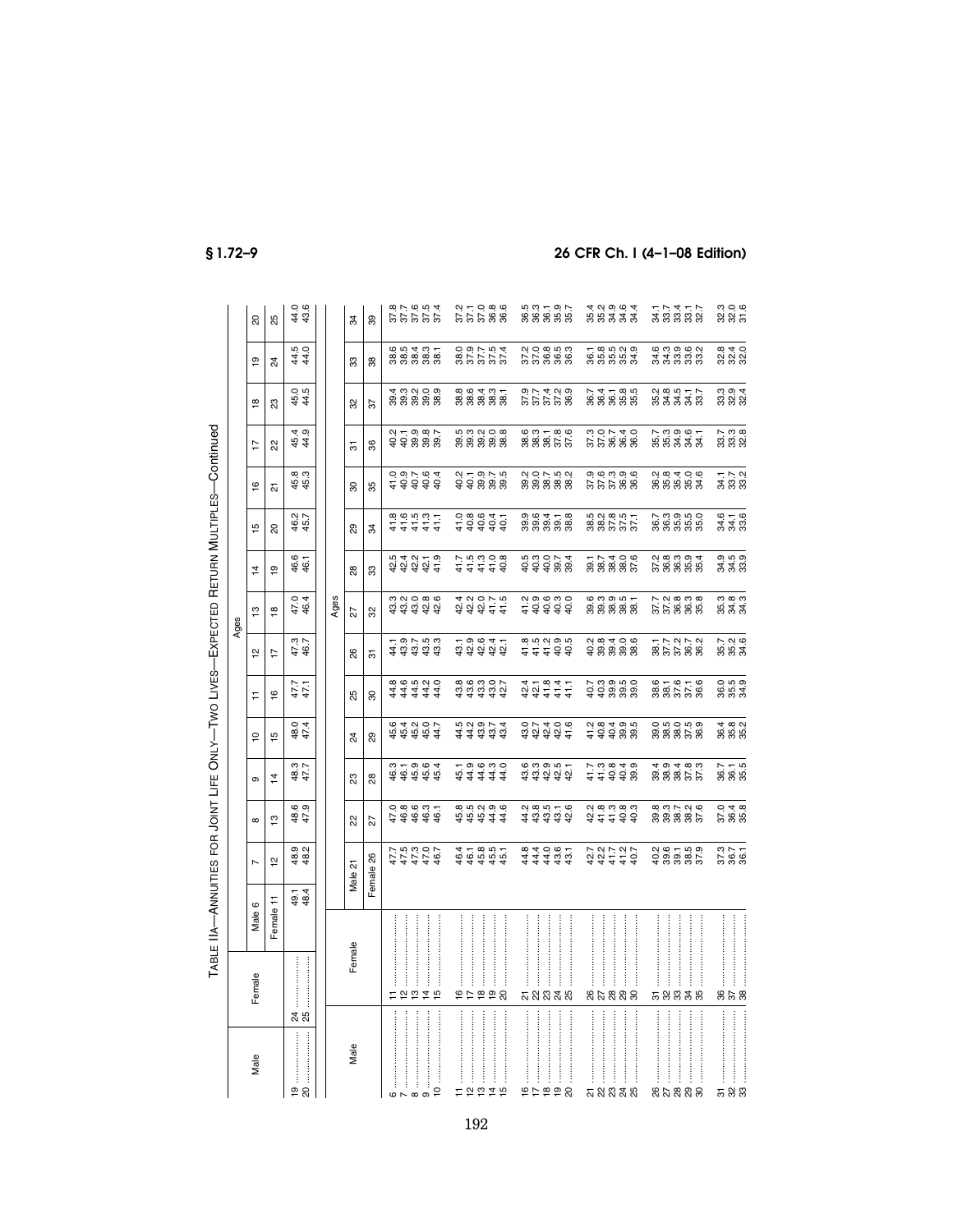| 34                                                                                                                  |          |                                     | 35.4                                                   | 35.2                            | 34.9                                   | 34.6                                              | 34.4                            | 34.1                                     | 33.7                                               | 33.4                                        | 33.1                                               | 32.7                             | 32.3                                      | 32.0                          | 31.6                                  | 31.1                                                      |
|---------------------------------------------------------------------------------------------------------------------|----------|-------------------------------------|--------------------------------------------------------|---------------------------------|----------------------------------------|---------------------------------------------------|---------------------------------|------------------------------------------|----------------------------------------------------|---------------------------------------------|----------------------------------------------------|----------------------------------|-------------------------------------------|-------------------------------|---------------------------------------|-----------------------------------------------------------|
|                                                                                                                     |          |                                     |                                                        |                                 |                                        |                                                   |                                 |                                          | Ages                                               |                                             |                                                    |                                  |                                           |                               |                                       |                                                           |
| Male                                                                                                                | Female   | Male 35                             | 96                                                     | 55                              | 38                                     | 99                                                | $\overline{a}$                  | 4                                        | $\frac{5}{4}$                                      | $\frac{3}{4}$                               | $\ddot{4}$                                         | 45                               | $\frac{6}{5}$                             | 47                            | $\frac{48}{5}$                        | \$                                                        |
|                                                                                                                     |          | Female 40                           | 4                                                      | ₽                               | $\frac{3}{4}$                          | $\ddot{4}$                                        | 45                              | 46                                       | 47                                                 | \$                                          | \$                                                 | SO.                              | 57                                        | 52                            | S3                                    | 54                                                        |
| $\circ$ $\sim$                                                                                                      |          |                                     |                                                        |                                 |                                        |                                                   |                                 |                                          |                                                    |                                             |                                                    |                                  |                                           |                               |                                       |                                                           |
|                                                                                                                     |          |                                     |                                                        |                                 |                                        |                                                   |                                 |                                          |                                                    |                                             |                                                    |                                  |                                           |                               |                                       |                                                           |
| $\begin{array}{c c} \hline \mathbf{8} & \cdots & \mathbf{8} \\ \hline \mathbf{9} & \cdots & \mathbf{9} \end{array}$ |          |                                     |                                                        |                                 |                                        |                                                   |                                 |                                          |                                                    |                                             |                                                    |                                  |                                           |                               |                                       |                                                           |
| $\frac{1}{2}$                                                                                                       | 12219    | 0 0 0 0 1<br>5 9 9 9 9<br>6 9 9 9 9 | 2<br>888888                                            | ង ដូច ដូច<br>អូង អូង អូ         | a a a a a<br>अर्थ अर्थ<br>के अर्थ अ    | $\omega \sim \omega$<br>នីនីនីនីនី                |                                 | 211109<br>232325                         | نه نه نه نه<br>តតតតត                               | 65544<br>នីនីនីនី                           | 8<br>8 8 8 8 8 8<br>8 8 8 8 8                      | 00000<br>88888                   | 2<br>8 8 8 8 8 8<br>2 8 8 8 8             | 222222<br>22222               | 7 7 8 9 9 5<br>8 8 8 8 8<br>8 8 8 8 8 | 0, 0, 0, 0, 0,<br>0, 0, 0, 0, 0,<br>0, 0, 0, 0, 0,        |
|                                                                                                                     |          |                                     |                                                        |                                 |                                        |                                                   |                                 |                                          |                                                    |                                             |                                                    |                                  |                                           |                               |                                       |                                                           |
| ļ<br>= 2275                                                                                                         | 9599     | 5<br>8 8 8 8 9 9<br>5 9 9 9 9       | 7. 6. 19. 19. 19<br>19. 19. 19. 19.<br>19. 19. 19. 19. | ०,००,०,०,०<br>ऊॅ ऊॅ ऊॅ ऊॅ       |                                        | ុ<br>ដូង ដូង ដូ<br>អូង ដូង ដូ                     | 8 8 9 9 9 9<br>8 9 9 9 9 9      | 0 0 1 0 0 0<br>5 5 5 5 5<br>9 9 9 9 9    | 10980<br>55888                                     | ិ<br>ទី ទី ទី ទី ទី<br>ដី                   | 5<br>6 5 6 7 6 7<br>5 7 8 7 9 7                    | 8<br>8 8 8 8 8 8<br>8 8 8 8 8 8  | 0,0,0,0,0,0<br>8,8,0,0,0,0<br>8,8,0,0,0,0 | 323222<br>22222               | 5<br>6 6 6 6 6<br>5 6 7 8 9           | 7, 7, 7, 9, 9,<br>8, 8, 8, 8, 8,<br>8, 8, 8, 8, 8,        |
|                                                                                                                     |          |                                     |                                                        |                                 |                                        |                                                   |                                 |                                          |                                                    |                                             |                                                    |                                  |                                           |                               |                                       |                                                           |
|                                                                                                                     |          |                                     |                                                        |                                 |                                        |                                                   |                                 |                                          |                                                    |                                             |                                                    |                                  |                                           |                               |                                       |                                                           |
|                                                                                                                     |          |                                     |                                                        |                                 |                                        |                                                   |                                 |                                          |                                                    |                                             |                                                    |                                  |                                           |                               |                                       |                                                           |
|                                                                                                                     |          |                                     |                                                        |                                 |                                        |                                                   |                                 |                                          |                                                    |                                             |                                                    |                                  |                                           |                               |                                       |                                                           |
|                                                                                                                     |          |                                     |                                                        |                                 |                                        |                                                   |                                 |                                          |                                                    |                                             |                                                    |                                  |                                           |                               |                                       |                                                           |
| ŧ                                                                                                                   |          |                                     |                                                        |                                 |                                        |                                                   |                                 |                                          |                                                    |                                             |                                                    |                                  |                                           |                               |                                       |                                                           |
|                                                                                                                     |          |                                     |                                                        |                                 |                                        |                                                   |                                 |                                          |                                                    |                                             |                                                    |                                  |                                           |                               |                                       |                                                           |
| 99292                                                                                                               | ភ្លួននូន | 8<br>8 8 8 8 9 9<br>8 9 9 9 9       | 0 9 1 9 9 9<br>9 9 9 9 9 9<br>9 9 9 9 9                | ិ<br>ភី ភី ភី ភី ភី<br>ភី       | 833333                                 | $\omega \vdash \omega \dashv \omega$<br>8 8 8 8 8 | $70979$<br>$887779$             | 3<br>55558                               | 88888<br>88888                                     | $\omega \circ \alpha$<br>ត្តត្តត្តត្ត       | <u>ューロ</u><br>이 이 이 이 이<br>이 이 이 이 이               |                                  | 27.654.67<br>27.77.72                     | 0.0.00<br>20.0000<br>20.00000 | 2 2 3 3 3<br>2 3 3 3 3 3<br>2 3 3 3 3 | 5<br>5 5 5 5 5 6<br>5 5 5 6 7                             |
|                                                                                                                     |          |                                     |                                                        |                                 |                                        |                                                   |                                 |                                          |                                                    |                                             |                                                    |                                  |                                           |                               |                                       |                                                           |
|                                                                                                                     |          |                                     |                                                        |                                 |                                        |                                                   |                                 |                                          |                                                    |                                             |                                                    |                                  |                                           |                               |                                       |                                                           |
| ŧ                                                                                                                   |          |                                     |                                                        |                                 |                                        |                                                   |                                 |                                          |                                                    |                                             |                                                    |                                  |                                           |                               |                                       |                                                           |
| ភ្លងនាង                                                                                                             | នួងនួនន  | 8 5 6 7 8 8<br>8 8 8 9 8            | 3<br>2007 300<br>2009 30                               | 5<br>5 5 5 5 6 7<br>5 5 5 7 8 9 | 8 8 9 4 9 9<br>8 8 8 9 8 9             | ក ១ ២ ២ ១<br>នាំ ភី ភី ភី ភី                      | 35588<br>35588                  | 7. 64. 91.<br>2008 00                    | ០ ១ r . ๒ <del>។</del><br>ទូ ១ ១ ១ ១<br>ទី ១ ១ ១ ១ | ಣ ಇ − ೨ ೩<br>ನ ನ ನ ನ ನ<br>ನ ನ ನ ನ ನ         | 65427<br>888888                                    | 222222<br>222222<br>22222        | 27.098<br>27.098                          | 5<br>6 6 6 6 6 7<br>5 8 7 8 7 | 87654<br>858888                       | 77098<br>88842                                            |
| ŧ                                                                                                                   |          |                                     |                                                        |                                 |                                        |                                                   |                                 |                                          |                                                    |                                             |                                                    |                                  |                                           |                               |                                       |                                                           |
|                                                                                                                     |          |                                     |                                                        |                                 |                                        |                                                   |                                 |                                          |                                                    |                                             |                                                    |                                  |                                           |                               |                                       |                                                           |
|                                                                                                                     |          |                                     |                                                        |                                 |                                        |                                                   |                                 |                                          |                                                    |                                             |                                                    |                                  |                                           |                               |                                       |                                                           |
| ŧ                                                                                                                   |          |                                     |                                                        |                                 |                                        |                                                   |                                 |                                          |                                                    |                                             |                                                    |                                  |                                           |                               |                                       |                                                           |
| ,,,,,,,,,,,,,,,,,,,,,,<br>នសននន                                                                                     | 58838    | 5<br>5 5 9 9 9 9<br>5 9 9 9 9       | 9.9.9.9.7<br>8.9.9.9.7                                 | 8 8 9 9 9 9<br>8 9 9 9 9 9      | 7 5 5 9 9 9<br>2 7 9 9 9 9             | - - 9 9 9 5<br>5 8 8 8 8<br>- 9 9 9 9             | 5<br>88888<br>8988              | ១. ២ ។ ៧ ೦<br>១. ១. ១. ១. ១.<br>ស ស ស ស  | 2<br>2 2 3 3 3 3 3<br>2 3 3 3 3 3                  | $\omega \neq \omega \circ \infty$<br>888882 | 9. 8. 9. 4. 9.<br>2. 2. 2. 2. 2.<br>9. 9. 9. 4. 9. | 37.08.09<br>27.09.09<br>27.09.09 | 655366<br>666666<br>66666                 |                               | 3<br>5 3 5 5 7<br>5 8 7 7 7           | e n <del>q</del> m <del>q</del><br>d d d d d<br>d d d d d |
| ŧ                                                                                                                   |          |                                     |                                                        |                                 |                                        |                                                   |                                 |                                          |                                                    |                                             |                                                    |                                  |                                           |                               |                                       |                                                           |
|                                                                                                                     |          |                                     |                                                        |                                 |                                        |                                                   |                                 |                                          |                                                    |                                             |                                                    |                                  |                                           |                               |                                       |                                                           |
|                                                                                                                     |          |                                     |                                                        |                                 |                                        |                                                   |                                 |                                          |                                                    |                                             |                                                    |                                  |                                           |                               |                                       |                                                           |
| j                                                                                                                   |          |                                     |                                                        |                                 |                                        |                                                   |                                 |                                          |                                                    |                                             |                                                    |                                  |                                           |                               |                                       |                                                           |
|                                                                                                                     |          |                                     |                                                        |                                 |                                        | <b>@</b> 10 N 0                                   |                                 |                                          |                                                    |                                             |                                                    | 4.005                            |                                           |                               |                                       |                                                           |
| ļ<br>ಕ ನಿ ಜಿ ತೆ                                                                                                     | 8588     | 9.957<br>5558                       | 5588<br>1588                                           | 0 10 0 00<br>8888               | ត្ត<br>ទី ទី ខ្លី ខ្លី<br>តូ ខ្លី ខ្លី | စ္လံ စွဲ စွဲ စွဲ                                  | 0<br>00 00 00 00<br>00 00 00 00 | 7. 4 0. 0.<br>8. 8. 8. 7.<br>7. 8. 8. 7. | 28.7.9.9<br>27.7.9<br>27.7.9                       | 6. 3. 7. 8.<br>2. 7. 7. 8.<br>2. 7. 7. 8.   | 0: 0: 0: 0:<br>2: 0: 0: 0:<br>2: 2: 0: 0:          | 8888                             | 8<br>8 8 8 8 8<br>8 8 8 8                 | 2<br>2023<br>2023             | 8 4 8 9<br>8 4 9 9<br>8 8 8 9         | 0.80.95<br>20.95.95<br>20.95.95                           |
|                                                                                                                     |          |                                     |                                                        |                                 |                                        |                                                   |                                 |                                          |                                                    |                                             |                                                    |                                  |                                           |                               |                                       |                                                           |
|                                                                                                                     |          |                                     |                                                        |                                 |                                        |                                                   |                                 |                                          | Ages                                               |                                             |                                                    |                                  |                                           |                               |                                       |                                                           |
| Male                                                                                                                | Female   |                                     | Male 50                                                | 5                               | 52                                     | SS.                                               | 54                              | 55                                       | 56                                                 | 57                                          | 58                                                 | 59                               | 8                                         | 61                            | 8                                     | යි                                                        |
|                                                                                                                     |          |                                     | Female 55                                              | 8                               | 57                                     | 58                                                | 59                              | 80                                       | 61                                                 | ಜ                                           | සි                                                 | 84                               | 8                                         | 66                            | 57                                    | $_{68}$                                                   |
| $\circ$                                                                                                             | Ξ        |                                     | 25.2                                                   | 4<br>$\overline{24}$            | 23.7                                   | 22.9                                              | 22.2                            | Б<br>Z                                   | 20.8                                               | 20.1                                        | 19.4                                               | 18.7                             | 18.0                                      | 17.4                          | 16.7                                  | 16.1                                                      |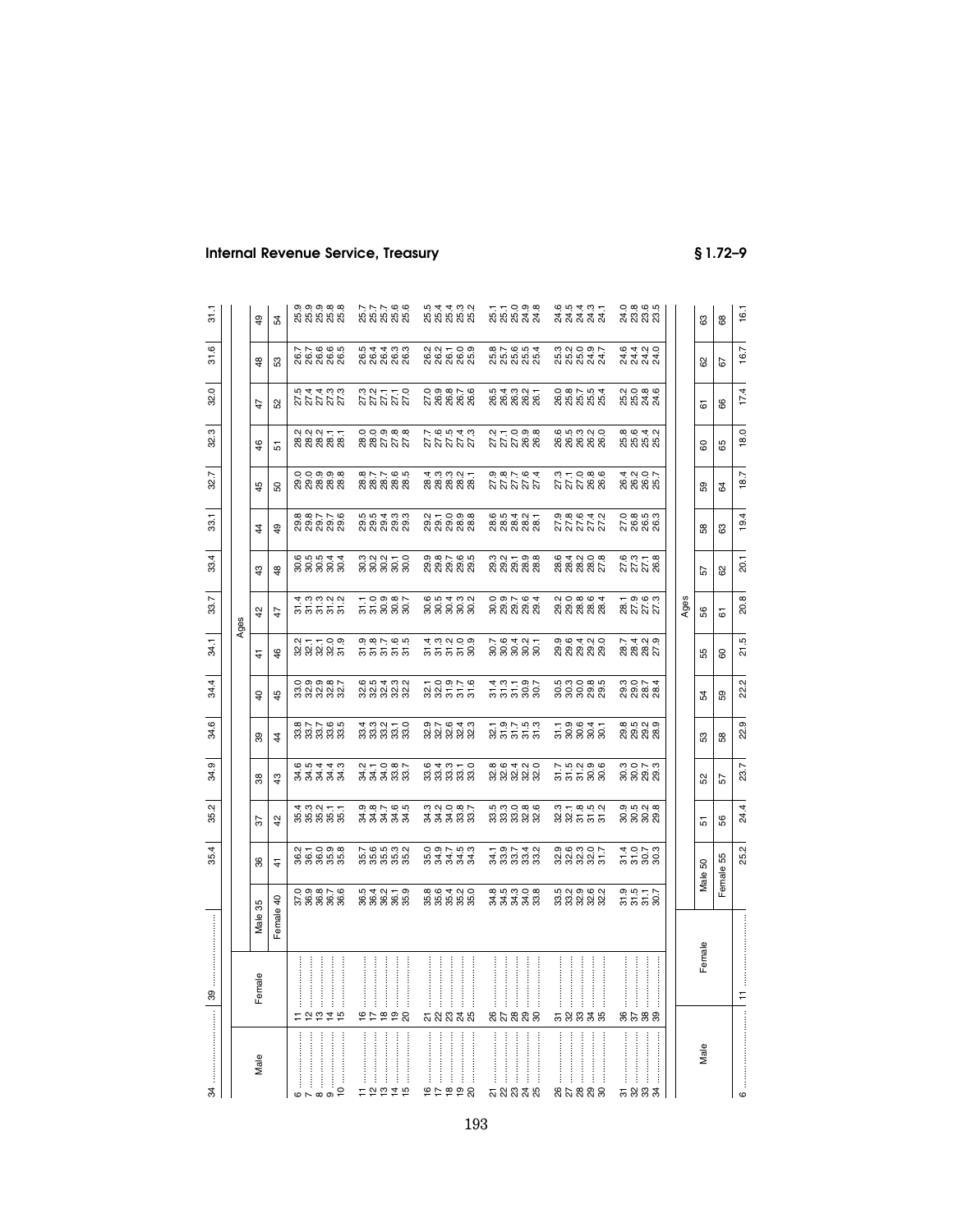|                                                                                                                                                                                                                                                                                                                                                                                                                                         |                                 |           |                                                                    |                                         |                                     |                                                        |                                                                                                     |                                     | Ages                              |                                   |                                                                                       |                                                  |                                        |                                   |                                                                          |                                 |
|-----------------------------------------------------------------------------------------------------------------------------------------------------------------------------------------------------------------------------------------------------------------------------------------------------------------------------------------------------------------------------------------------------------------------------------------|---------------------------------|-----------|--------------------------------------------------------------------|-----------------------------------------|-------------------------------------|--------------------------------------------------------|-----------------------------------------------------------------------------------------------------|-------------------------------------|-----------------------------------|-----------------------------------|---------------------------------------------------------------------------------------|--------------------------------------------------|----------------------------------------|-----------------------------------|--------------------------------------------------------------------------|---------------------------------|
| Male                                                                                                                                                                                                                                                                                                                                                                                                                                    | Female                          |           | S<br>Male !                                                        | 5                                       | S <sub>2</sub>                      | S3                                                     | 54                                                                                                  | 55                                  | 99                                | 57                                | 58                                                                                    | S9                                               | 8                                      | 67                                | 8                                                                        | ස                               |
|                                                                                                                                                                                                                                                                                                                                                                                                                                         |                                 |           | Female 55                                                          | 8                                       | 57                                  | 58                                                     | ဥ                                                                                                   | <u>င</u> ္က                         | 5                                 | 8                                 | යි                                                                                    | 54                                               | 89                                     | 8                                 | 57                                                                       | 89                              |
| $\overline{c}$<br>$\sim \infty$                                                                                                                                                                                                                                                                                                                                                                                                         | 2070                            |           | 55770<br>85888                                                     | न न ०,०,<br>सं सं सं सं<br>सं सं सं     | <b>७, ७, ७, ७</b><br>ମି ମି ମି ମି    | <b>၈၈၈</b><br>સં સં સં સં                              | .<br>있 있 있 있<br>2                                                                                   | 2222<br>2222                        | 82777<br>8888                     | ក ១ ១ ១<br>នាន់នាន់               | $\begin{array}{c} 4 & 4 & 0 & 0 \\ 0 & 0 & 0 & 0 \\ \hline 1 & 0 & 0 & 0 \end{array}$ | 7776<br>1810<br>1910                             | 00000<br>8888                          | けけけけ                              | 16.7<br>16.7<br>16.7                                                     | 67.76                           |
|                                                                                                                                                                                                                                                                                                                                                                                                                                         |                                 |           |                                                                    |                                         |                                     |                                                        |                                                                                                     |                                     |                                   |                                   |                                                                                       |                                                  |                                        |                                   |                                                                          |                                 |
| Ĵ<br>12215                                                                                                                                                                                                                                                                                                                                                                                                                              | 95998                           |           | oooooo<br>Kaada                                                    | naart<br>Raada                          | 5<br>3 3 3 3 3 3<br>5 3 4 5 4       | $\omega \omega \sim \omega \omega$<br><u>ଷ ଷ ଷ ଷ ଷ</u> | ភ្លុ<br>ស្តី ស្តី ស្តី ស្តី                                                                         | ង<br>មិនប្តាយ<br>អ្នក               | ក ក ច ច ច<br>ឧ ឧ ឧ ឧ ឧ<br>ស ឧ ឧ ឧ | ooooo<br>ឯកក្នុង                  | 0<br>0 0 0 0 0 0<br>0 0 0 0 0                                                         | <u>@@@@</u>                                      | $00000000$<br>$00000000$               | いいいじじょう こうじょう こうしょう               | $1077000$<br>$1090000$                                                   |                                 |
|                                                                                                                                                                                                                                                                                                                                                                                                                                         |                                 |           |                                                                    |                                         |                                     |                                                        |                                                                                                     |                                     |                                   |                                   |                                                                                       | <u>ဖ</u> ေဖေဖေက                                  |                                        |                                   |                                                                          |                                 |
| ŧ                                                                                                                                                                                                                                                                                                                                                                                                                                       |                                 |           |                                                                    |                                         |                                     |                                                        |                                                                                                     |                                     |                                   |                                   |                                                                                       |                                                  |                                        |                                   |                                                                          |                                 |
| $\begin{minipage}{0.9\linewidth} \begin{tabular}{l} \hline \textbf{1} & \textbf{1} & \textbf{1} & \textbf{1} & \textbf{1} & \textbf{1} & \textbf{1} & \textbf{1} & \textbf{1} & \textbf{1} & \textbf{1} & \textbf{1} & \textbf{1} & \textbf{1} & \textbf{1} & \textbf{1} & \textbf{1} & \textbf{1} & \textbf{1} & \textbf{1} & \textbf{1} & \textbf{1} & \textbf{1} & \textbf{1} & \textbf{1} & \textbf{1} & \textbf{1} & \textbf{1} &$ |                                 |           |                                                                    |                                         |                                     |                                                        |                                                                                                     |                                     |                                   |                                   |                                                                                       |                                                  |                                        |                                   |                                                                          |                                 |
| $\frac{1}{2}$<br>66854                                                                                                                                                                                                                                                                                                                                                                                                                  | ភ្លងនាង                         |           | 8, 7, 7, 9, 9,<br>4, 4, 4, 4, 4,<br>2, 2, 2, 2, 2,                 | ०००००<br>संसंशंशंश                      | 333333<br>333333                    | 6.6.0.0.4<br><u>ଷ ଷ ଷ ଷ ଷ</u>                          | ១១ <u>១</u><br>ភិភិភិភិ                                                                             | ្មួលក្នុក<br>ស៊ីស៊ីស៊ីស៊ី           | 5<br>88888<br>5988                | 000007<br>000000                  | 99577                                                                                 | 10<br>100044<br>100000                           | 8 10 10 10<br>2 1 1 1 1 1<br>2 1 1 1 1 | いけいけいけい                           | $\begin{array}{c} 6 & 6 & 6 & 6 & 6 \\ 6 & 6 & 6 & 6 & 6 \\ \end{array}$ | 000000<br>190900                |
|                                                                                                                                                                                                                                                                                                                                                                                                                                         |                                 |           |                                                                    |                                         |                                     |                                                        |                                                                                                     |                                     |                                   |                                   |                                                                                       |                                                  |                                        |                                   |                                                                          |                                 |
|                                                                                                                                                                                                                                                                                                                                                                                                                                         |                                 |           |                                                                    |                                         |                                     |                                                        |                                                                                                     |                                     |                                   |                                   |                                                                                       |                                                  |                                        |                                   |                                                                          |                                 |
| $\frac{1}{2}$                                                                                                                                                                                                                                                                                                                                                                                                                           |                                 |           |                                                                    |                                         |                                     |                                                        |                                                                                                     |                                     |                                   |                                   |                                                                                       |                                                  |                                        |                                   |                                                                          |                                 |
| <b>ភ</b> ង ឌ <del>ដ</del> ឆ                                                                                                                                                                                                                                                                                                                                                                                                             | នួងនួនន                         |           | 44321<br>44444<br>ひひひひ                                             | 7 7 9 9 4<br>8 8 8 8 8                  | ក 0 ១ <u>๓ ๓</u><br>ស៊ី ស៊ី ស៊ី ស៊ី | 4 9 9 9 4<br>2 2 3 2 3 2                               | $\overline{r}$ , $\overline{q}$ , $\overline{q}$ , $\overline{q}$ , $\overline{q}$<br><u>ភ</u> ភភភភ | ooong<br>ភិភីនិនិ                   | ន្ទន្ទ្ទង្គ<br>ន្លន្ត្ទន្ត្ត      |                                   | 000000<br>000000                                                                      | 4 ယံ ယံ ယံ ဟံ<br><u>si si si si si</u>           | 9777.6<br>27777                        | 0 0 0 1<br>2 1 1 1 1<br>2 1 1 1 1 | 66444<br>66444                                                           | 5<br>សូមិសូមី<br>សូមីសូមី       |
|                                                                                                                                                                                                                                                                                                                                                                                                                                         |                                 |           |                                                                    |                                         |                                     |                                                        |                                                                                                     |                                     |                                   |                                   |                                                                                       |                                                  |                                        |                                   |                                                                          |                                 |
|                                                                                                                                                                                                                                                                                                                                                                                                                                         |                                 |           |                                                                    |                                         |                                     |                                                        |                                                                                                     |                                     |                                   |                                   |                                                                                       |                                                  |                                        |                                   |                                                                          |                                 |
|                                                                                                                                                                                                                                                                                                                                                                                                                                         |                                 |           |                                                                    |                                         |                                     |                                                        |                                                                                                     |                                     |                                   |                                   |                                                                                       |                                                  |                                        |                                   |                                                                          |                                 |
| នកន្លួនន                                                                                                                                                                                                                                                                                                                                                                                                                                | 58838                           |           | 0, 0, 0, 0, 0,<br>4, 0, 0, 0, 0,<br>2, 0, 0, 0, 0,                 | ಲ ಸ – ೦ ೩<br>ಇ ಇ ಇ ಇ ಇ                  |                                     | o ๑ ๑ ๓ ๖ ๒<br>សតតត                                    | ង គុំ គុំ គ្ម<br>ភូមិ គ្មី គ្មី                                                                     | $P$ $0$ $0$ $0$ $4$<br>ន្តន្តន្តន្ត | ក ១ ១ ១ ១<br>ស្តី ១ ១ ១<br>ក      | <b>1</b><br>ពុក្កុ ពុក្ក<br>ពុក្ក |                                                                                       | $27 - 09$<br>$27 - 09$<br>$27 - 09$<br>$27 - 09$ | <b>いいいけい</b><br>こうムム い                 | $0.000007$<br>$0.000000$          | 0<br>100207<br>10020                                                     | 576666<br>55666                 |
|                                                                                                                                                                                                                                                                                                                                                                                                                                         |                                 |           |                                                                    |                                         |                                     |                                                        |                                                                                                     |                                     |                                   |                                   |                                                                                       |                                                  |                                        |                                   |                                                                          |                                 |
| <b>5883</b>                                                                                                                                                                                                                                                                                                                                                                                                                             | 8588                            |           | 4 2 4 5 9<br>8 8 9 9 2<br>4 9 9 9 2                                | $\sim$ $\omega$ $\omega$<br>ର୍ଷ କ୍ଷ କ୍ଷ | ក o ๑ r<br>ស៊ី ស៊ី ស៊ី              | ១ ។ ១ ។<br>សសស                                         | ១.<br>១.១.០.១<br>សិសិសិ                                                                             | និង 4<br>ដំនួង 2                    | 20031<br>20031<br>20031           | $-0.08$<br>$0.088$<br>$-0.088$    | 8<br>8<br>8<br>8<br>8<br>8<br>8<br>8<br>8<br>8                                        | 9.717.6<br>1717                                  | 5 7 7 7<br>7 7 7 7<br>7 7 7 7          | 7<br>9 9 9 9 9<br>7 7 9 9         | $10000$<br>$10000$                                                       | 5<br>15 15 15<br>15 15 16       |
|                                                                                                                                                                                                                                                                                                                                                                                                                                         |                                 |           |                                                                    |                                         |                                     |                                                        |                                                                                                     |                                     |                                   |                                   |                                                                                       |                                                  |                                        |                                   |                                                                          |                                 |
|                                                                                                                                                                                                                                                                                                                                                                                                                                         |                                 |           |                                                                    |                                         |                                     |                                                        |                                                                                                     |                                     | Ages                              |                                   |                                                                                       |                                                  |                                        |                                   |                                                                          |                                 |
| Male                                                                                                                                                                                                                                                                                                                                                                                                                                    | Female                          | Male 64   | 89                                                                 | 8                                       | 52                                  | 89                                                     | 89                                                                                                  | 50                                  | <b>Z</b>                          | 52                                | 73                                                                                    | $\overline{7}$                                   | 75                                     | 76                                | 77                                                                       | 78                              |
|                                                                                                                                                                                                                                                                                                                                                                                                                                         |                                 | Female 69 | 5                                                                  | κ                                       | 72                                  | 73                                                     | $\overline{7}$                                                                                      | 75                                  | $\frac{8}{2}$                     | 77                                | 78                                                                                    | 54                                               | 80                                     | 5                                 | 82                                                                       | 83                              |
|                                                                                                                                                                                                                                                                                                                                                                                                                                         |                                 |           |                                                                    |                                         |                                     |                                                        |                                                                                                     |                                     |                                   |                                   |                                                                                       |                                                  |                                        |                                   |                                                                          |                                 |
| $\omega \sim \omega$                                                                                                                                                                                                                                                                                                                                                                                                                    |                                 |           |                                                                    |                                         |                                     |                                                        |                                                                                                     |                                     |                                   |                                   |                                                                                       |                                                  |                                        |                                   |                                                                          |                                 |
| $\frac{1}{2}$                                                                                                                                                                                                                                                                                                                                                                                                                           | $F \ncong \ncong \ncong \ncong$ |           | 0.0.0.0.0<br>11111<br>15 15 15 15 16<br>16 16 16 16<br>11 11 11 11 | cia<br>111111<br>111111                 | 137777<br>137777                    | ត្តិក្នុងក្នុ                                          | 000000<br>000000                                                                                    | ០០០០០<br>ស្តី ភ្នំ ភ្នំ             |                                   | 00000<br>FFFFF                    |                                                                                       | 00000<br>000000<br>00000                         | cococo<br>oooooo                       | 55555                             | 77777<br>8 8 8 8 8 8 9                                                   | 2<br>8 2 3 2 3 2<br>8 3 3 3 3 3 |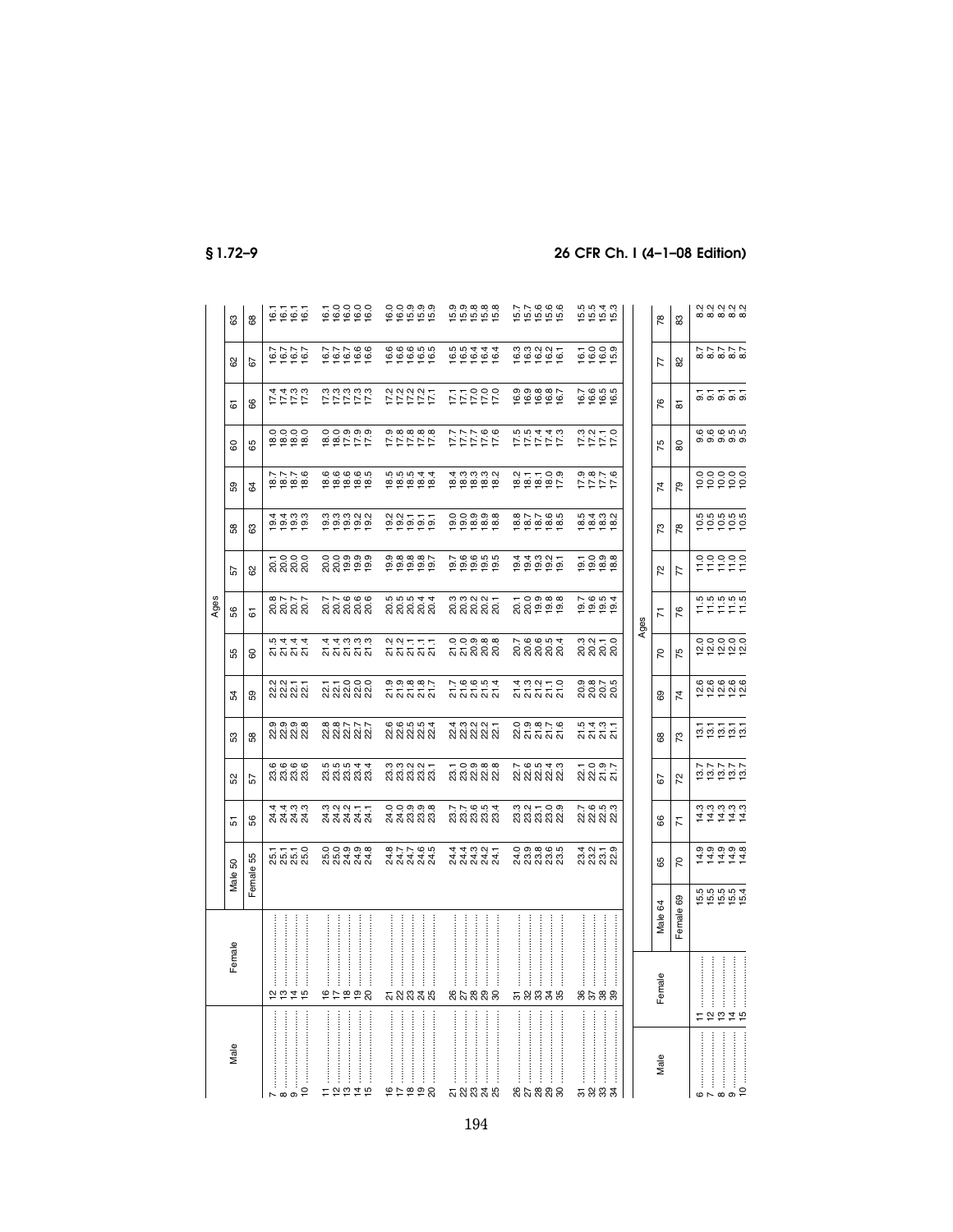|                                                                                               | 2<br>8 8 9 8 9 8 9<br>8 9 8 9 8 9 8                             | 2<br>8 2 3 2 3 2<br>8 3 3 3 3 3                                                                                                                                                                                                                                                                                                         | 2<br>8<br>8<br>8<br>8<br>8<br>8<br>8<br>8                                                                                                                                                                                                                                                                                                                                                                                                                                                                                                                                | ∞ ∞ ∞ ∞                                                                                                                                                                                                                                                                                                                                               | 3<br>86                      | co co co co<br>co co co co                                                        | concon<br>conconco                | 3.5<br>3.5              |
|-----------------------------------------------------------------------------------------------|-----------------------------------------------------------------|-----------------------------------------------------------------------------------------------------------------------------------------------------------------------------------------------------------------------------------------------------------------------------------------------------------------------------------------|--------------------------------------------------------------------------------------------------------------------------------------------------------------------------------------------------------------------------------------------------------------------------------------------------------------------------------------------------------------------------------------------------------------------------------------------------------------------------------------------------------------------------------------------------------------------------|-------------------------------------------------------------------------------------------------------------------------------------------------------------------------------------------------------------------------------------------------------------------------------------------------------------------------------------------------------|------------------------------|-----------------------------------------------------------------------------------|-----------------------------------|-------------------------|
| ∧ ဖ ဖ ဖ ဖ<br>ထ ထ ထ ထ ထ                                                                        | <b>ေ</b> ေ ေ ေ ေ<br>ေက်ော်ော်ော်ော်                             | <b>ေ</b><br>ထံထံထံထံထံ                                                                                                                                                                                                                                                                                                                  | 000000<br>ന്ന്ന്ന്                                                                                                                                                                                                                                                                                                                                                                                                                                                                                                                                                       | rù rù rù<br>ന്ന് ന്ന്                                                                                                                                                                                                                                                                                                                                 | 8<br>5                       | <b>NNNNN</b><br>000000                                                            | <b>トトトトト</b><br>おおおお              | $3.7$<br>$3.7$          |
| 은 은 은 은 은                                                                                     | 77770                                                           | 000000                                                                                                                                                                                                                                                                                                                                  | 000000                                                                                                                                                                                                                                                                                                                                                                                                                                                                                                                                                                   | တ္တာတ္<br>ထံထံထံထ                                                                                                                                                                                                                                                                                                                                     | 86<br>능                      | 44444<br>00000                                                                    | 44444<br>00000                    | $rac{0}{4}$ $rac{0}{4}$ |
| ng ng ng ng<br>mga mga m                                                                      | co co co co<br>co co co co                                      | co co co co<br>co co co co                                                                                                                                                                                                                                                                                                              | a a a a a<br>4 a a a a                                                                                                                                                                                                                                                                                                                                                                                                                                                                                                                                                   | $4400$<br>4 4 0 0 0                                                                                                                                                                                                                                                                                                                                   | 95<br>႙                      | 4 4 4 4 4<br>4 4 4 4 4                                                            | 4 4 4 4 4<br>4 4 4 4 4            | $4.2$<br>$4.4$          |
| $\begin{array}{c} 0 & 0 & 0 & 0 & 0 \\ 0 & 0 & 0 & 0 & 0 \\ 0 & 0 & 0 & 0 & 0 \\ \end{array}$ | $\begin{array}{c} 0.00000 \\ 0.00000 \\ 0.00000 \\ \end{array}$ | 0,0,0,0,0,<br>க்கக்கை                                                                                                                                                                                                                                                                                                                   | တ္ တ္ တ္ တ္ ထ<br>க்கக்கை                                                                                                                                                                                                                                                                                                                                                                                                                                                                                                                                                 | $\infty$ $\infty$ $\infty$<br>. തെ തെ                                                                                                                                                                                                                                                                                                                 | 89<br>2                      | rù rù rù rù<br>$\vec{r}$<br>न न न                                                 | rù rù rù rù<br><u>चिंचचं</u><br>4 | rù rù<br>44             |
|                                                                                               | $0.0444$<br>$0.0444$<br>$0.0444$                                | 000000                                                                                                                                                                                                                                                                                                                                  |                                                                                                                                                                                                                                                                                                                                                                                                                                                                                                                                                                          | o<br>ooooo                                                                                                                                                                                                                                                                                                                                            | 88<br>္တ                     | 44444<br>cocococo                                                                 | 44444<br>cocococo                 | $48$<br>$48$            |
| ooooo<br>FFFFF                                                                                | 000000<br>부흥흥흥                                                  | တ္ တ္ တ္ တ္ တ္<br>흥흥흥흥                                                                                                                                                                                                                                                                                                                  | <u>ထံထံထံထံထံ</u><br>흥흥흥흥                                                                                                                                                                                                                                                                                                                                                                                                                                                                                                                                                | $\alpha \vdash \vdash \vdash$<br>흥흥흥                                                                                                                                                                                                                                                                                                                  | 92<br>5                      | 57777                                                                             | 77700                             | 5.0<br>5.0              |
| rù rù rù rù<br>ಕಕಕಕಕ                                                                          | $11511$<br>$115111$                                             | はれはははは                                                                                                                                                                                                                                                                                                                                  | n n n n n<br>1 1 1 1 1                                                                                                                                                                                                                                                                                                                                                                                                                                                                                                                                                   | $\begin{array}{l} \mathcal{L} \\ \mathcal{L} \\ \mathcal{L} \end{array} \begin{array}{l} \mathcal{L} \\ \mathcal{L} \\ \mathcal{L} \end{array} \begin{array}{l} \mathcal{L} \\ \mathcal{L} \\ \mathcal{L} \end{array}$                                                                                                                                | 86<br>5<br>Ages              | 5<br>4 4 4 4 4<br>4 4 4 4 4                                                       | 5<br>4 4 6 6 6 6<br>4 4 6 6 6     | 5.3<br>5.3              |
| <b>១</b> ០០០០<br>ស្តូត្តស្តូ                                                                  | 00000<br>20201                                                  | $\begin{array}{c} 0.00000 \\ 0.00000 \\ \pm 0.0000 \\ \pm 0.0000 \\ \pm 0.0000 \\ \pm 0.0000 \\ \pm 0.0000 \\ \pm 0.0000 \\ \pm 0.0000 \\ \pm 0.0000 \\ \pm 0.0000 \\ \pm 0.0000 \\ \pm 0.0000 \\ \pm 0.0000 \\ \pm 0.0000 \\ \pm 0.0000 \\ \pm 0.0000 \\ \pm 0.0000 \\ \pm 0.0000 \\ \pm 0.0000 \\ \pm 0.0000 \\ \pm 0.$               | e a a a a<br>F F F F F                                                                                                                                                                                                                                                                                                                                                                                                                                                                                                                                                   | $\begin{array}{c} 7.7 \\ 7.7 \\ 7.7 \\ 1.7 \end{array}$                                                                                                                                                                                                                                                                                               | 90<br>85                     | ト ト ト ト ト<br>ロ ロ ロ ロ ロ                                                            | ト ト ト ト ト<br>ら ら ら ら ら            | 5.7<br>5.7              |
| <b>000000</b><br><u> 히 히 히 히 히</u>                                                            | rù rù rù rù<br><u> 일 일 일 일</u>                                  | 0<br>0 0 0 0 0 0<br>0 0 0 0 0                                                                                                                                                                                                                                                                                                           | 4 ოოო<br><u>ਕੁ ਕੁ ਕੁ ਕੁ ਕੁ</u>                                                                                                                                                                                                                                                                                                                                                                                                                                                                                                                                           | 2<br>2<br>2<br>2<br>2<br>2<br>2<br>2<br>2<br>2<br>2<br>2<br>2<br><br><u> ~ ~ ~ ~</u>                                                                                                                                                                                                                                                                  | 89<br>24                     | 000000                                                                            | 00000<br>00000                    | 6.0<br>6.0              |
| 5 5 5 5 5                                                                                     | 0000<br>គ្គីតុគុំគុ                                             | 00000<br><u>o o o o o o</u>                                                                                                                                                                                                                                                                                                             | თ თ თ თ თ<br><u> 일 일 일 일</u>                                                                                                                                                                                                                                                                                                                                                                                                                                                                                                                                             | $\infty \wedge \sim \wedge$<br>$\frac{\alpha}{2} \frac{\alpha}{2} \frac{\alpha}{2} \frac{\alpha}{2}$                                                                                                                                                                                                                                                  | 83<br>88                     | ოოოოო<br><b>ဖြစ်</b> ဖြစ်                                                         | ოოოოო<br><b>ဖြစ်</b> ဖြစ်         | 6.3<br>6.3              |
|                                                                                               |                                                                 | rù rù rù rù<br>គ្គីតុគុំគុំ                                                                                                                                                                                                                                                                                                             | 44440<br>000000<br>00000                                                                                                                                                                                                                                                                                                                                                                                                                                                                                                                                                 | 0<br>000202<br>000202                                                                                                                                                                                                                                                                                                                                 | 82<br>59                     | 577757                                                                            | 577757                            | 6.7<br>6.7              |
| <b>QQQQQ</b><br><u> मं में में म</u>                                                          | 22211<br>ははははは                                                  | <b>111100</b><br>111111                                                                                                                                                                                                                                                                                                                 | 00000<br>ははほほほ                                                                                                                                                                                                                                                                                                                                                                                                                                                                                                                                                           | $\infty$ $\infty$ $\infty$ $\sim$<br>ត្តត្តត្                                                                                                                                                                                                                                                                                                         | 88<br>ᇮ                      | <b>177000</b><br>77777                                                            | 00000<br>00000                    | 7.0                     |
| 111111<br>111111                                                                              | はれれれれ<br>などないだ                                                  | <b>111111</b><br>111111                                                                                                                                                                                                                                                                                                                 | $\begin{array}{ccccccccc}\n\dot{\alpha} & \dot{\alpha} & \dot{\alpha} & \dot{\alpha} & \dot{\alpha} & \dot{\alpha} & \dot{\alpha} & \dot{\alpha} & \dot{\alpha} & \dot{\alpha} & \dot{\alpha} & \dot{\alpha} & \dot{\alpha} & \dot{\alpha} & \dot{\alpha} & \dot{\alpha} & \dot{\alpha} & \dot{\alpha} & \dot{\alpha} & \dot{\alpha} & \dot{\alpha} & \dot{\alpha} & \dot{\alpha} & \dot{\alpha} & \dot{\alpha} & \dot{\alpha} & \dot{\alpha} & \dot{\alpha} & \dot{\alpha} & \dot{\alpha} & \dot{\alpha} & \dot{\alpha} & \dot{\alpha} & \dot{\alpha} & \dot{\alpha} &$ | ははははは                                                                                                                                                                                                                                                                                                                                                 | 85<br>80                     | スファファ                                                                             | スファファフ                            | 7.4                     |
| <u> ဟံ ဟံ ဟံ ဟံ</u>                                                                           | 4 ო ო ო<br>ក្ខក្ខក្ខ                                            | <b>3333</b><br>ក្ខក្ខក្ខ                                                                                                                                                                                                                                                                                                                | 55596                                                                                                                                                                                                                                                                                                                                                                                                                                                                                                                                                                    | <b>၈၈</b> ၀၀<br>ユユユユ                                                                                                                                                                                                                                                                                                                                  | 84<br>79<br>Female<br>Male 7 | <b>888888</b><br>77777                                                            | 2 2 2 2 3 4<br>2 3 4 7 7 7        | $7.\overline{8}$        |
| 2222                                                                                          | :::::<br>ភូននាងន                                                | :::::<br>ļ<br>នកននាន                                                                                                                                                                                                                                                                                                                    | <br><br>58838                                                                                                                                                                                                                                                                                                                                                                                                                                                                                                                                                            | នគនន                                                                                                                                                                                                                                                                                                                                                  | Female                       | 72279                                                                             | 666456                            | ភ $\frac{1}{2}$         |
| tatat                                                                                         | 95999                                                           | $\begin{bmatrix} 1 & 0 & 0 & 0 \\ 0 & 0 & 0 & 0 \\ 0 & 0 & 0 & 0 \\ 0 & 0 & 0 & 0 \\ 0 & 0 & 0 & 0 \\ 0 & 0 & 0 & 0 \\ 0 & 0 & 0 & 0 \\ 0 & 0 & 0 & 0 & 0 \\ 0 & 0 & 0 & 0 & 0 \\ 0 & 0 & 0 & 0 & 0 \\ 0 & 0 & 0 & 0 & 0 \\ 0 & 0 & 0 & 0 & 0 & 0 \\ 0 & 0 & 0 & 0 & 0 & 0 \\ 0 & 0 & 0 & 0 & 0 & 0 \\ 0 & 0 & 0 & 0 & 0 & $<br>ភូននាងន | ŧ<br>នុង នួន ន                                                                                                                                                                                                                                                                                                                                                                                                                                                                                                                                                           | $\begin{bmatrix} 1 & 0 & 0 & 0 \\ 0 & 0 & 0 & 0 \\ 0 & 0 & 0 & 0 \\ 0 & 0 & 0 & 0 \\ 0 & 0 & 0 & 0 \\ 0 & 0 & 0 & 0 \\ 0 & 0 & 0 & 0 \\ 0 & 0 & 0 & 0 & 0 \\ 0 & 0 & 0 & 0 & 0 \\ 0 & 0 & 0 & 0 & 0 \\ 0 & 0 & 0 & 0 & 0 \\ 0 & 0 & 0 & 0 & 0 & 0 \\ 0 & 0 & 0 & 0 & 0 & 0 \\ 0 & 0 & 0 & 0 & 0 & 0 \\ 0 & 0 & 0 & 0 & 0 & $<br>ļ<br>ŧ<br><u>តននន</u> | Male                         | $\begin{array}{c} \begin{array}{c} 1 \\ 1 \end{array} \end{array}$<br>$6 - 8 - 9$ | 12245                             | $\frac{6}{17}$          |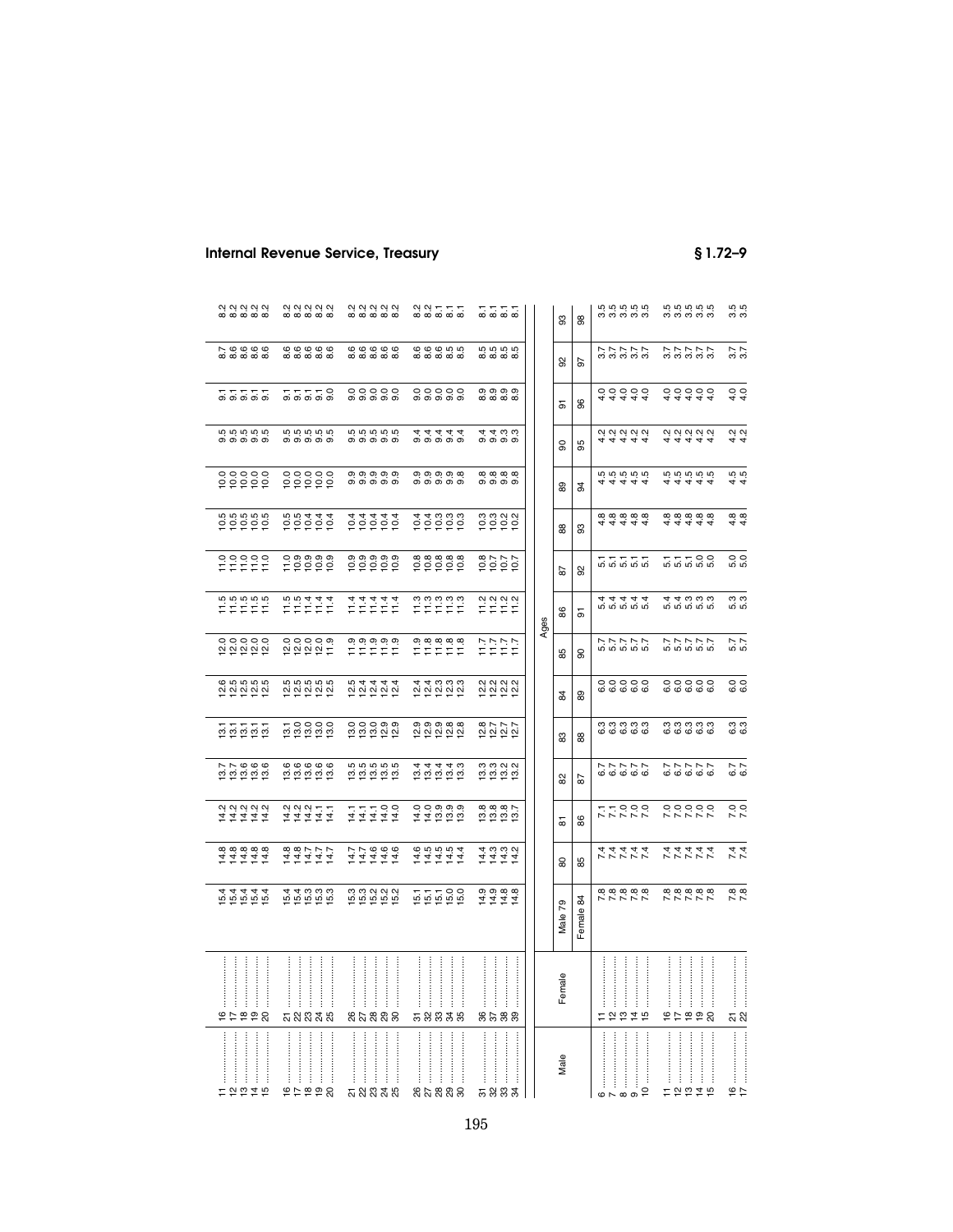|      | 33                      | 88           | <b>505</b><br>က်က်ကံ                 | <b>55555</b><br>က်က်က်က်က         | <b>59999</b><br>က်က်က်က်က      | <b>5555</b><br>က်က်က်က                   |      | 113<br>108                 | 11111<br>00000                                                 | 77777<br>00000                        | 77777<br>00000                            |
|------|-------------------------|--------------|--------------------------------------|-----------------------------------|--------------------------------|------------------------------------------|------|----------------------------|----------------------------------------------------------------|---------------------------------------|-------------------------------------------|
|      | 92                      | 57           | $777$<br>$0.77$                      | <b>アアアアア</b><br>おおおお              | <b>アアアアア</b><br>おおおお           | ファファフ                                    |      | 112<br>107                 | 88888<br>00000                                                 | 88888<br>00000                        | 88888<br>00000                            |
|      | 등                       | 8            | $\frac{4}{4}$ 4 4                    | 44444                             | 44444                          | QQQQQ<br>44 လေ့လ                         |      | $\overline{6}$<br>F        | 00000                                                          | $0.000000$                            | 99999                                     |
|      | 8                       | 95           | 444<br>444                           | 444444                            | 44444                          | 4444                                     |      | 105<br>110                 | 99999                                                          | 99999                                 | <b>QQQQQQ</b>                             |
|      | 89                      | 34           | 555<br>य य य                         | 65555<br><u>विववव</u>             | 66666<br><u>क्क्क्क्क्</u>     | <b>5554</b><br>य य य य                   |      | 109<br>104                 | ယ် ယံ ယံ ယံ ယံ<br>$\equiv$                                     | ယ် ယံ ယံ ယံ ယံ<br>نہ نہ               | ယံ ယံ ယံ ယံ ယံ<br>--                      |
|      | 88                      | 8            | <b>00 00 00</b><br>4<br>44           | $44444$<br>$690077$               | <b>144444</b>                  | 4444                                     |      | 103<br>108                 | rù rù rù rù                                                    | rù rù rù rù                           | rù rù rù rù                               |
|      | 55                      | 8            | 999<br>$\overline{m}$ $\overline{m}$ | 00000<br>ທ່ີທີ່ທີ່ທີ່             | 00000<br>ທ່ີທີ່ທີ່ທີ່          | Q Q Q Q Q Q<br><u>ທ່ທ່ທ່</u> ທ່          |      | 102<br>107                 | シンシング                                                          | レンシンド                                 | シンシング                                     |
| Ages | 86                      | 5            | က္ကက္<br>ဟံ ဟံ ဟံ                    | က္ က္ က္ က္ က<br><u>ທ່ທ່ທ່ທ່</u>  | ng ng ng ng<br><u>ທ່ທ່ທ່ທ່</u> | <b>က္ကက္က</b><br>ທ່ ທ່ ທ່ ທ່             | Ages | 106<br>$\frac{1}{2}$       |                                                                | <b>0,0,0,0,0,</b>                     | <b>0,0,0,0,0,</b>                         |
|      | 85                      | 8            | D <sub>N</sub><br>ທ່ທ່ທ່             | 00000<br>ம் ம் ம் ம்              | 00000<br>ம் ம் ம் ம்           | $\circ \circ \circ \circ$<br>ທ່ ທ່ ທ່ ທ່ |      | 100<br>105                 | ี่<br>ผี ผี ผี ผี ผี                                           | ភ <del>ភ</del> ភ ភ ភ<br>ស ស ស ស ស     | $\ddot{\sim}$ $\ddot{\sim}$ $\ddot{\sim}$ |
|      | $\frac{4}{3}$           | 89           | 0000                                 | 000000                            | O 0 0 0 0<br>O 10 10 10        | 0,0,0,0,0<br>ທີ່ທີ່ທີ່ທີ                 |      | 104<br>99                  | ตุตุตุตุตุ<br>ผู้ผู้ผู้ผู้                                     | conconco<br>Conconco                  | نه نه نه نه نه<br>ai ai ai ai ai          |
|      | 83                      | 88           | ოოო<br>ဖ ဖ ဖ                         | <b>accoco</b><br><b>ဖြစ်</b> ဖြစ် | ოოოოო<br><b>ဖြစ်</b> ဖြစ်      | mmnn<br>ဖ ဖ ဖ ဖ                          |      | 103<br>88                  | 65555<br>ai ai ai ai ai                                        | <b>5555</b><br>0 0 0 0 0 0 0 0        | <b>55555</b>                              |
|      | 82                      | 59           | 6.7<br>6.7<br>6.7                    | 776000                            | 0000000                        | <b>ဖွ</b> ိ ဖွံ့ ဖွံ့ ဖွ                 |      | 10 <sup>2</sup><br>5       | 27777                                                          | 2 2 2 2 2 2<br>2 3 3 3 3 3            | 27777                                     |
|      | ᇮ                       | 86           | 999<br>ドドド                           | 000000                            | 00000<br>トアレレレ                 | 0000<br>$\sim$ $\sim$ $\omega$           |      | $\overline{5}$<br>8        | თ თ თ თ თ                                                      | 0,0,0,0,0,<br>ai ai ai ai ai          | 0,0,0,0,0,<br>ai ai ai ai ai              |
|      | 8                       | 85           | トレト                                  | スファファ                             | スファファフ                         | <b>いこここう</b><br>こことこ                     |      | 100<br>95                  | 22222                                                          | <u>ក្ខុ ក្នុង</u> ក្នុ                | 22222                                     |
|      | 79<br>Male <sup>-</sup> | \$<br>Female | 7.88                                 | <b>88888</b><br>77777             | <b>477772</b><br>27777         | 111<br>111                               |      | 8<br>3<br>Female<br>Male ! | ოოოოო<br>ოოორ                                                  | ოოოოო<br>ოოორ                         | ოოოოო<br>ოოორ                             |
|      | Female                  |              | 235                                  | $\frac{1}{2}$<br>j<br>នកននាន      | ļ<br><b>ភ</b> ន ន ន ន          | 8588                                     |      | Female                     | ŧ<br>ŧ<br>ŧ                                                    | İ<br>ŧ<br>2222                        | ļ<br>ŧ<br><u>ភ</u> ្លង ដូង                |
|      | Male                    |              | j<br>222                             | <br>ŧ<br>ŧ<br>ភ្លួននូន            | ļ<br>ŧ<br>ļ<br>ļ<br>នុងនួនន    | $\vdots$<br>$\vdots$<br>ಸ ೫ ೫ ೫          |      | $\mathbf{Q}$<br><b>R</b> M | <br>Ť,<br>÷<br>$\overline{c}$<br>$\omega \sim \omega$ $\infty$ | $\vdots$<br>ŧ<br>ŧ<br>đ<br>ŧ<br>12219 | ŧ<br>ŧ<br>99929                           |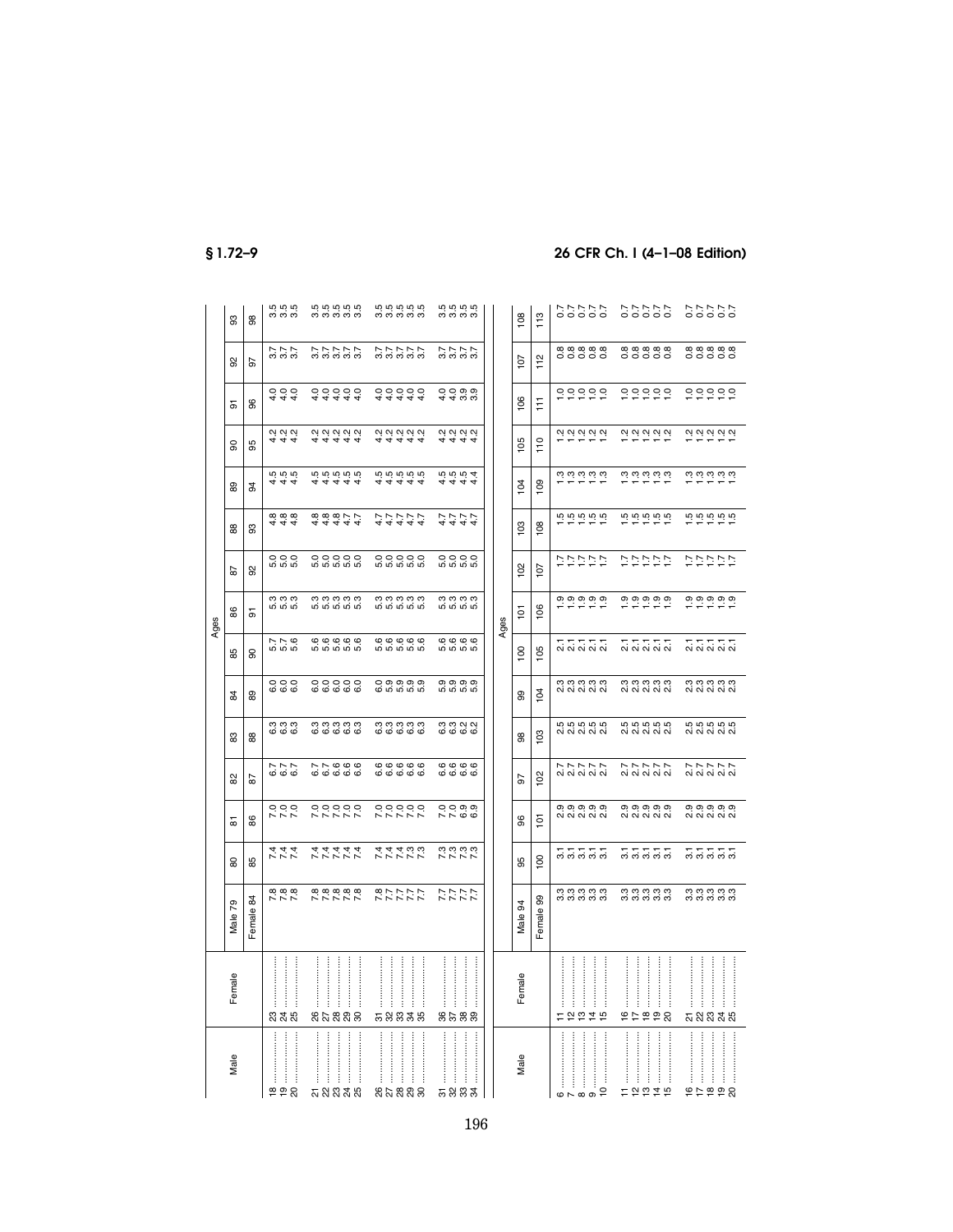| Internal Revenue Service, Treasury |  |  |
|------------------------------------|--|--|
|------------------------------------|--|--|

**Internal Revenue Service** Superior Service Superior Service Superior Service Superior Service Superior Service Superior Service Superior Service Superior Service Superior Service Superior Service Superior Service Superior

| 22222<br>2000                                                                                                                                                                                                             | 7.70000                                                    |      | 47             | 52             |           |   |  |                                                                                                                                                                                                                                                                                                                                                                                                                                                                                                                                                                  |   |  | ي بہ<br>ಸ ನೆ                                                                                                                                                                                                                                                                                                                                                                                                                                                                                               |    | 8      | 89      |           |   |   |                                                                                                                                                                                                                                                                                                                                                                                             |
|---------------------------------------------------------------------------------------------------------------------------------------------------------------------------------------------------------------------------|------------------------------------------------------------|------|----------------|----------------|-----------|---|--|------------------------------------------------------------------------------------------------------------------------------------------------------------------------------------------------------------------------------------------------------------------------------------------------------------------------------------------------------------------------------------------------------------------------------------------------------------------------------------------------------------------------------------------------------------------|---|--|------------------------------------------------------------------------------------------------------------------------------------------------------------------------------------------------------------------------------------------------------------------------------------------------------------------------------------------------------------------------------------------------------------------------------------------------------------------------------------------------------------|----|--------|---------|-----------|---|---|---------------------------------------------------------------------------------------------------------------------------------------------------------------------------------------------------------------------------------------------------------------------------------------------------------------------------------------------------------------------------------------------|
| 88888<br>00000                                                                                                                                                                                                            | 8888<br>0000                                               |      | 46             | 5              |           |   |  |                                                                                                                                                                                                                                                                                                                                                                                                                                                                                                                                                                  |   |  | بہ به<br>ស ស                                                                                                                                                                                                                                                                                                                                                                                                                                                                                               |    | 59     | 3       |           |   |   |                                                                                                                                                                                                                                                                                                                                                                                             |
| 000000                                                                                                                                                                                                                    | 00000                                                      |      | 45             | S <sub>O</sub> |           |   |  |                                                                                                                                                                                                                                                                                                                                                                                                                                                                                                                                                                  |   |  | 22.6<br>21.6                                                                                                                                                                                                                                                                                                                                                                                                                                                                                               |    | 58     | යි      |           |   |   |                                                                                                                                                                                                                                                                                                                                                                                             |
| 29.29.29.29                                                                                                                                                                                                               | 2922                                                       |      | $\frac{4}{4}$  | $\overline{6}$ |           |   |  |                                                                                                                                                                                                                                                                                                                                                                                                                                                                                                                                                                  |   |  | 22.3<br>21.9                                                                                                                                                                                                                                                                                                                                                                                                                                                                                               |    | 57     | 8       |           |   |   |                                                                                                                                                                                                                                                                                                                                                                                             |
| $\frac{1}{2}$ $\frac{1}{2}$ $\frac{1}{2}$ $\frac{1}{2}$ $\frac{1}{2}$ $\frac{1}{2}$ $\frac{1}{2}$ $\frac{1}{2}$ $\frac{1}{2}$                                                                                             | $\begin{array}{c}\n0.0000 \\ 0.0000 \\ 0.000\n\end{array}$ |      | $\frac{3}{4}$  | $\frac{8}{3}$  |           |   |  |                                                                                                                                                                                                                                                                                                                                                                                                                                                                                                                                                                  |   |  | 22.7<br>22.2                                                                                                                                                                                                                                                                                                                                                                                                                                                                                               |    | 56     | 61      |           |   |   |                                                                                                                                                                                                                                                                                                                                                                                             |
|                                                                                                                                                                                                                           | $\frac{1}{12}$ in $\frac{1}{12}$ in $\frac{1}{12}$         |      | 42             | 47             |           |   |  |                                                                                                                                                                                                                                                                                                                                                                                                                                                                                                                                                                  |   |  | 23.6<br>22.6                                                                                                                                                                                                                                                                                                                                                                                                                                                                                               |    | 55     | 8       |           |   |   |                                                                                                                                                                                                                                                                                                                                                                                             |
| ひけいひじ                                                                                                                                                                                                                     | 7777                                                       |      | 4              | $\frac{6}{5}$  |           |   |  |                                                                                                                                                                                                                                                                                                                                                                                                                                                                                                                                                                  |   |  | ო თ<br>ಣ ಜ                                                                                                                                                                                                                                                                                                                                                                                                                                                                                                 |    | 54     | 59      |           |   |   |                                                                                                                                                                                                                                                                                                                                                                                             |
|                                                                                                                                                                                                                           |                                                            |      | $\overline{6}$ | 45             |           |   |  |                                                                                                                                                                                                                                                                                                                                                                                                                                                                                                                                                                  |   |  | 23.6<br>23.1                                                                                                                                                                                                                                                                                                                                                                                                                                                                                               |    | 53     | 58      |           |   |   |                                                                                                                                                                                                                                                                                                                                                                                             |
| おいけい                                                                                                                                                                                                                      | 2122<br>2222                                               |      | 89             | $\overline{4}$ |           |   |  |                                                                                                                                                                                                                                                                                                                                                                                                                                                                                                                                                                  |   |  | 23.4<br>23.4                                                                                                                                                                                                                                                                                                                                                                                                                                                                                               |    | 52     | 57      |           |   |   |                                                                                                                                                                                                                                                                                                                                                                                             |
| ตุตุตุตุตุ<br>ผู้ผู้ผู้ผู้                                                                                                                                                                                                | n n n n<br>N N N N                                         |      | 88             | $\frac{3}{4}$  |           |   |  |                                                                                                                                                                                                                                                                                                                                                                                                                                                                                                                                                                  |   |  | 24.2<br>23.7                                                                                                                                                                                                                                                                                                                                                                                                                                                                                               |    | 5      | 99      |           |   |   |                                                                                                                                                                                                                                                                                                                                                                                             |
| 5<br>6 5 6 5 6 5<br>6 6 6 6 6 7                                                                                                                                                                                           | 5<br>6. 5. 6. 6.<br>5. 6. 6. 6.                            |      | 55             | $\frac{5}{4}$  |           |   |  |                                                                                                                                                                                                                                                                                                                                                                                                                                                                                                                                                                  |   |  | 24.4<br>23.9                                                                                                                                                                                                                                                                                                                                                                                                                                                                                               |    | 8      | 55      |           |   |   |                                                                                                                                                                                                                                                                                                                                                                                             |
| 27777<br>27777                                                                                                                                                                                                            | 2777<br>227                                                |      | 36             | $\ddot{+}$     |           |   |  |                                                                                                                                                                                                                                                                                                                                                                                                                                                                                                                                                                  |   |  | 24.7<br>24.2                                                                                                                                                                                                                                                                                                                                                                                                                                                                                               |    | \$     | 54      |           |   |   |                                                                                                                                                                                                                                                                                                                                                                                             |
| თ თ თ თ თ<br>N N N N N                                                                                                                                                                                                    | თ თ თ თ<br>ai ai ai ai                                     |      |                |                |           |   |  |                                                                                                                                                                                                                                                                                                                                                                                                                                                                                                                                                                  |   |  | $\omega$ 4<br>ನೆ ನ                                                                                                                                                                                                                                                                                                                                                                                                                                                                                         |    |        |         |           |   |   |                                                                                                                                                                                                                                                                                                                                                                                             |
| 22222                                                                                                                                                                                                                     | 2222                                                       |      |                |                |           |   |  |                                                                                                                                                                                                                                                                                                                                                                                                                                                                                                                                                                  |   |  |                                                                                                                                                                                                                                                                                                                                                                                                                                                                                                            |    |        |         |           |   |   |                                                                                                                                                                                                                                                                                                                                                                                             |
| ოოოოო<br>ოორი                                                                                                                                                                                                             | ოოოო<br>ოოო                                                |      | Female         |                |           |   |  |                                                                                                                                                                                                                                                                                                                                                                                                                                                                                                                                                                  |   |  |                                                                                                                                                                                                                                                                                                                                                                                                                                                                                                            |    | Female |         |           |   |   |                                                                                                                                                                                                                                                                                                                                                                                             |
|                                                                                                                                                                                                                           |                                                            |      |                |                |           |   |  |                                                                                                                                                                                                                                                                                                                                                                                                                                                                                                                                                                  |   |  | 52                                                                                                                                                                                                                                                                                                                                                                                                                                                                                                         |    |        |         | ŧ         |   |   |                                                                                                                                                                                                                                                                                                                                                                                             |
| 58838<br>$\begin{minipage}{0.9\linewidth} \begin{tabular}{ c c } \hline & \multicolumn{3}{ c }{\textbf{0.9\linewidth}} \end{tabular} \end{minipage} \caption{A system of the two different models.} \label{fig:ex1}$<br>I | 8588<br>ŧ                                                  |      | Male           |                | $\vdots$  | Ĵ |  |                                                                                                                                                                                                                                                                                                                                                                                                                                                                                                                                                                  | j |  |                                                                                                                                                                                                                                                                                                                                                                                                                                                                                                            |    | Male   |         |           | ŧ | ŧ |                                                                                                                                                                                                                                                                                                                                                                                             |
|                                                                                                                                                                                                                           | នកននន                                                      | 5883 | Ages           | Male 35        | Female 40 |   |  | 429741<br>443333<br>o, r, <del>q</del> , q, o, o,<br>तं तं तं तं हा हा<br>तं तं तं तं हा हा<br>520741<br>55544<br>5<br>១០១០១<br>១១១<br>0. 1. 4 1. 8. 4.<br>2. 8. 8. 8. 8. 8.<br>0. 8. 8. 8. 8. 8.<br><b>5000000</b><br>558888<br>0.7.9.0.9.9.<br>8.7.7.9.9.9<br>8.7.7.7.8.8<br>5<br>8 8 7 7 7 8<br>8 8 7 7 8 9<br>0. 6. 9. 9. 9. 9.<br>0. 8. 9. 9. 9. 9.<br>0. 9. 9. 9. 9. 9.<br>4 0 6 0 8 0 7<br>0 8 8 8 7 7<br>8 8 8 8 8 7<br>៰. ៲៱ ๐ ๒ ຎ Ⴡ<br>១ ១ ១ ២ ១ ២<br>ស ស ស ស ស<br><b>004000</b><br><u> ଛ ଅ ଅ ଅ ଅ</u><br><b>A 4 5 4 4 8</b><br>$\frac{1}{2}$<br>686889 |   |  | 9, 9, 9, 9, 9,<br>2, 2, 2, 2, 2,<br>2, 2, 2, 2, 2,<br>្លួ o r m o<br>ឌី ឌី ងី ងី ងី<br>834774<br>83822<br>2 8 5 5 7<br>2 8 8 9 2 2<br>2 8 9 2 2<br>e a o u <del>.</del><br>ನನನನನ<br>0. 6. 9. 9. 9.<br>8. 9. 9. 9. 9.<br>8. 9. 9. 9. 9.<br>4000 A 00<br><b>88338</b><br>8<br>5 5 5 5 4<br>8 5 5 7 7<br>2<br>8 5 6 9 9 4<br>9 8 9 9 9 9<br>5<br>8 6 5 9 9 7<br>8 8 8 8 7<br>9 4 9 5 9<br>8 8 8 8 9<br>9 9 9 9 9<br>2 7 2 2 2<br>2 3 2 3 2<br>2 3 2 3 2<br>monon<br><u>ត្តត់ នាន់</u> ន<br>\$\$\$\$8<br>23345 | 46 | Ages   | Male 48 | Female 53 |   | j | 10.987<br>10.987<br>10.99<br><b>171717</b><br>171717<br>1809<br>1909<br>1119<br>76432<br>888882<br>្ម<br>ឧី ឧី ឧី ឧី <u>១</u><br>ឧី ឧី ឧី ១<br>6<br>2 5 6 7 6<br>6 7 7 6 7<br>ក o a a <del>q</del><br>2 2 5 5 5<br>2 2 5 5 5<br>7 5 6 7 7 9<br>2 2 2 2 2 3<br>7 2 2 2 2 2<br>9 – 9 9 <del>4</del><br>8 9 9 9 9<br>9 9 9 9 9<br>०, ७, ५, ०, ०,<br>११, ११, ११, ११, ११<br>ŧ<br>3.2334<br>68688 |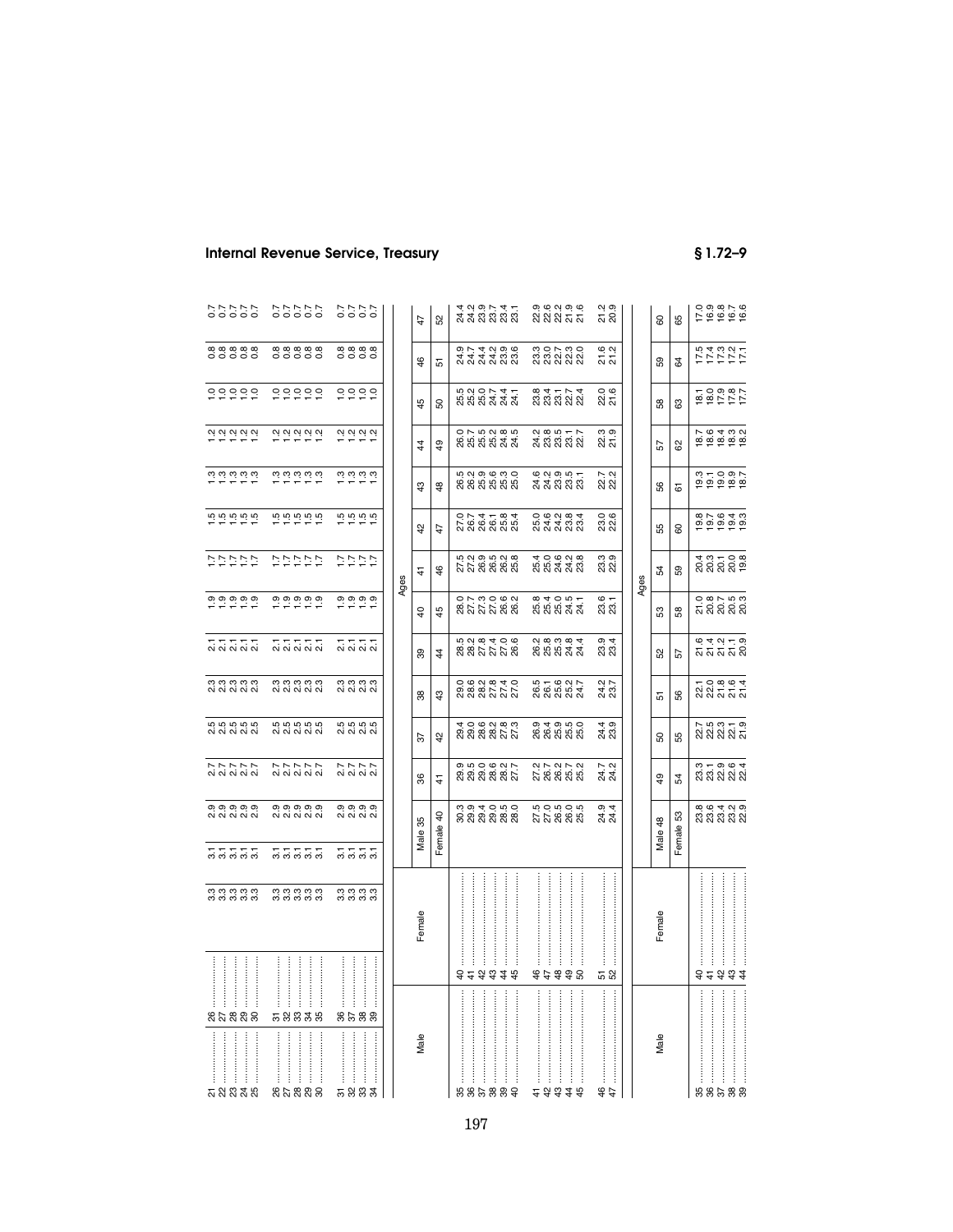|          |                         |                                                               |                                |                                         |                                                                              |                                  |                               | Ages                                |                                        |                        |                                                      |                                  |                                   |                                                                                    |
|----------|-------------------------|---------------------------------------------------------------|--------------------------------|-----------------------------------------|------------------------------------------------------------------------------|----------------------------------|-------------------------------|-------------------------------------|----------------------------------------|------------------------|------------------------------------------------------|----------------------------------|-----------------------------------|------------------------------------------------------------------------------------|
| Male     | Female                  | Male 48                                                       | \$                             | β,                                      | 5                                                                            | 8                                | S3                            | 54                                  | 55                                     | 99                     | 57                                                   | 38                               | 59                                | 80                                                                                 |
|          |                         | 53<br>Female                                                  | 54                             | 55                                      | 56                                                                           | 57                               | 58                            | 59                                  | 8                                      | 5                      | 8                                                    | යි                               | 54                                | 89                                                                                 |
|          | 45                      | 22.7                                                          | 22.2                           | 21.7                                    | Ņ<br>21                                                                      | 20.7                             | 20.1                          | 19.6                                | 19.1                                   | <u>ဖ</u><br><u>ا ھ</u> | 18.0                                                 | 17.5                             | 17.0                              | 16.5                                                                               |
|          | 44                      | 4 – 8 9 9 9<br>ស ស ភ                                          | ១.<br>១.ម. ។<br>ភូត្ត ភូន      | 4 2 9 0 4<br>ភ្លុំ 5 9 9<br>ភ្លុំ 5 9 9 | ១.ក. ចុក ១<br>កំពុង<br>មាន ២                                                 | ង ១០ ខេត្ត<br>ស្តីស្តី គូ គូ     | 0.5007                        | <b>10086</b><br>10086               | 82641<br>82684                         |                        | 5 7 7 7 7 7<br>2 7 7 7 7 7<br>9 7 7 9 4 9            | トレト 8 5<br>トレト 8 6<br>コトト 8 5    |                                   | $0.21 - 0.8$<br>$0.21 - 0.8$                                                       |
|          | 48                      |                                                               |                                |                                         |                                                                              |                                  |                               |                                     |                                        |                        |                                                      |                                  |                                   |                                                                                    |
|          | 96                      |                                                               |                                |                                         |                                                                              |                                  |                               |                                     |                                        |                        |                                                      |                                  |                                   |                                                                                    |
|          |                         |                                                               |                                |                                         |                                                                              |                                  |                               |                                     |                                        |                        |                                                      |                                  |                                   |                                                                                    |
|          |                         |                                                               |                                |                                         |                                                                              |                                  | 8<br>8888817<br>FFFFF         |                                     |                                        |                        |                                                      |                                  |                                   |                                                                                    |
|          | :<br>:<br>:             |                                                               |                                |                                         |                                                                              |                                  |                               |                                     |                                        |                        |                                                      |                                  |                                   |                                                                                    |
|          | 58838                   | ១.១.០.១ ។<br>ស៊ីស៊ី ១ ១                                       | 821851<br>88252                |                                         |                                                                              | $00747$<br>$0000000$<br>$00000$  |                               |                                     | 8 バ さ 2 6<br>ウ バ バ ご 8<br>ウ バ ブ ブ ヴ    | 577686<br>77766        | 0.800401<br>0.900401<br>0.900000                     | $0.4008$<br>$0.4008$<br>$0.4008$ |                                   | 10 10 10 10<br>10 10 10 11<br>10 10 11                                             |
|          |                         |                                                               |                                |                                         |                                                                              |                                  |                               |                                     |                                        |                        |                                                      |                                  |                                   |                                                                                    |
|          |                         |                                                               |                                |                                         |                                                                              |                                  |                               |                                     |                                        |                        |                                                      |                                  |                                   |                                                                                    |
|          | 86888                   | 0<br>10<br>10<br>10<br>10<br>10<br>10<br>10<br>10<br>10<br>10 | 8<br>884062<br>884062          |                                         |                                                                              |                                  |                               |                                     |                                        |                        |                                                      |                                  | t<br>セムムムム<br>セイスム                |                                                                                    |
|          |                         |                                                               |                                | $0.47780$<br>$0.47780$<br>$0.47780$     | 2010101<br>10110101<br>1011101                                               | 111184<br>111184                 | $77.84$<br>$77.84$<br>$77.84$ | 0 8 4 + 8<br>0 8 4 + 8<br>0 9 4 + 8 | $0.4$ $-8.5$<br>$0.4$ $-8.5$<br>$-8.5$ |                        |                                                      |                                  |                                   | $74440$<br>$44440$                                                                 |
|          |                         |                                                               |                                |                                         |                                                                              |                                  |                               |                                     |                                        |                        |                                                      |                                  |                                   |                                                                                    |
|          |                         |                                                               |                                |                                         |                                                                              |                                  |                               |                                     |                                        |                        |                                                      |                                  |                                   |                                                                                    |
|          | 58338                   | 0.627.3<br>12.645.91                                          | 84051<br>964051                |                                         | $1000077$<br>000077                                                          |                                  |                               | 101841<br>101444<br>101444          | ちょうじょう<br>おんちょう                        | 111100<br>111100       | $777700$<br>44400<br>44400                           | $110071$<br>$140000$             | 0<br>0<br>10 0 0 0 0<br>0 0 0 0 0 |                                                                                    |
|          |                         |                                                               |                                |                                         |                                                                              |                                  |                               |                                     |                                        |                        |                                                      |                                  |                                   |                                                                                    |
|          |                         |                                                               |                                |                                         |                                                                              |                                  |                               |                                     |                                        |                        |                                                      |                                  |                                   |                                                                                    |
|          |                         |                                                               |                                |                                         |                                                                              |                                  |                               | Ages                                |                                        |                        |                                                      |                                  |                                   |                                                                                    |
| Male     | Female                  | Male 61                                                       | ಜ                              | සි                                      | 3                                                                            | 89                               | 8                             | 52                                  | 8                                      | සි                     | 50                                                   | 77                               | 22                                | $\overline{73}$                                                                    |
|          |                         | 66<br>Female                                                  | 52                             | 88                                      | 69                                                                           | 5                                | $\overline{K}$                | 72                                  | 73                                     | 74                     | $\overline{7}$                                       | 76                               | $\overline{7}$                    | $\frac{8}{2}$                                                                      |
|          | $\overline{6}$<br>$\pm$ | 4 3 3 4 5 9 9<br>10 9 9 9 9 9                                 | 887654<br>665655               | $0.27709$<br>$0.27709$<br>$0.27709$     | 14.7<br>14.7                                                                 |                                  |                               | ti<br>tinoowe<br>tinoowe            |                                        | troogs<br>Spier        | $\begin{array}{c} 6666664 \\ 7777574 \\ \end{array}$ | 들골                               | 200605<br>200606                  |                                                                                    |
|          |                         |                                                               |                                |                                         |                                                                              |                                  |                               |                                     |                                        |                        |                                                      |                                  |                                   |                                                                                    |
|          |                         |                                                               |                                |                                         |                                                                              |                                  |                               |                                     |                                        |                        |                                                      |                                  |                                   |                                                                                    |
|          | 3348                    |                                                               |                                |                                         | $1444$<br>$1444$                                                             |                                  |                               |                                     |                                        |                        |                                                      | 7999                             |                                   |                                                                                    |
|          | 44                      |                                                               |                                |                                         |                                                                              |                                  |                               |                                     |                                        |                        |                                                      |                                  |                                   |                                                                                    |
|          |                         | 6<br>1956 1969<br>1959 1969                                   | $192708$<br>$192708$<br>$1947$ | 111111<br>411111                        | $\begin{array}{cccc}\n 0.01 & - & 0.01 \\  4.4 & 4.4 & 0.01 \\  \end{array}$ | $0.5004$<br>$0.0004$<br>$0.0004$ | <b>33558</b><br>2255          | 22765<br>22222                      | 23250<br>23252                         | $77770$<br>$777770$    | は<br>ここのマー<br>ここにこ                                   |                                  |                                   | $\begin{array}{l} 0 & 0 & 0 & 0 & \omega \\ 0 & 0 & 0 & 0 & \omega \\ \end{array}$ |
| $\vdots$ | \$\$8                   |                                                               |                                |                                         |                                                                              |                                  |                               |                                     |                                        |                        |                                                      |                                  |                                   |                                                                                    |
|          |                         |                                                               |                                |                                         |                                                                              |                                  |                               |                                     |                                        |                        |                                                      |                                  |                                   |                                                                                    |
|          |                         |                                                               |                                |                                         |                                                                              |                                  |                               |                                     |                                        |                        |                                                      |                                  |                                   |                                                                                    |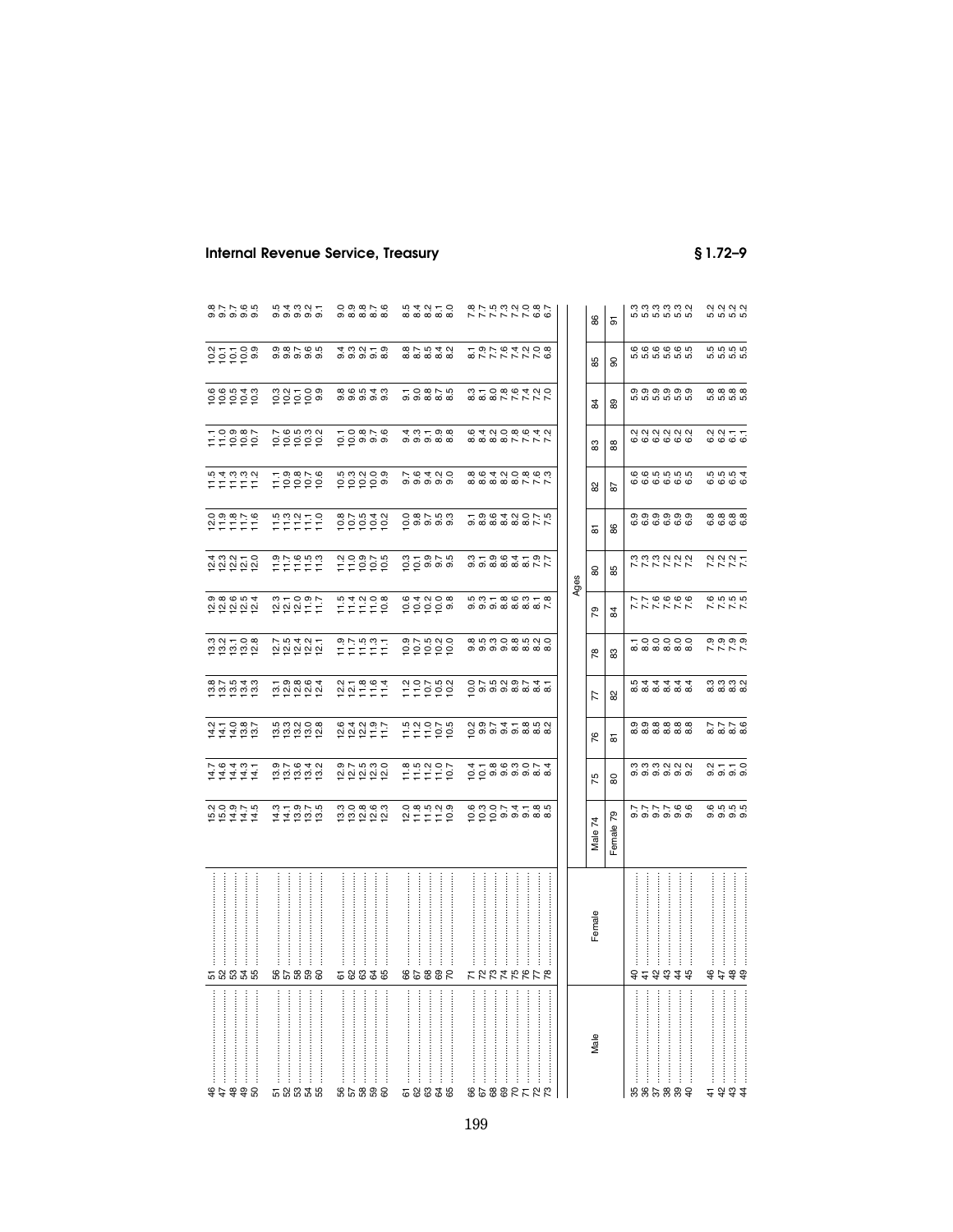|--|--|--|

# 26 CFR Ch. I (4-1-08 Edition)

| 75<br>$\overline{74}$<br>Male <sup>3</sup>                                                                             |
|------------------------------------------------------------------------------------------------------------------------|
| 80<br>79<br>Female                                                                                                     |
| Q<br>တ<br>9.4                                                                                                          |
| င္ တံုတံုထံုထံ<br>ത്ത്ത്ത്<br>$\ddot{\sigma}$ က က လ —<br>တ တ တ တ တ                                                     |
|                                                                                                                        |
|                                                                                                                        |
|                                                                                                                        |
|                                                                                                                        |
|                                                                                                                        |
|                                                                                                                        |
| $\sim$ $\sigma$ $\sigma$ $\sigma$ $\sim$<br><b>ထ</b> ံထံထံထံထ<br>$-$ 0 0 0 $\infty$<br>க்க்க்க்                        |
|                                                                                                                        |
|                                                                                                                        |
| $4.09 - 0.09$<br>76543                                                                                                 |
|                                                                                                                        |
|                                                                                                                        |
|                                                                                                                        |
|                                                                                                                        |
|                                                                                                                        |
| 5<br>0.87.64<br>0.87<br>210007<br>22000                                                                                |
|                                                                                                                        |
|                                                                                                                        |
|                                                                                                                        |
|                                                                                                                        |
|                                                                                                                        |
| 7 7 7 8 9<br>7 9 9 9 9<br><b>243122</b><br>242212                                                                      |
|                                                                                                                        |
|                                                                                                                        |
| 64310<br>6666<br>8<br>8<br>6<br>8<br>6<br>8<br>6<br>8<br>8                                                             |
|                                                                                                                        |
|                                                                                                                        |
|                                                                                                                        |
|                                                                                                                        |
|                                                                                                                        |
|                                                                                                                        |
|                                                                                                                        |
| 8<br>8<br>8<br>8<br>8<br>8<br>8<br>8<br>8<br>8<br>$0$ $\omega$ $\omega$ $\rightarrow$ $\alpha$<br><b>@</b> ທ່ ທ່ ທ່ ທ່ |
|                                                                                                                        |
| တ<br>4<br>$\circ$<br>ທ່                                                                                                |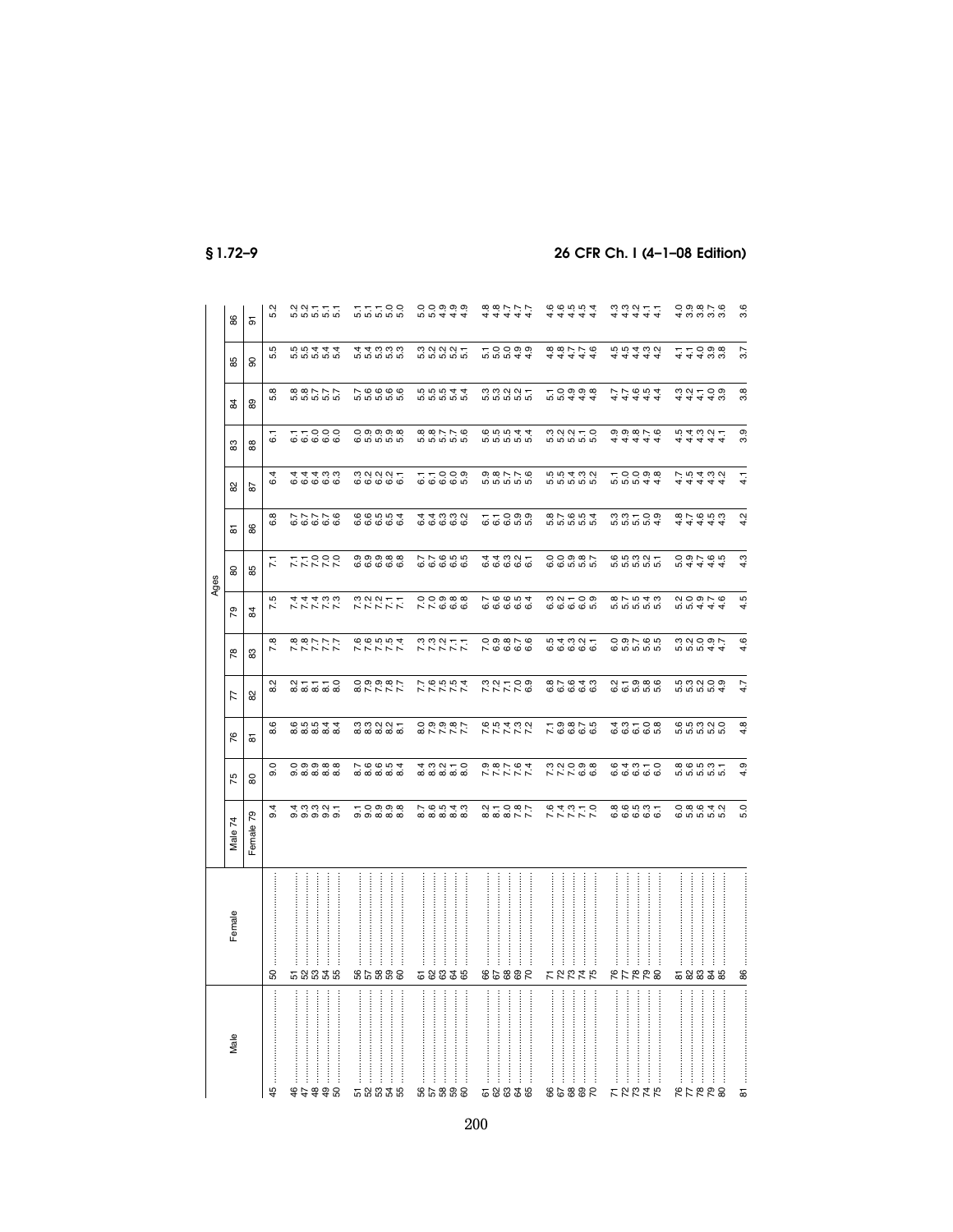|                                           |      | 56      | 102            |          |                               | ファフ 6 6 6<br>2 3 2 3 2 3 2             |   |         | 66666<br>60006                                                 |   |                |        |   |     | 66666<br>60006               |     |   |             |           | 66666<br>60006               | 6 6 5 5<br>0 6 7 6                |                                             |  |      | 108            | 113        | 7.000                                                                                                                                                                                                                                                                                                                                                                                                                                              |
|-------------------------------------------|------|---------|----------------|----------|-------------------------------|----------------------------------------|---|---------|----------------------------------------------------------------|---|----------------|--------|---|-----|------------------------------|-----|---|-------------|-----------|------------------------------|-----------------------------------|---------------------------------------------|--|------|----------------|------------|----------------------------------------------------------------------------------------------------------------------------------------------------------------------------------------------------------------------------------------------------------------------------------------------------------------------------------------------------------------------------------------------------------------------------------------------------|
| <b>65488</b><br>ത്ത്ത് ത്                 |      | 8       | ξ              |          |                               | o, o, o, o, o, o,<br>o, o, o, o, o, o, |   |         | <b>@@@@@</b>                                                   |   |                |        |   |     | 8 8 8 8 8 8<br>8 8 8 8 8 8 9 |     |   |             |           | <b>@@@@@</b>                 |                                   | 8777<br>2020                                |  |      | 107            | 112        | 0.8                                                                                                                                                                                                                                                                                                                                                                                                                                                |
| 7.6543<br>7.6543                          |      | 95      | $\overline{8}$ |          |                               | <b>222238</b>                          |   |         | 00000                                                          |   |                |        |   |     | 00000                        |     |   |             |           | 00000                        | တတတတ<br>လံလံလံလံ                  |                                             |  |      | 106            | F          | $\frac{0}{1}$ $\frac{0}{1}$                                                                                                                                                                                                                                                                                                                                                                                                                        |
| 87654<br>87654                            |      | 2       | 99             |          |                               | a a a a a a<br>a a a a a a             |   |         | 2<br>2 2 2 2 2 2<br>2 3 2 2 2                                  |   |                |        |   |     | cicio cicio<br>cicio cicio   |     |   |             |           | cicio cicio<br>cicio cicio   |                                   | 5555                                        |  |      | 105            | 110        | $\frac{2}{1}$ $\frac{2}{1}$                                                                                                                                                                                                                                                                                                                                                                                                                        |
| 0 8 1 9 0 1<br>4 0 0 1 0 1                |      | 3       | 8              |          |                               | ro ro ro ro ro<br>က်ကံကံကံကံ           |   |         | $\vec{w}$ $\vec{w}$ $\vec{w}$ $\vec{q}$ $\vec{q}$<br>က်က်ကံကံက |   |                |        |   |     | d d d d d<br>4 d d d d       |     |   |             |           | d d d d d<br>4 d d d d       |                                   | ယ်ယံယံယံ<br>ന്ന്ന്                          |  |      | 104            | 109        | $\frac{3}{1}$ $\frac{3}{1}$                                                                                                                                                                                                                                                                                                                                                                                                                        |
| 4 9 9 9 9 9<br>4 9 9 9 9 9                |      | 8       | 5              |          |                               | いいいじじじ                                 |   |         | 27777<br>27777                                                 |   |                |        |   |     | 77666<br>3333                |     |   |             |           | cococo<br>cocococo           |                                   | 6<br>6 6 6 6<br>6 6 7                       |  |      | 103            | 108        | $\frac{15}{10}$                                                                                                                                                                                                                                                                                                                                                                                                                                    |
| $\alpha - \sigma \otimes \sigma$<br>44000 | Ages | 5       | 96             |          |                               | 0,0,0,0,0,0,<br>က်ကံတံတံတံ             |   |         | 0,0,0,0,0,<br>က်ကံကံကံက                                        |   |                |        |   |     | တ္ တ္ တ္ တ္ တ္<br>က်ကံကံကံက  |     |   |             |           | <u>ထံထံထံထံ</u><br>က်ကံကံကံက |                                   | $\alpha$ $\alpha$ $\sim$ $\sim$<br>က်ကံကံကံ |  | Ages | 102            | 107        | $\frac{7}{1.7}$                                                                                                                                                                                                                                                                                                                                                                                                                                    |
| 4440.00<br>4440.00                        |      | ႙       | 95             |          |                               | 444444                                 |   |         | 2<br>4 4 4 4 4<br>4 4 4 4                                      |   |                |        |   |     | नियम<br>संस्कृत              |     |   |             |           | 44444<br>44444               |                                   | 4448                                        |  |      | $\frac{1}{2}$  | 106        | $\frac{0}{1}$ . $\frac{0}{1}$                                                                                                                                                                                                                                                                                                                                                                                                                      |
| 4310841 441                               |      | 8       | 3              | 4.       |                               | निन्नन<br>निननन                        | ↔ | 4.4     | यं यं यं<br>यं यं यं                                           |   |                | 4<br>4 |   |     | 440.<br>4444                 |     |   |             |           | ოოოოო<br><u>यं यं यं</u>     | 4.                                | 2222<br>य य य                               |  |      | $\overline{6}$ | 105        | $\frac{1}{2}$ $\frac{1}{2}$                                                                                                                                                                                                                                                                                                                                                                                                                        |
| ちょうしょう<br>さんとうじ                           |      | 88      | 3              |          |                               | トートアート<br>トートアート                       |   |         | <b>444444</b>                                                  |   |                |        |   |     | 44444<br>66666               |     | ≠ | ↽           |           | <b>@</b> m̀ m̀ m̀<br>ਚ ਚ ਚ   | 4 4 4 4<br>10 10 4 4<br>10 10 4 4 |                                             |  |      | 8              | 104        | ິດ<br>2. ລ                                                                                                                                                                                                                                                                                                                                                                                                                                         |
| $7.507 - 0$<br>$4.444$                    |      | Male 87 | Female 92      |          |                               | 000000<br>ம் ம் ம் ம் ம்               |   |         | $\circ$ $\circ$ $\circ$ $\circ$ $\circ$<br>n 4 4 4 4           |   |                | ÷      |   | 4 4 | თ თ თ თ თ                    | 4.4 |   |             |           | 44444<br>000000              |                                   | 4444<br>4444                                |  |      | Male 98        | Female 103 | 5<br>2.5                                                                                                                                                                                                                                                                                                                                                                                                                                           |
| 44444                                     |      |         |                |          |                               |                                        |   |         |                                                                |   |                |        |   |     |                              |     |   |             |           |                              |                                   |                                             |  |      |                |            |                                                                                                                                                                                                                                                                                                                                                                                                                                                    |
|                                           |      | Female  |                |          | İ                             | <br><br>3.233343                       |   | j<br>44 | <br>48                                                         | ļ | S <sub>0</sub> |        | j |     | ļ<br><b>58838</b>            |     |   | :<br>:<br>: |           | <br>86888                    |                                   | 5833                                        |  |      | Female         |            | $rac{4}{4}$                                                                                                                                                                                                                                                                                                                                                                                                                                        |
| ļ<br>58885<br>ŧ<br>ł                      |      | Male    |                | $\vdots$ | $\ddot{\ddot{\phantom{a}}}\,$ |                                        |   | ŧ       |                                                                | ŧ |                |        | ļ |     | ļ                            |     | İ | j           | :::::<br> | $\ddot{\phantom{a}}$         | $\ddot{}}$                        | :<br>:                                      |  |      | Male           |            | $\begin{minipage}{0.9\linewidth} \begin{tabular}{ c c c c c } \hline \multicolumn{1}{ c }{\textbf{r}} & \multicolumn{1}{ c }{\textbf{r}} & \multicolumn{1}{ c }{\textbf{r}} & \multicolumn{1}{ c }{\textbf{r}} & \multicolumn{1}{ c }{\textbf{r}} & \multicolumn{1}{ c }{\textbf{r}} & \multicolumn{1}{ c }{\textbf{r}} & \multicolumn{1}{ c }{\textbf{r}} & \multicolumn{1}{ c }{\textbf{r}} & \multicolumn{1}{ c }{\textbf{r}} & \multicolumn{1$ |
| 23388                                     |      |         |                |          |                               | 886889                                 |   |         | 23328                                                          |   |                |        |   |     | 77798                        |     |   |             |           | 58838                        |                                   | និង ១និ                                     |  |      |                |            | <b>95</b>                                                                                                                                                                                                                                                                                                                                                                                                                                          |

# **Internal Revenue Service, Treasury**

 $$1.72 - 9$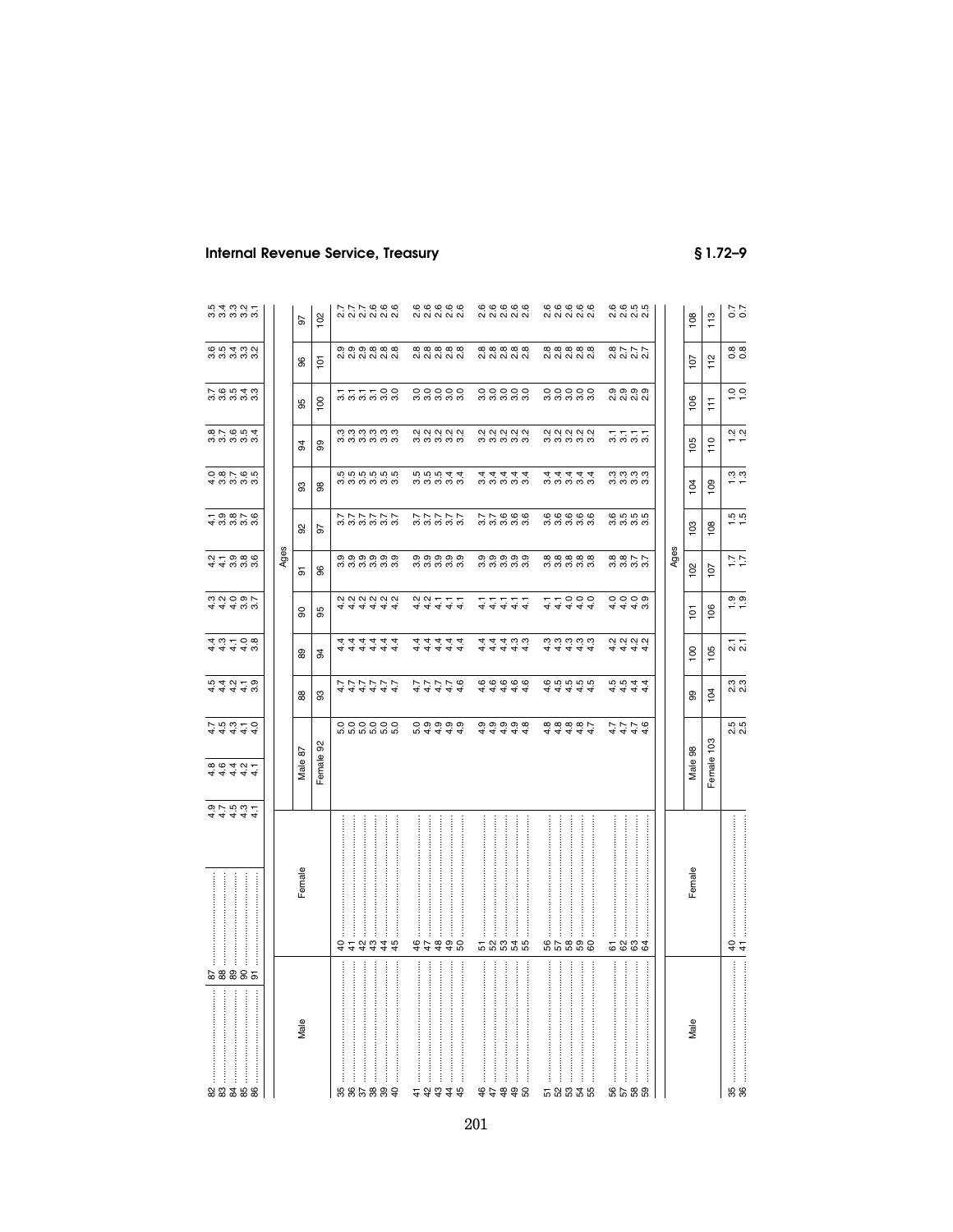|                                    |                                                                        |                                                                          |                                 |                                              |                                                                                                                                                                                                                                                                                                                     | Ages                                           |                                                                                                                               |                                                                                                                                             |                    |                        |                                                     |                                       |
|------------------------------------|------------------------------------------------------------------------|--------------------------------------------------------------------------|---------------------------------|----------------------------------------------|---------------------------------------------------------------------------------------------------------------------------------------------------------------------------------------------------------------------------------------------------------------------------------------------------------------------|------------------------------------------------|-------------------------------------------------------------------------------------------------------------------------------|---------------------------------------------------------------------------------------------------------------------------------------------|--------------------|------------------------|-----------------------------------------------------|---------------------------------------|
| Male                               | Female                                                                 | Male 98                                                                  | 8                               | 100                                          | 101                                                                                                                                                                                                                                                                                                                 | 102                                            | 103                                                                                                                           | 104                                                                                                                                         | 105                | 106                    | 107                                                 | 108                                   |
|                                    |                                                                        | Female 103                                                               | 104                             | 105                                          | 106                                                                                                                                                                                                                                                                                                                 | 107                                            | 108                                                                                                                           | 109                                                                                                                                         | $\frac{1}{10}$     | Ħ                      | 112                                                 | 113                                   |
| 57<br>88                           | <del>3</del> 4 4                                                       | $\ddot{w}$ $\ddot{w}$ $\ddot{q}$<br>0 0 0 0                              | n n n<br>N N N                  | $\frac{1}{20}$ $\frac{1}{20}$ $\frac{1}{20}$ | 0, 0, 0, 0,                                                                                                                                                                                                                                                                                                         | $\begin{array}{c}\n 1.7 \\  7.7\n \end{array}$ | $\frac{16}{10}$ in in                                                                                                         | $\frac{3}{2}$ $\frac{3}{2}$ $\frac{3}{2}$                                                                                                   | 도드드                | 200                    | 8888                                                | $7.7$<br>0.00                         |
| ::::::<br><br>79.34<br>$rac{4}{7}$ | .<br>44444                                                             | प्पपप्प                                                                  | 2<br>22 22 23 24<br>24 25 26 27 | $\circ \circ \circ$<br>ai ai ai ai ai        |                                                                                                                                                                                                                                                                                                                     | いいいいい                                          | $\frac{1}{2}$ $\frac{1}{2}$ $\frac{1}{2}$ $\frac{1}{2}$ $\frac{1}{2}$ $\frac{1}{2}$ $\frac{1}{2}$ $\frac{1}{2}$ $\frac{1}{2}$ |                                                                                                                                             | 55555              | 00000                  | 8<br>8<br>8<br>8<br>8<br>8<br>8<br>8<br>8<br>8<br>8 | 222220                                |
| $\vdots$<br>\$\$\$\$\$             | <br><br>និតនិនិង                                                       | पन्नन                                                                    | 2<br>22 23 24 25<br>24 26 27 28 | $\circ \circ \circ \circ \circ$              | $\frac{1}{2}$ $\frac{1}{2}$ $\frac{1}{2}$ $\frac{1}{2}$ $\frac{1}{2}$ $\frac{1}{2}$ $\frac{1}{2}$ $\frac{1}{2}$ $\frac{1}{2}$ $\frac{1}{2}$ $\frac{1}{2}$ $\frac{1}{2}$ $\frac{1}{2}$ $\frac{1}{2}$ $\frac{1}{2}$ $\frac{1}{2}$ $\frac{1}{2}$ $\frac{1}{2}$ $\frac{1}{2}$ $\frac{1}{2}$                             | ひいいいい                                          |                                                                                                                               |                                                                                                                                             | 22222              | 000000                 | 888888<br>00000                                     | 222222                                |
| <br>និតនិនិង                       | .<br><br>66588                                                         | प्पप्प                                                                   | 2<br>22 22 23 24<br>24 25 26 27 | $\circ \circ \circ \circ \circ$              | $\frac{1}{2}$ $\frac{1}{2}$ $\frac{1}{2}$ $\frac{1}{2}$ $\frac{1}{2}$ $\frac{1}{2}$ $\frac{1}{2}$ $\frac{1}{2}$ $\frac{1}{2}$ $\frac{1}{2}$ $\frac{1}{2}$ $\frac{1}{2}$ $\frac{1}{2}$ $\frac{1}{2}$ $\frac{1}{2}$ $\frac{1}{2}$ $\frac{1}{2}$ $\frac{1}{2}$ $\frac{1}{2}$ $\frac{1}{2}$ $\frac{1}{2}$ $\frac{1}{2}$ | 600000                                         |                                                                                                                               | $\frac{1}{2}$ $\frac{1}{2}$ $\frac{1}{2}$ $\frac{1}{2}$ $\frac{1}{2}$ $\frac{1}{2}$ $\frac{1}{2}$ $\frac{1}{2}$ $\frac{1}{2}$ $\frac{1}{2}$ | 프로프트프              | 000000                 | 888888<br>00000                                     | 222222                                |
| និងនិង<br>59                       | 85883                                                                  | 44440                                                                    | 2<br>22 23 24 25<br>24 25 26 27 | $\circ \circ \circ \circ \circ$              | $\frac{1}{2}$ $\frac{1}{2}$ $\frac{1}{2}$ $\frac{1}{2}$ $\frac{1}{2}$ $\frac{1}{2}$ $\frac{1}{2}$ $\frac{1}{2}$ $\frac{1}{2}$ $\frac{1}{2}$                                                                                                                                                                         | 6000000                                        | ははははは                                                                                                                         | $\frac{1}{2}$ $\frac{1}{2}$ $\frac{1}{2}$ $\frac{1}{2}$ $\frac{1}{2}$ $\frac{1}{2}$ $\frac{1}{2}$ $\frac{1}{2}$ $\frac{1}{2}$ $\frac{1}{2}$ | 플롤플롤롤              | 0.00000                | 88888<br>00000                                      | 22222<br>2000                         |
|                                    |                                                                        |                                                                          |                                 |                                              |                                                                                                                                                                                                                                                                                                                     | Ages                                           |                                                                                                                               |                                                                                                                                             |                    |                        |                                                     |                                       |
| Male                               | Female                                                                 | Male 87                                                                  | 88                              | 89                                           | ႙                                                                                                                                                                                                                                                                                                                   | 5                                              | 8                                                                                                                             | ဌ                                                                                                                                           | 34                 | 95                     | 96                                                  | 50                                    |
|                                    |                                                                        | Female 92                                                                | 3                               | $\overline{5}$                               | 95                                                                                                                                                                                                                                                                                                                  | 96                                             | 5                                                                                                                             | 88                                                                                                                                          | 8                  | 100                    | 101                                                 | 102                                   |
| $\vdots$<br>85883                  | :<br>:<br>:<br>:<br>:<br>:<br>:<br>:<br>:<br>:<br>:<br>:<br>:<br>88588 | $\ddot{\circ}$ $\ddot{\circ}$ $\ddot{\circ}$ $\ddot{\circ}$<br>य व व व व | 4 4 4 4 4<br>4 6 6 6 7 6        | 4 4 4 4 4<br>4 4 4 4 4                       | 0,0,0,0,0,0<br>0,0,0,0,0,0                                                                                                                                                                                                                                                                                          | P P P Q Q<br>က်က်က်က်က                         |                                                                                                                               | mmmnu<br>က်က်က်က်က                                                                                                                          | 55500<br>5559      | ၈ ၈ ၈ ၈ ၈<br>၀ ၀ ၀ ၀ ၀ | ファファフ<br>22                                         | 5<br>0. 5. 6. 6. 6.<br>0. 6. 6. 6. 6. |
| 88588                              | İ<br>:<br>:<br>:<br><b>RERRE</b>                                       | 440000<br>÷<br>4<br>4<br>4                                               | 444<br>$\frac{1}{4}$ - 0        | 00000<br>4<br>ு ஜென்                         | 8<br>8 8 7 7 8<br>8 8 8 8 8                                                                                                                                                                                                                                                                                         | 66555<br>က်က်က်က်က                             | 440000                                                                                                                        | $\sim \sim$ $-$<br>က်က်က်က်က                                                                                                                | 00000<br>က်ကံကံလံလ |                        | 6 6 6 6 6<br>6 6 7 6 7                              | らんしょう<br>ことうこう                        |

§1.72-9

# 26 CFR Ch. I (4-1-08 Edition)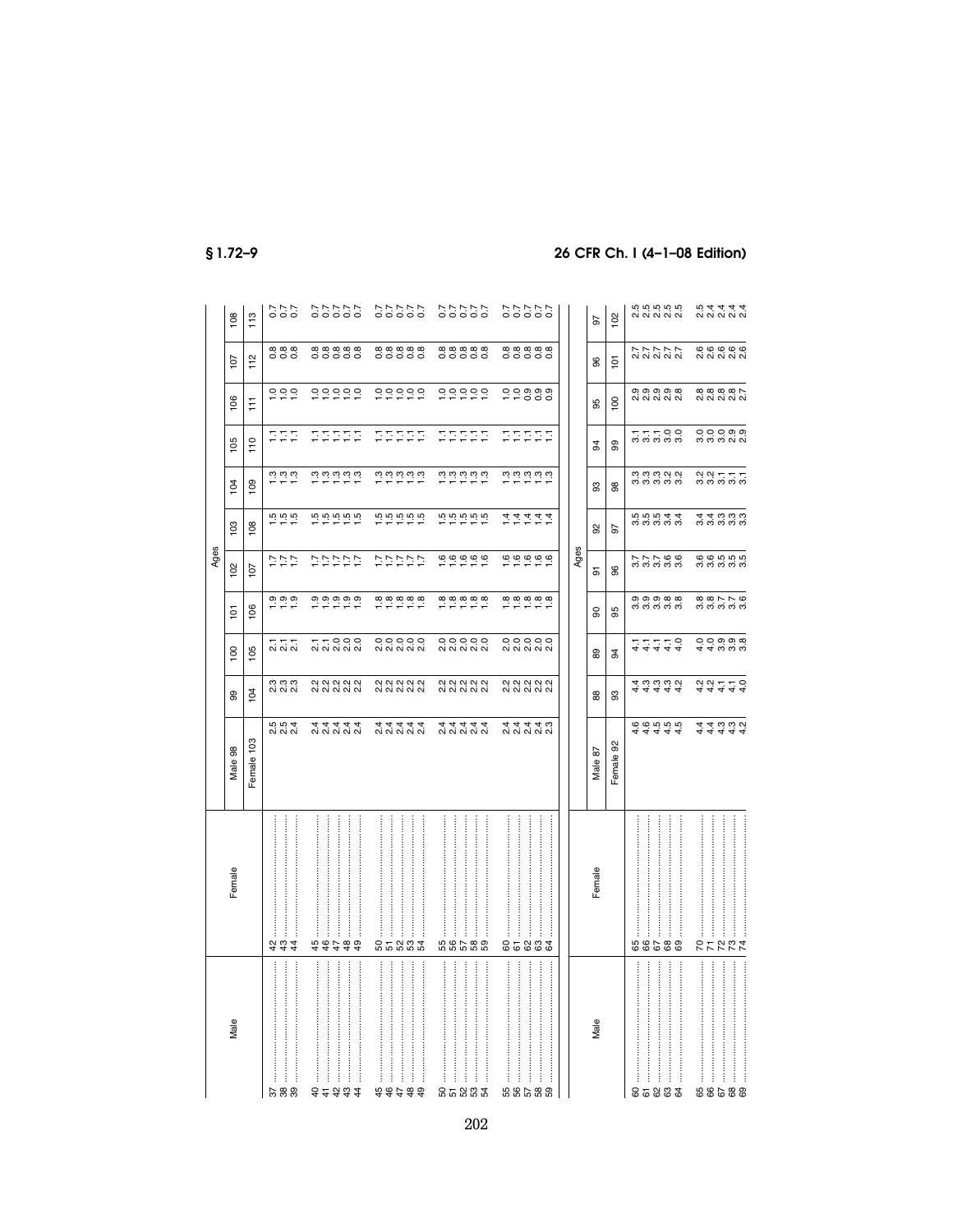# **Internal Revenue Service, Treasury**

 $$1.72 - 9$ 

| 4ကကကက                                      | 2<br>22221<br>2322                                                                                                 | $000000$<br>$000000$                                                                  |      | 108              | 113           | 88778<br>00000<br>66666                                                                                                                                         |  |
|--------------------------------------------|--------------------------------------------------------------------------------------------------------------------|---------------------------------------------------------------------------------------|------|------------------|---------------|-----------------------------------------------------------------------------------------------------------------------------------------------------------------|--|
|                                            | 44332<br>4433                                                                                                      | 2 1 1 2 0<br>2 2 2 2 2 2                                                              |      | 107              | 112           | 888888<br>222298<br>77777<br>00000<br>77777<br>00000                                                                                                            |  |
| N N Q Q<br>ai ai ai ai ai                  | <b>65544</b>                                                                                                       | $m \omega \omega -$<br>N N N N N                                                      |      | $\underline{8}$  | Ħ             | თ თ თ თ თ<br><b>၈ ေ ေ ေ ေ ေ</b><br>$\infty$ $\infty$ $\infty$ $\infty$ $\sim$<br>0000000<br>666666<br>66666<br>66666<br>66666                                   |  |
| တတထထထ<br>လံလံလံလံလံ                        | ファるのち<br>22ととこ                                                                                                     | 54433<br>222                                                                          |      | 105              | $\frac{0}{1}$ | 79999<br>000000<br>0,0,0,0,0,<br>0<br>0<br>0<br>0<br>0<br>0<br>0<br>222222                                                                                      |  |
| $-000$<br>ന് ന് ന് ന്                      | $\circ$ $\circ$ $\circ$ $\circ$ $\circ$                                                                            | 66554                                                                                 |      | 104              | 109           | $7.29$ $7.29$ $7.29$ $7.29$ $7.29$<br>29.29.29.29<br>77999<br>PHEEE                                                                                             |  |
|                                            | OOOOO<br>ຕິຕິຕິດໄ                                                                                                  | 87785<br>82123                                                                        |      | 103              | 108           | $\frac{1}{2}$ $\frac{1}{2}$ $\frac{1}{2}$ $\frac{1}{2}$ $\frac{1}{2}$ $\frac{1}{2}$ $\frac{1}{2}$ $\frac{1}{2}$ $\frac{1}{2}$ $\frac{1}{2}$<br>292927<br>ゖゖゖゖゖゖ |  |
| 44000<br>က်က်က်က်က                         | $\begin{array}{c} \alpha & \alpha & \tau & \tau & \circ \\ \sigma & \sigma & \sigma & \sigma & \sigma \end{array}$ | $\circ$ $\circ$ $\circ$ $\circ$ $\sim$ $\sim$                                         | Ages | 102              | 107           | 00000000<br>ははいいい                                                                                                                                               |  |
| 66554<br>66565                             | $\begin{array}{c} 4 & 0 & 0 & 0 & 0 \\ 0 & 0 & 0 & 0 & 0 \\ \end{array}$                                           | <b>O</b> တု တု ထု<br>700000<br>700000                                                 |      | $\frac{5}{2}$    | 106           | rù rù rù 4<br>はははほけい<br>バンジンド<br>699999                                                                                                                         |  |
| $\infty \wedge \wedge \infty$<br>က်က်က်က်က | <b>55440</b><br>က်က်က်က်က                                                                                          | $\begin{array}{c} \alpha + - \alpha & \delta \\ \alpha & \delta & \delta \end{array}$ |      | $\overline{100}$ | 105           | 00000000<br>0.88077<br>7.7666                                                                                                                                   |  |
|                                            | 7.0004<br>0.0000                                                                                                   | $4.09 - 0.09$                                                                         |      | 99               | 104           | 77000<br>2020<br>0000000<br>៷៑៷៷៷៷                                                                                                                              |  |
| $24440$<br>$4440$                          | $\begin{array}{c} 0 & \infty \uparrow \uparrow \infty \\ \sigma_1 & \sigma_2 & \sigma_3 & \sigma_4 \end{array}$    | 54997                                                                                 |      | Male 98          | Female 103    | cococococo<br>cicicicicici<br><b>000000</b><br>$000000$<br>$000000$<br>2 1 1 1 1<br>2 2 2 2 2 2                                                                 |  |
| :<br>:<br>:<br>İ<br>ŧ<br>52789             | l<br>ŧ<br>85883                                                                                                    | ŧ<br>88588                                                                            |      | Female           |               | <br>:<br>İ<br><br><br><br><br><br> <br> <br> <br> <br>j<br>ŧ<br>ŧ<br>ŧ<br>ŧ<br>ŧ<br>882882<br><b>72275</b><br>882528<br>52335                                   |  |
| ļ<br><b>27227</b>                          | :<br>:<br>:<br>$\vdots$<br>:<br>ļ<br>52788                                                                         | <br><br><br>İ<br>85883                                                                |      | Male             |               | $\ddot{}}$<br><br><br><br><br><br>:<br>:<br>:<br>:<br><br>$\frac{1}{2}$<br>İ<br>ļ<br>$\vdots$<br>858838<br>98858<br>けなおはな<br>882528                             |  |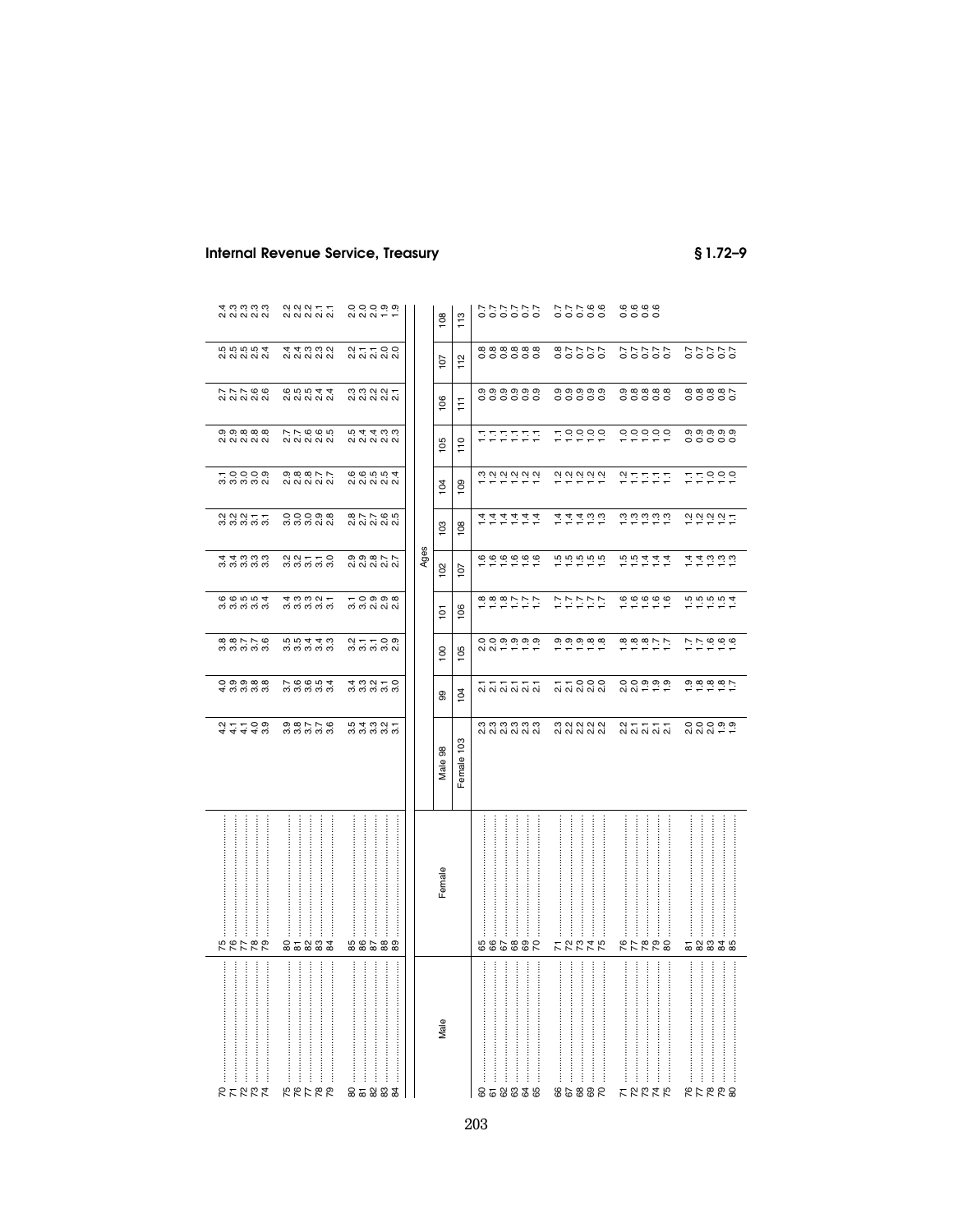|                         |                 |            |                                                                                     |                                                 |                          | Ages                                                                  |                   |               |                   |                                                 |                  |                  |
|-------------------------|-----------------|------------|-------------------------------------------------------------------------------------|-------------------------------------------------|--------------------------|-----------------------------------------------------------------------|-------------------|---------------|-------------------|-------------------------------------------------|------------------|------------------|
| Male                    | Female          | Male 98    | 99                                                                                  | 100                                             | $\overline{5}$           | 102                                                                   | 103               | 104           | 105               | 106                                             | 107              | 108              |
|                         |                 | Female 103 | 104                                                                                 | 105                                             | 106                      | 107                                                                   | 108               | 109           | 110               | Ħ                                               | 112              | 113              |
| 583<br>$\frac{4}{3}$    | 86<br><b>88</b> | 7.80007    | 7790                                                                                | 1.5004                                          | ははいい                     | $\frac{3}{2}$ $\frac{3}{2}$ $\frac{3}{2}$ $\frac{3}{2}$ $\frac{3}{2}$ | EEES              | 0.0000        | 88888             |                                                 | <b>999</b><br>   |                  |
|                         |                 |            |                                                                                     |                                                 |                          |                                                                       |                   |               |                   |                                                 |                  |                  |
|                         |                 |            |                                                                                     |                                                 |                          |                                                                       | Ages              |               |                   |                                                 |                  |                  |
| Male                    | Female          | Male 87    |                                                                                     | 88                                              | 89                       | 8                                                                     | 5                 | ္တ            | 8                 | 3                                               | 95               | 96               |
|                         |                 | Female 92  |                                                                                     | 3                                               | 34                       | 95                                                                    | 96                | 5             | 88                | 8                                               | 100              | $\overline{101}$ |
| :<br>:<br>:<br>:<br>885 | 8               |            | 1000000<br>បាល់ស្តា                                                                 |                                                 | 876654<br>820004         | て 6 5 4 4 3<br>2 2 2 2 2 2 2                                          | 654323<br>654323  | 5432105 2 1 3 |                   | $247 - 099$<br>$247 - 099$                      | 7000007          | 0.0.0077.00      |
|                         |                 |            |                                                                                     |                                                 |                          |                                                                       |                   |               |                   |                                                 |                  |                  |
| 88                      | İ<br>58835      |            |                                                                                     | $\circ$ $\circ$ $\circ$ $\circ$ $\circ$ $\circ$ |                          |                                                                       |                   |               |                   |                                                 |                  |                  |
|                         |                 |            |                                                                                     |                                                 |                          |                                                                       |                   |               |                   |                                                 |                  |                  |
| <b>88</b>               |                 |            |                                                                                     |                                                 |                          |                                                                       |                   |               |                   |                                                 |                  |                  |
|                         |                 |            |                                                                                     |                                                 |                          |                                                                       |                   |               |                   |                                                 |                  |                  |
|                         | 96              |            |                                                                                     |                                                 |                          |                                                                       |                   |               |                   |                                                 |                  |                  |
| 5833                    | 88              |            | 4 13 2 1<br>2 2 2 2 2 3 2                                                           |                                                 | $24 - 099$<br>$24 - 099$ | 20000007                                                              | 70959             |               |                   | 77994                                           | 0.000140         | 5.577            |
|                         |                 |            |                                                                                     |                                                 |                          |                                                                       |                   |               |                   |                                                 |                  |                  |
| 95                      | 100             |            |                                                                                     |                                                 |                          |                                                                       |                   |               |                   |                                                 |                  |                  |
| $\frac{26}{96}$         | $\overline{5}$  |            |                                                                                     |                                                 |                          |                                                                       |                   |               |                   |                                                 |                  |                  |
|                         | 102             |            |                                                                                     |                                                 |                          |                                                                       |                   |               |                   |                                                 |                  |                  |
| 88<br>99                | 103<br>104      |            | $\frac{1}{1}$ $\frac{1}{1}$ $\frac{1}{1}$ $\frac{1}{1}$ $\frac{1}{1}$ $\frac{1}{1}$ | 7.604                                           | 7.949                    | $6.949$<br>$-7.79$                                                    |                   | おはおけ          | はいごけ              | $\frac{20}{10}$ $\frac{21}{10}$ $\frac{10}{10}$ | 2720             | FF98             |
|                         |                 |            |                                                                                     |                                                 |                          |                                                                       |                   |               |                   |                                                 |                  |                  |
|                         |                 |            |                                                                                     |                                                 |                          |                                                                       | Ages              |               |                   |                                                 |                  |                  |
| Male                    | Female          | Male 97    |                                                                                     | 88                                              | 99                       | 100                                                                   | 101               | 102           | 103               | 104                                             | 105              | 106              |
|                         |                 | Female 102 |                                                                                     | 103                                             | 104                      | 105                                                                   | 106               | 107           | 108               | 109                                             | 110              | Ħ                |
| $\vdots$                |                 |            |                                                                                     |                                                 |                          |                                                                       |                   |               |                   |                                                 |                  |                  |
|                         |                 |            |                                                                                     |                                                 |                          |                                                                       |                   |               |                   |                                                 |                  |                  |
|                         |                 |            |                                                                                     |                                                 |                          |                                                                       |                   |               |                   |                                                 |                  | 5566<br>0000     |
|                         |                 |            |                                                                                     |                                                 |                          |                                                                       |                   |               |                   |                                                 |                  |                  |
| 885888                  | 858838          |            | 222999                                                                              | 7.660044                                        | ちちれれいい                   | はいいいこう                                                                | nantra            | FFFFF8        | 0000000<br>--0000 | 0.8.8.87.7<br>0.00000                           | 977778<br>000000 |                  |
|                         |                 |            |                                                                                     |                                                 |                          |                                                                       |                   |               |                   |                                                 |                  |                  |
| $\overline{5}$          |                 |            |                                                                                     |                                                 |                          |                                                                       |                   |               |                   |                                                 | 0.6              |                  |
| 88                      | 858             |            | $\frac{4}{4}$ $\frac{4}{4}$ $\frac{10}{4}$                                          | $\frac{3}{2}$ $\frac{3}{2}$ $\frac{3}{2}$       | $\frac{1}{2}$            | 799                                                                   | $0.99$<br>$-0.09$ | 0000<br>000   | 270<br>200        |                                                 |                  |                  |

# $$1.72-9$

# 26 CFR Ch. I (4-1-08 Edition)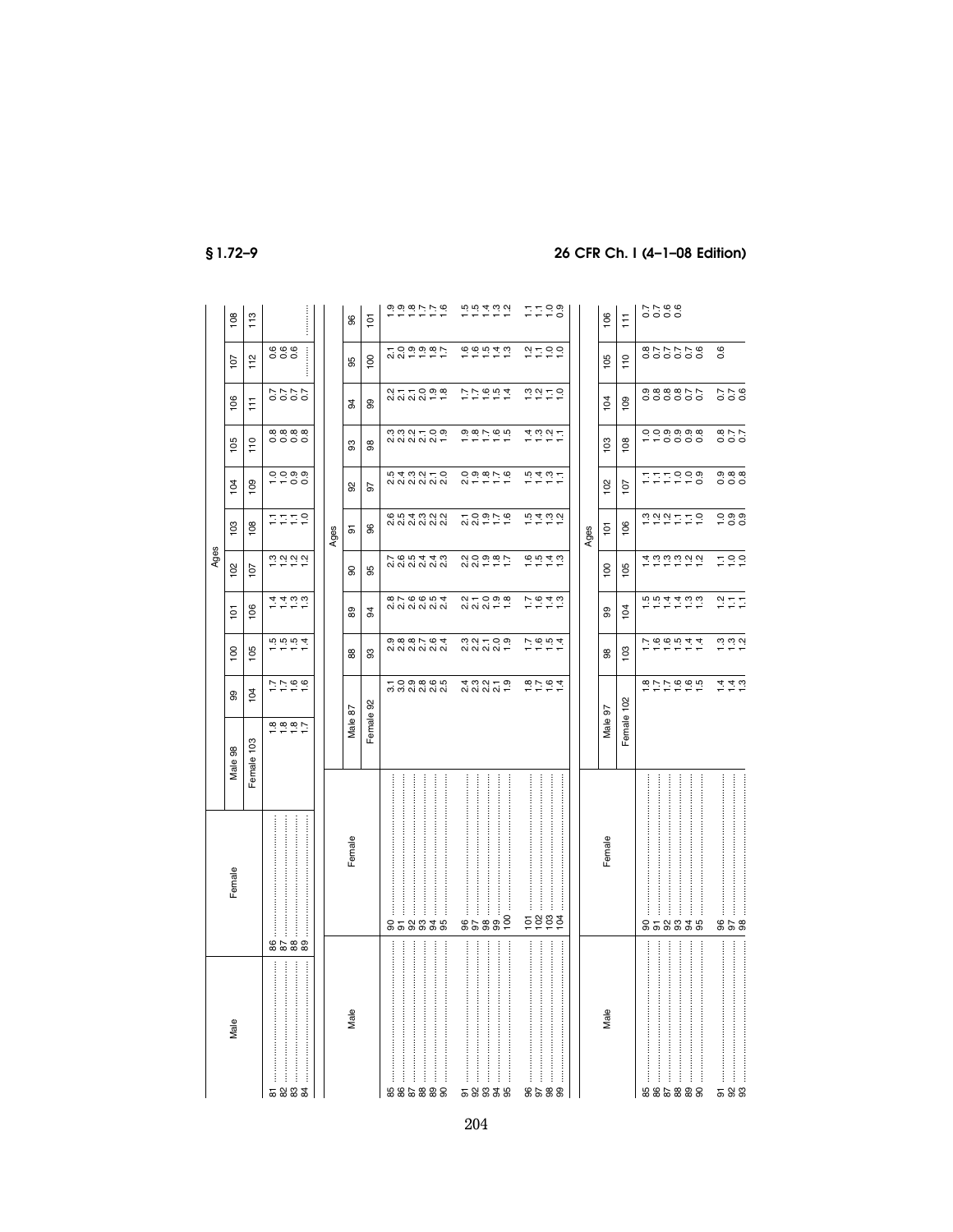$$1.72 - 9$ 

|                                                                                                                                                                                                                                                         |                                           | $\frac{1}{2}$  |                                      |                |                              |                  |                             | $ \alpha$ $\alpha$             | $\begin{array}{c} \mathbf{N} & \mathbf{N} & \mathbf{N} & \mathbf{N} \end{array}$                                                                                                                                                                                                                                                                                                                                                                                                                                                                   |
|---------------------------------------------------------------------------------------------------------------------------------------------------------------------------------------------------------------------------------------------------------|-------------------------------------------|----------------|--------------------------------------|----------------|------------------------------|------------------|-----------------------------|--------------------------------|----------------------------------------------------------------------------------------------------------------------------------------------------------------------------------------------------------------------------------------------------------------------------------------------------------------------------------------------------------------------------------------------------------------------------------------------------------------------------------------------------------------------------------------------------|
|                                                                                                                                                                                                                                                         |                                           |                |                                      |                |                              |                  |                             | $ \alpha$                      | <b>22222</b>                                                                                                                                                                                                                                                                                                                                                                                                                                                                                                                                       |
|                                                                                                                                                                                                                                                         |                                           | $\overline{2}$ |                                      |                |                              |                  |                             |                                |                                                                                                                                                                                                                                                                                                                                                                                                                                                                                                                                                    |
|                                                                                                                                                                                                                                                         |                                           | Ξ              |                                      |                |                              |                  |                             | $\leftarrow$<br>$\overline{ }$ | $ \alpha$ $\alpha$ $\alpha$                                                                                                                                                                                                                                                                                                                                                                                                                                                                                                                        |
| $\frac{7}{0.6}$                                                                                                                                                                                                                                         |                                           | $\tilde{c}$    |                                      |                |                              |                  |                             |                                | $ \alpha$ $\alpha$                                                                                                                                                                                                                                                                                                                                                                                                                                                                                                                                 |
| $\frac{25}{10}$<br>$\frac{7}{0.0}$<br>0.8<br><br>0.00<br>877.6<br>$\frac{0}{1}$ $\frac{0}{1}$<br>9877<br>0000<br>0000<br>-000<br>$\frac{1}{2}$ $\frac{1}{2}$<br>7900<br>$\frac{2}{1}$<br>100<br>103<br>$\frac{58}{102}$<br>104<br>99<br><br>3 S<br>8588 |                                           | თ              |                                      |                |                              |                  |                             |                                | $\sim$                                                                                                                                                                                                                                                                                                                                                                                                                                                                                                                                             |
|                                                                                                                                                                                                                                                         |                                           | $\infty$       | <br>                                 |                |                              |                  |                             |                                |                                                                                                                                                                                                                                                                                                                                                                                                                                                                                                                                                    |
|                                                                                                                                                                                                                                                         | Duration of guaranteed amount-[Years]     | $\overline{ }$ | <br><br><br>                         |                | <br><br><br>                 | <br><br><br><br> | İ                           |                                |                                                                                                                                                                                                                                                                                                                                                                                                                                                                                                                                                    |
|                                                                                                                                                                                                                                                         |                                           | $\circ$        | <br><br><br>                         |                | <br><br><br>:<br>:<br>:<br>: | <br><br><br>     | <br><br><br>                |                                |                                                                                                                                                                                                                                                                                                                                                                                                                                                                                                                                                    |
|                                                                                                                                                                                                                                                         |                                           | Б              | <br><br><br>                         |                | <br><br><br>.                | <br><br><br>     | <br><br><br>                | <br><br>                       |                                                                                                                                                                                                                                                                                                                                                                                                                                                                                                                                                    |
|                                                                                                                                                                                                                                                         |                                           | $\overline{a}$ | <br>                                 |                | <br><br><br>                 | <br>             | <br><br>                    | <br><br>                       | <br>$\overline{ }$                                                                                                                                                                                                                                                                                                                                                                                                                                                                                                                                 |
|                                                                                                                                                                                                                                                         | TABLE III-PERCENT VALUE OF REFUND FEATURE | S              | <br><br>                             |                | <br><br><br>                 | <br><br>         | <br><br>                    | <br><br>                       | <br><br><br>                                                                                                                                                                                                                                                                                                                                                                                                                                                                                                                                       |
|                                                                                                                                                                                                                                                         |                                           | $\sim$         | <br><br><br>                         |                | <br><br><br>                 | <br><br>         | <br><br>                    | <br><br>                       | <br><br><br>                                                                                                                                                                                                                                                                                                                                                                                                                                                                                                                                       |
|                                                                                                                                                                                                                                                         |                                           | $\overline{ }$ | <br><br><br>                         |                | <br><br><br><br>             | <br><br><br>     | <br><br><br><br>            | <br><br><br><br>               | <br><br><br>                                                                                                                                                                                                                                                                                                                                                                                                                                                                                                                                       |
|                                                                                                                                                                                                                                                         |                                           | Female         |                                      |                | .                            |                  |                             |                                | $\label{def:main} \begin{minipage}{0.9\linewidth} \begin{minipage}{0.9\linewidth} \begin{minipage}{0.9\linewidth} \end{minipage} \begin{minipage}{0.9\linewidth} \begin{minipage}{0.9\linewidth} \end{minipage} \begin{minipage}{0.9\linewidth} \end{minipage} \begin{minipage}{0.9\linewidth} \end{minipage} \begin{minipage}{0.9\linewidth} \begin{minipage}{0.9\linewidth} \end{minipage} \begin{minipage}{0.9\linewidth} \end{minipage} \begin{minipage}{0.9\linewidth} \end{minipage} \begin{minipage}{0.9\linewidth} \end{minipage} \$       |
|                                                                                                                                                                                                                                                         | Ages                                      |                | $\frac{1}{2}$<br>$\overline{4}$<br>Ξ | $\overline{5}$ | $\frac{6}{1}$<br>222         | <u>ភ</u> ្លង និង | នកន្លួនន                    | 53335                          | 82888                                                                                                                                                                                                                                                                                                                                                                                                                                                                                                                                              |
|                                                                                                                                                                                                                                                         |                                           | Male           |                                      | $\overline{a}$ | j<br>2927<br>Ξ               | 9599             | <b>ភ</b> ង ឌ <del>ដ</del> ឆ | <br>នកន្លួន ន                  | $\label{def:1} \begin{minipage}{0.9\linewidth} \begin{minipage}{0.9\linewidth} \begin{minipage}{0.9\linewidth} \begin{minipage}{0.9\linewidth} \end{minipage} \begin{minipage}{0.9\linewidth} \begin{minipage}{0.9\linewidth} \end{minipage} \end{minipage} \end{minipage} \begin{minipage}{0.9\linewidth} \begin{minipage}{0.9\linewidth} \begin{minipage}{0.9\linewidth} \end{minipage} \end{minipage} \end{minipage} \begin{minipage}{0.9\linewidth} \begin{minipage}{0.9\linewidth} \begin{minipage}{0.9\linewidth} \end{minipage} \$<br>58838 |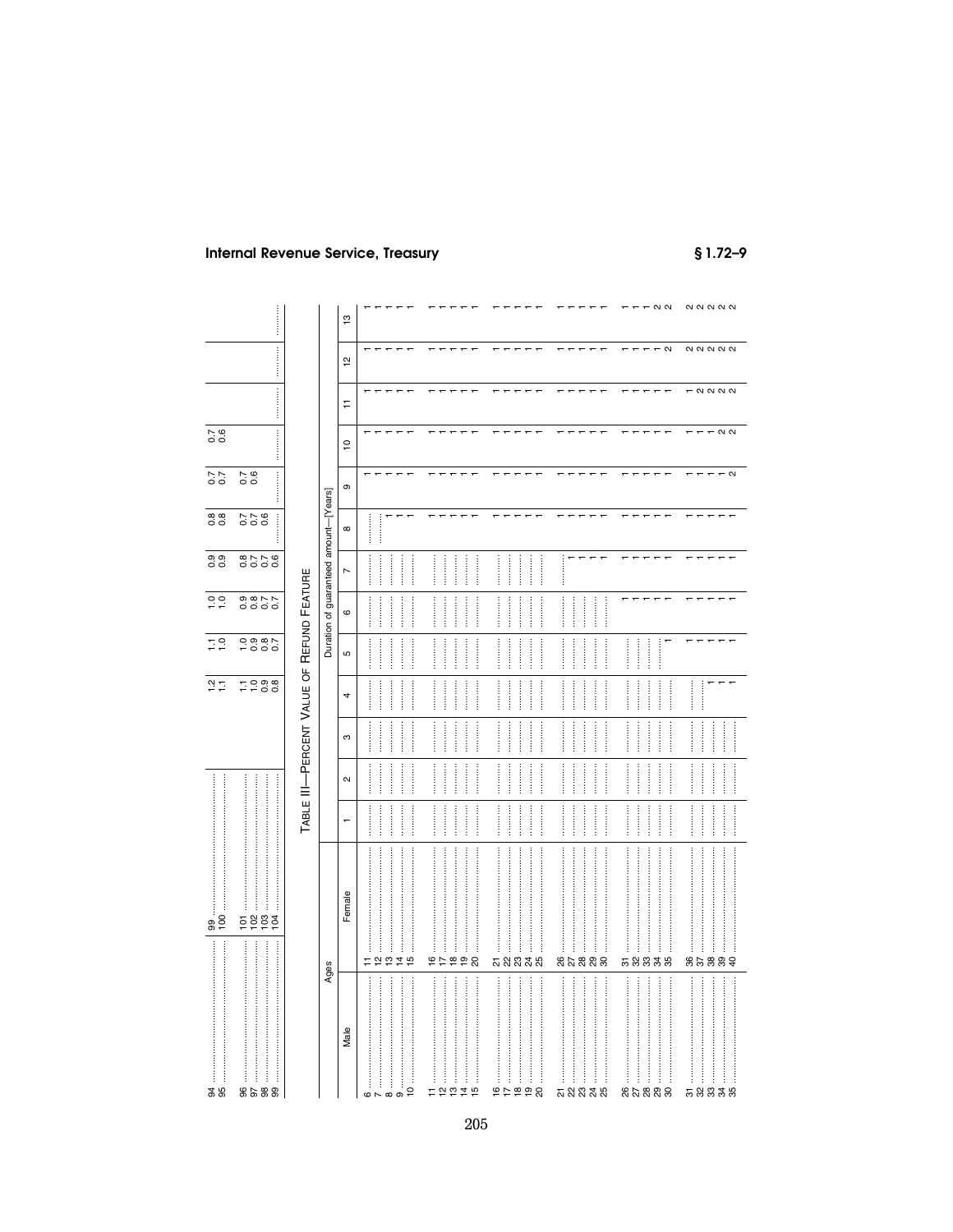|                                                     |                                       | $\frac{3}{2}$  | ოოოო <del>დ</del>                                                | 465<br>4<br>$\overline{a}$        | 56677                                                 | ၜၜၜၣႍၣ                                                      | 12224                                        | 66654                                             | <u>នួនឧន្តន</u>                       | ನಿ ಸ              |
|-----------------------------------------------------|---------------------------------------|----------------|------------------------------------------------------------------|-----------------------------------|-------------------------------------------------------|-------------------------------------------------------------|----------------------------------------------|---------------------------------------------------|---------------------------------------|-------------------|
|                                                     |                                       | $\frac{1}{2}$  | ი ოოოო                                                           | $\omega$ 4<br>440                 | 55667                                                 | <b>N</b> 00000                                              | 9799                                         | はちおけね                                             | <b>នគន</b> ងន                         | 27<br>29          |
|                                                     |                                       | Ξ              | QQQQ                                                             | 0.0444                            | 45556                                                 | $\circ \sim \sim \circ \circ$                               | ◎ 은 은 든 일                                    | 52567                                             | P P 7 88                              | <b>25</b><br>26   |
|                                                     |                                       | $\overline{c}$ | <b>QQQQQ</b>                                                     | mmmm <del>d</del>                 | 44555                                                 | $\circ$ $\circ$ $\sim$ $\sim$ $\circ$                       | $\circ \circ \circ \circ \vdash$             | 22225                                             | P P P R T                             | <u>ន</u> ្ត       |
|                                                     |                                       | $\circ$        | <b>22222</b>                                                     | <b>NOOOO</b>                      | $\omega$ 4<br>440                                     | <b>5667</b>                                                 | $\overline{\wedge}$ $\infty$ $\infty$ $\sup$ | 51555                                             |                                       | ន ភ               |
|                                                     |                                       | $\infty$       | $ \alpha$ $\alpha$ $\alpha$                                      | <b>QQQQ</b>                       | n w w 4 4                                             | 45556                                                       | $\circ \sim \sim \circ \circ$                | $\circ$ e e $\circ$                               | 22292                                 | $\frac{1}{6}$     |
|                                                     | Duration of guaranteed amount-[Years] | $\overline{ }$ | $ \alpha$ $\alpha$                                               | $\alpha$                          | ოოოოო                                                 | 455<br>4<br>$\overline{4}$                                  | 56677                                        | $\circ \circ \circ \circ \circ \circ$             | <b>든 알 ≌ ≌ 후</b>                      | $\frac{6}{5}$     |
|                                                     |                                       | $\circ$        |                                                                  | $ \alpha$ $\alpha$ $\alpha$       | QQQQQ                                                 | $\omega \omega 4 4$                                         | 45566                                        | $\circ \sim \sim \circ \circ$                     | ◎ 은 ㄷ ㄷ 은                             | $\frac{1}{2}$     |
|                                                     |                                       | Б              |                                                                  | $\sim$                            | <b>22222</b>                                          | ოოოოო                                                       | 455<br>4                                     | <b>56677</b>                                      | $\circ \circ \circ \circ \circ \circ$ | $=$ $\frac{1}{2}$ |
|                                                     |                                       | $\overline{ }$ |                                                                  |                                   | $ \alpha$ $\alpha$                                    | QQQQQQ                                                      | $\omega \omega \omega 4$                     | 4000<br>4                                         | $\omega \omega \wedge \omega$         | თ თ               |
|                                                     |                                       | ო              |                                                                  |                                   |                                                       | - 2222                                                      | <b>QQQQ</b>                                  | <b>b</b> c a 4                                    | 45566                                 | $\circ$ $\sim$    |
|                                                     |                                       | $\sim$         | <br><br><br>                                                     |                                   |                                                       |                                                             | $T$ $\alpha$ $\alpha$                        | QQQQ                                              | 0.0044                                | 4 ro              |
| TABLE III-PERCENT VALUE OF REFUND FEATURE-Continued |                                       | $\overline{ }$ | <br>                                                             | <br><br><br>.<br>.<br>.<br>.<br>. | <br><br>                                              |                                                             |                                              |                                                   | $ \alpha$ $\alpha$ $\alpha$           | $\sim$ $\sim$     |
|                                                     |                                       | Female         | :<br>:<br>:<br>ļ<br>$\frac{3}{4}$<br>42<br>$\ddot{4}$<br>45<br>4 | $48$<br>49<br>44                  | <br>l<br>$\frac{1}{2}$<br>58838                       | :<br>l<br>88828                                             | Î<br>82<br><b>85</b><br>61                   | :<br>:<br>:<br>$\ddot{\ddot{\cdot}}$<br>888<br>89 | j<br>İ<br><b>22225</b>                | 77                |
|                                                     | Ages                                  | Male           | <br>ļ<br>İ<br>38<br>889                                          | <br><br><br><br>さみるまお             | <br>l<br>$\vdots$<br><br>$\ddot{}}$<br>j<br>498<br>44 | <br>:<br>:<br>:<br>:<br>:<br>:<br>:<br>:<br>:<br>:<br>58835 | $\frac{1}{2}$<br><br>İ<br>88888              | <br><br><br>İ<br>58838                            | <br>İ<br>İ<br>28828                   | 72                |

§1.72-9

# 26 CFR Ch. I (4-1-08 Edition)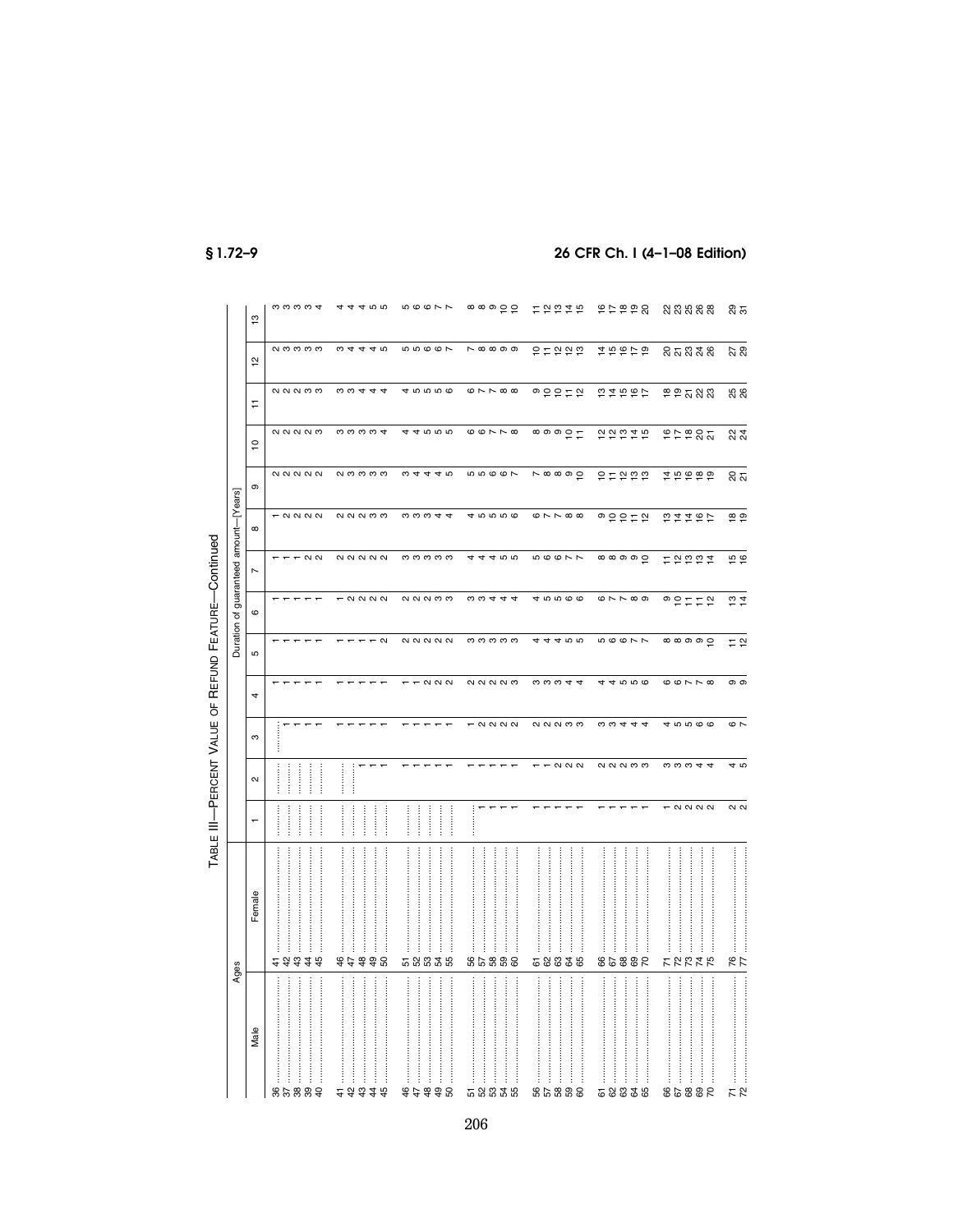# **Internal Revenue Service, Treasury**

 $$1.72 - 9$ 

| 885                           | 8437                                               | 35355                                   |                | 88             | $\alpha \alpha \alpha \alpha$                                                        | <b>222222</b>                                                                                                                                                                                                                                                                                                                                                                                                                                                                                                                                                                                     | <b>QQQQQ</b>                                                                                                                                                                                                                                                                             | ოოოოო                                                                            | 44400                                                                                   |
|-------------------------------|----------------------------------------------------|-----------------------------------------|----------------|----------------|--------------------------------------------------------------------------------------|---------------------------------------------------------------------------------------------------------------------------------------------------------------------------------------------------------------------------------------------------------------------------------------------------------------------------------------------------------------------------------------------------------------------------------------------------------------------------------------------------------------------------------------------------------------------------------------------------|------------------------------------------------------------------------------------------------------------------------------------------------------------------------------------------------------------------------------------------------------------------------------------------|----------------------------------------------------------------------------------|-----------------------------------------------------------------------------------------|
| 882                           | 223434                                             | \$\$885                                 |                | 25             | $\alpha$                                                                             | $\alpha$                                                                                                                                                                                                                                                                                                                                                                                                                                                                                                                                                                                          | <b>NNNNN</b>                                                                                                                                                                                                                                                                             | ოოოოო                                                                            | $\omega$ 4 4 4 $\omega$                                                                 |
| ೫೫ ಸ                          | 88985                                              | \$\$\$\$%                               |                | $\mathbb{Z}^4$ | $\begin{array}{c} \mathcal{N} & \mathcal{N} & \mathcal{N} & \mathcal{N} \end{array}$ | $\alpha$                                                                                                                                                                                                                                                                                                                                                                                                                                                                                                                                                                                          | <b>22222</b>                                                                                                                                                                                                                                                                             | <b>QOOOO</b>                                                                     | $\omega \omega 4 4$                                                                     |
| ನಿ ನಿ                         | ននងនួន                                             | 33438                                   |                | 23             | $- - - \alpha$                                                                       | $\alpha$                                                                                                                                                                                                                                                                                                                                                                                                                                                                                                                                                                                          | <b>NNNNN</b>                                                                                                                                                                                                                                                                             | <b>QQQQ</b>                                                                      | $\omega \omega \omega 4$                                                                |
| ಬಿ ಸೆ ನಿ                      | <b>ឯ</b> និង និង                                   | 223434                                  |                | 22             |                                                                                      | $  \alpha$ $\alpha$ $\alpha$                                                                                                                                                                                                                                                                                                                                                                                                                                                                                                                                                                      | $\begin{array}{c} \begin{array}{c} \text{Q} \\ \text{Q} \end{array} \begin{array}{c} \text{Q} \\ \text{Q} \end{array} \begin{array}{c} \text{Q} \\ \text{Q} \end{array} \begin{array}{c} \text{Q} \\ \text{Q} \end{array} \begin{array}{c} \text{Q} \\ \text{Q} \end{array} \end{array}$ | <b>QQQQQ</b>                                                                     | <b>cococo</b>                                                                           |
| នួនន                          | ನೆ ನಿನಿ ನಿ ಸ                                       | 88282                                   | amount-[Years] | 24             | $ -$                                                                                 | $- - -$                                                                                                                                                                                                                                                                                                                                                                                                                                                                                                                                                                                           | $\alpha$                                                                                                                                                                                                                                                                                 | $\begin{array}{c} \mathbf{N} & \mathbf{N} & \mathbf{N} & \mathbf{N} \end{array}$ | ოოოოო                                                                                   |
| <b>228</b>                    | <u>ភ</u> ្លូង នូង                                  | និគនិននិ                                | guaranteed     | 20             |                                                                                      |                                                                                                                                                                                                                                                                                                                                                                                                                                                                                                                                                                                                   | $  \alpha$ $\alpha$ $\alpha$                                                                                                                                                                                                                                                             |                                                                                  | <b>NOOOO</b>                                                                            |
| 494                           | ខន្តនន្ត                                           | 55888                                   |                | $\overline{e}$ |                                                                                      |                                                                                                                                                                                                                                                                                                                                                                                                                                                                                                                                                                                                   | $  \alpha$ $\alpha$                                                                                                                                                                                                                                                                      | $N$ $N$ $N$ $N$                                                                  | <b>NNMMM</b>                                                                            |
| 292                           | 56798                                              | <u>ភ</u> ្លូង នុង                       | Duration of    | $\frac{8}{1}$  |                                                                                      |                                                                                                                                                                                                                                                                                                                                                                                                                                                                                                                                                                                                   |                                                                                                                                                                                                                                                                                          | <b>22222</b>                                                                     | <b>QQQQQ</b>                                                                            |
| 유는도                           | 202798                                             | P P P T 8                               |                | 17             |                                                                                      |                                                                                                                                                                                                                                                                                                                                                                                                                                                                                                                                                                                                   | $ -$                                                                                                                                                                                                                                                                                     | $  \alpha$ $\alpha$ $\alpha$                                                     | $\begin{array}{c} \mathbf{N} & \mathbf{N} & \mathbf{N} & \mathbf{N} \end{array}$        |
| $\sim \infty$ $\infty$        | $^{\circ}$ $2572$                                  | 54567                                   |                | $\overline{6}$ |                                                                                      |                                                                                                                                                                                                                                                                                                                                                                                                                                                                                                                                                                                                   |                                                                                                                                                                                                                                                                                          | $- - - 0$                                                                        | $\begin{array}{c} \mathcal{N} & \mathcal{N} & \mathcal{N} & \mathcal{N} \end{array}$    |
| <b>5000</b>                   | $\circ \sim \sim \circ \circ$                      | $\circ$ $\circ$ $\circ$ $\circ$ $\circ$ |                | ءِ             |                                                                                      |                                                                                                                                                                                                                                                                                                                                                                                                                                                                                                                                                                                                   |                                                                                                                                                                                                                                                                                          | $- - -$                                                                          | <b>NNNNN</b>                                                                            |
| $\alpha$ $\sigma$             | $\omega \omega 4 4 4$                              | 45556                                   |                | 4              | $- - -$                                                                              | $\overline{\phantom{0}}$                                                                                                                                                                                                                                                                                                                                                                                                                                                                                                                                                                          | $\overline{\phantom{m}}$                                                                                                                                                                                                                                                                 | $- - -$                                                                          | $ \alpha$ $\alpha$ $\alpha$                                                             |
| <br> <br> <br> <br><b>RR8</b> | <br><br><br>İ<br>$\ddot{\phantom{a}}$<br><br>58838 | İ<br>İ<br>ļ<br>ŧ<br>86888               |                | Female         | :<br>:<br>:<br>ŧ<br>ŧ<br>$\frac{1}{2}$ $\frac{1}{2}$<br>$\frac{4}{7}$ in<br>Ξ        | $\frac{1}{2}$<br>67898                                                                                                                                                                                                                                                                                                                                                                                                                                                                                                                                                                            | ÷<br>ភ្លួននូន                                                                                                                                                                                                                                                                            | ļ<br>j<br>នួងនួនន                                                                | :<br>:<br>:<br>.<br>.<br>.<br>.<br>.<br>.<br>.<br>.<br>.<br>$\frac{1}{2}$<br>ŧ<br>58838 |
| ŧ<br>÷<br><b>245</b>          | ŧ<br>82272                                         | İ<br>÷<br>ŧ<br>Ŧ<br>ŧ<br>52335          | Ages           | Male           | j<br>÷<br>$\vdots$<br>$\overline{c}$<br>$\circ$<br>$\sigma$                          | $\ddot{}}$<br>$\label{eq:3.1} \begin{array}{ll} \hspace{-0.15cm} \textcolor{blue}{\begin{array}{l} \hbox{\scriptsize{}}\hbox{\scriptsize{}}\hbox{\scriptsize{}}\hbox{\scriptsize{}}\hbox{\scriptsize{}}\hbox{\scriptsize{}}\hbox{\scriptsize{}}\hbox{\scriptsize{}}\hbox{\scriptsize{}}\hbox{\scriptsize{}}\hbox{\scriptsize{}}\hbox{\scriptsize{}}\hbox{\scriptsize{}}\hbox{\scriptsize{}}\hbox{\scriptsize{}}\hbox{\scriptsize{}}\hbox{\scriptsize{}}\hbox{\scriptsize{}}\hbox{\scriptsize{}}\hbox{\scriptsize{}}\hbox{\scriptsize{}}\hbox{\scriptsize{}}\hbox{\script$<br>ł<br>ŧ<br>Ŧ<br>there | ŧ                                                                                                                                                                                                                                                                                        | $\vdots$<br><br>ŧ<br>Ĵ.<br><b>ភ</b> ង ឌ <del>ដ</del> ឆ                           | ļ<br>İ<br>ŧ<br>Ŧ<br>85888                                                               |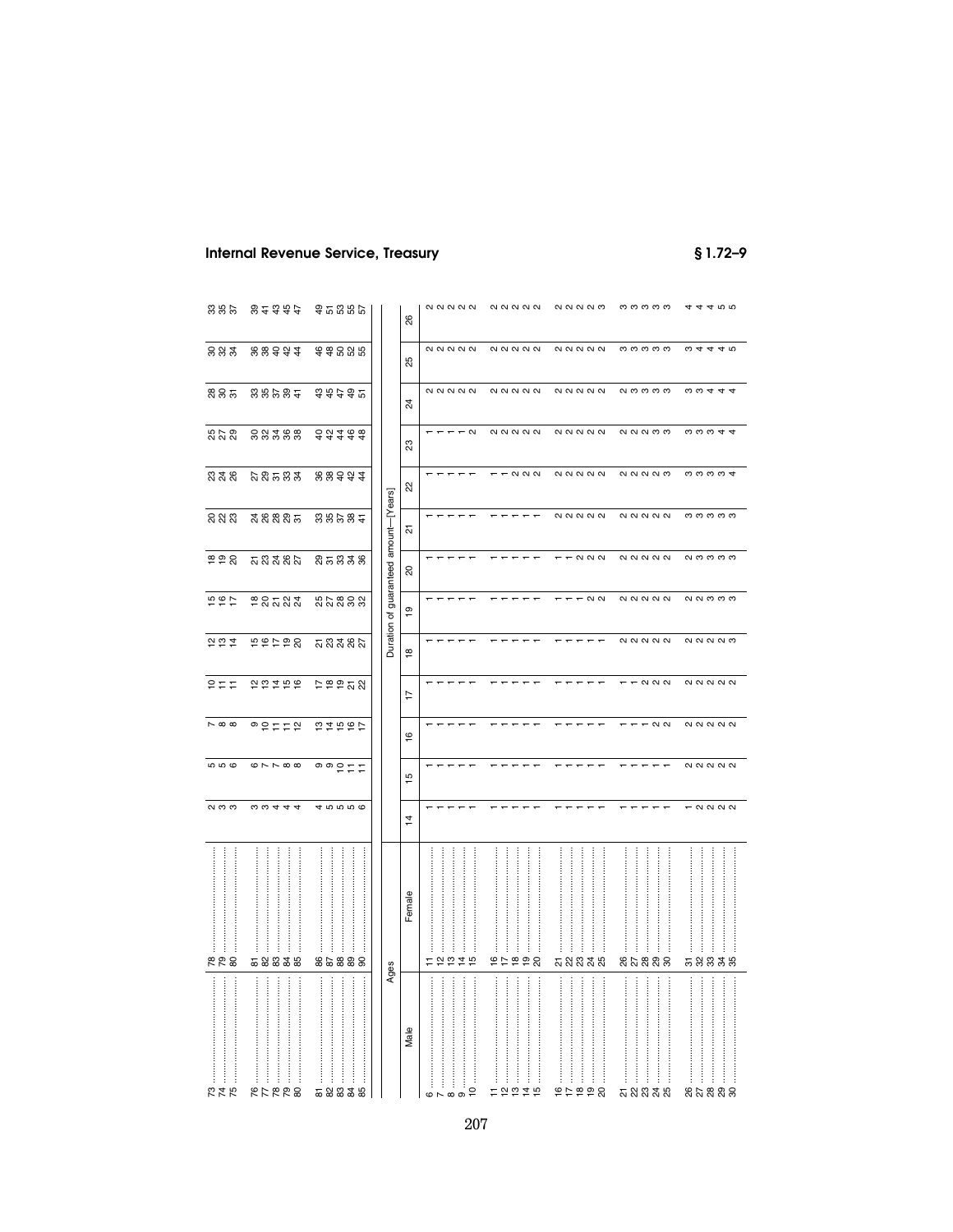§1.72-9

#### 26 CFR Ch. I (4-1-08 Edition)

|                                       | 88             | $\mathfrak{c}\circ\mathfrak{c}\circ\mathfrak{c}$ | $\circ \circ \circ \circ \circ \circ$ | けなわおねもおけるめ                                                                                                                                                                                                                                                                                                                                                                                                                                                                            | ភូនងីន័ន                          | នីទីកូនី                                 | 223434              | 498837          |
|---------------------------------------|----------------|--------------------------------------------------|---------------------------------------|---------------------------------------------------------------------------------------------------------------------------------------------------------------------------------------------------------------------------------------------------------------------------------------------------------------------------------------------------------------------------------------------------------------------------------------------------------------------------------------|-----------------------------------|------------------------------------------|---------------------|-----------------|
|                                       | Χĥ             | 56667                                            | $\sim \infty$ $\infty$ $\infty$       | 2022248868                                                                                                                                                                                                                                                                                                                                                                                                                                                                            | ន៑នងន                             | <b>ឯ</b> នីទី ខ្លួ                       | 89927               | 48888           |
|                                       | 24             | 99999                                            | $\sim$ $\sim$ $\infty$ $\infty$       | 9 2 1 2 2 2 2 4 5 6 7                                                                                                                                                                                                                                                                                                                                                                                                                                                                 | ខន្តនន្ត                          | 55888                                    | នួន្ទន្ទដ           | 74778           |
|                                       | 23             | 45556                                            | $\omega \sim \sim \infty$             | 990112222469 仔很232                                                                                                                                                                                                                                                                                                                                                                                                                                                                    |                                   | <b>ដ៏ដូ</b> ងឌីន                         | ននននន               | 23473           |
|                                       | 2              | 44000                                            | $\circ \circ \wedge \wedge \circ$     | <b>∞ ◎ ◎ º ㄷ 안 안 안 ヹ 변</b>                                                                                                                                                                                                                                                                                                                                                                                                                                                            |                                   | <b>ALAST STRSS</b>                       | ននននន               | 8437            |
|                                       | 군              | 44400                                            | 56677                                 | <b>∞∞ ∞ ∞ 으 ㄷ 으 으 뜨 보</b>                                                                                                                                                                                                                                                                                                                                                                                                                                                             | もおけねぬ                             |                                          | <b>สสสสล ละละร</b>  | 28434           |
| Duration of guaranteed amount-[Years] | ನಿ             | $\omega$ 4 4 4 $\omega$                          | 55667                                 | <b>N ∞ ∞ ∞ ∞ 으 ㄷ 으 으 ≌</b>                                                                                                                                                                                                                                                                                                                                                                                                                                                            | 29928                             | <b>នគនន</b> ន                            | <u>ដ</u> ូនីនន      | 88877           |
|                                       | $\frac{6}{1}$  | $\omega \omega 4 4 4$                            | <b>55566</b>                          | vr so so stra strat                                                                                                                                                                                                                                                                                                                                                                                                                                                                   |                                   | 28583                                    | <b>នួ</b> ក ឌួន ន   | 38535           |
|                                       | ≌              | $\omega \omega \omega 4$                         | 44000                                 | $\overline{\circ}$ $\overline{\circ}$ $\overline{\circ}$ $\overline{\circ}$ $\overline{\circ}$ $\overline{\circ}$ $\overline{\circ}$ $\overline{\circ}$ $\overline{\circ}$ $\overline{\circ}$ $\overline{\circ}$ $\overline{\circ}$ $\overline{\circ}$ $\overline{\circ}$ $\overline{\circ}$ $\overline{\circ}$ $\overline{\circ}$ $\overline{\circ}$ $\overline{\circ}$ $\overline{\circ}$ $\overline{\circ}$ $\overline{\circ}$ $\overline{\circ}$ $\overline{\circ}$ $\overline{\$ | 202799                            | P P P B                                  | នយន្តន              | 58858           |
|                                       | $\overline{1}$ | <b>cococo</b>                                    | 44455                                 |                                                                                                                                                                                                                                                                                                                                                                                                                                                                                       | ロセロはち                             | 22222                                    | <u>ន្ត ឌូ ឌូ ឌូ</u> | និគនិនិន        |
|                                       | $\frac{6}{1}$  | <b>QOOOO</b>                                     | 4444 10                               | n n o o r r o o o o o                                                                                                                                                                                                                                                                                                                                                                                                                                                                 | <b>오늘 앞 空 보</b>                   | 198789                                   | នួននិងន             | និន្ទនិន្ទ      |
|                                       | ۱b             | NN M M M                                         | $\omega \omega 4 4$                   | <b>566776999</b>                                                                                                                                                                                                                                                                                                                                                                                                                                                                      | 22522                             | 21998                                    | ខិនិតនិង            | នកន្លួនន        |
|                                       | $\ddot{4}$     | QQQQQQ                                           | 0.0044                                | 40<br>0007788                                                                                                                                                                                                                                                                                                                                                                                                                                                                         | $\circ \circ \circ \vdash \vdash$ | 22258                                    | 5883                | <b>ដួន</b> កូនន |
| Ages                                  | Female         | 889<br>38                                        | 48                                    | 44                                                                                                                                                                                                                                                                                                                                                                                                                                                                                    | <b>8588</b><br>8                  | 58338                                    | 98853               | <b>22225</b>    |
|                                       | Male           | 58838                                            | 85889                                 | j<br>23334945998                                                                                                                                                                                                                                                                                                                                                                                                                                                                      | $\vdots$<br>58838                 | $\ddot{\ddot{\theta}}$<br>52<br>58<br>58 | İ<br>58838          | 853<br>89       |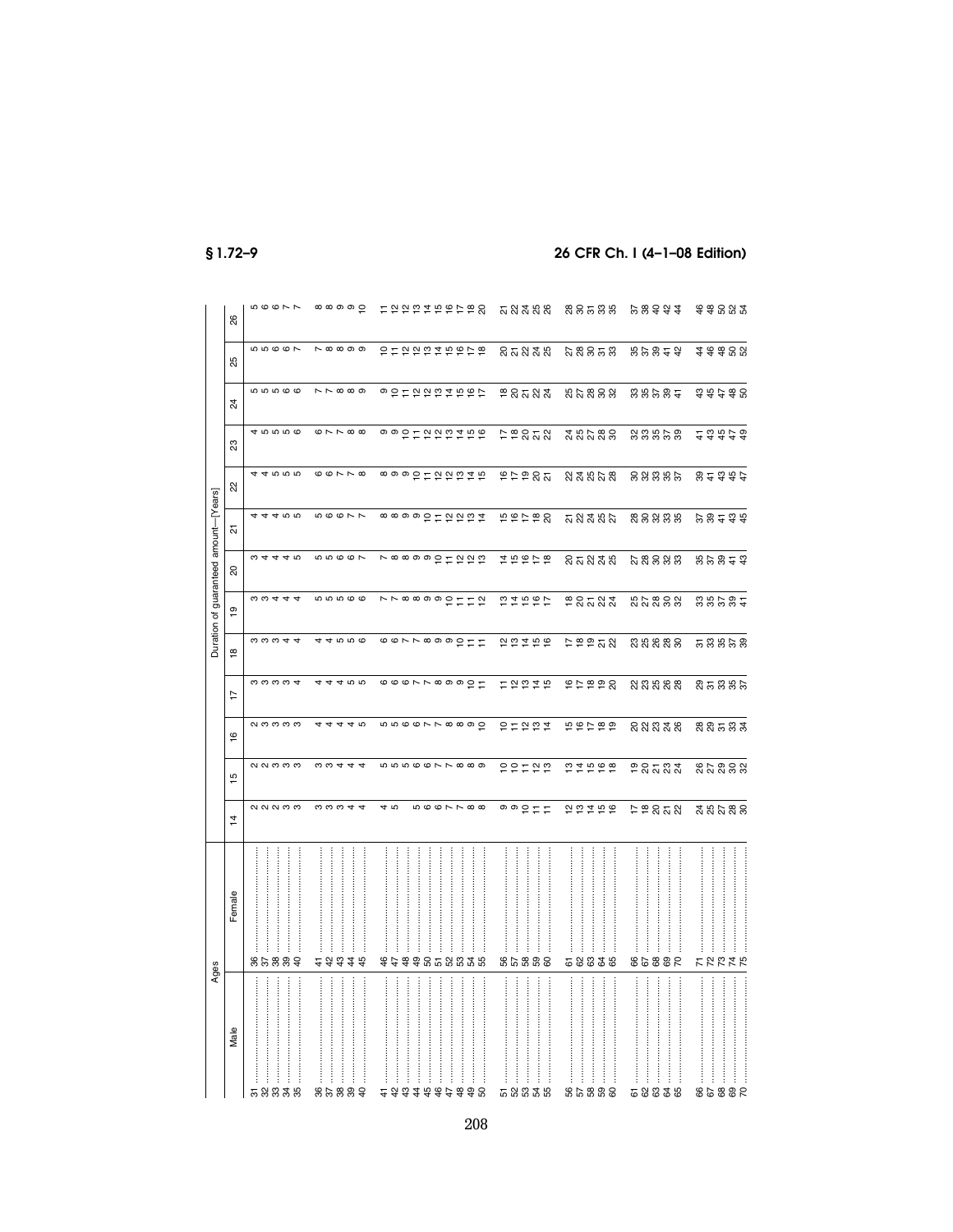# **Internal Revenue Service, Treasury**

 $$1.72 - 9$ 

| 88858                                                | 38885                                                           | ひょうじ                        |                                       | 85             | <b>NOOOO</b>                           | ოოოოო                                                                                                 | 4444 9                                 | <b>56566</b>                                                           | $\sim \sim \infty$      |
|------------------------------------------------------|-----------------------------------------------------------------|-----------------------------|---------------------------------------|----------------|----------------------------------------|-------------------------------------------------------------------------------------------------------|----------------------------------------|------------------------------------------------------------------------|-------------------------|
| 38888                                                | 28588                                                           | 22227                       |                                       |                | <b>NNNM</b>                            | ოოოოო                                                                                                 | 04444                                  | <b>10101010</b>                                                        | $Q \wedge R$            |
| 8588                                                 | 82222                                                           | <b>RRRRR</b>                |                                       | $\overline{3}$ | <b>QQQQQ</b>                           | ოოოოო                                                                                                 | <b>00444</b>                           | 45556                                                                  | $\circ$ $\circ$ $\circ$ |
| និងនិង                                               | 38285                                                           | <b>252258</b>               |                                       | 33             |                                        |                                                                                                       |                                        |                                                                        |                         |
| ទួតនួនទ                                              | 85838                                                           | 52588                       |                                       | 32             | $\alpha$                               | <b>NOOOO</b>                                                                                          | $\omega \omega \omega 4$               | 44555                                                                  | $\circ$ $\circ$         |
| 66566                                                | 58533                                                           | <b>88252</b>                |                                       | 5              |                                        | <b>NNNMM</b>                                                                                          | <b>00004</b>                           | 444 10 10                                                              | <b>500</b>              |
| \$\$\$28                                             | <b>85858</b>                                                    | 38887                       | Duration of guaranteed amount-[Years] | င္က            | <b>22222</b>                           | <b>QQQQQ</b>                                                                                          | ოოოოო                                  | $\overline{ }$<br>40                                                   | <b>სი</b> დ             |
| \$\$\$\$2                                            | 36565                                                           | 38888                       |                                       |                |                                        | <b>NNNNN</b>                                                                                          | ოოოოო                                  | $\omega$ 4<br>44<br>$\overline{ }$                                     | <b>101010</b>           |
| 23479                                                | និ <i>ង</i> និ និ                                               | 53855                       |                                       | ଅ              |                                        |                                                                                                       |                                        |                                                                        |                         |
| 84377                                                | ទួតនឹង                                                          | 38558                       |                                       | 8              | <b>22222</b>                           | $\begin{array}{c} \mathbf{N} & \mathbf{N} & \mathbf{N} & \mathbf{N} \end{array}$                      | <b>QQQQQ</b>                           | coco <del>qu</del>                                                     | 4 ro ro                 |
| 22544                                                | \$\$885                                                         | 68588                       |                                       | 27             | $\alpha$                               | $\begin{array}{c} \begin{array}{c} \text{N} & \text{N} & \text{N} & \text{N} \end{array} \end{array}$ | <b>NNNCO</b>                           | nnnn+                                                                  | 44 ro                   |
| *****                                                | 28888                                                           | 38888                       |                                       |                |                                        |                                                                                                       |                                        | :<br>:<br>                                                             |                         |
| 23.5852                                              | 23488                                                           | 8588                        |                                       |                |                                        |                                                                                                       |                                        |                                                                        |                         |
|                                                      |                                                                 |                             |                                       | Female         | $\frac{1}{2}$<br>$\frac{4}{4}$ is<br>Ξ | <br>j<br>ļ<br>222<br>$\frac{5}{4}$                                                                    | :<br>:<br>:<br>:<br>İ<br>j<br>ភ្លួននូង | <br>:<br>:<br>:<br>:<br>នសននន                                          | <br>ភ ន ន               |
| İ<br><b>RARRE</b>                                    | 58835                                                           | 85888                       | Ages                                  |                |                                        | <br>:<br>:                                                                                            | :<br>:<br>:<br>                        | <br>:<br>:<br>:                                                        |                         |
| :<br>:<br>:<br>:<br>:<br>:<br>:<br>ŧ<br><b>22225</b> | <br>:<br>:<br>:<br>:<br>.:<br>.:<br>İ<br>İ<br>ŧ<br><b>RFRR8</b> | <br><br><br>İ<br>ŧ<br>58838 |                                       | Male           | İ<br>$\overline{a}$<br>$\overline{c}$  | <br>ŧ<br>592<br>$\frac{1}{4}$ in                                                                      | <br><br>j<br>j<br>ŧ<br>95990           | <br>:<br>:<br>:<br>:<br>:<br>:<br>:<br>$\vdots$<br><u>ភ</u> ្លង និង និ | :<br>:<br>85 x 8        |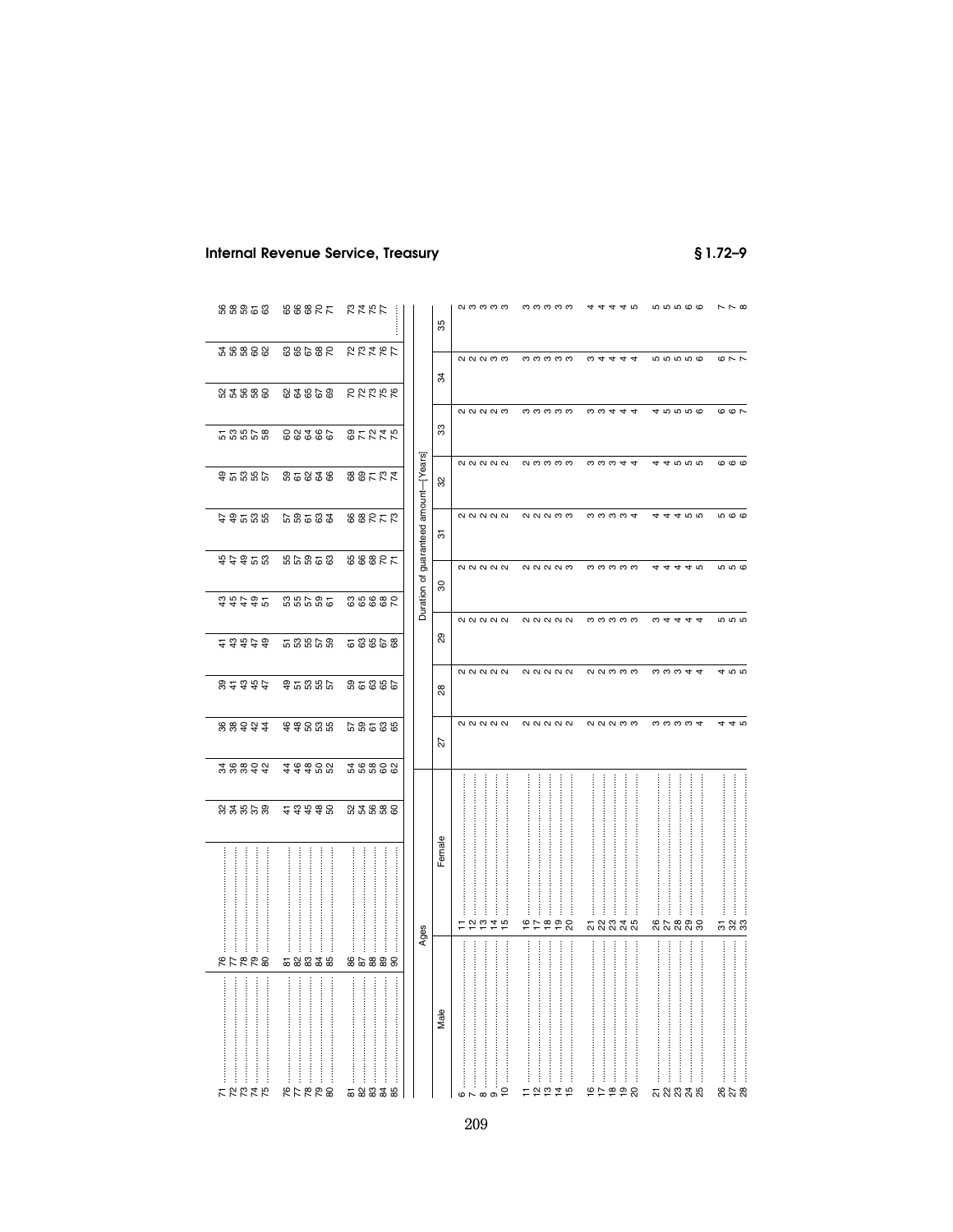|                                       | 85     | ထ တ                           | ◎ 은 ㄷ 얻 얻                         | 22597                                                                               | P P R R                              | ង ន ន ន ត                           | ន ន ន ន ន                                            |                                                         | 58285                                  | 59            |
|---------------------------------------|--------|-------------------------------|-----------------------------------|-------------------------------------------------------------------------------------|--------------------------------------|-------------------------------------|------------------------------------------------------|---------------------------------------------------------|----------------------------------------|---------------|
|                                       | 34     | $\infty$                      | $\circ \circ \circ \vdash \circ$  | 22199                                                                               | $P \ncong 252$                       | 35888                               | 53388                                                | 32322                                                   | \$2838                                 | 58            |
|                                       | 33     | $\sim \infty$                 | ᅇᅇᅌᆕᄃ                             | 22275                                                                               | egeat                                | 233008                              | នគននន                                                | 833138                                                  | 4 \$ 5 \$ \$                           | 56            |
|                                       | 32     | $\sim$ $\sim$                 | $\circ \circ \circ \circ \circ$   | $E \overset{\sim}{e} E \overset{\sim}{f} E$                                         | 65656                                |                                     | នទននន                                                | 22343                                                   | \$\$883                                | 55            |
| Duration of guaranteed amount-[Years] | 5      | $\sim$                        | $\sim \infty$ $\infty$ $\circ$    | 유도 안 연 호                                                                            | 56789                                | <b>នគនិង</b> ន                      | <b>ដួន</b> ននង                                       | 89823                                                   | ###88                                  | 54            |
|                                       | 8      | ဖ ဖ                           | $\sim$ $\sim$ $\infty$ $\infty$   | 27722                                                                               | 19928                                | ទី និង ឌី វី                        | និងនិងនិ                                             | 288932                                                  | 74778                                  | 52            |
|                                       | සි     | ဖဖ                            | $\circ \sim \sim \circ \circ$     | <b>o</b> S H H S                                                                    | 54567                                |                                     | ងនននិត                                               | 83889                                                   | 23979                                  | 51            |
|                                       | 88     | <b>ს</b> დ                    | $\circ \sim \sim \circ \circ$     | $\circ$ $\circ$ $\circ$ $\circ$ $\circ$                                             | 2222                                 | P P P R                             | 8888                                                 | 58388                                                   | 88488                                  | \$            |
|                                       | 22     | <b>i</b> က                    | $\circ \circ \wedge \wedge \circ$ | $\circ \circ \circ \circ \vdash$                                                    | 12224                                | P P P P R                           | <u>នួនឧន្ត</u>                                       | និងនិន្ទ                                                | 833778                                 | $\frac{8}{3}$ |
|                                       | Female | j                             | <br>j                             | :<br>:<br>:<br>:                                                                    | İ                                    |                                     | :<br>:<br>$\vdots$<br>$\vdots$<br>İ                  |                                                         |                                        |               |
| Ages                                  | Male   | 35<br>35<br>$\vdots$<br>ನಿ ನಿ | 85889<br><br>İ<br>58838           | 4<br>4<br>$\frac{3}{4}$<br>$\frac{4}{3}$<br>45<br><br>:<br>:<br>:<br>:<br>858<br>29 | 47<br>##8<br>###<br>45<br>$\ddot{4}$ | 58835<br>İ<br>$\vdots$<br>79<br>990 | និននិង<br>:<br>:<br>:<br>İ<br><u>ភេ 2 2 3</u><br>ပ္က | 58838<br>.:<br>::::::::::<br>İ<br>56<br>38<br><b>88</b> | 8589<br>S2<br>İ<br>5<br>85<br>ಜ ಜ<br>ಡ | 71<br>66      |

 $$1.72-9$ 

# 26 CFR Ch. I (4-1-08 Edition)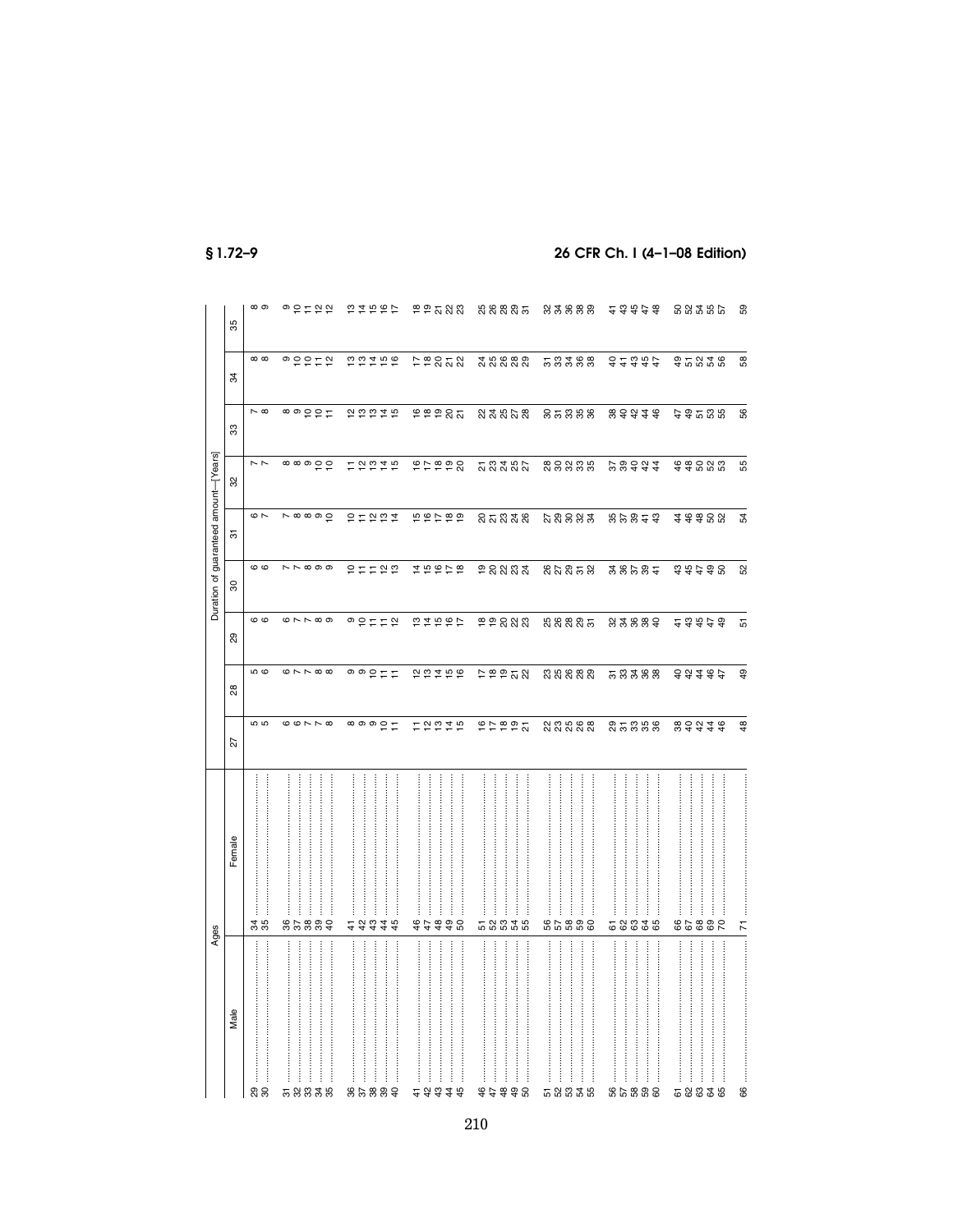# **Internal Revenue Service, Treasury**

 $$1.72 - 9$ 

| 5825               | とことのこ                          |            |                                                                                                                                                                                                                                                                                                                                                                                                                            |                                       | $\overline{4}$                 |                                                                                                                                                                                                                                | 82885 LLK66                                                                                                                                                                                                                                                                                                                                                                                                                                                    | ೭                         |               |
|--------------------|--------------------------------|------------|----------------------------------------------------------------------------------------------------------------------------------------------------------------------------------------------------------------------------------------------------------------------------------------------------------------------------------------------------------------------------------------------------------------------------|---------------------------------------|--------------------------------|--------------------------------------------------------------------------------------------------------------------------------------------------------------------------------------------------------------------------------|----------------------------------------------------------------------------------------------------------------------------------------------------------------------------------------------------------------------------------------------------------------------------------------------------------------------------------------------------------------------------------------------------------------------------------------------------------------|---------------------------|---------------|
|                    | 2 13838 5558                   |            |                                                                                                                                                                                                                                                                                                                                                                                                                            |                                       | $\overline{\mathbf{c}}$        |                                                                                                                                                                                                                                | 935886 85238                                                                                                                                                                                                                                                                                                                                                                                                                                                   | 78                        |               |
|                    |                                |            |                                                                                                                                                                                                                                                                                                                                                                                                                            |                                       | $\overline{\mathbf{c}}$        |                                                                                                                                                                                                                                | 979 5288 88588                                                                                                                                                                                                                                                                                                                                                                                                                                                 |                           |               |
|                    | 22 23 23 23 24 25 26 26 27     |            |                                                                                                                                                                                                                                                                                                                                                                                                                            |                                       | H                              |                                                                                                                                                                                                                                | 28888 288822 2278                                                                                                                                                                                                                                                                                                                                                                                                                                              |                           |               |
|                    | 523 58585 5885                 |            | $\begin{minipage}{0.9\linewidth} \begin{tabular}{l} \hline \textbf{1} & \textbf{2} & \textbf{3} & \textbf{4} & \textbf{5} & \textbf{6} & \textbf{7} & \textbf{8} & \textbf{9} & \textbf{10} & \textbf{10} & \textbf{10} & \textbf{10} & \textbf{10} & \textbf{10} & \textbf{10} & \textbf{10} & \textbf{10} & \textbf{10} & \textbf{10} & \textbf{10} & \textbf{10} & \textbf{10} & \textbf{10} & \textbf{10} & \textbf{1$ |                                       | $\overline{c}$                 | និងដូន                                                                                                                                                                                                                         | <b>68868 FRALP</b>                                                                                                                                                                                                                                                                                                                                                                                                                                             |                           |               |
|                    | 3222 83858 5848                |            |                                                                                                                                                                                                                                                                                                                                                                                                                            |                                       | თ                              | មិនដូនដុ                                                                                                                                                                                                                       |                                                                                                                                                                                                                                                                                                                                                                                                                                                                | <b>GESTE SERTE P</b>      |               |
|                    | 2828 28288 27278               |            |                                                                                                                                                                                                                                                                                                                                                                                                                            | Duration of guaranteed amount-[Years] | $\infty$                       | さきさき                                                                                                                                                                                                                           |                                                                                                                                                                                                                                                                                                                                                                                                                                                                | 55888 5885                | 78            |
|                    | 5568 88386 88582               |            | 75                                                                                                                                                                                                                                                                                                                                                                                                                         |                                       | $\overline{a}$                 | & さおおと                                                                                                                                                                                                                         |                                                                                                                                                                                                                                                                                                                                                                                                                                                                | 35888 88862 228           |               |
|                    |                                |            |                                                                                                                                                                                                                                                                                                                                                                                                                            |                                       | $\circ$                        |                                                                                                                                                                                                                                |                                                                                                                                                                                                                                                                                                                                                                                                                                                                | 38899 3998 86888 8575     |               |
|                    |                                |            |                                                                                                                                                                                                                                                                                                                                                                                                                            |                                       | ъ                              |                                                                                                                                                                                                                                |                                                                                                                                                                                                                                                                                                                                                                                                                                                                | 25338 39444 95365 88866   |               |
|                    | 6888 68583 88852 756           |            |                                                                                                                                                                                                                                                                                                                                                                                                                            |                                       | $\overline{a}$                 |                                                                                                                                                                                                                                |                                                                                                                                                                                                                                                                                                                                                                                                                                                                | <b>22223 23355 234492</b> | 538882        |
|                    |                                |            |                                                                                                                                                                                                                                                                                                                                                                                                                            |                                       | ო                              |                                                                                                                                                                                                                                |                                                                                                                                                                                                                                                                                                                                                                                                                                                                | PPZNA KRRZZ ZXAZQ         | 368855        |
|                    |                                |            |                                                                                                                                                                                                                                                                                                                                                                                                                            |                                       | $\boldsymbol{\mathsf{\alpha}}$ | 2 12 12 12                                                                                                                                                                                                                     |                                                                                                                                                                                                                                                                                                                                                                                                                                                                | 78222 25235               | 38998         |
|                    |                                |            |                                                                                                                                                                                                                                                                                                                                                                                                                            |                                       | ÷                              | $\omega \sim \sim \infty$                                                                                                                                                                                                      | ㅇㅇ 으 ㄷ 으                                                                                                                                                                                                                                                                                                                                                                                                                                                       | わおれおけ                     | 28837         |
| $\ddot{}}$<br>2245 | $\vdots$<br>İ<br><b>822728</b> | 58835      | 85888                                                                                                                                                                                                                                                                                                                                                                                                                      |                                       |                                |                                                                                                                                                                                                                                |                                                                                                                                                                                                                                                                                                                                                                                                                                                                |                           |               |
|                    |                                |            |                                                                                                                                                                                                                                                                                                                                                                                                                            |                                       | Female                         | 58838                                                                                                                                                                                                                          | $\begin{tabular}{ c c } \hline & 96 & \cdots & \cdots & \cdots & \cdots \\ \hline 97 & \cdots & \cdots & \cdots & \cdots & \cdots \\ 98 & \cdots & \cdots & \cdots & \cdots & \cdots \\ 100 & \cdots & \cdots & \cdots & \cdots & \cdots \\ \hline \end{tabular}$                                                                                                                                                                                              | <b>Eggggg</b>             |               |
|                    |                                |            |                                                                                                                                                                                                                                                                                                                                                                                                                            | Ages                                  |                                |                                                                                                                                                                                                                                |                                                                                                                                                                                                                                                                                                                                                                                                                                                                |                           |               |
|                    |                                |            |                                                                                                                                                                                                                                                                                                                                                                                                                            |                                       | Male                           | $[0.15,0.000,0.000,0.000,0.000,0.000,0.000,0.000,0.000,0.000,0.000,0.000,0.000,0.000,0.000,0.000,0.000,0.000,0.000,0.000,0.000,0.000,0.000,0.000,0.000,0.000,0.000,0.000,0.000,0.000,0.000,0.000,0.000,0.000,0.000,0.000,0.00$ | $\label{eq:main} \begin{minipage}{0.9\linewidth} \begin{minipage}{0.9\linewidth} \begin{tabular}{ c c c } \hline \multicolumn{3}{ c }{\textbf{m}} & \multicolumn{3}{ c }{\textbf{m}} & \multicolumn{3}{ c }{\textbf{m}} & \multicolumn{3}{ c }{\textbf{m}} & \multicolumn{3}{ c }{\textbf{m}} & \multicolumn{3}{ c }{\textbf{m}} & \multicolumn{3}{ c }{\textbf{m}} & \multicolumn{3}{ c }{\textbf{m}} & \multicolumn{3}{ c }{\textbf{m}} & \multicolumn{3}{ $ |                           |               |
| 2882               | ŧ<br><b>FEETE</b>              | İ<br>87788 | 523358                                                                                                                                                                                                                                                                                                                                                                                                                     |                                       |                                | 82888                                                                                                                                                                                                                          | 58835                                                                                                                                                                                                                                                                                                                                                                                                                                                          | 100<br>8588               | <b>Eggggg</b> |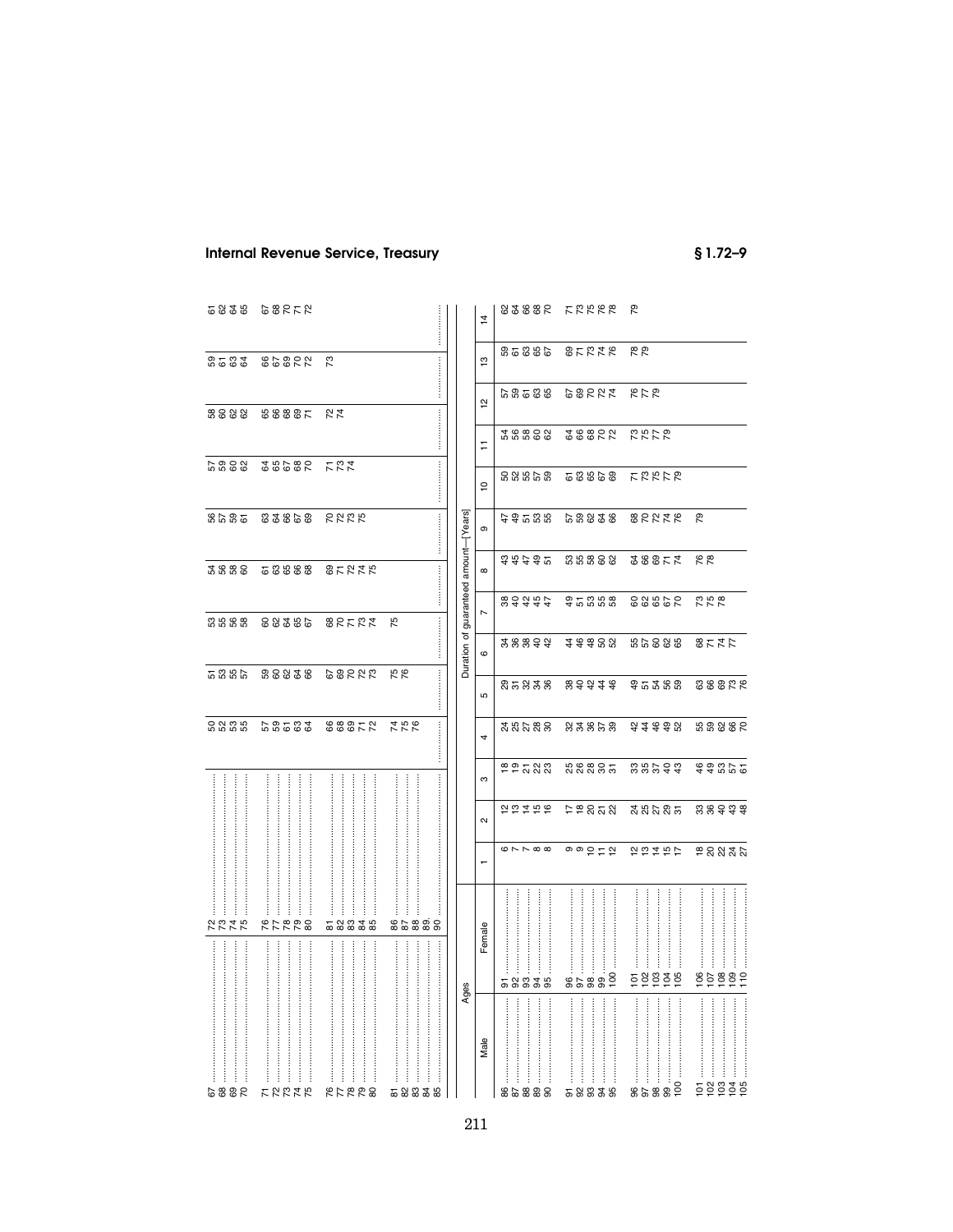|                                       | $\frac{4}{3}$     |                        |                                                                                                                     |                           | 25                      |                                                                     |                                    |                                                                                     |                                                      | $\overline{c}$    | တ္ တ္ တ္<br>တ် တံ တံ                                                              | တ္တ္တ္တ္တ္တ္<br>တ္တ္တ္တ္တ္                                                                                               | တ္တ္တ္တ္တ္<br>တ္တ္တ္တ္တ္                                                                              | 9.9              |               |
|---------------------------------------|-------------------|------------------------|---------------------------------------------------------------------------------------------------------------------|---------------------------|-------------------------|---------------------------------------------------------------------|------------------------------------|-------------------------------------------------------------------------------------|------------------------------------------------------|-------------------|-----------------------------------------------------------------------------------|--------------------------------------------------------------------------------------------------------------------------|-------------------------------------------------------------------------------------------------------|------------------|---------------|
|                                       | $\frac{1}{2}$     |                        | .                                                                                                                   |                           | $^{24}$                 | 77                                                                  |                                    |                                                                                     |                                                      | თ                 | တ္ တ္ တ္<br>ထံထံထံ                                                                | 0,0,0,0,0,<br>ထံထံထံထံထံ                                                                                                 | 0,0,0,0,0,<br>ထံထံထံထံထ                                                                               | Q,<br>∞          |               |
|                                       | $\frac{1}{2}$     |                        |                                                                                                                     |                           | $\mathbf{S}^2$          | 87                                                                  |                                    |                                                                                     |                                                      |                   | $\circ \circ \circ$<br><b>∞ ∞ ∞</b>                                               | 00000<br><b>ထံထံထံထံ</b> ထံ                                                                                              | $\circ \circ \circ \circ \circ$<br><b>ထံထံထံထံ</b> ထံ                                                 | $\overline{8.0}$ |               |
|                                       | Ξ                 |                        |                                                                                                                     |                           | 22                      | <b>275</b>                                                          |                                    |                                                                                     |                                                      | $^\infty$         |                                                                                   |                                                                                                                          |                                                                                                       |                  |               |
|                                       | ₽                 |                        |                                                                                                                     |                           | 짒                       | <b>4878</b>                                                         |                                    |                                                                                     |                                                      | $\overline{ }$    |                                                                                   | 00000<br>00000                                                                                                           | 00000<br>00000                                                                                        | 7.0              |               |
|                                       | თ                 |                        | .                                                                                                                   | guaranteed amount-[Years] | $\overline{\mathbf{S}}$ | <b>27272</b>                                                        |                                    |                                                                                     |                                                      | $\mathbf  \omega$ | 000<br>000                                                                        | 00000<br>cococo                                                                                                          | 00000<br>cococo                                                                                       | 6.0              |               |
| Duration of guaranteed amount-[Years] | $\infty$          |                        |                                                                                                                     |                           | $\overline{9}$          | 22287                                                               | <br>79                             |                                                                                     |                                                      | Ю                 | 000<br>000                                                                        | 00000<br>00000                                                                                                           | 00000<br>សល់សល់                                                                                       | 5.0              |               |
|                                       | $\overline{ }$    |                        |                                                                                                                     | Duration of               | $\frac{8}{1}$           | <b>RAGEE</b>                                                        | <br>78                             |                                                                                     |                                                      |                   | 444                                                                               | 44444<br>00000                                                                                                           | 44444<br>00000                                                                                        | 4.0              |               |
|                                       | $\circ$           |                        |                                                                                                                     |                           | $\overline{1}$          | 82222                                                               | 882                                |                                                                                     | Temporary period-maximum duration of annuity-[Years] | 4                 |                                                                                   |                                                                                                                          |                                                                                                       |                  |               |
|                                       | Б                 |                        |                                                                                                                     |                           | $\frac{6}{5}$           | 88222                                                               | 5685<br>i                          |                                                                                     |                                                      | S                 | 000<br>000                                                                        | 00000<br>ตู้ตู้ตู้ตู้ตู                                                                                                  | 00000                                                                                                 | 3.0              |               |
|                                       | 4                 | $\overline{7}$         | ļ                                                                                                                   |                           | ю                       | 28822                                                               | <b>22222</b>                       | See footnote at end of table]                                                       |                                                      | $\mathbf{\Omega}$ | 000<br>2022                                                                       | 00000<br>ผลผล                                                                                                            | 00000<br>ผลผล                                                                                         | 2.0              |               |
|                                       | ო                 | 87                     | i                                                                                                                   |                           |                         |                                                                     |                                    |                                                                                     |                                                      |                   | ↽                                                                                 | 222                                                                                                                      | 000000                                                                                                | 000000           | $\frac{0}{1}$ |
|                                       | $\mathbf{\alpha}$ | 333                    |                                                                                                                     |                           |                         |                                                                     |                                    |                                                                                     |                                                      |                   |                                                                                   |                                                                                                                          |                                                                                                       |                  |               |
|                                       | $\overline{ }$    | 89                     |                                                                                                                     |                           | Female                  |                                                                     |                                    |                                                                                     |                                                      |                   |                                                                                   |                                                                                                                          |                                                                                                       |                  |               |
|                                       | Female            |                        |                                                                                                                     | Ages                      |                         | $\ddot{}}$<br>$\ddot{\ddot{\cdot}}$<br>j<br>ŧ<br>34<br>95<br>8<br>5 | <br>j<br>$\frac{8}{3}$<br>99<br>86 | TABLE IV-TEMPORARY LIFE ANNUITIES <sup>1</sup> -ONE LIFE--EXPECTED RETURN MULTIPLES |                                                      | Female            | ဗ္                                                                                | <br><br>İ                                                                                                                | $\frac{1}{2}$<br>$\ddot{}}$<br>$\vdots$                                                               |                  |               |
|                                       |                   | Ħ                      |                                                                                                                     |                           |                         |                                                                     |                                    |                                                                                     | Ages                                                 |                   | $\frac{1}{2}$<br>$\ddot{4}$<br>$\frac{15}{2}$                                     | . జ ని<br>94<br>İ<br>$\begin{array}{c} \begin{array}{c} \bullet \\ \bullet \\ \bullet \end{array} \end{array}$<br>ĺ<br>İ | <b>5 8 8 3 8</b><br>$\begin{array}{c} \vdots \\ \vdots \\ \vdots \\ \vdots \end{array}$<br>$\ddot{}}$ | 88               |               |
| Ages                                  | Male              | $\frac{6}{100}$<br>107 | $\begin{array}{c}\n 2 \\  \uparrow 2 \\  \uparrow 3\n \end{array}$<br>Male<br>108<br>86<br>58888<br>52<br>5 2<br>95 |                           |                         |                                                                     |                                    |                                                                                     | Male                                                 | 9                 | $\frac{1}{2}$<br>ļ<br>$\frac{1}{2}$<br>얻<br>$\overline{4}$<br>$\frac{15}{2}$<br>Ξ | <br>$\frac{\infty}{2}$<br>$\frac{16}{7}$<br>20                                                                           | Z                                                                                                     |                  |               |

 $$1.72-9$ 

## 26 CFR Ch. I (4-1-08 Edition)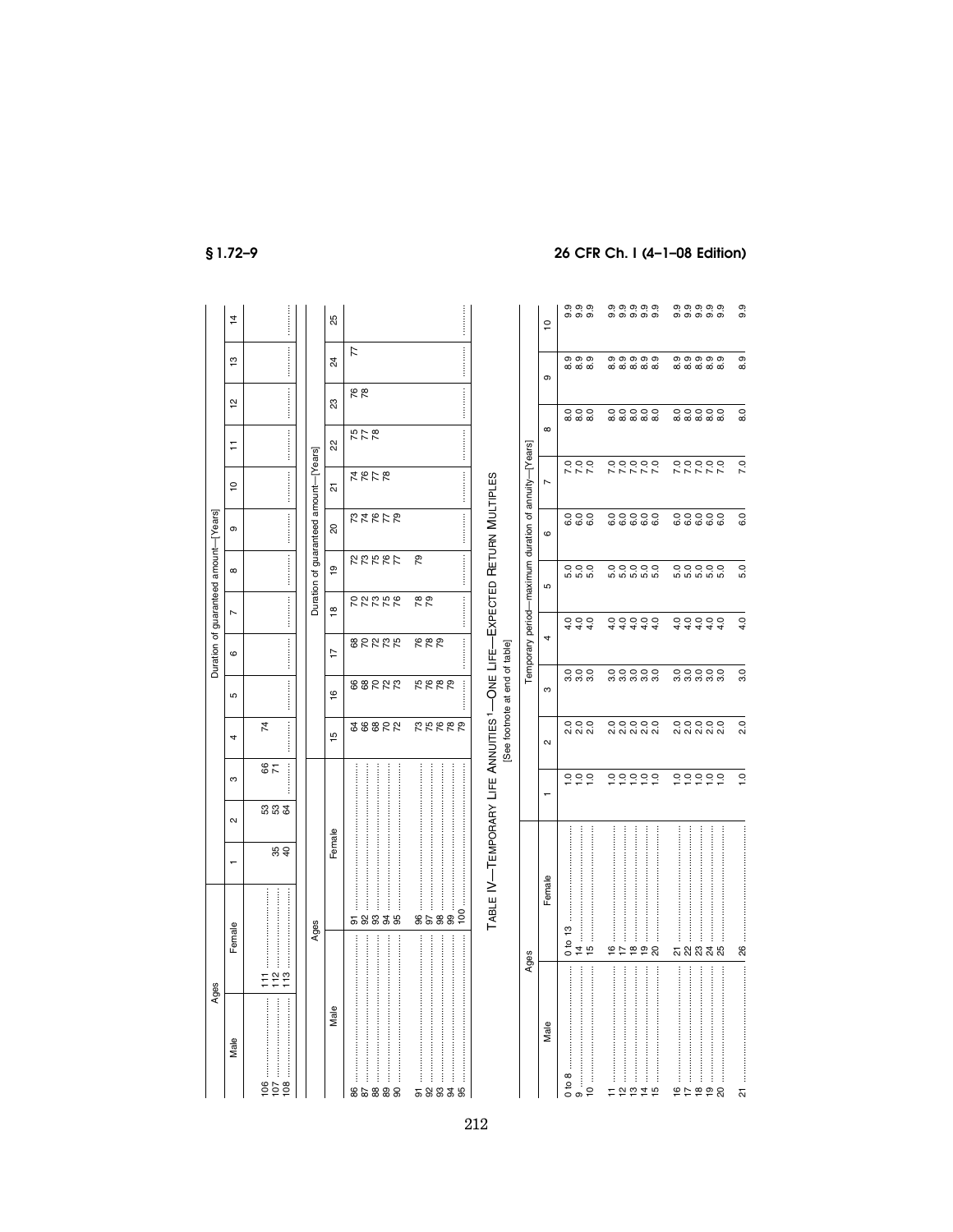**Internal Revenue Service, Treasury** 

 $$1.72-9$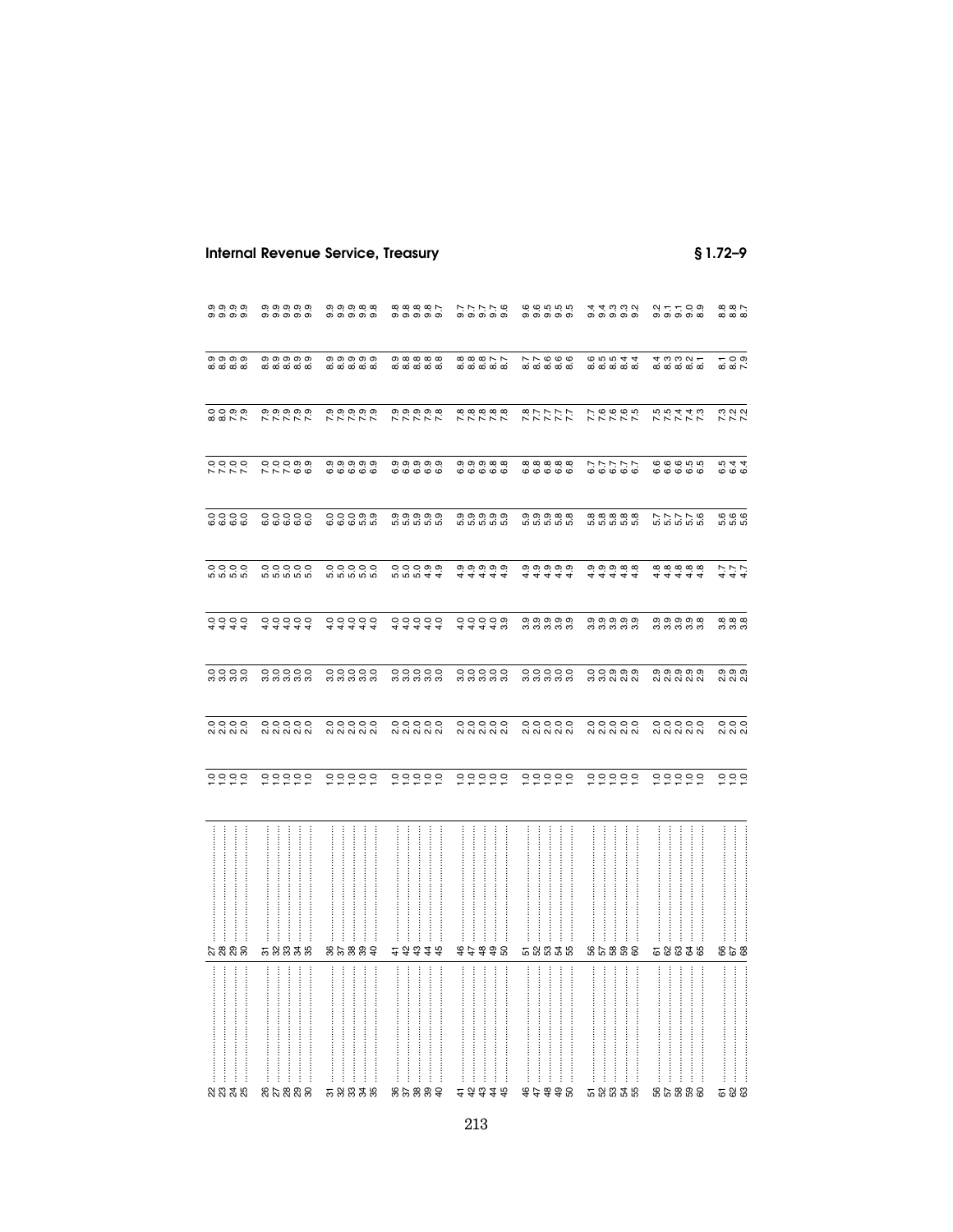|                                                                                              |                                                            |                                                     |                            | [See footnote at end of table]       |                                                                          |                                                                 |                             |                                                      |                               |                               |                        |
|----------------------------------------------------------------------------------------------|------------------------------------------------------------|-----------------------------------------------------|----------------------------|--------------------------------------|--------------------------------------------------------------------------|-----------------------------------------------------------------|-----------------------------|------------------------------------------------------|-------------------------------|-------------------------------|------------------------|
|                                                                                              | Ages                                                       |                                                     |                            |                                      |                                                                          |                                                                 |                             | Temporary period-maximum duration of annuity-[Years] |                               |                               |                        |
| Male                                                                                         | Female                                                     | ÷                                                   | $\sim$                     | ო                                    | 4                                                                        | Б                                                               | $\circ$                     | $\overline{ }$                                       | $\infty$                      | თ                             | $\overline{a}$         |
| <b>85</b>                                                                                    | 8 ಜ                                                        | $\frac{0}{10}$                                      | $\frac{0}{1}$ .            | တ္ တ<br>N.N                          | 88<br>88                                                                 | $4.7$<br>$4.6$                                                  | 55<br>ဟ် ဟဲ                 | က္ က္<br>ဖ ဖ                                         | 77                            | $7.\overline{8}$              | ro ro<br>ထဲ ထဲ         |
| 86888                                                                                        | $\vdots$<br>$\vdots$<br>いでななる                              | 00000                                               |                            | <u>တ္ တ္ ထ္ ထ္</u><br>ai ai ai ai ai | 87777<br>88888                                                           | 44444<br>666656                                                 | n n n n n<br>4 4 4 ω ω      | 0.0770                                               | 000001<br>700000              | <b>いいこんこく</b><br>インストス        | $4.09000$<br>$6.09000$ |
| :<br>:<br>:<br>:<br> <br> <br> <br> <br>ļ<br>けなおはな                                           | <br><br>:<br>:<br><b>RFRR8</b>                             | 000000                                              |                            | 8 8 8 8 8 7<br>8 8 8 8 8 9 8 9       | N 6 6 6 10<br>M M M M M                                                  | 44444<br>104400                                                 | 0<br>0 0 1 0 0<br>0 0 0 0 0 | 0000100<br>ທີ່ທີ່ທີ່ທີ່                              | 65432<br>6666                 | $77087$<br>$77087$            | 200537<br>2005         |
| :<br>::::::<br>$\vdots$<br><b>822728</b>                                                     | :<br>:<br>:<br>:<br>:<br>:<br>:<br>:<br>5 2 3 3 3 5        | 000000                                              |                            | 27778<br>27778                       | 00444<br>00000                                                           | $2427$<br>$447$<br>$\frac{1}{4}$ - 0                            | 44444<br>0.00776            |                                                      |                               | 5<br>6 5 6 5 6<br>6 6 6 6 6   |                        |
| <br>:<br>:<br>:<br>:<br><br>86<br>52335                                                      | <br>858885                                                 | $Q$ $Q$ $Q$ $Q$ $Q$ $Q$ $Q$ $Q$ $Q$ $Q$ $Q$ $Q$ $Q$ | <b>a</b> a a a a a a       | 0000000<br>ai ai ai ai ai            | $\begin{array}{c} 0 & 0 & 0 & 0 & - \\ 0 & 0 & 0 & 0 & 0 \\ \end{array}$ | $\begin{array}{c} \circ \\ \circ \\ \circ \\ \circ \end{array}$ | 444444<br>10400450          | 5<br>6 10 10 10 10<br>6 10 10 10 10                  | d d d d d d<br>4 d d d d d    | 5<br>5 6 4 6 6 8<br>5 7 8 9 9 |                        |
| Male                                                                                         | Female<br>Ages                                             | Ξ                                                   | $\overline{a}$             | $\frac{8}{2}$                        | Temporary period-maximum duration of<br>$\vec{4}$                        | 15                                                              | $\overline{6}$              | annuity-[Years]<br>17                                | $\frac{8}{10}$                | $\overline{9}$                | 8                      |
| $\begin{array}{c}\n 0 & \text{to} & 8 \\  \hline\n 9 & \dots\n \end{array}$<br>$\frac{1}{2}$ | <br>$\frac{3}{2}$<br>İ<br>g<br>$\frac{4}{7}$ is<br>$\circ$ | 0000<br>0000                                        | $77.9$<br>$77.9$<br>$77.9$ | တ္ တ္ တ္<br>흔 후 호                    | စစစစ<br>တိုက်ကို                                                         |                                                                 | 6<br>10:00<br>10:00         | <b>∞∞∞</b><br><u>ي ۾ په</u>                          | $7.8$<br>$7.8$<br>$7.8$       | 8<br>8 8 8 8<br>1 8 9 8       | 7.001<br>1910<br>1911  |
| ļ<br>けなおねお                                                                                   | <br>10 두 후 후 있                                             |                                                     |                            |                                      |                                                                          | 0.0.0.0.0.<br>0.0.0.0.0.<br>0.0.0.0.0.0                         | $0.888888$<br>$0.99988$     | ______<br>69999                                      | 8<br>8 8 8 8 8 9<br>7 7 7 7 7 | 888887<br>88888               | 222222<br>2022<br>2022 |
| $\frac{6}{1}$                                                                                |                                                            | 10.9                                                | 11.9                       | 12.9                                 | 13.9                                                                     | 14.8                                                            | 15.8                        | 16.8                                                 | 17.8                          | 18.7                          | 19.7                   |

 $$1.72-9$ 

TABLE IV-TEMPORARY LIFE ANNUITIES<sup>1</sup>-ONE LIFE-EXPECTED RETURN MULTIPLES-Continued

# 26 CFR Ch. I (4-1-08 Edition)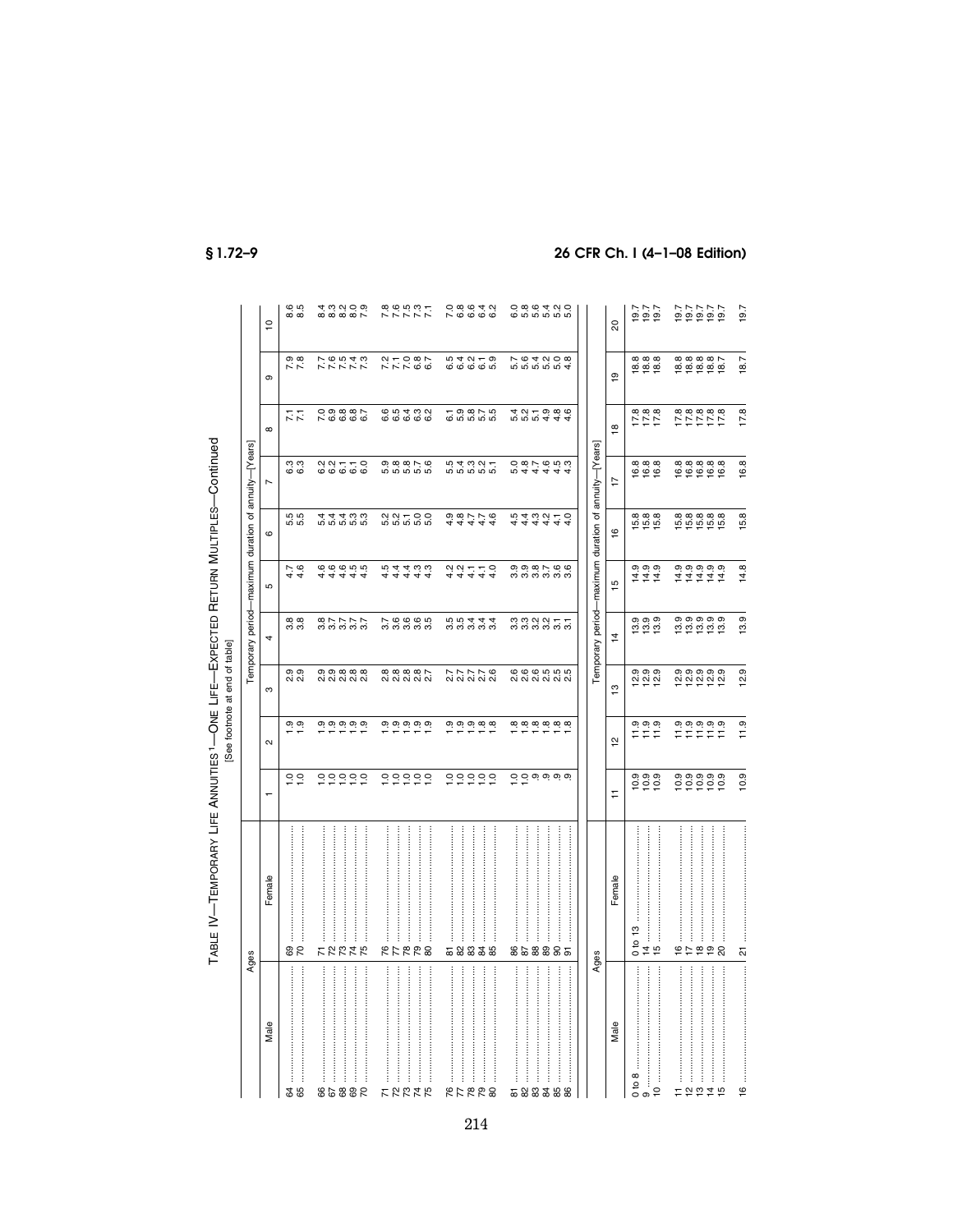| 7.615<br>2.615<br>2.615                                      | $\begin{array}{c} 6 & 6 & 6 & 6 \\ 9 & 9 & 9 & 9 \\ \hline 7 & 7 & 8 & 9 \\ \end{array}$ | $0.00044$<br>$0.00044$<br>$0.0044$ |                                     | $0.99800$<br>$0.99900$<br>$0.99900$ | 1851<br>1851<br>1851<br>1851      |                                               | $779899$<br>$779999$                   | $6785$<br>$695$                               |
|--------------------------------------------------------------|------------------------------------------------------------------------------------------|------------------------------------|-------------------------------------|-------------------------------------|-----------------------------------|-----------------------------------------------|----------------------------------------|-----------------------------------------------|
| 1877<br>1899<br>1991                                         | 77766<br>PRPER                                                                           |                                    | 1111000<br>1011010101<br>1011010101 | $657098$<br>$65927$                 | 577557<br>17777                   | 111087<br>111087                              | $0.370$<br>$0.370$<br>$0.50$<br>$0.57$ | ភ្នំ<br>ភ្នំ ភ្នំ ភ្នំ                        |
| 17.8<br>17.1<br>17.1                                         | 1777<br>1777<br>1777                                                                     | 575555                             | <b>フレフリント</b><br>マストリン              | $722770$<br>$72770$                 | 0<br>100776<br>10091              |                                               | 8<br>19 19 19 19 19<br>10 19 19 19     | 1415<br>1415<br>1415                          |
| 8<br>1988<br>1999                                            | 1677<br>1677<br>1678                                                                     |                                    | $0.0544$<br>$0.0544$<br>$0.044$     |                                     | 1000007                           | 76432<br>55555                                |                                        | $14.79$<br>$14.9$                             |
| 6<br>16 16 16 16<br>16 16 16                                 | 8<br>1988 87<br>1989 87                                                                  | 577756<br>557756                   | 000000<br>100000                    |                                     | $0.7709$<br>$0.7709$<br>$0.74$    | 111111<br>111111                              | 111108<br>111110                       | 7<br>1933<br>193                              |
| $44444$ $+444$                                               | 211111<br>211111                                                                         | $74444$<br>44444                   | $7700000$<br>$47474$                | ははれれれ<br>なだななな                      |                                   | 10.9887<br>10.9887                            | 001421<br>001421                       | 13.0<br>12.12                                 |
| စစစစ<br>ဗိုင်္ဗာ                                             | 888888<br>121212                                                                         | $88888$<br>$0.00000$               | 222566<br>22256                     | 00000000000                         | 111000<br>1111000                 | 011000<br>000100                              | 87654<br>22222                         | 2<br>2<br>2<br>2<br>2<br>2                    |
| 0,0,0,0,0<br>0,0,0,0,0,0<br>0,0,0,0,0,0,0                    | 8 8 8 8 8 8<br>연합 선 선 선 선                                                                | 8 8 8 8 8 8<br>2 8 8 8 8 8         | 227778                              | 7.00005<br>2.2.2.2.2                | 5<br>2 2 2 2 2 2<br>5 2 2 2 2     | 3 3 3 5 5<br>2 2 2 2 2                        |                                        | $\frac{15}{11}$ $\frac{4}{11}$ $\frac{3}{11}$ |
| $\begin{array}{c} 0.0000 \\ 0.0000 \\ 0.0000 \\ \end{array}$ | 7777777                                                                                  | $7779888$<br>$777777$              | $7788887$<br>$77777$                | $77700$<br>$777700$                 | $11000004$<br>$1110004$           | れれい i vi vi vi<br>コロコロロ                       | FFRRS                                  | $0.76$<br>$0.06$                              |
|                                                              |                                                                                          |                                    |                                     | 000777                              |                                   | 001110<br>000110                              | 0.2877                                 | 0000<br>0000                                  |
| <br>ន ន ន ន                                                  | ŧ<br>នសននន                                                                               | <br>İ<br>58838                     | <br>ន ៩ ន ន ទ                       | さみおまお                               | <br>$\vdots$<br>さま<br>\$\$8       | $\frac{1}{2}$<br>$\vdots$<br><b>ត ន ន ន ន</b> | <br>İ<br>ŧ<br>ន ន ន ส ส                | <b>588</b>                                    |
| <br>2998                                                     | <br><b>ភ</b> ន ន ន ន                                                                     | ļ<br>នួងនួនន                       | :<br>:<br>:<br>58838                | 85889                               | :<br>:<br>:<br><b>4 4 4</b><br>48 | <br><br>:<br>:<br>:<br>:<br>\$ # \$ \$ 8      | <br><b>ដ</b> ន ន ន ន                   | <b>8258</b>                                   |

## **Internal Revenue Service, Treasury**

 $$1.72-9$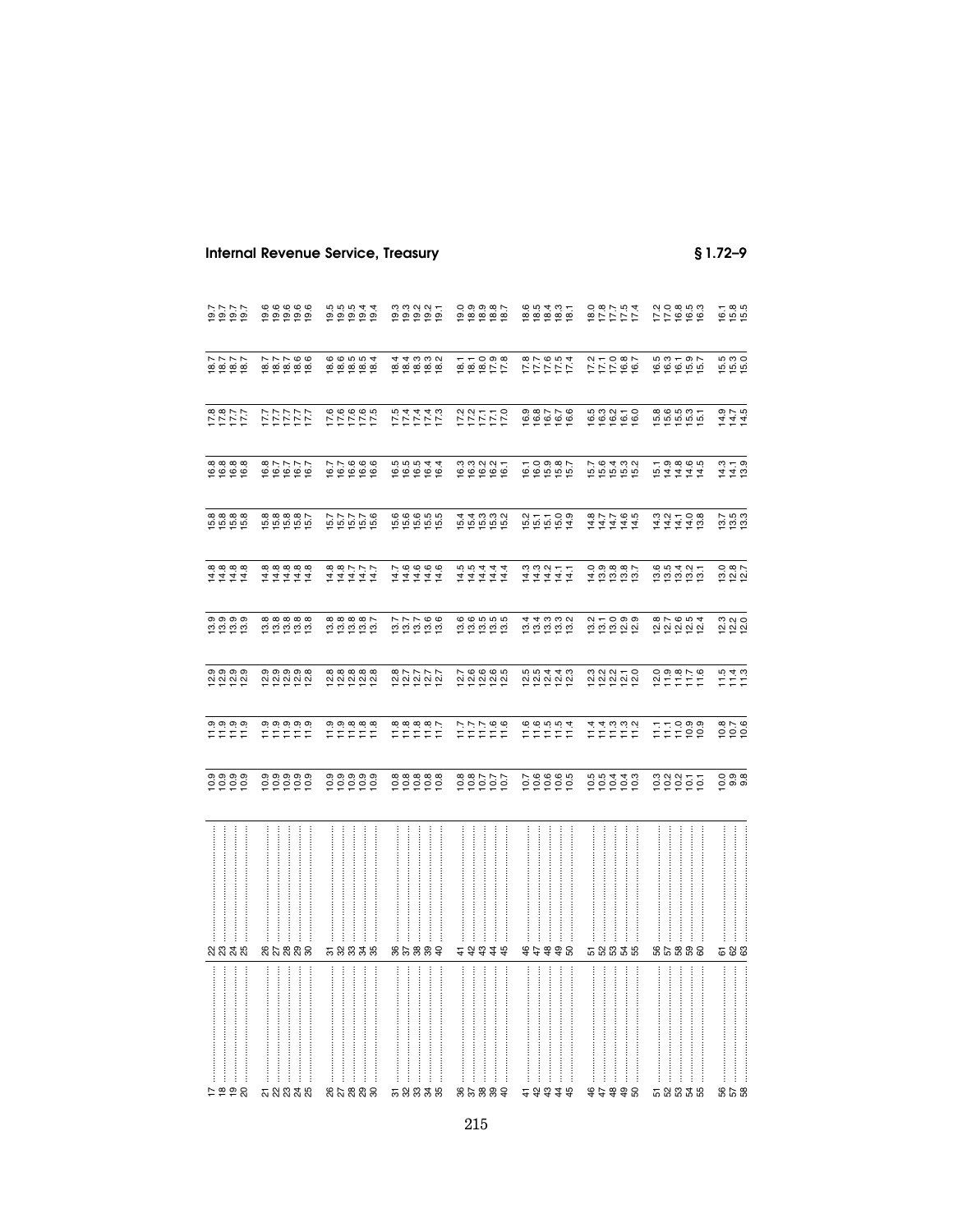|                                                               | Ages                                                    |                            |                                                                                       |                                 |                                         |                                                    | Temporary period-maximum duration of annuity-[Years]       |                                 |                                                                    |                               |                               |
|---------------------------------------------------------------|---------------------------------------------------------|----------------------------|---------------------------------------------------------------------------------------|---------------------------------|-----------------------------------------|----------------------------------------------------|------------------------------------------------------------|---------------------------------|--------------------------------------------------------------------|-------------------------------|-------------------------------|
| Male                                                          | Female                                                  | Ξ                          | $\overline{5}$                                                                        | $\frac{1}{2}$                   | $\overline{4}$                          | 10                                                 | $\frac{6}{1}$                                              | $\overline{1}$                  | $\frac{\infty}{2}$                                                 | $\overline{9}$                | 20                            |
| ļ<br>58                                                       | \$ \$                                                   | 0.860                      | $10.5$<br>$10.4$                                                                      | $\frac{2}{11}$                  | 71.7                                    | 12.4                                               | 13.0                                                       | 13.5                            | 14.3<br>14.0                                                       | $14.5$<br>14.5                | 15.0                          |
| :<br>:<br>:<br>:<br>$\ddot{}}$<br>ļ<br>ŧ<br>$\vdots$<br>58835 | ŧ<br>j<br>j<br>98853                                    |                            | n N O 0 0<br>O O O 0 0<br>C O O 0 0                                                   | $28790$<br>$19900$              | $77770$<br>$77770$                      |                                                    | 85<br>282217                                               | ង ដូ ដូ ដូ ដូ<br>ដូ ដូ ដូ ដូ ដូ |                                                                    | $110000$<br>$140000$          |                               |
| <br>ļ<br>ŧ<br>86882                                           | けでななあ                                                   |                            |                                                                                       | 000000                          | e pia pia<br>Cipina                     | 2<br>199742                                        | 177000                                                     | $27770$<br>$27770$              | $\begin{array}{c} 400740 \\ 20141 \\ -10140 \\ \hline \end{array}$ | $2000000$<br>$22200000$       | $0.68284$<br>$0.8277$         |
| :<br>:<br>:<br><b>FREER</b>                                   | ļ<br><b>RFRR8</b>                                       | $0 - 0 - 0$<br>$0 - 0 - 0$ | 2007-09<br>200902                                                                     | 2<br>0<br>0<br>0 0 0 0 0 0<br>0 | ဖက္ ၀ထ္ ဟု<br>တတတထထ                     | 0, 0, 0, 0, 1,<br>0, 0, 0, 0, 0,                   | လ္ပ္ပ္ဆယ္<br>လုပ္သက္လ                                      | 0.000000                        | )<br>ပြစ်စစ်<br>ပြစ်စစ်                                            | 0.05778                       | 0.00004<br>100004             |
| 82278                                                         | <br>568838                                              | スト 9 7 5<br>イト 9 7 5       | 7 7 7 7 9<br>7 7 7 7 9<br>7 7 7 7 9                                                   | 87778<br>8774                   | 877777                                  | 8<br>8 8 7 7 8<br>8 8 7 7 7                        | 6<br>6 6 9 6 6<br>6 6 7 7 7                                | 8<br>2 4 9 7 9<br>8 8 9 7 9     | 8<br>8<br>8<br>8<br>8<br>8<br>7<br>7<br>7<br>2<br>8                | 8<br>8 8 8 8 8 7<br>8 8 8 8 9 | 0.00004<br>0.000004           |
| :<br>:<br>:<br>:<br>ł<br>523358                               | İ<br>ŧ<br>858885                                        | comport<br>Comporti        | 5<br>6<br>6<br>6<br>6<br>6<br>6<br>5<br>6<br>5<br>6<br>6<br>6<br>6<br>2<br>6<br>2<br> | $64 - 859$<br>$6660000$         | <b>@</b> ທ္ လ္ @ @ က<br>ဖြစ် ဖြစ် ဟု ဟု | 0 : 0 : 0 : 0 : 0<br>0 : 0 : 0 : 0 : 0<br>$\vdots$ | 0<br>0<br>0<br>0<br>0<br>0<br>0<br>0<br>0                  | :<br>:<br>:<br>07.3<br>06.3     | $7.0$<br>6.7                                                       | Ξ                             |                               |
| Male                                                          | Female<br>Ages                                          | ಸ                          | ಜ                                                                                     | 23                              | 24                                      | 25                                                 | Temporary period-maximum duration of annuity-[Years]<br>88 | 22                              | 88                                                                 | 29                            | $\overline{30}$               |
| <br>$0$ to $8$<br>$\tilde{c}$<br>თ                            | <br>0 to 13<br>$\frac{4}{7}$ in                         | 20.7<br>20.7<br>20.7       | 7.7<br>2.7<br>2.7                                                                     | 227<br>227<br>227               | 6<br>೧೧ ೧<br>೧೧ ೧                       | 6<br>24.6<br>24.0                                  | 6555<br>8588                                               | 5<br>6 6 6<br>8 8 8             | 27.5<br>27.5<br>27.5                                               | 8<br>8<br>8<br>8<br>8<br>8    | न न न<br>81 81 81             |
| $\vdots$<br>$\frac{1}{2}$ $\frac{1}{2}$ $\frac{1}{4}$<br>Ξ    | $\frac{6}{5}$ $\frac{1}{5}$ $\frac{6}{5}$ $\frac{6}{5}$ | 7777<br>2002<br>2003       | といいに<br>といいに                                                                          | 66666<br>2020                   | ०,०,०,०,<br>सं सं सं सं                 | 6.6.6.5.<br>21<br>21 21 21                         | 5<br>5 5 5 5 5<br>5 5 5 5 5                                | 5<br>6 6 6 6 6<br>6 7 8 7       | 22222<br>22222<br>24444                                            | 22223<br>222323<br>222323     | ო ო ო ო<br>ღ ღ ღ ღ<br>ღ ღ ღ ღ |

 $$1.72 - 9$ 

## 26 CFR Ch. I (4-1-08 Edition)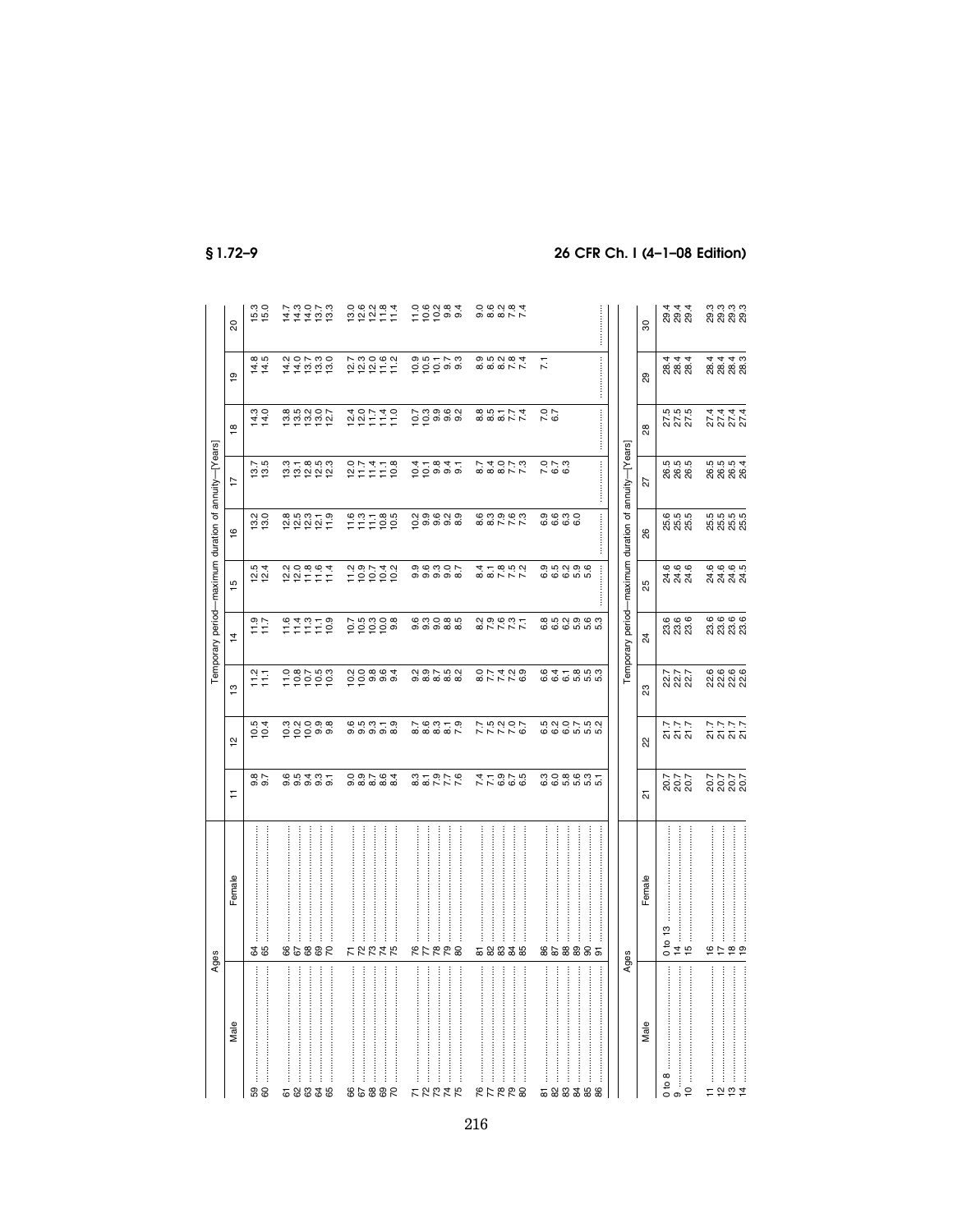| 29.2     | ្មួលក្នុក<br>ខ្លួន ខ្លួន                               | 0, 0, 0, 0, 0,<br>0, 0, 0, 0, 0,<br>೧, ೧, ೧, ೧, ೧, | 5<br>8 8 8 8 8 8<br>8 8 8 8 8              | 9.8.9.4.9.<br>27.27.27                         | 0.89647<br>200606<br>200606              | 9, 9, 9, 9, 9,<br>9, 9, 9, 9, 9,<br>8, 8, 8, 8, 8,                                            | 3 3 5 5 7<br>2 3 3 3 3 3<br>3 3 3 3 3                                                                                                                                                                                                                                                                                                                                                                                                                                                           | ិ<br>ខ្លួន ដឹង<br>និង                                                                                                                                                                                                                                                                                         |
|----------|--------------------------------------------------------|----------------------------------------------------|--------------------------------------------|------------------------------------------------|------------------------------------------|-----------------------------------------------------------------------------------------------|-------------------------------------------------------------------------------------------------------------------------------------------------------------------------------------------------------------------------------------------------------------------------------------------------------------------------------------------------------------------------------------------------------------------------------------------------------------------------------------------------|---------------------------------------------------------------------------------------------------------------------------------------------------------------------------------------------------------------------------------------------------------------------------------------------------------------|
| 28.3     | ន ១ ១ ១ <del>-</del><br>ខ្លួ ខ្លួ ខ្លួ ខ្លួ<br>ស ស ស ស | 0,0,0,0,0,<br>8,8,0,0,0,0<br>8,8,0,0,0,0           |                                            | 7,0,00,0,0<br>2,2,00,0,0<br>2,2,00,00          | 3 1 9 1 5<br>8 8 5 7 6<br>8 8 8 8 9      | 20741<br>55444                                                                                | 834778<br>83888                                                                                                                                                                                                                                                                                                                                                                                                                                                                                 | ១. ១. ១. ២. ។<br>ភាភាភាសិស                                                                                                                                                                                                                                                                                    |
| 27.4     | 3<br>273322<br>27322                                   | 777009<br>277009<br>27728                          | 8 7 8 5 4<br>8 6 6 6 7 8<br>8 8 8 8 8      | ១ ០ ០ ១ r<br>២ ២ ២ ២ ២<br>៧ ៧ ៧ ៧ ៧            | 6 4 0 0 8<br>6 5 6 6 7<br>6 7 8 7 9 7    | 6 0 1 - 8 5<br>4 4 4 6 6<br>2 2 2 2 2                                                         | 2 9 9 9 2 9<br>2 2 2 2 2 2<br>2 2 2 2 2                                                                                                                                                                                                                                                                                                                                                                                                                                                         | 5 1 1 2 3 8<br>ភ្នំ 5 3 8 9<br>ភ្នំ 5 9 9                                                                                                                                                                                                                                                                     |
| 26.4     | न न ल ल ल<br>६०६० ६०<br>स स स स स                      | 2 2 3 3 3 4<br>2 3 5 4 5 6<br>2 8 7 8 9            | 98876<br>88888                             | —<br>ភូមិ ភូមិ ភូមិ<br>កូមិ ភូមិ ភូមិ          | 8.6.5.7<br>A A A A A<br>A A A A A        | 9 1 7 4 9 9<br>8 8 9 9 9 9<br>9 9 9 9 9 9                                                     | 232574<br>23257                                                                                                                                                                                                                                                                                                                                                                                                                                                                                 | ក្នុង<br>ភ្លង់ ១ ១<br>ភ្លង់ ១ ១                                                                                                                                                                                                                                                                               |
| 25.5     | 5<br>5 5 5 5 5 6<br>5 5 6 5 6 7                        | 3 3 3 3 4 5<br>8 5 6 7 8 7<br>3 8 9 8 9            | 0,0,0,0,0,<br>5,0,0,0,0,0<br>5,0,0,0,0,0,0 | e n <del>a</del> n n<br>d d d d d<br>d d d d d | 0 9 1 9 4<br>4 8 8 8 9<br>0 9 9 9 9      | ល 0 ∞ ৩ ๓<br>ឌី ឌី ស៊ី ស៊ី ស៊ី<br>ស៊ី ស៊ី ស៊ី ស៊ី                                             | ក ೩ ១ ១ ១<br>ស៊ី ភី ភី ភី ស៊ី                                                                                                                                                                                                                                                                                                                                                                                                                                                                   | 6 2 9 5 5<br>ក្តី 5 9 5 5<br>ក្តី                                                                                                                                                                                                                                                                             |
| 24.5     | 5<br>4 4 4 4 4<br>2 4 4 4 5<br>5 7 8 7 8               | a ci ci ci ci<br>a di di di<br>a di di di          | 77098<br>संसंसंद्र 82                      | 8 1 - 8 5 6<br>8 8 8 8 9<br>8 9 8 9 8          | 211086<br>23232                          | 5 3 5 5 5 7<br>ក្តុង 5 5 5 7<br>ក្តុង 5 5 7                                                   | 5<br>ភូស្គូ<br>ភូស្គូស្គូ                                                                                                                                                                                                                                                                                                                                                                                                                                                                       | 28352<br>28552                                                                                                                                                                                                                                                                                                |
| 23.6     |                                                        | न च न ल ल<br>स स स स स                             | ្មួល − 0 0<br>នានានានា                     | ๑ ๓ r ๑ ๒<br>ଷ ଷ ଷ ଷ ଷ                         |                                          | ក ១ ។ ១ ១<br>ស៊ីស៊ីស៊ីស៊ី                                                                     | ०,०,५, <del>०</del> ,०,<br>२,२,२,०,                                                                                                                                                                                                                                                                                                                                                                                                                                                             | 0<br>000070<br>00000                                                                                                                                                                                                                                                                                          |
| 22.6     | 6 6 6 5 5 6<br>2 2 3 2 3 2                             | 5<br>2021<br>2022                                  | ន្ទ ន្ទ ន្ទ ក្នុ<br>ន្ទ ន្ទ ន្ទ ន្ទ        | ០១១១:<br>ដូតងូត<br>ស                           | ១១។ ១។<br>តតតង                           | ០. ឌុក ឆ្នួ<br>ភ្លឺ ខ្លួ ខ្លួ ខ្លួ                                                            | 2012<br>2012<br>2012                                                                                                                                                                                                                                                                                                                                                                                                                                                                            |                                                                                                                                                                                                                                                                                                               |
| 21.6     | <u>៙</u><br>ត្ត<br>ត្តត្ត                              | 5 5 5 5 5 7<br>5 5 5 5 7 7                         | ។ ១១១១<br>សិសិសិសិ                         | ក ក 9 ១ ឌ<br>ភ ភ ភ ន ខ                         | ಗ್ಗ ಅ. ರೈ ಕ್ಷ್ಮ<br>೧೦ ೧ ೧ ೧<br>೧ ೧ ೧ ೧ ೧ |                                                                                               |                                                                                                                                                                                                                                                                                                                                                                                                                                                                                                 | $\begin{array}{c} 24.78 \\ 4.79 \\ 4.79 \\ 4.79 \\ 4.79 \\ 4.79 \\ 4.79 \\ 4.79 \\ 4.79 \\ 4.79 \\ 4.79 \\ 4.79 \\ 4.79 \\ 4.79 \\ 4.79 \\ 4.79 \\ 4.79 \\ 4.79 \\ 4.79 \\ 4.79 \\ 4.79 \\ 4.79 \\ 4.79 \\ 4.79 \\ 4.79 \\ 4.79 \\ 4.79 \\ 4.79 \\ 4.79 \\ 4.79 \\ 4.79 \\ 4.79 \\ 4.79 \\ 4.79 \\ 4.79 \\ 4$ |
| 20.7     | 7 7 7 8 9<br>ឧទ្ទន្ទ និ                                | ឲ្យ<br>១៩៩៩១<br>សិសិសិ                             | 5 4 4 5 5<br>5 5 5 6 7<br>5 8 7 8 9        | ្តួន = 0.0<br>និងសន្លឹ                         | $0.87600$<br>$0.990000$                  | $\begin{array}{c}\n 4 & 0 & 0 & 0 \\  0 & 0 & 0 & 0 \\  \hline\n 1 & 0 & 0 & 0\n \end{array}$ | $0.6400$<br>$0.6400$<br>$0.660$                                                                                                                                                                                                                                                                                                                                                                                                                                                                 | 171718<br>171718                                                                                                                                                                                                                                                                                              |
|          | <br>                                                   | ļ                                                  |                                            |                                                |                                          | ļ                                                                                             |                                                                                                                                                                                                                                                                                                                                                                                                                                                                                                 | $\ddot{}}$<br>$\frac{1}{2}$                                                                                                                                                                                                                                                                                   |
| $\infty$ | <b>ភ ន ន ន ន</b><br>ŧ                                  | នសននន<br>$\vdots$                                  | 58838                                      | 85889                                          | 2 み 3 ま お<br>İ                           | 87388                                                                                         | 58838<br>$\begin{array}{cccccccccc} \multicolumn{2}{c}{} & \multicolumn{2}{c}{} & \multicolumn{2}{c}{} & \multicolumn{2}{c}{} & \multicolumn{2}{c}{} & \multicolumn{2}{c}{} & \multicolumn{2}{c}{} & \multicolumn{2}{c}{} & \multicolumn{2}{c}{} & \multicolumn{2}{c}{} & \multicolumn{2}{c}{} & \multicolumn{2}{c}{} & \multicolumn{2}{c}{} & \multicolumn{2}{c}{} & \multicolumn{2}{c}{} & \multicolumn{2}{c}{} & \multicolumn{2}{c}{} & \multicolumn{2}{c}{} & \multicolumn{2}{c}{} & \mult$ | ន ឌ ឌ ៨ ឌ<br>$\ddot{}}$                                                                                                                                                                                                                                                                                       |
| 15       |                                                        | <b>ភ</b> ន ន ន ន                                   | 85888                                      | 58838                                          | 85889                                    | 23345                                                                                         | \$\$\$\$8                                                                                                                                                                                                                                                                                                                                                                                                                                                                                       | 52335                                                                                                                                                                                                                                                                                                         |

## **Internal Revenue Service, Treasury**

 $$1.72-9$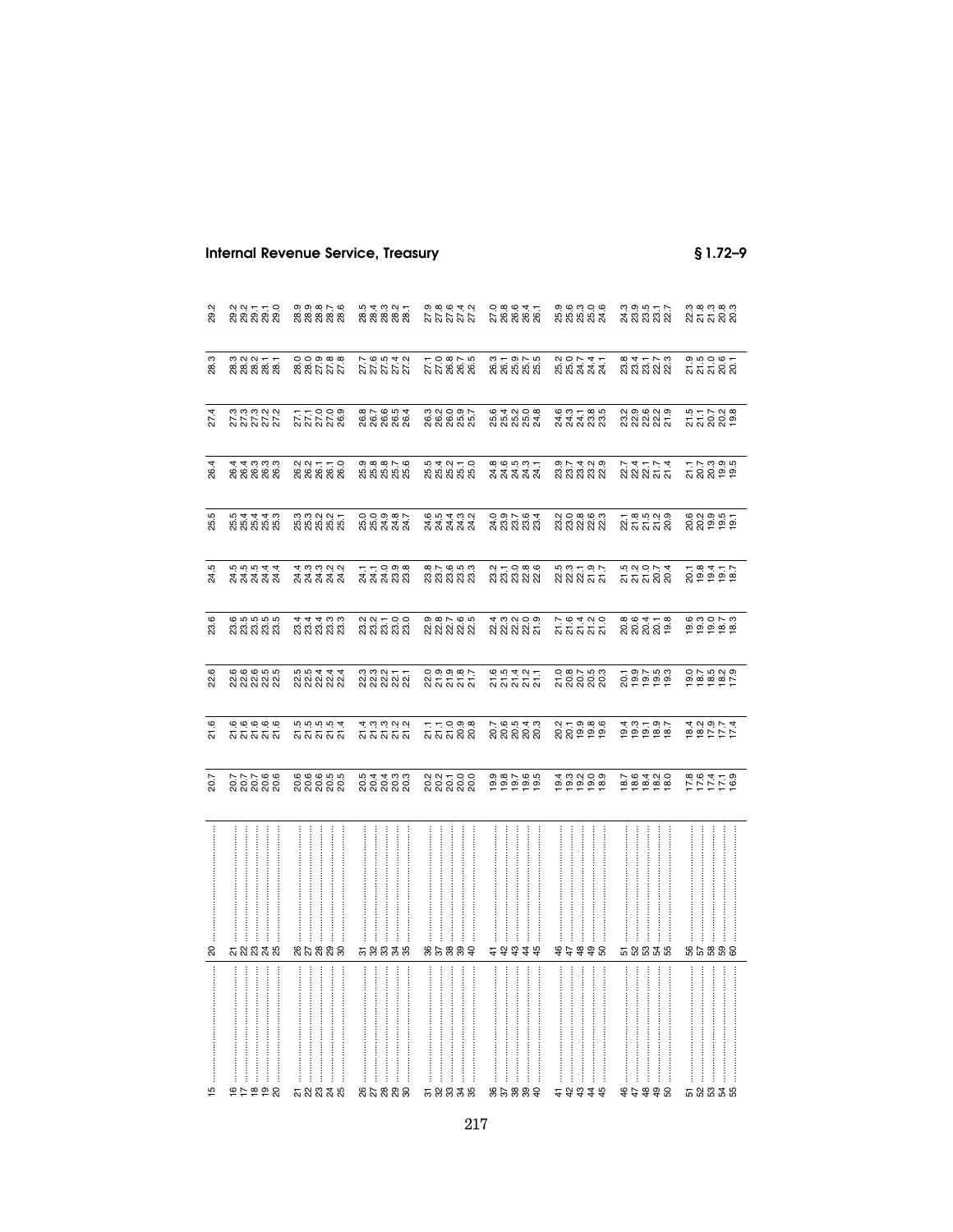|                               | Ages                                                                                                                                      |                            |                                                                                                      |                                    |                                          |                                           |                                           | Temporary period-maximum duration of annuity-[Years] |                                                    |                                              |                     |
|-------------------------------|-------------------------------------------------------------------------------------------------------------------------------------------|----------------------------|------------------------------------------------------------------------------------------------------|------------------------------------|------------------------------------------|-------------------------------------------|-------------------------------------------|------------------------------------------------------|----------------------------------------------------|----------------------------------------------|---------------------|
| Male                          | Female                                                                                                                                    | 짒                          | ಜ                                                                                                    | ಔ                                  | ¥,                                       | 25                                        | 88                                        | 22                                                   | 28                                                 | 8                                            | 8                   |
| 56                            | 61                                                                                                                                        | 16.6                       |                                                                                                      |                                    |                                          |                                           |                                           |                                                      |                                                    |                                              |                     |
| 57                            | 82                                                                                                                                        | 16.3                       | 17.1<br>19.19<br>19.19                                                                               | $17.5$<br>$17.2$                   | 10 6 7 6 9 4<br>10 7 7 8 9<br>10 7 9 9 9 | 1810<br>1810<br>1811<br>1811              |                                           | 0.6172<br>10.611<br>10.61                            | 10 10 11 12 13 14 15 16 17 17 18<br>19 19 19 17 17 | 0<br>0 0 1 0 1 0<br>0 0 0 0 1 0<br>1 0 0 0 1 | စ္ ၁ စ္က<br>စစ္က စ  |
|                               |                                                                                                                                           |                            |                                                                                                      | 16.9                               |                                          |                                           |                                           |                                                      |                                                    |                                              |                     |
|                               | \$                                                                                                                                        | $16.7$<br>$15.4$<br>$15.4$ |                                                                                                      | 16.5                               |                                          |                                           |                                           |                                                      |                                                    |                                              | $18.2$<br>17.7      |
| 60                            | 89                                                                                                                                        |                            | 15.8                                                                                                 | 16.1                               |                                          |                                           |                                           |                                                      |                                                    |                                              |                     |
| 5                             |                                                                                                                                           | 15.1                       |                                                                                                      |                                    |                                          |                                           |                                           |                                                      |                                                    | 17.0                                         |                     |
|                               | <b>88</b>                                                                                                                                 |                            | $15.4$<br>15.0                                                                                       | $15.7$<br>15.3                     | 16.6<br>15.6                             |                                           |                                           |                                                      | 16.9<br>16.3                                       | 16.4                                         | $\frac{17.1}{16.5}$ |
|                               | 8                                                                                                                                         |                            |                                                                                                      |                                    |                                          |                                           |                                           |                                                      |                                                    |                                              |                     |
| 64                            | 89                                                                                                                                        | 14406<br>14406<br>1440     | 14.6<br>14.3                                                                                         | $14.5$<br>$14.7$<br>$14.7$         | $15.7$<br>$14.2$                         | 10 10 10 11<br>10 10 11 11<br>10 10 11 11 | 160505<br>160504<br>16041                 |                                                      | $15.3$<br>$14.7$                                   | $15.3$<br>$15.3$<br>$14.8$                   | $16.0$<br>$15.4$    |
| 65                            | R                                                                                                                                         |                            | 13.8                                                                                                 |                                    |                                          |                                           |                                           |                                                      |                                                    |                                              | 14.9                |
|                               |                                                                                                                                           |                            |                                                                                                      |                                    |                                          |                                           |                                           |                                                      |                                                    |                                              |                     |
| 66                            | $\overline{z}$                                                                                                                            |                            |                                                                                                      |                                    |                                          |                                           |                                           | 14.1                                                 |                                                    |                                              |                     |
|                               | 72                                                                                                                                        |                            |                                                                                                      |                                    |                                          |                                           |                                           |                                                      |                                                    |                                              |                     |
| 68                            | 52                                                                                                                                        |                            |                                                                                                      |                                    |                                          |                                           |                                           |                                                      |                                                    |                                              |                     |
| 69                            |                                                                                                                                           |                            |                                                                                                      |                                    |                                          |                                           |                                           |                                                      |                                                    |                                              |                     |
| $\overline{2}$                | 74                                                                                                                                        | 2<br>222225<br>22225       | 13 12 12 13 13 14 15 16 17 17 17 17 17 17 17 17 18 18 19 17 17 18 18 18 18 18 18 18 18 18 18 18 18 1 | 0<br>10 10 11 11 11<br>11 11 11 11 |                                          | 0<br>10 10 11 01<br>10 11 01 01           | 1<br>1 1 1 1 1 1<br>1 1 1 1 1             | $19.760$<br>$19.760$                                 | 1<br>វត្ត 2<br>វត្ត 2                              | 2 7 2 3 6 7<br>2 3 2 2 2<br>2 3 2 2 2        | ははほぼには              |
|                               |                                                                                                                                           |                            |                                                                                                      |                                    |                                          |                                           |                                           |                                                      |                                                    | 11.6                                         |                     |
| $\overline{r}$ $\overline{r}$ | 92                                                                                                                                        |                            |                                                                                                      |                                    |                                          |                                           |                                           | $1.5$<br>$1.0$<br>$1.5$                              | $11.0$<br>$11.0$                                   |                                              |                     |
|                               | 77                                                                                                                                        |                            |                                                                                                      |                                    |                                          |                                           |                                           |                                                      |                                                    |                                              |                     |
| 73                            |                                                                                                                                           |                            | $\begin{array}{c} 1.3 \\ 1.08 \\ 1.04 \end{array}$                                                   |                                    |                                          |                                           | $1.5$<br>$1.9$<br>$1.5$<br>$1.5$<br>$1.5$ |                                                      |                                                    |                                              |                     |
| 74                            | <b>18</b>                                                                                                                                 |                            | 9.5<br>9.9                                                                                           | $7.940$<br>$7.940$                 | $1.900$<br>$1.900$                       |                                           |                                           |                                                      |                                                    |                                              |                     |
| 75                            | 8                                                                                                                                         |                            |                                                                                                      | 9.6                                | 9.6                                      |                                           |                                           |                                                      |                                                    |                                              |                     |
| 76                            | 5                                                                                                                                         |                            |                                                                                                      |                                    | $\overline{9}$ .                         |                                           |                                           |                                                      |                                                    |                                              |                     |
|                               |                                                                                                                                           |                            | 5. 15. 13<br>9. 13. 13                                                                               | $\frac{7}{8}$ $\frac{7}{8}$        |                                          |                                           |                                           |                                                      |                                                    |                                              |                     |
|                               | <b>&amp; &amp;</b>                                                                                                                        | 1628<br>0.0007             |                                                                                                      |                                    |                                          |                                           |                                           |                                                      |                                                    |                                              |                     |
| 79                            | æ                                                                                                                                         |                            |                                                                                                      |                                    |                                          |                                           |                                           |                                                      |                                                    |                                              |                     |
| Footnote to Table IV:         | <sup>1</sup> The multiples in this table are not applicable to annuities for a term certain; for such cases see paragraph (c) of §1.72-5. |                            |                                                                                                      |                                    |                                          |                                           |                                           |                                                      |                                                    |                                              |                     |
|                               |                                                                                                                                           |                            |                                                                                                      |                                    |                                          |                                           |                                           |                                                      |                                                    |                                              |                     |

 $$1.72-9$ 

# 26 CFR Ch. I (4-1-08 Edition)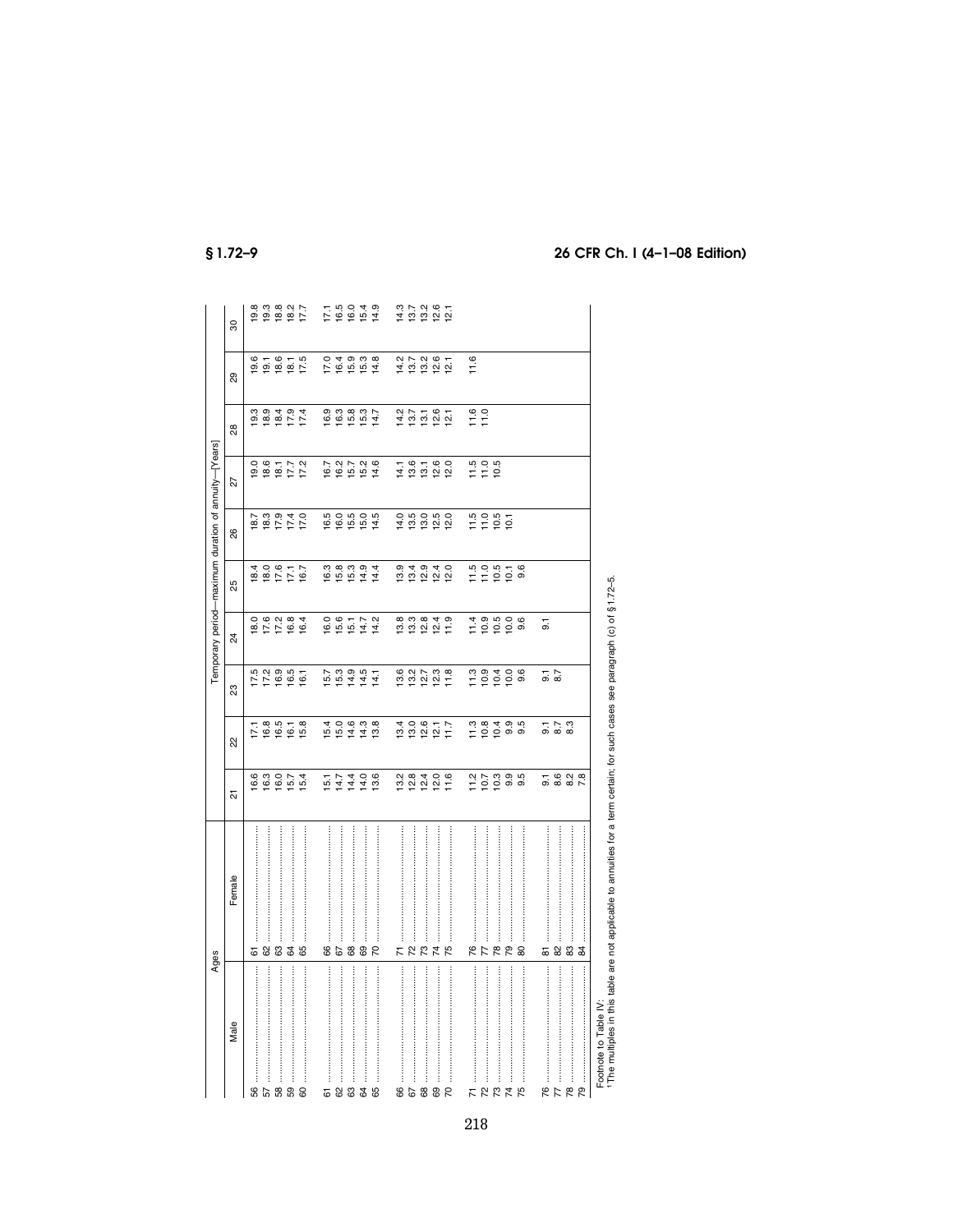### **Internal Revenue Service, Treasury**

### TABLE V-ORDINARY LIFE ANNUITIES ONE LIFE-EXPECTED RETURN MULTIPLES

| Age | Multiple | tinued |          |
|-----|----------|--------|----------|
|     | 76.6     | Age    | Multiple |
|     | 75.6     |        |          |
|     | 74.7     |        | 22.5     |
|     | 73.7     |        | 21.6     |
|     | 72.7     |        | 20.8     |
|     | 71.7     |        | 20.0     |
|     | 70.7     |        | 19.2     |
|     | 69.7     |        | 18.4     |
|     |          |        | 17.6     |
|     | 68.8     |        | 16.8     |
|     | 67.8     |        | 16.0     |
|     | 66.8     |        | 15.3     |
|     | 65.8     |        | 14.6     |
|     | 64.8     |        | 13.9     |
|     | 63.9     |        | 13.2     |
|     | 62.9     |        |          |
|     | 61.9     |        | 12.5     |
|     | 60.9     |        | 11.9     |
|     | 59.9     |        | 11.2     |
|     | 59.0     |        | 10.6     |
|     | 58.0     |        | 10.0     |
|     | 57.0     |        | 9.5      |
|     | 56.0     |        | 8.9      |
|     | 55.1     |        | 8.4      |
|     | 54.1     |        | 7.9      |
|     | 53.1     |        | 7.4      |
|     | 52.2     |        | 6.9      |
|     | 51.2     |        | 6.5      |
|     | 50.2     |        | 6.1      |
|     | 49.3     |        | 5.7      |
|     | 48.3     |        | 5.3      |
|     |          |        |          |
|     | 47.3     |        | 5.0      |
|     | 46.4     |        | 4.7      |
|     | 45.4     |        | 4.4      |
|     | 44.4     |        | 4.1      |
|     | 43.5     |        | 3.9      |
|     | 42.5     |        | 3.7      |
|     | 41.5     |        | 3.4      |
|     | 40.6     |        | 3.2      |
|     | 39.6     |        | 3.0      |
|     | 38.7     |        | 2.8      |
|     | 37.7     |        | 2.7      |
|     | 36.8     |        | 2.5      |
|     | 35.9     |        | 2.3      |
|     | 34.9     |        | 2.1      |
|     | 34.0     |        | 1.9      |
|     | 33.1     |        | 1.8      |
|     | 32.2     |        |          |
|     | 31.3     |        | 1.6      |
|     | 30.4     |        | 1.4      |
|     | 29.5     |        | 1.3      |
|     | 28.6     |        | 1.1      |
|     | 27.7     |        | 1.0      |
|     |          |        | .9       |
|     | 26.8     |        | .8       |
|     | 25.9     |        | .7       |
|     | 25.0     |        | .6       |
|     | 24.2     |        | .5       |
|     | 23.3     |        |          |

## $$1.72 - 9$

TABLE V-ORDINARY LIFE ANNUITIES ONE LIFE-EXPECTED RETURN MULTIPLES-Con-

### TABLE VI-ORDINARY JOINT LIFE AND LAST SURVIVOR ANNUITIES; TWO LIVES-EXPECTED RETURN **MULTIPLES**

| Ages   | 5    | 6    |      | 8    | 9    | 10   |      | 12   | 13   | 14   |
|--------|------|------|------|------|------|------|------|------|------|------|
|        | 83.8 | 83.3 | 82.8 | 82.4 | 82.0 | 81.6 | 81.2 | 80.9 | 80.6 | 80.3 |
|        | 83.3 | 82.8 | 82.3 | 81.8 | 81.4 | 81.0 | 80.6 | 80.3 | 79.9 | 79.6 |
| 7      | 82.8 | 82.3 | 81.8 | 81.3 | 80.9 | 80.4 | 80.0 | 79.6 | 79.3 | 78.9 |
| 8<br>  | 82.4 | 81.8 | 81.3 | 80.8 | 80.3 | 79.9 | 79.4 | 79.0 | 78.6 | 78.3 |
| 9      | 82.0 | 81.4 | 80.9 | 80.3 | 79.8 | 79.3 | 78.9 | 78.4 | 78.0 | 77.6 |
| 10<br> | 81.6 | 81.0 | 80.4 | 79.9 | 79.3 | 78.8 | 78.3 | 77.9 | 77.4 | 77.0 |
| 11<br> | 81.2 | 80.6 | 80.0 | 79.4 | 78.9 | 78.3 | 77.8 | 77.3 | 76.9 | 76.4 |
| 12<br> | 80.9 | 80.3 | 79.6 | 79.0 | 78.4 | 77.9 | 77.3 | 76.8 | 76.3 | 75.9 |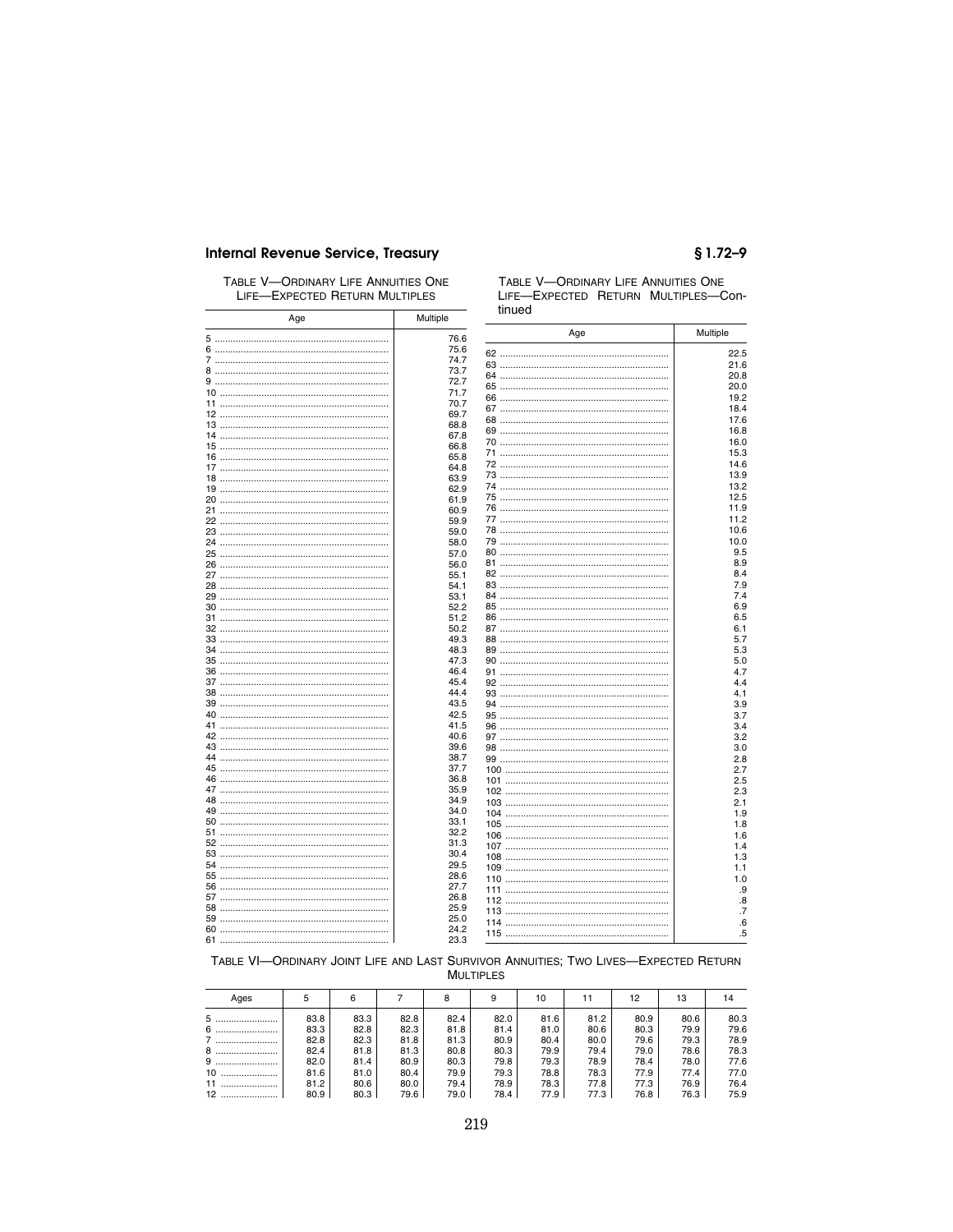|          |              |              |                | <b>IVIUL LIPLES</b> | ∿omunue      |              |              |              |              |              |
|----------|--------------|--------------|----------------|---------------------|--------------|--------------|--------------|--------------|--------------|--------------|
| Ages     | 5            | 6            | $\overline{7}$ | 8                   | 9            | 10           | 11           | 12           | 13           | 14           |
| 13       | 80.6         | 79.9         | 79.3           | 78.6                | 78.0         | 77.4         | 76.9         | 76.3         | 75.8         | 75.3         |
| 14       | 80.3         | 79.6         | 78.9           | 78.3                | 77.6         | 77.0         | 76.4         | 75.9         | 75.3         | 74.8         |
| 15       | 80.0         | 79.3         | 78.6           | 77.9                | 77.3         | 76.6         | 76.0         | 75.4         | 74.9         | 74.3         |
| 16       | 79.8<br>79.5 | 79.0<br>78.8 | 78.3<br>78.0   | 77.6<br>77.3        | 76.9<br>76.6 | 76.3<br>75.9 | 75.6<br>75.3 | 75.0<br>74.6 | 74.4<br>74.0 | 73.9<br>73.4 |
| 17<br>18 | 79.3         | 78.5         | 77.8           | 77.0                | 76.3         | 75.6         | 74.9         | 74.3         | 73.6         | 73.0         |
| 19       | 79.1         | 78.3         | 77.5           | 76.8                | 76.0         | 75.3         | 74.6         | 73.9         | 73.3         | 72.6         |
| 20       | 78.9         | 78.1         | 77.3           | 76.5                | 75.8         | 75.0         | 74.3         | 73.6         | 72.9         | 72.3         |
| 21       | 78.7         | 77.9         | 77.1           | 76.3                | 75.5         | 74.8         | 74.0         | 73.3         | 72.6         | 71.9         |
| 22       | 78.6         | 77.7         | 76.9           | 76.1                | 75.3         | 74.5         | 73.8         | 73.0         | 72.3         | 71.6         |
| 23       | 78.4         | 77.6         | 76.7           | 75.9                | 75.1         | 74.3         | 73.5         | 72.8         | 72.0         | 71.3         |
| 24       | 78.3         | 77.4         | 76.6           | 75.7                | 74.9         | 74.1         | 73.3         | 72.6         | 71.8         | 71.1         |
| 25       | 78.2         | 77.3         | 76.4           | 75.6                | 74.8         | 73.9         | 73.1         | 72.3         | 71.6         | 70.8         |
| 26       | 78.0         | 77.2         | 76.3           | 75.4                | 74.6         | 73.8         | 72.9         | 72.1         | 71.3         | 70.6         |
| 27       | 77.9<br>77.8 | 77.1<br>76.9 | 76.2<br>76.1   | 75.3<br>75.2        | 74.4<br>74.3 | 73.6<br>73.4 | 72.8<br>72.6 | 71.9<br>71.8 | 71.1<br>70.9 | 70.3<br>70.1 |
| 28<br>29 | 77.7         | 76.8         | 76.0           | 75.1                | 74.2         | 73.3         | 72.5         | 71.6         | 70.8         | 70.0         |
| $30$     | 77.7         | 76.8         | 75.9           | 75.0                | 74.1         | 73.2         | 72.3         | 71.5         | 70.6         | 69.8         |
| 31       | 77.6         | 76.7         | 75.8           | 74.9                | 74.0         | 73.1         | 72.2         | 71.3         | 70.5         | 69.6         |
| 32       | 77.5         | 76.6         | 75.7           | 74.8                | 73.9         | 73.0         | 72.1         | 71.2         | 70.3         | 69.5         |
| 33       | 77.5         | 76.5         | 75.6           | 74.7                | 73.8         | 72.9         | 72.0         | 71.1         | 70.2         | 69.3         |
| 34       | 77.4         | 76.5         | 75.5           | 74.6                | 73.7         | 72.8         | 71.9         | 71.0         | 70.1         | 69.2         |
| 35       | 77.3         | 76.4         | 75.5           | 74.5                | 73.6         | 72.7         | 71.8         | 70.9         | 70.0         | 69.1         |
| 36       | 77.3         | 76.3         | 75.4           | 74.5                | 73.5         | 72.6         | 71.7         | 70.8         | 69.9         | 69.0         |
| 37       | 77.2         | 76.3         | 75.4           | 74.4                | 73.5         | 72.6         | 71.6         | 70.7         | 69.8         | 68.9         |
| $38$     | 77.2         | 76.2         | 75.3           | 74.4                | 73.4         | 72.5         | 71.6<br>71.5 | 70.6<br>70.6 | 69.7         | 68.8<br>68.7 |
| 40       | 77.2<br>77.1 | 76.2<br>76.2 | 75.3<br>75.2   | 74.3<br>74.3        | 73.4<br>73.3 | 72.4<br>72.4 | 71.4         | 70.5         | 69.6<br>69.6 | 68.6         |
| 41       | 77.1         | 76.1         | 75.2           | 74.2                | 73.3         | 72.3         | 71.4         | 70.4         | 69.5         | 68.6         |
| 42       | 77.0         | 76.1         | 75.1           | 74.2                | 73.2         | 72.3         | 71.3         | 70.4         | 69.4         | 68.5         |
| 43       | 77.0         | 76.1         | 75.1           | 74.1                | 73.2         | 72.2         | 71.3         | 70.3         | 69.4         | 68.5         |
| 44       | 77.0         | 76.0         | 75.1           | 74.1                | 73.1         | 72.2         | 71.2         | 70.3         | 69.3         | 68.4         |
| 45       | 77.0         | 76.0         | 75.0           | 74.1                | 73.1         | 72.2         | 71.2         | 70.2         | 69.3         | 68.4         |
| 46       | 76.9         | 76.0         | 75.0           | 74.0                | 73.1         | 72.1         | 71.2         | 70.2         | 69.3         | 68.3         |
| 47       | 76.9         | 75.9         | 75.0           | 74.0                | 73.1         | 72.1         | 71.1         | 70.2         | 69.2         | 68.3         |
| 48       | 76.9         | 75.9         | 75.0           | 74.0                | 73.0         | 72.1         | 71.1         | 70.1         | 69.2         | 68.2         |
| 49       | 76.9         | 75.9         | 74.9           | 74.0                | 73.0         | 72.0         | 71.1         | 70.1         | 69.1         | 68.2         |
| $50$     | 76.9<br>76.8 | 75.9         | 74.9<br>74.9   | 73.9<br>73.9        | 73.0<br>73.0 | 72.0<br>72.0 | 71.0<br>71.0 | 70.1<br>70.1 | 69.1<br>69.1 | 68.2<br>68.1 |
| 51<br>52 | 76.8         | 75.9<br>75.9 | 74.9           | 73.9                | 72.9         | 72.0         | 71.0         | 70.0         | 69.1         | 68.1         |
| 53       | 76.8         | 75.8         | 74.9           | 73.9                | 72.9         | 71.9         | 71.0         | 70.0         | 69.0         | 68.1         |
| 54       | 76.8         | 75.8         | 74.8           | 73.9                | 72.9         | 71.9         | 71.0         | 70.0         | 69.0         | 68.1         |
| 55       | 76.8         | 75.8         | 74.8           | 73.9                | 72.9         | 71.9         | 70.9         | 70.0         | 69.0         | 68.0         |
| 56       | 76.8         | 75.8         | 74.8           | 73.8                | 72.9         | 71.9         | 70.9         | 69.9         | 69.0         | 68.0         |
| 57       | 76.8         | 75.8         | 74.8           | 73.8                | 72.9         | 71.9         | 70.9         | 69.9         | 69.0         | 68.0         |
| 58       | 76.8         | 75.8         | 74.8           | 73.8                | 72.8         | 71.9         | 70.9         | 69.9         | 68.9         | 68.0         |
| 59       | 76.7         | 75.8         | 74.8           | 73.8                | 72.8         | 71.9         | 70.9         | 69.9         | 68.9         | 68.0         |
| 60       | 76.7         | 75.8         | 74.8           | 73.8                | 72.8         | 71.8         | 70.9         | 69.9         | 68.9         | 67.9         |
| 61<br>62 | 76.7<br>76.7 | 75.7<br>75.7 | 74.8<br>74.8   | 73.8<br>73.8        | 72.8<br>72.8 | 71.8<br>71.8 | 70.9<br>70.8 | 69.9<br>69.9 | 68.9<br>68.9 | 67.9<br>67.9 |
| 63       | 76.7         | 75.7         | 74.8           | 73.8                | 72.8         | 71.8         | 70.8         | 69.9         | 68.9         | 67.9         |
| 64       | 76.7         | 75.7         | 74.7           | 73.8                | 72.8         | 71.8         | 70.8         | 69.8         | 68.9         | 67.9         |
| 65       | 76.7         | 75.7         | 74.7           | 73.8                | 72.8         | 71.8         | 70.8         | 69.8         | 68.9         | 67.9         |
| 66       | 76.7         | 75.7         | 74.7           | 73.7                | 72.8         | 71.8         | 70.8         | 69.8         | 68.9         | 67.9         |
| 67       | 76.7         | 75.7         | 74.7           | 73.7                | 72.8         | 71.8         | 70.8         | 69.8         | 68.8         | 67.9         |
| 68       | 76.7         | 75.7         | 74.7           | 73.7                | 72.8         | 71.8         | 70.8         | 69.8         | 68.8         | 67.9         |
| 69       | 76.7         | 75.7         | 74.7           | 73.7                | 72.7         | 71.8         | 70.8         | 69.8         | 68.8         | 67.8         |
| 70       | 76.7         | 75.7         | 74.7           | 73.7                | 72.7         | 71.8         | 70.8         | 69.8         | 68.8         | 67.8         |
| 71       | 76.7         | 75.7         | 74.7           | 73.7                | 72.7         | 71.8         | 70.8         | 69.8         | 68.8         | 67.8         |
| 72       | 76.7         | 75.7         | 74.7           | 73.7                | 72.7         | 71.8         | 70.8         | 69.8         | 68.8         | 67.8         |
| 73       | 76.7         | 75.7         | 74.7           | 73.7                | 72.7         | 71.7         | 70.8         | 69.8         | 68.8         | 67.8         |
| 74       | 76.7         | 75.7         | 74.7           | 73.7                | 72.7         | 71.7         | 70.8         | 69.8         | 68.8         | 67.8         |
| 75       | 76.7         | 75.7         | 74.7           | 73.7                | 72.7         | 71.7         | 70.8         | 69.8         | 68.8         | 67.8         |
| 76<br>77 | 76.6<br>76.6 | 75.7<br>75.7 | 74.7<br>74.7   | 73.7<br>73.7        | 72.7<br>72.7 | 71.7<br>71.7 | 70.8<br>70.8 | 69.8<br>69.8 | 68.8<br>68.8 | 67.8<br>67.8 |
| 78       | 76.6         | 75.7         | 74.7           | 73.7                | 72.7         | 71.7         | 70.7         | 69.8         | 68.8         | 67.8         |
| 79       | 76.6         | 75.7         | 74.7           | 73.7                | 72.7         | 71.7         | 70.7         | 69.8         | 68.8         | 67.8         |
| 80       | 76.6         | 75.7         | 74.7           | 73.7                | 72.7         | 71.7         | 70.7         | 69.8         | 68.8         | 67.8         |
| 81       | 76.6         | 75.7         | 74.7           | 73.7                | 72.7         | 71.7         | 70.7         | 69.8         | 68.8         | 67.8         |
| 82       | 76.6         | 75.7         | 74.7           | 73.7                | 72.7         | 71.7         | 70.7         | 69.8         | 68.8         | 67.8         |
| 83       | 76.6         | 75.7         | 74.7           | 73.7                | 72.7         | 71.7         | 70.7         | 69.8         | 68.8         | 67.8         |

TABLE VI—ORDINARY JOINT LIFE AND LAST SURVIVOR ANNUITIES; TWO LIVES—EXPECTED RETURN MULTIPLES—Continued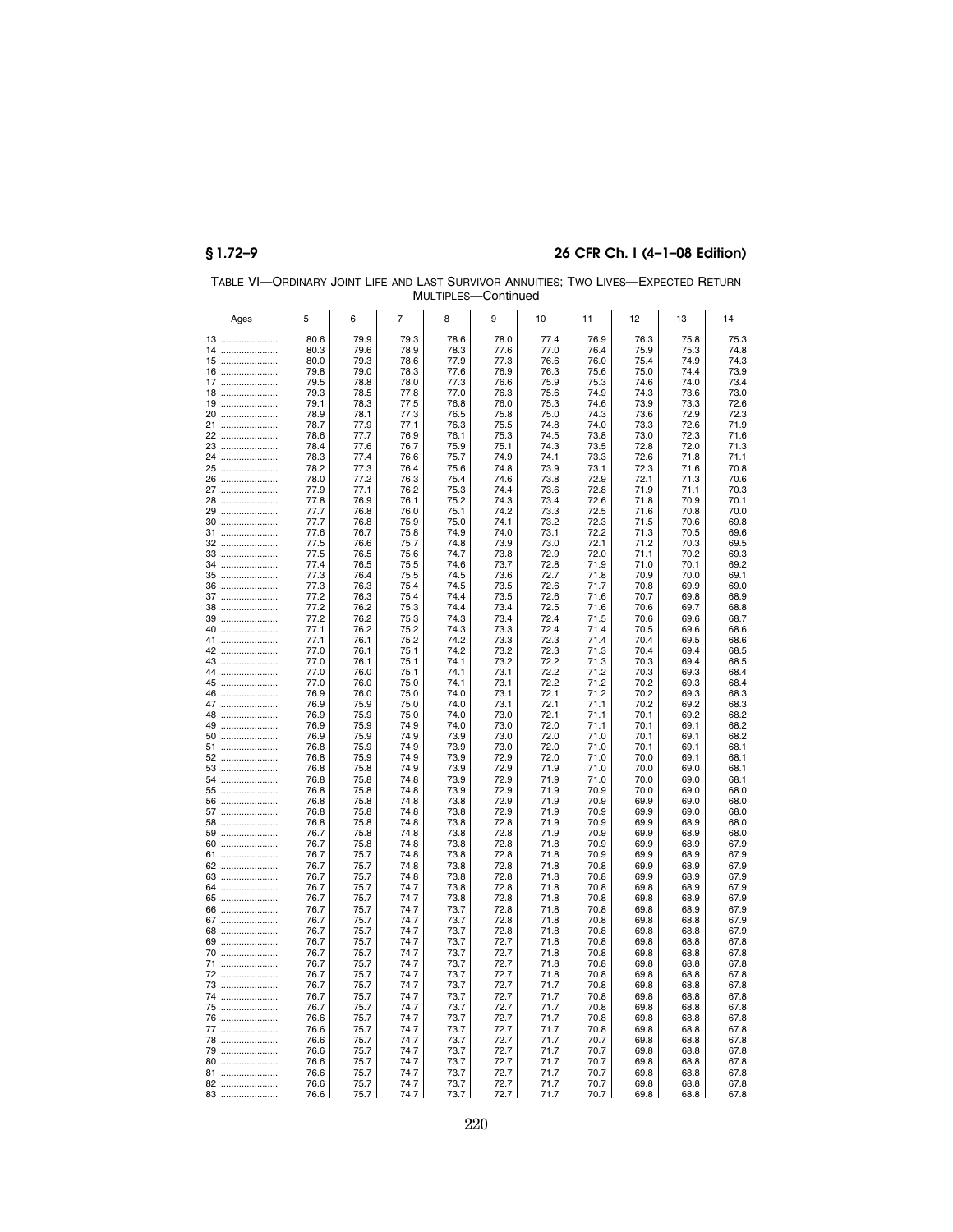| TABLE VI-ORDINARY JOINT LIFE AND LAST SURVIVOR ANNUITIES: TWO LIVES-EXPECTED RETURN |
|-------------------------------------------------------------------------------------|
| MULTIPLES-Continued                                                                 |

| Ages    | 5    | 6    | 7    | 8    | 9    | 10   | 11   | 12   | 13   | 14   |
|---------|------|------|------|------|------|------|------|------|------|------|
| 84      | 76.6 | 75.7 | 74.7 | 73.7 | 72.7 | 71.7 | 70.7 | 69.8 | 68.8 | 67.8 |
| 85      | 76.6 | 75.7 | 74.7 | 73.7 | 72.7 | 71.7 | 70.7 | 69.8 | 68.8 | 67.8 |
| 86      | 76.6 | 75.7 | 74.7 | 73.7 | 72.7 | 71.7 | 70.7 | 69.8 | 68.8 | 67.8 |
| 87      | 76.6 | 75.7 | 74.7 | 73.7 | 72.7 | 71.7 | 70.7 | 69.8 | 68.8 | 67.8 |
| 88      | 76.6 | 75.7 | 74.7 | 73.7 | 72.7 | 71.7 | 70.7 | 69.8 | 68.8 | 67.8 |
| 89<br>  | 76.6 | 75.7 | 74.7 | 73.7 | 72.7 | 71.7 | 70.7 | 69.7 | 68.8 | 67.8 |
| 90      | 76.6 | 75.6 | 74.7 | 73.7 | 72.7 | 71.7 | 70.7 | 69.7 | 68.8 | 67.8 |
| 91      | 76.6 | 75.6 | 74.7 | 73.7 | 72.7 | 71.7 | 70.7 | 69.7 | 68.8 | 67.8 |
| 92      | 76.6 | 75.6 | 74.7 | 73.7 | 72.7 | 71.7 | 70.7 | 69.7 | 68.8 | 67.8 |
| 93      | 76.6 | 75.6 | 74.7 | 73.7 | 72.7 | 71.7 | 70.7 | 69.7 | 68.8 | 67.8 |
| 94      | 76.6 | 75.6 | 74.7 | 73.7 | 72.7 | 71.7 | 70.7 | 69.7 | 68.8 | 67.8 |
| 95      | 76.6 | 75.6 | 74.7 | 73.7 | 72.7 | 71.7 | 70.7 | 69.7 | 68.8 | 67.8 |
| 96      | 76.6 | 75.6 | 74.7 | 73.7 | 72.7 | 71.7 | 70.7 | 69.7 | 68.8 | 67.8 |
| 97      | 76.6 | 75.6 | 74.7 | 73.7 | 72.7 | 71.7 | 70.7 | 69.7 | 68.8 | 67.8 |
| 98      | 76.6 | 75.6 | 74.7 | 73.7 | 72.7 | 71.7 | 70.7 | 69.7 | 68.8 | 67.8 |
| 99      | 76.6 | 75.6 | 74.7 | 73.7 | 72.7 | 71.7 | 70.7 | 69.7 | 68.8 | 67.8 |
| $100$   | 76.6 | 75.6 | 74.7 | 73.7 | 72.7 | 71.7 | 70.7 | 69.7 | 68.8 | 67.8 |
| 101     | 76.6 | 75.6 | 74.7 | 73.7 | 72.7 | 71.7 | 70.7 | 69.7 | 68.8 | 67.8 |
| 102<br> | 76.6 | 75.6 | 74.7 | 73.7 | 72.7 | 71.7 | 70.7 | 69.7 | 68.8 | 67.8 |
| 103<br> | 76.6 | 75.6 | 74.7 | 73.7 | 72.7 | 71.7 | 70.7 | 69.7 | 68.8 | 67.8 |
| 104     | 76.6 | 75.6 | 74.7 | 73.7 | 72.7 | 71.7 | 70.7 | 69.7 | 68.8 | 67.8 |
| 105     | 76.6 | 75.6 | 74.7 | 73.7 | 72.7 | 71.7 | 70.7 | 69.7 | 68.8 | 67.8 |
| $106$   | 76.6 | 75.6 | 74.7 | 73.7 | 72.7 | 71.7 | 70.7 | 69.7 | 68.8 | 67.8 |
| 107     | 76.6 | 75.6 | 74.7 | 73.7 | 72.7 | 71.7 | 70.7 | 69.7 | 68.8 | 67.8 |
| 108     | 76.6 | 75.6 | 74.7 | 73.7 | 72.7 | 71.7 | 70.7 | 69.7 | 68.8 | 67.8 |
| 109     | 76.6 | 75.6 | 74.7 | 73.7 | 72.7 | 71.7 | 70.7 | 69.7 | 68.8 | 67.8 |
| 110     | 76.6 | 75.6 | 74.7 | 73.7 | 72.7 | 71.7 | 70.7 | 69.7 | 68.8 | 67.8 |
| 111     | 76.6 | 75.6 | 74.7 | 73.7 | 72.7 | 71.7 | 70.7 | 69.7 | 68.8 | 67.8 |
| 112     | 76.6 | 75.6 | 74.7 | 73.7 | 72.7 | 71.7 | 70.7 | 69.7 | 68.8 | 67.8 |
| 113     | 76.6 | 75.6 | 74.7 | 73.7 | 72.7 | 71.7 | 70.7 | 69.7 | 68.8 | 67.8 |
| 114     | 76.6 | 75.6 | 74.7 | 73.7 | 72.7 | 71.7 | 70.7 | 69.7 | 68.8 | 67.8 |
| 115     | 76.6 | 75.6 | 74.7 | 73.7 | 72.7 | 71.7 | 70.7 | 69.7 | 68.8 | 67.8 |
|         |      |      |      |      |      |      |      |      |      |      |

| Table VI—Ordinary Joint Life and Last Survivor Annuities: Two Lives—Expected Return |  |                  |  |  |
|-------------------------------------------------------------------------------------|--|------------------|--|--|
|                                                                                     |  | <b>MULTIPLES</b> |  |  |

| Ages   | 15   | 16   | 17   | 18   | 19   | 20   | 21   | 22   | 23   | 24   |
|--------|------|------|------|------|------|------|------|------|------|------|
| 15     | 73.8 | 73.3 | 72.9 | 72.4 | 72.0 | 71.6 | 71.3 | 70.9 | 70.6 | 70.3 |
| 16     | 73.3 | 72.8 | 72.3 | 71.9 | 71.4 | 71.0 | 70.7 | 70.3 | 70.0 | 69.6 |
| 17     | 72.9 | 72.3 | 71.8 | 71.3 | 70.9 | 70.5 | 70.0 | 69.7 | 69.3 | 69.0 |
| 18     | 72.4 | 71.9 | 71.3 | 70.8 | 70.4 | 69.0 | 69.5 | 69.9 | 68.7 | 68.3 |
| 19     | 72.0 | 71.4 | 70.9 | 70.4 | 69.8 | 69.4 | 68.9 | 68.5 | 68.1 | 67.7 |
| 20     | 71.6 | 71.0 | 70.5 | 69.9 | 69.4 | 68.8 | 68.4 | 67.9 | 67.5 | 67.1 |
| 21     | 71.3 | 70.7 | 70.0 | 69.5 | 68.9 | 68.4 | 67.9 | 67.4 | 66.9 | 66.5 |
| 22     | 70.9 | 70.3 | 69.7 | 69.0 | 68.5 | 67.9 | 67.4 | 66.9 | 66.4 | 65.9 |
| 23     | 70.6 | 70.0 | 69.3 | 68.7 | 68.1 | 67.5 | 66.9 | 66.4 | 65.9 | 65.4 |
| 24     | 70.3 | 69.6 | 69.0 | 68.3 | 67.7 | 67.1 | 66.5 | 65.9 | 65.4 | 64.9 |
| 25<br> | 70.1 | 69.3 | 68.6 | 68.0 | 67.3 | 66.7 | 66.1 | 65.5 | 64.9 | 64.4 |
| 26<br> | 69.8 | 69.1 | 68.3 | 67.6 | 67.0 | 66.3 | 65.7 | 65.1 | 64.5 | 63.9 |
| 27     | 69.6 | 68.8 | 68.1 | 67.3 | 66.7 | 66.0 | 65.3 | 64.7 | 64.1 | 63.5 |
| 28     | 69.3 | 68.6 | 67.8 | 67.1 | 66.4 | 65.7 | 65.0 | 64.3 | 63.7 | 63.1 |
| 29<br> | 69.1 | 68.4 | 67.6 | 66.8 | 66.1 | 65.4 | 64.7 | 64.0 | 63.3 | 62.7 |
| 30     | 69.0 | 68.2 | 67.4 | 66.6 | 65.8 | 65.1 | 64.4 | 63.7 | 63.0 | 62.3 |
| 31     | 68.8 | 68.0 | 67.2 | 66.4 | 65.6 | 64.8 | 64.1 | 63.4 | 62.7 | 62.0 |
| 32     | 68.6 | 67.8 | 67.0 | 66.2 | 65.4 | 64.6 | 63.8 | 63.1 | 62.4 | 61.7 |
| 33     | 68.5 | 67.6 | 66.8 | 66.0 | 65.2 | 64.4 | 63.6 | 62.8 | 62.1 | 61.4 |
|        | 68.3 | 67.5 | 66.6 | 65.8 | 65.0 | 64.2 | 63.4 | 62.6 | 61.9 | 61.1 |
| 35     | 68.2 | 67.4 | 66.5 | 65.6 | 64.8 | 64.0 | 63.2 | 62.4 | 61.6 | 60.9 |
| 36     | 68.1 | 67.2 | 66.4 | 65.5 | 64.7 | 63.8 | 63.0 | 62.2 | 61.4 | 60.6 |
| 37     | 68.0 | 67.1 | 66.2 | 65.4 | 64.5 | 63.7 | 62.8 | 62.0 | 61.2 | 60.4 |
|        | 67.9 | 67.0 | 66.1 | 65.2 | 64.4 | 63.5 | 62.7 | 61.8 | 61.0 | 60.2 |
| 39     | 67.8 | 66.9 | 66.0 | 65.1 | 64.2 | 63.4 | 62.5 | 61.7 | 60.8 | 60.0 |
| 40     | 67.7 | 66.8 | 65.9 | 65.0 | 64.1 | 63.3 | 62.4 | 61.5 | 60.7 | 59.9 |
| 41     | 67.7 | 66.7 | 65.8 | 64.9 | 64.0 | 63.1 | 62.3 | 61.4 | 60.5 | 59.7 |
| 42     | 67.6 | 66.7 | 65.7 | 64.8 | 63.9 | 63.0 | 62.2 | 61.3 | 60.4 | 59.6 |
| 43     | 67.5 | 66.6 | 65.7 | 64.8 | 63.8 | 62.9 | 62.1 | 61.2 | 60.3 | 59.4 |
| 44     | 67.5 | 66.5 | 65.6 | 64.7 | 63.8 | 62.9 | 62.0 | 61.1 | 60.2 | 59.3 |
| 45<br> | 67.4 | 66.5 | 65.5 | 64.6 | 63.7 | 62.8 | 61.9 | 61.0 | 60.1 | 59.2 |
| 46     | 67.4 | 66.4 | 65.4 | 64.6 | 63.6 | 62.7 | 61.8 | 60.9 | 60.0 | 59.1 |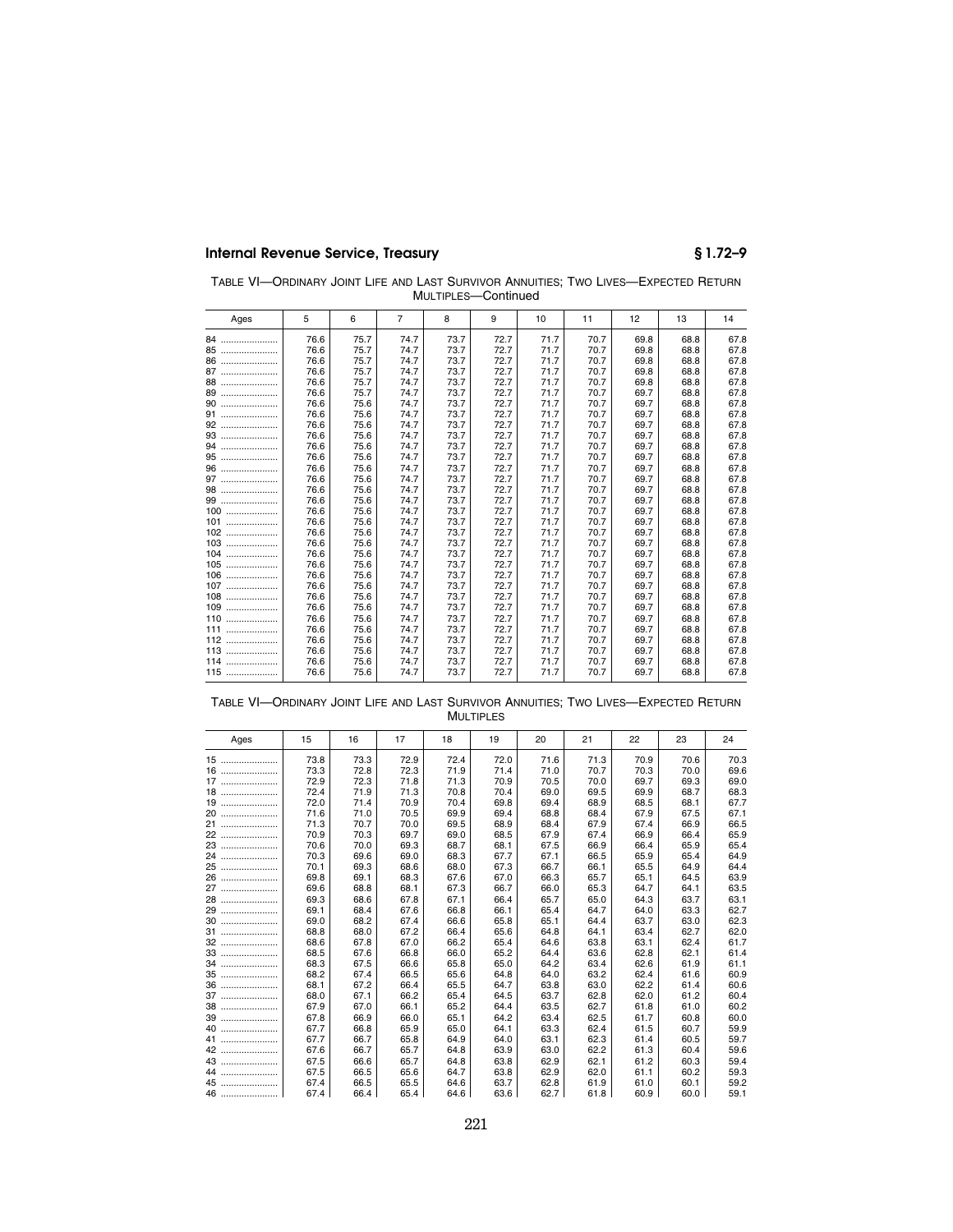|              |              |              |              | 171 J L I II | oununuu      |              |              |              |              |              |
|--------------|--------------|--------------|--------------|--------------|--------------|--------------|--------------|--------------|--------------|--------------|
| Ages         | 15           | 16           | 17           | 18           | 19           | 20           | 21           | 22           | 23           | 24           |
| 47           | 67.3         | 66.4         | 65.4         | 64.5         | 63.6         | 62.6         | 61.7         | 60.8         | 59.9         | 59.0         |
| 48           | 67.3         | 66.3         | 65.4         | 64.4         | 63.5         | 62.6         | 61.6         | 60.7         | 59.8         | 58.9         |
| 49           | 67.2         | 66.3         | 65.3         | 64.4         | 63.5         | 62.5         | 61.6         | 60.7         | 59.7         | 58.8         |
| 50<br>51     | 67.2<br>67.2 | 66.2<br>66.2 | 65.3<br>65.3 | 64.3<br>64.3 | 63.4<br>63.4 | 62.5<br>62.4 | 61.5<br>61.5 | 60.6<br>60.5 | 59.7<br>59.6 | 58.8<br>58.7 |
| 52           | 67.1         | 66.2         | 65.2         | 64.3         | 63.3         | 62.4         | 61.4         | 60.5         | 59.6         | 58.6         |
| 53           | 67.1         | 66.2         | 65.2         | 64.2         | 63.3         | 62.3         | 61.4         | 60.4         | 59.5         | 58.6         |
| 54           | 67.1         | 66.1         | 65.2         | 64.2         | 63.2         | 62.3         | 61.3         | 60.4         | 59.5         | 58.5         |
| 55           | 67.1         | 66.1         | 65.1         | 64.2         | 63.2         | 62.3         | 61.3         | 60.4         | 59.4         | 58.5         |
| 56           | 67.0         | 66.1         | 65.1         | 64.1         | 63.2         | 62.2         | 61.3         | 60.3         | 59.4         | 58.4         |
| 57<br>58     | 67.0<br>67.0 | 66.1<br>66.0 | 65.1<br>65.1 | 64.1<br>64.1 | 63.2<br>63.1 | 62.2<br>62.2 | 61.2<br>61.2 | 60.3<br>60.3 | 59.3<br>59.3 | 58.4<br>58.4 |
| 59           | 67.0         | 66.0         | 65.0         | 64.1         | 63.1         | 62.1         | 61.2         | 60.2         | 59.3         | 58.3         |
| 60           | 67.0         | 66.0         | 65.0         | 64.1         | 63.1         | 62.1         | 61.2         | 60.2         | 59.2         | 58.3         |
| 61           | 67.0         | 66.0         | 65.0         | 64.0         | 63.1         | 62.1         | 61.1         | 60.2         | 59.2         | 58.3         |
| 62           | 66.9         | 66.0         | 65.0         | 64.0         | 63.1         | 62.1         | 61.1         | 60.2         | 59.2         | 58.2         |
| 63<br>64     | 66.9<br>66.9 | 66.0<br>65.9 | 65.0<br>65.0 | 64.0<br>64.0 | 63.0<br>63.0 | 62.1<br>62.1 | 61.1<br>61.1 | 60.1<br>60.1 | 59.2<br>59.2 | 58.2<br>58.2 |
| 65           | 66.9         | 65.9         | 65.0         | 64.0         | 63.0         | 62.0         | 61.1         | 60.1         | 59.1         | 58.2         |
| 66           | 66.9         | 65.9         | 64.9         | 64.0         | 63.0         | 62.0         | 61.1         | 60.1         | 59.1         | 58.2         |
| 67           | 66.9         | 65.9         | 64.9         | 64.0         | 63.0         | 62.0         | 61.1         | 60.1         | 59.1         | 58.1         |
| 68           | 66.9         | 65.9         | 64.9         | 64.0         | 63.0         | 62.0         | 61.0         | 60.1         | 59.1         | 58.1         |
| 69           | 66.9         | 65.9         | 64.9         | 63.9         | 63.0         | 62.0         | 61.0         | 60.0         | 59.1         | 58.1         |
| 70<br>71     | 66.9<br>66.9 | 65.9<br>65.9 | 64.9<br>64.9 | 63.9<br>63.9 | 63.0<br>62.9 | 62.0<br>62.0 | 61.0<br>61.0 | 60.0<br>60.0 | 59.1<br>59.1 | 58.1<br>58.1 |
| 72           | 66.9         | 65.9         | 64.9         | 63.9         | 62.9         | 62.0         | 61.0         | 60.0         | 59.0         | 58.1         |
| 73           | 66.8         | 65.9         | 64.9         | 63.9         | 62.9         | 62.0         | 61.0         | 60.0         | 59.0         | 58.1         |
| 74           | 66.8         | 65.9         | 64.9         | 63.9         | 62.9         | 62.0         | 61.0         | 60.0         | 59.0         | 58.1         |
| 75           | 66.8         | 65.9         | 64.9         | 63.9         | 62.9         | 61.9         | 61.0         | 60.0         | 59.0         | 58.1         |
| 76           | 66.8         | 65.9         | 64.9         | 63.9         | 62.9<br>62.9 | 61.9         | 61.0         | 60.0         | 59.0         | 58.0         |
| 76<br>77     | 66.8<br>66.8 | 65.9<br>65.9 | 64.9<br>64.9 | 63.9<br>63.9 | 63.9         | 61.9<br>62.9 | 61.0<br>61.0 | 60.0<br>60.0 | 59.0<br>59.0 | 58.0<br>58.0 |
| 78           | 66.8         | 65.8         | 64.9         | 63.9         | 62.9         | 61.9         | 61.0         | 60.0         | 59.0         | 58.0         |
| 79           | 66.8         | 65.8         | 64.9         | 63.9         | 62.9         | 61.9         | 61.0         | 60.0         | 59.0         | 58.0         |
| 80           | 66.8         | 65.9         | 64.9         | 63.9         | 62.9         | 61.9         | 60.9         | 60.0         | 59.0         | 58.0         |
| 81           | 66.8         | 65.8         | 64.9         | 63.9         | 62.9         | 61.9         | 60.9         | 60.0         | 59.0         | 58.0         |
| 82           | 66.8         | 65.8         | 64.9<br>64.9 | 63.9         | 62.9         | 61.9         | 60.9<br>60.9 | 60.0         | 59.0         | 58.0         |
| 83<br>84     | 66.8<br>66.8 | 65.8<br>65.8 | 64.8         | 63.9<br>63.9 | 62.9<br>62.9 | 61.9<br>61.9 | 60.9         | 60.0<br>60.0 | 59.0<br>59.0 | 58.0<br>58.0 |
| 85           | 66.8         | 65.8         | 64.8         | 63.9         | 62.9         | 61.9         | 60.9         | 60.0         | 59.0         | 58.0         |
| 86           | 66.8         | 65.8         | 64.8         | 63.9         | 62.9         | 61.9         | 60.9         | 60.0         | 59.0         | 58.0         |
| 87           | 66.8         | 65.8         | 64.8         | 63.9         | 62.9         | 61.9         | 60.9         | 60.0         | 59.0         | 58.0         |
| 88           | 66.8         | 65.8         | 64.8         | 63.9         | 62.9         | 61.9         | 60.9         | 60.0         | 59.0         | 58.0         |
| 89<br>90     | 66.8<br>66.8 | 65.8<br>65.8 | 64.8<br>64.8 | 63.9<br>63.9 | 62.9<br>62.9 | 61.9<br>61.9 | 60.9<br>60.9 | 60.0<br>60.0 | 59.0<br>59.0 | 58.0<br>58.0 |
| 91           | 66.8         | 65.8         | 64.8         | 63.9         | 62.9         | 61.9         | 60.9         | 60.0         | 59.0         | 58.0         |
| 92           | 66.8         | 65.8         | 64.8         | 63.9         | 62.9         | 61.9         | 60.9         | 59.9         | 59.0         | 58.0         |
| 93           | 66.8         | 65.8         | 64.8         | 63.9         | 62.9         | 61.9         | 60.9         | 59.9         | 59.0         | 58.0         |
| 94           | 66.8         | 65.8         | 64.8         | 63.9         | 62.9         | 61.9         | 60.9         | 59.9         | 59.0         | 58.0         |
| 95           | 66.8<br>66.8 | 65.8<br>65.8 | 64.8<br>64.8 | 63.9<br>63.9 | 62.9<br>62.9 | 61.9<br>61.9 | 60.9<br>60.9 | 59.9<br>59.9 | 59.0<br>59.0 | 58.0<br>58.0 |
| 96<br>97     | 66.8         | 65.8         | 64.8         | 63.9         | 62.9         | 61.9         | 60.9         | 59.9         | 59.0         | 58.0         |
| 98           | 66.8         | 65.8         | 64.8         | 63.9         | 62.9         | 61.9         | 60.9         | 59.9         | 59.0         | 58.0         |
| 99           | 66.8         | 65.8         | 64.8         | 63.9         | 62.9         | 61.9         | 60.9         | 59.9         | 59.0         | 58.0         |
| 100          | 66.8         | 65.8         | 64.8         | 63.9         | 62.9         | 61.9         | 60.9         | 59.9         | 59.0         | 58.0         |
| 101          | 66.8         | 65.8         | 64.8         | 63.9         | 62.9         | 61.9         | 60.9         | 59.9         | 59.0         | 58.0         |
| 102<br>$103$ | 66.8<br>66.8 | 65.8<br>65.8 | 64.8<br>64.8 | 63.9<br>63.9 | 62.9<br>62.9 | 61.9<br>61.9 | 60.9<br>60.9 | 59.9<br>59.9 | 59.0<br>59.0 | 58.0<br>58.0 |
| 104          | 66.8         | 65.8         | 64.8         | 63.9         | 62.9         | 61.9         | 60.9         | 59.9         | 59.0         | 58.0         |
| 105          | 66.8         | 65.8         | 64.8         | 63.9         | 62.9         | 61.9         | 60.9         | 59.9         | 59.0         | 58.0         |
| 106          | 66.8         | 65.8         | 64.8         | 63.9         | 62.9         | 61.9         | 60.9         | 59.9         | 59.0         | 58.0         |
| 107          | 66.8         | 65.8         | 64.8         | 63.9         | 62.9         | 61.9         | 60.9         | 59.9         | 59.0         | 58.0         |
| 108          | 66.8         | 65.8         | 64.8         | 63.9         | 62.9         | 61.9         | 60.9         | 59.9         | 59.0         | 58.0         |
| 109<br>110   | 66.8<br>66.8 | 65.8<br>65.8 | 64.8<br>64.8 | 63.9<br>63.9 | 62.9<br>62.9 | 61.9<br>61.9 | 60.9<br>60.9 | 59.9<br>59.9 | 59.0<br>59.0 | 58.0<br>58.0 |
| 111          | 66.8         | 65.8         | 64.8         | 63.9         | 62.9         | 61.9         | 60.9         | 59.9         | 59.0         | 58.0         |
| 112          | 66.8         | 65.8         | 64.8         | 63.9         | 62.9         | 61.9         | 60.9         | 59.9         | 59.0         | 58.0         |
| 113          | 66.8         | 65.8         | 64.8         | 63.9         | 62.9         | 61.9         | 60.9         | 59.9         | 59.0         | 58.0         |
| 114          | 66.8         | 65.8         | 64.8         | 63.9         | 62.9         | 61.9         | 60.9         | 59.9         | 59.0         | 58.0         |
| 115          | 66.8         | 65.8         | 64.8         | 63.9         | 62.9         | 61.9         | 60.9         | 59.9         | 59.0         | 58.0         |

TABLE VI—ORDINARY JOINT LIFE AND LAST SURVIVOR ANNUITIES; TWO LIVES—EXPECTED RETURN MULTIPLES—Continued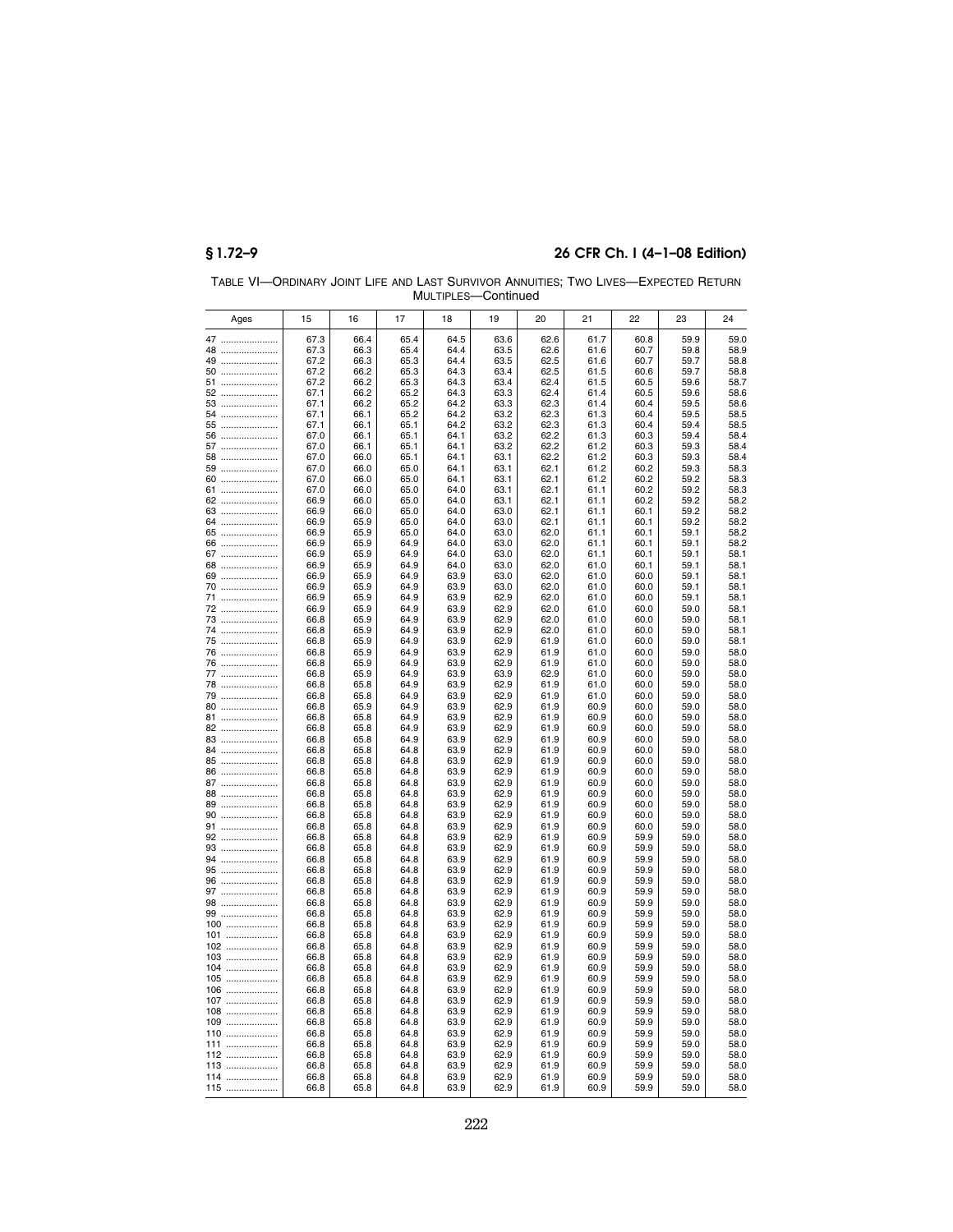| TABLE VI-ORDINARY JOINT LIFE AND LAST SURVIVOR ANNUITIES: TWO LIVES-EXPECTED RETURN |                  |  |  |
|-------------------------------------------------------------------------------------|------------------|--|--|
|                                                                                     | <b>MULTIPLES</b> |  |  |

| Ages         | 25           | 26           | 27           | 28           | 29           | 30           | 31           | 32           | 33           | 34           |
|--------------|--------------|--------------|--------------|--------------|--------------|--------------|--------------|--------------|--------------|--------------|
| 25           | 63.9         | 63.4         | 62.9         | 62.5         | 62.1         | 61.7         | 61.3         | 61.0         | 60.7         | 60.4         |
| 26           | 63.4         | 62.9         | 62.4         | 61.9         | 61.5         | 61.1         | 60.7         | 60.4         | 60.0         | 59.7         |
| 27           | 62.9         | 62.4         | 61.9         | 61.4         | 60.9         | 60.5         | 60.1         | 59.7         | 59.4         | 59.0         |
| 28           | 62.5         | 61.9         | 61.4         | 60.9         | 60.4         | 60.0         | 59.5         | 59.1         | 58.7         | 58.4         |
| 29           | 62.1         | 61.5         | 60.9         | 60.4         | 59.9         | 59.4         | 59.0         | 58.5         | 58.1         | 57.7         |
| 30           | 61.7         | 61.1         | 60.5         | 60.0         | 59.4         | 58.9         | 58.4         | 58.0         | 57.5         | 57.1         |
| 31           | 61.3         | 60.7         | 60.1         | 59.5         | 59.0         | 58.4         | 57.9         | 57.4         | 57.0         | 56.5         |
| 32           | 61.0         | 60.4         | 59.7         | 59.1         | 58.5         | 58.0         | 57.4         | 56.9         | 56.4         | 56.0         |
| 33           | 60.7         | 60.0         | 59.4         | 58.7         | 58.1         | 57.5         | 57.0         | 56.4         | 55.9         | 55.5         |
| 34           | 60.4         | 59.7         | 59.0         | 58.4         | 57.7         | 57.1         | 56.5         | 56.0         | 55.5         | 54.9         |
| 35           | 60.1         | 59.4         | 58.7         | 58.0         | 57.4         | 56.7         | 56.1         | 55.6         | 55.0         | 54.5         |
| 36           | 59.9         | 59.1         | 58.4         | 57.7<br>57.4 | 57.0         | 56.4         | 55.8         | 55.1         | 54.6         | 54.0         |
| 37<br>38     | 59.6<br>59.4 | 58.9<br>58.6 | 58.1<br>57.9 | 57.9         | 56.7<br>56.4 | 56.0<br>55.7 | 55.4<br>55.1 | 54.8<br>54.4 | 54.2<br>53.8 | 53.6<br>53.2 |
| 39           | 59.2         | 58.4         | 57.7         | 56.9         | 56.2         | 55.4         | 54.7         | 54.1         | 53.4         | 52.8         |
| 40           | 59.0         | 58.2         | 57.4         | 56.7         | 55.9         | 55.2         | 54.5         | 53.8         | 53.1         | 52.4         |
| 41           | 58.9         | 58.0         | 57.2         | 56.4         | 55.7         | 54.9         | 54.2         | 53.5         | 52.8         | 52.1         |
| 42           | 58.7         | 57.9         | 57.1         | 56.2         | 55.5         | 54.7         | 53.9         | 53.2         | 52.5         | 51.8         |
| 43           | 58.6         | 57.7         | 56.9         | 56.1         | 55.3         | 54.5         | 53.7         | 52.9         | 52.2         | 51.5         |
| 44           | 58.4         | 57.6         | 56.7         | 55.9         | 55.1         | 54.3         | 53.5         | 52.7         | 52.0         | 51.2         |
| 45           | 58.3         | 57.4         | 56.6         | 55.7         | 54.9         | 54.1         | 53.3         | 52.5         | 51.7         | 51.0         |
| 46           | 58.2         | 57.3         | 56.5         | 55.6         | 54.8         | 53.9         | 53.1         | 52.3         | 51.5         | 50.7         |
| 47           | 58.1         | 57.2         | 56.3         | 55.5         | 54.6         | 53.8         | 52.9         | 52.1         | 51.3         | 50.5         |
| 48           | 58.0         | 57.1         | 56.2         | 55.3         | 54.5         | 53.6         | 52.8         | 51.9         | 51.1         | 50.3         |
| 49<br>50     | 57.9<br>57.8 | 57.0<br>56.9 | 56.1<br>56.0 | 55.2<br>55.1 | 54.4<br>54.2 | 53.5<br>53.4 | 52.6<br>52.5 | 51.8<br>51.7 | 51.0<br>50.8 | 50.1<br>50.0 |
| 51           | 57.8         | 56.9         | 55.9         | 55.0         | 54.1         | 53.3         | 52.4         | 51.5         | 50.7         | 49.8         |
| 52           | 57.7         | 56.8         | 55.9         | 55.0         | 54.1         | 53.2         | 52.3         | 51.4         | 50.5         | 49.7         |
| 53           | 57.6         | 56.7         | 55.8         | 54.9         | 54.0         | 53.1         | 52.2         | 51.3         | 50.4         | 49.6         |
| 54           | 57.6         | 56.7         | 55.7         | 54.8         | 53.9         | 53.0         | 52.1         | 51.2         | 50.3         | 49.4         |
| 55           | 57.5         | 56.6         | 55.7         | 54.7         | 53.8         | 52.9         | 52.0         | 51.1         | 40.2         | 49.3         |
| 56           | 57.5         | 56.5         | 55.6         | 54.7         | 53.8         | 52.8         | 51.9         | 51.0         | 50.1         | 49.2         |
| 57           | 57.4         | 56.5         | 55.6         | 54.6<br>54.6 | 53.7         | 52.8         | 51.9         | 50.9         | 50.0         | 49.1         |
| 58           | 57.4<br>57.4 | 56.5<br>56.4 | 55.5<br>55.5 | 54.5         | 53.6<br>53.6 | 52.7<br>52.7 | 51.8<br>51.7 | 50.9<br>50.8 | 50.0<br>49.9 | 49.1<br>49.0 |
| 59<br>60     | 57.3         | 56.4         | 55.4         | 54.5         | 53.6         | 52.6         | 51.7         | 50.8         | 49.8         | 48.9         |
| 61           | 57.3         | 56.4         | 55.4         | 54.5         | 53.5         | 52.6         | 51.6         | 50.7         | 49.8         | 48.9         |
| 62           | 57.3         | 56.3         | 55.4         | 54.4         | 53.5         | 52.5         | 51.6         | 50.7         | 49.7         | 48.8         |
| 63           | 57.3         | 56.3         | 55.3         | 54.4         | 53.4         | 52.5         | 51.6         | 50.6         | 49.7         | 48.7         |
| 64           | 57.2         | 56.3         | 55.3         | 54.4         | 53.4         | 52.5         | 51.5         | 50.6         | 49.6         | 48.7         |
| 65           | 57.2         | 56.3         | 55.3         | 54.3         | 53.4         | 52.4         | 51.5         | 50.5         | 49.6         | 48.7         |
| 66<br>       | 57.2         | 56.2         | 55.3         | 54.3         | 53.4         | 52.4         | 51.5         | 50.5         | 49.6         | 48.6         |
| 67<br>68<br> | 57.2<br>57.2 | 56.2<br>56.2 | 55.3<br>55.2 | 54.3<br>54.3 | 53.3<br>53.3 | 52.4<br>52.4 | 51.4<br>51.4 | 50.5<br>50.4 | 49.5<br>49.5 | 48.6<br>48.6 |
| 69           | 57.1         | 56.2         | 55.2         | 54.3         | 53.3         | 52.3         | 51.4         | 50.4         | 49.5         | 48.5         |
| 70           | 57.1         | 56.2         | 55.2         | 54.2         | 53.3         | 52.3         | 51.4         | 50.4         | 49.4         | 48.5         |
| 71           | 57.1         | 56.2         | 55.2         | 54.2         | 53.3         | 52.3         | 51.3         | 50.4         | 49.4         | 48.5         |
| 72           | 57.1         | 56.1         | 55.2         | 54.2         | 53.2         | 52.3         | 51.3         | 50.4         | 49.4         | 48.5         |
| 73           | 57.1         | 56.1         | 55.2         | 54.2         | 53.2         | 52.3         | 51.3         | 50.3         | 49.4         | 48.4         |
| 74           | 57.1         | 56.1         | 55.2         | 54.2         | 53.2         | 52.3         | 51.3         | 50.3         | 49.4         | 48.4         |
| 75           | 57.1         | 56.1         | 55.1         | 54.2         | 53.2         | 52.2         | 51.3         | 50.3         | 49.4         | 48.4         |
| 76           | 57.1<br>57.1 | 56.1<br>56.1 | 55.1<br>55.1 | 54.2<br>54.2 | 53.2<br>53.2 | 52.2<br>52.2 | 51.3<br>51.3 | 50.3<br>50.3 | 49.3<br>49.3 | 48.4<br>48.4 |
| 77<br>78     | 57.1         | 56.1         | 55.1         | 54.2         | 53.2         | 52.2         | 51.3         | 50.3         | 49.3         | 48.4         |
| 79           | 57.1         | 56.1         | 55.1         | 54.1         | 53.2         | 52.2         | 51.2         | 50.3         | 49.3         | 48.4         |
| 80           | 57.1         | 56.1         | 55.1         | 54.1         | 53.2         | 52.2         | 51.2         | 50.3         | 49.3         | 48.3         |
| 81           | 57.0         | 56.1         | 55.1         | 54.1         | 53.2         | 52.2         | 51.2         | 50.3         | 49.3         | 48.3         |
| 82           | 57.0         | 56.1         | 55.1         | 54.1         | 53.2         | 52.2         | 51.2         | 50.3         | 49.3         | 48.3         |
| 83           | 57.0         | 56.1         | 55.1         | 54.1         | 53.2         | 52.2         | 51.2         | 50.3         | 49.3         | 48.3         |
| 84           | 57.0         | 56.1         | 55.1         | 54.1         | 53.2         | 52.2         | 51.2         | 50.3         | 49.3         | 48.3         |
| 85           | 57.0         | 56.1         | 55.1         | 54.1         | 53.2         | 52.2         | 51.2         | 50.2         | 49.3         | 48.3         |
| 86           | 57.0         | 56.1         | 55.1         | 54.1         | 53.1         | 52.2         | 51.2         | 50.2         | 49.3         | 48.3         |
| 87           | 57.0<br>57.0 | 56.1<br>56.1 | 55.1<br>55.1 | 54.1<br>54.1 | 53.1<br>53.1 | 52.2<br>52.2 | 51.2<br>51.2 | 50.2<br>50.2 | 49.3<br>49.3 | 48.3<br>48.3 |
| 88<br>89     | 57.0         | 56.1         | 55.1         | 54.1         | 53.1         | 52.2         | 51.2         | 50.2         | 49.3         | 48.3         |
| 90           | 57.0         | 56.1         | 55.1         | 54.1         | 53.1         | 52.2         | 51.2         | 50.2         | 49.3         | 48.3         |
| 91           | 57.0         | 56.1         | 55.1         | 54.1         | 53.1         | 52.2         | 51.2         | 50.2         | 49.3         | 48.3         |
| 92           | 57.0         | 56.1         | 55.1         | 54.1         | 53.1         | 52.2         | 51.2         | 50.2         | 49.3         | 48.3         |
| 93           | 57.0         | 56.1         | 55.1         | 54.1         | 53.1         | 52.2         | 51.2         | 50.2         | 49.3         | 48.3         |
| 94           | 57.0         | 56.0         | 55.1         | 54.1         | 53.1         | 52.2         | 51.2         | 50.2         | 49.3         | 48.3         |
| 95           | 57.0         | 56.0         | 55.1         | 54.1         | 53.1         | 52.2         | 51.2         | 50.2         | 49.3         | 48.3         |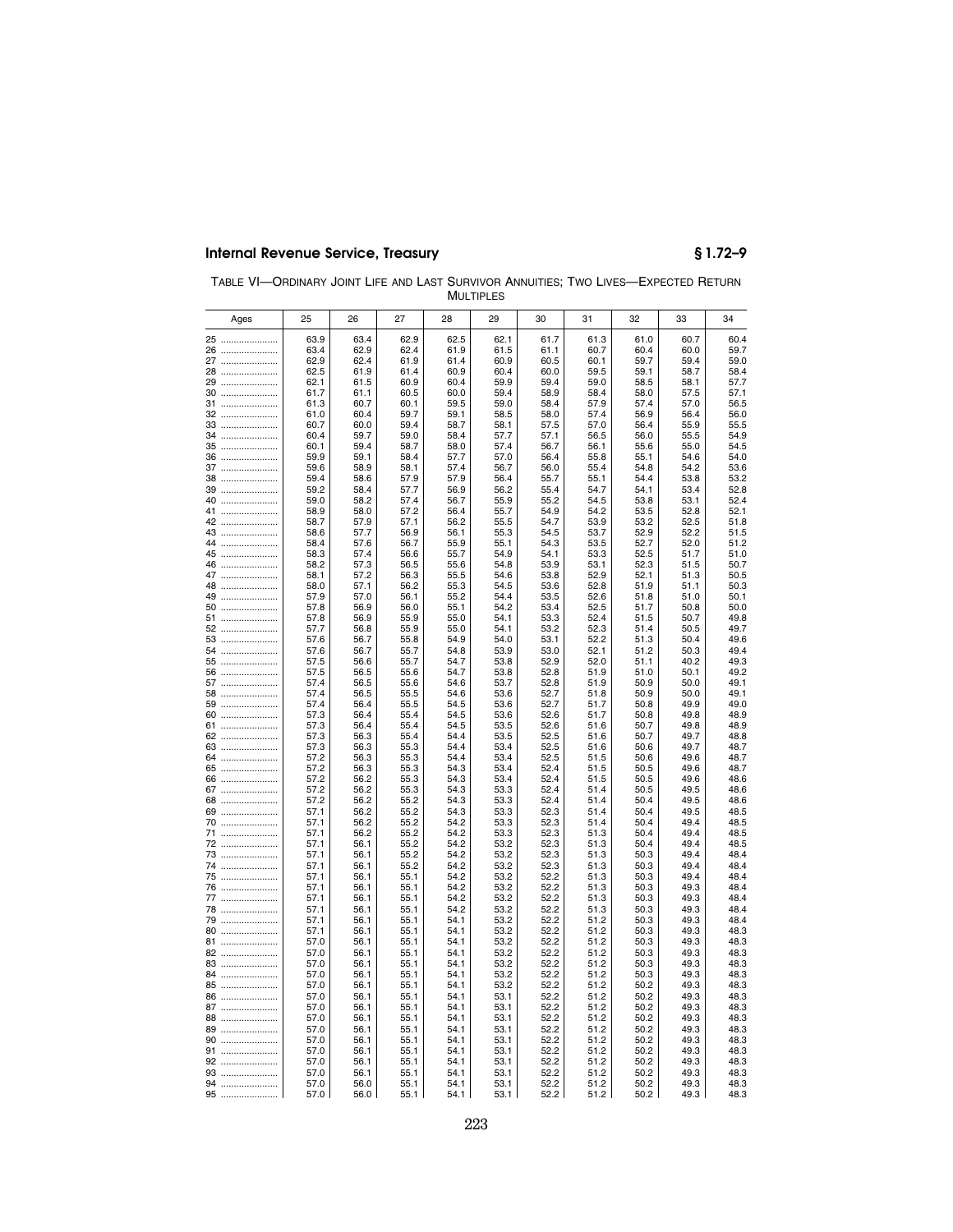TABLE VI—ORDINARY JOINT LIFE AND LAST SURVIVOR ANNUITIES; TWO LIVES—EXPECTED RETURN MULTIPLES—Continued

| Ages     | 25   | 26   | 27   | 28   | 29   | 30   | 31   | 32   | 33   | 34   |
|----------|------|------|------|------|------|------|------|------|------|------|
| 96<br>   | 57.0 | 56.0 | 55.1 | 54.1 | 53.1 | 52.2 | 51.2 | 50.2 | 49.3 | 48.3 |
| 97       | 57.0 | 56.0 | 55.1 | 54.1 | 53.1 | 52.2 | 51.2 | 50.2 | 49.3 | 48.3 |
| 98       | 57.0 | 56.0 | 55.1 | 54.1 | 53.1 | 52.2 | 51.2 | 50.2 | 49.3 | 48.3 |
| 99       | 57.0 | 56.0 | 55.1 | 54.1 | 53.1 | 52.2 | 51.2 | 50.2 | 49.3 | 48.3 |
| 100<br>. | 57.0 | 56.0 | 55.1 | 54.1 | 53.1 | 52.2 | 51.2 | 50.2 | 49.3 | 48.3 |
| 101<br>  | 57.0 | 56.0 | 55.1 | 54.1 | 53.1 | 52.2 | 51.2 | 50.2 | 49.3 | 48.3 |
| 102      | 57.0 | 56.0 | 55.1 | 54.1 | 53.1 | 52.2 | 51.2 | 50.2 | 49.3 | 48.3 |
| 103      | 57.0 | 56.0 | 55.1 | 54.1 | 53.1 | 52.2 | 51.2 | 50.2 | 49.3 | 48.3 |
| 104      | 57.0 | 56.0 | 55.1 | 54.1 | 53.1 | 52.2 | 51.2 | 50.2 | 49.3 | 48.3 |
| $105$    | 57.0 | 56.0 | 55.1 | 54.1 | 53.1 | 52.2 | 51.2 | 50.2 | 49.3 | 48.3 |
| 106<br>. | 57.0 | 56.0 | 55.1 | 54.1 | 53.1 | 52.2 | 51.2 | 50.2 | 49.3 | 48.3 |
| 107      | 57.0 | 56.0 | 55.1 | 54.1 | 53.1 | 52.2 | 51.2 | 50.2 | 49.3 | 48.3 |
| $108$    | 57.0 | 56.0 | 55.1 | 54.1 | 53.1 | 52.2 | 51.2 | 50.2 | 49.3 | 48.3 |
| 109      | 57.0 | 56.0 | 55.1 | 54.1 | 53.1 | 52.2 | 51.2 | 50.2 | 49.3 | 48.3 |
| 110<br>. | 57.0 | 56.0 | 55.1 | 54.1 | 53.1 | 52.2 | 51.2 | 50.2 | 49.3 | 48.3 |
| 111<br>. | 57.0 | 56.0 | 55.1 | 54.1 | 53.1 | 52.2 | 51.2 | 50.2 | 49.3 | 48.3 |
| 112      | 57.0 | 56.0 | 55.1 | 54.1 | 53.1 | 52.2 | 51.2 | 50.2 | 49.3 | 48.3 |
| 113      | 57.0 | 56.0 | 55.1 | 54.1 | 53.1 | 52.2 | 51.2 | 50.2 | 49.3 | 48.3 |
| 114<br>. | 57.0 | 56.0 | 55.1 | 54.1 | 53.1 | 52.2 | 51.2 | 50.2 | 49.3 | 48.3 |
| 115      | 57.0 | 56.0 | 55.1 | 54.1 | 53.1 | 52.2 | 51.2 | 50.2 | 49.3 | 48.3 |

TABLE VI—ORDINARY JOINT LIFE AND LAST SURVIVOR ANNUITIES; TWO LIVES—EXPECTED RETURN MULTIPLES

| Ages | 35   | 36   | 37   | 38   | 39   | 40   | 41   | 42   | 43   | 44   |
|------|------|------|------|------|------|------|------|------|------|------|
| 35   | 54.0 | 53.5 | 53.0 | 52.6 | 52.2 | 51.8 | 51.4 | 51.1 | 50.8 | 50.5 |
| 36   | 53.5 | 53.0 | 52.5 | 52.0 | 51.6 | 51.2 | 50.8 | 50.4 | 50.1 | 49.8 |
| 37   | 53.0 | 52.5 | 52.0 | 51.5 | 51.0 | 50.6 | 50.2 | 49.8 | 49.5 | 49.1 |
| 38   | 52.6 | 52.0 | 51.5 | 51.0 | 50.5 | 50.0 | 49.6 | 49.2 | 48.8 | 48.5 |
| 39   | 52.2 | 51.6 | 51.0 | 50.5 | 50.0 | 49.5 | 49.1 | 48.6 | 48.2 | 47.8 |
| 40   | 51.8 | 51.2 | 50.6 | 50.0 | 49.5 | 49.0 | 48.5 | 48.1 | 47.6 | 47.2 |
| 41   | 51.4 | 50.8 | 50.2 | 49.6 | 49.1 | 48.5 | 48.0 | 47.5 | 47.1 | 46.7 |
| 42   | 51.1 | 50.4 | 49.8 | 49.2 | 48.6 | 48.1 | 47.5 | 47.0 | 46.6 | 46.1 |
| 43   | 50.8 | 50.1 | 49.5 | 48.8 | 48.2 | 47.6 | 47.1 | 46.6 | 46.0 | 45.6 |
| 44   | 50.5 | 49.8 | 49.1 | 48.5 | 47.8 | 47.2 | 46.7 | 46.1 | 45.6 | 45.1 |
| 45   | 50.2 | 49.5 | 48.8 | 48.1 | 47.5 | 46.9 | 46.3 | 45.7 | 45.1 | 44.6 |
| 46   | 50.0 | 49.2 | 48.5 | 47.8 | 47.2 | 46.5 | 45.9 | 45.3 | 44.7 | 44.1 |
| 47   | 49.7 | 49.0 | 48.3 | 47.5 | 46.8 | 46.2 | 45.5 | 44.9 | 44.3 | 43.7 |
| 48   | 49.5 | 48.8 | 48.0 | 47.3 | 46.6 | 45.9 | 45.2 | 44.5 | 43.9 | 43.3 |
| 49   | 49.3 | 48.5 | 47.8 | 47.0 | 46.3 | 45.6 | 44.9 | 44.2 | 43.6 | 42.9 |
| 50   | 49.2 | 48.4 | 47.6 | 46.8 | 46.0 | 45.3 | 44.6 | 43.9 | 43.2 | 42.6 |
| 51   | 49.0 | 48.2 | 47.4 | 46.6 | 45.8 | 45.1 | 44.3 | 43.6 | 42.9 | 44.2 |
| 52   | 48.8 | 48.0 | 47.2 | 46.4 | 45.6 | 44.8 | 44.1 | 43.3 | 42.6 | 41.9 |
| 53   | 48.7 | 47.9 | 47.0 | 46.2 | 45.4 | 44.6 | 43.9 | 43.1 | 42.4 | 41.7 |
| 54   | 48.6 | 47.7 | 46.9 | 46.0 | 45.2 | 44.4 | 43.6 | 42.9 | 42.1 | 41.4 |
| 55   | 48.5 | 47.6 | 46.7 | 45.9 | 45.1 | 44.2 | 43.4 | 42.7 | 41.9 | 41.2 |
| 56   | 48.3 | 47.5 | 46.6 | 45.8 | 44.9 | 44.1 | 43.3 | 42.5 | 41.7 | 40.9 |
| 57   | 48.3 | 47.4 | 46.5 | 45.6 | 44.8 | 43.9 | 43.1 | 42.3 | 41.5 | 40.7 |
| 58   | 48.2 | 47.3 | 46.4 | 45.5 | 44.7 | 43.8 | 43.0 | 42.1 | 41.3 | 40.5 |
| 59   | 48.1 | 47.2 | 46.3 | 45.4 | 44.5 | 43.7 | 42.8 | 42.0 | 41.2 | 40.4 |
| 60   | 48.0 | 47.1 | 46.2 | 45.3 | 44.4 | 43.6 | 42.7 | 41.9 | 41.0 | 40.2 |
| 61   | 47.9 | 47.0 | 46.1 | 45.2 | 44.3 | 43.5 | 42.6 | 41.7 | 40.9 | 40.0 |
| 62   | 47.9 | 47.0 | 46.0 | 45.1 | 44.2 | 43.4 | 42.5 | 41.6 | 40.8 | 39.9 |
| 63   | 47.8 | 46.9 | 46.0 | 45.1 | 44.2 | 43.3 | 42.4 | 41.5 | 40.6 | 39.8 |
| 64   | 47.8 | 46.8 | 45.9 | 45.0 | 44.1 | 43.2 | 42.3 | 41.4 | 40.5 | 39.7 |
| 65   | 47.7 | 46.8 | 45.9 | 44.9 | 44.0 | 43.1 | 42.2 | 41.3 | 40.4 | 39.6 |
| 66   | 47.7 | 46.7 | 45.8 | 44.9 | 44.0 | 43.1 | 42.2 | 41.3 | 40.4 | 39.5 |
| 67   | 47.6 | 46.7 | 45.8 | 44.8 | 43.9 | 43.0 | 42.1 | 41.2 | 40.3 | 39.4 |
| 68   | 47.6 | 46.7 | 45.7 | 44.8 | 43.9 | 42.9 | 42.0 | 41.1 | 40.2 | 39.3 |
| 69   | 47.6 | 46.6 | 45.7 | 44.8 | 43.8 | 42.9 | 42.0 | 41.1 | 40.2 | 39.3 |
| 70   | 47.5 | 46.6 | 45.7 | 44.7 | 43.8 | 42.9 | 41.9 | 41.0 | 40.1 | 39.2 |
| 71   | 47.5 | 46.6 | 45.6 | 44.7 | 43.8 | 42.8 | 41.9 | 41.0 | 40.1 | 39.1 |
| 72   | 47.5 | 46.6 | 45.6 | 44.7 | 43.7 | 42.8 | 41.9 | 40.9 | 40.0 | 39.1 |
| 73   | 47.5 | 46.5 | 45.6 | 44.6 | 43.7 | 42.8 | 41.8 | 40.9 | 40.0 | 39.0 |
| 74   | 47.5 | 46.5 | 45.6 | 44.6 | 43.7 | 42.7 | 41.8 | 40.9 | 39.9 | 39.0 |
| 75   | 47.4 | 46.5 | 45.5 | 44.6 | 43.6 | 42.7 | 41.8 | 40.8 | 39.9 | 39.0 |
| 76   | 47.4 | 46.5 | 45.5 | 44.6 | 43.6 | 42.7 | 41.7 | 40.8 | 39.9 | 38.9 |
| 77   | 47.4 | 46.5 | 45.5 | 44.6 | 43.6 | 42.7 | 41.7 | 40.8 | 39.8 | 38.9 |
| 78   | 47.4 | 46.4 | 45.5 | 44.5 | 43.6 | 42.6 | 41.7 | 40.7 | 39.8 | 38.9 |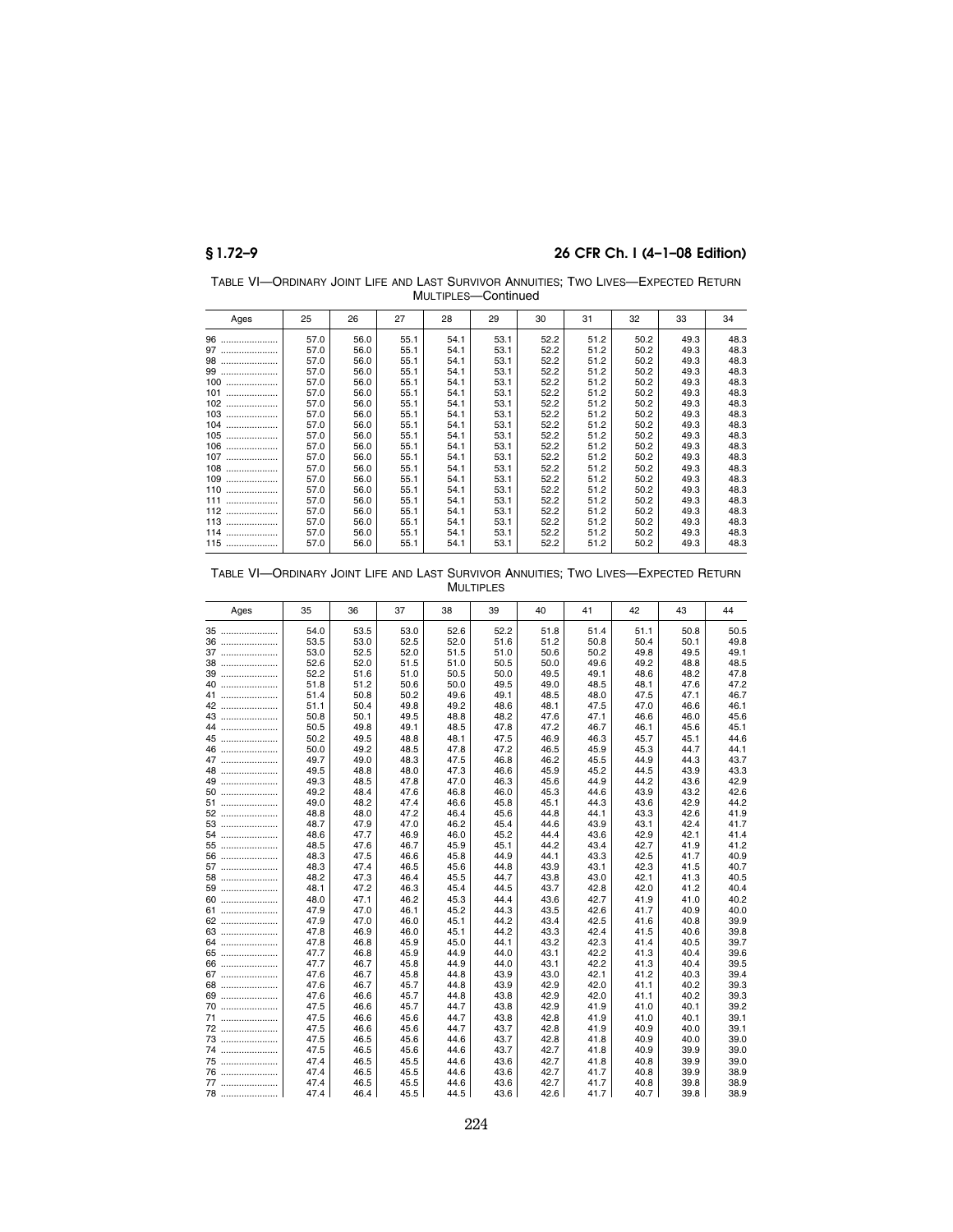| TABLE VI-ORDINARY JOINT LIFE AND LAST SURVIVOR ANNUITIES: TWO LIVES-EXPECTED RETURN |  |                     |  |  |
|-------------------------------------------------------------------------------------|--|---------------------|--|--|
|                                                                                     |  | MULTIPLES-Continued |  |  |

| Ages | 35   | 36   | 37   | 38   | 39   | 40   | 41   | 42   | 43   | 44   |
|------|------|------|------|------|------|------|------|------|------|------|
| 79   | 47.4 | 46.4 | 45.5 | 44.5 | 43.6 | 42.6 | 41.7 | 40.7 | 39.8 | 38.9 |
| 80   | 47.4 | 46.4 | 45.5 | 44.5 | 43.6 | 42.6 | 41.7 | 40.7 | 39.8 | 38.8 |
| 81   | 47.4 | 46.4 | 45.5 | 44.5 | 43.5 | 42.6 | 41.6 | 40.7 | 39.8 | 38.8 |
| 82   | 47.4 | 46.4 | 45.4 | 44.5 | 43.5 | 42.6 | 41.6 | 40.7 | 39.7 | 38.8 |
| 83   | 47.4 | 46.4 | 45.4 | 44.5 | 43.5 | 42.6 | 41.6 | 40.7 | 39.7 | 38.8 |
| 84   | 47.4 | 46.4 | 45.4 | 44.5 | 43.5 | 42.6 | 41.6 | 40.7 | 39.7 | 38.8 |
| 85   | 47.4 | 46.4 | 45.4 | 44.5 | 43.5 | 42.6 | 41.6 | 40.7 | 39.7 | 38.8 |
| 86   | 47.3 | 46.4 | 45.4 | 44.5 | 43.5 | 42.5 | 41.6 | 40.6 | 39.7 | 38.8 |
| 87   | 47.3 | 46.4 | 45.4 | 44.5 | 43.5 | 42.5 | 41.6 | 40.6 | 39.7 | 38.7 |
| 88   | 47.3 | 46.4 | 45.4 | 44.5 | 43.5 | 42.5 | 41.6 | 40.6 | 39.7 | 38.7 |
| 89   | 47.3 | 46.4 | 45.4 | 44.4 | 43.5 | 42.5 | 41.6 | 40.6 | 39.7 | 38.7 |
| 90   | 47.3 | 46.4 | 45.4 | 44.4 | 43.5 | 42.5 | 41.6 | 40.6 | 39.7 | 38.7 |
| 91   | 47.3 | 46.4 | 45.4 | 44.4 | 43.5 | 42.5 | 41.6 | 40.6 | 39.7 | 39.7 |
| 92   | 47.3 | 46.4 | 45.4 | 44.4 | 44.4 | 43.5 | 42.5 | 41.6 | 40.6 | 38.7 |
| 93   | 47.3 | 46.4 | 45.4 | 43.5 | 42.5 | 41.6 | 40.6 | 39.7 | 39.7 | 38.7 |
|      | 47.3 | 46.4 | 45.4 | 44.4 | 43.5 | 42.5 | 41.6 | 40.6 | 39.7 | 38.7 |
| 95   | 47.3 | 46.4 | 45.4 | 44.4 | 43.5 | 42.5 | 41.6 | 40.6 | 39.7 | 38.7 |
| 96   | 47.3 | 46.4 | 45.4 | 44.4 | 43.5 | 42.5 | 41.6 | 40.6 | 39.7 | 38.7 |
| 97   | 47.3 | 46.4 | 45.4 | 44.4 | 43.5 | 42.5 | 41.6 | 40.6 | 39.6 | 38.7 |
| 98   | 47.3 | 46.4 | 45.4 | 44.4 | 43.5 | 42.5 | 41.6 | 40.6 | 39.6 | 38.7 |
| 99   | 47.3 | 46.4 | 45.4 | 44.4 | 43.5 | 42.5 | 41.5 | 40.6 | 39.6 | 38.7 |
| 100  | 47.3 | 46.4 | 45.4 | 44.4 | 43.5 | 42.5 | 41.5 | 40.6 | 39.6 | 38.7 |
| 101  | 47.3 | 46.4 | 45.4 | 44.4 | 43.5 | 42.5 | 41.5 | 40.6 | 39.6 | 38.7 |
| 102  | 47.3 | 46.4 | 45.4 | 44.4 | 43.5 | 42.5 | 41.5 | 40.6 | 39.6 | 38.7 |
| 103  | 47.3 | 46.4 | 45.4 | 44.4 | 43.5 | 42.5 | 41.5 | 40.6 | 39.6 | 38.7 |
| 104  | 47.3 | 46.4 | 45.4 | 44.4 | 43.5 | 42.5 | 41.5 | 40.6 | 39.6 | 38.7 |
| 105  | 47.3 | 46.4 | 45.4 | 44.4 | 43.5 | 42.5 | 41.5 | 40.6 | 39.6 | 38.7 |
| 106  | 47.3 | 46.4 | 45.4 | 44.4 | 43.5 | 42.5 | 41.5 | 40.6 | 39.6 | 38.7 |
| 107  | 47.3 | 46.4 | 45.4 | 44.4 | 43.5 | 42.5 | 41.5 | 40.6 | 39.6 | 38.7 |
| 108  | 47.3 | 46.4 | 45.4 | 44.4 | 43.5 | 42.5 | 41.5 | 40.6 | 39.6 | 38.7 |
| 109  | 47.3 | 46.4 | 45.4 | 44.4 | 43.5 | 42.5 | 41.5 | 40.6 | 39.6 | 38.7 |
| 110  | 47.3 | 46.4 | 45.4 | 44.4 | 43.5 | 42.5 | 41.5 | 40.6 | 39.6 | 38.7 |
| 111  | 47.3 | 46.4 | 45.4 | 44.4 | 43.5 | 42.5 | 41.5 | 40.6 | 39.6 | 38.7 |
| 112  | 47.3 | 46.4 | 45.4 | 44.4 | 43.5 | 42.5 | 41.5 | 40.6 | 39.6 | 38.7 |
| 113  | 47.3 | 46.4 | 45.4 | 44.4 | 43.5 | 42.5 | 41.5 | 40.6 | 39.6 | 38.7 |
| 114  | 47.3 | 46.4 | 45.4 | 44.4 | 43.5 | 42.5 | 41.5 | 40.6 | 39.6 | 38.7 |
| 114  | 47.3 | 46.4 | 45.4 | 44.4 | 43.5 | 42.5 | 41.5 | 40.6 | 39.6 | 38.7 |
| 115  | 47.3 | 46.4 | 45.4 | 44.4 | 43.5 | 42.5 | 41.5 | 40.6 | 39.6 | 38.7 |

TABLE VI—ORDINARY JOINT LIFE AND LAST SURVIVOR ANNUITIES; TWO LIVES—EXPECTED RETURN MULTIPLES

| Ages   | 45   | 46   | 47   | 48   | 49   | 50   | 51   | 52   | 53   | 54   |
|--------|------|------|------|------|------|------|------|------|------|------|
| 45     | 44.1 | 43.6 | 43.2 | 42.7 | 42.3 | 42.0 | 41.6 | 41.3 | 41.0 | 40.7 |
| 46<br> | 43.6 | 43.1 | 42.6 | 42.2 | 41.8 | 41.4 | 41.0 | 40.6 | 40.3 | 40.0 |
| 47     | 43.2 | 42.6 | 42.1 | 41.7 | 41.2 | 40.8 | 40.4 | 40.0 | 39.7 | 39.3 |
| 48     | 42.7 | 42.2 | 41.7 | 41.2 | 40.7 | 40.2 | 39.8 | 39.4 | 39.0 | 38.7 |
| 49     | 42.3 | 41.8 | 41.2 | 40.7 | 40.2 | 39.7 | 39.3 | 38.8 | 38.4 | 38.1 |
| 50     | 42.0 | 41.4 | 40.8 | 40.2 | 39.7 | 39.2 | 38.7 | 38.3 | 37.9 | 37.5 |
| 51     | 41.6 | 41.0 | 40.4 | 39.8 | 39.3 | 38.7 | 38.2 | 37.8 | 37.3 | 36.9 |
| 52     | 41.3 | 40.6 | 40.0 | 39.4 | 38.8 | 38.3 | 37.8 | 37.3 | 36.8 | 36.4 |
| 53     | 41.0 | 40.3 | 39.7 | 39.0 | 38.4 | 37.9 | 37.3 | 36.8 | 36.3 | 35.8 |
|        | 40.7 | 40.0 | 39.3 | 38.7 | 38.1 | 37.5 | 36.9 | 36.4 | 35.8 | 35.3 |
| 55     | 40.4 | 39.7 | 39.0 | 38.4 | 37.7 | 37.1 | 36.5 | 35.9 | 35.4 | 34.9 |
| 56     | 40.2 | 39.5 | 38.7 | 38.1 | 37.4 | 36.8 | 36.1 | 35.6 | 35.0 | 34.4 |
| 57     | 40.0 | 39.2 | 38.5 | 37.8 | 37.1 | 36.4 | 35.8 | 35.2 | 34.6 | 34.0 |
| 58     | 39.7 | 39.0 | 38.2 | 37.5 | 36.8 | 36.1 | 35.5 | 34.8 | 34.2 | 33.6 |
| 59     | 39.6 | 38.8 | 38.0 | 37.3 | 36.6 | 35.9 | 35.2 | 34.5 | 33.9 | 33.3 |
| 60     | 39.4 | 38.6 | 37.8 | 37.1 | 36.3 | 35.6 | 34.9 | 34.2 | 33.6 | 32.9 |
| 61     | 39.2 | 38.4 | 37.6 | 36.9 | 36.1 | 35.4 | 34.6 | 33.9 | 33.3 | 32.6 |
| 62     | 39.1 | 38.3 | 37.5 | 36.7 | 35.9 | 35.1 | 34.4 | 33.7 | 33.0 | 32.3 |
| 63     | 38.9 | 38.1 | 37.3 | 36.5 | 35.7 | 34.9 | 34.2 | 33.5 | 32.7 | 32.0 |
| 64     | 38.8 | 38.0 | 37.2 | 36.3 | 35.5 | 34.8 | 34.0 | 33.2 | 32.5 | 31.8 |
| 65     | 38.7 | 37.9 | 37.0 | 36.2 | 35.4 | 34.6 | 33.8 | 33.0 | 32.3 | 31.6 |
| 66     | 38.6 | 37.8 | 36.9 | 36.1 | 35.2 | 34.4 | 33.6 | 32.9 | 32.1 | 31.4 |
| 67     | 38.5 | 37.7 | 36.8 | 36.0 | 35.1 | 34.3 | 33.5 | 32.7 | 31.9 | 31.2 |
| 68     | 38.4 | 37.6 | 36.7 | 35.8 | 35.0 | 34.2 | 33.4 | 32.5 | 31.8 | 31.0 |
| 69     | 38.4 | 37.5 | 36.6 | 35.7 | 34.9 | 34.1 | 33.2 | 32.4 | 31.6 | 30.8 |
| 70     | 38.3 | 37.4 | 36.5 | 35.7 | 34.8 | 34.0 | 33.1 | 32.3 | 31.5 | 30.7 |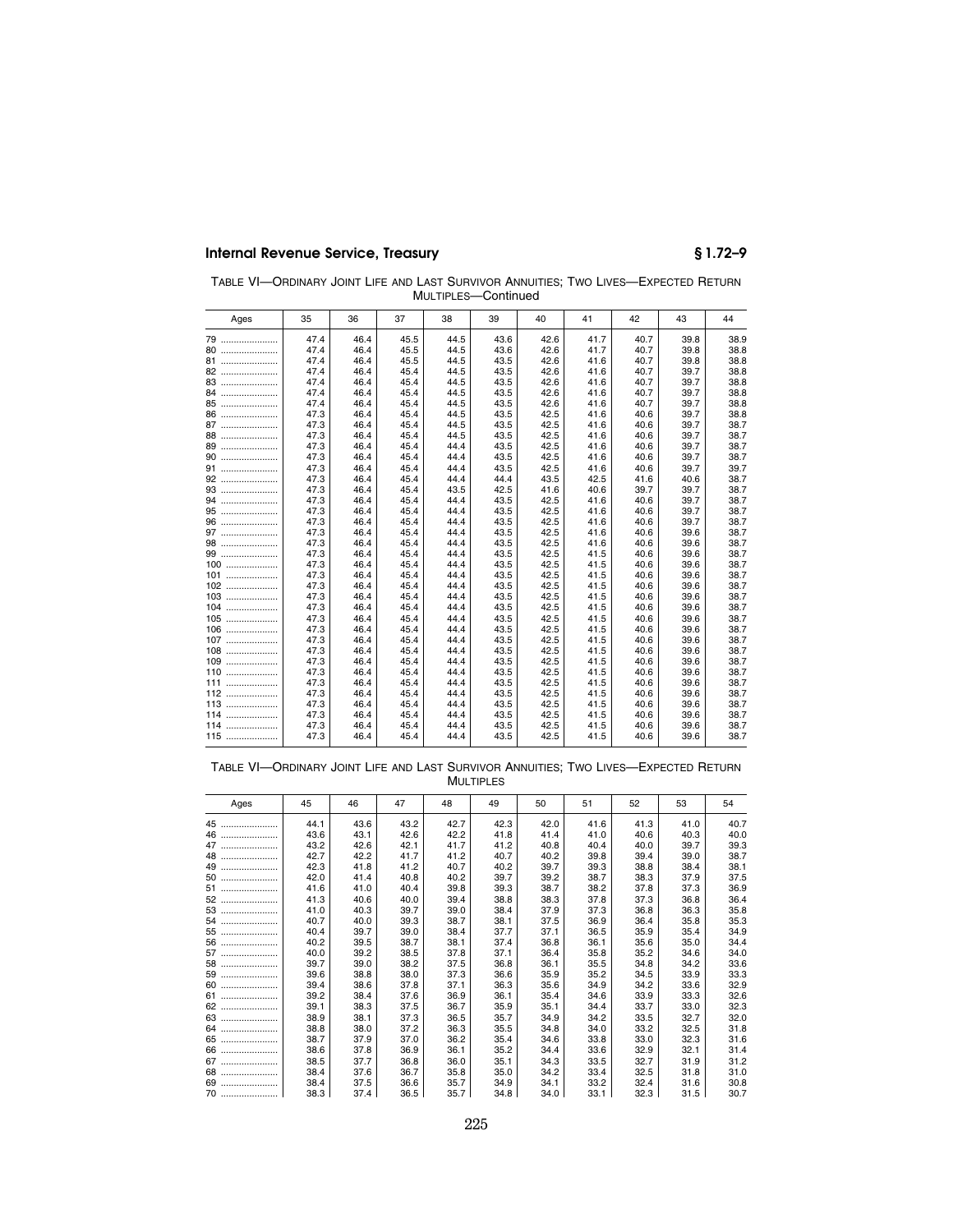| Ages     | 45   | 46   | 47   | 48   | 49   | 50   | 51   | 52   | 53   | 54   |
|----------|------|------|------|------|------|------|------|------|------|------|
| 71       | 38.2 | 37.3 | 36.5 | 35.6 | 34.7 | 33.9 | 33.0 | 32.2 | 31.4 | 30.5 |
| 72       | 38.2 | 37.3 | 36.4 | 35.5 | 34.6 | 33.8 | 32.9 | 32.1 | 31.2 | 30.4 |
| 73       | 38.1 | 37.2 | 36.3 | 35.4 | 34.6 | 33.7 | 32.8 | 32.0 | 31.1 | 30.3 |
| 74       | 38.1 | 37.2 | 36.3 | 35.4 | 34.5 | 33.6 | 32.8 | 31.9 | 31.1 | 30.2 |
| 75       | 38.1 | 37.1 | 36.2 | 35.3 | 34.5 | 33.6 | 32.7 | 31.8 | 31.0 | 30.1 |
| 76       | 38.0 | 37.1 | 36.2 | 35.3 | 34.4 | 33.5 | 32.6 | 31.8 | 30.9 | 30.1 |
| 77       | 38.0 | 37.1 | 36.2 | 35.3 | 34.4 | 33.5 | 32.6 | 31.7 | 30.8 | 30.0 |
| 78       | 38.0 | 37.0 | 36.1 | 35.2 | 34.3 | 33.4 | 32.5 | 31.7 | 30.8 | 29.9 |
| 79       | 37.9 | 37.0 | 36.1 | 35.2 | 34.3 | 33.4 | 32.5 | 31.6 | 30.7 | 29.9 |
| 80       | 37.9 | 37.0 | 36.1 | 35.2 | 34.2 | 33.4 | 32.5 | 31.6 | 30.7 | 29.8 |
| 81       | 37.9 | 37.0 | 36.0 | 35.1 | 34.2 | 33.3 | 32.4 | 31.5 | 30.7 | 29.8 |
| 82       | 37.9 | 36.9 | 36.0 | 35.1 | 34.2 | 33.3 | 32.4 | 31.5 | 30.6 | 29.7 |
| 83       | 37.9 | 36.9 | 36.0 | 35.1 | 34.2 | 33.3 | 32.4 | 31.5 | 30.6 | 29.7 |
| 84       | 37.8 | 36.9 | 36.9 | 35.0 | 34.2 | 33.2 | 32.3 | 31.4 | 30.6 | 29.7 |
| 85       | 37.8 | 36.9 | 36.0 | 35.1 | 34.1 | 33.2 | 32.3 | 31.4 | 30.5 | 29.6 |
| 86       | 38.8 | 36.9 | 36.0 | 35.0 | 34.1 | 33.2 | 32.3 | 31.4 | 30.5 | 29.6 |
| 87       | 37.8 | 36.9 | 35.9 | 35.0 | 34.1 | 33.2 | 32.3 | 31.4 | 30.5 | 29.6 |
| 88       | 37.8 | 36.9 | 35.9 | 35.0 | 34.1 | 33.2 | 32.3 | 31.4 | 30.5 | 29.6 |
| 89       | 37.8 | 36.9 | 35.9 | 35.0 | 34.1 | 33.2 | 32.3 | 31.4 | 30.5 | 29.6 |
| 90       | 37.8 | 36.9 | 35.9 | 35.0 | 34.1 | 33.2 | 32.3 | 31.3 | 30.5 | 29.6 |
| 91       | 37.8 | 36.8 | 35.9 | 35.0 | 34.1 | 33.2 | 32.2 | 31.3 | 30.4 | 29.5 |
| 92       | 37.8 | 36.8 | 35.9 | 35.0 | 34.1 | 33.2 | 32.2 | 31.3 | 30.4 | 29.5 |
| 93       | 37.8 | 36.8 | 35.9 | 35.0 | 34.1 | 33.1 | 32.2 | 31.3 | 30.4 | 29.5 |
| 94       | 37.8 | 36.8 | 35.9 | 35.0 | 34.1 | 33.1 | 32.2 | 31.3 | 30.4 | 29.5 |
| 95       | 37.8 | 36.8 | 35.9 | 35.0 | 34.0 | 33.1 | 32.2 | 31.3 | 30.4 | 29.5 |
| 96       | 37.8 | 36.8 | 35.9 | 35.0 | 34.0 | 33.1 | 32.2 | 31.3 | 30.4 | 29.5 |
| 97       | 37.8 | 36.8 | 35.9 | 35.0 | 34.0 | 33.1 | 32.2 | 31.3 | 30.4 | 29.5 |
| 98       | 37.8 | 36.8 | 35.9 | 35.0 | 34.0 | 33.1 | 32.2 | 31.3 | 30.4 | 29.5 |
| 99       | 37.8 | 36.8 | 35.9 | 35.0 | 34.0 | 33.1 | 32.2 | 31.3 | 30.4 | 29.5 |
| .<br>101 | 37.8 | 36.8 | 35.9 | 35.0 | 34.0 | 33.1 | 32.2 | 31.3 | 30.4 | 29.5 |
| 102      | 37.8 | 36.8 | 35.9 | 35.0 | 34.0 | 33.1 | 32.2 | 31.3 | 30.4 | 29.5 |
| $103$    | 37.7 | 36.8 | 35.9 | 34.9 | 34.0 | 33.1 | 32.2 | 31.3 | 30.4 | 29.5 |
| 104<br>  | 37.7 | 36.8 | 35.9 | 34.9 | 34.0 | 33.1 | 32.2 | 31.3 | 30.4 | 29.5 |
| $105$    | 37.7 | 36.8 | 35.9 | 34.9 | 34.0 | 33.1 | 32.2 | 31.3 | 30.4 | 29.5 |
| 106<br>. | 37.7 | 36.8 | 35.9 | 34.9 | 34.0 | 33.1 | 32.2 | 31.3 | 30.4 | 29.5 |
| 107      | 37.7 | 36.8 | 35.9 | 34.9 | 34.0 | 33.1 | 32.2 | 31.3 | 30.4 | 29.5 |
| 108      | 37.7 | 36.8 | 35.9 | 34.9 | 34.0 | 33.1 | 32.2 | 31.3 | 30.4 | 29.5 |
| 109      | 37.7 | 36.8 | 35.9 | 34.9 | 34.0 | 33.1 | 32.2 | 31.3 | 30.4 | 29.5 |
| $110$    | 37.7 | 36.8 | 35.9 | 34.9 | 34.0 | 33.1 | 32.2 | 31.3 | 30.4 | 29.5 |
| 111      | 37.7 | 36.8 | 35.9 | 34.9 | 34.0 | 33.1 | 32.2 | 31.3 | 30.4 | 29.5 |
| 112      | 37.7 | 36.8 | 35.9 | 34.9 | 34.0 | 33.1 | 32.2 | 31.3 | 30.4 | 29.5 |
| $113$    | 37.7 | 36.8 | 35.9 | 34.9 | 34.0 | 33.1 | 32.2 | 31.3 | 30.4 | 29.5 |
| 114      | 37.7 | 36.8 | 35.9 | 34.9 | 34.0 | 33.1 | 32.2 | 31.3 | 30.4 | 29.5 |
| $115$    | 37.7 | 36.8 | 35.9 | 34.9 | 34.0 | 33.1 | 32.2 | 31.3 | 30.4 | 29.5 |

TABLE VI—ORDINARY JOINT LIFE AND LAST SURVIVOR ANNUITIES; TWO LIVES—EXPECTED RETURN MULTIPLES—Continued

TABLE VI—ORDINARY JOINT LIFE AND LAST SURVIVOR ANNUITIES; TWO LIVES—EXPECTED RETURN MULTIPLES

| Ages   | 55   | 56   | 57   | 58   | 59   | 60   | 61   | 62   | 63   | 64   |
|--------|------|------|------|------|------|------|------|------|------|------|
| 55<br> | 34.4 | 33.9 | 33.5 | 33.1 | 32.7 | 32.3 | 32.0 | 31.7 | 31.4 | 31.1 |
| 56     | 33.9 | 33.4 | 33.0 | 32.5 | 32.1 | 31.7 | 31.4 | 31.0 | 30.7 | 30.4 |
| 57     | 33.5 | 33.0 | 32.5 | 32.0 | 31.6 | 31.2 | 30.8 | 30.4 | 30.1 | 29.8 |
| 58     | 33.1 | 32.5 | 32.0 | 31.5 | 31.1 | 30.6 | 30.2 | 29.9 | 29.5 | 29.2 |
| 59     | 32.7 | 32.1 | 31.6 | 31.1 | 30.6 | 30.1 | 29.7 | 29.3 | 28.9 | 28.6 |
| 60     | 32.3 | 31.7 | 31.2 | 30.6 | 30.1 | 29.7 | 29.2 | 28.8 | 28.4 | 28.0 |
| 61     | 32.0 | 31.4 | 30.8 | 30.2 | 29.7 | 29.2 | 28.7 | 28.3 | 27.8 | 27.4 |
| 62     | 31.7 | 31.0 | 30.4 | 29.9 | 29.3 | 28.8 | 28.3 | 27.8 | 27.3 | 26.9 |
| 63     | 31.4 | 30.7 | 30.1 | 29.5 | 28.9 | 28.4 | 27.8 | 27.3 | 26.9 | 26.4 |
| 64     | 31.1 | 30.4 | 29.8 | 29.2 | 28.6 | 28.0 | 27.4 | 26.9 | 26.4 | 25.9 |
| 65     | 30.9 | 30.2 | 29.5 | 28.9 | 28.2 | 27.6 | 27.1 | 26.5 | 26.0 | 25.5 |
| 66     | 30.6 | 29.9 | 29.2 | 28.6 | 27.9 | 27.3 | 26.7 | 26.1 | 25.6 | 25.1 |
| 67     | 30.4 | 29.7 | 29.0 | 28.3 | 27.6 | 27.0 | 26.4 | 25.8 | 25.2 | 24.7 |
| 68     | 30.2 | 29.5 | 28.8 | 28.1 | 27.4 | 26.7 | 26.1 | 25.5 | 24.9 | 24.3 |
| 69     | 30.1 | 29.3 | 28.6 | 27.8 | 27.1 | 26.5 | 25.8 | 25.2 | 24.6 | 24.0 |
| 70     | 29.9 | 29.1 | 28.4 | 27.6 | 26.9 | 26.2 | 25.6 | 24.9 | 24.3 | 23.7 |
| 71     | 29.7 | 29.0 | 28.2 | 27.5 | 26.7 | 26.0 | 25.3 | 24.7 | 24.0 | 23.4 |
| 72     | 29.6 | 28.8 | 28.1 | 27.3 | 26.5 | 25.8 | 25.1 | 24.4 | 23.8 | 23.1 |
| 73     | 29.5 | 28.7 | 27.9 | 27.1 | 26.4 | 25.6 | 24.9 | 24.2 | 23.5 | 22.9 |
| 74     | 29.4 | 28.6 | 27.8 | 27.0 | 26.2 | 25.5 | 24.7 | 24.0 | 23.3 | 22.7 |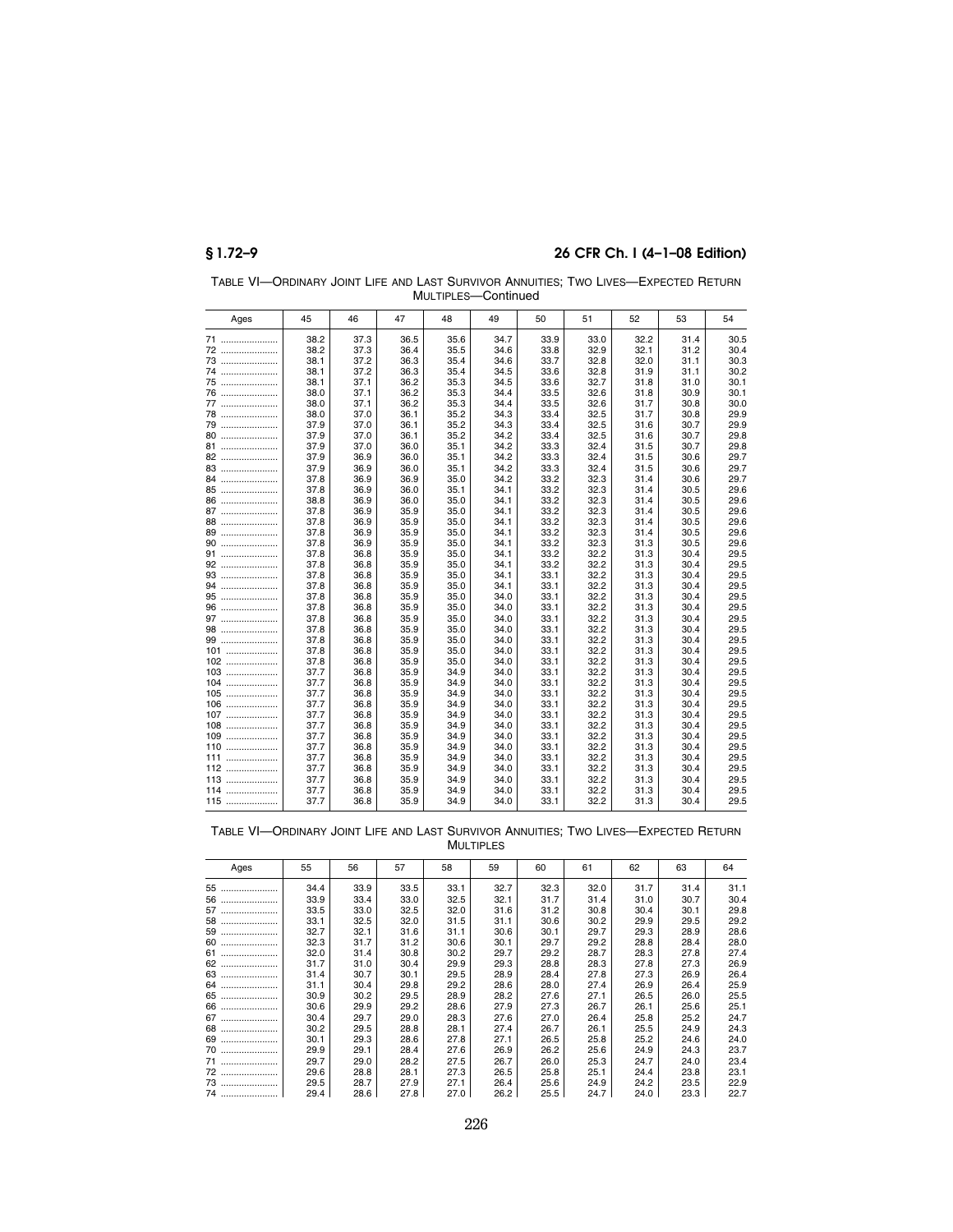| TABLE VI-ORDINARY JOINT LIFE AND LAST SURVIVOR ANNUITIES: TWO LIVES-EXPECTED RETURN |  |                     |  |  |
|-------------------------------------------------------------------------------------|--|---------------------|--|--|
|                                                                                     |  | MULTIPLES-Continued |  |  |

| Ages     | 55   | 56   | 57   | 58   | 59   | 60   | 61   | 62   | 63   | 64   |
|----------|------|------|------|------|------|------|------|------|------|------|
| 75       | 29.3 | 28.5 | 27.7 | 26.9 | 26.1 | 25.3 | 24.6 | 23.8 | 23.1 | 22.4 |
| 76       | 29.2 | 28.4 | 27.6 | 26.8 | 26.0 | 25.2 | 24.4 | 23.7 | 23.0 | 22.3 |
| 77       | 29.1 | 28.3 | 27.5 | 26.7 | 25.9 | 25.1 | 24.3 | 23.6 | 22.8 | 22.1 |
| 78       | 29.1 | 28.2 | 27.4 | 26.6 | 25.8 | 25.0 | 24.2 | 23.4 | 22.7 | 21.9 |
| 79       | 29.0 | 28.2 | 27.3 | 26.5 | 25.7 | 24.9 | 24.1 | 23.3 | 22.6 | 21.8 |
| 80       | 29.0 | 28.1 | 27.3 | 26.4 | 25.6 | 24.8 | 24.0 | 23.2 | 22.4 | 21.7 |
| 81       | 28.9 | 28.1 | 27.2 | 26.4 | 25.5 | 24.7 | 23.9 | 23.1 | 22.3 | 21.6 |
| 82       | 28.9 | 28.0 | 27.2 | 26.3 | 25.5 | 24.6 | 23.8 | 23.0 | 22.3 | 21.5 |
| 83       | 28.8 | 28.0 | 27.1 | 26.3 | 25.4 | 24.6 | 23.8 | 23.0 | 22.2 | 21.4 |
| 84       | 28.8 | 27.9 | 27.1 | 26.2 | 25.4 | 24.5 | 23.7 | 22.9 | 22.1 | 21.3 |
| 85       | 28.8 | 27.9 | 27.0 | 26.2 | 25.3 | 24.5 | 23.7 | 22.8 | 22.0 | 21.3 |
| 86       | 28.7 | 27.9 | 27.0 | 26.1 | 25.3 | 24.5 | 23.6 | 22.8 | 22.0 | 21.2 |
| 87       | 28.7 | 27.8 | 27.0 | 26.1 | 25.3 | 24.4 | 23.6 | 22.8 | 21.9 | 21.1 |
| 88       | 28.7 | 27.8 | 27.0 | 26.1 | 25.2 | 24.4 | 23.5 | 22.7 | 21.9 | 21.1 |
| 89       | 28.7 | 27.8 | 26.9 | 26.1 | 25.2 | 24.4 | 23.5 | 22.7 | 21.9 | 21.1 |
| 90       | 28.7 | 27.8 | 26.9 | 26.1 | 25.2 | 24.3 | 23.5 | 22.7 | 21.8 | 21.0 |
| 91       | 28.7 | 27.8 | 26.9 | 26.0 | 25.2 | 24.3 | 23.5 | 22.6 | 21.8 | 21.0 |
| 92       | 28.6 | 27.8 | 26.9 | 26.0 | 25.2 | 24.3 | 23.5 | 22.6 | 21.8 | 21.0 |
| 93       | 28.6 | 27.8 | 26.9 | 26.0 | 25.1 | 24.3 | 23.4 | 22.6 | 21.8 | 20.9 |
| 94       | 28.6 | 27.7 | 26.9 | 26.0 | 25.1 | 24.3 | 23.4 | 22.6 | 21.7 | 20.9 |
| 95       | 28.6 | 27.7 | 26.9 | 26.0 | 25.1 | 24.3 | 23.4 | 22.6 | 21.7 | 20.9 |
| 96       | 28.6 | 27.7 | 26.9 | 26.0 | 25.1 | 24.2 | 23.4 | 22.6 | 21.7 | 20.9 |
| 97       | 28.6 | 27.7 | 26.8 | 26.0 | 25.1 | 24.2 | 23.4 | 22.5 | 21.7 | 20.9 |
| 98       | 28.6 | 27.7 | 26.8 | 26.0 | 25.1 | 24.2 | 23.4 | 22.5 | 21.7 | 20.9 |
| 99       | 28.6 | 27.7 | 26.8 | 26.0 | 25.1 | 24.2 | 23.4 | 22.5 | 21.7 | 20.9 |
| 100      | 28.6 | 27.7 | 26.8 | 26.0 | 25.1 | 24.2 | 23.4 | 22.5 | 21.7 | 20.8 |
| 101      | 28.6 | 27.7 | 26.8 | 25.9 | 25.1 | 24.2 | 23.4 | 22.5 | 21.7 | 20.8 |
| 102      | 28.6 | 27.7 | 26.8 | 25.9 | 25.1 | 24.2 | 23.3 | 22.5 | 21.7 | 20.8 |
| 103      | 28.6 | 27.7 | 26.8 | 25.9 | 25.1 | 24.2 | 23.3 | 22.5 | 21.7 | 20.8 |
| 104      | 28.6 | 27.7 | 26.8 | 25.9 | 25.1 | 24.2 | 23.3 | 22.5 | 21.6 | 20.8 |
| 105      | 28.6 | 27.7 | 26.8 | 25.9 | 25.1 | 24.2 | 23.3 | 22.5 | 21.6 | 20.8 |
| 106      | 28.6 | 27.7 | 26.8 | 25.9 | 25.1 | 24.2 | 23.3 | 22.5 | 21.6 | 20.8 |
| 107      | 28.6 | 27.7 | 26.8 | 25.9 | 25.1 | 24.2 | 23.3 | 22.5 | 21.6 | 20.8 |
| 108      | 28.6 | 27.7 | 26.8 | 25.9 | 25.1 | 24.2 | 23.3 | 22.5 | 21.6 | 20.8 |
| 109      | 28.6 | 27.7 | 26.8 | 25.9 | 25.1 | 24.2 | 23.3 | 22.5 | 21.6 | 20.8 |
| 110      | 28.6 | 27.7 | 26.8 | 25.9 | 25.1 | 24.2 | 23.3 | 22.5 | 21.6 | 20.8 |
| 111      | 28.6 | 27.7 | 26.8 | 25.9 | 25.0 | 24.2 | 23.3 | 22.5 | 21.6 | 20.8 |
| 112      | 28.6 | 27.7 | 26.8 | 25.9 | 25.0 | 24.2 | 23.3 | 22.5 | 21.6 | 20.8 |
| 113      | 28.6 | 27.7 | 26.8 | 25.9 | 25.0 | 24.2 | 23.3 | 22.5 | 21.6 | 20.8 |
| 114<br>. | 28.6 | 27.7 | 26.8 | 25.9 | 25.0 | 24.2 | 23.3 | 22.5 | 21.6 | 20.8 |
| $115$    | 28.6 | 27.7 | 26.8 | 25.9 | 25.0 | 24.2 | 23.3 | 22.5 | 21.6 | 20.8 |

TABLE VI—ORDINARY JOINT LIFE AND LAST SURVIVOR ANNUITIES; TWO LIVES—EXPECTED RETURN MULTIPLES

| Ages   | 65   | 66   | 67   | 68   | 69   | 70   | 71   | 72   | 73   | 74   |
|--------|------|------|------|------|------|------|------|------|------|------|
| 65<br> | 25.0 | 24.6 | 24.2 | 23.8 | 23.4 | 23.1 | 22.8 | 22.5 | 22.2 | 22.0 |
| 66<br> | 24.6 | 24.1 | 23.7 | 23.3 | 22.9 | 22.5 | 22.2 | 21.9 | 21.6 | 21.4 |
| 67     | 24.2 | 23.7 | 23.2 | 22.8 | 22.4 | 22.0 | 21.7 | 21.3 | 21.0 | 20.8 |
| 68     | 23.8 | 23.3 | 22.8 | 22.3 | 21.9 | 21.5 | 21.2 | 20.8 | 20.5 | 20.2 |
| 69     | 23.4 | 22.9 | 22.4 | 21.9 | 21.5 | 21.1 | 20.7 | 20.3 | 20.0 | 19.6 |
| 70     | 23.1 | 22.5 | 22.0 | 21.5 | 21.1 | 20.6 | 20.2 | 19.8 | 19.4 | 19.1 |
| 71     | 22.8 | 22.2 | 21.7 | 21.2 | 20.7 | 20.2 | 19.8 | 19.4 | 19.0 | 18.6 |
| 72     | 22.5 | 21.9 | 21.3 | 20.8 | 20.3 | 19.8 | 19.4 | 18.9 | 18.5 | 18.2 |
| 73     | 22.2 | 21.6 | 21.0 | 20.5 | 20.0 | 19.4 | 19.0 | 18.5 | 18.1 | 17.7 |
| 74     | 22.0 | 21.4 | 20.8 | 20.2 | 19.6 | 19.1 | 18.6 | 18.2 | 17.7 | 17.3 |
| 75     | 21.8 | 21.1 | 20.5 | 19.9 | 19.3 | 18.8 | 18.3 | 17.8 | 17.3 | 16.9 |
| 76     | 21.6 | 20.9 | 20.3 | 19.7 | 19.1 | 18.5 | 18.0 | 17.5 | 17.0 | 16.5 |
| 77     | 21.4 | 20.7 | 20.1 | 19.4 | 18.8 | 18.3 | 17.7 | 17.2 | 16.7 | 16.2 |
| 78     | 21.2 | 20.5 | 19.9 | 19.2 | 18.6 | 18.0 | 17.5 | 16.9 | 16.4 | 15.9 |
| 79     | 21.1 | 20.4 | 19.7 | 19.0 | 18.4 | 17.8 | 17.2 | 16.7 | 16.1 | 15.6 |
| 80<br> | 21.0 | 20.2 | 19.5 | 18.9 | 18.2 | 17.6 | 17.0 | 16.4 | 15.9 | 15.4 |
| 81     | 20.8 | 20.1 | 19.4 | 18.7 | 18.1 | 17.4 | 16.8 | 16.2 | 15.7 | 15.1 |
| 82     | 20.7 | 20.0 | 19.3 | 18.6 | 17.9 | 17.3 | 16.6 | 16.0 | 15.5 | 14.9 |
| 83     | 20.6 | 19.9 | 19.2 | 18.5 | 17.8 | 17.1 | 16.5 | 15.9 | 15.3 | 14.7 |
| 84     | 20.5 | 19.8 | 19.1 | 18.4 | 17.7 | 17.0 | 16.3 | 15.7 | 15.1 | 14.5 |
| 85     | 20.5 | 19.7 | 19.0 | 18.3 | 17.6 | 16.9 | 16.2 | 15.6 | 15.0 | 14.4 |
| 86<br> | 20.4 | 19.6 | 18.9 | 18.2 | 17.5 | 16.8 | 16.1 | 15.5 | 14.8 | 14.2 |
| 87     | 20.4 | 19.6 | 18.8 | 18.1 | 17.4 | 16.7 | 16.0 | 15.4 | 14.7 | 14.1 |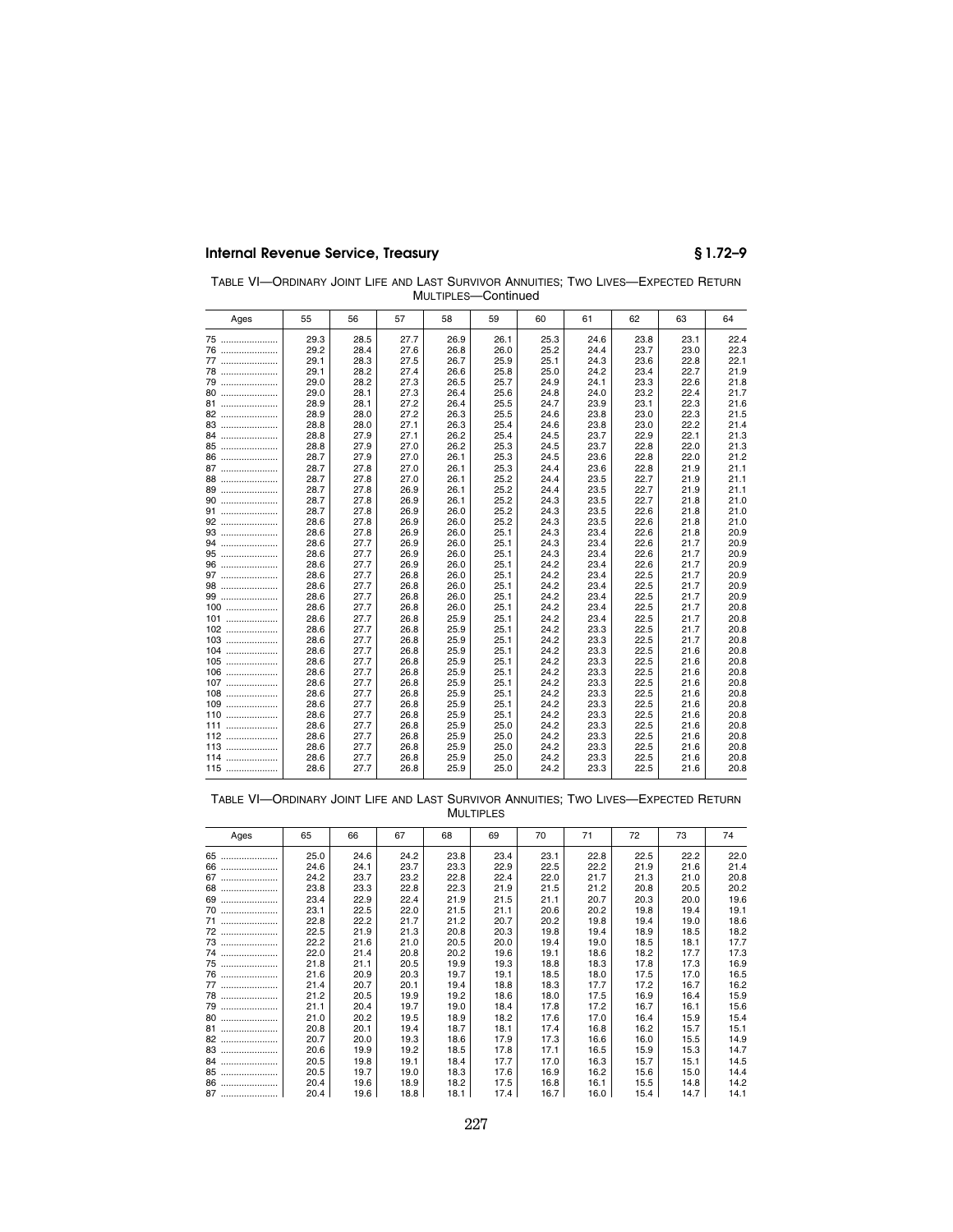| TABLE VI-ORDINARY JOINT LIFE AND LAST SURVIVOR ANNUITIES: TWO LIVES-EXPECTED RETURN |
|-------------------------------------------------------------------------------------|
| MULTIPLES—Continued                                                                 |

| Ages                                                  | 65   | 66   | 67   | 68   | 69   | 70   | 71   | 72   | 73   | 74   |
|-------------------------------------------------------|------|------|------|------|------|------|------|------|------|------|
| 88                                                    | 20.3 | 19.5 | 18.8 | 18.0 | 17.3 | 16.6 | 15.9 | 15.3 | 14.6 | 14.0 |
| 89                                                    | 20.3 | 19.5 | 18.7 | 18.0 | 17.2 | 16.5 | 15.8 | 15.2 | 14.5 | 13.9 |
| 90<br>                                                | 20.2 | 19.4 | 18.7 | 17.9 | 17.2 | 16.5 | 15.8 | 15.1 | 14.5 | 13.8 |
| 91                                                    | 20.2 | 19.4 | 18.6 | 17.9 | 17.1 | 16.4 | 15.7 | 15.0 | 14.4 | 13.7 |
| 92                                                    | 20.2 | 19.4 | 18.6 | 17.8 | 17.1 | 16.4 | 15.7 | 15.0 | 14.3 | 13.7 |
|                                                       | 20.1 | 19.3 | 18.6 | 17.8 | 17.1 | 16.3 | 15.6 | 14.9 | 14.3 | 13.6 |
| 94                                                    | 20.1 | 19.3 | 18.5 | 17.8 | 17.0 | 16.3 | 15.6 | 14.9 | 14.2 | 13.6 |
| 95<br>                                                | 20.1 | 19.3 | 18.5 | 17.8 | 17.0 | 16.3 | 15.6 | 14.9 | 14.2 | 13.5 |
| 96                                                    | 20.1 | 19.3 | 18.5 | 17.7 | 17.0 | 16.2 | 15.5 | 14.8 | 14.2 | 13.5 |
| 97                                                    | 20.1 | 19.3 | 18.5 | 17.7 | 17.0 | 16.2 | 15.5 | 14.8 | 14.1 | 13.5 |
| $98\ \dots\!\dots\!\dots\!\dots\!\dots\!\dots\!\dots$ | 20.1 | 19.3 | 18.5 | 17.7 | 16.9 | 16.2 | 15.5 | 14.8 | 14.1 | 13.4 |
| 99                                                    | 20.0 | 19.2 | 18.5 | 17.7 | 16.9 | 16.2 | 15.5 | 14.7 | 14.1 | 13.4 |
| 100                                                   | 20.0 | 19.2 | 18.4 | 17.7 | 16.9 | 16.2 | 15.4 | 14.7 | 14.0 | 13.4 |
| 101<br>.                                              | 20.0 | 19.2 | 18.4 | 17.7 | 16.9 | 16.1 | 15.4 | 14.7 | 14.0 | 13.3 |
| 102                                                   | 20.0 | 19.2 | 18.4 | 17.6 | 16.9 | 16.1 | 15.4 | 14.7 | 14.0 | 13.3 |
| $103$                                                 | 20.0 | 19.2 | 18.4 | 17.6 | 16.9 | 16.1 | 15.4 | 14.7 | 14.0 | 13.3 |
| 104                                                   | 20.0 | 19.2 | 18.4 | 17.6 | 16.9 | 16.1 | 15.4 | 14.7 | 14.0 | 13.3 |
| 105<br>                                               | 20.0 | 19.2 | 18.4 | 17.6 | 16.8 | 16.1 | 15.4 | 14.6 | 13.9 | 13.3 |
| 106                                                   | 20.0 | 19.2 | 18.4 | 17.6 | 16.8 | 16.1 | 15.3 | 14.6 | 13.9 | 13.3 |
| 107<br>                                               | 20.0 | 19.2 | 18.4 | 17.6 | 16.8 | 16.1 | 15.3 | 14.6 | 13.9 | 13.2 |
| 108<br>                                               | 20.0 | 19.2 | 18.4 | 17.6 | 16.8 | 16.1 | 15.3 | 14.6 | 13.9 | 13.2 |
| 109<br>                                               | 20.0 | 19.2 | 18.4 | 17.6 | 16.8 | 16.1 | 15.3 | 14.6 | 13.9 | 13.2 |
| 110<br>                                               | 20.0 | 19.2 | 18.4 | 17.6 | 16.8 | 16.1 | 15.3 | 14.6 | 13.9 | 13.2 |
| 111                                                   | 20.0 | 19.2 | 18.4 | 17.6 | 16.8 | 16.0 | 15.3 | 14.6 | 13.9 | 13.2 |
| $112$                                                 | 20.0 | 19.2 | 18.4 | 17.6 | 16.8 | 16.0 | 15.3 | 14.6 | 13.9 | 13.2 |
| 113                                                   | 20.0 | 19.2 | 18.4 | 17.6 | 16.8 | 16.0 | 15.3 | 14.6 | 13.9 | 13.2 |
| 114                                                   | 20.0 | 19.2 | 18.4 | 17.6 | 16.8 | 16.0 | 15.3 | 14.6 | 13.9 | 13.2 |
| 115                                                   | 20.0 | 19.2 | 18.4 | 17.6 | 16.8 | 16.0 | 15.3 | 14.6 | 13.9 | 13.2 |

TABLE VI—ORDINARY JOINT LIFE AND LAST SURVIVOR ANNUITIES; TWO LIVES—EXPECTED RETURN MULTIPLES

| Ages   | 75   | 76   | 77   | 78   | 79   | 80   | 81   | 82   | 83   | 84   |
|--------|------|------|------|------|------|------|------|------|------|------|
|        |      |      |      |      |      |      |      |      |      |      |
| 75     | 16.5 | 16.1 | 15.8 | 15.4 | 15.1 | 14.9 | 14.6 | 14.4 | 14.2 | 14.0 |
| 76     | 16.1 | 15.7 | 15.4 | 15.0 | 14.7 | 14.4 | 14.1 | 13.9 | 13.7 | 13.5 |
| 77     | 15.8 | 15.4 | 15.0 | 14.6 | 14.3 | 14.0 | 13.7 | 13.4 | 13.2 | 13.0 |
| 78     | 15.4 | 15.0 | 14.6 | 14.2 | 13.9 | 13.5 | 13.2 | 13.0 | 12.7 | 12.5 |
| 79     | 15.1 | 14.7 | 14.3 | 13.9 | 13.5 | 13.2 | 12.8 | 12.5 | 12.3 | 12.0 |
| 80     | 14.9 | 14.4 | 14.0 | 13.5 | 13.2 | 12.8 | 12.5 | 12.2 | 11.9 | 11.6 |
| 81     | 14.6 | 14.1 | 13.7 | 13.2 | 12.8 | 12.5 | 12.1 | 11.8 | 11.5 | 11.2 |
| 82     | 14.4 | 13.9 | 13.4 | 13.0 | 12.5 | 12.2 | 11.8 | 11.5 | 11.1 | 10.9 |
| 83     | 14.2 | 13.7 | 13.2 | 12.7 | 12.3 | 11.9 | 11.5 | 11.1 | 10.8 | 10.5 |
| 84     | 14.0 | 13.5 | 13.0 | 12.5 | 12.0 | 11.6 | 11.2 | 10.9 | 10.5 | 10.2 |
| 85     | 13.8 | 13.3 | 12.8 | 12.3 | 11.8 | 11.4 | 11.0 | 10.6 | 10.2 | 9.9  |
|        | 13.7 | 13.1 | 12.6 | 12.1 | 11.6 | 11.2 | 10.8 | 10.4 | 10.0 | 9.7  |
| 87     | 13.5 | 13.0 | 12.4 | 11.9 | 11.4 | 11.0 | 10.6 | 10.1 | 9.8  | 9.4  |
| 88     | 13.4 | 12.8 | 12.3 | 11.8 | 11.3 | 10.8 | 10.4 | 10.0 | 9.6  | 9.2  |
| 89     | 13.3 | 12.7 | 12.2 | 11.6 | 11.1 | 10.7 | 10.2 | 9.8  | 9.4  | 9.0  |
| 90     | 13.2 | 12.6 | 12.1 | 11.5 | 11.0 | 10.5 | 10.1 | 9.6  | 9.2  | 8.8  |
| 91<br> | 13.1 | 12.5 | 12.0 | 11.4 | 10.9 | 10.4 | 9.9  | 9.5  | 9.1  | 8.7  |
|        | 13.1 | 12.5 | 11.9 | 11.3 | 10.8 | 10.3 | 9.8  | 9.4  | 8.9  | 8.5  |
| 93     | 13.0 | 12.4 | 11.8 | 11.3 | 10.7 | 10.2 | 9.7  | 9.3  | 8.8  | 8.4  |
| 94<br> | 12.9 | 12.3 | 11.7 | 11.2 | 10.6 | 10.1 | 9.6  | 9.2  | 8.7  | 8.3  |
| 95     | 12.9 | 12.3 | 11.7 | 11.1 | 10.6 | 10.1 | 9.6  | 9.1  | 8.6  | 8.2  |
| 96     | 12.9 | 12.2 | 11.6 | 11.1 | 10.5 | 10.0 | 9.5  | 9.0  | 8.5  | 8.1  |
| 97     | 12.8 | 12.2 | 11.6 | 11.0 | 10.5 | 9.9  | 9.4  | 8.9  | 8.5  | 8.0  |
| 98     | 12.8 | 12.2 | 11.5 | 11.0 | 10.4 | 9.9  | 9.4  | 8.9  | 8.4  | 8.0  |
| 99     | 12.7 | 12.1 | 11.5 | 10.9 | 10.4 | 9.8  | 9.3  | 8.8  | 8.3  | 7.9  |
| 100    | 12.7 | 12.1 | 11.5 | 10.9 | 10.3 | 9.8  | 9.2  | 8.7  | 8.3  | 7.8  |
| 101    | 12.7 | 12.1 | 11.4 | 10.8 | 10.3 | 9.7  | 9.2  | 8.7  | 8.2  | 7.8  |
| 102    | 12.7 | 12.0 | 11.4 | 10.8 | 10.2 | 9.7  | 9.2  | 8.7  | 8.2  | 7.7  |
| $103$  | 12.6 | 12.0 | 11.4 | 10.8 | 10.2 | 9.7  | 9.1  | 8.6  | 8.1  | 7.7  |
| 104    | 12.6 | 12.0 | 11.4 | 10.8 | 10.2 | 9.6  | 9.1  | 8.6  | 8.1  | 7.6  |
| $105$  | 12.6 | 12.0 | 11.3 | 10.7 | 10.2 | 9.6  | 9.1  | 8.5  | 8.0  | 7.6  |
| 106    | 12.6 | 11.9 | 11.3 | 10.7 | 10.1 | 9.6  | 9.0  | 8.5  | 8.0  | 7.5  |
| 107    | 12.6 | 11.9 | 11.3 | 10.7 | 10.1 | 9.6  | 9.0  | 8.5  | 8.0  | 7.5  |
| $108$  | 12.6 | 11.9 | 11.3 | 10.7 | 10.1 | 9.5  | 9.0  | 8.5  | 8.0  | 7.5  |
| 109    | 12.6 | 11.9 | 11.3 | 10.7 | 10.1 | 9.5  | 9.0  | 8.4  | 7.9  | 7.5  |
| 110    | 12.6 | 11.9 | 11.3 | 10.7 | 10.1 | 9.5  | 9.0  | 8.4  | 7.9  | 7.4  |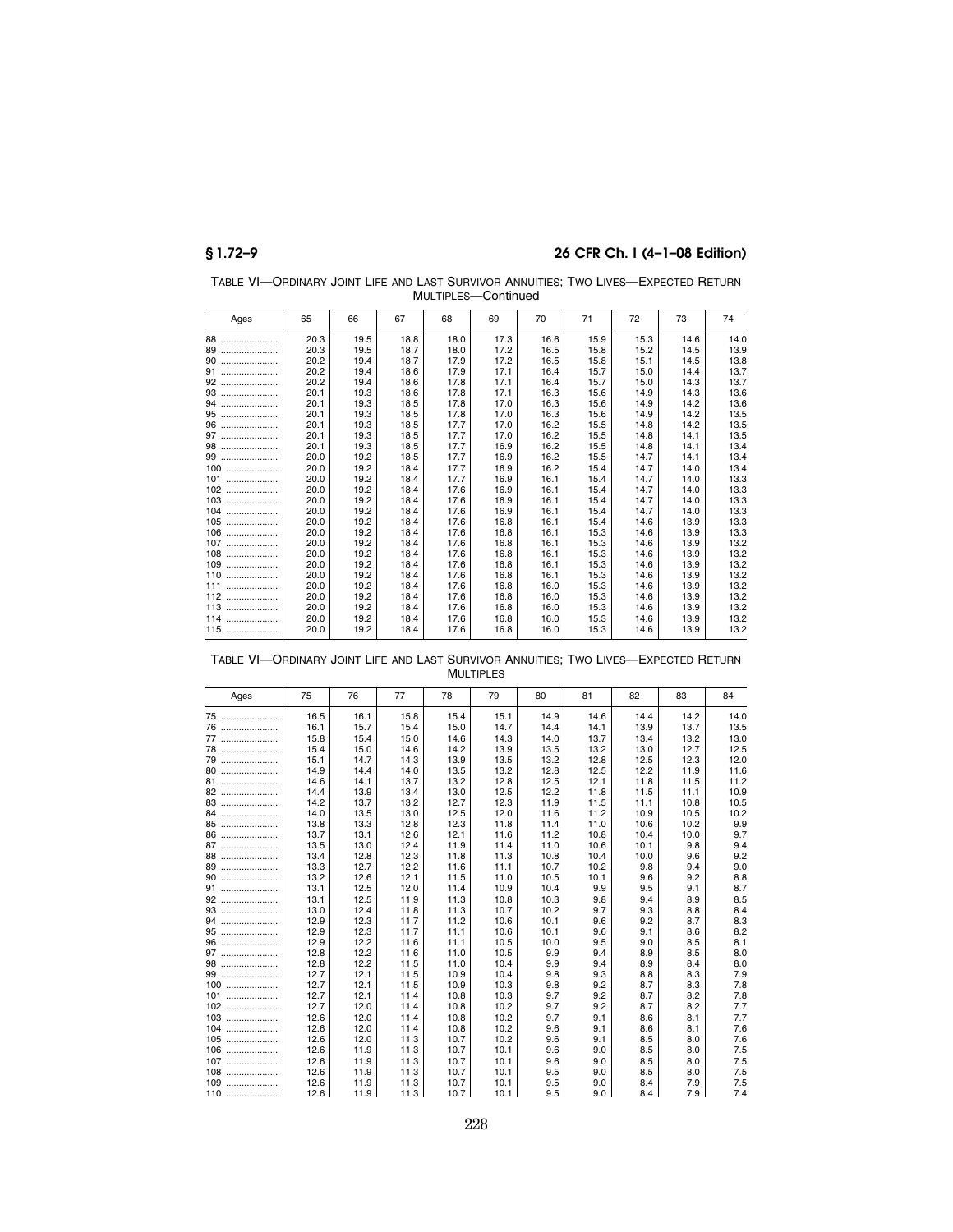TABLE VI—ORDINARY JOINT LIFE AND LAST SURVIVOR ANNUITIES; TWO LIVES—EXPECTED RETURN MULTIPLES—Continued

| Ages                                            | 75                                   | 76                                   |                                      | 78                                   | 79                                   | 80                              | 81                              | 82                              | 83                              | 84                              |
|-------------------------------------------------|--------------------------------------|--------------------------------------|--------------------------------------|--------------------------------------|--------------------------------------|---------------------------------|---------------------------------|---------------------------------|---------------------------------|---------------------------------|
| 111<br><br>112<br><br>$113$<br>$114$<br>115<br> | 12.5<br>12.5<br>12.5<br>12.5<br>12.5 | 11.9<br>11.9<br>11.9<br>11.9<br>11.9 | 11.3<br>11.3<br>11.2<br>11.2<br>11.2 | 10.7<br>10.6<br>10.6<br>10.6<br>10.6 | 10.1<br>10.1<br>10.0<br>10.0<br>10.0 | 9.5<br>9.5<br>9.5<br>9.5<br>9.5 | 8.9<br>8.9<br>8.9<br>8.9<br>8.9 | 8.4<br>8.4<br>8.4<br>8.4<br>8.4 | 7.9<br>7.9<br>7.9<br>7.9<br>7.9 | 7.4<br>7.4<br>7.4<br>7.4<br>7.4 |

| TABLE VI-ORDINARY JOINT LIFE AND LAST SURVIVOR ANNUITIES: TWO LIVES-EXPECTED RETURN |  |                  |  |  |  |
|-------------------------------------------------------------------------------------|--|------------------|--|--|--|
|                                                                                     |  | <b>MULTIPLES</b> |  |  |  |

| Ages    | 85  | 86  | 87  | 88  | 89  | 90  | 91  | 92  | 93  | 94  |
|---------|-----|-----|-----|-----|-----|-----|-----|-----|-----|-----|
| 85<br>  | 9.6 | 9.3 | 9.1 | 8.9 | 8.7 | 8.5 | 8.3 | 8.2 | 8.0 | 7.9 |
| 86<br>  | 9.3 | 9.1 | 8.8 | 8.6 | 8.3 | 8.2 | 8.0 | 7.8 | 7.7 | 7.6 |
| 87<br>  | 9.1 | 8.8 | 8.5 | 8.3 | 8.1 | 7.9 | 7.7 | 7.5 | 7.4 | 7.2 |
| 88<br>  | 8.9 | 8.6 | 8.3 | 8.0 | 7.8 | 7.6 | 7.4 | 7.2 | 7.1 | 6.9 |
| 89<br>  | 8.7 | 8.3 | 8.1 | 7.8 | 7.5 | 7.3 | 7.1 | 6.9 | 6.8 | 6.6 |
| 90<br>  | 8.5 | 8.2 | 7.9 | 7.6 | 7.3 | 7.1 | 6.9 | 6.7 | 6.5 | 6.4 |
| 91      | 8.3 | 8.0 | 7.7 | 7.4 | 7.1 | 6.9 | 6.7 | 6.5 | 6.3 | 6.2 |
| 92      | 8.2 | 7.8 | 7.5 | 7.2 | 6.9 | 6.7 | 6.5 | 6.3 | 6.1 | 5.9 |
| 93      | 8.0 | 7.7 | 7.4 | 7.1 | 6.8 | 6.5 | 6.3 | 6.1 | 5.9 | 5.8 |
| 94<br>  | 7.9 | 7.6 | 7.2 | 6.9 | 6.6 | 6.4 | 6.2 | 5.9 | 5.8 | 5.6 |
| 95      | 7.8 | 7.5 | 7.1 | 6.8 | 6.5 | 6.3 | 6.0 | 5.8 | 5.6 | 5.4 |
| 96      | 7.7 | 7.3 | 7.0 | 6.7 | 6.4 | 6.1 | 5.9 | 5.7 | 5.5 | 5.3 |
| 97<br>  | 7.6 | 7.3 | 6.9 | 6.6 | 6.3 | 6.0 | 5.8 | 5.5 | 5.3 | 5.1 |
| 98      | 7.6 | 7.2 | 6.8 | 6.5 | 6.2 | 5.9 | 5.6 | 5.4 | 5.2 | 5.0 |
| 99<br>  | 7.5 | 7.1 | 6.7 | 6.4 | 6.1 | 5.8 | 5.5 | 5.3 | 5.1 | 4.9 |
| 100<br> | 7.4 | 7.0 | 6.6 | 6.3 | 6.0 | 5.7 | 5.4 | 5.2 | 5.0 | 4.8 |
| 101<br> | 7.3 | 6.9 | 6.6 | 6.2 | 5.9 | 5.6 | 5.3 | 5.1 | 4.9 | 4.7 |
| 102<br> | 7.3 | 6.9 | 6.5 | 6.2 | 5.8 | 5.5 | 5.3 | 5.0 | 4.8 | 4.6 |
| 103<br> | 7.2 | 6.8 | 6.4 | 6.1 | 5.8 | 5.5 | 5.2 | 4.9 | 4.7 | 4.5 |
| 104<br> | 7.2 | 6.8 | 6.4 | 6.0 | 5.7 | 5.4 | 5.1 | 4.8 | 4.6 | 4.4 |
| 105<br> | 7.1 | 6.7 | 6.3 | 6.0 | 5.6 | 5.3 | 5.0 | 4.8 | 4.5 | 4.3 |
| 106<br> | 7.1 | 6.7 | 6.3 | 5.9 | 5.6 | 5.3 | 5.0 | 4.7 | 4.5 | 4.2 |
| 107<br> | 7.1 | 6.6 | 6.2 | 5.9 | 5.5 | 5.2 | 4.9 | 4.6 | 4.4 | 4.2 |
| 108<br> | 7.0 | 6.6 | 6.2 | 5.8 | 5.5 | 5.2 | 4.9 | 4.6 | 4.3 | 4.1 |
| 109<br> | 7.0 | 6.6 | 6.2 | 5.8 | 5.5 | 5.1 | 4.8 | 4.5 | 4.3 | 4.1 |
| 110<br> | 7.0 | 6.6 | 6.2 | 5.8 | 5.4 | 5.1 | 4.8 | 4.5 | 4.3 | 4.0 |
| 111<br> | 7.0 | 6.5 | 6.1 | 5.7 | 5.4 | 5.1 | 4.8 | 4.5 | 4.2 | 4.0 |
| 112<br> | 7.0 | 6.5 | 6.1 | 5.7 | 5.4 | 5.0 | 4.7 | 4.4 | 4.2 | 3.9 |
| 113<br> | 6.9 | 6.5 | 6.1 | 5.7 | 5.4 | 5.0 | 4.7 | 4.4 | 4.2 | 3.9 |
| 114<br> | 6.9 | 6.5 | 6.1 | 5.7 | 5.3 | 5.0 | 4.7 | 4.4 | 4.1 | 3.9 |
| $115$   | 6.9 | 6.5 | 6.1 | 5.7 | 5.3 | 5.0 | 4.7 | 4.4 | 4.1 | 3.9 |

TABLE VI—ORDINARY JOINT LIFE AND LAST SURVIVOR ANNUITIES; TWO LIVES—EXPECTED RETURN **MULTIPLES** 

| Ages    | 95  | 96  | 97  | 98  | 99  | 100 | 101 | 102 | 103 | 104 |
|---------|-----|-----|-----|-----|-----|-----|-----|-----|-----|-----|
| 95<br>  | 5.3 | 5.1 | 5.0 | 4.8 | 4.7 | 4.6 | 4.5 | 4.4 | 4.3 | 4.2 |
| 96<br>  | 5.1 | 5.0 | 4.8 | 4.7 | 4.5 | 4.4 | 4.3 | 4.2 | 4.1 | 4.0 |
| 97      | 5.0 | 4.8 | 4.7 | 4.5 | 4.4 | 4.3 | 4.1 | 4.0 | 3.9 | 3.8 |
| 98      | 4.8 | 4.7 | 4.5 | 4.4 | 4.2 | 4.1 | 4.0 | 3.9 | 3.8 | 3.7 |
| 99      | 4.7 | 4.5 | 4.4 | 4.2 | 4.1 | 4.0 | 3.8 | 3.7 | 3.6 | 3.5 |
| 100<br> | 4.6 | 4.4 | 4.3 | 4.1 | 4.0 | 3.8 | 3.7 | 3.6 | 3.5 | 3.3 |
| 101<br> | 4.5 | 4.3 | 4.1 | 4.0 | 3.8 | 3.7 | 3.6 | 3.4 | 3.3 | 3.2 |
| 102     | 4.4 | 4.2 | 4.0 | 3.9 | 3.7 | 3.6 | 3.4 | 3.3 | 3.2 | 3.1 |
| 103<br> | 4.3 | 4.1 | 3.9 | 3.8 | 3.6 | 3.5 | 3.3 | 3.2 | 3.0 | 2.9 |
| 104     | 4.2 | 4.0 | 3.8 | 3.7 | 3.5 | 3.3 | 3.2 | 3.1 | 2.9 | 2.8 |
| 105<br> | 4.1 | 3.9 | 3.7 | 3.6 | 3.4 | 3.2 | 3.1 | 2.9 | 2.8 | 2.7 |
| 106<br> | 4.0 | 3.8 | 3.6 | 3.5 | 3.3 | 3.1 | 3.0 | 2.8 | 2.7 | 2.5 |
| 107     | 4.0 | 3.8 | 3.6 | 3.4 | 3.2 | 3.1 | 2.9 | 2.7 | 2.6 | 2.4 |
| 108<br> | 3.9 | 3.7 | 3.5 | 3.3 | 3.1 | 3.0 | 2.8 | 2.7 | 2.5 | 2.3 |
| 109     | 3.8 | 3.6 | 3.4 | 3.3 | 3.1 | 2.9 | 2.7 | 2.6 | 2.4 | 2.3 |
| 110<br> | 3.8 | 3.6 | 3.4 | 3.2 | 3.0 | 2.8 | 2.7 | 2.5 | 2.3 | 2.2 |
| 111     | 3.8 | 3.5 | 3.3 | 3.2 | 3.0 | 2.8 | 2.6 | 2.4 | 2.3 | 2.1 |
| 112     | 3.7 | 3.5 | 3.3 | 3.1 | 2.9 | 2.8 | 2.6 | 2.4 | 2.2 | 2.1 |
| 113     | 3.7 | 3.5 | 3.3 | 3.1 | 2.9 | 2.7 | 2.5 | 2.4 | 2.2 | 2.0 |
| 114     | 3.7 | 3.5 | 3.3 | 3.1 | 2.9 | 2.7 | 2.5 | 2.3 | 2.1 | 2.0 |
| 115<br> | 3.7 | 3.4 | 3.2 | 3.0 | 2.8 | 2.7 | 2.5 | 2.3 | 2.1 | 1.9 |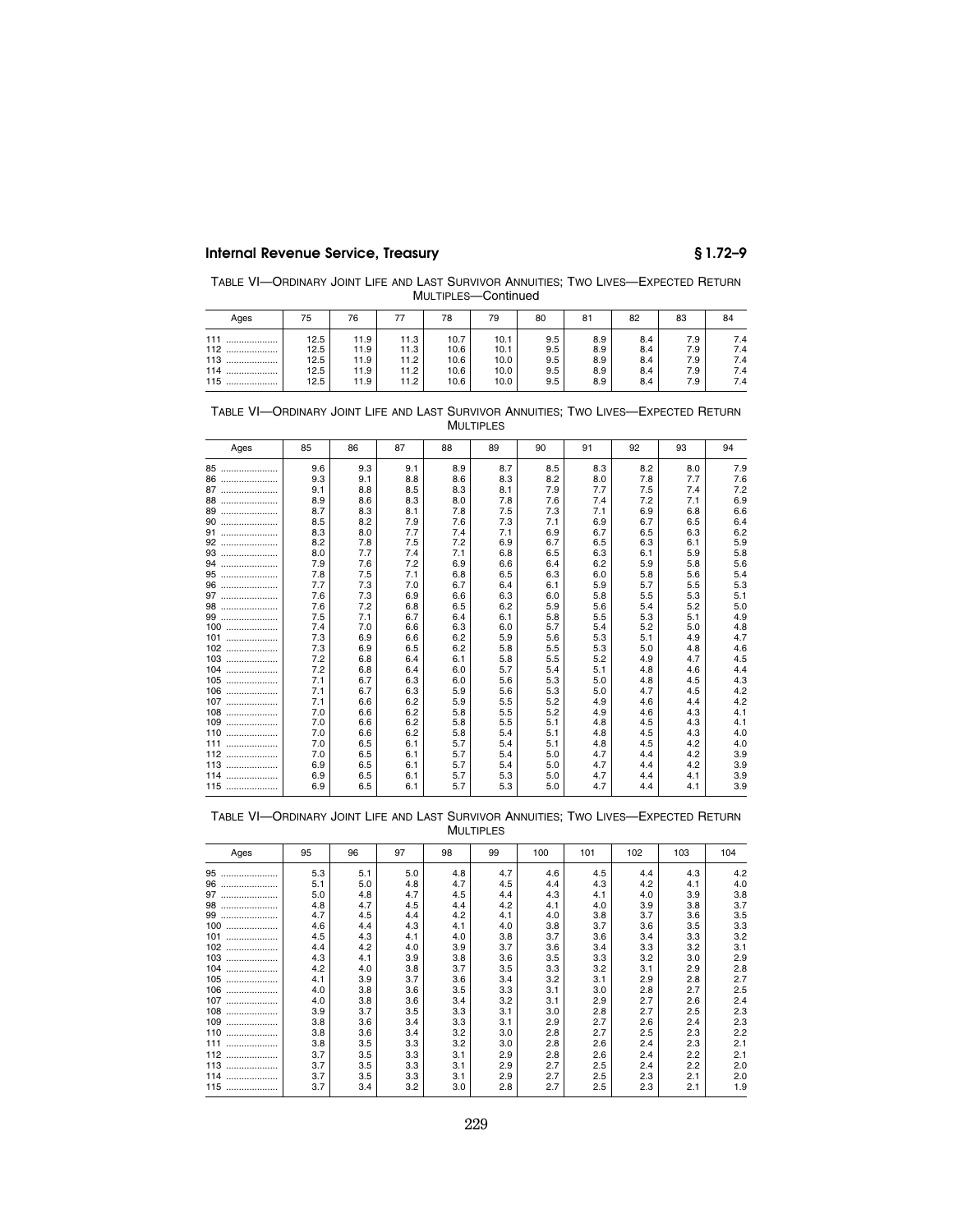TABLE VI—ORDINARY JOINT LIFE AND LAST SURVIVOR ANNUITIES; TWO LIVES—EXPECTED RETURN MULTIPLES

| Ages    | 105 | 106 | 107 | 108 | 109 | 110 | 111 | 112 | 113          | 114          | 115 |
|---------|-----|-----|-----|-----|-----|-----|-----|-----|--------------|--------------|-----|
| 105<br> | 2.5 | 2.4 | 2.3 | 2.2 | 2.1 | 2.0 | 2.0 | 1.9 | 1.8          | 1.8          | 1.8 |
| 106<br> | 2.4 | 2.3 | 2.2 | 2.1 | 2.0 | 1.9 | 1.8 | 1.7 | 1.7          | 1.6          | 1.6 |
| 107<br> | 2.3 | 2.2 | 2.1 | 1.9 | 1.8 | 1.7 | 1.7 | 1.6 | 1.5          | 1.5          | 1.4 |
| 108<br> | 2.2 | 2.1 | 1.9 | 1.8 | 1.7 | 1.6 | 1.5 | 1.5 | 1.4          | 1.3          | 1.3 |
| 109<br> | 2.1 | 2.0 | 1.8 | 1.7 | 1.6 | 1.5 | 1.4 | 1.3 | 1.3          | 1.2          | 1.1 |
| 110<br> | 2.0 | 1.9 | 1.7 | 1.6 | 1.5 | 1.4 | 1.3 | 1.2 | 1.1          | 1.1          | 1.0 |
| 111<br> | 2.0 | 1.8 | 1.7 | 1.5 | 1.4 | 1.3 | 1.2 | 1.1 | 1.0          | .9           | .9  |
| 112<br> | 1.9 | 1.7 | 1.6 | 1.5 | 1.3 | 1.2 | 1.1 | 1.0 | .9           | .8           | .8  |
| 113<br> | 1.8 | 1.7 | 1.5 | 1.4 | 1.3 | 1.1 | 1.0 | .9  | .8           | ⇁<br>$\cdot$ | .7  |
| 114<br> | 1.8 | 1.6 | 1.5 | 1.3 | 1.2 | 1.1 | .9  | .8  | ⇁<br>$\cdot$ | .6           | .6  |
| 115<br> | 1.8 | 1.6 | 1.4 | 1.3 | 1.1 | 1.0 | .9  | 8.  | ⇁<br>. 1     | .6           | .5  |

| Ages     | 5            | 6            | 7            | 8            | 9            | 10           | 11           | 12           | 13           | 14           |
|----------|--------------|--------------|--------------|--------------|--------------|--------------|--------------|--------------|--------------|--------------|
| 5        | 69.5         | 69.0         | 68.4         | 67.9         | 67.3         | 66.7         | 66.1         | 65.5         | 64.8         | 64.1         |
| 6        | 69.0         | 68.5         | 68.0         | 67.5         | 66.9         | 66.4         | 65.8         | 65.1         | 64.5         | 63.8         |
| 7        | 68.4         | 68.0         | 67.5         | 67.0         | 66.5         | 66.0         | 65.4         | 64.8         | 64.2         | 63.5         |
| 8        | 67.9         | 67.5         | 67.0         | 66.6         | 66.1         | 65.5         | 65.0         | 64.4         | 63.8         | 63.2         |
| 9        | 67.3         | 66.9         | 66.5         | 66.1         | 65.6         | 65.1         | 64.6         | 64.0         | 63.4         | 62.8         |
| $10$     | 66.7         | 66.4         | 66.0         | 65.5         | 65.1         | 64.6         | 64.1         | 63.6         | 63.0         | 62.5         |
| 11       | 66.1         | 65.8         | 65.4         | 65.0         | 64.6         | 64.1         | 63.6         | 63.1         | 62.6         | 62.1         |
| 12       | 65.5         | 65.1         | 64.8         | 64.4         | 64.0         | 63.6         | 63.1         | 62.7         | 62.2         | 61.7         |
| 13       | 64.8         | 64.5         | 64.2         | 63.8         | 63.4         | 63.0         | 62.6         | 62.2         | 61.7         | 61.2         |
| 14       | 64.1         | 63.8         | 63.5         | 63.2         | 62.8         | 62.5         | 62.1         | 61.7         | 61.2         | 60.7         |
| $15$     | 63.4         | 63.1         | 62.9         | 62.6         | 62.2         | 61.9         | 61.5         | 61.1         | 60.7         | 60.2         |
| 16<br>17 | 62.7<br>61.9 | 62.4<br>61.7 | 62.2<br>61.5 | 61.9<br>61.2 | 61.6<br>60.9 | 61.3<br>60.6 | 60.9<br>60.3 | 60.5<br>59.9 | 60.1<br>59.6 | 59.7<br>59.2 |
| $18$     | 61.2         | 61.0         | 60.7         | 60.5         | 60.2         | 60.0         | 59.7         | 59.3         | 59.0         | 58.6         |
| 19       | 60.4         | 60.2         | 60.0         | 59.8         | 59.5         | 59.3         | 59.0         | 58.7         | 58.4         | 58.0         |
| 20       | 59.6         | 59.4         | 59.2         | 59.0         | 58.8         | 58.6         | 58.3         | 58.0         | 57.7         | 57.4         |
| 21       | 58.8         | 58.7         | 58.5         | 58.3         | 58.1         | 57.8         | 57.6         | 57.3         | 57.1         | 56.8         |
| 22       | 58.0         | 57.8         | 57.7         | 57.5         | 57.3         | 57.1         | 56.9         | 56.6         | 56.4         | 56.1         |
| 23       | 57.2         | 57.0         | 56.9         | 56.7         | 56.5         | 56.4         | 56.1         | 55.9         | 55.7         | 55.4         |
| 24       | 56.3         | 56.2         | 56.1         | 55.9         | 55.8         | 55.6         | 55.4         | 55.2         | 55.0         | 54.7         |
| 25       | 55.5         | 55.4         | 55.2         | 55.1         | 55.0         | 54.8         | 54.6         | 54.4         | 54.2         | 54.0         |
| 26       | 54.6         | 54.5         | 54.4         | 54.3         | 54.1         | 54.0         | 53.8         | 53.7         | 53.5         | 53.3         |
| 27       | 53.8         | 53.7         | 53.6         | 53.4         | 53.3         | 53.2         | 53.0         | 52.9         | 52.7         | 52.5         |
| 28       | 52.9         | 52.8         | 52.7         | 52.6         | 52.5         | 52.4         | 52.2         | 52.1         | 51.9         | 51.7         |
| 29       | 52.0         | 51.9         | 51.8         | 51.7         | 51.6         | 51.5         | 51.4         | 51.3         | 51.1         | 51.0         |
| 30       | 51.1         | 51.0         | 51.0         | 50.9         | 50.8         | 50.7         | 50.6         | 50.4         | 50.3         | 50.2         |
| 31       | 50.2         | 50.2         | 50.1         | 50.0         | 49.9         | 49.8         | 49.7         | 49.6         | 49.5         | 49.3         |
| 32       | 49.3         | 49.3         | 49.2         | 49.1         | 49.0         | 49.0         | 48.9         | 48.8         | 48.6         | 48.5         |
| 33       | 48.4         | 48.4         | 48.3         | 48.2         | 48.2         | 48.1         | 48.0         | 47.9         | 47.8         | 47.7         |
| 34       | 47.5         | 47.5         | 47.4         | 47.4         | 47.3         | 47.2         | 47.1         | 47.0         | 47.0         | 46.8         |
| 35       | 46.6         | 46.6         | 46.5         | 46.5         | 46.4         | 46.3         | 46.3         | 46.2         | 46.1         | 46.0         |
| 36       | 45.7         | 45.7         | 45.6         | 45.6         | 45.5         | 45.4         | 45.4         | 45.3         | 45.2         | 45.1         |
| 37       | 44.8         | 44.7         | 44.7         | 44.6         | 44.6         | 44.5         | 44.5         | 44.4         | 44.3         | 44.3         |
| 38       | 43.9         | 43.8         | 43.8         | 43.7         | 43.7         | 43.6         | 43.6         | 43.5         | 43.5         | 43.4         |
| 39       | 42.9         | 42.9         | 42.9         | 42.8         | 42.8         | 42.7         | 42.7         | 42.6         | 42.6         | 42.5         |
| 40       | 42.0         | 42.0         | 42.0         | 41.9         | 41.9         | 41.8         | 41.8         | 41.7         | 41.7         | 41.6         |
| 41       | 41.1         | 41.1         | 41.0         | 41.0         | 41.0         | 40.9         | 40.9         | 40.8         | 40.8         | 40.7         |
| 42<br>43 | 40.2<br>39.2 | 40.1         | 40.1         | 40.1         | 40.1         | 40.0         | 40.0         | 39.9         | 39.9         | 39.8         |
| 44       | 38.3         | 39.2<br>38.3 | 39.2<br>38.3 | 39.2<br>38.3 | 39.1<br>38.2 | 39.1<br>38.2 | 39.1<br>38.2 | 39.0<br>38.1 | 39.0<br>38.1 | 39.0<br>38.1 |
| 45       | 37.4         | 37.4         | 37.4         | 37.3         | 37.3         | 37.3         | 37.3         | 37.2         | 37.2         | 37.2         |
| 46       | 36.5         | 36.5         | 36.5         | 36.4         | 36.4         | 36.4         | 36.4         | 36.3         | 36.3         | 36.3         |
| 47       | 35.6         | 35.6         | 35.5         | 35.5         | 35.5         | 35.5         | 35.5         | 35.4         | 35.4         | 35.4         |
| 48       | 34.7         | 34.7         | 34.6         | 34.6         | 34.6         | 34.6         | 34.6         | 34.5         | 34.5         | 34.5         |
| 49       | 33.8         | 33.8         | 33.7         | 33.7         | 33.7         | 33.7         | 33.7         | 33.7         | 33.6         | 33.6         |
| 50       | 32.9         | 32.9         | 32.8         | 32.8         | 32.8         | 32.8         | 32.8         | 32.8         | 32.7         | 32.7         |
| 51       | 32.0         | 32.0         | 31.9         | 31.9         | 31.9         | 31.9         | 31.9         | 31.9         | 31.9         | 31.8         |
| 52       | 31.1         | 31.1         | 31.1         | 31.0         | 31.0         | 31.0         | 31.0         | 31.0         | 31.0         | 30.9         |
| 53       | 30.2         | 30.2         | 30.2         | 30.2         | 30.1         | 30.1         | 30.1         | 30.1         | 30.1         | 30.1         |
| 54       | 29.3         | 29.3         | 29.3         | 29.3         | 29.3         | 29.2         | 29.2         | 29.2         | 29.2         | 29.2         |
| 55       | 28.4         | 28.4         | 28.4         | 28.4         | 28.4         | 28.4         | 28.4         | 28.3         | 28.3         | 28.3         |
| 56       | 27.5         | 27.5         | 27.5         | 27.5         | 27.5         | 27.5         | 27.5         | 27.5         | 27.5         | 27.5         |
| 57       | 26.7         | 26.7         | 26.7         | 26.6         | 26.6         | 26.6         | 26.6         | 26.6         | 26.6         | 26.6         |
| 58       | 25.8         | 25.8         | 25.8         | 25.8         | 25.8         | 25.8         | 25.8         | 25.7         | 25.7 l       | 25.7         |

| TABLE VIA-ANNUITIES FOR JOINT LIFE ONLY; TWO LIVES-EXPECTED RETURN MULTIPLES |  |  |  |
|------------------------------------------------------------------------------|--|--|--|
|------------------------------------------------------------------------------|--|--|--|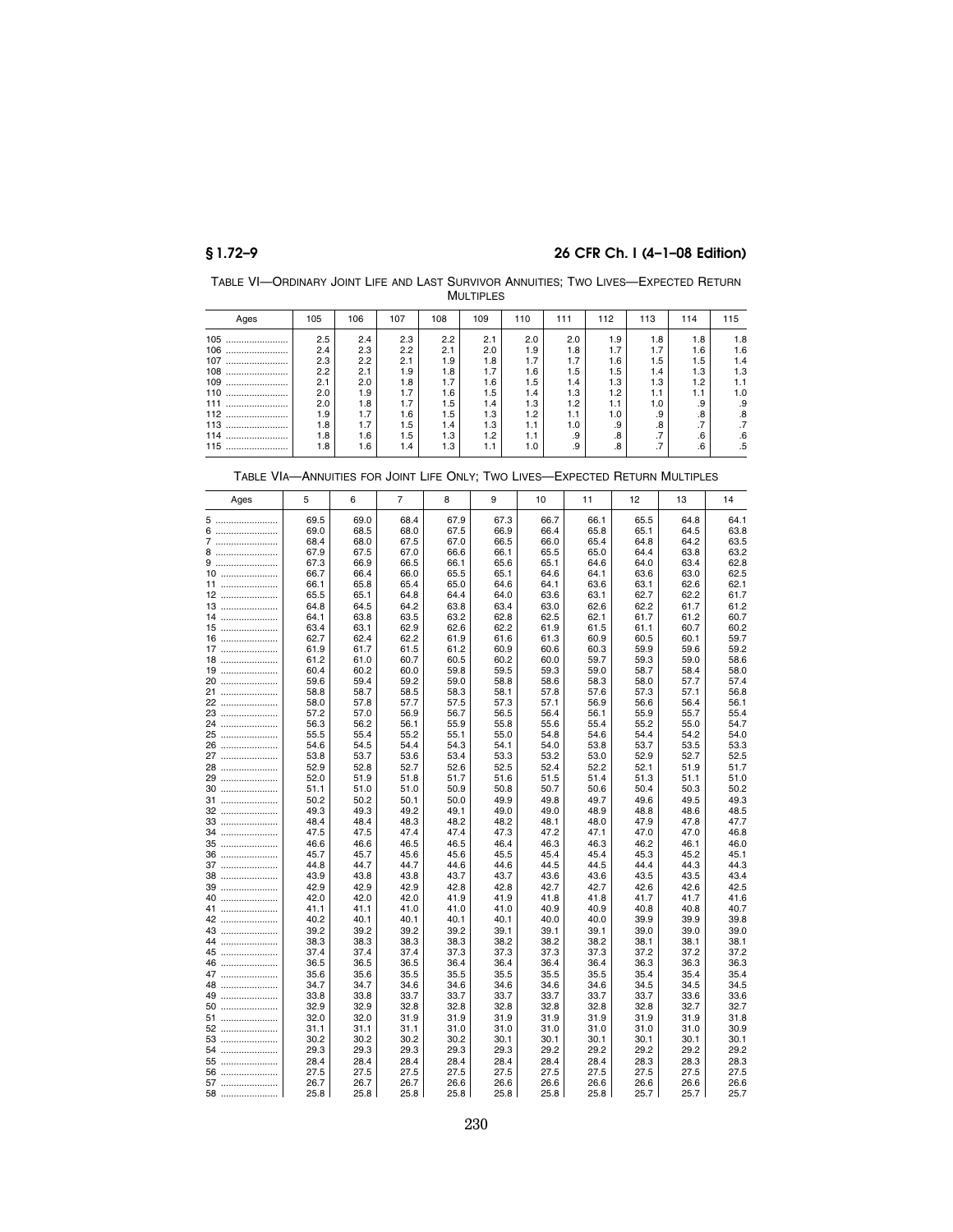| TABLE VIA-ANNUITIES FOR JOINT LIFE ONLY: TWO LIVES-EXPECTED RETURN MULTIPLES- |
|-------------------------------------------------------------------------------|
| Continued                                                                     |

| Ages     | 5            | 6            | $\overline{7}$ | 8            | 9            | 10              | 11           | 12           | 13           | 14           |
|----------|--------------|--------------|----------------|--------------|--------------|-----------------|--------------|--------------|--------------|--------------|
| 59       | 24.9         | 24.9         | 24.9           | 24.9         | 24.9         | 24.9            | 24.9         | 24.9         | 24.9         | 24.9         |
| 60       | 24.1         | 24.1         | 24.1           | 24.1         | 24.1         | 24.0            | 24.0         | 24.0         | 24.0         | 24.0         |
| 61       | 23.2         | 23.2         | 23.2           | 23.2         | 23.2         | 23.2            | 23.2         | 23.2         | 23.2         | 23.2         |
| 62       | 22.4         | 22.4         | 22.4           | 22.4         | 22.4         | 22.4            | 22.3         | 22.3         | 22.3         | 22.3         |
| 63       | 21.5         | 21.5         | 21.5           | 21.5         | 21.5         | 21.5            | 21.5         | 21.5         | 21.5         | 21.5         |
| 64       | 20.7         | 20.7         | 20.7           | 20.7         | 20.7         | 20.7            | 20.7         | 20.7         | 20.7         | 20.7         |
| 65       | 19.9         | 19.9         | 19.9           | 19.9         | 19.9         | 19.9            | 19.9         | 19.9         | 19.9         | 19.9         |
| 66       | 19.1         | 19.1         | 19.1           | 19.1         | 19.1         | 19.1            | 19.1         | 19.1         | 19.1         | 19.1         |
| 67       | 18.3         | 18.3         | 18.3           | 18.3         | 18.3         | 18.3            | 18.3         | 18.3         | 18.3         | 18.3         |
| 68       | 17.5         | 17.5         | 17.5           | 17.5         | 17.5         | 17.5            | 17.5         | 17.5         | 17.5         | 17.5         |
| 69       | 16.8         | 16.8         | 16.8           | 16.7         | 16.7         | 16.7            | 16.7         | 16.7         | 16.7         | 16.7         |
| 70       | 16.0         | 16.0         | 16.0           | 16.0         | 16.0         | 16.0            | 16.0         | 16.0         | 16.0         | 16.0         |
| 71       | 15.3         | 15.3         | 15.3           | 15.3         | 15.3         | 15.3            | 15.3         | 15.3         | 15.3         | 15.2         |
| 72       | 14.6         | 14.6         | 14.5           | 14.5         | 14.5         | 14.5            | 14.5         | 14.5         | 14.5         | 14.5         |
| 73<br>74 | 13.9<br>13.2 | 13.9<br>13.2 | 13.8<br>13.2   | 13.8<br>13.2 | 13.8<br>13.2 | 13.8<br>13.2    | 13.8<br>13.2 | 13.8<br>13.2 | 13.8<br>13.2 | 13.8<br>13.2 |
| 75       | 12.5         | 12.5         | 12.5           | 12.5         | 12.5         | 12.5            | 12.5         | 12.5         | 12.5         | 12.5         |
| 76       | 11.9         | 11.9         | 11.8           | 11.8         | 11.8         | 11.8            | 11.8         | 11.8         | 11.8         | 11.8         |
| 77       | 11.2         | 11.2         | 11.2           | 11.2         | 11.2         | 11.2            | 11.2         | 11.2         | 11.2         | 11.2         |
| 78       | 10.6         | 10.6         | 10.6           | 10.6         | 10.6         | 10.6            | 10.6         | 10.6         | 10.6         | 10.6         |
| 79       | 10.0         | 10.0         | 10.0           | 10.0         | 10.0         | 10.0            | 10.0         | 10.0         | 10.0         | 10.0         |
| 80       | 9.5          | 9.5          | 9.5            | 9.5          | 9.5          | 9.5             | 9.5          | 9.5          | 9.4          | 9.4          |
| 81       | 8.9          | 8.9          | 8.9            | 8.9          | 8.9          | 8.9             | 8.9          | 8.9          | 8.9          | 8.9          |
| 82       | 8.4          | 8.4          | 8.4            | 8.4          | 8.4          | 8.4             | 8.4          | 8.4          | 8.4          | 8.4          |
| 83       | 7.9          | 7.9          | 7.9            | 7.9          | 7.9          | 7.9             | 7.9          | 7.9          | 7.9          | 7.9          |
| 84       | 7.4          | 7.4          | 7.4            | 7.4          | 7.4          | 7.4             | 7.4          | 7.4          | 7.4          | 7.4          |
| 85       | 6.9          | 6.9          | 6.9            | 6.9          | 6.9          | 6.9             | 6.9          | 6.9          | 6.9          | 6.9          |
| 86       | 6.5          | 6.5          | 6.5            | 6.5          | 6.5          | 6.5             | 6.5          | 6.5          | 6.5          | 6.5          |
| 87       | 6.1          | 6.1          | 6.1            | 6.1          | 6.1          | 6.1             | 6.1          | 6.1          | 6.1          | 6.1          |
| 88       | 5.7          | 5.7          | 5.7            | 5.7          | 5.7          | 5.7             | 5.7          | 5.7          | 5.7          | 5.7          |
| 89       | 5.3          | 5.3          | 5.3            | 5.3          | 5.3          | 5.3             | 5.3          | 5.3          | 5.3          | 5.3          |
| 90       | 5.0          | 5.0          | 5.0            | 5.0          | 5.0          | 5.0             | 5.0          | 5.0          | 5.0          | 5.0          |
| 91       | 4.7          | 4.7          | 4.7            | 4.7          | 4.7          | 4.7             | 4.7          | 4.7          | 4.7          | 4.7          |
| 92       | 4.4          | 4.4          | 4.4            | 4.4          | 4.4          | 4.4             | 4.4          | 4.4          | 4.4          | 4.4          |
| 93       | 4.1          | 4.1          | 4.1            | 4.1          | 4.1          | 4.1             | 4.1          | 4.1          | 4.1          | 4.1          |
| 94       | 3.9          | 3.9          | 3.9            | 3.9          | 3.9          | 3.9             | 3.9          | 3.9          | 3.9          | 3.9          |
| 95<br>96 | 3.7<br>3.4   | 3.7<br>3.4   | 3.7<br>3.4     | 3.7<br>3.4   | 3.7<br>3.4   | 3.7<br>3.4      | 3.6<br>3.4   | 3.6<br>3.4   | 3.6<br>3.4   | 3.6<br>3.4   |
| 97       | 3.2          | 3.2          | 3.2            | 3.2          | 3.2          | 3.2             | 3.2          | 3.2          | 3.2          | 3.2          |
| 98       | 3.0          | 3.0          | 3.0            | 3.0          | 3.0          | 3.0             | 3.0          | 3.0          | 3.0          | 3.0          |
| 99       | 2.8          | 2.8          | 2.8            | 2.8          | 2.8          | 2.8             | 2.8          | 2.8          | 2.8          | 2.8          |
| 100      | 2.7          | 2.7          | 2.7            | 2.7          | 2.7          | 2.7             | 2.7          | 2.7          | 2.7          | 2.7          |
| 101      | 2.5          | 2.5          | 2.5            | 2.5          | 2.5          | 2.5             | 2.5          | 2.5          | 2.5          | 2.5          |
| 102      | 2.3          | 2.3          | 2.3            | 2.3          | 2.3          | 2.3             | 2.3          | 2.3          | 2.3          | 2.3          |
| 103      | 2.1          | 2.1          | 2.1            | 2.1          | 2.1          | 2.1             | 2.1          | 2.1          | 2.1          | 2.1          |
| 104      | 1.9          | 1.9          | 1.9            | 1.9          | 1.9          | 1.9             | 1.9          | 1.9          | 1.9          | 1.9          |
| 105      | 1.8          | 1.8          | 1.8            | 1.8          | 1.8          | 1.8             | 1.8          | 1.8          | 1.8          | 1.8          |
| 106      | 1.6          | 1.6          | 1.6            | 1.6          | 1.6          | 1.6             | 1.6          | 1.6          | 1.6          | 1.6          |
| 107      | 1.4          | 1.4          | 1.4            | 1.4          | 1.4          | 1.4             | 1.4          | 1.4          | 1.4          | 1.4          |
| 108      | 1.3          | 1.3          | 1.3            | 1.3          | 1.3          | 1.3             | 1.3          | 1.3          | 1.3          | 1.3          |
| 109      | 1.1          | 1.1          | 1.1            | 1.1          | 1.1          | 1.1             | 1.1          | 1.1          | 1.1          | 1.1          |
| 110      | 1.0          | 1.0          | 1.0            | 1.0          | 1.0          | 1.0             | 1.0          | 1.0          | 1.0          | 1.0          |
| 111      | .9           | .9           | .9             | .9           | .9           | .9              | .9           | .9           | .9           | .9           |
| 112      | .8           | .8           | .8             | .8           | .8           | .8              | .8           | .8           | .8           | .8           |
| 113      | .7           | .7           | .7             | .7           | .7           | $\overline{.7}$ | .7           | .7           | .7           | $\cdot$ 7    |
| 114      | .6           | .6           | .6             | .6           | .6           | .6              | .6           | .6           | .6           | .6           |
| 115      | .5           | .5           | .5             | $.5\,$       | .5           | .5              | .5           | .5           | .5           | .5           |

## TABLE VIA—ANNUITIES FOR JOINT LIFE ONLY; TWO LIVES—EXPECTED RETURN MULTIPLES

| Ages   | 15   | 16   |      | 18   | 19   | 20   | 21   | 22   | 23   | 24   |
|--------|------|------|------|------|------|------|------|------|------|------|
| 15     | 59.8 | 59.3 | 58.8 | 58.2 | 57.6 | 57.0 | 56.4 | 55.8 | 55.1 | 54.5 |
| 16     | 59.3 | 58.8 | 58.3 | 57.8 | 57.2 | 56.7 | 56.1 | 55.5 | 54.8 | 54.2 |
| 17     | 58.8 | 58.3 | 57.8 | 57.3 | 56.8 | 56.3 | 55.7 | 55.1 | 54.5 | 53.9 |
| $18$   | 58.2 | 57.8 | 57.3 | 56.9 | 56.4 | 55.9 | 55.3 | 54.7 | 54.2 | 53.5 |
| 19     | 57.6 | 57.2 | 56.8 | 56.4 | 55.9 | 55.4 | 54.9 | 54.4 | 53.8 | 53.2 |
| 20<br> | 57.0 | 56.7 | 56.3 | 55.9 | 55.4 | 54.9 | 54.5 | 53.9 | 53.4 | 52.8 |
| 21<br> | 56.4 | 56.1 | 55.7 | 55.3 | 54.9 | 54.5 | 54.0 | 53.5 | 53.0 | 52.4 |
| 22     | 55.8 | 55.5 | 55.1 | 54.7 | 54.4 | 53.9 | 53.5 | 53.0 | 52.5 | 52.0 |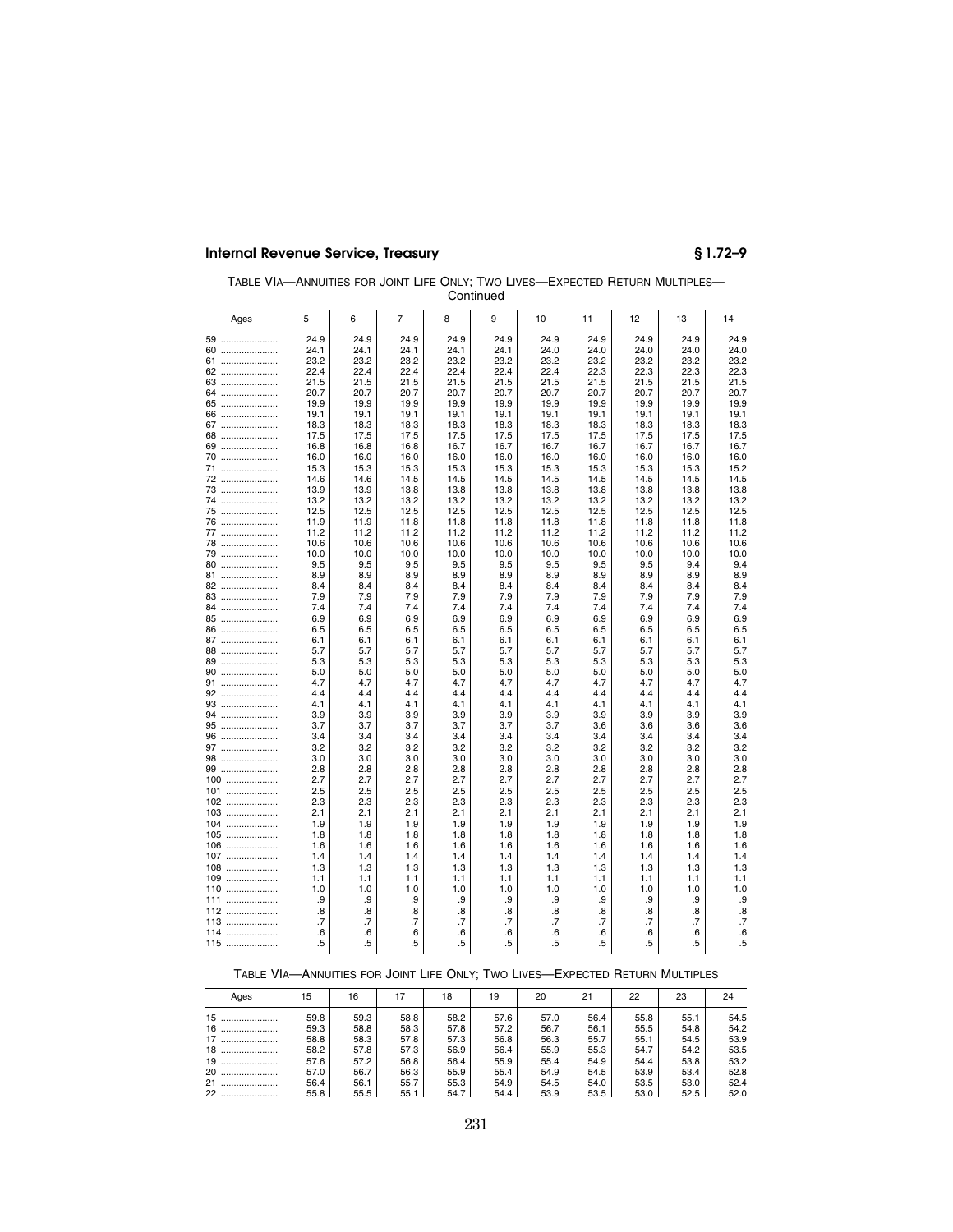|          | Continued |              |              |              |              |              |              |              |              |              |              |
|----------|-----------|--------------|--------------|--------------|--------------|--------------|--------------|--------------|--------------|--------------|--------------|
|          | Ages      | 15           | 16           | 17           | 18           | 19           | 20           | 21           | 22           | 23           | 24           |
|          | 23        | 55.1         | 54.8         | 54.5         | 54.2         | 53.8         | 53.4         | 53.0         | 52.5         | 52.1         | 51.6         |
|          | 24        | 54.5         | 54.2         | 53.9         | 53.5         | 53.2         | 52.8         | 52.4         | 52.0         | 51.6         | 51.1         |
|          | 25        | 53.8         | 53.5         | 53.2         | 52.9         | 52.6         | 52.2         | 51.9         | 51.5         | 51.1         | 50.6         |
|          | 26        | 53.0         | 52.8         | 52.5         | 52.3         | 52.0         | 51.6         | 51.3         | 50.9         | 50.5         | 50.1         |
|          | 27        | 52.3<br>51.5 | 52.1<br>51.3 | 51.8<br>51.1 | 51.6<br>50.9 | 51.3<br>50.6 | 51.0<br>50.3 | 50.7<br>50.0 | 50.3<br>49.7 | 50.0<br>49.4 | 49.6<br>49.0 |
|          | 28<br>29  | 50.8         | 50.6         | 50.4         | 50.2         | 49.9         | 49.7         | 49.4         | 49.1         | 48.8         | 48.4         |
|          | 30        | 50.0         | 49.8         | 49.6         | 49.4         | 49.2         | 49.0         | 48.7         | 48.4         | 48.1         | 47.8         |
|          | 31        | 49.2         | 49.0         | 48.9         | 48.7         | 48.5         | 48.3         | 48.0         | 47.8         | 47.5         | 47.2         |
| 32       |           | 48.4         | 48.2         | 48.1         | 47.9         | 47.7         | 47.5         | 47.3         | 47.1         | 46.8         | 46.5         |
|          | 33        | 47.6         | 47.4         | 47.3         | 47.1         | 47.0         | 46.8         | 46.6         | 46.3         | 46.1         | 45.9         |
| 34       |           | 46.7         | 46.6         | 46.5         | 46.3         | 46.2         | 46.0         | 45.8         | 45.6         | 45.4         | 45.2         |
|          | 35        | 45.9         | 45.8         | 45.7         | 45.5         | 45.4         | 45.2         | 45.1         | 44.9         | 44.7         | 44.4         |
|          | 36        | 45.0<br>44.2 | 44.9         | 44.8<br>44.0 | 44.7         | 44.6         | 44.4         | 44.3         | 44.1         | 43.9         | 43.7         |
|          | 37<br>38  | 43.3         | 44.1<br>43.2 | 43.1         | 43.9<br>43.0 | 43.8<br>42.9 | 43.6<br>42.8 | 43.5<br>42.7 | 43.3<br>42.5 | 43.2<br>42.4 | 43.0<br>42.2 |
|          | 39        | 42.4         | 42.4         | 42.3         | 42.2         | 42.1         | 42.0         | 41.9         | 41.7         | 41.6         | 41.4         |
|          | 40        | 41.6         | 41.5         | 41.4         | 41.3         | 41.2         | 41.1         | 41.0         | 40.9         | 40.8         | 40.6         |
|          | 41        | 40.7         | 40.6         | 40.5         | 40.5         | 40.4         | 40.3         | 40.2         | 40.1         | 40.0         | 39.8         |
| 42       |           | 39.8         | 39.7         | 39.7         | 39.6         | 39.5         | 39.4         | 39.4         | 39.3         | 39.1         | 39.0         |
|          | 43        | 38.9         | 38.9         | 38.8         | 38.7         | 38.7         | 38.6         | 38.5         | 38.4         | 38.3         | 38.2         |
|          | 44        | 38.0         | 38.0         | 37.9         | 37.9         | 37.8         | 37.7         | 37.7         | 37.6         | 37.5         | 37.4         |
|          | 45        | 37.1         | 37.1         | 37.0         | 37.0         | 36.9         | 36.9         | 36.8         | 36.7         | 36.6         | 36.5         |
| 46<br>47 |           | 36.2<br>35.3 | 36.2<br>35.3 | 36.2<br>35.3 | 36.1<br>35.2 | 36.1<br>35.2 | 36.0<br>35.1 | 35.9<br>35.1 | 35.9<br>35.0 | 35.8<br>34.9 | 35.7<br>34.9 |
| 48       |           | 34.5         | 34.4         | 34.4         | 34.4         | 34.3         | 34.3         | 34.2         | 34.2         | 34.1         | 34.0         |
|          | 49        | 33.6         | 33.5         | 33.5         | 33.5         | 33.4         | 33.4         | 33.4         | 33.3         | 33.2         | 33.2         |
|          | 50        | 32.7         | 32.7         | 32.6         | 32.6         | 32.6         | 32.5         | 32.5         | 32.4         | 32.4         | 32.3         |
|          | 51        | 31.8         | 31.8         | 31.8         | 31.7         | 31.7         | 31.7         | 31.6         | 31.6         | 31.5         | 31.5         |
|          | 52        | 30.9         | 30.9         | 30.9         | 30.9         | 30.8         | 30.8         | 30.8         | 30.7         | 30.7         | 30.6         |
|          | 53        | 30.0         | 30.0         | 30.0         | 30.0         | 30.0         | 29.9         | 29.9         | 29.9         | 29.8         | 29.8         |
|          | 54        | 29.2<br>28.3 | 29.2         | 29.1<br>28.3 | 29.1<br>28.3 | 29.1<br>28.2 | 29.1<br>28.2 | 29.0<br>28.2 | 29.0<br>28.2 | 29.0<br>28.1 | 28.9<br>28.1 |
|          | 55<br>56  | 27.4         | 28.3<br>27.4 | 27.4         | 27.4         | 27.4         | 27.3         | 27.3         | 27.3         | 27.3         | 27.2         |
|          | 57        | 26.6         | 26.6         | 26.5         | 26.5         | 26.5         | 26.5         | 26.5         | 26.5         | 26.4         | 26.4         |
|          | 58        | 25.7         | 25.7         | 25.7         | 25.7         | 25.7         | 25.6         | 25.6         | 25.6         | 25.6         | 25.6         |
|          | 59        | 24.9         | 24.8         | 24.8         | 24.8         | 24.8         | 24.8         | 24.8         | 24.8         | 24.7         | 24.7         |
|          | 60        | 24.0         | 24.0         | 24.0         | 24.0         | 24.0         | 23.9         | 23.9         | 23.9         | 23.9         | 23.9         |
|          | 61        | 23.2         | 23.2         | 23.1         | 23.1         | 23.1         | 23.1         | 23.1         | 23.1         | 23.1         | 23.0         |
|          | 62        | 22.3         | 22.3         | 22.3         | 22.3         | 22.3         | 22.3         | 22.3         | 22.2         | 22.2         | 22.2         |
|          | 63<br>64  | 21.5<br>20.7 | 21.5<br>20.7 | 21.5<br>20.7 | 21.5<br>20.6 | 21.5<br>20.6 | 21.4<br>20.6 | 21.4<br>20.6 | 21.4<br>20.6 | 21.4<br>20.6 | 21.4<br>20.6 |
|          | 65        | 19.9         | 19.8         | 19.8         | 19.8         | 19.8         | 19.8         | 19.8         | 19.8         | 19.8         | 19.8         |
|          | 66        | 19.1         | 19.0         | 19.0         | 19.0         | 19.0         | 19.0         | 19.0         | 19.0         | 19.0         | 19.0         |
|          | 67        | 18.3         | 18.3         | 18.3         | 18.3         | 18.2         | 18.2         | 18.2         | 18.2         | 18.2         | 18.2         |
|          | 68        | 17.5         | 17.5         | 17.5         | 17.5         | 17.5         | 17.5         | 17.5         | 17.5         | 17.4         | 17.4         |
|          | 69        | 16.7         | 16.7         | 16.7         | 16.7         | 16.7         | 16.7         | 16.7         | 16.7         | 16.7         | 16.7         |
|          | 70        | 16.0         | 16.0         | 16.0         | 16.0         | 16.0         | 16.0         | 15.9         | 15.9         | 15.9         | 15.9         |
|          | 71        | 15.2<br>14.5 | 15.2<br>14.5 | 15.2         | 15.2<br>14.5 | 15.2<br>14.5 | 15.2<br>14.5 | 15.2<br>14.5 | 15.2<br>14.5 | 15.2<br>14.5 | 15.2<br>14.5 |
|          | 72<br>73  | 13.8         | 13.8         | 14.5<br>13.8 | 13.8         | 13.8         | 13.8         | 13.8         | 13.8         | 13.8         | 13.8         |
|          | 74        | 13.2         | 13.1         | 13.1         | 13.1         | 13.1         | 13.1         | 13.1         | 13.1         | 13.1         | 13.1         |
|          | 75        | 12.5         | 12.5         | 12.5         | 12.5         | 12.5         | 12.5         | 12.5         | 12.5         | 12.5         | 12.5         |
|          | 76        | 11.8         | 11.8         | 11.8         | 11.8         | 11.8         | 11.8         | 11.8         | 11.8         | 11.8         | 11.8         |
|          | 77        | 11.2         | 11.2         | 11.2         | 11.2         | 11.2         | 11.2         | 11.2         | 11.2         | 11.2         | 11.2         |
|          | 78        | 10.6         | 10.6         | 10.6         | 10.6         | 10.6         | 10.6         | 10.6         | 10.6         | 10.6         | 10.6         |
|          | 79        | 10.0         | 10.0         | 10.0         | 10.0         | 10.0         | 10.0         | 10.0         | 10.0         | 10.0         | 10.0         |
|          | 80        | 9.4          | 9.4          | 9.4          | 9.4          | 9.4          | 9.4          | 9.4          | 9.4          | 9.4          | 9.4          |
|          | 81        | 8.9          | 8.9          | 8.9          | 8.9          | 8.9          | 8.9          | 8.9          | 8.9          | 8.9          | 8.9          |
|          | 82<br>83  | 8.4<br>7.9   | 8.4<br>7.9   | 8.4<br>7.9   | 8.4<br>7.9   | 8.4<br>7.9   | 8.4<br>7.9   | 8.4<br>7.9   | 8.4<br>7.9   | 8.4<br>7.8   | 8.4<br>7.8   |
|          | 84        | 7.4          | 7.4          | 7.4          | 7.4          | 7.4          | 7.4          | 7.4          | 7.4          | 7.4          | 7.4          |
|          | 85        | 6.9          | 6.9          | 6.9          | 6.9          | 6.9          | 6.9          | 6.9          | 6.9          | 6.9          | 6.9          |
|          | 86        | 6.5          | 6.5          | 6.5          | 6.5          | 6.5          | 6.5          | 6.5          | 6.5          | 6.5          | 6.5          |
|          | 87        | 6.1          | 6.1          | 6.1          | 6.1          | 6.1          | 6.1          | 6.1          | 6.1          | 6.1          | 6.1          |
|          | 88        | 5.7          | 5.7          | 5.7          | 5.7          | 5.7          | 5.7          | 5.7          | 5.7          | 5.7          | 5.7          |
|          | 89        | 5.3          | 5.3          | 5.3          | 5.3          | 5.3          | 5.3          | 5.3          | 5.3          | 5.3          | 5.3          |
|          | 90        | 5.0          | 5.0          | 5.0          | 5.0          | 5.0          | 5.0          | 5.0          | 5.0          | 5.0          | 5.0          |
|          | 91        | 4.7          | 4.7          | 4.7          | 4.7          | 4.7          | 4.7          | 4.7          | 4.7          | 4.7          | 4.7          |
| 93       | 92        | 4.4<br>4.1   | 4.4<br>4.1   | 4.4<br>4.1   | 4.4<br>4.1   | 4.4<br>4.1   | 4.4<br>4.1   | 4.4<br>4.1   | 4.4<br>4.1   | 4.4<br>4.1   | 4.4<br>4.1   |
|          |           |              |              |              |              |              |              |              |              |              |              |

TABLE VIA—ANNUITIES FOR JOINT LIFE ONLY; TWO LIVES—EXPECTED RETURN MULTIPLES—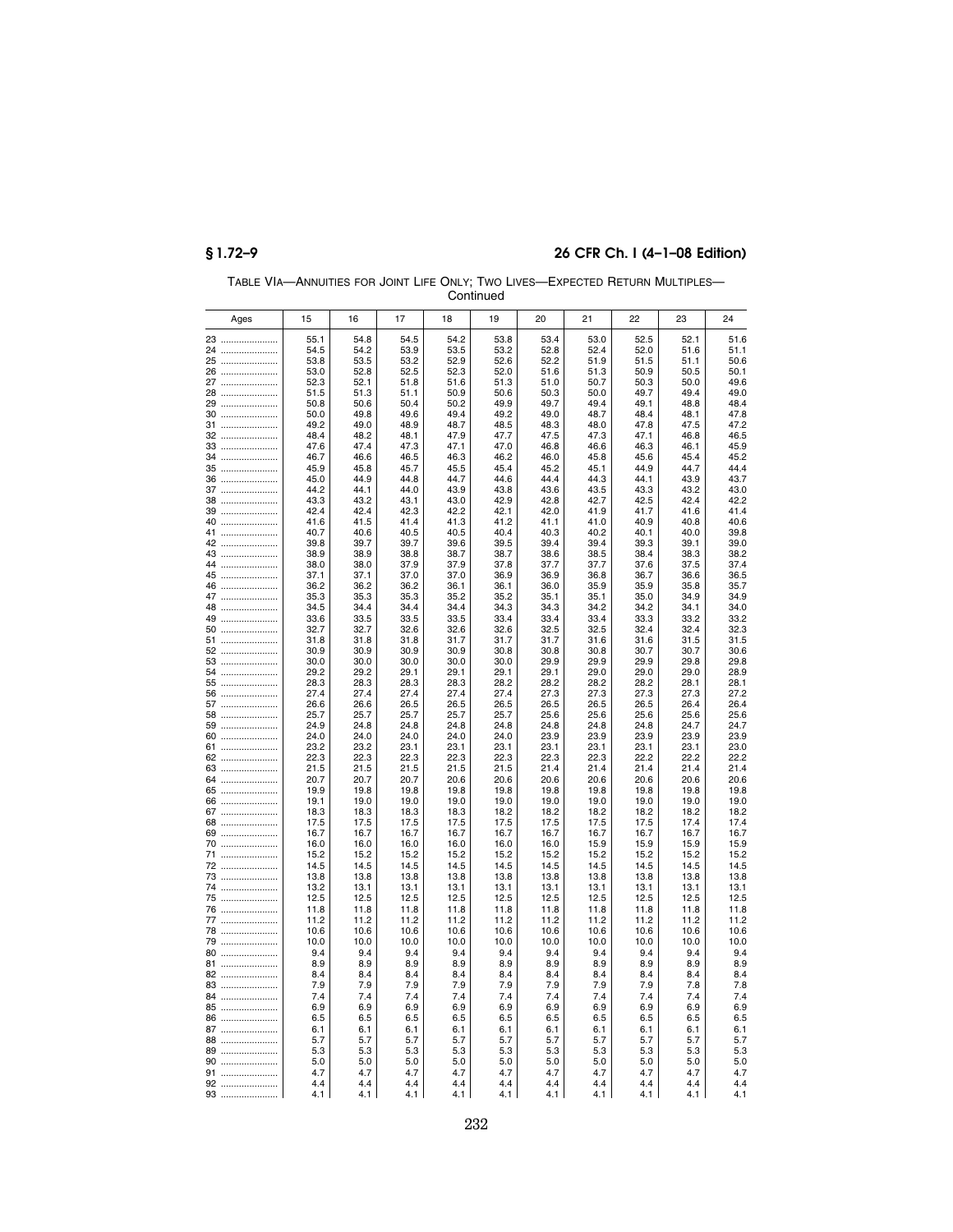| TABLE VIA-ANNUITIES FOR JOINT LIFE ONLY; TWO LIVES-EXPECTED RETURN MULTIPLES- |
|-------------------------------------------------------------------------------|
| Continued                                                                     |

| Ages    | 15              | 16  | 17  | 18     | 19  | 20        | 21        | 22              | 23              | 24              |
|---------|-----------------|-----|-----|--------|-----|-----------|-----------|-----------------|-----------------|-----------------|
| 94<br>  | 3.9             | 3.9 | 3.9 | 3.9    | 3.9 | 3.9       | 3.9       | 3.9             | 3.9             | 3.9             |
| 95<br>  | 3.6             | 3.6 | 3.6 | 3.6    | 3.6 | 3.6       | 3.6       | 3.6             | 3.6             | 3.6             |
| 96<br>  | 3.4             | 3.4 | 3.4 | 3.4    | 3.4 | 3.4       | 3.4       | 3.4             | 3.4             | 3.4             |
| 97<br>  | 3.2             | 3.2 | 3.2 | 3.2    | 3.2 | 3.2       | 3.2       | 3.2             | 3.2             | 3.2             |
| 98<br>  | 3.0             | 3.0 | 3.0 | 3.0    | 3.0 | 3.0       | 3.0       | 3.0             | 3.0             | 3.0             |
| 99<br>  | 2.8             | 2.8 | 2.8 | 2.8    | 2.8 | 2.8       | 2.8       | 2.8             | 2.8             | 2.8             |
| 100<br> | 2.7             | 2.7 | 2.7 | 2.7    | 2.7 | 2.7       | 2.7       | 2.7             | 2.7             | 2.7             |
| 101<br> | 2.5             | 2.5 | 2.5 | 2.5    | 2.5 | 2.5       | 2.5       | 2.5             | 2.5             | 2.5             |
| 102<br> | 2.3             | 2.3 | 2.3 | 2.3    | 2.3 | 2.3       | 2.3       | 2.3             | 2.3             | 2.3             |
| 103<br> | 2.1             | 2.1 | 2.1 | 2.1    | 2.1 | 2.1       | 2.1       | 2.1             | 2.1             | 2.1             |
| 104<br> | 1.9             | 1.9 | 1.9 | 1.9    | 1.9 | 1.9       | 1.9       | 1.9             | 1.9             | 1.9             |
| 105<br> | 1.8             | 1.8 | 1.8 | 1.8    | 1.8 | 1.8       | 1.8       | 1.8             | 1.8             | 1.8             |
| 106<br> | 1.6             | 1.6 | 1.6 | 1.6    | 1.6 | 1.6       | 1.6       | 1.6             | 1.6             | 1.6             |
| 107<br> | 1.4             | 1.4 | 1.4 | 1.4    | 1.4 | 1.4       | 1.4       | 1.4             | 1.4             | 1.4             |
| 108<br> | 1.3             | 1.3 | 1.3 | 1.3    | 1.3 | 1.3       | 1.3       | 1.3             | 1.3             | 1.3             |
| 109<br> | 1.1             | 1.1 | 1.1 | 1.1    | 1.1 | 1.1       | 1.1       | 1.1             | 1.1             | 1.1             |
| 110<br> | 1.0             | 1.0 | 1.0 | 1.0    | 1.0 | 1.0       | 1.0       | 1.0             | 1.0             | 1.0             |
| 111<br> | .9              | .9  | .9  | .9     | .9  | .9        | .9        | .9              | .9              | .9              |
| 112<br> | .8              | .8  | .8  | .8     | .8  | .8        | .8        | .8              | .8              | .8              |
| 113<br> | $\overline{.7}$ | .7  | .7  | .7     | .7  | $\cdot$ 7 | $\cdot$ 7 | $\overline{.7}$ | $\overline{.7}$ | $\overline{.7}$ |
| 114<br> | .6              | .6  | .6  | .6     | .6  | .6        | .6        | .6              | .6              | .6              |
| 115<br> | .5              | .5  | .5  | $.5\,$ | .5  | .5        | .5        | .5              | .5              | .5              |

### TABLE VIA—ANNUITIES FOR JOINT LIFE ONLY; TWO LIVES—EXPECTED RETURN MULTIPLES

| Ages | 25   | 26   | 27   | 28   | 29   | 30   | 31   | 32   | 33   | 34   |
|------|------|------|------|------|------|------|------|------|------|------|
| 25   | 50.2 | 49.7 | 49.2 | 48.6 | 48.1 | 47.5 | 46.9 | 46.2 | 45.6 | 44.9 |
| 26   | 49.7 | 49.2 | 48.7 | 48.2 | 47.7 | 47.1 | 46.5 | 45.9 | 45.3 | 44.6 |
| 27   | 49.2 | 48.7 | 48.3 | 47.8 | 47.3 | 46.7 | 46.2 | 45.6 | 45.0 | 44.3 |
| 28   | 48.6 | 48.2 | 47.8 | 47.3 | 46.8 | 46.3 | 45.8 | 45.2 | 44.6 | 44.0 |
| 29   | 48.1 | 47.7 | 47.3 | 46.8 | 46.4 | 45.9 | 45.4 | 44.8 | 44.3 | 43.7 |
| 30   | 47.5 | 47.1 | 46.7 | 46.3 | 45.9 | 45.4 | 44.9 | 44.4 | 43.9 | 43.3 |
| 31   | 46.9 | 46.5 | 46.2 | 45.8 | 45.4 | 44.9 | 44.5 | 44.0 | 43.5 | 42.9 |
| 32   | 46.2 | 45.9 | 45.6 | 45.2 | 44.8 | 44.4 | 44.0 | 43.5 | 43.0 | 42.5 |
| 33   | 45.6 | 45.3 | 45.0 | 44.6 | 44.3 | 43.9 | 43.5 | 43.0 | 42.6 | 42.1 |
| 34   | 44.9 | 44.6 | 44.3 | 44.0 | 43.7 | 43.3 | 42.9 | 42.5 | 42.1 | 41.6 |
| 35   | 44.2 | 44.0 | 43.7 | 43.4 | 43.1 | 42.7 | 42.4 | 42.0 | 41.6 | 41.1 |
| 36   | 43.5 | 43.3 | 43.0 | 42.7 | 42.4 | 42.1 | 41.8 | 41.4 | 41.0 | 40.6 |
| 37   | 42.8 | 42.5 | 42.3 | 42.1 | 41.8 | 41.5 | 41.2 | 40.8 | 40.5 | 40.1 |
| 38   | 42.0 | 41.8 | 41.6 | 41.4 | 41.1 | 40.8 | 40.6 | 40.2 | 39.9 | 39.5 |
| 39   | 41.3 | 41.1 | 40.9 | 40.7 | 40.4 | 40.2 | 39.9 | 39.6 | 39.3 | 39.0 |
| 40   | 40.5 | 40.3 | 40.1 | 39.9 | 39.7 | 39.5 | 39.2 | 39.0 | 38.7 | 38.4 |
| 41   | 39.7 | 39.5 | 39.4 | 39.2 | 39.0 | 38.8 | 38.5 | 38.3 | 38.0 | 37.7 |
| 42   | 38.9 | 38.8 | 38.6 | 38.4 | 38.3 | 38.1 | 37.8 | 37.6 | 37.4 | 37.1 |
| 43   | 38.1 | 38.0 | 37.8 | 37.7 | 37.5 | 37.3 | 37.1 | 36.9 | 36.7 | 36.4 |
| 44   | 37.3 | 37.2 | 37.0 | 36.9 | 36.7 | 36.6 | 36.4 | 36.2 | 36.0 | 35.8 |
| 45   | 36.5 | 36.3 | 36.2 | 36.1 | 36.0 | 35.8 | 35.6 | 35.5 | 35.3 | 35.1 |
| 46   | 35.6 | 35.5 | 35.4 | 35.3 | 35.2 | 35.0 | 34.9 | 34.7 | 34.5 | 34.4 |
| 47   | 34.8 | 34.7 | 34.6 | 34.5 | 34.4 | 34.3 | 34.1 | 34.0 | 33.8 | 33.6 |
| 48   | 34.0 | 33.9 | 33.8 | 33.7 | 33.6 | 33.5 | 33.4 | 33.2 | 33.1 | 32.9 |
| 49   | 33.1 | 33.0 | 33.0 | 32.9 | 32.8 | 32.7 | 32.6 | 32.4 | 32.3 | 32.2 |
| 50   | 32.3 | 32.2 | 32.1 | 32.1 | 32.0 | 31.9 | 31.8 | 31.7 | 31.5 | 31.4 |
| 51   | 31.4 | 31.4 | 31.3 | 31.2 | 31.2 | 31.1 | 31.0 | 30.9 | 30.8 | 30.6 |
| 52   | 30.6 | 30.5 | 30.5 | 30.4 | 30.3 | 30.3 | 30.2 | 30.1 | 30.0 | 29.9 |
| 53   | 29.7 | 29.7 | 29.6 | 29.6 | 29.5 | 29.5 | 29.4 | 29.3 | 29.2 | 29.1 |
| 54   | 28.9 | 28.9 | 28.8 | 28.8 | 28.7 | 28.6 | 28.6 | 28.5 | 28.4 | 28.3 |
| 55   | 28.1 | 28.0 | 28.0 | 27.9 | 27.9 | 27.8 | 27.8 | 27.7 | 27.6 | 27.5 |
| 56   | 27.2 | 27.2 | 27.1 | 27.1 | 27.0 | 27.0 | 26.9 | 26.9 | 26.8 | 26.7 |
| 57   | 26.4 | 26.3 | 26.3 | 26.3 | 26.2 | 26.2 | 26.1 | 26.1 | 26.0 | 25.9 |
| 58   | 25.5 | 25.5 | 25.5 | 25.4 | 25.4 | 25.4 | 25.3 | 25.3 | 25.2 | 25.1 |
| 59   | 24.7 | 24.7 | 24.6 | 24.6 | 24.6 | 24.5 | 24.5 | 24.5 | 24.4 | 24.3 |
| 60   | 23.9 | 23.8 | 23.8 | 23.8 | 23.8 | 23.7 | 23.7 | 23.6 | 23.6 | 23.5 |
| 61   | 23.0 | 23.0 | 23.0 | 23.0 | 22.9 | 22.9 | 22.9 | 22.8 | 22.8 | 22.7 |
| 62   | 22.2 | 22.2 | 22.2 | 22.1 | 22.1 | 22.1 | 22.1 | 22.0 | 22.0 | 21.9 |
| 63   | 21.4 | 21.4 | 21.3 | 21.3 | 21.3 | 21.3 | 21.3 | 21.2 | 21.2 | 21.2 |
| 64   | 20.6 | 20.6 | 20.5 | 20.5 | 20.5 | 20.5 | 20.5 | 20.4 | 20.4 | 20.4 |
| 65   | 19.8 | 19.8 | 19.7 | 19.7 | 19.7 | 19.7 | 19.7 | 19.6 | 19.6 | 19.6 |
| 66   | 19.0 | 19.0 | 19.0 | 18.9 | 18.9 | 18.9 | 18.9 | 18.9 | 18.8 | 18.8 |
| 67   | 18.2 | 18.2 | 18.2 | 18.2 | 18.2 | 18.1 | 18.1 | 18.1 | 18.1 | 18.1 |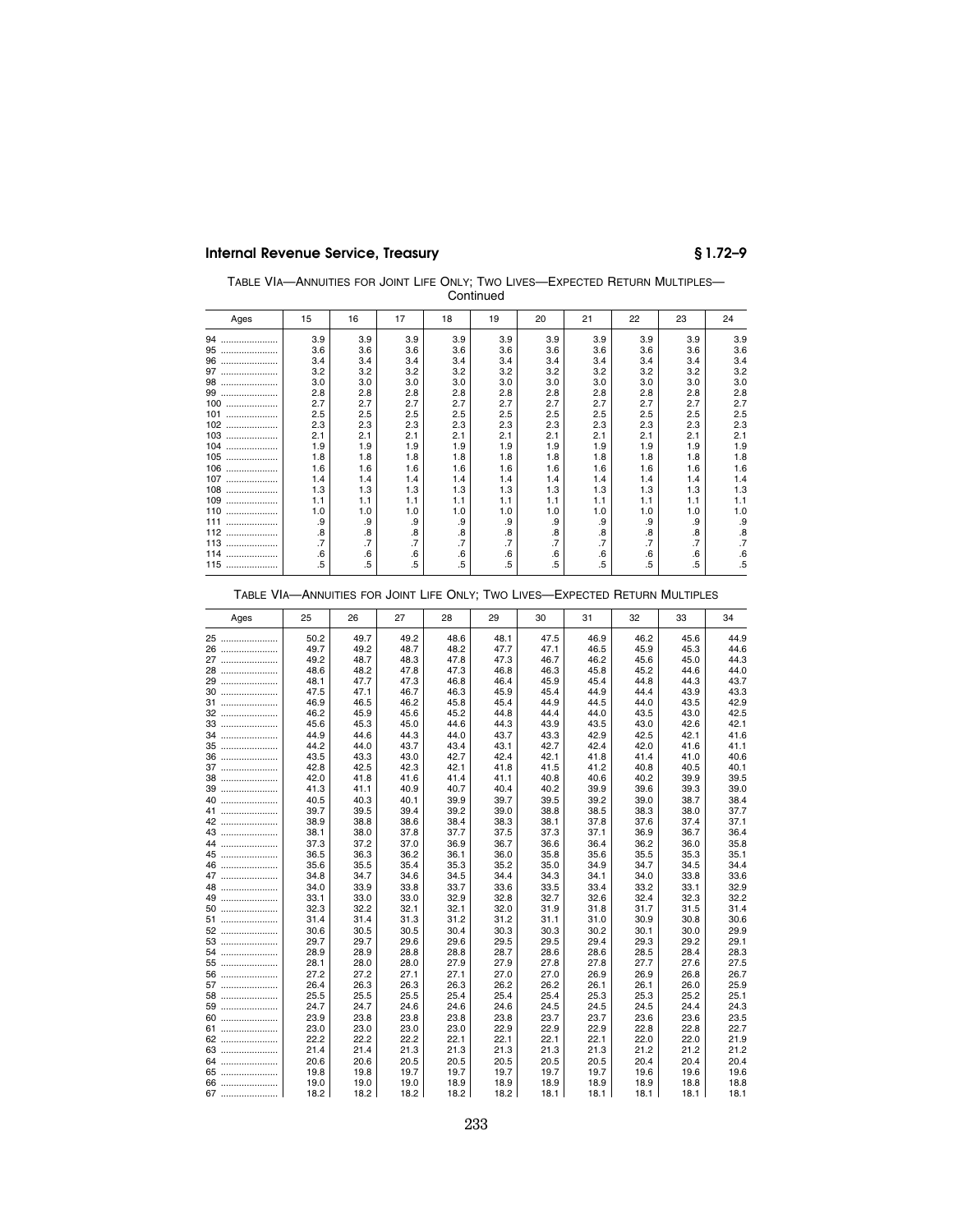|              |                 |            |            |            | <b>CUTTURE</b> U |            |            |            |            |            |
|--------------|-----------------|------------|------------|------------|------------------|------------|------------|------------|------------|------------|
| Ages         | 25              | 26         | 27         | 28         | 29               | 30         | 31         | 32         | 33         | 34         |
| 68           | 17.4            | 17.4       | 17.4       | 17.4       | 17.4             | 17.4       | 17.4       | 17.3       | 17.3       | 17.3       |
| 69           | 16.7            | 16.7       | 16.7       | 16.6       | 16.6             | 16.6       | 16.6       | 16.6       | 16.6       | 16.6       |
| 70           | 15.9            | 15.9       | 15.9       | 15.9       | 15.9             | 15.9       | 15.9       | 15.9       | 15.8       | 15.8       |
| 71           | 15.2            | 15.2       | 15.2       | 15.2       | 15.2             | 15.2       | 15.2       | 15.1       | 15.1       | 15.1       |
| 72           | 14.5            | 14.5       | 14.5       | 14.5       | 14.5             | 14.5       | 14.5       | 14.4       | 14.4       | 14.4       |
| 73           | 13.8            | 13.8       | 13.8       | 13.8       | 13.8             | 13.8       | 13.8       | 13.8       | 13.7       | 13.7       |
| 74           | 13.1            | 13.1       | 13.1       | 13.1       | 13.1             | 13.1       | 13.1       | 13.1       | 13.1       | 13.1       |
| 75           | 12.5            | 12.5       | 12.5       | 12.4       | 12.4             | 12.4       | 12.4       | 12.4       | 12.4       | 12.4       |
| 76           | 11.8            | 11.8       | 11.8       | 11.8       | 11.8             | 11.8       | 11.8       | 11.8       | 11.8       | 11.8       |
| 77           | 11.2            | 11.2       | 11.2       | 11.2       | 11.2             | 11.2       | 11.2       | 11.2       | 11.2       | 11.1       |
| 78           | 10.6            | 10.6       | 10.6       | 10.6       | 10.6             | 10.6       | 10.6       | 10.6       | 10.6       | 10.5       |
| 79           | 10.0            | 10.0       | 10.0       | 10.0       | 10.0             | 10.0       | 10.0       | 10.0       | 10.0       | 10.0       |
| 80           | 9.4             | 9.4        | 9.4        | 9.4        | 9.4              | 9.4        | 9.4        | 9.4        | 9.4        | 9.4        |
| 81           | 8.9             | 8.9        | 8.9        | 8.9        | 8.9              | 8.9        | 8.9        | 8.9        | 8.9        | 8.9        |
| 82<br>83     | 8.4<br>7.8      | 8.4<br>7.8 | 8.3<br>7.8 | 8.3<br>7.8 | 8.3<br>7.8       | 8.3<br>7.8 | 8.3<br>7.8 | 8.3<br>7.8 | 8.3<br>7.8 | 8.3<br>7.8 |
| 84           | 7.4             | 7.4        | 7.4        | 7.4        | 7.4              | 7.4        | 7.4        | 7.4        | 7.4        | 7.4        |
| 85           | 6.9             | 6.9        | 6.9        | 6.9        | 6.9              | 6.9        | 6.9        | 6.9        | 6.9        | 6.9        |
| 86           | 6.5             | 6.5        | 6.5        | 6.5        | 6.5              | 6.5        | 6.5        | 6.5        | 6.5        | 6.5        |
| 87           | 6.1             | 6.1        | 6.1        | 6.1        | 6.1              | 6.1        | 6.1        | 6.1        | 6.1        | 6.1        |
| 88           | 5.7             | 5.7        | 5.7        | 5.7        | 5.7              | 5.7        | 5.7        | 5.7        | 5.7        | 5.7        |
| 89           | 5.3             | 5.3        | 5.3        | 5.3        | 5.3              | 5.3        | 5.3        | 5.3        | 5.3        | 5.3        |
| 90           | 5.0             | 5.0        | 5.0        | 5.0        | 5.0              | 5.0        | 5.0        | 5.0        | 5.0        | 5.0        |
| 91           | 4.7             | 4.7        | 4.7        | 4.7        | 4.7              | 4.7        | 4.7        | 4.7        | 4.7        | 4.7        |
| 92           | 4.4             | 4.4        | 4.4        | 4.4        | 4.4              | 4.4        | 4.4        | 4.4        | 4.4        | 4.4        |
| 93           | 4.1             | 4.1        | 4.1        | 4.1        | 4.1              | 4.1        | 4.1        | 4.1        | 4.1        | 4.1        |
| 94           | 3.9             | 3.9        | 3.9        | 3.9        | 3.9              | 3.9        | 3.9        | 3.9        | 3.9        | 3.9        |
| 95           | 3.6             | 3.6        | 3.6        | 3.6        | 3.6              | 3.6        | 3.6        | 3.6        | 3.6        | 3.6        |
| 96           | 3.4             | 3.4        | 3.4        | 3.4        | 3.4              | 3.4        | 3.4        | 3.4        | 3.4        | 3.4        |
| 97           | 3.2             | 3.2        | 3.2        | 3.2        | 3.2              | 3.2        | 3.2        | 3.2        | 3.2        | 3.2        |
| 98           | 3.0             | 3.0        | 3.0        | 3.0        | 3.0              | 3.0        | 3.0        | 3.0        | 3.0        | 3.0        |
| 99           | 2.8             | 2.8        | 2.8        | 2.8        | 2.8              | 2.8        | 2.8        | 2.8        | 2.8        | 2.8        |
| $100$        | 2.7             | 2.7        | 2.7        | 2.7        | 2.7              | 2.7        | 2.7        | 2.7        | 2.7        | 2.7        |
| $101$        | 2.5             | 2.5        | 2.5        | 2.5        | 2.5              | 2.5        | 2.5        | 2.5        | 2.5        | 2.5        |
| $102$        | 2.3<br>2.1      | 2.3<br>2.1 | 2.3<br>2.1 | 2.3<br>2.1 | 2.3              | 2.3<br>2.1 | 2.3<br>2.1 | 2.3<br>2.1 | 2.3<br>2.1 | 2.3<br>2.1 |
| 103<br>$104$ | 1.9             | 1.9        | 1.9        |            | 2.1<br>1.9       | 1.9        | 1.9        | 1.9        | 1.9        | 1.9        |
| $105$        | 1.8             | 1.8        |            | 1.9        | 1.8              | 1.8        | 1.8        |            | 1.8        | 1.8        |
| $106$        | 1.6             | 1.6        | 1.8<br>1.6 | 1.8<br>1.6 | 1.6              | 1.6        | 1.6        | 1.8<br>1.6 | 1.6        | 1.6        |
| $107$        | 1.4             | 1.4        | 1.4        | 1.4        | 1.4              | 1.4        | 1.4        | 1.4        | 1.4        | 1.4        |
| .<br>108     | 1.3             | 1.3        | 1.3        | 1.3        | 1.3              | 1.3        | 1.3        | 1.3        | 1.3        | 1.3        |
| 109<br>.     | 1.1             | 1.1        | 1.1        | 1.1        | 1.1              | 1.1        | 1.1        | 1.1        | 1.1        | 1.1        |
| <br>110      | 1.0             | 1.0        | 1.0        | 1.0        | 1.0              | 1.0        | 1.0        | 1.0        | 1.0        | 1.0        |
| 111          | .9              | .9         | .9         | .9         | .9               | .9         | .9         | .9         | .9         | .9         |
| 112          | .8              | .8         | .8         | 8.         | 8.               | .8         | 8.         | .8         | .8         | .8         |
| 113          | $\overline{.7}$ | .7         | $\cdot$ 7  | .7         | .7               | .7         | .7         | .7         | .7         | $\cdot$ 7  |
| 114          | .6              | .6         | .6         | .6         | 6.6              | .6         | .6         | .6         | .6         | .6         |
| 115          | .5              | .5         | .5         | .5         | .5               | .5         | .5         | .5         | .5         | .5         |

TABLE VIA—ANNUITIES FOR JOINT LIFE ONLY; TWO LIVES—EXPECTED RETURN MULTIPLES— Continued

TABLE VIA—ANNUITIES FOR JOINT LIFE ONLY; TWO LIVES—EXPECTED RETURN MULTIPLES

| Ages   | 35   | 36   | 37   | 38   | 39   | 40   | 41   | 42   | 43   | 44   |
|--------|------|------|------|------|------|------|------|------|------|------|
| 35<br> | 40.7 | 40.2 | 39.7 | 39.2 | 38.6 | 38.0 | 37.4 | 36.8 | 36.2 | 35.5 |
| 36<br> | 40.2 | 39.7 | 39.3 | 38.7 | 38.2 | 37.7 | 37.1 | 36.5 | 35.9 | 35.2 |
| 37     | 39.7 | 39.3 | 38.8 | 38.3 | 37.8 | 37.3 | 36.7 | 36.2 | 35.6 | 34.9 |
| 38<br> | 39.2 | 38.7 | 38.3 | 37.9 | 37.4 | 36.9 | 36.3 | 35.8 | 35.2 | 34.6 |
| 39     | 38.6 | 38.2 | 37.8 | 37.4 | 36.9 | 36.4 | 35.9 | 35.4 | 34.9 | 34.3 |
| 40<br> | 38.0 | 37.7 | 37.3 | 36.9 | 36.4 | 36.0 | 35.5 | 35.0 | 34.5 | 34.0 |
| 41     | 37.4 | 37.1 | 36.7 | 36.3 | 35.9 | 35.5 | 35.1 | 34.6 | 34.1 | 33.6 |
| 42     | 36.8 | 36.5 | 36.2 | 35.8 | 35.4 | 35.0 | 34.6 | 34.1 | 33.7 | 33.2 |
| 43     | 36.2 | 35.9 | 35.6 | 35.2 | 34.9 | 34.5 | 34.1 | 33.7 | 33.2 | 32.8 |
| 44     | 35.5 | 35.2 | 34.9 | 34.6 | 34.3 | 34.0 | 33.6 | 33.2 | 32.8 | 32.3 |
| 45     | 34.8 | 34.6 | 34.3 | 34.0 | 33.7 | 33.4 | 33.0 | 32.7 | 32.3 | 31.8 |
| 46     | 34.1 | 33.9 | 33.7 | 33.4 | 33.1 | 32.8 | 32.5 | 32.1 | 31.8 | 31.4 |
| 47     | 33.4 | 33.2 | 33.0 | 32.8 | 32.5 | 32.2 | 31.9 | 31.6 | 31.2 | 30.8 |
| 48<br> | 32.7 | 32.5 | 32.3 | 32.1 | 31.8 | 31.6 | 31.3 | 31.0 | 30.7 | 30.3 |
| 49<br> | 32.0 | 31.8 | 31.6 | 31.4 | 31.2 | 30.9 | 30.7 | 30.4 | 30.1 | 29.8 |
| 50<br> | 31.3 | 31.1 | 30.9 | 30.7 | 30.5 | 30.3 | 30.0 | 29.8 | 29.5 | 29.2 |
| 51     | 30.5 | 30.4 | 30.2 | 30.0 | 29.8 | 29.6 | 29.4 | 29.2 | 28.9 | 28.6 |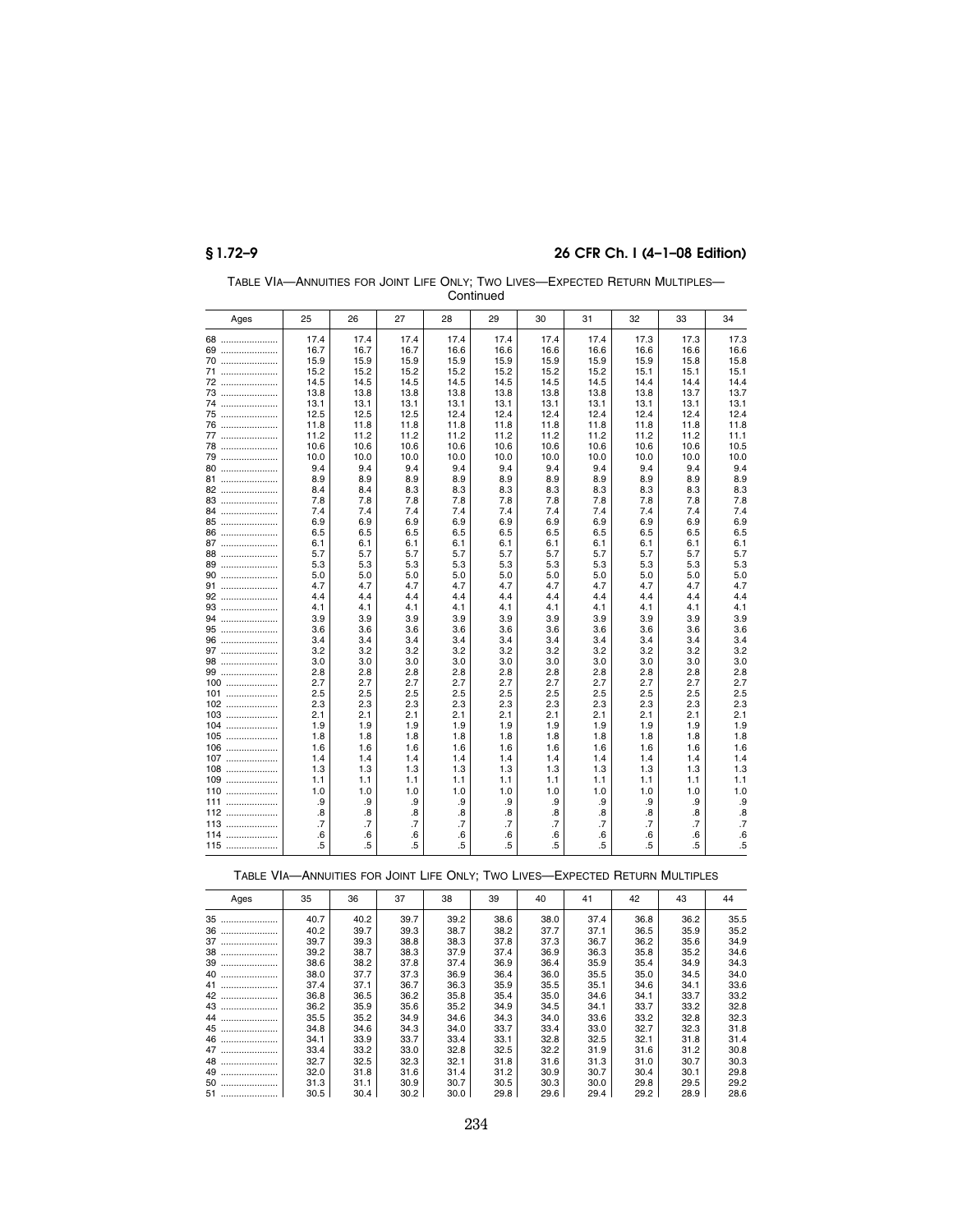| TABLE VIA-ANNUITIES FOR JOINT LIFE ONLY: TWO LIVES-EXPECTED RETURN MULTIPLES- |
|-------------------------------------------------------------------------------|
| Continued                                                                     |

| Ages       | 35           | 36           | 37           | 38           | 39           | 40           | 41           | 42           | 43           | 44           |
|------------|--------------|--------------|--------------|--------------|--------------|--------------|--------------|--------------|--------------|--------------|
| 52         | 29.7         | 29.6         | 29.5         | 29.3         | 29.1         | 28.9         | 28.7         | 28.5         | 28.3         | 28.0         |
| 53         | 29.0         | 28.9         | 28.7         | 28.6         | 28.4         | 28.2         | 28.1         | 27.9         | 27.6         | 27.4         |
| 54         | 28.2         | 28.1         | 28.0         | 27.8         | 27.7         | 27.5         | 27.4         | 27.2         | 27.0         | 26.8         |
| 55         | 27.4         | 27.3         | 27.2         | 27.1         | 27.0         | 26.8         | 26.7         | 26.5         | 26.3         | 26.1         |
| 56         | 26.7         | 26.6         | 26.5         | 26.3         | 26.2         | 26.1         | 26.0         | 25.8         | 25.6         | 25.4         |
| 57         | 25.9         | 25.8         | 25.7         | 25.6         | 25.5         | 25.4         | 25.2         | 25.1         | 24.9         | 24.8         |
| 58         | 25.1         | 25.0         | 24.9         | 24.8         | 24.7         | 24.6         | 24.5         | 24.4         | 24.2         | 24.1         |
| 59         | 24.3         | 24.2         | 24.1         | 24.1         | 24.0         | 23.9         | 23.8         | 23.6         | 23.5         | 23.4         |
| 60         | 23.5         | 23.4         | 23.4         | 23.3         | 23.2         | 23.1         | 23.0         | 22.9         | 22.8         | 22.7         |
| 61         | 22.7         | 22.6         | 22.6         | 22.5         | 22.4         | 22.4         | 22.3         | 22.2         | 22.1         | 22.0         |
| 62<br>63   | 21.9<br>21.1 | 21.9<br>21.1 | 21.8<br>21.0 | 21.7<br>21.0 | 21.7<br>20.9 | 21.6<br>20.8 | 21.5<br>20.8 | 21.4<br>20.7 | 21.3<br>20.6 | 21.2<br>20.5 |
| 64         | 20.3         | 20.3         | 20.2         | 20.2         | 20.1         | 20.1         | 20.0         | 20.0         | 19.9         | 19.8         |
| 65         | 19.6         | 19.5         | 19.5         | 19.4         | 19.4         | 19.3         | 19.3         | 19.2         | 19.1         | 19.1         |
| 66         | 18.8         | 18.8         | 18.7         | 18.7         | 18.6         | 18.6         | 18.5         | 18.5         | 18.4         | 18.4         |
| 67         | 18.0         | 18.0         | 18.0         | 17.9         | 17.9         | 17.9         | 17.8         | 17.8         | 17.7         | 17.6         |
| 68         | 17.3         | 17.3         | 17.2         | 17.2         | 17.2         | 17.1         | 17.1         | 17.0         | 17.0         | 16.9         |
| 69         | 16.5         | 16.5         | 16.5         | 16.5         | 16.4         | 16.4         | 16.4         | 16.3         | 16.3         | 16.2         |
| 70         | 15.8         | 15.8         | 15.8         | 15.7         | 15.7         | 15.7         | 15.6         | 15.6         | 15.6         | 15.5         |
| 71         | 15.1         | 15.1         | 15.1         | 15.0         | 15.0         | 15.0         | 15.0         | 14.9         | 14.9         | 14.9         |
| 72         | 14.4         | 14.4         | 14.4         | 14.3         | 14.3         | 14.3         | 14.3         | 14.2         | 14.2         | 14.2         |
| 73<br>74   | 13.7<br>13.1 | 13.7<br>13.0 | 13.7<br>13.0 | 13.7<br>13.0 | 13.7<br>13.0 | 13.6<br>13.0 | 13.6<br>13.0 | 13.6<br>12.9 | 13.6<br>12.9 | 13.5<br>12.9 |
| 75         | 12.4         | 12.4         | 12.4         | 12.4         | 12.3         | 12.3         | 12.3         | 12.3         | 12.3         | 12.2         |
| 76         | 11.8         | 11.8         | 11.7         | 11.7         | 11.7         | 11.7         | 11.7         | 11.7         | 11.6         | 11.6         |
| 77         | 11.1         | 11.1         | 11.1         | 11.1         | 11.1         | 11.1         | 11.1         | 11.1         | 11.0         | 11.0         |
| 78         | 10.5         | 10.5         | 10.5         | 10.5         | 10.5         | 10.5         | 10.5         | 10.5         | 10.5         | 10.4         |
| 79         | 10.0         | 10.0         | 9.9          | 9.9          | 9.9          | 9.9          | 9.9          | 9.9          | 9.9          | 9.9          |
| 80         | 9.4          | 9.4          | 9.4          | 9.4          | 9.4          | 9.4          | 9.4          | 9.3          | 9.3          | 9.3          |
| 81         | 8.9          | 8.8          | 8.8          | 8.8          | 8.8          | 8.8          | 8.8          | 8.8          | 8.8          | 8.8          |
| 82         | 8.3          | 8.3          | 8.3          | 8.3          | 8.3          | 8.3          | 8.3          | 8.3          | 8.3          | 8.3          |
| 83         | 7.8          | 7.8          | 7.8          | 7.8          | 7.8          | 7.8          | 7.8          | 7.8          | 7.8          | 7.8          |
| 84         | 7.3          | 7.3          | 7.3          | 7.3          | 7.3          | 7.3          | 7.3          | 7.3          | 7.3          | 7.3          |
| 85<br>86   | 6.9<br>6.5   | 6.9<br>6.5   | 6.9<br>6.5   | 6.9<br>6.5   | 6.9<br>6.4   | 6.9<br>6.4   | 6.9<br>6.4   | 6.9<br>6.4   | 6.9<br>6.4   | 6.9<br>6.4   |
| 87         | 6.1          | 6.0          | 6.0          | 6.0          | 6.0          | 6.0          | 6.0          | 6.0          | 6.0          | 6.0          |
| 88         | 5.7          | 5.7          | 5.7          | 5.7          | 5.7          | 5.7          | 5.7          | 5.6          | 5.6          | 5.6          |
| 89         | 5.3          | 5.3          | 5.3          | 5.3          | 5.3          | 5.3          | 5.3          | 5.3          | 5.3          | 5.3          |
| 90         | 5.0          | 5.0          | 5.0          | 5.0          | 5.0          | 5.0          | 5.0          | 5.0          | 5.0          | 5.0          |
| 91         | 4.7          | 4.7          | 4.7          | 4.7          | 4.7          | 4.7          | 4.7          | 4.7          | 4.6          | 4.6          |
| 92         | 4.4          | 4.4          | 4.4          | 4.4          | 4.4          | 4.4          | 4.4          | 4.4          | 4.4          | 4.4          |
| 93         | 4.1          | 4.1          | 4.1          | 4.1          | 4.1          | 4.1          | 4.1          | 4.1          | 4.1          | 4.1          |
| 94         | 3.9          | 3.9          | 3.9          | 3.9          | 3.9          | 3.9          | 3.9          | 3.9          | 3.9          | 3.9          |
| 95         | 3.6          | 3.6          | 3.6          | 3.6          | 3.6          | 3.6          | 3.6          | 3.6          | 3.6          | 3.6          |
| 96         | 3.4          | 3.4          | 3.4          | 3.4          | 3.4          | 3.4          | 3.4          | 3.4          | 3.4          | 3.4          |
| 97         | 3.2<br>3.0   | 3.2          | 3.2<br>3.0   | 3.2          | 3.2          | 3.2          | 3.2          | 3.2<br>3.0   | 3.2          | 3.2          |
| 98<br>99   | 2.8          | 3.0<br>2.8   | 2.8          | 3.0<br>2.8   | 3.0<br>2.8   | 3.0<br>2.8   | 3.0<br>2.8   | 2.8          | 3.0<br>2.8   | 3.0<br>2.8   |
| 100        | 2.7          | 2.7          | 2.7          | 2.7          | 2.7          | 2.7          | 2.7          | 2.7          | 2.6          | 2.6          |
| 101        | 2.5          | 2.5          | 2.5          | 2.5          | 2.5          | 2.5          | 2.5          | 2.5          | 2.5          | 2.5          |
| 102        | 2.3          | 2.3          | 2.3          | 2.3          | 2.3          | 2.3          | 2.3          | 2.3          | 2.3          | 2.3          |
| 103        | 2.1          | 2.1          | 2.1          | 2.1          | 2.1          | 2.1          | 2.1          | 2.1          | 2.1          | 2.1          |
| 104        | 1.9          | 1.9          | 1.9          | 1.9          | 1.9          | 1.9          | 1.9          | 1.9          | 1.9          | 1.9          |
| 105        | 1.8          | 1.8          | 1.8          | 1.8          | 1.8          | 1.8          | 1.8          | 1.8          | 1.8          | 1.8          |
| 106        | 1.6          | 1.6          | 1.6          | 1.6          | 1.6          | 1.6          | 1.6          | 1.6          | 1.6          | 1.6          |
| 107        | 1.4          | 1.4          | 1.4          | 1.4          | 1.4          | 1.4          | 1.4          | 1.4          | 1.4          | 1.4          |
| 108        | 1.3          | 1.3          | 1.3          | 1.3          | 1.3          | 1.3          | 1.3          | 1.3          | 1.3          | 1.3          |
| 109        | 1.1          | 1.1          | 1.1          | 1.1          | 1.1          | 1.1          | 1.1          | 1.1          | 1.1          | 1.1          |
| 110        | 1.0          | 1.0          | 1.0          | 1.0          | 1.0          | 1.0          | 1.0          | 1.0          | 1.0          | 1.0          |
| 111        | .9           | .9           | .9           | .9           | .9           | .9           | .9           | .9           | .9           | .9           |
| 112<br>113 | .8<br>.7     | .8<br>.7     | .8<br>.7     | .8<br>.7     | .8<br>.7     | .8<br>.7     | .8<br>.7     | .8<br>.7     | .8<br>.7     | .8<br>.7     |
| 114        | .6           | .6           | 6.6          | .6           | .6           | .6           | .6           | .6           | .6           | .6           |
| 115        | .5           | .5           | .5           | .5           | .5           | .5           | .5           | .5           | .5           | .5           |
|            |              |              |              |              |              |              |              |              |              |              |

TABLE VIA—ANNUITIES FOR JOINT LIFE ONLY; TWO LIVES—EXPECTED RETURN MULTIPLES

| Ages   | 45         | 46   | $\overline{\phantom{0}}$<br>4, | 48   | 49   | 50   | ັ    | $\mathbf{r}$<br>ےر | --<br>ხა | - -<br>54 |
|--------|------------|------|--------------------------------|------|------|------|------|--------------------|----------|-----------|
| 45<br> | 21<br>31.4 | 30.9 | 30.5                           | 30.0 | 29.4 | 28.9 | 28.3 | 077                | $\sim$   | 26.5      |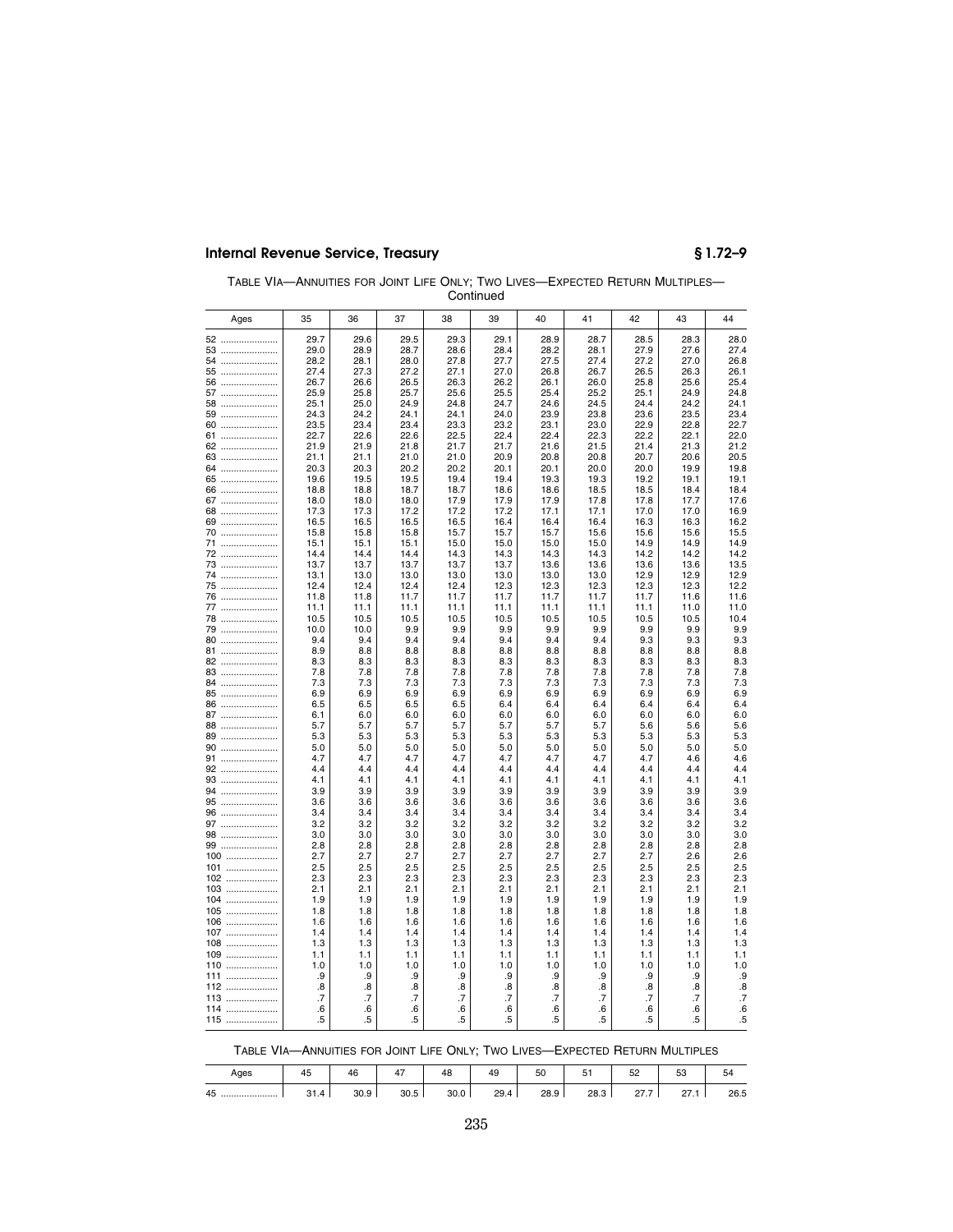| Continued  |              |              |              |              |              |              |              |              |              |              |  |
|------------|--------------|--------------|--------------|--------------|--------------|--------------|--------------|--------------|--------------|--------------|--|
| Ages       | 45           | 46           | 47           | 48           | 49           | 50           | 51           | 52           | 53           | 54           |  |
| 46         | 30.9         | 30.5         | 30.0         | 29.6         | 29.1         | 28.5         | 28.0         | 27.4         | 26.9         | 26.3         |  |
| 47         | 30.5         | 30.0         | 29.6         | 29.2         | 28.7         | 28.2         | 27.7         | 27.1         | 26.6         | 26.0         |  |
| 48         | 30.0         | 29.6         | 29.2         | 28.7         | 28.3         | 27.8         | 27.3         | 26.8         | 26.3         | 25.7         |  |
| 49         | 29.4         | 29.1         | 28.7         | 28.3         | 27.9         | 27.4         | 26.9         | 26.5         | 25.9         | 25.4         |  |
| 50         | 28.9<br>28.3 | 28.5<br>28.0 | 28.2<br>27.7 | 27.4<br>27.3 | 27.4<br>26.9 | 27.0<br>26.5 | 26.5<br>26.1 | 26.1<br>25.7 | 25.6<br>25.2 | 25.1<br>24.7 |  |
| 51<br>52   | 27.7         | 27.4         | 27.1         | 26.8         | 26.5         | 26.1         | 25.7         | 25.3         | 24.8         | 24.4         |  |
| 53         | 27.1         | 26.9         | 26.6         | 26.3         | 25.9         | 25.6         | 25.2         | 24.8         | 24.4         | 24.0         |  |
| 54         | 26.5         | 26.3         | 26.0         | 25.7         | 25.4         | 25.1         | 24.7         | 24.4         | 24.0         | 23.6         |  |
| 55         | 25.9         | 25.7         | 25.4         | 25.1         | 24.9         | 24.6         | 24.2         | 23.9         | 23.5         | 23.2         |  |
| 56         | 25.2         | 25.0         | 24.8         | 24.6         | 24.3         | 24.0         | 23.7         | 23.4         | 23.1         | 22.7         |  |
| 57         | 24.6         | 24.4         | 24.2         | 24.0         | 23.7         | 23.5         | 23.2         | 22.9         | 22.6         | 22.2         |  |
| 58         | 23.9         | 23.7         | 23.5         | 23.3         | 23.1<br>22.5 | 22.9         | 22.6         | 22.4         | 22.1<br>21.5 | 21.7         |  |
| 59<br>60   | 23.2<br>22.5 | 23.1<br>22.4 | 22.9<br>22.2 | 22.7<br>22.1 | 21.9         | 22.3<br>21.7 | 22.1<br>21.5 | 21.8<br>21.2 | 21.0         | 21.2<br>20.7 |  |
| 61         | 21.8         | 21.7         | 21.6         | 21.4         | 21.2         | 21.1         | 20.9         | 20.6         | 20.4         | 20.2         |  |
| 62         | 21.1         | 21.0         | 20.9         | 20.7         | 20.6         | 20.4         | 20.2         | 20.0         | 19.8         | 19.6         |  |
| 63         | 20.4         | 20.3         | 20.2         | 20.1         | 19.9         | 19.8         | 19.6         | 19.4         | 19.2         | 19.0         |  |
| 64         | 19.7         | 19.6         | 19.5         | 19.4         | 19.3         | 19.1         | 19.0         | 18.8         | 18.6         | 18.5         |  |
| 65         | 19.0         | 18.9         | 18.8         | 18.7         | 18.6         | 18.5         | 18.3         | 18.2         | 18.0         | 17.9         |  |
| 66         | 18.3         | 18.2         | 18.1         | 18.0         | 17.9         | 17.8         | 17.7         | 17.6         | 17.4         | 17.3         |  |
| 67         | 17.6         | 17.5         | 17.4         | 17.3         | 17.3         | 17.2         | 17.1         | 16.9         | 16.8         | 16.7         |  |
| 68         | 16.9<br>16.2 | 16.8<br>16.1 | 16.7<br>16.1 | 16.7<br>16.0 | 16.6<br>15.9 | 16.5<br>15.8 | 16.4<br>15.8 | 16.3<br>15.7 | 16.2<br>15.6 | 16.1<br>15.4 |  |
| 69<br>70   | 15.5         | 15.4         | 15.4         | 15.3         | 15.3         | 15.2         | 15.1         | 15.0         | 14.9         | 14.8         |  |
| 71         | 14.8         | 14.8         | 14.7         | 14.7         | 14.6         | 14.5         | 14.5         | 14.4         | 14.3         | 14.2         |  |
| 72         | 14.1         | 14.1         | 14.1         | 14.0         | 14.0         | 13.9         | 13.8         | 13.8         | 13.7         | 13.6         |  |
| 73         | 13.5         | 13.5         | 13.4         | 13.4         | 13.3         | 13.3         | 13.2         | 13.2         | 13.1         | 13.0         |  |
| 74         | 12.8         | 12.8         | 12.8         | 12.7         | 12.7         | 12.7         | 12.6         | 12.6         | 12.5         | 12.4         |  |
| 75         | 12.2         | 12.2         | 12.2         | 12.1         | 12.1         | 12.1         | 12.0         | 12.0         | 11.9         | 11.9         |  |
| 76         | 11.6         | 11.6         | 11.6         | 11.5         | 11.5         | 11.5         | 11.4         | 11.4         | 11.3         | 11.3         |  |
| 77<br>78   | 11.0         | 11.0         | 11.0         | 10.9         | 10.9         | 10.9         | 10.8         | 10.8         | 10.8         | 10.7         |  |
| <br>79     | 10.4<br>9.9  | 10.4<br>9.8  | 10.4<br>9.8  | 10.4<br>9.8  | 10.3<br>9.8  | 10.3<br>9.8  | 10.3<br>9.7  | 10.2<br>9.7  | 10.2<br>9.7  | 10.2<br>9.6  |  |
| 80         | 9.3          | 9.3          | 9.3          | 9.3          | 9.2          | 9.2          | 9.2          | 9.2          | 9.1          | 9.1          |  |
| 81         | 8.8          | 8.8          | 8.7          | 8.7          | 8.7          | 8.7          | 8.7          | 8.7          | 8.6          | 8.6          |  |
| 82         | 8.3          | 8.2          | 8.2          | 8.2          | 8.2          | 8.2          | 8.2          | 8.2          | 8.1          | 8.1          |  |
| 83         | 7.8          | 7.8          | 7.7          | 7.7          | 7.7          | 7.7          | 7.7          | 7.7          | 7.7          | 7.6          |  |
| 84         | 7.3          | 7.3          | 7.3          | 7.3          | 7.3          | 7.2          | 7.2          | 7.2          | 7.2          | 7.2          |  |
| 85         | 6.8          | 6.8          | 6.8          | 6.8          | 6.8          | 6.8          | 6.8          | 6.8          | 6.8          | 6.7          |  |
| 86         | 6.4          | 6.4          | 6.4          | 6.4          | 6.4          | 6.4          | 6.4          | 6.4          | 6.3          | 6.3          |  |
| 87         | 6.0<br>5.6   | 6.0<br>5.6   | 6.0<br>5.6   | 6.0<br>5.6   | 6.0<br>5.6   | 6.0<br>5.6   | 6.0<br>5.6   | 6.0<br>5.6   | 6.0<br>5.6   | 5.9<br>5.6   |  |
| 88<br>89   | 5.3          | 5.3          | 5.3          | 5.3          | 5.3          | 5.3          | 5.2          | 5.2          | 5.2          | 5.2          |  |
| 90         | 5.0          | 4.9          | 4.9          | 4.9          | 4.9          | 4.9          | 4.9          | 4.9          | 4.9          | 4.9          |  |
| 91         | 4.6          | 4.6          | 4.6          | 4.6          | 4.6          | 4.6          | 4.6          | 4.6          | 4.6          | 4.6          |  |
| 92         | 4.4          | 4.4          | 4.4          | 4.3          | 4.3          | 4.3          | 4.3          | 4.3          | 4.3          | 4.3          |  |
| 93         | 4.1          | 4.1          | 4.1          | 4.1          | 4.1          | 4.1          | 4.1          | 4.1          | 4.1          | 4.1          |  |
| 94         | 3.9          | 3.9          | 3.8          | 3.8          | 3.8          | 3.8          | 3.8          | 3.8          | 3.8          | 3.8          |  |
| 95         | 3.6          | 3.6          | 3.6          | 3.6          | 3.6          | 3.6          | 3.6          | 3.6          | 3.6          | 3.6          |  |
| 96<br>97   | 3.4<br>3.2   | 3.4<br>3.2   | 3.4<br>3.2   | 3.4<br>3.2   | 3.4<br>3.2   | 3.4<br>3.2   | 3.4<br>3.2   | 3.4<br>3.2   | 3.4<br>3.2   | 3.4<br>3.2   |  |
| 98         | 3.0          | 3.0          | 3.0          | 3.0          | 3.0          | 3.0          | 3.0          | 3.0          | 3.0          | 3.0          |  |
| 99         | 2.8          | 2.8          | 2.8          | 2.8          | 2.8          | 2.8          | 2.8          | 2.8          | 2.8          | 2.8          |  |
| 100        | 2.6          | 2.6          | 2.6          | 2.6          | 2.6          | 2.6          | 2.6          | 2.6          | 2.6          | 2.6          |  |
| 101        | 2.5          | 2.5          | 2.5          | 2.5          | 2.5          | 2.5          | 2.5          | 2.5          | 2.5          | 2.5          |  |
| $102$      | 2.3          | 2.3          | 2.3          | 2.3          | 2.3          | 2.3          | 2.3          | 2.3          | 2.3          | 2.3          |  |
| $103$      | 2.1          | 2.1          | 2.1          | 2.1          | 2.1          | 2.1          | 2.1          | 2.1          | 2.1          | 2.1          |  |
| 104        | 19           | 1.9          | 1.9          | 1.9          | 1.9          | 1.9          | 19           | 19           | 19           | 1.9          |  |
| $105$      | 1.8<br>1.6   | 1.8<br>1.6   | 1.8<br>1.6   | 1.8<br>1.6   | 1.8<br>1.6   | 1.8<br>1.6   | 1.8<br>1.6   | 1.8<br>1.6   | 1.8<br>1.6   | 1.8<br>1.6   |  |
| 106<br>107 | 1.4          | 1.4          | 1.4          | 1.4          | 1.4          | 1.4          | 1.4          | 1.4          | 1.4          | 1.4          |  |
| $108$      | 1.3          | 1.3          | 1.3          | 1.3          | 1.3          | 1.3          | 1.3          | 1.3          | 1.3          | 1.3          |  |
| 109        | 1.1          | 1.1          | 1.1          | 1.1          | 1.1          | 1.1          | 1.1          | 1.1          | 1.1          | 1.1          |  |
| 110        | 1.0          | 1.0          | 1.0          | 1.0          | 1.0          | 1.0          | 1.0          | 1.0          | 1.0          | 1.0          |  |
| 111        | .9           | .9           | .9           | .9           | .9           | .9           | .9           | .9           | .9           | .9           |  |
| 112        | .8           | .8           | .8           | .8           | 8.           | .8           | .8           | .8           | .8           | .8           |  |
| 113        | .7           | .7           | .7           | $\cdot$ 7    | .7           | .7           | .7           | .7           | .7           | $\cdot$ 7    |  |
| 114        | .6           | .6           | 6.6          | .6           | .6           | 6.6          | 6.5          | .6           | .6           | .6           |  |
| 115        | .5           | .5           | .5           | .5           | .5           | .5           | .5           | .5           | .5           | .5           |  |

TABLE VIA—ANNUITIES FOR JOINT LIFE ONLY; TWO LIVES—EXPECTED RETURN MULTIPLES—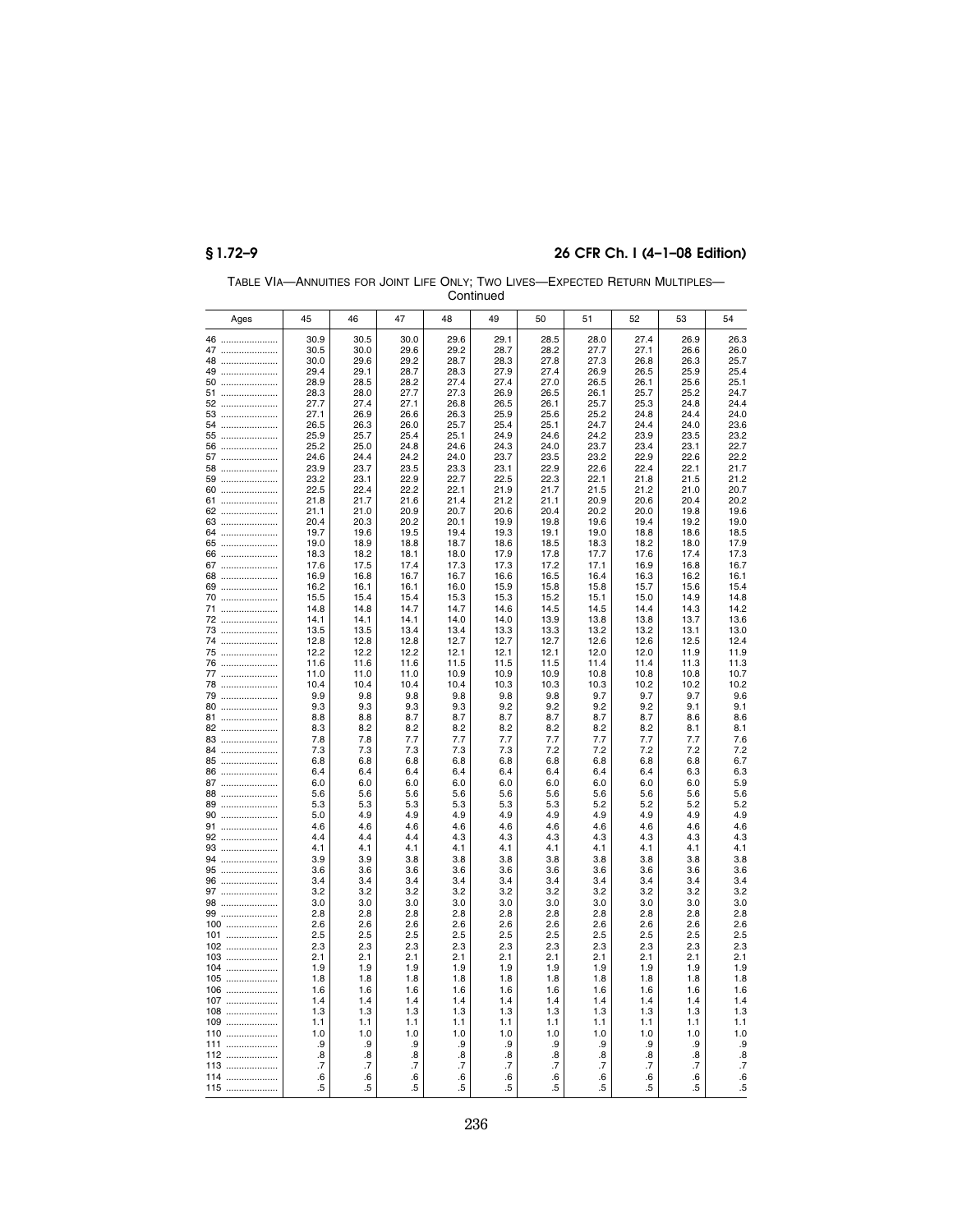| Ages     | 55         | 56         | 57         | 58         | 59         | 60         | 61         | 62         | 63         | 64                |
|----------|------------|------------|------------|------------|------------|------------|------------|------------|------------|-------------------|
| 55       | 22.7       | 22.3       | 21.9       | 21.4       | 20.9       | 20.4       | 19.9       | 19.4       | 18.8       | 18.3              |
| 56       | 22.3       | 21.9       | 21.5       | 21.1       | 20.6       | 20.1       | 19.6       | 19.1       | 18.6       | 18.0              |
| 57       | 21.9       | 21.5       | 21.1       | 20.7       | 20.3       | 19.8       | 19.3       | 18.8       | 18.3       | 17.8              |
| 58       | 21.4       | 21.1       | 20.7       | 20.3       | 19.9       | 19.5       | 19.0       | 18.5       | 18.0       | 17.5              |
| 59       | 20.9       | 20.6       | 20.3       | 19.9       | 19.5       | 19.1       | 18.7       | 18.2       | 17.7       | 17.3              |
| 60       | 20.4       | 20.1       | 19.8       | 19.5       | 19.1       | 18.7       | 18.3       | 17.9       | 17.4       | 17.0              |
| 61       | 29.9       | 19.6       | 19.3       | 19.0       | 18.7       | 18.3       | 17.9       | 17.5       | 17.1       | 16.7              |
| 62       | 19.4       | 19.1       | 18.8       | 18.5       | 18.2       | 17.9       | 17.5       | 17.1       | 16.8       | 16.3              |
| 63       | 18.8       | 18.6       | 18.3       | 18.0       | 17.7       | 17.4       | 17.1       | 16.8       | 16.4       | 16.0              |
| 64       | 18.3       | 18.0       | 17.8       | 17.5       | 17.3       | 17.0       | 16.7       | 16.3       | 16.0       | 15.6              |
| 65       | 17.7       | 17.5       | 17.3       | 17.0       | 16.8       | 16.5       | 16.2       | 15.9       | 15.6       | 15.3              |
| 66       | 17.1       | 16.9       | 16.7       | 16.5       | 16.3       | 16.0       | 15.8       | 15.5       | 15.2       | 14.9              |
| 67       | 16.5       | 16.3       | 16.2       | 16.0       | 15.8       | 15.5       | 15.3       | 15.0       | 14.7       | 14.5              |
| 68       | 15.9       | 15.8       | 15.6       | 15.4       | 15.2       | 15.0       | 14.8       | 14.6       | 14.3       | 14.0              |
| 69       | 15.3       | 15.2       | 15.0       | 14.9       | 14.7       | 14.5       | 14.3       | 14.1       | 13.9       | 13.6              |
| 70       | 14.7       | 14.6       | 14.5       | 14.3       | 14.2       | 14.0       | 13.8       | 13.6       | 13.4       | 13.2              |
| 71       | 14.1       | 14.0       | 13.9       | 13.8       | 13.6       | 13.5       | 13.3       | 13.1       | 12.9       | 12.7              |
| 72       | 13.5       | 13.4       | 13.3       | 13.2       | 13.1       | 12.9       | 12.8       | 12.6       | 12.4       | 12.3              |
| 73       | 13.0       | 12.9       | 12.8       | 12.7       | 12.5       | 12.4       | 12.3       | 12.1       | 12.0       | 11.8              |
| 74       | 12.4       | 12.3       | 12.2       | 12.1       | 12.0       | 11.9       | 11.8       | 11.6       | 11.5       | 11.3              |
| 75       | 11.8       | 11.7       | 11.7       | 11.6       | 11.5       | 11.4       | 11.3       | 11.1       | 11.0       | 10.9              |
| 76       | 11.2       | 11.2       | 11.1       | 11.0       | 10.9       | 10.9       | 10.8       | 10.6       | 10.5       | 10.4              |
| 77       | 10.7       | 10.6       | 10.6       | 10.5       | 10.4       | 10.3       | 10.3       | 10.2       | 10.0       | 9.9               |
| 78       | 10.1       | 10.1       | 10.0       | 10.0       | 9.9        | 9.8        | 9.8        | 9.7        | 9.6        | 9.5               |
| 79       | 9.6        | 9.6        | 9.5        | 9.5        | 9.4        | 9.3        | 9.3        | 9.2        | 9.1        | 9.0               |
| 80       | 9.1        | 9.0        | 9.0        | 9.0        | 8.9        | 8.9        | 8.8        | 8.7        | 8.7        | 8.6               |
| 81       | 8.6        | 8.5        | 8.5        | 8.5        | 8.4        | 8.4        | 8.3        | 8.3        | 8.2        | 8.1               |
| 82       | 8.1        | 8.1        | 8.0        | 8.0        | 8.0        | 7.9        | 7.9        | 7.8        | 7.8        | 7.7               |
| 83       | 7.6        | 7.6        | 7.6        | 7.5        | 7.5        | 7.5        | 7.4        | 7.4        | 7.3        | 7.3               |
| 84       | 7.2        | 7.1        | 7.1        | 7.1        | 7.1        | 7.0        | 7.0        | 7.0        | 6.9        | 6.9               |
| 85       | 6.7        | 6.7        | 6.7        | 6.7        | 6.6        | 6.6        | 6.6        | 6.5        | 6.5        | 6.5               |
| 86       | 6.3        | 6.3        | 6.3        | 6.3        | 6.2        | 6.2        | 6.2        | 6.2        | 6.1        | 6.1               |
| 87       | 5.9        | 5.9        | 5.9        | 5.9        | 5.9        | 5.8        | 5.8        | 5.8        | 5.8        | 5.7               |
| 88       | 5.6        | 5.5        | 5.5        | 5.5        | 5.5        | 5.5        | 5.5        | 5.4        | 5.4        | 5.4               |
| 89       | 5.2        | 5.2        | 5.2        | 5.2        | 5.2        | 5.1        | 5.1        | 5.1        | 5.1        | 5.1               |
| 90       | 4.9        | 4.9        | 4.9        | 4.9        | 4.9        | 4.8        | 4.8        | 4.8        | 4.8        | 4.8               |
| 91       | 4.6        | 4.6        | 4.6        | 4.6        | 4.6        | 4.5        | 4.5        | 4.5        | 4.5        | 4.5               |
| 92       | 4.3        | 4.3        | 4.3        | 4.3        | 4.3        | 4.3        | 4.3        | 4.2        | 4.2        | 4.2               |
| 93       | 4.1        | 4.1        | 4.0        | 4.0        | 4.0        | 4.0        | 4.0        | 4.0        | 4.0        | 4.0               |
| 94       | 3.8        | 3.8        | 3.8        | 3.8        | 3.8        | 3.8        | 3.8        | 3.8        | 3.8        | 3.7               |
| 95       | 3.6        | 3.6        | 3.6        | 3.6        | 3.6        | 3.6        | 3.6        | 3.6        | 3.5        | 3.5               |
| 96<br>97 | 3.4<br>3.2 | 3.4<br>3.2 | 3.4<br>3.2 | 3.4<br>3.2 | 3.4<br>3.2 | 3.4<br>3.2 | 3.4<br>3.2 | 3.3<br>3.2 | 3.3<br>3.1 | 3.3<br>3.1        |
|          |            |            |            |            |            |            |            |            |            |                   |
| 98<br>99 | 3.0<br>2.8 | 3.0<br>2.8 | 3.0<br>2.8 | 3.0<br>2.8 | 3.0<br>2.8 | 3.0<br>2.8 | 3.0<br>2.8 | 3.0<br>2.8 | 3.0<br>2.8 | 3.0<br>2.8        |
| 100      | 2.6        | 2.6        | 2.6        | 2.6        | 2.6        | 2.6        | 2.6        | 2.6        | 2.6        | 2.6               |
| 101      | 2.5        | 2.4        | 2.4        | 2.4        | 2.4        | 2.4        | 2.4        | 2.4        | 2.4        | 2.4               |
| 102      | 2.3        | 2.3        | 2.3        | 2.3        | 2.3        | 2.3        | 2.3        | 2.3        | 2.3        | 2.2               |
| 103      | 2.1        | 2.1        | 2.1        | 2.1        | 2.1        | 2.1        | 2.1        | 2.1        | 2.1        | 2.1               |
| 104      | 1.9        | 1.9        | 1.9        | 1.9        | 1.9        | 1.9        | 1.9        | 1.9        | 1.9        | 1.9               |
| 105      | 1.8        | 1.8        | 1.8        | 1.8        | 1.8        | 1.8        | 1.7        | 1.7        | 1.7        | 1.7               |
| 106      | 1.6        | 1.6        | 1.6        | 1.6        | 1.6        | 1.6        | 1.6        | 1.6        | 1.6        | 1.6               |
| 107      | 1.4        | 1.4        | 1.4        | 1.4        | 1.4        | 1.4        | 1.4        | 1.4        | 1.4        | 1.4               |
| 108      | 1.3        | 1.3        | 1.3        | 1.3        | 1.3        | 1.3        | 1.3        | 1.3        | 1.3        | 1.3               |
| 109      | 1.1        | 1.1        | 1.1        | 1.1        | 1.1        | 1.1        | 1.1        | 1.1        | 1.1        | 1.1               |
| 110      | 1.0        | 1.0        | 1.0        | 1.0        | 1.0        | 1.0        | 1.0        | 1.0        | 1.0        | 1.0               |
| 111      | .9         | .9         | .9         | .9         | .9         | .9         | .9         | .9         | .9         | .9                |
| 112      | .8         | .8         | .8         | .8         | .8         | .8         | 8.         | .8         | .8         | $\boldsymbol{.8}$ |
| 113      | .7         | .7         | .7         | .7         | .7         | .7         | .7         | .7         | .7         | $\overline{.7}$   |
| 114      | .6         | .6         | .6         | .6         | 6.6        | .6         | .6         | .6         | .6         | .6                |
| 115      | .5         | .5         | .5         | .5         | .5         | .5         | .5         | .5         | .5         | .5                |
|          |            |            |            |            |            |            |            |            |            |                   |

TABLE VIA—ANNUITIES FOR JOINT LIFE ONLY; TWO LIVES—EXPECTED RETURN MULTIPLES

TABLE VIA—ANNUITIES FOR JOINT LIFE ONLY; TWO LIVES—EXPECTED RETURN MULTIPLES

| Ages | 65       | 66   | 67   | 68   | 69   | 70   |      | 72   | 73   | 74   |
|------|----------|------|------|------|------|------|------|------|------|------|
| 65   | 14.9     | 14.5 | 14.1 | 13.7 | 13.3 | 12.9 | 12.5 | 12.0 | 11.6 | 11.2 |
| 66   | $14.5 +$ | 14.2 | 13.8 | 13.4 | 13.1 | 12.6 | 12.2 | 11.8 | 11.4 | 11.0 |
| 67   | 14.1     | 13.8 | 13.5 | 13.1 | 12.8 | 12.4 | 12.0 | 11.6 | 11.2 | 10.8 |
| 68   | 13.7     | 13.4 | 13.1 | 12.8 | 12.5 | 12.1 | 11.7 | 11.4 | 11.0 | 10.6 |
| 69   | 13.3     | 13.1 | 12.8 | 12.5 | 12.1 | 11.8 | 11.4 | 11.1 | 10.7 | 10.4 |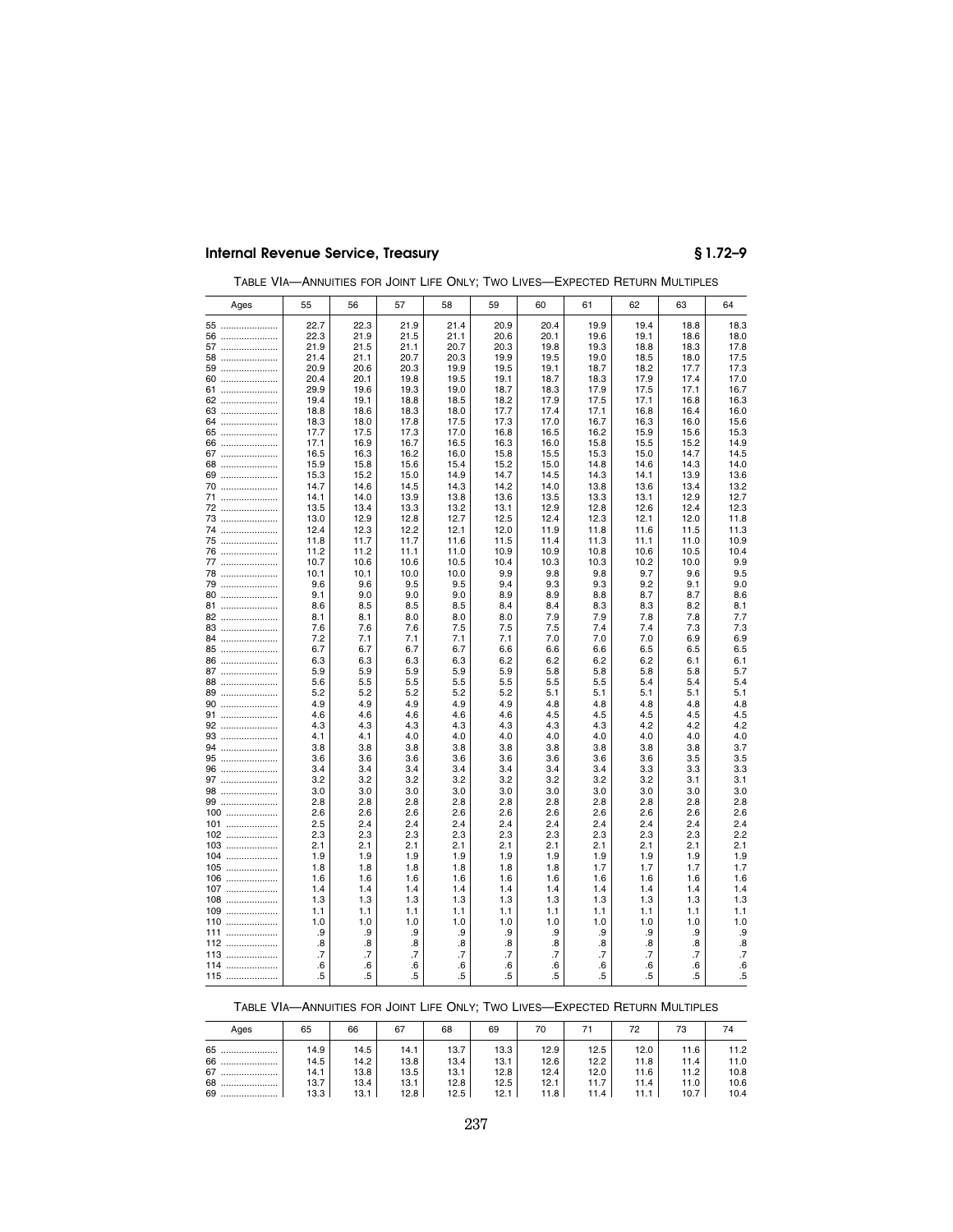| Ages     | 65         | 66         | 67              | 68         | 69         | 70             | 71         | 72         | 73         | 74             |  |
|----------|------------|------------|-----------------|------------|------------|----------------|------------|------------|------------|----------------|--|
| 70       | 12.9       | 12.6       | 12.4            | 12.1       | 11.8       | 11.5           | 11.2       | 10.8       | 10.5       | 10.1           |  |
| 71       | 12.5       | 12.2       | 12.0            | 11.7       | 11.4       | 11.2           | 10.9       | 10.5       | 10.2       | 9.9            |  |
| 72       | 12.0       | 11.8       | 11.6            | 11.4       | 11.1       | 10.8           | 10.5       | 10.2       | 9.9        | 9.6            |  |
| 73       | 11.6       | 11.4       | 11.2            | 11.0       | 10.7       | 10.5           | 10.2       | 9.9        | 9.7        | 9.4            |  |
| 74       | 11.2       | 11.0       | 10.8            | 10.6       | 10.4       | 10.1           | 9.9        | 9.6        | 9.4        | 9.1            |  |
| 75       | 10.7       | 10.5       | 10.4            | 10.2       | 10.0       | 9.8            | 9.5        | 9.3        | 9.1        | 8.8            |  |
| 76       | 10.3       | 10.1       | 9.9             | 9.8        | 9.6        | 9.4            | 9.2        | 9.0        | 8.8        | 8.5            |  |
| 77       | 9.8        | 9.7        | 9.5             | 9.4        | 9.2        | 9.0            | 8.8        | 8.6        | 8.4        | 8.2            |  |
| 78       | 9.4        | 9.2        | 9.1             | 9.0        | 8.8        | 8.7            | 8.5        | 8.3        | 8.1        | 7.9            |  |
| 79       | 8.9        | 8.8        | 8.7             | 8.6        | 8.4        | 8.3            | 8.1        | 8.0        | 7.8        | 7.6            |  |
| 80       | 8.5        | 8.4        | 8.3             | 8.2        | 8.0        | 7.9            | 7.8        | 7.6        | 7.5        | 7.3            |  |
| 81       | 8.0        | 8.0        | 7.9             | 7.9        | 7.7        | 7.5            | 7.4        | 7.3        | 7.1        | 7.0            |  |
| 82       | 7.6        | 7.5        | 7.5             | 7.4        | 7.3        | 7.2            | 7.1        | 6.9        | 6.8        | 6.7            |  |
| 83       | 7.2        | 7.1        | 7.1             | 7.0        | 6.9        | 6.8            | 6.7        | 6.6        | 6.5        | 6.4            |  |
| 84       | 6.8        | 6.7        | 6.7             | 6.6        | 6.5        | 6.4            | 6.4        | 6.3        | 6.2        | 6.0            |  |
| 85       | 6.4        | 6.4        | 6.3             | 6.2        | 6.2        | 6.1            | 6.0        | 5.9        | 5.8        | 5.7            |  |
| 86       | 6.0        | 6.0        | 5.9             | 5.9        | 5.8        | 5.8            | 5.7        | 5.6        | 5.5        | 5.4            |  |
| 87       | 5.7        | 5.6        | 5.6             | 5.6        | 5.5        | 5.4            | 5.4        | 5.3        | 5.2        | 5.2            |  |
| 88       | 5.3        | 5.3        | 5.3             | 5.2        | 5.2        | 5.1            | 5.1        | 5.0        | 5.0        | 4.9            |  |
| 89       | 5.0        | 5.0        | 5.0             | 4.9        | 4.9        | 4.8            | 4.8        | 4.7        | 4.7        | 4.6            |  |
| 90       | 4.7        | 4.7        | 4.7             | 4.6        | 4.6        | 4.6            | 4.5        | 4.5        | 4.4        | 4.4            |  |
| 91       | 4.5        | 4.4        | 4.4             | 4.4        | 4.3        | 4.3            | 4.3        | 4.2        | 4.2        | 4.1            |  |
| 92       | 4.2        | 4.2        | 4.1             | 4.1        | 4.1        | 4.1            | 4.0        | 4.0        | 3.9        | 3.9            |  |
| 93       | 3.9        | 3.9        | 3.9             | 3.9        | 3.9        | 3.8            | 3.8        | 3.8        | 3.7        | 3.7            |  |
| 94       | 3.7        | 3.7        | 3.7             | 3.7        | 3.6        | 3.6            | 3.6        | 3.6        | 3.5        | 3.5            |  |
| 95       | 3.5        | 3.5        | 3.5             | 3.5        | 3.4        | 3.4            | 3.4        | 3.4        | 3.3        | 3.3            |  |
| 96       | 3.3        | 3.3        | 3.3             | 3.3        | 3.3        | 3.2            | 3.2        | 3.2        | 3.2        | 3.1            |  |
| 97       | 3.1        | 3.1        | 3.1             | 3.1        | 3.1        | 3.1            | 3.0        | 3.0        | 3.0        | 3.0            |  |
| 98<br>99 | 2.9<br>2.8 | 2.9<br>2.8 | 2.9<br>2.8      | 2.9<br>2.7 | 2.9<br>2.7 | 2.9<br>2.7     | 2.9<br>2.7 | 2.9<br>2.7 | 2.8<br>2.7 | 2.8<br>2.6     |  |
| $100$    | 2.6        | 2.6        | 2.6             | 2.6        | 2.6        | 2.5            | 2.5        | 2.5        | 2.5        | 2.5            |  |
| $101$    | 2.4        | 2.4        | 2.4             | 2.4        | 2.4        | 2.4            | 2.4        | 2.4        | 2.3        | 2.3            |  |
| $102$    | 2.2        | 2.2        | 2.2             | 2.2        | 2.2        | 2.2            | 2.2        | 2.2        | 2.2        | 2.2            |  |
| 103      | 2.1        | 2.1        | 2.1             | 2.1        | 2.1        | 2.0            | 2.0        | 2.0        | 2.0        | 2.0            |  |
| 104      | 1.9        | 1.9        | 1.9             | 1.9        | 1.9        | 1.9            | 1.9        | 1.9        | .19        | 1.9            |  |
| 105      | 1.7        | 1.7        | 1.7             | 1.7        | .17        | 1.7            | 1.7        | 1.7        | 1.7        | 1.7            |  |
| $106$    | 1.6        | 1.6        | .16             | 1.6        | 1.6        | 1.6            | 1.6        | 1.6        | 1.5        | 1.5            |  |
| 107      | 1.4        | 1.4        | 1.4             | 1.4        | 1.4        | 1.4            | 1.4        | 1.4        | 1.4        | 1.4            |  |
| $108$    | 1.3        | 1.3        | 1.3             | 1.3        | 1.3        | 1.3            | 1.3        | 1.3        | 1.3        | 1.3            |  |
| 109      | 1.1        | 1.1        | 1.1             | 1.1        | 1.1        | 1.1            | 1.1        | 1.1        | 1.1        | 1.1            |  |
| .<br>110 | 1.0        | 1.0        | 1.0             | 1.0        | 1.0        | 1.0            | 1.0        | 1.0        | 1.0        | 1.0            |  |
| 111      | .9         | .9         | .9              | .9         | .9         | .9             | .9         | .9         | .9         | .9             |  |
| 112      | .8         | .8         | .8              | 8.         | .8         | .8             | .8         | .8         | .8         | .8             |  |
| 113      | .7         | .7         | $\overline{.7}$ | .7         | .7         | .6             | .6         | .6         | .6         | .6             |  |
| 114      | .6         | .6         | .6              | .6         | .6         | .6             | .5         | .5         | .5         | .5             |  |
| $115$    | .5         | $.5\,$     | .5              | .5         | 5          | $\overline{5}$ | .5         | .5         | .5         | $\overline{5}$ |  |

TABLE VIA—ANNUITIES FOR JOINT LIFE ONLY; TWO LIVES—EXPECTED RETURN MULTIPLES— Continued

| Ages   | 75  | 76  | 77  | 78  | 79  | 80  | 81  | 82  | 83  | 84  |
|--------|-----|-----|-----|-----|-----|-----|-----|-----|-----|-----|
| 75<br> | 8.6 | 8.3 | 8.0 | 7.7 | 7.4 | 7.1 | 6.8 | 6.5 | 6.2 | 5.9 |
| 76     | 8.3 | 8.0 | 7.8 | 7.5 | 7.2 | 6.9 | 6.7 | 6.4 | 6.1 | 5.8 |
| 77     | 8.0 | 7.8 | 7.5 | 7.3 | 7.0 | 6.8 | 6.5 | 6.2 | 5.9 | 5.7 |
| 78     | 7.7 | 7.5 | 7.3 | 7.0 | 6.8 | 6.6 | 6.3 | 6.0 | 5.8 | 5.5 |
| 79     | 7.4 | 7.2 | 7.0 | 6.8 | 6.6 | 6.3 | 6.1 | 5.9 | 5.6 | 5.4 |
| 80<br> | 7.1 | 6.9 | 6.8 | 6.6 | 6.3 | 6.1 | 5.9 | 5.7 | 5.5 | 5.2 |
| 81<br> | 6.8 | 6.7 | 6.5 | 6.3 | 6.1 | 5.9 | 5.7 | 5.5 | 5.3 | 5.1 |
| 82     | 6.5 | 6.4 | 6.2 | 6.0 | 5.9 | 5.7 | 5.5 | 5.3 | 5.1 | 4.9 |
| 83<br> | 6.2 | 6.1 | 5.9 | 5.8 | 5.6 | 5.5 | 5.3 | 5.1 | 4.9 | 4.7 |
| 84<br> | 5.9 | 5.8 | 5.7 | 5.5 | 5.4 | 5.2 | 5.1 | 4.9 | 4.7 | 4.6 |
| 85     | 5.6 | 5.5 | 5.4 | 5.3 | 5.2 | 5.0 | 4.9 | 4.7 | 4.6 | 4.4 |
| 86<br> | 5.4 | 5.3 | 5.1 | 5.0 | 4.9 | 4.8 | 4.7 | 4.5 | 4.4 | 4.2 |
| 87     | 5.1 | 5.0 | 4.9 | 4.8 | 4.7 | 4.6 | 4.4 | 4.3 | 4.2 | 4.1 |
| 88<br> | 4.8 | 4.7 | 4.6 | 4.5 | 4.4 | 4.3 | 4.2 | 4.1 | 4.0 | 3.9 |
| 89     | 4.5 | 4.5 | 4.4 | 4.3 | 4.2 | 4.1 | 4.0 | 3.9 | 3.8 | 3.7 |
| 90<br> | 4.3 | 4.2 | 4.2 | 4.1 | 4.0 | 3.9 | 3.8 | 3.8 | 3.7 | 3.5 |
| 91<br> | 4.1 | 4.0 | 4.0 | 3.9 | 3.8 | 3.7 | 3.7 | 3.6 | 3.5 | 3.4 |
| 92<br> | 3.9 | 3.8 | 3.7 | 3.7 | 3.6 | 3.6 | 3.5 | 3.4 | 3.3 | 3.2 |
| 93     | 3.7 | 3.6 | 3.6 | 3.5 | 3.4 | 3.4 | 3.3 | 3.2 | 3.2 | 3.1 |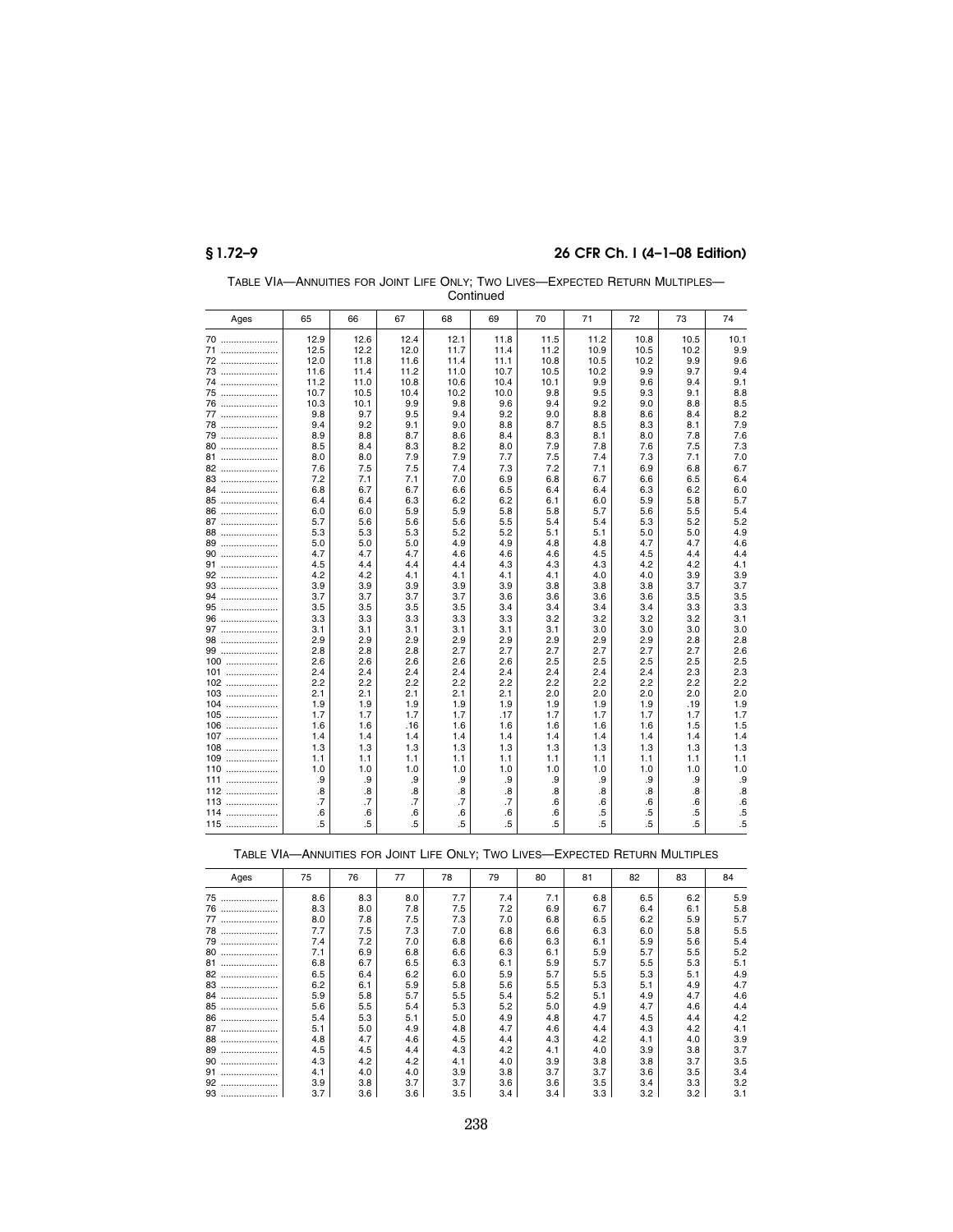| TABLE VIA-ANNUITIES FOR JOINT LIFE ONLY; TWO LIVES-EXPECTED RETURN MULTIPLES- |
|-------------------------------------------------------------------------------|
| Continued                                                                     |

| Ages    | 75  | 76     | 77  | 78        | 79        | 80     | 81  | 82  | 83  | 84                |
|---------|-----|--------|-----|-----------|-----------|--------|-----|-----|-----|-------------------|
| 94<br>. | 3.5 | 3.4    | 3.4 | 3.3       | 3.3       | 3.2    | 3.2 | 3.1 | 3.0 | 3.0               |
| 95<br>  | 3.3 | 3.2    | 3.2 | 3.2       | 3.1       | 3.1    | 3.0 | 3.0 | 2.9 | 2.8               |
| 96<br>  | 3.1 | 3.1    | 3.0 | 3.0       | 3.0       | 2.9    | 2.9 | 2.8 | 2.8 | 2.7               |
| 97<br>  | 2.9 | 2.9    | 2.9 | 2.9       | 2.8       | 2.8    | 2.7 | 2.7 | 2.6 | 2.6               |
| 98<br>  | 2.8 | 2.8    | 2.7 | 2.7       | 2.7       | 2.6    | 2.6 | 2.6 | 2.5 | 2.5               |
| 99<br>  | 2.6 | 2.6    | 2.6 | 2.6       | 2.5       | 2.5    | 2.5 | 2.4 | 2.4 | 2.3               |
| 100<br> | 2.5 | 2.5    | 2.4 | 2.4       | 2.4       | 2.4    | 2.3 | 2.3 | 2.3 | 2.2               |
| 101<br> | 2.3 | 2.3    | 2.3 | 2.3       | 2.2       | 2.2    | 2.2 | 2.2 | 2.1 | 2.1               |
| 102<br> | 2.2 | 2.1    | 2.1 | 2.1       | 2.1       | 2.1    | 2.0 | 2.0 | 2.0 | 2.0               |
| 103<br> | 2.0 | 2.0    | 2.0 | 2.0       | 1.9       | 1.9    | 1.9 | 1.9 | 1.9 | 1.8               |
| 104<br> | 1.8 | 1.8    | 1.8 | 1.8       | 1.8       | 1.8    | 1.8 | 1.7 | 1.7 | 1.7               |
| 105<br> | 1.7 | 1.7    | 1.7 | 1.7       | 1.6       | 1.6    | 1.6 | 1.6 | 1.6 | 1.6               |
| 106<br> | 1.5 | 1.5    | 1.5 | 1.5       | 1.5       | 1.5    | 1.5 | 1.5 | 1.5 | 1.4               |
| 107<br> | 1.4 | 1.4    | 1.4 | 1.4       | 1.4       | 1.4    | 1.3 | 1.3 | 1.3 | 1.3               |
| 108<br> | 1.3 | 1.2    | 1.2 | 1.2       | 1.2       | 1.2    | 1.2 | 1.2 | 1.2 | 1.2               |
| 109<br> | 1.1 | 1.1    | 1.1 | 1.1       | 1.1       | 1.1    | 1.1 | 1.1 | 1.1 | 1.1               |
| 110<br> | 1.0 | 1.0    | 1.0 | 1.0       | 1.0       | 1.0    | 1.0 | 1.0 | 1.0 | 1.0               |
| 111<br> | .9  | .9     | .9  | .9        | .9        | .9     | .9  | .9  | .8  | $\boldsymbol{.8}$ |
| 112<br> | .8  | .8     | .8  | $\cdot$ 7 | $\cdot$ 7 | .7     | .7  | .7  | .7  | .7                |
| 113<br> | .6  | .6     | .6  | $.6\,$    | .6        | .6     | .6  | .6  | .6  | .6                |
| 114<br> | .5  | $.5\,$ | .5  | $.5\,$    | .5        | $.5\,$ | .5  | .5  | .5  | .5                |
| 115<br> | .5  | $.5\,$ | .5  | .5        | .5        | $.5\,$ | .5  | .5  | .5  | .5                |

### TABLE VIA—ANNUITIES FOR JOINT LIFE ONLY; TWO LIVES—EXPECTED RETURN MULTIPLES

| Ages    | 85              | 86  | 87     | 88  | 89  | 90                | 91  | 92  | 93              | 94              |
|---------|-----------------|-----|--------|-----|-----|-------------------|-----|-----|-----------------|-----------------|
| 85      | 4.2             | 4.1 | 3.9    | 3.8 | 3.6 | 3.4               | 3.3 | 3.2 | 3.0             | 2.9             |
| 86      | 4.1             | 3.9 | 3.8    | 3.6 | 3.5 | 3.3               | 3.2 | 3.1 | 2.9             | 2.8             |
| 87      | 3.9             | 3.8 | 3.6    | 3.5 | 3.4 | 3.2               | 3.1 | 3.0 | 2.8             | 2.7             |
| 88<br>  | 3.8             | 3.6 | 3.5    | 3.4 | 3.2 | 3.1               | 3.0 | 2.9 | 2.8             | 2.6             |
| 89      | 3.6             | 3.5 | 3.4    | 3.2 | 3.1 | 3.0               | 2.9 | 2.8 | 2.7             | 2.6             |
|         | 3.4             | 3.3 | 3.2    | 3.1 | 3.0 | 2.9               | 2.8 | 2.7 | 2.6             | 2.5             |
| 91      | 3.3             | 3.2 | 3.1    | 3.0 | 2.9 | 2.8               | 2.7 | 2.6 | 2.5             | 2.4             |
| 92      | 3.2             | 3.1 | 3.0    | 2.9 | 2.8 | 2.7               | 2.6 | 2.5 | 2.4             | 2.3             |
| 93      | 3.0             | 2.9 | 2.8    | 2.8 | 2.7 | 2.6               | 2.5 | 2.4 | 2.3             | 2.3             |
| 94<br>  | 2.9             | 2.8 | 2.7    | 2.6 | 2.6 | 2.5               | 2.4 | 2.3 | 2.3             | 2.2             |
| 95<br>  | 2.8             | 2.7 | 2.6    | 2.5 | 2.5 | 2.4               | 2.3 | 2.2 | 2.2             | 2.1             |
| 96      | 2.6             | 2.6 | 2.5    | 2.4 | 2.4 | 2.3               | 2.2 | 2.2 | 2.1             | 2.0             |
| 97      | 2.5             | 2.5 | 2.4    | 2.3 | 2.3 | 2.2               | 2.2 | 2.1 | 2.0             | 2.0             |
| 98<br>  | 2.4             | 2.4 | 2.3    | 2.2 | 2.2 | 2.1               | 2.1 | 2.0 | 2.0             | 1.9             |
| 99      | 2.3             | 2.2 | 2.2    | 2.1 | 2.1 | 2.0               | 2.0 | 1.9 | 1.9             | 1.8             |
| 100<br> | 2.2             | 2.1 | 2.1    | 2.0 | 2.0 | 1.9               | 1.9 | 1.9 | 1.8             | 1.8             |
| 101<br> | 2.1             | 2.0 | 2.0    | 1.9 | 1.9 | 1.9               | 1.8 | 1.8 | 1.7             | 1.7             |
| 102     | 1.9             | 1.9 | 1.9    | 1.8 | 1.8 | 1.8               | 1.7 | 1.7 | 1.6             | 1.6             |
| $103$   | 1.8             | 1.8 | 1.8    | 1.7 | 1.7 | 1.7               | 1.6 | 1.6 | 1.5             | 1.5             |
| 104<br> | 1.7             | 1.7 | 1.6    | 1.6 | 1.6 | 1.5               | 1.5 | 1.5 | 1.5             | 1.4             |
| 105<br> | 1.6             | 1.5 | 1.5    | 1.5 | 1.5 | 1.4               | 1.4 | 1.4 | 1.4             | 1.3             |
| 106<br> | 1.4             | 1.4 | 1.4    | 1.4 | 1.4 | 1.3               | 1.3 | 1.3 | 1.3             | 1.2             |
| 107<br> | 1.3             | 1.3 | 1.3    | 1.3 | 1.2 | 1.2               | 1.2 | 1.2 | 1.2             | 1.2             |
| 108<br> | 1.2             | 1.2 | 1.2    | 1.1 | 1.1 | 1.1               | 1.1 | 1.1 | 1.1             | 1.1             |
| 109     | 1.1             | 1.1 | 1.0    | 1.0 | 1.0 | 1.0               | 1.0 | 1.0 | 1.0             | 1.0             |
| 110<br> | .9              | .9  | .9     | .9  | .9  | .9                | .9  | .9  | .9              | $.9\,$          |
| 111<br> | .8              | .8  | .8     | .8  | .8  | $\boldsymbol{.8}$ | .8  | .8  | .8              | .8              |
| 112     | $\overline{.7}$ | .7  | .7     | .7  | .7  | $\overline{.7}$   | .7  | .7  | $\overline{.7}$ | $\overline{.7}$ |
| 113<br> | .6              | .6  | .6     | 6.6 | .6  | .6                | .6  | .6  | .6              | .6              |
| 114<br> | .5              | .5  | $.5\,$ | .5  | .5  | .5                | .5  | .5  | .5              | .5              |
| 115     | .5              | .5  | .5     | .5  | .5  | .5                | .5  | .5  | .5              | .5              |

### TABLE VIA—ANNUITIES FOR JOINT LIFE ONLY; TWO LIVES—EXPECTED RETURN MULTIPLES

| Ages    | 95  | 96  | 97  | 98              | 99  | 100 | 101 | 102 | 103 | 104 |
|---------|-----|-----|-----|-----------------|-----|-----|-----|-----|-----|-----|
| 95<br>  | 2.0 | 2.0 | 1.9 | 1.8             | 1.8 | 1.7 | 1.6 | 1.6 | ۱.5 | 1.4 |
| 96<br>  | 2.0 | 1.9 | 1.9 | 1.8             | 1.7 | 1.7 | 1.6 | 1.5 | ۱.5 | 1.4 |
| 97<br>  | 1.9 | 1.9 | 1.8 | 1.7             | 1.7 | 1.6 | 1.6 | 1.5 | ۱.4 | 1.3 |
| 98<br>  | 1.8 | 1.8 | 1.7 | 1.7             | 1.6 | 1.6 | 1.5 | 1.5 | ۱.4 | 1.3 |
| 99<br>  | 1.8 | 1.7 | 1.7 | .6 <sup>1</sup> | 1.6 | 1.5 | 1.5 | 1.4 | ۱.4 | 1.3 |
| 100<br> | ⇁   | -   | . 6 | 1.6             | 1.5 | 1.5 | ۱.4 |     | 1.3 | 1.3 |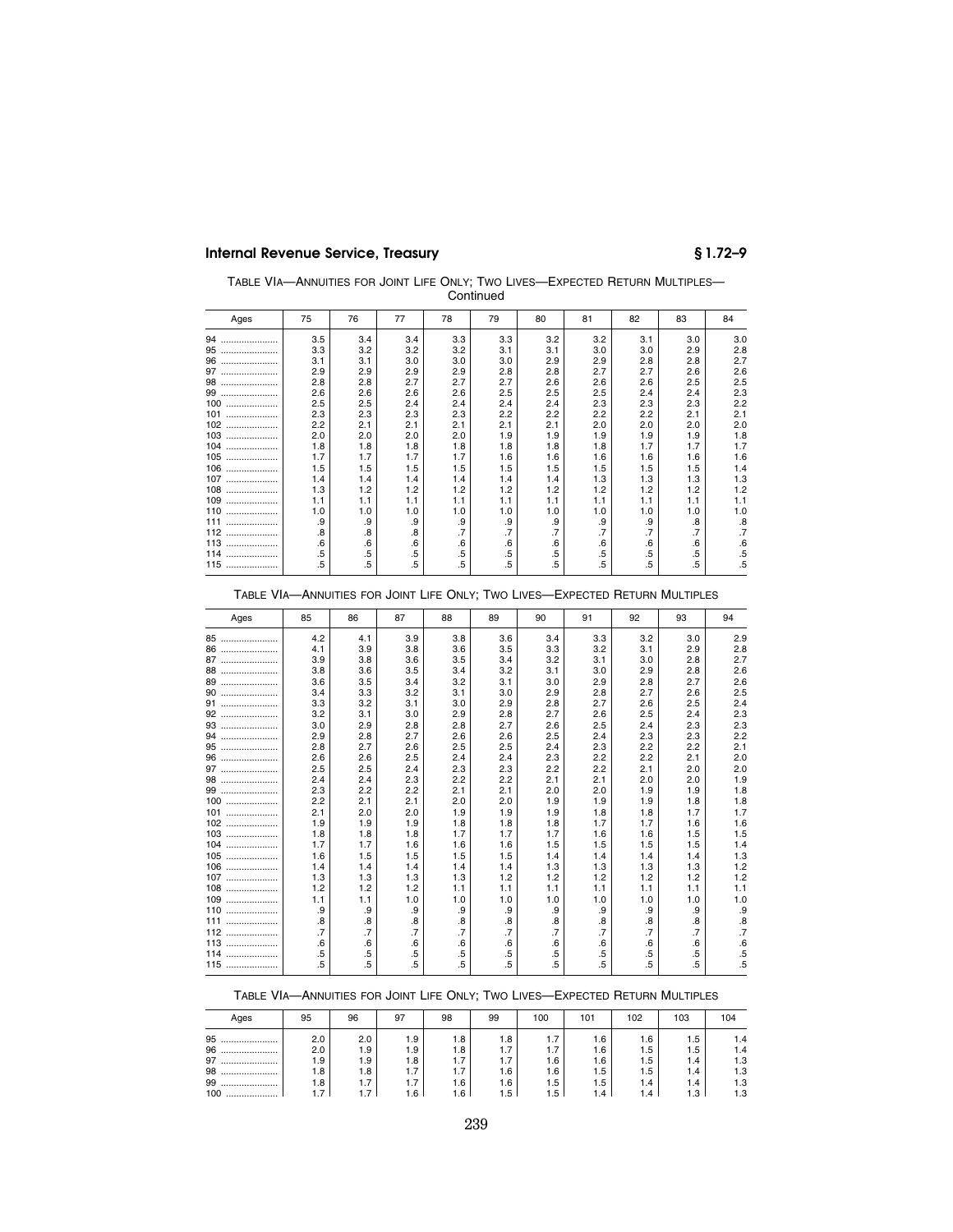TABLE VIA—ANNUITIES FOR JOINT LIFE ONLY; TWO LIVES—EXPECTED RETURN MULTIPLES— **Continued** 

| Ages     | 95     | 96  | 97                    | 98  | 99  | 100 | 101 | 102                       | 103                  | 104 |
|----------|--------|-----|-----------------------|-----|-----|-----|-----|---------------------------|----------------------|-----|
| 101<br>. | 1.6    | 1.6 | 1.6                   | 1.5 | 1.5 | 1.4 | 1.4 | 1.3                       | 1.3                  | 1.2 |
| 102<br>  | 1.6    | 1.5 | 1.5                   | 1.5 | 1.4 | 1.4 | 1.3 | 1.3                       | 1.2                  | 1.2 |
| 103<br>  | 1.5    | 1.5 | 1.4                   | 1.4 | 1.4 | 1.3 | 1.3 | 1.2                       | 1.2                  | 1.1 |
| 104<br>  | 1.4    | 1.4 | 1.3                   | 1.3 | 1.3 | 1.3 | 1.2 | 1.2                       | 1.1                  | 1.1 |
| 105<br>  | 1.3    | 1.3 | 1.3                   | 1.2 | 1.2 | 1.2 | 1.2 | 1.1                       | 1.1                  | 1.0 |
| 106<br>  | 1.2    | 1.2 | 1.2                   | 1.2 | 1.1 | 1.1 | 1.1 | 1.1                       | 1.0                  | 1.0 |
| 107<br>  | 1.1    | 1.1 | 1.1                   | 1.1 | 1.1 | 1.0 | 1.0 | 1.0                       | 1.0                  | 9   |
| 108<br>  | 1.0    | 1.0 | 1.0                   | 1.0 | 1.0 | 1.0 | 1.0 | .9                        | .9                   | .9  |
| 109<br>  | 1.0    | .9  | .9                    | .9  | .9  | .9  | .9  | .9                        | .8                   | .8  |
| 110<br>  | .9     | .9  | .8                    | .8  | .8  | .8  | .8  | .8                        | .8                   | .8  |
| 111<br>  | .8     | .8  | .8                    | .8  | .8  | .7  | .7  | $\cdot$                   | ⇁<br>$\cdot$ $\cdot$ | .7  |
| 112<br>  | .7     | .7  | $\overline{ }$<br>. 1 | ⇁   | .7  | .7  | .7  | $\overline{7}$<br>$\cdot$ | .6                   | .6  |
| 113<br>  | .6     | .6  | .6                    | .6  | .6  | .6  | .6  | .6                        | .6                   | .6  |
| 114<br>  | $.5\,$ | .5  | .5                    | .5  | .5  | .5  | .5  | .5                        | .5                   | .5  |
| 115<br>  | .5     | .5  | .5                    | .5  | .5  | .5  | .5  | .5                        | .5                   | .5  |

### TABLE VIAA—ANNUITIES FOR JOINT LIFE ONLY; TWO LIVES—EXPECTED RETURN MULTIPLES

| Ages | 105    | 106                       | 107                                 | 108          | 109     | 110                       | 111                                 | 112    | 113    | 114    | 115    |
|------|--------|---------------------------|-------------------------------------|--------------|---------|---------------------------|-------------------------------------|--------|--------|--------|--------|
| 105  | 1.0    | 1.0                       | .9                                  | .9           | .8      | ⇁<br>$\cdot$              | $\overline{\phantom{a}}$<br>$\cdot$ | .6     | .6     | .5     | .5     |
| 106  | 1.0    | .9                        | .9                                  | .8           | .8      | ⇁<br>$\cdot$              | $\overline{\phantom{a}}$<br>$\cdot$ | .6     | .6     | .5     | .5     |
| 107  | .9     | .9                        | .8                                  | .8           | $\cdot$ | ⇁<br>$\cdot$              | $\overline{ }$<br>$\cdot$           | .6     | .6     | $.5\,$ | .5     |
| 108  | .9     | .8                        | .8                                  | .8           | $\cdot$ | $\overline{ }$<br>$\cdot$ | .6                                  | .6     | .5     | $.5\,$ | .5     |
| 109  | .8     | .8                        | $\overline{\phantom{a}}$<br>$\cdot$ | ⇁<br>. 1     | $\cdot$ | ⇁<br>$\cdot$              | .6                                  | .6     | .5     | .5     | .5     |
| 110  | .7     | $\overline{7}$<br>$\cdot$ | $\overline{ }$<br>$\cdot$           | ⇁<br>$\cdot$ | $\cdot$ | .6                        | .6                                  | .6     | .5     | $.5\,$ | .5     |
| 111  | .7     | .7                        | .7                                  | .6           | .6      | .6                        | .6                                  | .5     | $.5\,$ | .5     | .5     |
| 112  | .6     | .6                        | .6                                  | .6           | .6      | .6                        | .5                                  | .5     | .5     | $.5\,$ | $.5\,$ |
| 113  | .6     | .6                        | .6                                  | $.5\,$       | .5      | $.5\,$                    | $.5\,$                              | $.5\,$ | .5     | .5     | .5     |
| 114  | $.5\,$ | $.5\,$                    | $.5\,$                              | .5           | $.5\,$  | $.5\,$                    | .5                                  | .5     | .5     | $.5\,$ | .5     |
| 115  | .5     | .5                        | .5                                  | .5           | .5      | $.5\,$                    | .5                                  | .5     | .5     | .5     | .5     |

|       |   |                |   |   | Years- |   |                |   |   |    |
|-------|---|----------------|---|---|--------|---|----------------|---|---|----|
| Age   | 1 | $\overline{2}$ | 3 | 4 | 5      | 6 | $\overline{7}$ | 8 | 9 | 10 |
| 5     | U | O              | 0 | 0 | U      | U | $\Omega$       | 0 | 0 |    |
| 6<br> |   |                | n | 0 |        |   |                | o |   |    |
| 7     | ი |                | n | 0 |        |   |                | o |   |    |
| 8<br> | Ω |                | 0 | 0 |        |   | Ω              | O |   |    |
| 9<br> | n |                | 0 | 0 |        |   | O              | o |   |    |
| 10    | ი |                | 0 | 0 |        |   | O              | 0 |   |    |
| 11    | ი |                | 0 | 0 |        |   | 0              | 0 |   |    |
| 12    | n |                | n | 0 |        |   | Ω              | o |   |    |
| 13    | ი |                | n | 0 |        |   |                | o |   |    |
| 14    | ი |                | n | 0 |        |   |                | o |   |    |
| 15    | Ω |                | n | 0 |        |   |                | o |   |    |
| 16    | ი |                | 0 | 0 |        |   |                | 0 |   |    |
| 17    | Ω |                | 0 | 0 |        |   |                | 0 |   |    |
| 18    |   |                | Ω | O |        |   |                | O |   |    |
| 19    | ი |                | 0 | 0 |        |   |                | o |   |    |
| 20    | ი |                | 0 | 0 |        |   |                | 0 |   |    |
| 21    | n |                | 0 | 0 |        |   | o              | o |   |    |
| 22    | ი |                | 0 | 0 |        |   | O              | o |   |    |
| 23    | ი |                | 0 | 0 |        |   | 0              | 0 |   |    |
| 24    | Ω |                | n | o |        |   | Ω              | o |   |    |
| 25    |   |                | Ω | 0 |        |   |                | o |   |    |
| 26    |   |                | 0 | 0 |        |   |                | o |   |    |
| 27    | n |                | 0 | 0 |        |   |                | 0 |   |    |
| 28    | n |                | n | 0 |        |   |                | 0 |   |    |
| 29    | n |                | n | 0 |        |   |                | o |   |    |
| 30    | Ω |                | n | 0 |        |   |                | 0 |   |    |
| 31    |   |                | Ω | O |        |   |                | o |   |    |
| 32    |   |                | Ω | 0 |        |   |                | o |   |    |
| 33    |   |                | n | 0 |        |   |                | 0 |   |    |
| 34    |   |                | Ο | 0 |        |   |                | O |   |    |
| 35    |   |                |   | O |        |   |                |   |   |    |

### TABLE VII—PERCENT VALUE OF REFUND FEATURE; DURATION OF GUARANTEED AMOUNT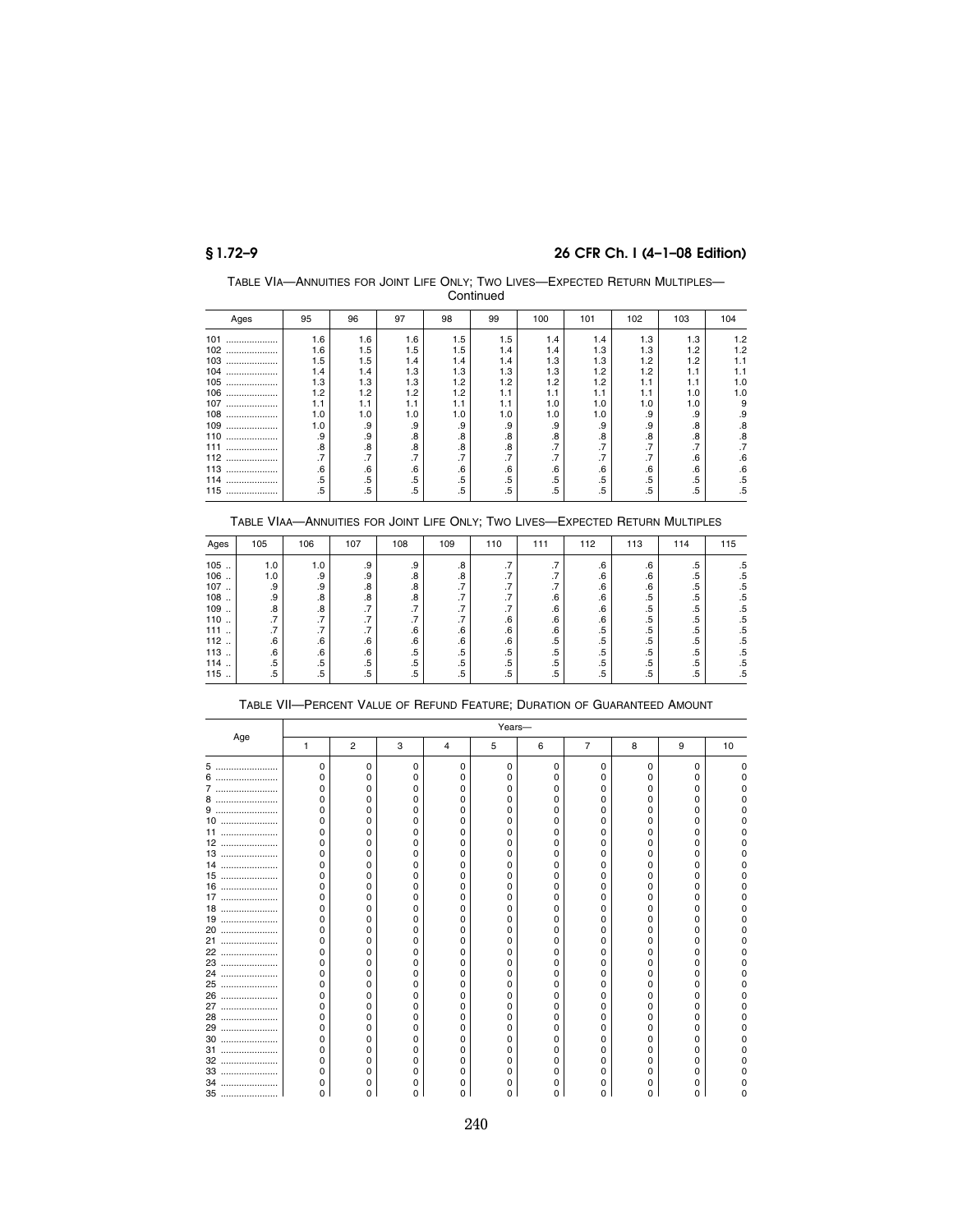| TABLE VII-PERCENT VALUE OF REFUND FEATURE: DURATION OF GUARANTEED AMOUNT- |  |
|---------------------------------------------------------------------------|--|
| Continued                                                                 |  |

|              |                |                                  |                |                | Years-         |                         |                              |                                                    |          |                                  |
|--------------|----------------|----------------------------------|----------------|----------------|----------------|-------------------------|------------------------------|----------------------------------------------------|----------|----------------------------------|
| Age          | $\mathbf{1}$   | $\overline{2}$                   | 3              | 4              | 5              | 6                       | $\overline{7}$               | 8                                                  | 9        | 10                               |
| 36           | 0              | 0                                | 0              | 0              | 0              | 0                       | 0                            | 0                                                  | 0        | 0                                |
| 37           | 0              | 0                                | 0              | 0              | 0              | 0                       | 0                            | 0                                                  | 0        | 1                                |
| 38           | 0              | 0                                | 0              | 0              | 0              | 0                       | 0                            | 0                                                  | 0        | 1                                |
| 39           | 0<br>0         | 0<br>0                           | 0<br>0         | 0<br>0         | 0<br>0         | 0<br>0                  | 0<br>0                       | 0<br>$\mathbf{1}$                                  | 1<br>1   | 1<br>1                           |
| 40           | 0              | 0                                | 0              | 0              | 0              | 0                       | 0                            | 1                                                  | 1        | 1                                |
| 41<br>42     | 0              | 0                                | 0              | 0              | 0              | 0                       | 1                            | 1                                                  | 1        | 1                                |
| 43           | 0              | 0                                | 0              | 0              | 0              | 0                       | 1                            | 1                                                  | 1        | 1                                |
| 44<br>       | 0              | 0                                | 0              | 0              | 0              | 1                       | 1                            | 1                                                  | 1        | 1                                |
| 45<br>       | 0              | 0                                | 0              | 0              | 0              | 1                       | 1                            | 1                                                  | 1        | 1                                |
| 46<br>       | 0              | 0                                | 0              | 0              | 1              | 1                       | 1                            | 1                                                  | 1        | 1                                |
| 47           | 0              | 0                                | 0              | 0              | 1              | 1                       | 1                            | 1                                                  | 1        | 1                                |
| 48<br>       | 0              | 0                                | 0              | 0              | 1              | 1                       | 1                            | 1                                                  | 1        | 1                                |
| 49<br>       | 0              | 0                                | 0              | 1              | 1              | 1                       | 1                            | 1                                                  | 1        | $\frac{2}{2}$                    |
| 50<br>       | 0              | 0                                | 0              | 1              | 1              | 1                       | 1                            | 1                                                  | 1        |                                  |
| 51<br>       | 0              | 0                                | 0              | 1              | 1              | 1                       | 1                            | 1                                                  | 2        | $\overline{c}$                   |
| 52<br>       | 0              | 0                                | 0              | 1              | 1              | 1                       | 1                            | 1                                                  | 2        | $\overline{c}$<br>$\overline{c}$ |
| 53           | 0              | 0                                | 1              | 1              | 1              | 1                       | 1                            | 2                                                  | 2<br>2   | $\overline{c}$                   |
| 54<br>55     | 0<br>0         | 0<br>0                           | 1<br>1         | 1<br>1         | 1<br>1         | 1<br>1                  | 1<br>$\overline{\mathbf{c}}$ | $\overline{\mathbf{c}}$<br>$\overline{\mathbf{c}}$ | 2        | $\overline{c}$                   |
| 56<br>       | 0              | 0                                | 1              | 1              | 1              | 1                       | $\overline{\mathbf{c}}$      | $\overline{2}$                                     | 2        | 3                                |
| 57<br>       | 0              | 0                                | 1              | 1              | 1              | 2                       | $\overline{c}$               | $\overline{2}$                                     | 3        | 3                                |
| 58           | 0              | 1                                | 1              | 1              | 1              | $\overline{\mathbf{c}}$ | $\overline{\mathbf{c}}$      | $\overline{\mathbf{c}}$                            | 3        | 3                                |
| 59           | 0              | 1                                | 1              | 1              | 1              | $\overline{c}$          | $\overline{c}$               | 3                                                  | 3        | 4                                |
| 60<br>       | 0              | 1                                | 1              | 1              | 2              | $\overline{2}$          | $\overline{c}$               | 3                                                  | 3        | 4                                |
| 61<br>       | 0              | 1                                | 1              | 1              | 2              | 2                       | 3                            | 3                                                  | 4        | 4                                |
| 62<br>       | 0              | 1                                | 1              | $\overline{2}$ | 2              | $\overline{2}$          | 3                            | $\overline{4}$                                     | 4        | 5                                |
| 63           | 0              | 1                                | 1              | $\overline{c}$ | $\overline{c}$ | 3                       | 3                            | $\overline{4}$                                     | 5        | 5                                |
| 64<br>       | 0              | 1                                | 1              | $\overline{c}$ | $\overline{c}$ | 3                       | 4                            | $\overline{4}$                                     | 5        | 6                                |
| 65<br>       | 0              | 1                                | $\overline{2}$ | 2              | 3              | 3                       | $\overline{4}$               | 5                                                  | 6        | 6                                |
| 66           | 1              | 1                                | $\overline{c}$ | 2              | 3              | 4                       | 5                            | 5                                                  | 6        | 7                                |
| 67<br>       | 1              | 1                                | $\overline{c}$ | 3              | 3              | 4                       | 5                            | 6                                                  | 7        | 8                                |
| 68<br>       | 1              | 1                                | $\overline{c}$ | 3              | $\overline{4}$ | 5                       | 6                            | 7                                                  | 8        | 9                                |
| 69           | 1              | 1<br>$\overline{2}$              | 2              | 3<br>4         | 4<br>5         | 5                       | 6<br>7                       | $\overline{7}$                                     | 8        | 10                               |
| 70<br><br>71 | 1<br>1         | $\overline{2}$                   | 3<br>3         | 4              | 5              | 6<br>6                  | 8                            | 8<br>9                                             | 9<br>10  | 11<br>12                         |
| 72<br>       | 1              | $\overline{2}$                   | 3              | 4              | 6              | $\overline{7}$          | 8                            | 10                                                 | 11       | 13                               |
| 73<br>       | 1              | $\overline{2}$                   | 4              | 5              | 6              | 8                       | 9                            | 11                                                 | 13       | 14                               |
| 74<br>       | 1              | 3                                | 4              | 5              | 7              | 9                       | 10                           | 12                                                 | 14       | 16                               |
| 75           | 1              | 3                                | 4              | 6              | 8              | 9                       | 11                           | 13                                                 | 15       | 17                               |
| 76<br>       | 2              | 3                                | 5              | 7              | 9              | 10                      | 12                           | 15                                                 | 17       | 19                               |
| 77           | 2              | 4                                | 5              | 7              | 9              | 12                      | 14                           | 16                                                 | 18       | 21                               |
| 78<br>       | 2              | 4                                | 6              | 8              | 10             | 13                      | 15                           | 18                                                 | 20       | 23                               |
| 79<br>       | $\overline{c}$ | 4                                | $\overline{7}$ | 9              | 11             | 14                      | 17                           | 19                                                 | 22       | 25                               |
| 80           | 2              | 5                                | 7              | 10             | 13             | 15                      | 18                           | 21                                                 | 24       | 27                               |
| 81           | 3              | 5                                | 8              | 11             | 14             | 17                      | 20                           | 23                                                 | 26       | 29                               |
| 82           | 3              | 6                                | 9              | 12             | 15             | 19                      | 22                           | 25                                                 | 28       | 32                               |
| 83<br>       | 3              | $\overline{7}$<br>$\overline{7}$ | 10<br>11       | 13             | 17             | 20                      | 24                           | 27                                                 | 31       | 34                               |
| 84<br>85     | 4<br>4         | 8                                | 12             | 15<br>16       | 19<br>20       | 22<br>24                | 26<br>28                     | 30<br>32                                           | 33<br>36 | 37<br>40                         |
| <br>86<br>   | $\overline{4}$ | 9                                | 13             | 18             | 22             | 27                      | 31                           | 35                                                 | 39       | 42                               |
| 87           | 5              | 10                               | 15             | 20             | 24             | 29                      | 33                           | 37                                                 | 41       | 45                               |
| 88           | 5              | 11                               | 16             | 21             | 26             | 31                      | 36                           | 40                                                 | 44       | 48                               |
| 89           | 6              | 12                               | 18             | 23             | 28             | 33                      | 38                           | 43                                                 | 47       | 50                               |
| 90           | 7              | 13                               | 19             | 25             | 31             | 36                      | 41                           | 45                                                 | 49       | 53                               |
| 91           | 7              | 14                               | 21             | 27             | 33             | 38                      | 43                           | 48                                                 | 52       | 55                               |
| 92           | 8              | 15                               | 22             | 29             | 35             | 40                      | 45                           | 50                                                 | 54       | 58                               |
| 93           | 9              | 17                               | 24             | 31             | 37             | 43                      | 48                           | 52                                                 | 56       | 60                               |
| 94           | 9              | 18                               | 26             | 33             | 39             | 45                      | 50                           | 54                                                 | 58       | 62                               |
| 95           | 10             | 19                               | 27             | 35             | 41             | 47                      | 52                           | 57                                                 | 60       | 64                               |
| 96           | 11             | 20                               | 29             | 36             | 43             | 49                      | 54                           | 59                                                 | 62       | 66                               |
| 97           | 11             | 21                               | 30             | 38             | 45             | 51                      | 56                           | 61                                                 | 64       | 68                               |
| 98           | 12             | 23                               | 32             | 40             | 47             | 53                      | 58                           | 63                                                 | 66       | 69                               |
| 99           | 13             | 24                               | 34             | 42             | 49             | 55                      | 60                           | 65                                                 | 68       | 71                               |
| 100          | 14             | 26                               | 36             | 44             | 52             | 58                      | 63                           | 67                                                 | 70       | 73                               |
| 101          | 14             | 27                               | 38             | 47             | 54             | 60                      | 65                           | 69                                                 | 72       | 75<br>77                         |
| 102<br>.     | 15             | 29                               | 40             | 49             | 56             | 62                      | 67                           | 71                                                 | 74       |                                  |
| 103<br>.     | 17             | 31                               | 42             | 52             | 59             | 65                      | 69                           | 73                                                 | 76       | 78                               |
| 104          | 18             | 33                               | 45             | 55             | 62             | 67                      | 72                           | 75                                                 | 78       | 80                               |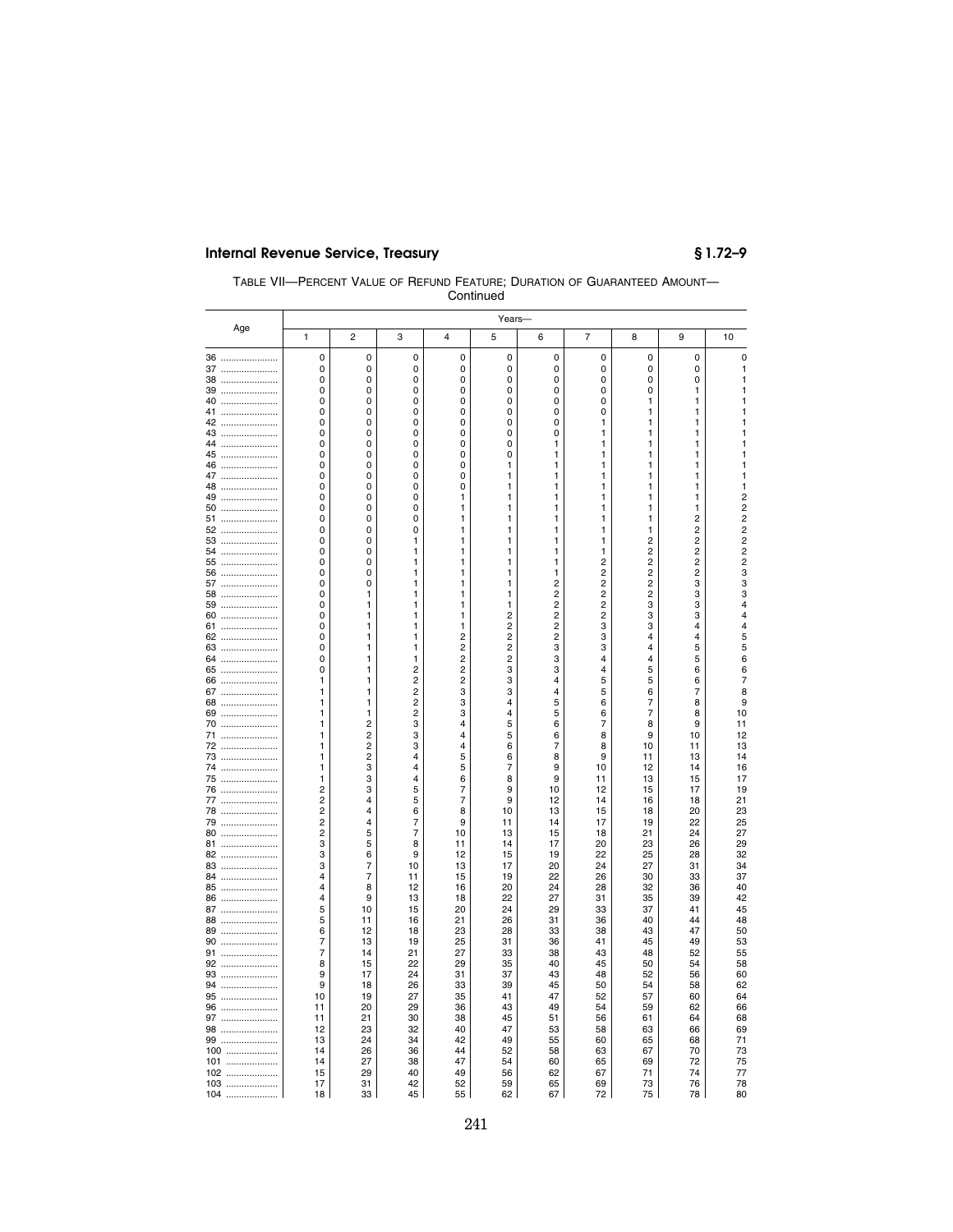| TABLE VII-PERCENT VALUE OF REFUND FEATURE: DURATION OF GUARANTEED AMOUNT- |  |
|---------------------------------------------------------------------------|--|
| Continued                                                                 |  |

|          |    | Years-         |    |    |    |    |    |    |    |    |  |  |
|----------|----|----------------|----|----|----|----|----|----|----|----|--|--|
| Age      |    | $\overline{2}$ | 3  | 4  | 5  | 6  |    | 8  | 9  | 10 |  |  |
| 105<br>  | 19 | 36             | 48 | 58 | 65 | 70 | 74 | 77 | 80 | 82 |  |  |
| 106<br>. | 21 | 38             | 51 | 61 | 68 | 73 | 77 | 79 | 82 | 84 |  |  |
| 107<br>  | 23 | 42             | 55 | 64 | 71 | 75 | 79 | 81 | 84 | 85 |  |  |
| 108<br>  | 25 | 45             | 58 | 67 | 73 | 78 | 81 | 83 | 85 | 87 |  |  |
| 109<br>  | 28 | 49             | 62 | 71 | 76 | 80 | 83 | 85 | 87 | 88 |  |  |
| 110<br>  | 31 | 52             | 66 | 74 | 79 | 82 | 85 | 87 | 88 | 89 |  |  |
| 111<br>  | 34 | 57             | 70 | 77 | 82 | 85 | 87 | 88 | 90 | 91 |  |  |
| 112<br>  | 37 | 61             | 73 | 80 | 84 | 87 | 88 | 90 | 91 | 92 |  |  |
| 113<br>  | 41 | 66             | 77 | 83 | 86 | 88 | 90 | 91 | 92 | 93 |  |  |
| 114<br>  | 45 | 70             | 80 | 85 | 88 | 90 | 92 | 93 | 93 | 94 |  |  |
| 115<br>  | 50 | 75             | 83 | 88 | 90 | 92 | 93 | 94 | 94 | 95 |  |  |

|      |                |                |                         |    | Years-         |                |                |                |                |                |
|------|----------------|----------------|-------------------------|----|----------------|----------------|----------------|----------------|----------------|----------------|
| Age  | 11             | 12             | 13                      | 14 | 15             | 16             | 17             | 18             | 19             | 20             |
| 5    | 0              | 0              | 0                       | 0  | 0              | 0              | 0              | 0              | $\mathbf 0$    | 0              |
| 6    | 0              | 0              | 0                       | 0  | 0              | 0              | 0              | 0              | 0              | 0              |
| 7    | 0              | 0              | 0                       | 0  | 0              | 0              | 0              | 0              | 0              | $\Omega$       |
| 8    | 0              | 0              | 0                       | 0  | 0              | 0              | 0              | 0              | 0              | 0              |
| 9    | 0              | 0              | 0                       | 0  | 0              | 0              | 0              | 0              | 0              | 0              |
| $10$ | 0              | 0              | 0                       | 0  | 0              | 0              | 0              | 0              | 0              | 0              |
| 11   | 0              | 0              | 0                       | 0  | 0              | 0              | 0              | 0              | 0              | 0              |
| 12   | 0              | 0              | 0                       | 0  | 0              | 0              | 0              | $\Omega$       | 0              | 0              |
| 13   | 0              | 0              | 0                       | 0  | 0              | 0              | 0              | 0              | 0              |                |
| 14   | 0              | 0              | 0                       | 0  | 0              | 0              | 0              | 0              | 0              | 0              |
| 15   | 0              | 0              | 0                       | 0  | 0              | 0              | 0              | $\Omega$       | 0              | 0              |
| 16   | 0              | 0              | 0                       | 0  | 0              | 0              | 0              | 0              | 0              | 0              |
| 17   | 0              | 0              | $\Omega$                | 0  | 0              | 0              | 0              | $\Omega$       | 0              |                |
| 18   | 0              | 0              | 0                       | 0  | 0              | 0              | 0              | 0              | 0              | $\overline{0}$ |
| 19   | 0              | 0              | 0                       | 0  | 0              | 0              | 0              | 0              | 0              | 0              |
| 20   | 0              | 0              | 0                       | 0  | 0              | 0              | 0              | 0              | 0              |                |
| 21   | 0              | 0              | 0                       | 0  | 0              | 0              | 0              | 0              | 0              |                |
| 22   | 0              | 0              | 0                       | 0  | 0              | 0              | 0              | 0              | 1              |                |
| 23   | 0              | 0              | 0                       | 0  | 0              | 0              | 0              | 1              | 1              |                |
| 24   | 0              | 0              | 0                       | 0  | 0              | 0              | 0              | 1              | 1              |                |
| 25   | 0              | 0              | 0                       | 0  | 0              | 0              | 1              | 1              | 1              |                |
| 26   | 0              | 0              | 0                       | 0  | 0              | 0              | 1              | 1              | 1              |                |
| 27   | 0              | 0              | 0                       | 0  | 0              | 1              | 1              | 1              | 1              |                |
| 28   | 0              | 0              | 0                       | 0  | 1              | 1              | 1              | 1              | 1              |                |
| 29   | 0              | 0              | 0                       | 0  | 1              | 1              | 1              | 1              | 1              |                |
| 30   | 0              | 0              | 0                       | 1  | 1              | 1              | 1              | 1              | 1              |                |
| 31   | 0              | 0              | 0                       | 1  | 1              | 1              | 1              | 1              | 1              |                |
| 32   | 0              | 0              | 1                       | 1  | 1              | 1              | 1              | 1              | 1              |                |
| 33   | 0              | 0              | 1                       | 1  | 1              | 1              | 1              | 1              | 1              |                |
| 34   | 0              | 1              | 1                       | 1  | 1              | 1              | 1              | 1              | 1              |                |
| 35   | 0              | 1              | 1                       | 1  | 1              | 1              | 1              | 1              | 1              |                |
| 36   | 1              | 1              | 1                       | 1  | 1              | 1              | 1              | 1              | 1              |                |
| 37   | 1              | 1              | 1                       | 1  | 1              | 1              | 1              | 1              | 1              |                |
| 38   | 1              | 1              | 1                       | 1  | 1              | 1              | 1              | 1              | 1              | $\overline{c}$ |
| 39   | 1              | 1              | 1                       | 1  | 1              | 1              | 1              | 1              | 2              | 2              |
| 40   | 1              | 1              | 1                       | 1  | 1              | 1              | 1              | 2              | 2              | $\overline{c}$ |
| 41   | 1              | 1              | 1                       | 1  | 1              | 1              | 2              | $\overline{c}$ | 2              | 2              |
| 42   | 1              | 1              | 1                       | 1  | 1              | $\overline{2}$ | $\overline{2}$ | $\overline{2}$ | $\overline{2}$ | $\overline{2}$ |
| 43   | 1              | 1              | 1                       | 1  | 2              | $\overline{c}$ | 2              | $\overline{2}$ | 2              | 3              |
| 44   | 1              | 1              | 1                       | 2  | 2              | $\overline{c}$ | $\overline{c}$ | $\overline{2}$ | 3              | 3              |
| 45   | 1              | 1              | 2                       | 2  | 2              | 2              | 2              | 3              | 3              | 3              |
| 46   | 1              | 2              | $\overline{\mathbf{c}}$ | 2  | $\overline{2}$ | $\overline{c}$ | 3              | 3              | 3              | 3              |
| 47   | 1              | 2              | $\overline{c}$          | 2  | 2              | 2              | 3              | 3              | 3              | 4              |
| 48   | 2              | 2              | $\overline{c}$          | 2  | 2              | 3              | 3              | 3              | 4              | 4              |
| 49   | 2              | 2              | $\overline{c}$          | 2  | 3              | 3              | 3              | 4              | 4              | 4              |
| 50   | 2              | 2              | 2                       | 3  | 3              | 3              | 3              | $\overline{4}$ | 4              | 5              |
| 51   | 2              | 2              | 3                       | 3  | 3              | 3              | 4              | 4              | 4              | 5              |
| 52   | $\overline{2}$ | $\overline{2}$ | 3                       | 3  | 3              | 4              | 4              | 5              | 5              | 5              |
| 53   | 2              | 3              | 3                       | 3  | 4              | 4              | 5              | 5              | 5              | 6              |
| 54   | 3              | 3              | 3                       | 4  | 4              | 4              | 5              | 5              | 6              | $\overline{7}$ |
| 55   | 3              | 3              | 4                       | 4  | 4              | 5              | 5              | 6              | 7              | 7              |

TABLE VII—PERCENT VALUE OF REFUND FEATURE; DURATION OF GUARANTEED AMOUNT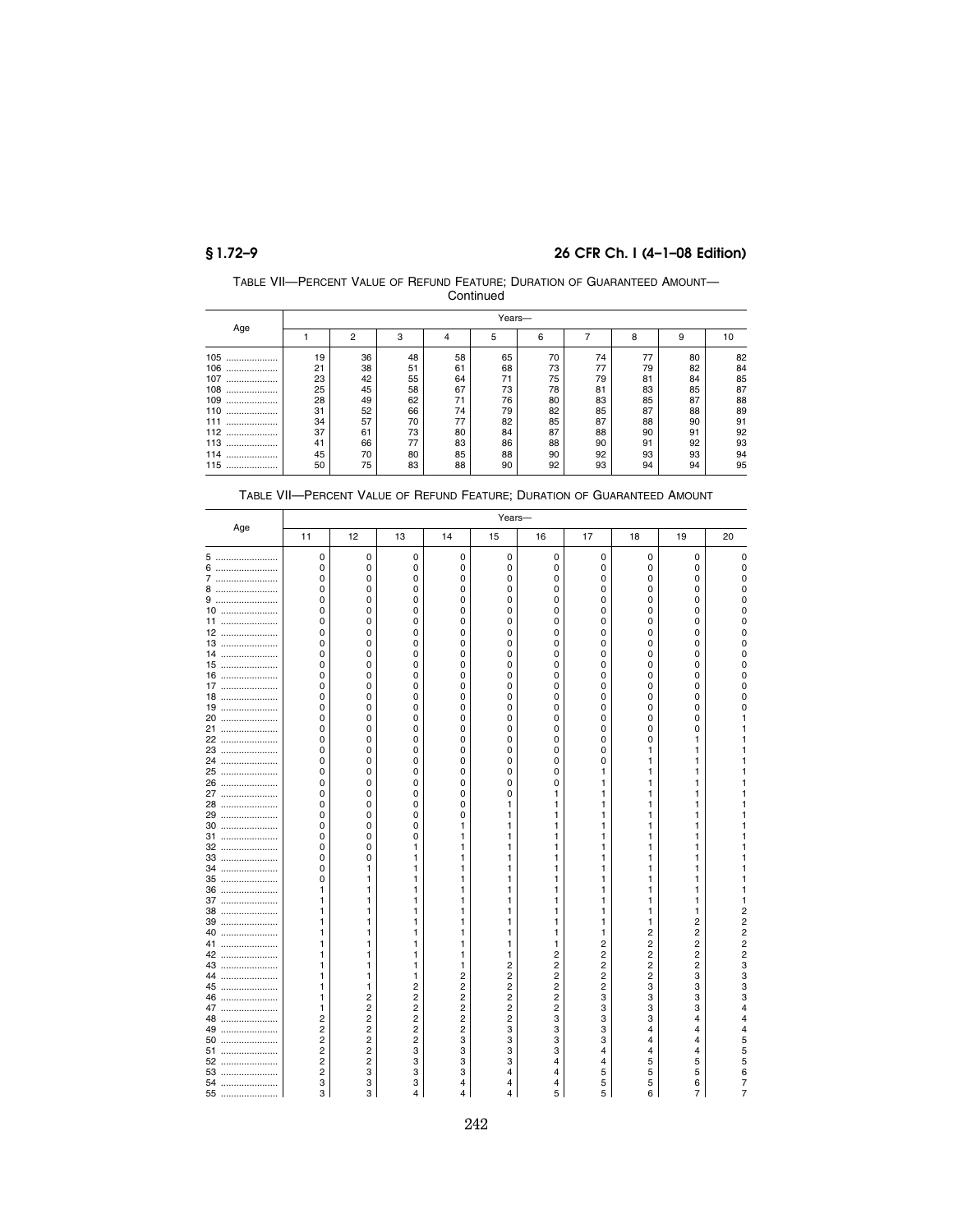| TABLE VII-PERCENT VALUE OF REFUND FEATURE: DURATION OF GUARANTEED AMOUNT- |  |
|---------------------------------------------------------------------------|--|
| Continued                                                                 |  |

|            |                     |          |                |          | Years-   |                |                  |          |                |          |
|------------|---------------------|----------|----------------|----------|----------|----------------|------------------|----------|----------------|----------|
| Age        | 11                  | 12       | 13             | 14       | 15       | 16             | 17               | 18       | 19             | 20       |
| 56         | 3                   | 3        | 4              | 4        | 5        | 5              | 6                | 7        | $\overline{7}$ | 8        |
| 57         | 3                   | 4        | 4              | 5        | 5        | 6              | 6                | 7        | 8              | 9        |
| 58         | 4                   | 4        | 5              | 5        | 6        | 6              | 7                | 8        | 9              | 9        |
| 59         | 4                   | 5        | 5              | 6        | 6        | $\overline{7}$ | 8                | 9        | 9              | 10       |
| 60         | 4                   | 5        | 6              | 6        | 7        | 8              | $\boldsymbol{9}$ | 10       | 10             | 11       |
| 61         | 5                   | 6        | 6              | 7        | 8        | 9              | 10               | 10       | 11             | 13       |
| 62         | 5                   | 6        | $\overline{7}$ | 8        | 9        | 10             | 11               | 12       | 13             | 14       |
| 63         | 6                   | 7        | 8              | 9        | 10       | 11             | 12               | 13       | 14             | 15       |
| 64         | 7<br>$\overline{7}$ | 8        | 8<br>9         | 9        | 10       | 12<br>13       | 13<br>14         | 14<br>15 | 15<br>17       | 17       |
| 65         | 8                   | 8<br>9   | 10             | 10<br>12 | 12<br>13 | 14             | 15               | 17       | 18             | 18<br>20 |
| 66<br>67   | 9                   | 10       | 11             | 13       | 14       | 15             | 17               | 18       | 20             | 22       |
| 68         | 10                  | 11       | 13             | 14       | 15       | 17             | 19               | 20       | 22             | 24       |
| 69         | 11                  | 12       | 14             | 15       | 17       | 19             | 20               | 22       | 24             | 26       |
| 70         | 12                  | 14       | 15             | 17       | 19       | 20             | 22               | 24       | 26             | 28       |
| 71         | 13                  | 15       | 17             | 18       | 20       | 22             | 24               | 26       | 28             | 30       |
| 72         | 15                  | 17       | 18             | 20       | 22       | 24             | 26               | 28       | 30             | 32       |
| 73         | 16                  | 18       | 20             | 22       | 24       | 26             | 28               | 31       | 33             | 35       |
| 74         | 18                  | 20       | 22             | 24       | 26       | 28             | 31               | 33       | 35             | 37       |
| 75         | 19                  | 22       | 24             | 26       | 28       | 31             | 33               | 35       | 38             | 40       |
| 76         | 21                  | 24       | 26             | 28       | 31       | 33             | 36               | 38       | 40             | 43       |
| 77         | 23                  | 26       | 28             | 31       | 33       | 36             | 38               | 41       | 43             | 45       |
| 78         | 25                  | 28       | 31             | 33       | 36       | 38             | 41               | 43       | 46             | 48       |
| 79         | 28                  | 30<br>33 | 33             | 36<br>38 | 38<br>41 | 41<br>44       | 44<br>46         | 46<br>49 | 48             | 51       |
| 80<br>81   | 30<br>32            | 35       | 36<br>38       | 41       | 44       | 47             | 49               | 51       | 51<br>54       | 53<br>56 |
| 82         | 35                  | 38       | 41             | 44       | 47       | 49             | 52               | 54       | 56             | 58       |
| 83         | 38                  | 41       | 44             | 47       | 49       | 52             | 54               | 57       | 59             | 61       |
| 84         | 40                  | 44       | 47             | 49       | 52       | 55             | 57               | 59       | 61             | 63       |
| 85         | 43                  | 46       | 49             | 52       | 55       | 57             | 59               | 62       | 63             | 65       |
| 86         | 46                  | 49       | 52             | 55       | 57       | 60             | 62               | 64       | 66             | 67       |
| 87         | 48                  | 52       | 55             | 57       | 60       | 62             | 64               | 66       | 68             | 69       |
| 88         | 51                  | 54       | 57             | 60       | 62       | 64             | 66               | 68       | 70             | 71       |
| 89         | 54                  | 57       | 60             | 62       | 65       | 67             | 68               | 70       | 72             | 73       |
| 90<br>91   | 56<br>59            | 59<br>62 | 62<br>64       | 64<br>67 | 67<br>69 | 69<br>71       | 70<br>72         | 72<br>74 | 74             | 75<br>76 |
| 92         | 61                  | 64       | 66             | 69       | 71       | 72             | 74               | 75       | 75<br>77       | 78       |
| 93         | 63                  | 66       | 68             | 70       | 72       | 74             | 75               | 77       | 78             | 79       |
| 94         | 65                  | 68       | 70             | 72       | 74       | 75             | 77               | 78       | 79             | 80       |
| 95         | 67                  | 69       | 72             | 74       | 75       | 77             | 78               | 79       | 81             | 82       |
| 96         | 69                  | 71       | 73             | 75       | 77       | 78             | 80               | 81       | 82             | 83       |
| 97         | 70                  | 73       | 75             | 77       | 78       | 80             | 81               | 82       | 83             | 84       |
| 98         | 72                  | 74       | 76             | 78       | 79       | 81             | 82               | 83       | 84             | 85       |
| 99         | 74                  | 76       | 78             | 79       | 81       | 82             | 83               | 84       | 85             | 86       |
| 100        | 75                  | 78       | 79             | 81       | 82       | 83             | 84               | 85       | 86             | 86       |
| 101        | 77<br>79            | 79<br>81 | 81             | 82<br>83 | 83<br>84 | 84             | 85               | 86       | 87             | 87       |
| 102<br>103 | 80                  | 82       | 82<br>83       | 85       | 86       | 85<br>87       | 86<br>87         | 87<br>88 | 88<br>89       | 88<br>89 |
| 104        | 82                  | 84       | 85             | 86       | 87       | 88             | 88               | 89       | 90             | 90       |
| 105        | 84                  | 85       | 86             | 87       | 88       | 89             | 89               | 90       | 90             | 91       |
| 106        | 85                  | 86       | 87             | 88       | 89       | 90             | 90               | 91       | 91             | 92       |
| 107        | 87                  | 88       | 89             | 89       | 90       | 91             | 91               | 92       | 92             | 93       |
| 108        | 88                  | 89       | 90             | 90       | 91       | 92             | 92               | 93       | 93             | 93       |
| 109        | 89                  | 90       | 91             | 92       | 92       | 93             | 93               | 93       | 94             | 94       |
| 110        | 90                  | 91       | 92             | 92       | 93       | 93             | 94               | 94       | 94             | 95       |
| 111        | 92                  | 92       | 93             | 93       | 94       | 94             | 95               | 95       | 95             | 95       |
| 112        | 93                  | 93       | 94             | 94       | 95       | 95             | 95               | 96       | 96             | 96       |
| 113        | 94<br>95            | 94<br>95 | 95<br>95       | 95<br>96 | 95<br>96 | 96<br>96       | 96<br>97         | 96<br>97 | 96<br>97       | 97<br>97 |
| 114<br>115 | 95                  | 96       | 96             | 96       | 97       | 97             | 97               | 97       | 97             | 98       |
|            |                     |          |                |          |          |                |                  |          |                |          |

| TABLE VII-PERCENT VALUE OF REFUND FEATURE: DURATION OF GUARANTEED AMOUNT |  |  |  |  |
|--------------------------------------------------------------------------|--|--|--|--|
|--------------------------------------------------------------------------|--|--|--|--|

|                |                        | Years- |              |    |    |    |              |    |    |    |  |
|----------------|------------------------|--------|--------------|----|----|----|--------------|----|----|----|--|
| Age            | $\sim$<br>$\epsilon$ 1 | 22     | $\sim$<br>دے | 24 | 25 | 26 | $\sim$<br>21 | 28 | 29 | 30 |  |
| ◡<br><br>6<br> |                        |        |              |    | 0  |    |              |    | ັ  | υ  |  |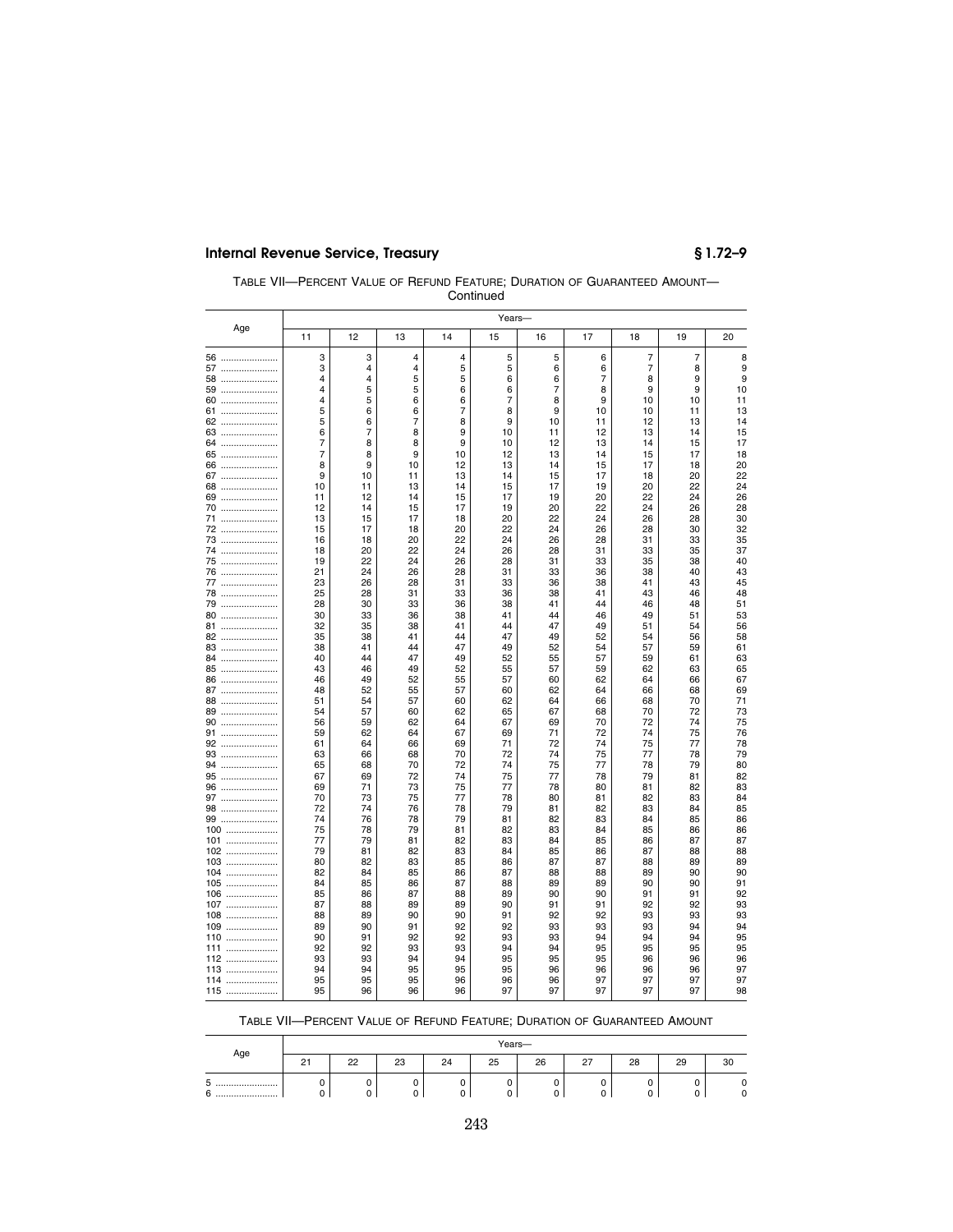|              |                                           |                                  |                                           |                                           | ovininu        |                         |                              |                                           |                                           |                                  |
|--------------|-------------------------------------------|----------------------------------|-------------------------------------------|-------------------------------------------|----------------|-------------------------|------------------------------|-------------------------------------------|-------------------------------------------|----------------------------------|
| Age          |                                           |                                  |                                           |                                           | Years-         |                         |                              |                                           |                                           |                                  |
|              | 21                                        | 22                               | 23                                        | 24                                        | 25             | 26                      | 27                           | 28                                        | 29                                        | 30                               |
| 7<br>.       | 0                                         | 0                                | 0                                         | 0                                         | 0              | 0                       | 0                            | 0                                         | 0                                         | $\pmb{0}$                        |
| 8            | 0                                         | 0                                | 0                                         | 0                                         | 0              | 0                       | 0                            | 0                                         | 0                                         | $\mathbf{1}$                     |
| 9<br>        | 0                                         | 0                                | 0                                         | 0                                         | 0              | 0                       | 0                            | 0                                         | 1                                         | 1                                |
| 10<br>11<br> | 0<br>0                                    | 0<br>0                           | 0<br>0                                    | 0<br>0                                    | 0<br>0         | 0<br>0                  | 0<br>1                       | 1<br>1                                    | 1<br>1                                    | 1<br>1                           |
| 12           | 0                                         | 0                                | 0                                         | 0                                         | 0              | 0                       | 1                            | 1                                         | 1                                         | 1                                |
| 13<br>       | 0                                         | 0                                | 0                                         | $\mathbf 0$                               | $\mathbf 0$    | 1                       | 1                            | 1                                         | 1                                         | 1                                |
| 14           | 0                                         | 0                                | 0                                         | 0                                         | 1              | 1                       | 1                            | 1                                         | 1                                         | 1                                |
| 15           | 0                                         | 0                                | 0                                         | 1                                         | 1              | 1                       | 1                            | 1                                         | 1                                         | 1                                |
| 16<br>       | 0                                         | 0                                | 1                                         | 1                                         | 1              | 1                       | 1                            | 1                                         | 1                                         | 1                                |
| 17<br>18<br> | $\Omega$<br>0                             | 0<br>1                           | 1<br>1                                    | 1<br>1                                    | 1<br>1         | 1<br>1                  | 1<br>1                       | 1<br>1                                    | 1<br>1                                    | 1<br>1                           |
| 19<br>       | 1                                         | 1                                | 1                                         | 1                                         | 1              | 1                       | 1                            | 1                                         | 1                                         | 1                                |
| 20           | 1                                         | 1                                | 1                                         | 1                                         | 1              | 1                       | 1                            | 1                                         | 1                                         | 1                                |
| 21           | 1                                         | 1                                | 1                                         | 1                                         | 1              | 1                       | 1                            | 1                                         | 1                                         | 1                                |
| 22           | 1                                         | 1                                | 1                                         | 1                                         | 1              | 1                       | 1                            | 1                                         | 1                                         | 1                                |
| 23<br>       | 1                                         | 1                                | 1                                         | 1                                         | 1              | 1                       | 1                            | 1                                         | 1                                         | 1                                |
| 24<br>25     | 1<br>1                                    | 1<br>1                           | 1<br>1                                    | 1<br>1                                    | 1<br>1         | 1<br>1                  | 1<br>1                       | 1<br>1                                    | 1<br>1                                    | 1<br>1                           |
| <br>26<br>   | 1                                         | 1                                | 1                                         | 1                                         | 1              | 1                       | 1                            | 1                                         | 1                                         | 1                                |
| 27<br>       | 1                                         | 1                                | 1                                         | 1                                         | 1              | 1                       | 1                            | 1                                         | 1                                         | $\overline{c}$                   |
| 28<br>       | 1                                         | 1                                | 1                                         | 1                                         | 1              | 1                       | 1                            | 1                                         | $\overline{2}$                            | $\overline{c}$                   |
| 29           | 1                                         | 1                                | 1                                         | 1                                         | 1              | 1                       | 1                            | $\overline{\mathbf{c}}$                   | $\overline{\mathbf{c}}$                   | $\overline{c}$                   |
| 30<br>       | 1<br>1                                    | 1                                | 1                                         | 1                                         | 1<br>1         | 1                       | $\overline{c}$               | $\overline{c}$<br>$\overline{\mathbf{c}}$ | $\overline{c}$<br>$\overline{\mathbf{c}}$ | $\overline{c}$<br>$\overline{c}$ |
| 31<br>32     | 1                                         | 1<br>1                           | 1<br>1                                    | 1<br>1                                    | $\overline{c}$ | 2<br>$\overline{c}$     | 2<br>$\overline{\mathbf{c}}$ | $\overline{c}$                            | $\overline{\mathbf{c}}$                   | $\overline{c}$                   |
| 33           | 1                                         | 1                                | 1                                         | $\overline{c}$                            | $\overline{c}$ | 2                       | 2                            | $\overline{c}$                            | $\overline{c}$                            | $\overline{c}$                   |
| 34           | 1                                         | 1                                | 2                                         | $\overline{c}$                            | $\overline{c}$ | $\overline{\mathbf{c}}$ | 2                            | $\overline{\mathbf{c}}$                   | $\overline{c}$                            | 3                                |
| 35<br>       | 1                                         | $\overline{c}$                   | $\overline{c}$                            | $\overline{c}$                            | $\overline{c}$ | $\overline{c}$          | $\overline{c}$               | $\overline{c}$                            | 3                                         | 3                                |
| 36           | $\overline{c}$                            | $\overline{c}$                   | $\overline{\mathbf{c}}$                   | $\overline{c}$                            | $\overline{c}$ | $\overline{\mathbf{c}}$ | $\overline{c}$               | 3                                         | 3                                         | 3                                |
| 37<br>       | $\overline{c}$                            | $\overline{2}$<br>$\overline{c}$ | $\overline{c}$<br>$\overline{\mathbf{c}}$ | $\overline{2}$<br>$\overline{\mathbf{c}}$ | $\overline{c}$ | $\overline{2}$          | 3                            | 3                                         | 3                                         | 3<br>$\overline{\mathbf{4}}$     |
| 38<br>39<br> | $\overline{\mathbf{c}}$<br>$\overline{2}$ | $\overline{2}$                   | $\overline{c}$                            | $\overline{\mathbf{c}}$                   | 2<br>3         | 3<br>3                  | 3<br>3                       | 3<br>3                                    | 3<br>4                                    | $\overline{\mathbf{4}}$          |
| 40           | $\overline{2}$                            | 2                                | 3                                         | 3                                         | 3              | 3                       | 3                            | $\overline{4}$                            | 4                                         | 4                                |
| 41           | $\overline{c}$                            | 3                                | 3                                         | 3                                         | 3              | 3                       | 4                            | 4                                         | 4                                         | 5                                |
| 42<br>       | 3                                         | 3                                | 3                                         | 3                                         | 3              | 4                       | $\overline{4}$               | $\overline{4}$                            | 5                                         | 5                                |
| 43           | 3                                         | 3                                | 3                                         | 4                                         | 4              | 4                       | 4                            | 5                                         | 5                                         | 6                                |
| 44<br><br>45 | 3<br>3                                    | 3<br>4                           | 4<br>4                                    | 4<br>4                                    | 4<br>5         | 4<br>5                  | 5<br>5                       | 5<br>6                                    | 6<br>6                                    | 6<br>7                           |
| <br>46       | $\overline{4}$                            | 4                                | 4                                         | 5                                         | 5              | 5                       | 6                            | 6                                         | 7                                         | $\overline{7}$                   |
| 47<br>       | 4                                         | 4                                | 5                                         | 5                                         | 5              | 6                       | 6                            | 7                                         | 7                                         | 8                                |
| 48           | 4                                         | 5                                | 5                                         | 5                                         | 6              | 6                       | 7                            | 7                                         | 8                                         | 9                                |
| 49<br>       | 5                                         | 5                                | 5                                         | 6                                         | 6              | 7                       | 8                            | 8                                         | 9                                         | 10                               |
| 50           | 5                                         | 5                                | 6                                         | 6                                         | 7              | 8                       | 8                            | 9                                         | 10                                        | 10                               |
| 51           | 5                                         | 6                                | 6                                         | 7                                         | 8              | 8                       | 9                            | 10                                        | 11                                        | 11                               |
| 52<br>53<br> | 6<br>7                                    | 7<br>$\overline{7}$              | 7<br>8                                    | 8<br>8                                    | 8<br>9         | 9<br>10                 | 10<br>11                     | 11<br>12                                  | 11<br>13                                  | 12<br>14                         |
| 54           | $\overline{7}$                            | 8                                | 8                                         | 9                                         | 10             | 11                      | 12                           | 13                                        | 14                                        | 15                               |
| 55           | 8                                         | 9                                | 9                                         | 10                                        | 11             | 12                      | 13                           | 14                                        | 15                                        | 16                               |
| 56           | 9                                         | 9                                | 10                                        | 11                                        | 12             | 13                      | 14                           | 15                                        | 16                                        | 18                               |
| 57           | 9                                         | 10                               | 11                                        | 12                                        | 13             | 14                      | 15                           | 17                                        | 18                                        | 19                               |
| 58<br>       | 10                                        | 11                               | 12                                        | 13                                        | 14             | 16                      | 17                           | 18<br>20                                  | 19                                        | 21<br>22                         |
| 59<br>60     | 11<br>12                                  | 12<br>14                         | 13<br>15                                  | 15<br>16                                  | 16<br>17       | 17<br>19                | 18<br>20                     | 21                                        | 21<br>23                                  | 24                               |
| 61           | 14                                        | 15                               | 16                                        | 17                                        | 19             | 20                      | 22                           | 23                                        | 25                                        | 26                               |
| 62           | 15                                        | 16                               | 18                                        | 19                                        | 20             | 22                      | 23                           | 25                                        | 27                                        | 28                               |
| 63           | 16                                        | 18                               | 19                                        | 21                                        | 22             | 24                      | 25                           | 27                                        | 29                                        | 30                               |
| 64           | 18                                        | 19                               | 21                                        | 23                                        | 24             | 26                      | 28                           | 29                                        | 31                                        | 33                               |
| 65           | 20                                        | 21                               | 23                                        | 25                                        | 26             | 28                      | 30                           | 31                                        | 33                                        | 35                               |
| 66           | 21<br>23                                  | 23<br>25                         | 25<br>27                                  | 27<br>29                                  | 28             | 30<br>32                | 32<br>34                     | 34<br>36                                  | 35                                        | 37<br>40                         |
| 67<br>68     | 25                                        | 27                               | 29                                        | 31                                        | 31<br>33       | 35                      | 37                           | 38                                        | 38<br>40                                  | 42                               |
| 69           | 28                                        | 29                               | 31                                        | 33                                        | 35             | 37                      | 39                           | 41                                        | 43                                        | 44                               |
| 70           | 30                                        | 32                               | 34                                        | 36                                        | 38             | 40                      | 42                           | 43                                        | 45                                        | 47                               |
| 71           | 32                                        | 34                               | 36                                        | 38                                        | 40             | 42                      | 44                           | 46                                        | 47                                        | 49                               |
| 72           | 35                                        | 37                               | 39                                        | 41                                        | 43             | 45                      | 46                           | 48                                        | 50                                        | 51                               |
| 73<br>74     | 37<br>40                                  | 39<br>42                         | 41<br>44                                  | 43<br>46                                  | 45<br>48       | 47<br>50                | 49<br>51                     | 51<br>53                                  | 52<br>54                                  | 54<br>56                         |
| 75           | 42                                        | 44                               | 46                                        | 48                                        | 50             | 52                      | 54                           | 55                                        | 57                                        | 58                               |
|              |                                           |                                  |                                           |                                           |                |                         |                              |                                           |                                           |                                  |

TABLE VII—PERCENT VALUE OF REFUND FEATURE; DURATION OF GUARANTEED AMOUNT— Continued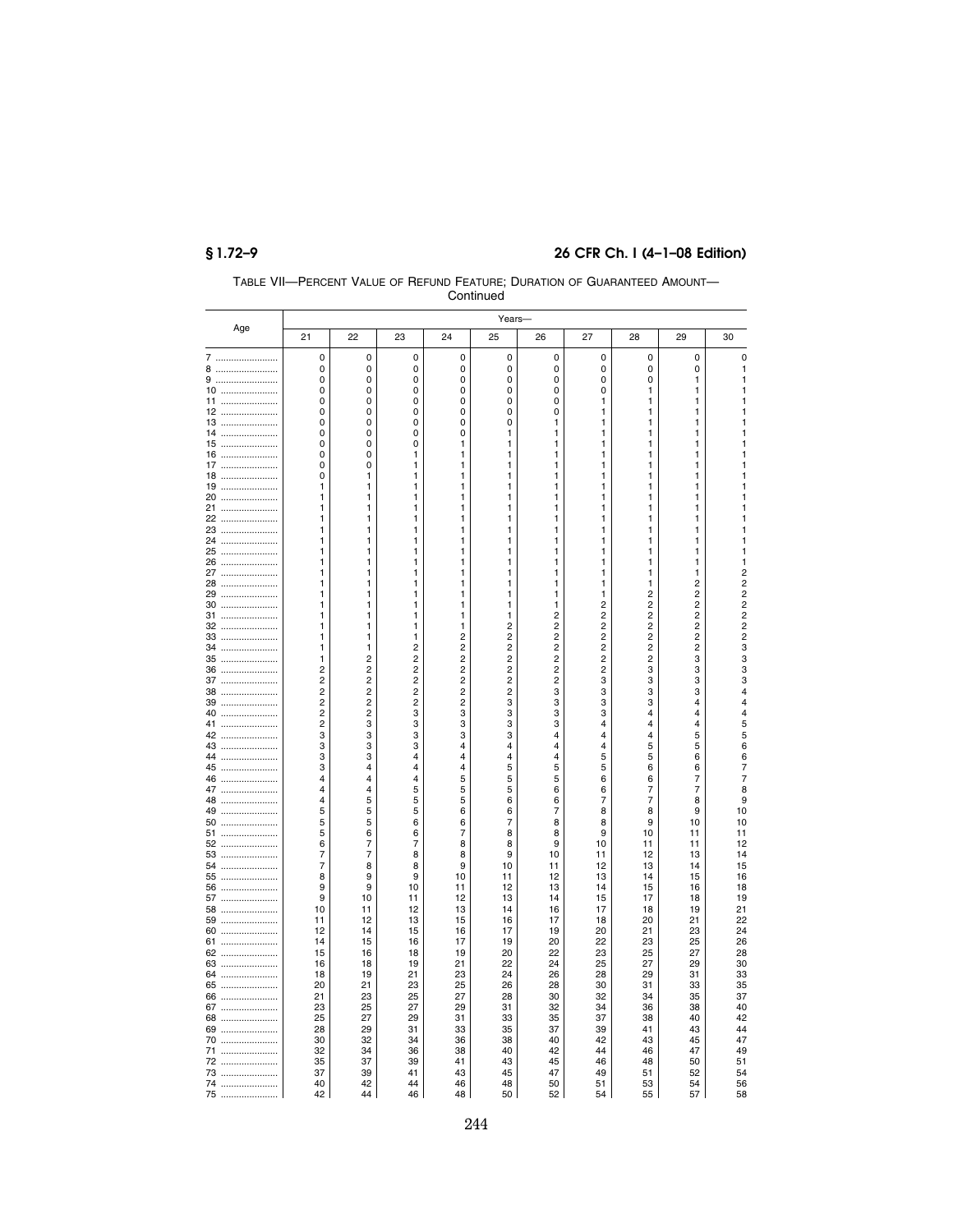| TABLE VII-PERCENT VALUE OF REFUND FEATURE: DURATION OF GUARANTEED AMOUNT- |  |
|---------------------------------------------------------------------------|--|
| Continued                                                                 |  |

| 22<br>30<br>21<br>23<br>24<br>25<br>26<br>27<br>28<br>29<br>45<br>47<br>49<br>51<br>56<br>58<br>76<br>53<br>54<br>59<br>77<br>47<br>50<br>51<br>53<br>55<br>57<br>58<br>60<br>61<br>78<br>52<br>59<br>50<br>54<br>56<br>57<br>61<br>62<br>63<br>53<br>55<br>56<br>58<br>63<br>60<br>61<br>64<br>65<br>80<br>57<br>63<br>55<br>59<br>60<br>62<br>65<br>66<br>67<br>81<br>59<br>63<br>66<br>67<br>58<br>61<br>64<br>68<br>69<br>82<br>62<br>63<br>60<br>65<br>66<br>68<br>69<br>70<br>71<br>83<br>70<br>71<br>62<br>64<br>66<br>67<br>72<br>73<br>68<br>84<br>65<br>66<br>68<br>71<br>72<br>69<br>70<br>73<br>74<br>85<br>68<br>70<br>71<br>72<br>73<br>74<br>75<br>67<br>76<br>78<br>86<br>69<br>70<br>72<br>73<br>75<br>76<br>77<br>77<br>74<br>87<br>71<br>72<br>73<br>75<br>76<br>76<br>77<br>78<br>79<br>88<br>73<br>74<br>75<br>76<br>78<br>79<br>80<br>77<br>80<br>82<br>89<br>74<br>76<br>77<br>78<br>79<br>80<br>79<br>81<br>81<br>90<br>76<br>77<br>78<br>79<br>80<br>81<br>81<br>82<br>83<br>91<br>79<br>82<br>83<br>84<br>78<br>79<br>80<br>81<br>83<br>84<br>85<br>92<br>80<br>81<br>83<br>79<br>82<br>82<br>84<br>84<br>85<br>93<br>82<br>83<br>86<br>80<br>81<br>83<br>84<br>85<br>85<br>86<br>94<br>83<br>85<br>85<br>87<br>81<br>82<br>84<br>84<br>86<br>86<br>95<br>83<br>88<br>82<br>84<br>85<br>85<br>86<br>86<br>87<br>87<br>96<br>88<br>83<br>84<br>85<br>87<br>87<br>88<br>86<br>86<br>88<br>97<br>89<br>85<br>84<br>86<br>86<br>87<br>87<br>88<br>88<br>89<br>98<br>90<br>86<br>87<br>88<br>85<br>87<br>88<br>89<br>89<br>89<br>90<br>99<br>86<br>87<br>87<br>88<br>88<br>89<br>89<br>90<br>90<br>91<br>100<br>87<br>88<br>88<br>89<br>89<br>90<br>90<br>90<br>91<br>92<br>101<br>88<br>89<br>89<br>90<br>90<br>90<br>91<br>91<br>91<br>92<br>89<br>89<br>90<br>91<br>91<br>91<br>$102$<br>90<br>92<br>92<br>93<br>90<br>92<br>92<br>103<br>90<br>91<br>91<br>91<br>92<br>93<br>93<br>92<br>92<br>93<br>104<br>91<br>91<br>91<br>92<br>93<br>93<br>94<br>92<br>92<br>93<br>105<br>91<br>92<br>93<br>93<br>94<br>94<br>95<br>93<br>106<br>92<br>93<br>93<br>93<br>94<br>94<br>94<br>94<br>95<br>93<br>93<br>94<br>95<br>95<br>95<br>107<br>94<br>94<br>94<br>95<br>96<br>108<br>94<br>94<br>94<br>94<br>95<br>95<br>95<br>95<br>95<br>96<br>109<br>95<br>95<br>95<br>95<br>96<br>96<br>96<br>94<br>95<br>95<br>96<br>96<br>96<br>110<br>95<br>96<br>96<br>96<br>96<br>111<br>96<br>96<br>97<br>96<br>96<br>96<br>97<br>97<br>97<br>96<br>97<br>112<br>96<br>96<br>96<br>97<br>97<br>97<br>97<br>97<br>97<br>97<br>98<br>113<br>97<br>97<br>97<br>97<br>97<br>97<br>98<br>98<br>97<br>97<br>97<br>98<br>98<br>114<br>98<br>98<br>98<br>98<br>98<br>98<br>98<br>115<br>98<br>98<br>98<br>98<br>98<br>98<br>98<br>98 |     | Years- |  |  |  |  |  |  |  |  |    |
|----------------------------------------------------------------------------------------------------------------------------------------------------------------------------------------------------------------------------------------------------------------------------------------------------------------------------------------------------------------------------------------------------------------------------------------------------------------------------------------------------------------------------------------------------------------------------------------------------------------------------------------------------------------------------------------------------------------------------------------------------------------------------------------------------------------------------------------------------------------------------------------------------------------------------------------------------------------------------------------------------------------------------------------------------------------------------------------------------------------------------------------------------------------------------------------------------------------------------------------------------------------------------------------------------------------------------------------------------------------------------------------------------------------------------------------------------------------------------------------------------------------------------------------------------------------------------------------------------------------------------------------------------------------------------------------------------------------------------------------------------------------------------------------------------------------------------------------------------------------------------------------------------------------------------------------------------------------------------------------------------------------------------------------------------------------------------------------------------------------------------------------------------------------------------------------------------------------------------------------------------------------------------------------------------------------------------------------------------------------------------------------------------------------------------------------------------------------------------------------------------------------------------------------------------------------------------------------------------------------------------------------------------------------------------------------------------------------------------------------|-----|--------|--|--|--|--|--|--|--|--|----|
|                                                                                                                                                                                                                                                                                                                                                                                                                                                                                                                                                                                                                                                                                                                                                                                                                                                                                                                                                                                                                                                                                                                                                                                                                                                                                                                                                                                                                                                                                                                                                                                                                                                                                                                                                                                                                                                                                                                                                                                                                                                                                                                                                                                                                                                                                                                                                                                                                                                                                                                                                                                                                                                                                                                                        | Age |        |  |  |  |  |  |  |  |  |    |
|                                                                                                                                                                                                                                                                                                                                                                                                                                                                                                                                                                                                                                                                                                                                                                                                                                                                                                                                                                                                                                                                                                                                                                                                                                                                                                                                                                                                                                                                                                                                                                                                                                                                                                                                                                                                                                                                                                                                                                                                                                                                                                                                                                                                                                                                                                                                                                                                                                                                                                                                                                                                                                                                                                                                        |     |        |  |  |  |  |  |  |  |  | 60 |
|                                                                                                                                                                                                                                                                                                                                                                                                                                                                                                                                                                                                                                                                                                                                                                                                                                                                                                                                                                                                                                                                                                                                                                                                                                                                                                                                                                                                                                                                                                                                                                                                                                                                                                                                                                                                                                                                                                                                                                                                                                                                                                                                                                                                                                                                                                                                                                                                                                                                                                                                                                                                                                                                                                                                        |     |        |  |  |  |  |  |  |  |  | 62 |
|                                                                                                                                                                                                                                                                                                                                                                                                                                                                                                                                                                                                                                                                                                                                                                                                                                                                                                                                                                                                                                                                                                                                                                                                                                                                                                                                                                                                                                                                                                                                                                                                                                                                                                                                                                                                                                                                                                                                                                                                                                                                                                                                                                                                                                                                                                                                                                                                                                                                                                                                                                                                                                                                                                                                        |     |        |  |  |  |  |  |  |  |  | 64 |
|                                                                                                                                                                                                                                                                                                                                                                                                                                                                                                                                                                                                                                                                                                                                                                                                                                                                                                                                                                                                                                                                                                                                                                                                                                                                                                                                                                                                                                                                                                                                                                                                                                                                                                                                                                                                                                                                                                                                                                                                                                                                                                                                                                                                                                                                                                                                                                                                                                                                                                                                                                                                                                                                                                                                        |     |        |  |  |  |  |  |  |  |  | 66 |
|                                                                                                                                                                                                                                                                                                                                                                                                                                                                                                                                                                                                                                                                                                                                                                                                                                                                                                                                                                                                                                                                                                                                                                                                                                                                                                                                                                                                                                                                                                                                                                                                                                                                                                                                                                                                                                                                                                                                                                                                                                                                                                                                                                                                                                                                                                                                                                                                                                                                                                                                                                                                                                                                                                                                        |     |        |  |  |  |  |  |  |  |  | 68 |
|                                                                                                                                                                                                                                                                                                                                                                                                                                                                                                                                                                                                                                                                                                                                                                                                                                                                                                                                                                                                                                                                                                                                                                                                                                                                                                                                                                                                                                                                                                                                                                                                                                                                                                                                                                                                                                                                                                                                                                                                                                                                                                                                                                                                                                                                                                                                                                                                                                                                                                                                                                                                                                                                                                                                        |     |        |  |  |  |  |  |  |  |  | 70 |
|                                                                                                                                                                                                                                                                                                                                                                                                                                                                                                                                                                                                                                                                                                                                                                                                                                                                                                                                                                                                                                                                                                                                                                                                                                                                                                                                                                                                                                                                                                                                                                                                                                                                                                                                                                                                                                                                                                                                                                                                                                                                                                                                                                                                                                                                                                                                                                                                                                                                                                                                                                                                                                                                                                                                        |     |        |  |  |  |  |  |  |  |  | 72 |
|                                                                                                                                                                                                                                                                                                                                                                                                                                                                                                                                                                                                                                                                                                                                                                                                                                                                                                                                                                                                                                                                                                                                                                                                                                                                                                                                                                                                                                                                                                                                                                                                                                                                                                                                                                                                                                                                                                                                                                                                                                                                                                                                                                                                                                                                                                                                                                                                                                                                                                                                                                                                                                                                                                                                        |     |        |  |  |  |  |  |  |  |  | 74 |
|                                                                                                                                                                                                                                                                                                                                                                                                                                                                                                                                                                                                                                                                                                                                                                                                                                                                                                                                                                                                                                                                                                                                                                                                                                                                                                                                                                                                                                                                                                                                                                                                                                                                                                                                                                                                                                                                                                                                                                                                                                                                                                                                                                                                                                                                                                                                                                                                                                                                                                                                                                                                                                                                                                                                        |     |        |  |  |  |  |  |  |  |  | 75 |
|                                                                                                                                                                                                                                                                                                                                                                                                                                                                                                                                                                                                                                                                                                                                                                                                                                                                                                                                                                                                                                                                                                                                                                                                                                                                                                                                                                                                                                                                                                                                                                                                                                                                                                                                                                                                                                                                                                                                                                                                                                                                                                                                                                                                                                                                                                                                                                                                                                                                                                                                                                                                                                                                                                                                        |     |        |  |  |  |  |  |  |  |  | 77 |
|                                                                                                                                                                                                                                                                                                                                                                                                                                                                                                                                                                                                                                                                                                                                                                                                                                                                                                                                                                                                                                                                                                                                                                                                                                                                                                                                                                                                                                                                                                                                                                                                                                                                                                                                                                                                                                                                                                                                                                                                                                                                                                                                                                                                                                                                                                                                                                                                                                                                                                                                                                                                                                                                                                                                        |     |        |  |  |  |  |  |  |  |  |    |
|                                                                                                                                                                                                                                                                                                                                                                                                                                                                                                                                                                                                                                                                                                                                                                                                                                                                                                                                                                                                                                                                                                                                                                                                                                                                                                                                                                                                                                                                                                                                                                                                                                                                                                                                                                                                                                                                                                                                                                                                                                                                                                                                                                                                                                                                                                                                                                                                                                                                                                                                                                                                                                                                                                                                        |     |        |  |  |  |  |  |  |  |  | 80 |
|                                                                                                                                                                                                                                                                                                                                                                                                                                                                                                                                                                                                                                                                                                                                                                                                                                                                                                                                                                                                                                                                                                                                                                                                                                                                                                                                                                                                                                                                                                                                                                                                                                                                                                                                                                                                                                                                                                                                                                                                                                                                                                                                                                                                                                                                                                                                                                                                                                                                                                                                                                                                                                                                                                                                        |     |        |  |  |  |  |  |  |  |  | 81 |
|                                                                                                                                                                                                                                                                                                                                                                                                                                                                                                                                                                                                                                                                                                                                                                                                                                                                                                                                                                                                                                                                                                                                                                                                                                                                                                                                                                                                                                                                                                                                                                                                                                                                                                                                                                                                                                                                                                                                                                                                                                                                                                                                                                                                                                                                                                                                                                                                                                                                                                                                                                                                                                                                                                                                        |     |        |  |  |  |  |  |  |  |  |    |
|                                                                                                                                                                                                                                                                                                                                                                                                                                                                                                                                                                                                                                                                                                                                                                                                                                                                                                                                                                                                                                                                                                                                                                                                                                                                                                                                                                                                                                                                                                                                                                                                                                                                                                                                                                                                                                                                                                                                                                                                                                                                                                                                                                                                                                                                                                                                                                                                                                                                                                                                                                                                                                                                                                                                        |     |        |  |  |  |  |  |  |  |  | 83 |
|                                                                                                                                                                                                                                                                                                                                                                                                                                                                                                                                                                                                                                                                                                                                                                                                                                                                                                                                                                                                                                                                                                                                                                                                                                                                                                                                                                                                                                                                                                                                                                                                                                                                                                                                                                                                                                                                                                                                                                                                                                                                                                                                                                                                                                                                                                                                                                                                                                                                                                                                                                                                                                                                                                                                        |     |        |  |  |  |  |  |  |  |  |    |
|                                                                                                                                                                                                                                                                                                                                                                                                                                                                                                                                                                                                                                                                                                                                                                                                                                                                                                                                                                                                                                                                                                                                                                                                                                                                                                                                                                                                                                                                                                                                                                                                                                                                                                                                                                                                                                                                                                                                                                                                                                                                                                                                                                                                                                                                                                                                                                                                                                                                                                                                                                                                                                                                                                                                        |     |        |  |  |  |  |  |  |  |  |    |
|                                                                                                                                                                                                                                                                                                                                                                                                                                                                                                                                                                                                                                                                                                                                                                                                                                                                                                                                                                                                                                                                                                                                                                                                                                                                                                                                                                                                                                                                                                                                                                                                                                                                                                                                                                                                                                                                                                                                                                                                                                                                                                                                                                                                                                                                                                                                                                                                                                                                                                                                                                                                                                                                                                                                        |     |        |  |  |  |  |  |  |  |  |    |
|                                                                                                                                                                                                                                                                                                                                                                                                                                                                                                                                                                                                                                                                                                                                                                                                                                                                                                                                                                                                                                                                                                                                                                                                                                                                                                                                                                                                                                                                                                                                                                                                                                                                                                                                                                                                                                                                                                                                                                                                                                                                                                                                                                                                                                                                                                                                                                                                                                                                                                                                                                                                                                                                                                                                        |     |        |  |  |  |  |  |  |  |  |    |
|                                                                                                                                                                                                                                                                                                                                                                                                                                                                                                                                                                                                                                                                                                                                                                                                                                                                                                                                                                                                                                                                                                                                                                                                                                                                                                                                                                                                                                                                                                                                                                                                                                                                                                                                                                                                                                                                                                                                                                                                                                                                                                                                                                                                                                                                                                                                                                                                                                                                                                                                                                                                                                                                                                                                        |     |        |  |  |  |  |  |  |  |  |    |
|                                                                                                                                                                                                                                                                                                                                                                                                                                                                                                                                                                                                                                                                                                                                                                                                                                                                                                                                                                                                                                                                                                                                                                                                                                                                                                                                                                                                                                                                                                                                                                                                                                                                                                                                                                                                                                                                                                                                                                                                                                                                                                                                                                                                                                                                                                                                                                                                                                                                                                                                                                                                                                                                                                                                        |     |        |  |  |  |  |  |  |  |  |    |
|                                                                                                                                                                                                                                                                                                                                                                                                                                                                                                                                                                                                                                                                                                                                                                                                                                                                                                                                                                                                                                                                                                                                                                                                                                                                                                                                                                                                                                                                                                                                                                                                                                                                                                                                                                                                                                                                                                                                                                                                                                                                                                                                                                                                                                                                                                                                                                                                                                                                                                                                                                                                                                                                                                                                        |     |        |  |  |  |  |  |  |  |  |    |
|                                                                                                                                                                                                                                                                                                                                                                                                                                                                                                                                                                                                                                                                                                                                                                                                                                                                                                                                                                                                                                                                                                                                                                                                                                                                                                                                                                                                                                                                                                                                                                                                                                                                                                                                                                                                                                                                                                                                                                                                                                                                                                                                                                                                                                                                                                                                                                                                                                                                                                                                                                                                                                                                                                                                        |     |        |  |  |  |  |  |  |  |  |    |
|                                                                                                                                                                                                                                                                                                                                                                                                                                                                                                                                                                                                                                                                                                                                                                                                                                                                                                                                                                                                                                                                                                                                                                                                                                                                                                                                                                                                                                                                                                                                                                                                                                                                                                                                                                                                                                                                                                                                                                                                                                                                                                                                                                                                                                                                                                                                                                                                                                                                                                                                                                                                                                                                                                                                        |     |        |  |  |  |  |  |  |  |  |    |
|                                                                                                                                                                                                                                                                                                                                                                                                                                                                                                                                                                                                                                                                                                                                                                                                                                                                                                                                                                                                                                                                                                                                                                                                                                                                                                                                                                                                                                                                                                                                                                                                                                                                                                                                                                                                                                                                                                                                                                                                                                                                                                                                                                                                                                                                                                                                                                                                                                                                                                                                                                                                                                                                                                                                        |     |        |  |  |  |  |  |  |  |  |    |
|                                                                                                                                                                                                                                                                                                                                                                                                                                                                                                                                                                                                                                                                                                                                                                                                                                                                                                                                                                                                                                                                                                                                                                                                                                                                                                                                                                                                                                                                                                                                                                                                                                                                                                                                                                                                                                                                                                                                                                                                                                                                                                                                                                                                                                                                                                                                                                                                                                                                                                                                                                                                                                                                                                                                        |     |        |  |  |  |  |  |  |  |  |    |
|                                                                                                                                                                                                                                                                                                                                                                                                                                                                                                                                                                                                                                                                                                                                                                                                                                                                                                                                                                                                                                                                                                                                                                                                                                                                                                                                                                                                                                                                                                                                                                                                                                                                                                                                                                                                                                                                                                                                                                                                                                                                                                                                                                                                                                                                                                                                                                                                                                                                                                                                                                                                                                                                                                                                        |     |        |  |  |  |  |  |  |  |  |    |
|                                                                                                                                                                                                                                                                                                                                                                                                                                                                                                                                                                                                                                                                                                                                                                                                                                                                                                                                                                                                                                                                                                                                                                                                                                                                                                                                                                                                                                                                                                                                                                                                                                                                                                                                                                                                                                                                                                                                                                                                                                                                                                                                                                                                                                                                                                                                                                                                                                                                                                                                                                                                                                                                                                                                        |     |        |  |  |  |  |  |  |  |  |    |
|                                                                                                                                                                                                                                                                                                                                                                                                                                                                                                                                                                                                                                                                                                                                                                                                                                                                                                                                                                                                                                                                                                                                                                                                                                                                                                                                                                                                                                                                                                                                                                                                                                                                                                                                                                                                                                                                                                                                                                                                                                                                                                                                                                                                                                                                                                                                                                                                                                                                                                                                                                                                                                                                                                                                        |     |        |  |  |  |  |  |  |  |  |    |
|                                                                                                                                                                                                                                                                                                                                                                                                                                                                                                                                                                                                                                                                                                                                                                                                                                                                                                                                                                                                                                                                                                                                                                                                                                                                                                                                                                                                                                                                                                                                                                                                                                                                                                                                                                                                                                                                                                                                                                                                                                                                                                                                                                                                                                                                                                                                                                                                                                                                                                                                                                                                                                                                                                                                        |     |        |  |  |  |  |  |  |  |  |    |
|                                                                                                                                                                                                                                                                                                                                                                                                                                                                                                                                                                                                                                                                                                                                                                                                                                                                                                                                                                                                                                                                                                                                                                                                                                                                                                                                                                                                                                                                                                                                                                                                                                                                                                                                                                                                                                                                                                                                                                                                                                                                                                                                                                                                                                                                                                                                                                                                                                                                                                                                                                                                                                                                                                                                        |     |        |  |  |  |  |  |  |  |  |    |
|                                                                                                                                                                                                                                                                                                                                                                                                                                                                                                                                                                                                                                                                                                                                                                                                                                                                                                                                                                                                                                                                                                                                                                                                                                                                                                                                                                                                                                                                                                                                                                                                                                                                                                                                                                                                                                                                                                                                                                                                                                                                                                                                                                                                                                                                                                                                                                                                                                                                                                                                                                                                                                                                                                                                        |     |        |  |  |  |  |  |  |  |  |    |
|                                                                                                                                                                                                                                                                                                                                                                                                                                                                                                                                                                                                                                                                                                                                                                                                                                                                                                                                                                                                                                                                                                                                                                                                                                                                                                                                                                                                                                                                                                                                                                                                                                                                                                                                                                                                                                                                                                                                                                                                                                                                                                                                                                                                                                                                                                                                                                                                                                                                                                                                                                                                                                                                                                                                        |     |        |  |  |  |  |  |  |  |  |    |
|                                                                                                                                                                                                                                                                                                                                                                                                                                                                                                                                                                                                                                                                                                                                                                                                                                                                                                                                                                                                                                                                                                                                                                                                                                                                                                                                                                                                                                                                                                                                                                                                                                                                                                                                                                                                                                                                                                                                                                                                                                                                                                                                                                                                                                                                                                                                                                                                                                                                                                                                                                                                                                                                                                                                        |     |        |  |  |  |  |  |  |  |  |    |
|                                                                                                                                                                                                                                                                                                                                                                                                                                                                                                                                                                                                                                                                                                                                                                                                                                                                                                                                                                                                                                                                                                                                                                                                                                                                                                                                                                                                                                                                                                                                                                                                                                                                                                                                                                                                                                                                                                                                                                                                                                                                                                                                                                                                                                                                                                                                                                                                                                                                                                                                                                                                                                                                                                                                        |     |        |  |  |  |  |  |  |  |  |    |
|                                                                                                                                                                                                                                                                                                                                                                                                                                                                                                                                                                                                                                                                                                                                                                                                                                                                                                                                                                                                                                                                                                                                                                                                                                                                                                                                                                                                                                                                                                                                                                                                                                                                                                                                                                                                                                                                                                                                                                                                                                                                                                                                                                                                                                                                                                                                                                                                                                                                                                                                                                                                                                                                                                                                        |     |        |  |  |  |  |  |  |  |  |    |
|                                                                                                                                                                                                                                                                                                                                                                                                                                                                                                                                                                                                                                                                                                                                                                                                                                                                                                                                                                                                                                                                                                                                                                                                                                                                                                                                                                                                                                                                                                                                                                                                                                                                                                                                                                                                                                                                                                                                                                                                                                                                                                                                                                                                                                                                                                                                                                                                                                                                                                                                                                                                                                                                                                                                        |     |        |  |  |  |  |  |  |  |  |    |
|                                                                                                                                                                                                                                                                                                                                                                                                                                                                                                                                                                                                                                                                                                                                                                                                                                                                                                                                                                                                                                                                                                                                                                                                                                                                                                                                                                                                                                                                                                                                                                                                                                                                                                                                                                                                                                                                                                                                                                                                                                                                                                                                                                                                                                                                                                                                                                                                                                                                                                                                                                                                                                                                                                                                        |     |        |  |  |  |  |  |  |  |  |    |
|                                                                                                                                                                                                                                                                                                                                                                                                                                                                                                                                                                                                                                                                                                                                                                                                                                                                                                                                                                                                                                                                                                                                                                                                                                                                                                                                                                                                                                                                                                                                                                                                                                                                                                                                                                                                                                                                                                                                                                                                                                                                                                                                                                                                                                                                                                                                                                                                                                                                                                                                                                                                                                                                                                                                        |     |        |  |  |  |  |  |  |  |  |    |
|                                                                                                                                                                                                                                                                                                                                                                                                                                                                                                                                                                                                                                                                                                                                                                                                                                                                                                                                                                                                                                                                                                                                                                                                                                                                                                                                                                                                                                                                                                                                                                                                                                                                                                                                                                                                                                                                                                                                                                                                                                                                                                                                                                                                                                                                                                                                                                                                                                                                                                                                                                                                                                                                                                                                        |     |        |  |  |  |  |  |  |  |  |    |
|                                                                                                                                                                                                                                                                                                                                                                                                                                                                                                                                                                                                                                                                                                                                                                                                                                                                                                                                                                                                                                                                                                                                                                                                                                                                                                                                                                                                                                                                                                                                                                                                                                                                                                                                                                                                                                                                                                                                                                                                                                                                                                                                                                                                                                                                                                                                                                                                                                                                                                                                                                                                                                                                                                                                        |     |        |  |  |  |  |  |  |  |  |    |

### TABLE VII—PERCENT VALUE OF REFUND FEATURE; DURATION OF GUARANTEED AMOUNT

|                   | Years- |    |    |    |    |    |    |                |    |    |  |  |
|-------------------|--------|----|----|----|----|----|----|----------------|----|----|--|--|
| Age               | 31     | 32 | 33 | 34 | 35 | 36 | 37 | 38             | 39 | 40 |  |  |
| 5<br>             |        |    |    |    |    |    |    |                |    |    |  |  |
| 6<br>.            |        |    |    |    |    |    |    |                |    |    |  |  |
|                   |        |    |    |    |    |    |    |                |    |    |  |  |
| 8<br>             |        |    |    |    |    |    |    |                |    |    |  |  |
| 9<br><br>$\cdots$ |        |    |    |    |    |    |    |                |    |    |  |  |
| 10<br>            |        |    |    |    |    |    |    |                |    |    |  |  |
|                   |        |    |    |    |    |    |    |                |    |    |  |  |
| 12<br>            |        |    |    |    |    |    |    |                |    |    |  |  |
| 13<br>.           |        |    |    |    |    |    |    |                |    |    |  |  |
| 14<br>            |        |    |    |    |    |    |    |                |    |    |  |  |
| 15<br>            |        |    |    |    |    |    |    |                |    |    |  |  |
| 16<br>            |        |    |    |    |    |    |    |                |    |    |  |  |
| .                 |        |    |    |    |    |    |    |                |    |    |  |  |
| 18<br>            |        |    |    |    |    |    |    |                |    |    |  |  |
| 19<br>.           |        |    |    |    |    |    |    |                |    |    |  |  |
| 20<br>            |        |    |    |    |    |    |    | 2              |    |    |  |  |
| 21<br>.           |        |    |    |    |    |    |    | 2              |    |    |  |  |
| 22<br>            |        |    |    |    |    |    |    | 2              |    |    |  |  |
| 23<br>            |        |    |    |    |    | 2  |    | 2              |    |    |  |  |
| 24<br>            |        |    |    |    |    | 2  |    | $\overline{2}$ |    |    |  |  |
| 25<br>            |        |    |    |    | 2  | 2  |    | $\overline{2}$ |    |    |  |  |
| 26                |        |    | 2  | 2  | 2  | 2  | ŋ  | 2              | з  |    |  |  |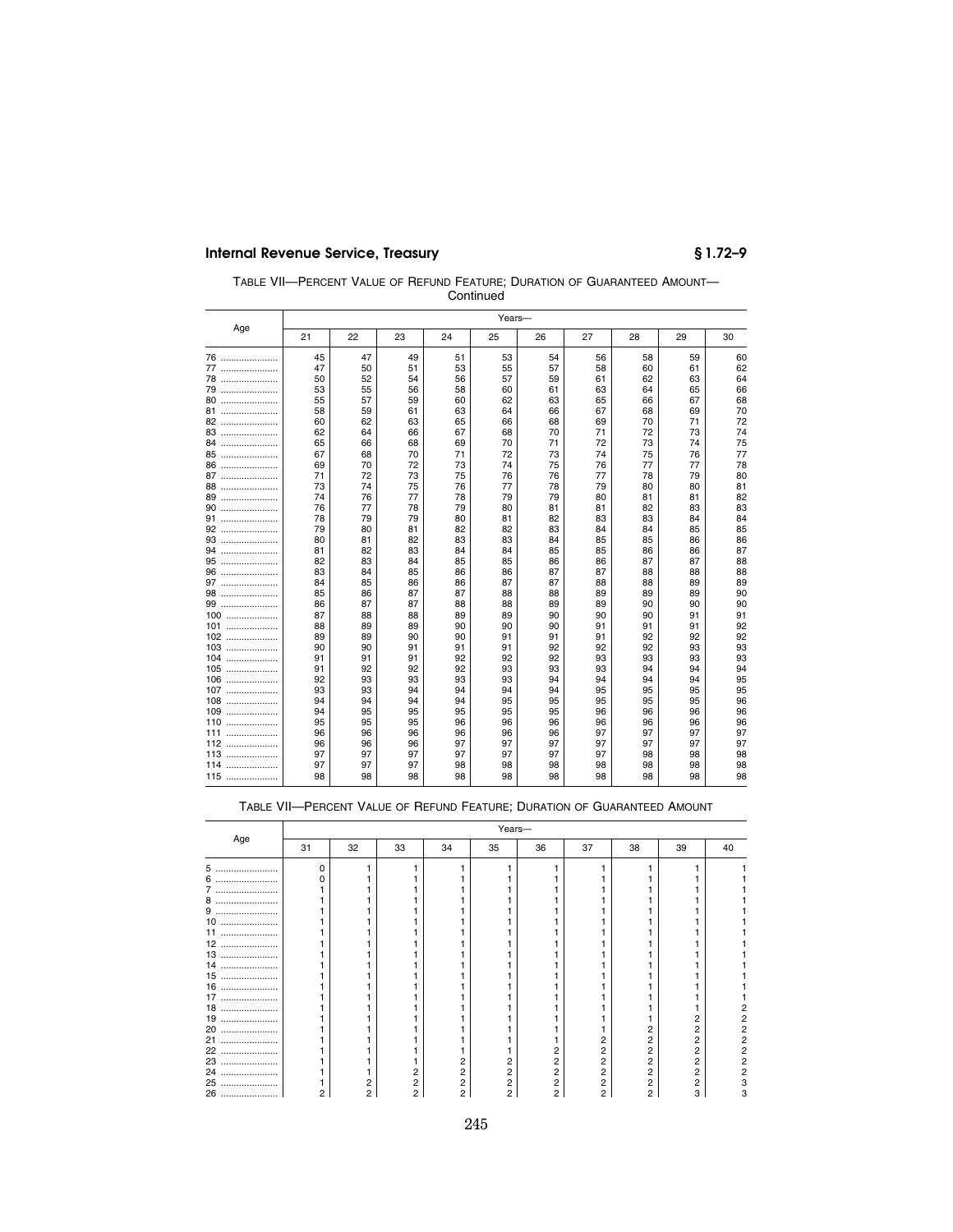|          |                         |                |                |                         | Continued      |          |          |          |          |          |  |  |
|----------|-------------------------|----------------|----------------|-------------------------|----------------|----------|----------|----------|----------|----------|--|--|
|          | Years-                  |                |                |                         |                |          |          |          |          |          |  |  |
| Age      | 31                      | 32             | 33             | 34                      | 35             | 36       | 37       | 38       | 39       | 40       |  |  |
|          | 2                       | 2              | 2              | 2                       | 2              | 2        | 2        | 3        | 3        | 3        |  |  |
| 27<br>28 | $\overline{c}$          | $\overline{c}$ | $\overline{2}$ | $\overline{c}$          | $\overline{2}$ | 2        | 3        | 3        | 3        | 3        |  |  |
| 29       | $\overline{\mathbf{c}}$ | 2              | $\overline{c}$ | $\overline{\mathbf{c}}$ | 2              | 3        | 3        | 3        | 3        | 4        |  |  |
| 30       | $\overline{c}$          | 2              | $\overline{2}$ | 3                       | 3              | 3        | 3        | 3        | 4        | 4        |  |  |
| 31       | $\overline{\mathbf{c}}$ | $\overline{c}$ | 3              | 3                       | 3              | 3        | 3        | 4        | 4        | 4        |  |  |
| 32       | $\overline{c}$          | 3              | 3              | 3                       | 3              | 3        | 4        | 4        | 4        | 5        |  |  |
| 33       | 3<br>3                  | 3<br>3         | 3<br>3         | 3<br>3                  | 3<br>4         | 4<br>4   | 4<br>4   | 4<br>5   | 5<br>5   | 5<br>5   |  |  |
| 34<br>35 | 3                       | 3              | 3              | 4                       | 4              | 4        | 5        | 5        | 5        | 6        |  |  |
| 36       | 3                       | 4              | 4              | 4                       | $\overline{4}$ | 5        | 5        | 5        | 6        | 6        |  |  |
| 37       | 4                       | 4              | 4              | 4                       | 5              | 5        | 6        | 6        | 6        | 7        |  |  |
| 38       | $\overline{4}$          | $\overline{4}$ | 5              | 5                       | 5              | 6        | 6        | 7        | 7        | 8        |  |  |
| 39       | 4                       | 5              | 5              | 5                       | 6              | 6        | 7        | 7        | 8        | 8        |  |  |
| 40       | 5<br>5                  | 5<br>5         | 5<br>6         | 6<br>6                  | 6<br>7         | 7<br>7   | 7<br>8   | 8<br>9   | 8<br>9   | 9<br>10  |  |  |
| 41<br>42 | 6                       | 6              | 6              | 7                       | $\overline{7}$ | 8        | 9        | 9        | 10       | 11       |  |  |
| 43       | 6                       | 7              | 7              | 8                       | 8              | 9        | 9        | 10       | 11       | 12       |  |  |
| 44       | 7                       | 7              | 8              | 8                       | 9              | 10       | 10       | 11       | 12       | 13       |  |  |
| 45       | $\overline{7}$          | 8              | 8              | 9                       | 10             | 10       | 11       | 12       | 13       | 14       |  |  |
| 46       | R                       | 9              | 9              | 10                      | 11             | 11       | 12       | 13       | 14       | 15       |  |  |
| 47       | 9<br>9                  | 9<br>10        | 10<br>11       | 11<br>12                | 12<br>13       | 12<br>14 | 13<br>15 | 14<br>16 | 15<br>17 | 16<br>18 |  |  |
| 48<br>49 | 10                      | 11             | 12             | 13                      | 14             | 15       | 16       | 17       | 18       | 19       |  |  |
| 50       | 11                      | 12             | 13             | 14                      | 15             | 16       | 17       | 18       | 20       | 21       |  |  |
| 51       | 12                      | 13             | 14             | 15                      | 16             | 17       | 19       | 20       | 21       | 22       |  |  |
| 52       | 13                      | 14             | 15             | 17                      | 18             | 19       | 20       | 21       | 23       | 24       |  |  |
| 53       | 15                      | 16             | 17             | 18                      | 19             | 20       | 22       | 23       | 24       | 26       |  |  |
| 54       | 16<br>17                | 17<br>18       | 18<br>20       | 19<br>21                | 21<br>22       | 22<br>24 | 23<br>25 | 25<br>27 | 26<br>28 | 28<br>30 |  |  |
| 55<br>56 | 19                      | 20             | 21             | 23                      | 24             | 26       | 27       | 29       | 30       | 32       |  |  |
| 57       | 20                      | 22             | 23             | 25                      | 26             | 28       | 29       | 31       | 32       | 34       |  |  |
| $58$     | 22                      | 24             | 25             | 27                      | 28             | 30       | 31       | 33       | 34       | 36       |  |  |
| $59$     | 24                      | 25             | 27             | 28                      | 30             | 32       | 33       | 35       | 36       | 38       |  |  |
| 60       | 26                      | 27             | 29             | 31                      | 32             | 34       | 35       | 37       | 38       | 40       |  |  |
| 61       | 28<br>30                | 29             | 31<br>33       | 33                      | 34<br>36       | 36<br>38 | 37<br>40 | 39<br>41 | 40       | 42<br>44 |  |  |
| 62<br>63 | 32                      | 32<br>34       | 35             | 35<br>37                | 39             | 40       | 42       | 43       | 42<br>45 | 46       |  |  |
| 64       | 34                      | 36             | 38             | 39                      | 41             | 42       | 44       | 45       | 47       | 48       |  |  |
| 65       | 37                      | 38             | 40             | 42                      | 43             | 45       | 46       | 47       | 49       | 50       |  |  |
| 66       | 39                      | 41             | 42             | 44                      | 45             | 47       | 48       | 50       | 51       | 52       |  |  |
| 67       | 41                      | 43             | 45             | 46                      | 48             | 49       | 50       | 52       | 53       | 54       |  |  |
| 68       | 44                      | 45             | 47             | 48                      | 50             | 51       | 52       | 54       | 55       | 56       |  |  |
| 69<br>70 | 46<br>48                | 48<br>50       | 49<br>51       | 51<br>53                | 52<br>54       | 53<br>55 | 54<br>57 | 56<br>58 | 57<br>59 | 58<br>60 |  |  |
| 71       | 51                      | 52             | 54             | 55                      | 56             | 57       | 59       | 60       | 61       | 62       |  |  |
| 72       | 53                      | 54             | 56             | 57                      | 58             | 59       | 60       | 62       | 62       | 63       |  |  |
| 73       | 55                      | 57             | 58             | 59                      | 60             | 61       | 62       | 63       | 64       | 65       |  |  |
| 74       | 57                      | 59             | 60             | 61                      | 62             | 63       | 64       | 65       | 66       | 67       |  |  |
| 75       | 59                      | 61             | 62             | 63                      | 64             | 65       | 66       | 67<br>69 | 68       | 69       |  |  |
| 76<br>77 | 62<br>64                | 63<br>65       | 64<br>66       | 65<br>67                | 66<br>68       | 67<br>69 | 68<br>70 | 70       | 69<br>71 | 70<br>72 |  |  |
| 78       | 66                      | 67             | 68             | 69                      | 70             | 70       | 71       | 72       | 73       | 73       |  |  |
| 79       | 67                      | 68             | 69             | 70                      | 71             | 72       | 73       | 73       | 74       | 75       |  |  |
| 80       | 69                      | 70             | 71             | 72                      | 73             | 74       | 74       | 75       | 76       | 76       |  |  |
| 81       | 71                      | 72             | 73             | 74                      | 74             | 75       | 76       | 76       | 77       | 78       |  |  |
| 82       | 73                      | 74             | 74             | 75                      | 76             | 77       | 77       | 78       | 78       | 79       |  |  |
| 83       | 74<br>76                | 75             | 76<br>77       | 77                      | 77<br>79       | 78<br>79 | 79<br>80 | 79<br>80 | 80       | 80       |  |  |
| 84<br>85 | 78                      | 77<br>78       | 79             | 78<br>79                | 80             | 81       | 81       | 82       | 81<br>82 | 81<br>83 |  |  |
| 86       | 79                      | 80             | 80             | 81                      | 81             | 82       | 82       | 83       | 83       | 84       |  |  |
| 87       | 80                      | 81             | 81             | 82                      | 83             | 83       | 83       | 84       | 84       | 85       |  |  |
| 88       | 82                      | 82             | 83             | 83                      | 84             | 84       | 85       | 85       | 85       | 86       |  |  |
| 89       | 83                      | 83             | 84             | 84                      | 85             | 85       | 85       | 86       | 86       | 87       |  |  |
| 90       | 84                      | 84             | 85             | 85                      | 86             | 86       | 86       | 87       | 87       | 87       |  |  |
| 91       | 85                      | 85             | 86             | 86<br>87                | 87             | 87       | 87       | 88       | 88       | 88<br>89 |  |  |
| 92<br>93 | 86<br>87                | 86<br>87       | 87<br>87       | 88                      | 87<br>88       | 88<br>88 | 88<br>89 | 88<br>89 | 89<br>89 | 90       |  |  |
| 94       | 87                      | 88             | 88             | 88                      | 89             | 89       | 89       | 90       | 90       | 90       |  |  |
| 95       | 88                      | 88             | 89             | 89                      | 89             | 90       | 90       | 90       | 91       | 91       |  |  |

TABLE VII—PERCENT VALUE OF REFUND FEATURE; DURATION OF GUARANTEED AMOUNT—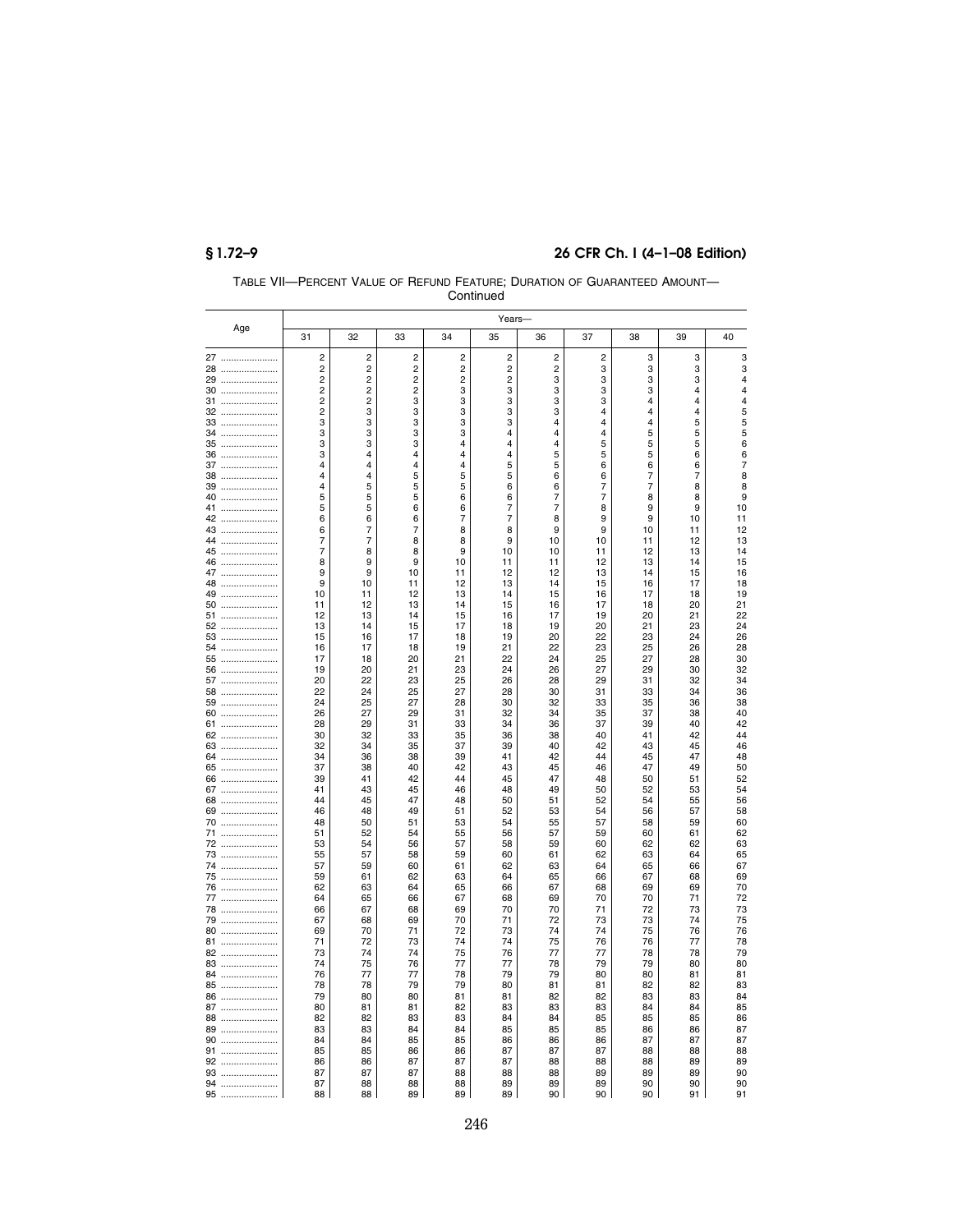| TABLE VII-PERCENT VALUE OF REFUND FEATURE: DURATION OF GUARANTEED AMOUNT- |
|---------------------------------------------------------------------------|
| Continued                                                                 |

|         | Years- |    |    |    |    |    |    |    |    |    |  |  |
|---------|--------|----|----|----|----|----|----|----|----|----|--|--|
| Age     | 31     | 32 | 33 | 34 | 35 | 36 | 37 | 38 | 39 | 40 |  |  |
| 96<br>  | 89     | 89 | 89 | 90 | 90 | 90 | 91 | 91 | 91 | 91 |  |  |
| 97<br>  | 89     | 90 | 90 | 90 | 91 | 91 | 91 | 91 | 92 | 92 |  |  |
| 98<br>  | 90     | 90 | 91 | 91 | 91 | 91 | 92 | 92 | 92 | 92 |  |  |
| 99<br>  | 91     | 91 | 91 | 92 | 92 | 92 | 92 | 92 | 93 | 93 |  |  |
| 100<br> | 91     | 92 | 92 | 92 | 92 | 92 | 93 | 93 | 93 | 93 |  |  |
| 101<br> | 92     | 92 | 92 | 93 | 93 | 93 | 93 | 93 | 94 | 94 |  |  |
| 102<br> | 92     | 93 | 93 | 93 | 93 | 94 | 94 | 94 | 94 | 94 |  |  |
| 103<br> | 93     | 93 | 93 | 94 | 94 | 94 | 94 | 94 | 94 | 95 |  |  |
| 104<br> | 94     | 94 | 94 | 94 | 94 | 95 | 95 | 95 | 95 | 95 |  |  |
| 105<br> | 94     | 94 | 95 | 95 | 95 | 95 | 95 | 95 | 95 | 95 |  |  |
| 106<br> | 95     | 95 | 95 | 95 | 95 | 95 | 96 | 96 | 96 | 96 |  |  |
| 107<br> | 95     | 95 | 96 | 96 | 96 | 96 | 96 | 96 | 96 | 96 |  |  |
| 108<br> | 96     | 96 | 96 | 96 | 96 | 96 | 96 | 96 | 97 | 97 |  |  |
| 109<br> | 96     | 96 | 96 | 97 | 97 | 97 | 97 | 97 | 97 | 97 |  |  |
| 110<br> | 97     | 97 | 97 | 97 | 97 | 97 | 97 | 97 | 97 | 97 |  |  |
| 111<br> | 97     | 97 | 97 | 97 | 97 | 97 | 98 | 98 | 98 | 98 |  |  |
| 112<br> | 97     | 97 | 98 | 98 | 98 | 98 | 98 | 98 | 98 | 98 |  |  |
| 113<br> | 98     | 98 | 98 | 98 | 98 | 98 | 98 | 98 | 98 | 98 |  |  |
| 114<br> | 98     | 98 | 98 | 98 | 98 | 98 | 98 | 98 | 98 | 99 |  |  |
| 115<br> | 98     | 98 | 98 | 99 | 99 | 99 | 99 | 99 | 99 | 99 |  |  |

# TABLE VIII—TEMPORARY LIFE ANNUITIES; 1 ONE LIFE—EXPECTED RETURN MULTIPLES

[See footnote at end of tables] Temporary Period—Maximum Duration of Annuity

|      | Years- |                |     |     |     |     |                |     |     |      |  |  |
|------|--------|----------------|-----|-----|-----|-----|----------------|-----|-----|------|--|--|
| Age  | 1      | $\overline{2}$ | 3   | 4   | 5   | 6   | $\overline{7}$ | 8   | 9   | 10   |  |  |
| 5    | 1.0    | 2.0            | 3.0 | 4.0 | 5.0 | 6.0 | 7.0            | 8.0 | 9.0 | 10.0 |  |  |
| 6    | 1.0    | 2.0            | 3.0 | 4.0 | 5.0 | 6.0 | 7.0            | 8.0 | 9.0 | 10.0 |  |  |
| 7    | 1.0    | 2.0            | 3.0 | 4.0 | 5.0 | 6.0 | 7.0            | 8.0 | 9.0 | 10.0 |  |  |
| 8    | 1.0    | 2.0            | 3.0 | 4.0 | 5.0 | 6.0 | 7.0            | 8.0 | 9.0 | 10.0 |  |  |
| 9    | 1.0    | 2.0            | 3.0 | 4.0 | 5.0 | 6.0 | 7.0            | 8.0 | 9.0 | 10.0 |  |  |
| 10   | 1.0    | 2.0            | 3.0 | 4.0 | 5.0 | 6.0 | 7.0            | 8.0 | 9.0 | 10.0 |  |  |
| 11   | 1.0    | 2.0            | 3.0 | 4.0 | 5.0 | 6.0 | 7.0            | 8.0 | 9.0 | 10.0 |  |  |
| 12   | 1.0    | 2.0            | 3.0 | 4.0 | 5.0 | 6.0 | 7.0            | 8.0 | 9.0 | 10.0 |  |  |
| 13   | 1.0    | 2.0            | 3.0 | 4.0 | 5.0 | 6.0 | 7.0            | 8.0 | 9.0 | 10.0 |  |  |
| 14   | 1.0    | 2.0            | 3.0 | 4.0 | 5.0 | 6.0 | 7.0            | 8.0 | 9.0 | 10.0 |  |  |
| $15$ | 1.0    | 2.0            | 3.0 | 4.0 | 5.0 | 6.0 | 7.0            | 8.0 | 9.0 | 10.0 |  |  |
| 16   | 1.0    | 2.0            | 3.0 | 4.0 | 5.0 | 6.0 | 7.0            | 8.0 | 9.0 | 10.0 |  |  |
| 17   | 1.0    | 2.0            | 3.0 | 4.0 | 5.0 | 6.0 | 7.0            | 8.0 | 9.0 | 10.0 |  |  |
| 18   | 1.0    | 2.0            | 3.0 | 4.0 | 5.0 | 6.0 | 7.0            | 8.0 | 9.0 | 10.0 |  |  |
| 19   | 1.0    | 2.0            | 3.0 | 4.0 | 5.0 | 6.0 | 7.0            | 8.0 | 9.0 | 10.0 |  |  |
| 20   | 1.0    | 2.0            | 3.0 | 4.0 | 5.0 | 6.0 | 7.0            | 8.0 | 9.0 | 10.0 |  |  |
| 21   | 1.0    | 2.0            | 3.0 | 4.0 | 5.0 | 6.0 | 7.0            | 8.0 | 9.0 | 10.0 |  |  |
| 22   | 1.0    | 2.0            | 3.0 | 4.0 | 5.0 | 6.0 | 7.0            | 8.0 | 9.0 | 10.0 |  |  |
| 23   | 1.0    | 2.0            | 3.0 | 4.0 | 5.0 | 6.0 | 7.0            | 8.0 | 9.0 | 10.0 |  |  |
| 24   | 1.0    | 2.0            | 3.0 | 4.0 | 5.0 | 6.0 | 7.0            | 8.0 | 9.0 | 10.0 |  |  |
| 25   | 1.0    | 2.0            | 3.0 | 4.0 | 5.0 | 6.0 | 7.0            | 8.0 | 9.0 | 10.0 |  |  |
| 26   | 1.0    | 2.0            | 3.0 | 4.0 | 5.0 | 6.0 | 7.0            | 8.0 | 9.0 | 10.0 |  |  |
| 27   | 1.0    | 2.0            | 3.0 | 4.0 | 5.0 | 6.0 | 7.0            | 8.0 | 9.0 | 10.0 |  |  |
| 28   | 1.0    | 2.0            | 3.0 | 4.0 | 5.0 | 6.0 | 7.0            | 8.0 | 9.0 | 10.0 |  |  |
| 29   | 1.0    | 2.0            | 3.0 | 4.0 | 5.0 | 6.0 | 7.0            | 8.0 | 9.0 | 10.0 |  |  |
| 30   | 1.0    | 2.0            | 3.0 | 4.0 | 5.0 | 6.0 | 7.0            | 8.0 | 9.0 | 10.0 |  |  |
| 31   | 1.0    | 2.0            | 3.0 | 4.0 | 5.0 | 6.0 | 7.0            | 8.0 | 9.0 | 10.0 |  |  |
| 32   | 1.0    | 2.0            | 3.0 | 4.0 | 5.0 | 6.0 | 7.0            | 8.0 | 9.0 | 10.0 |  |  |
| 33   | 1.0    | 2.0            | 3.0 | 4.0 | 5.0 | 6.0 | 7.0            | 8.0 | 9.0 | 10.0 |  |  |
| 34   | 1.0    | 2.0            | 3.0 | 4.0 | 5.0 | 6.0 | 7.0            | 8.0 | 9.0 | 10.0 |  |  |
| 35   | 1.0    | 2.0            | 3.0 | 4.0 | 5.0 | 6.0 | 7.0            | 8.0 | 9.0 | 10.0 |  |  |
| $36$ | 1.0    | 2.0            | 3.0 | 4.0 | 5.0 | 6.0 | 7.0            | 8.0 | 9.0 | 10.0 |  |  |
| 37   | 1.0    | 2.0            | 3.0 | 4.0 | 5.0 | 6.0 | 7.0            | 8.0 | 9.0 | 9.9  |  |  |
| 38   | 1.0    | 2.0            | 3.0 | 4.0 | 5.0 | 6.0 | 7.0            | 8.0 | 9.0 | 9.9  |  |  |
| 39   | 1.0    | 2.0            | 3.0 | 4.0 | 5.0 | 6.0 | 7.0            | 8.0 | 9.0 | 9.9  |  |  |
| 40   | 1.0    | 2.0            | 3.0 | 4.0 | 5.0 | 6.0 | 7.0            | 8.0 | 8.9 | 9.9  |  |  |
| 41   | 1.0    | 2.0            | 3.0 | 4.0 | 5.0 | 6.0 | 7.0            | 8.0 | 8.9 | 9.9  |  |  |
| 42   | 1.0    | 2.0            | 3.0 | 4.0 | 5.0 | 6.0 | 7.0            | 8.0 | 8.9 | 9.9  |  |  |
| 43   | 1.0    | 2.0            | 3.0 | 4.0 | 5.0 | 6.0 | 7.0            | 7.9 | 8.9 | 9.9  |  |  |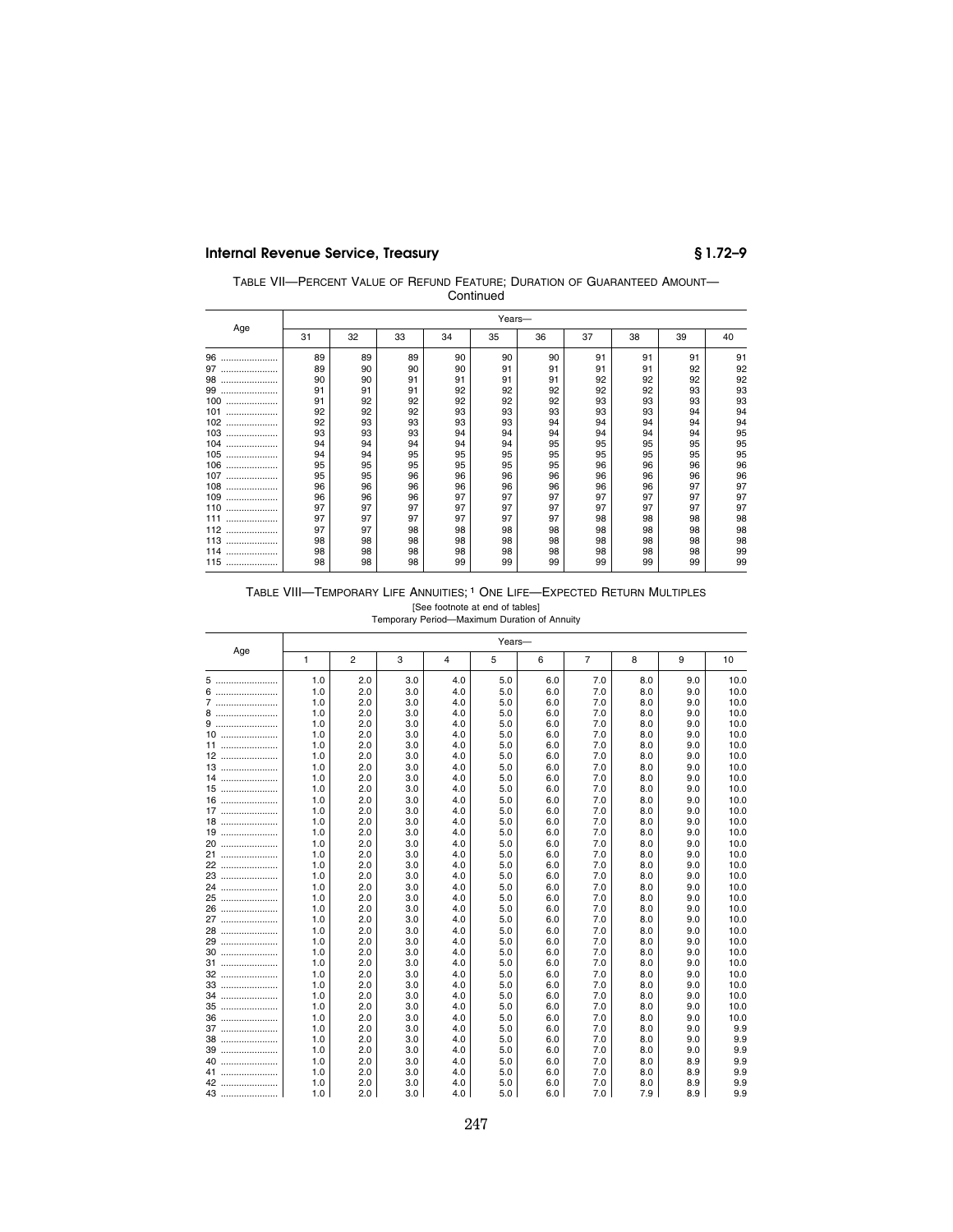## **§ 1.72–9 26 CFR Ch. I (4–1–08 Edition)**

| TABLE VIII-TEMPORARY LIFE ANNUITIES: <sup>1</sup> ONE LIFE-EXPECTED RETURN MULTIPLES-Continued |
|------------------------------------------------------------------------------------------------|
| [See footnote at end of tables]                                                                |
| Temporary Period-Maximum Duration of Annuity                                                   |

|            |                         |                |            |            | Years-     |            |                |            |            |            |
|------------|-------------------------|----------------|------------|------------|------------|------------|----------------|------------|------------|------------|
| Age        | 1                       | $\overline{2}$ | 3          | 4          | 5          | 6          | $\overline{7}$ | 8          | 9          | 10         |
| 44         | 1.0                     | 2.0            | 3.0        | 4.0        | 5.0        | 6.0        | 7.0            | 7.9        | 8.9        | 9.9        |
| 45         | 1.0                     | 2.0            | 3.0        | 4.0        | 5.0        | 6.0        | 7.0            | 7.9        | 8.9        | 9.9        |
| 46         | 1.0                     | 2.0            | 3.0        | 4.0        | 5.0        | 6.0        | 6.9            | 7.9        | 8.9        | 9.9        |
| 47         | 1.0<br>1.0              | 2.0<br>2.0     | 3.0<br>3.0 | 4.0<br>4.0 | 5.0<br>5.0 | 6.0<br>6.0 | 6.9<br>6.9     | 7.9<br>7.9 | 8.9<br>8.9 | 9.9<br>9.9 |
| 48<br>49   | 1.0                     | 2.0            | 3.0        | 4.0        | 5.0        | 6.0        | 6.9            | 7.9        | 8.9        | 9.8        |
| 50         | 1.0                     | 2.0            | 3.0        | 4.0        | 5.0        | 5.9        | 6.9            | 7.9        | 8.9        | 9.8        |
| 51         | 1.0                     | 2.0            | 3.0        | 4.0        | 5.0        | 5.9        | 6.9            | 7.9        | 8.9        | 9.8        |
| 52         | 1.0                     | 2.0            | 3.0        | 4.0        | 5.0        | 5.9        | 6.9            | 7.9        | 8.8        | 9.8        |
| 53         | 1.0                     | 2.0            | 3.0        | 4.0        | 5.0        | 5.9        | 6.9            | 7.9        | 8.8        | 9.8        |
| 54<br>55   | 1.0<br>1.0              | 2.0<br>2.0     | 3.0<br>3.0 | 4.0<br>4.0 | 4.9<br>4.9 | 5.9<br>5.9 | 6.9<br>6.9     | 7.9<br>7.8 | 8.8<br>8.8 | 9.8<br>9.7 |
| 56         | 1.0                     | 2.0            | 3.0        | 4.0        | 4.9        | 5.9        | 6.9            | 7.8        | 8.8        | 9.7        |
| 57         | 1.0                     | 2.0            | 3.0        | 4.0        | 4.9        | 5.9        | 6.9            | 7.8        | 8.8        | 9.7        |
| 58         | 1.0                     | 2.0            | 3.0        | 4.0        | 4.9        | 5.9        | 6.9            | 7.8        | 8.7        | 9.7        |
| 59         | 1.0                     | 2.0            | 3.0        | 4.0        | 4.9        | 5.9        | 6.8            | 7.8        | 8.7        | 9.6        |
| 60         | 1.0                     | 2.0            | 3.0        | 3.9        | 4.9        | 5.9        | 6.8            | 7.8        | 8.7        | 9.6        |
| 61<br>62   | 1.0<br>1.0              | 2.0<br>2.0     | 3.0<br>3.0 | 3.9<br>3.9 | 4.9<br>4.9 | 5.9<br>5.8 | 6.8<br>6.8     | 7.7<br>7.7 | 8.7<br>8.6 | 9.6<br>9.5 |
| 63         | 1.0                     | 2.0            | 3.0        | 3.9        | 4.9        | 5.8        | 6.8            | 7.7        | 8.6        | 9.5        |
| 64         | 1.0                     | 2.0            | 3.0        | 3.9        | 4.9        | 5.8        | 6.7            | 7.6        | 8.5        | 9.4        |
| 65         | 1.0                     | 2.0            | 3.0        | 3.9        | 4.9        | 5.8        | 6.7            | 7.6        | 8.5        | 9.3        |
| 66         | 1.0                     | 2.0            | 2.9        | 3.9        | 4.8        | 5.8        | 6.7            | 7.6        | 8.4        | 9.3        |
| 67         | 1.0                     | 2.0            | 2.9<br>2.9 | 3.9<br>3.9 | 4.8        | 5.7        | 6.6            | 7.5<br>7.5 | 8.4        | 9.2<br>9.1 |
| 68<br>69   | 1.0<br>1.0              | 2.0<br>2.0     | 2.9        | 3.9        | 4.8<br>4.8 | 5.7<br>5.7 | 6.6<br>6.6     | 7.4        | 8.3<br>8.2 | 9.0        |
| 70         | 1.0                     | 2.0            | 2.9        | 3.9        | 4.8        | 5.6        | 6.5            | 7.3        | 8.1        | 8.9        |
| 71         | 1.0                     | 2.0            | 2.9        | 3.8        | 4.7        | 5.6        | 6.5            | 7.3        | 8.1        | 8.8        |
| 72         | 1.0                     | 2.0            | 2.9        | 3.8        | 4.7        | 5.6        | 6.4            | 7.2        | 8.0        | 8.7        |
| 73         | 1.0                     | 2.0            | 2.9        | 3.8        | 4.7        | 5.5        | 6.3            | 7.1        | 7.9        | 8.6        |
| 74<br>75   | 1.0<br>1.0              | 1.9<br>1.9     | 2.9<br>2.9 | 3.8<br>3.8 | 4.6<br>4.6 | 5.5<br>5.4 | 6.3<br>6.2     | 7.0<br>6.9 | 7.7<br>7.6 | 8.4<br>8.3 |
| 76         | 1.0                     | 1.9            | 2.8        | 3.7        | 4.6        | 5.4        | 6.1            | 6.8        | 7.5        | 8.1        |
| 77         | 1.0                     | 1.9            | 2.8        | 3.7        | 4.5        | 5.3        | 6.0            | 6.7        | 7.3        | 7.9        |
| 78         | 1.0                     | 1.9            | 2.8        | 3.7        | 4.5        | 5.2        | 5.9            | 6.6        | 7.2        | 7.7        |
| 79         | 1.0                     | 1.9            | 2.8        | 3.6        | 4.4        | 5.1        | 5.8            | 6.4        | 7.0        | 7.5        |
| 80         | 1.0                     | 1.9            | 2.8        | 3.6        | 4.4        | 5.1        | 5.7            | 6.3        | 6.8        | 7.3        |
| 81<br>82   | 1.0<br>1.0              | 1.9<br>1.9     | 2.8<br>2.7 | 3.6<br>3.5 | 4.3<br>4.2 | 5.0<br>4.9 | 5.6<br>5.4     | 6.1<br>6.0 | 6.6<br>6.4 | 7.0<br>6.8 |
| 83         | 1.0                     | 1.9            | 2.7        | 3.5        | 4.1        | 4.8        | 5.3            | 5.8        | 6.2        | 6.5        |
| 84         | 1.0                     | 1.8            | 2.7        | 3.4        | 4.1        | 4.6        | 5.2            | 5.6        | 6.0        | 6.3        |
| 85         | 1.0                     | 1.8            | 2.6        | 3.3        | 4.0        | 4.5        | 5.0            | 5.4        | 5.7        | 6.0        |
| 86         | 1.0                     | 1.8            | 2.6        | 3.3        | 3.9        | 4.4        | 4.8            | 5.2        | 5.5        | 5.7        |
| 87<br>88   | .9<br>.9                | 1.8<br>1.8     | 2.5<br>2.5 | 3.2<br>3.1 | 3.8<br>3.7 | 4.3<br>4.1 | 4.7<br>4.5     | 5.0<br>4.8 | 5.3<br>5.0 | 5.5<br>5.2 |
| 89         | .9                      | 1.8            | 2.5        | 3.1        | 3.6        | 4.0        | 4.3            | 4.6        | 4.8        | 4.9        |
| 90         | .9                      | 1.7            | 2.4        | 3.0        | 3.4        | 3.8        | 4.1            | 4.4        | 4.5        | 4.7        |
| 91         | .9                      | 1.7            | 2.4        | 2.9        | 3.3        | 3.7        | 4.0            | 4.2        | 4.3        | 4.4        |
| 92         | .9                      | 1.7            | 2.3        | 2.8        | 3.2        | 3.5        | 3.8            | 4.0        | 4.1        | 4.2        |
| 93         | .9                      | 1.7            | 2.3        | 2.7        | 3.1        | 3.4        | 3.6            | 3.8        | 3.9        | 4.0        |
| 94<br>95   | .9<br>.9                | 1.6<br>1.6     | 2.2<br>2.2 | 2.7<br>2.6 | 3.0<br>2.9 | 3.3<br>3.1 | 3.5<br>3.3     | 3.6<br>3.4 | 3.7<br>3.5 | 3.8<br>3.6 |
| 96         | .9                      | 1.6            | 2.1        | 2.5        | 2.8        | 3.0        | 3.2            | 3.3        | 3.3        | 3.4        |
| 97         | .9                      | 1.6            | 2.1        | 2.4        | 2.7        | 2.9        | 3.0            | 3.1        | 3.2        | 3.2        |
| 98         | .9                      | 1.5            | 2.0        | 2.4        | 2.6        | 2.8        | 2.9            | 3.0        | 3.0        | 3.0        |
| 99         | .9                      | 1.5            | 2.0        | 2.3        | 2.5        | 2.6        | 2.7            | 2.8        | 2.8        | 2.8        |
| 100        | .9                      | 1.5            | 1.9        | 2.2        | 2.4        | 2.5        | 2.6            | 2.6        | 2.6        | 2.7        |
| 101<br>102 | .8<br>$\boldsymbol{.8}$ | 1.4<br>1.4     | 1.8<br>1.8 | 2.1<br>2.0 | 2.3<br>2.1 | 2.4<br>2.2 | 2.4<br>2.3     | 2.5<br>2.3 | 2.5<br>2.3 | 2.5<br>2.3 |
| 103        | $\boldsymbol{.8}$       | 1.4            | 1.7        | 1.9        | 2.0        | 2.1        | 2.1            | 2.1        | 2.1        | 2.1        |
| 104        | .8                      | 1.3            | 1.6        | 1.8        | 1.9        | 1.9        | 1.9            | 1.9        | 1.9        | 1.9        |
| 105        | .8                      | 1.3            | 1.5        | 1.7        | 1.7        | 1.8        | 1.8            | 1.8        | 1.8        | 1.8        |
| 106        | .8                      | 1.2            | 1.4        | 1.5        | 1.6        | 1.6        | 1.6            | 1.6        | 1.6        | 1.6        |
| 107        | .7                      | 1.1            | 1.3        | 1.4        | 1.4        | 1.4        | 1.4            | 1.4        | 1.4        | 1.4        |
| 108        | .7<br>$\cdot$ 7         | 1.1<br>1.0     | 1.2<br>1.1 | 1.3<br>1.1 | 1.3<br>1.1 | 1.3<br>1.1 | 1.3<br>1.1     | 1.3<br>1.1 | 1.3<br>1.1 | 1.3<br>1.1 |
| 109<br>110 | .7                      | .9             | 1.0        | 1.0        | 1.0        | 1.0        | 1.0            | 1.0        | 1.0        | 1.0        |
| 111        | .6                      | .8             | .9         | .9         | .9         | .9         | .9             | .9         | .9         | .9         |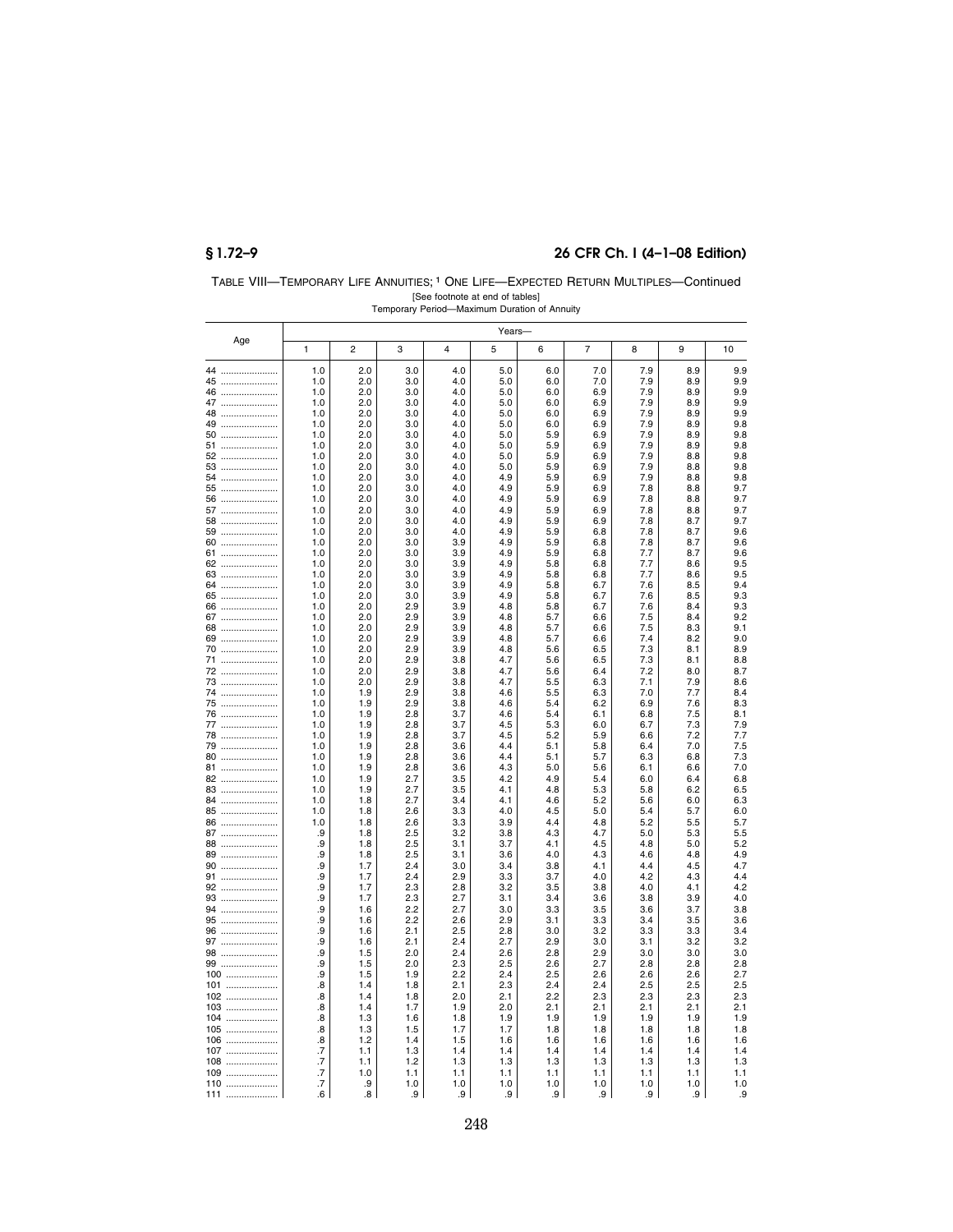## **Internal Revenue Service, Treasury § 1.72–9**

| TABLE VIII—TEMPORARY LIFE ANNUITIES; <sup>1</sup> ONE LIFE—EXPECTED RETURN MULTIPLES—Continued |                                 |  |  |
|------------------------------------------------------------------------------------------------|---------------------------------|--|--|
|                                                                                                | [See footnote at end of tables] |  |  |

|  | Temporary Period-Maximum Duration of Annuity |  |  |
|--|----------------------------------------------|--|--|
|--|----------------------------------------------|--|--|

|                    |          | Years-    |                       |          |                       |                       |         |          |           |                       |  |  |
|--------------------|----------|-----------|-----------------------|----------|-----------------------|-----------------------|---------|----------|-----------|-----------------------|--|--|
| Age                |          |           |                       |          |                       |                       |         |          |           |                       |  |  |
| 112<br><br>113<br> | .6<br>.6 | . .<br>.6 | ه.<br>$\cdot$ $\cdot$ | .o<br>   | .8<br>$\cdot$ $\cdot$ | .8<br>$\cdot$ $\cdot$ | ۰.<br>  | . ب      | ه.<br>. . | ه.<br>$\cdot$ $\cdot$ |  |  |
| 114<br><br>115<br> | .5<br>.5 | .6<br>.b  | .6<br>.5              | .6<br>ں. | .6<br>.5              | .6<br>.5              | .b<br>ن | .6<br>ں. | .6<br>ن   | .6<br>.5              |  |  |

# TABLE VIII—TEMPORARY LIFE ANNUITIES;1 ONE LIFE—EXPECTED RETURN MULTIPLES [See footnote at end of tables] Temporary Period—Maximum Duration of Annuity

|          |              |              |              |              | Years-       |              |              |              |              |              |
|----------|--------------|--------------|--------------|--------------|--------------|--------------|--------------|--------------|--------------|--------------|
| Age      | 11           | 12           | 13           | 14           | 15           | 16           | 17           | 18           | 19           | 20           |
| 5        | 11.0         | 12.0         | 13.0         | 14.0         | 15.0         | 16.0         | 17.0         | 18.0         | 19.0         | 19.9         |
| 6        | 11.0         | 12.0         | 13.0         | 14.0         | 15.0         | 16.0         | 17.0         | 18.0         | 19.0         | 19.9         |
| 7        | 11.0         | 12.0         | 13.0         | 14.0         | 15.0         | 16.0         | 17.0         | 18.0         | 19.0         | 19.9         |
| 8        | 11.0         | 12.0         | 13.0         | 14.0         | 15.0         | 16.0         | 17.0         | 18.0         | 18.9         | 19.9         |
| 9        | 11.0         | 12.0         | 13.0         | 14.0         | 15.0         | 16.0         | 17.0         | 18.0         | 18.9         | 19.9         |
| 10       | 11.0         | 12.0         | 13.0         | 14.0         | 15.0         | 16.0         | 17.0         | 18.0         | 18.9         | 19.9         |
| 11       | 11.0         | 12.0         | 13.0         | 14.0         | 15.0         | 16.0         | 17.0         | 17.9         | 18.9         | 19.9         |
| 12       | 11.0         | 12.0         | 13.0         | 14.0         | 15.0         | 16.0         | 17.0         | 17.9         | 18.9         | 19.9         |
| 13       | 11.0         | 12.0         | 13.0         | 14.0         | 15.0         | 16.0         | 17.0         | 17.9         | 18.9         | 19.9         |
| 14       | 11.0         | 12.0         | 13.0         | 14.0         | 15.0         | 16.0         | 16.9         | 17.9         | 18.9         | 19.9         |
| $15$     | 11.0         | 12.0         | 13.0         | 14.0         | 15.0         | 16.0         | 16.9         | 17.9         | 18.9         | 19.9         |
| $16$     | 11.0         | 12.0         | 13.0         | 14.0         | 15.0         | 16.0         | 16.9         | 17.9         | 18.9         | 19.9         |
| $17$     | 11.0         | 12.0         | 13.0         | 14.0         | 15.0         | 15.9         | 16.9         | 17.9         | 18.9         | 19.9         |
| 18       | 11.0         | 12.0         | 13.0         | 14.0         | 15.0         | 15.9         | 16.9         | 17.9         | 18.9         | 19.9         |
| 19       | 11.0         | 12.0         | 13.0         | 14.0         | 15.0         | 15.9         | 16.9         | 17.9         | 18.9         | 19.9         |
| 20       | 11.0         | 12.0         | 13.0         | 14.0         | 14.9         | 15.9         | 16.9         | 17.9         | 18.9         | 19.9         |
| 21       | 11.0         | 12.0<br>12.0 | 13.0         | 14.0         | 14.9         | 15.9         | 16.9         | 17.9         | 18.9         | 19.9<br>19.9 |
| 22<br>23 | 11.0<br>11.0 | 12.0         | 13.0<br>13.0 | 14.0<br>13.9 | 14.9<br>14.9 | 15.9<br>15.9 | 16.9<br>16.9 | 17.9<br>17.9 | 18.9<br>18.9 | 19.9         |
| 24       | 11.0         | 12.0         | 13.0         | 13.9         | 14.9         | 15.9         | 16.9         | 17.9         | 18.9         | 19.9         |
| 25       | 11.0         | 12.0         | 13.0         | 13.9         | 14.9         | 15.9         | 16.9         | 17.9         | 18.9         | 19.9         |
| 26       | 11.0         | 12.0         | 12.9         | 13.9         | 14.9         | 15.9         | 16.9         | 17.9         | 18.9         | 19.9         |
| 27       | 11.0         | 12.0         | 12.9         | 13.9         | 14.9         | 15.9         | 16.9         | 17.9         | 18.9         | 19.9         |
| 28       | 11.0         | 12.0         | 12.9         | 13.9         | 14.9         | 15.9         | 16.9         | 17.9         | 18.9         | 19.8         |
| 29       | 11.0         | 12.0         | 12.9         | 13.9         | 14.9         | 15.9         | 16.9         | 17.9         | 18.9         | 19.8         |
| 30       | 11.0         | 11.9         | 12.9         | 13.9         | 14.9         | 15.9         | 16.9         | 17.9         | 18.8         | 19.8         |
| 31       | 11.0         | 11.9         | 12.9         | 13.9         | 14.9         | 15.9         | 16.9         | 17.9         | 18.8         | 19.8         |
| 32       | 11.0         | 11.9         | 12.9         | 13.9         | 14.9         | 15.9         | 16.9         | 17.8         | 18.8         | 19.8         |
| 33       | 11.0         | 11.9         | 12.9         | 13.9         | 14.9         | 15.9         | 16.9         | 17.8         | 18.8         | 19.8         |
| 34       | 10.9         | 11.9         | 12.9         | 13.9         | 14.9         | 15.9         | 16.8         | 17.8         | 18.8         | 19.8         |
| 35       | 10.9         | 11.9         | 12.9         | 13.9         | 14.9         | 15.9         | 16.8         | 17.8         | 18.8         | 19.7         |
| 36       | 10.9         | 11.9         | 12.9         | 13.9         | 14.9         | 15.8         | 16.8         | 17.8         | 18.8         | 19.7         |
| 37       | 10.9         | 11.9         | 12.9         | 13.9         | 14.9         | 15.8         | 16.8         | 17.8         | 18.7         | 19.7         |
| 38<br>39 | 10.9<br>10.9 | 11.9<br>11.9 | 12.9<br>12.9 | 13.9<br>13.9 | 14.8<br>14.8 | 15.8<br>15.8 | 16.8<br>16.8 | 17.8<br>17.7 | 18.7         | 19.7         |
| 40       | 10.9         | 11.9         | 12.9         | 13.8         | 14.8         | 15.8         | 16.7         | 17.7         | 18.7<br>18.7 | 19.6<br>19.6 |
| 41       | 10.9         | 11.9         | 12.9         | 13.8         | 14.8         | 15.8         | 16.7         | 17.7         | 18.6         | 19.6         |
| 42       | 10.9         | 11.9         | 12.8         | 13.8         | 14.8         | 15.7         | 16.7         | 17.6         | 18.6         | 19.5         |
| 43       | 10.9         | 11.9         | 12.8         | 13.8         | 14.8         | 15.7         | 16.7         | 17.6         | 18.6         | 19.5         |
| 44       | 10.9         | 11.8         | 12.8         | 13.8         | 14.7         | 15.7         | 16.6         | 17.6         | 18.5         | 19.4         |
| 45       | 10.9         | 11.8         | 12.8         | 13.8         | 14.7         | 15.7         | 16.6         | 17.5         | 18.5         | 19.4         |
| 46       | 10.9         | 11.8         | 12.8         | 13.7         | 14.7         | 15.6         | 16.6         | 17.5         | 18.4         | 19.3         |
| 47       | 10.8         | 11.8         | 12.8         | 13.7         | 14.7         | 15.6         | 16.5         | 17.5         | 18.4         | 19.3         |
| 48       | 10.8         | 11.8         | 12.7         | 13.7         | 14.6         | 15.6         | 16.5         | 17.4         | 18.3         | 19.2         |
| 49       | 10.8         | 11.8         | 12.7         | 13.7         | 14.6         | 15.5         | 16.4         | 17.4         | 18.3         | 19.2         |
| 50       | 10.8         | 11.7         | 12.7         | 13.6         | 14.6         | 15.5         | 16.4         | 17.3         | 18.2         | 19.1         |
| 51       | 10.8         | 11.7         | 12.7         | 13.6         | 14.5         | 15.4         | 16.3         | 17.2         | 18.1         | 19.0         |
| 52       | 10.8         | 11.7         | 12.6         | 13.6         | 14.5         | 15.4         | 16.3         | 17.2         | 18.0         | 18.9         |
| 53       | 10.7         | 11.7         | 12.6         | 13.5         | 14.4         | 15.3         | 16.2         | 17.1         | 18.0         | 18.8         |
| 54       | 10.7         | 11.6         | 12.6         | 13.5         | 14.4         | 15.3         | 16.2         | 17.0         | 17.9         | 18.7         |
| 55       | 10.7         | 11.6         | 12.5         | 13.4         | 14.3         | 15.2         | 16.1         | 16.9         | 17.8         | 18.6         |
| 56       | 10.7         | 11.6         | 12.5         | 13.4         | 14.3         | 15.1         | 16.0         | 16.8         | 17.6         | 18.4         |
| 57       | 10.6         | 11.5         | 12.4         | 13.3         | 14.2         | 15.1         | 15.9         | 16.7         | 17.5         | 18.3         |
| 58       | 10.6         | 11.5         | 12.4         | 13.3         | 14.1         | 15.0         | 15.8         | 16.6         | 17.4         | 18.1         |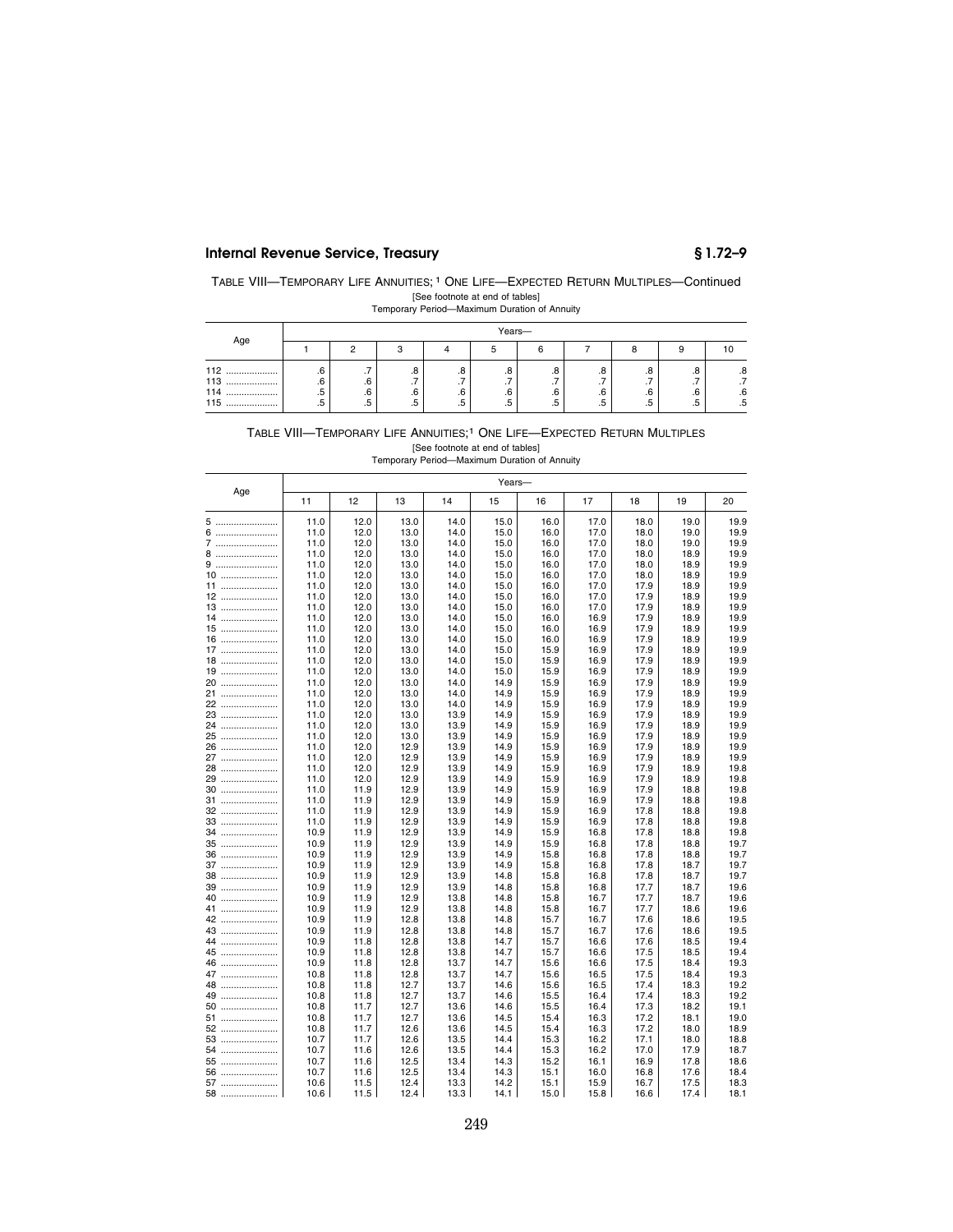## **§ 1.72–9 26 CFR Ch. I (4–1–08 Edition)**

| TABLE VIII-TEMPORARY LIFE ANNUITIES: <sup>1</sup> ONE LIFE-EXPECTED RETURN MULTIPLES-Continued |
|------------------------------------------------------------------------------------------------|
| [See footnote at end of tables]                                                                |
| Temporary Period-Maximum Duration of Annuity                                                   |

|     |      |      |      |      | Years- |      |      |      |      |                   |
|-----|------|------|------|------|--------|------|------|------|------|-------------------|
| Age | 11   | 12   | 13   | 14   | 15     | 16   | 17   | 18   | 19   | 20                |
| 59  | 10.6 | 11.4 | 12.3 | 13.2 | 14.0   | 14.9 | 15.7 | 16.4 | 17.2 | 17.9              |
| 60  | 10.5 | 11.4 | 12.3 | 13.1 | 13.9   | 14.7 | 15.5 | 16.3 | 17.0 | 17.7              |
| 61  | 10.5 | 11.3 | 12.2 | 13.0 | 13.8   | 14.6 | 15.4 | 16.1 | 16.8 | 17.5              |
| 62  | 10.4 | 11.3 | 12.1 | 12.9 | 13.7   | 14.5 | 15.2 | 15.9 | 16.6 | 17.2              |
| 63  | 10.3 | 11.2 | 12.0 | 12.8 | 13.6   | 14.3 | 15.0 | 15.7 | 16.3 | 17.0              |
| 64  | 10.3 | 11.1 | 11.9 | 12.7 | 13.4   | 14.1 | 14.8 | 15.5 | 16.1 | 16.7              |
| 65  | 10.2 | 11.0 | 11.8 | 12.5 | 13.2   | 13.9 | 14.6 | 15.2 | 15.8 | 16.3              |
| 66  | 10.1 | 10.9 | 11.6 | 12.4 | 13.1   | 13.7 | 14.4 | 14.9 | 15.5 | 16.0              |
| 67  | 10.0 | 10.8 | 11.5 | 12.2 | 12.9   | 13.5 | 14.1 | 14.7 | 15.2 | 15.6              |
| 68  | 9.9  | 10.6 | 11.4 | 12.0 | 12.7   | 13.3 | 13.8 | 14.3 | 14.8 | 15.3              |
| 69  | 9.8  | 10.5 | 11.2 | 11.8 | 12.4   | 13.0 | 13.5 | 14.0 | 14.4 | 14.8              |
| 70  | 9.6  | 10.3 | 11.0 | 11.6 | 12.2   | 12.7 | 13.2 | 13.7 | 14.0 | 14.4              |
| 71  | 9.5  | 10.2 | 10.8 | 11.4 | 11.9   | 12.4 | 12.9 | 13.3 | 13.6 | 13.9              |
| 72  | 9.4  | 10.0 | 10.6 | 11.2 | 11.7   | 12.1 | 12.5 | 12.9 | 13.2 | 13.5              |
| 73  | 9.2  | 9.8  | 10.4 | 10.9 | 11.4   | 11.8 | 12.1 | 12.5 | 12.7 | 13.0              |
| 74  | 9.0  | 9.6  | 10.1 | 10.6 | 11.0   | 11.4 | 11.7 | 12.0 | 12.3 | 12.5              |
| 75  | 8.8  | 9.4  | 9.9  | 10.3 | 10.7   | 11.0 | 11.3 | 11.6 | 11.8 | 12.0              |
| 76  | 8.6  | 9.1  | 9.6  | 10.0 | 10.3   | 10.6 | 10.9 | 11.1 | 11.3 | 11.4              |
| 77  | 8.4  | 8.9  | 9.3  | 9.7  | 10.0   | 10.2 | 10.5 | 10.6 | 10.8 | 10.9              |
| 78  | 8.2  | 8.6  | 9.0  | 9.3  | 9.6    | 9.8  | 10.0 | 10.2 | 10.3 | 10.4              |
| 79  | 7.9  | 8.3  | 8.7  | 9.0  | 9.2    | 9.4  | 9.5  | 9.7  | 9.8  | 9.8               |
| 80  | 7.7  | 8.0  | 8.3  | 8.6  | 8.8    | 9.0  | 9.1  | 9.2  | 9.3  | 9.3               |
| 81  | 7.4  | 7.7  | 8.0  | 8.2  | 8.4    | 8.5  | 8.6  | 8.7  | 8.8  | 8.8               |
| 82  | 7.1  | 7.4  | 7.6  | 7.8  | 8.0    | 8.1  | 8.2  | 8.2  | 8.3  | 8.3               |
| 83  | 6.8  | 7.1  | 7.3  | 7.4  | 7.5    | 7.6  | 7.7  | 7.8  | 7.8  | 7.8               |
| 84  | 6.5  | 6.7  | 6.9  | 7.0  | 7.1    | 7.2  | 7.3  | 7.3  | 7.3  | 7.4               |
| 85  | 6.2  | 6.4  | 6.6  | 6.7  | 6.7    | 6.8  | 6.8  | 6.9  | 6.9  | 6.9               |
| 86  | 5.9  | 6.1  | 6.2  | 6.3  | 6.4    | 6.4  | 6.4  | 6.5  | 6.5  | 6.5               |
| 87  | 5.6  | 5.8  | 5.9  | 5.9  | 6.0    | 6.0  | 6.0  | 6.1  | 6.1  | 6.1               |
| 88  | 5.3  | 5.4  | 5.5  | 5.6  | 5.6    | 5.6  | 5.7  | 5.7  | 5.7  | 5.7               |
| 89  | 5.1  | 5.1  | 5.2  | 5.3  | 5.3    | 5.3  | 5.3  | 5.3  | 5.3  | 5.3               |
| 90  | 4.8  | 4.9  | 4.9  | 4.9  | 5.0    | 5.0  | 5.0  | 5.0  | 5.0  | 5.0               |
| 91  | 4.5  | 4.6  | 4.6  | 4.6  | 4.7    | 4.7  | 4.7  | 4.7  | 4.7  | 4.7               |
| 92  | 4.3  | 4.3  | 4.3  | 4.4  | 4.4    | 4.4  | 4.4  | 4.4  | 4.4  | 4.4               |
| 93  | 4.0  | 4.1  | 4.1  | 4.1  | 4.1    | 4.1  | 4.1  | 4.1  | 4.1  | 4.1               |
| 94  | 3.8  | 3.8  | 3.9  | 3.9  | 3.9    | 3.9  | 3.9  | 3.9  | 3.9  | 3.9               |
| 95  | 3.6  | 3.6  | 3.6  | 3.6  | 3.7    | 3.7  | 3.7  | 3.7  | 3.7  | 3.7               |
| 96  | 3.4  | 3.4  | 3.4  | 3.4  | 3.4    | 3.4  | 3.4  | 3.4  | 3.4  | 3.4               |
| 97  | 3.2  | 3.2  | 3.2  | 3.2  | 3.2    | 3.2  | 3.2  | 3.2  | 3.2  | 3.2               |
| 98  | 3.0  | 3.0  | 3.0  | 3.0  | 3.0    | 3.0  | 3.0  | 3.0  | 3.0  | 3.0               |
| 99  | 2.8  | 2.8  | 2.8  | 2.8  | 2.8    | 2.8  | 2.8  | 2.8  | 2.8  | 2.8               |
| 100 | 2.7  | 2.7  | 2.7  | 2.7  | 2.7    | 2.7  | 2.7  | 2.7  | 2.7  | 2.7               |
| 101 | 2.5  | 2.5  | 2.5  | 2.5  | 2.5    | 2.5  | 2.5  | 2.5  | 2.5  | 2.5               |
| 102 | 2.3  | 2.3  | 2.3  | 2.3  | 2.3    | 2.3  | 2.3  | 2.3  | 2.3  | 2.3               |
| 103 | 2.1  | 2.1  | 2.1  | 2.1  | 2.1    | 2.1  | 2.1  | 2.1  | 2.1  | 2.1               |
| 104 | 1.9  | 1.9  | 1.9  | 1.9  | 1.9    | 1.9  | 1.9  | 1.9  | 1.9  | 1.9               |
| 105 | 1.8  | 1.8  | 1.8  | 1.8  | 1.8    | 1.8  | 1.8  | 1.8  | 1.8  | 1.8               |
| 106 | 1.6  | 1.6  | 1.6  | 1.6  | 1.6    | 1.6  | 1.6  | 1.6  | 1.6  | 1.6               |
| 107 | 1.4  | 1.4  | 1.4  | 1.4  | 1.4    | 1.4  | 1.4  | 1.4  | 1.4  | 1.4               |
| 108 | 1.3  | 1.3  | 1.3  | 1.3  | 1.3    | 1.3  | 1.3  | 1.3  | 1.3  | 1.3               |
| 109 | 1.1  | 1.1  | 1.1  | 1.1  | 1.1    | 1.1  | 1.1  | 1.1  | 1.1  | 1.1               |
| 110 | 1.0  | 1.0  | 1.0  | 1.0  | 1.0    | 1.0  | 1.0  | 1.0  | 1.0  | 1.0               |
| 111 | .9   | .9   | .9   | .9   | .9     | .9   | .9   | .9   | .9   | .9                |
| 112 | .8   | .8   | .8   | 8.   | .8     | .8   | .8   | .8   | .8   | $\boldsymbol{.8}$ |
| 113 | .7   | .7   | .7   | .7   | .7     | .7   | .7   | .7   | .7   | $\overline{.7}$   |
| 114 | .6   | .6   | .6   | .6   | .6     | .6   | .6   | .6   | .6   | .6                |
| 115 | .5   | .5   | .5   | .5   | .5     | .5   | .5   | .5   | .5   | .5                |

# TABLE VIII—TEMPORARY LIFE ANNUITIES; 1 ONE LIFE—EXPECTED RETURN MULTIPLES [See footnote at end of tables] Temporary Period—Maximum Duration of Annuity

|                 | Years-              |      |      |      |      |      |               |      |      |      |
|-----------------|---------------------|------|------|------|------|------|---------------|------|------|------|
| Age             | 2 <sub>1</sub><br>– | 22   | 23   | 24   | 25   | 26   | $\sim$<br>، ے | 28   | 29   | 30   |
| -<br>ь<br>ັ<br> | 20.9                | 21.9 | 22.9 | 23.9 | 24.9 | 25.9 | 26.9          | 27.9 | 28.9 | 29.9 |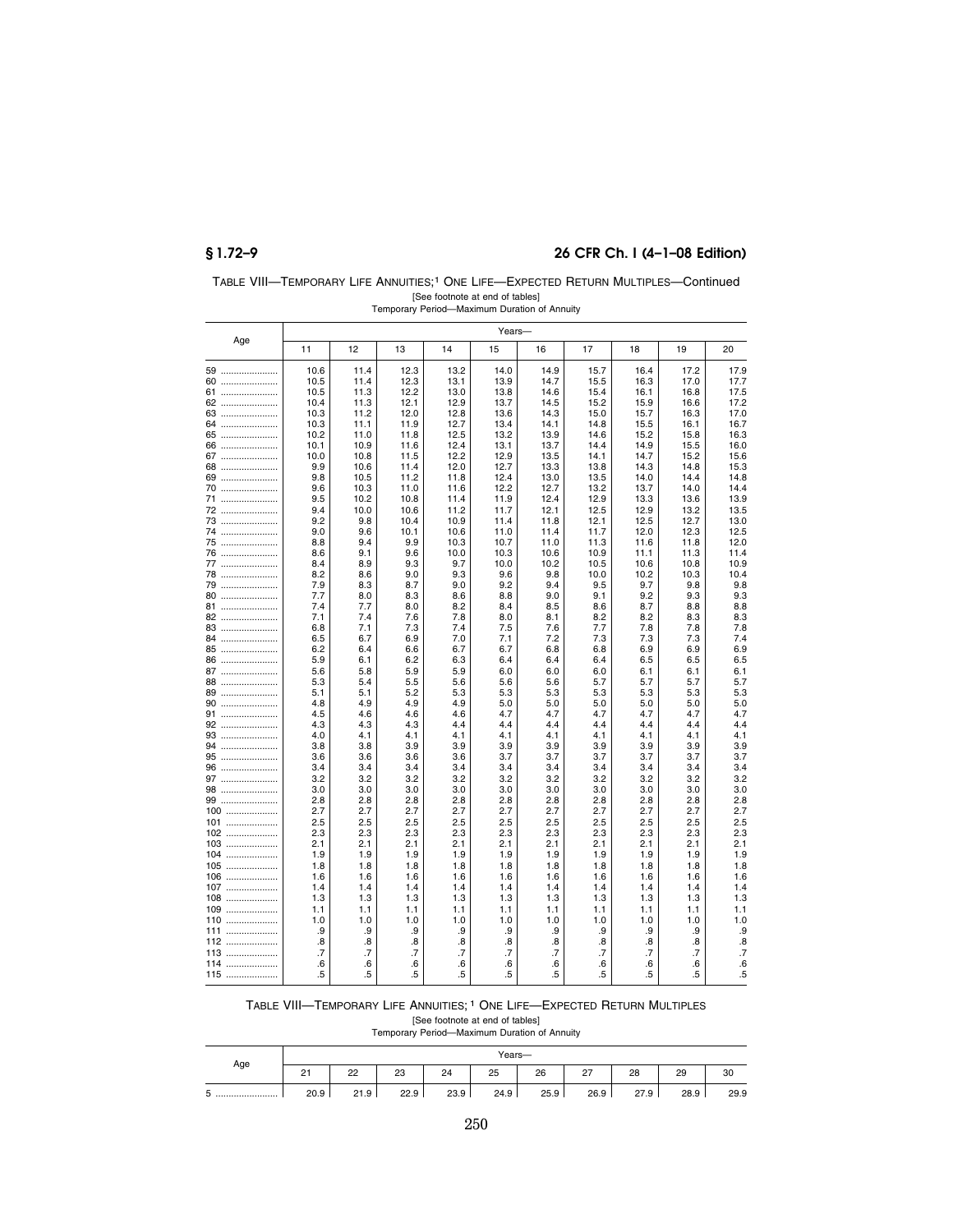## **Internal Revenue Service, Treasury § 1.72–9**

| TABLE VIII—TEMPORARY LIFE ANNUITIES: <sup>1</sup> ONE LIFE—EXPECTED RETURN MULTIPLES—Continued |
|------------------------------------------------------------------------------------------------|
| [See footnote at end of tables]                                                                |
| Temporary Period-Maximum Duration of Annuity                                                   |

|          |              |              |              |              | Years-       |              |              |              |              |              |
|----------|--------------|--------------|--------------|--------------|--------------|--------------|--------------|--------------|--------------|--------------|
| Age      | 21           | 22           | 23           | 24           | 25           | 26           | 27           | 28           | 29           | 30           |
| 6        | 20.9         | 21.9         | 22.9         | 23.9         | 24.9         | 25.9         | 26.9         | 27.9         | 28.9         | 29.9         |
| 7        | 20.9         | 21.9         | 22.9         | 23.9         | 24.9         | 25.9         | 26.9         | 27.9         | 28.9         | 29.9         |
| 8        | 20.9         | 21.9         | 22.9         | 23.9         | 24.9         | 25.9         | 26.9         | 27.9         | 28.9         | 29.8         |
| 9<br>10  | 20.9<br>20.9 | 21.9<br>21.9 | 22.9<br>22.9 | 23.9<br>23.9 | 24.9<br>24.9 | 25.9<br>25.9 | 26.9<br>26.9 | 27.9<br>27.9 | 28.9<br>28.8 | 29.8<br>29.8 |
| 11       | 20.9         | 21.9         | 22.9         | 23.9         | 24.9         | 25.9         | 26.9         | 27.9         | 28.8         | 29.8         |
| 12       | 20.9         | 21.9         | 22.9         | 23.9         | 24.9         | 25.9         | 26.9         | 27.8         | 28.8         | 29.8         |
| 13       | 20.9         | 21.9         | 22.9         | 23.9         | 24.9         | 25.9         | 26.9         | 27.8         | 28.8         | 29.8         |
| 14       | 20.9         | 21.9         | 22.9         | 23.9         | 24.9         | 25.9         | 26.8         | 27.8         | 28.8         | 29.8         |
| 15<br>16 | 20.9<br>20.9 | 21.9<br>21.9 | 22.9<br>22.9 | 23.9<br>23.9 | 24.9<br>24.9 | 25.9<br>25.8 | 26.8         | 27.8<br>27.8 | 28.8<br>28.8 | 29.8<br>29.8 |
| 17       | 20.9         | 21.9         | 22.9         | 23.9         | 24.9         | 25.8         | 26.8<br>26.8 | 27.8         | 28.8         | 29.8         |
| 18       | 20.9         | 21.9         | 22.9         | 23.9         | 24.8         | 25.8         | 26.8         | 27.8         | 28.8         | 29.7         |
| 19       | 20.9         | 21.9         | 22.9         | 23.9         | 24.8         | 25.8         | 26.8         | 27.8         | 28.8         | 29.7         |
| 20       | 20.9         | 21.9         | 22.9         | 23.8         | 24.8         | 25.8         | 26.8         | 27.8         | 28.7         | 29.7         |
| 21       | 20.9<br>20.9 | 21.9<br>21.9 | 22.9<br>22.8 | 23.8<br>23.8 | 24.8<br>24.8 | 25.8<br>25.8 | 26.8<br>26.8 | 27.8<br>27.7 | 28.7<br>28.7 | 29.7<br>29.7 |
| 22<br>23 | 20.9         | 21.9         | 22.8         | 23.8         | 24.8         | 25.8         | 26.7         | 27.7         | 28.7         | 29.7         |
| 24       | 20.9         | 21.8         | 22.8         | 23.8         | 24.8         | 25.8         | 26.7         | 27.7         | 28.7         | 29.6         |
| 25       | 20.9         | 21.8         | 22.8         | 23.8         | 24.8         | 25.7         | 26.7         | 27.7         | 28.6         | 29.6         |
| 26       | 20.8         | 21.8         | 22.8         | 23.8         | 24.8         | 25.7         | 26.7         | 27.7         | 28.6         | 29.6         |
| 27       | 20.8<br>20.8 | 21.8         | 22.8<br>22.8 | 23.8<br>23.7 | 24.7<br>24.7 | 25.7<br>25.7 | 26.7         | 27.6<br>27.6 | 28.6         | 29.5         |
| 28<br>29 | 20.8         | 21.8<br>21.8 | 22.8         | 23.7         | 24.7         | 25.7         | 26.6<br>26.6 | 27.6         | 28.6<br>28.5 | 29.5<br>29.5 |
| 30       | 20.8         | 21.8         | 22.7         | 23.7         | 24.7         | 25.6         | 26.6         | 27.5         | 28.5         | 29.4         |
| 31       | 20.8         | 21.8         | 22.7         | 23.7         | 24.6         | 25.6         | 26.6         | 27.5         | 28.4         | 29.4         |
| 32       | 20.8         | 21.7         | 22.7         | 23.7         | 24.6         | 25.6         | 26.5         | 27.5         | 28.4         | 29.3         |
| 33<br>34 | 20.8<br>20.7 | 21.7<br>21.7 | 22.7<br>22.7 | 23.6<br>23.6 | 24.6<br>24.6 | 25.5<br>25.5 | 26.5<br>26.4 | 27.4<br>27.4 | 28.4<br>28.3 | 29.3<br>29.2 |
| 35       | 20.7         | 21.7         | 22.6         | 23.6         | 24.5         | 25.5         | 26.4         | 27.3         | 28.2         | 29.2         |
| 36       | 20.7         | 21.6         | 22.6         | 23.5         | 24.5         | 25.4         | 26.3         | 27.3         | 28.2         | 29.1         |
| 37       | 20.7         | 21.6         | 22.6         | 23.5         | 24.4         | 25.4         | 26.3         | 27.2         | 28.1         | 29.0         |
| 38<br>39 | 20.6<br>20.6 | 21.6<br>21.5 | 22.5<br>22.5 | 23.4<br>23.4 | 24.4<br>24.3 | 25.3<br>25.2 | 26.2<br>26.1 | 27.1<br>27.0 | 28.0<br>27.9 | 28.9<br>28.8 |
| 40       | 20.6         | 21.5         | 22.4         | 23.3         | 24.3         | 25.2         | 26.1         | 27.0         | 27.8         | 28.7         |
| 41       | 20.5         | 21.4         | 22.4         | 23.3         | 24.2         | 25.1         | 26.0         | 26.9         | 27.7         | 28.6         |
| 42       | 20.5         | 21.4         | 22.3         | 23.2         | 24.1         | 25.0         | 25.9         | 26.8         | 27.6         | 28.5         |
| 43       | 20.4         | 21.3         | 22.2         | 23.2         | 24.0         | 24.9         | 25.8         | 26.6         | 27.5         | 28.3         |
| 44<br>45 | 20.4<br>20.3 | 21.3<br>21.2 | 22.2<br>22.1 | 23.1<br>23.0 | 24.0<br>23.9 | 24.8<br>24.7 | 25.7<br>25.6 | 26.5<br>26.4 | 27.3<br>27.2 | 28.2<br>28.0 |
| 46       | 20.2         | 21.1         | 22.0         | 22.9         | 23.8         | 24.6         | 25.4         | 26.2         | 27.0         | 27.8         |
| 47       | 20.2         | 21.1         | 21.9         | 22.8         | 23.6         | 24.5         | 25.3         | 26.1         | 26.8         | 27.6         |
| 48       | 20.1         | 21.0         | 21.8         | 22.7         | 23.5         | 24.3         | 25.1         | 25.9         | 26.6         | 27.4         |
| 49       | 20.0<br>19.9 | 20.9<br>20.8 | 21.7<br>21.6 | 22.6<br>22.4 | 23.4<br>23.2 | 24.2<br>24.0 | 25.0<br>24.8 | 25.7<br>25.5 | 26.4<br>26.2 | 27.1         |
| 50<br>51 | 19.8         | 20.7         | 21.5         | 22.3         | 23.1         | 23.8         | 24.6         | 25.3         | 25.9         | 26.9<br>26.6 |
| 52       | 19.7         | 20.6         | 21.4         | 22.1         | 22.9         | 23.6         | 24.3         | 25.0         | 25.7         | 26.3         |
| 53       | 19.6         | 20.4         | 21.2         | 22.0         | 22.7         | 23.4         | 24.1         | 24.7         | 25.3         | 25.9         |
| 54       | 19.5         | 20.3         | 21.0         | 21.8         | 22.5         | 23.2         | 23.8         | 24.4         | 25.0         | 25.6         |
| 55<br>56 | 19.3<br>19.2 | 20.1<br>19.9 | 20.8<br>20.6 | 21.6<br>21.3 | 22.2<br>22.0 | 22.9<br>22.6 | 23.5<br>23.2 | 24.1<br>23.7 | 24.6<br>24.3 | 25.2<br>24.7 |
| 57       | 19.0         | 19.7         | 20.4         | 21.1         | 21.7         | 22.3         | 22.8         | 23.4         | 23.8         | 24.3         |
| 58       | 18.8         | 19.5         | 20.2         | 20.8         | 21.4         | 21.9         | 22.5         | 22.9         | 23.4         | 23.8         |
| 59       | 18.6         | 19.3         | 19.9         | 20.5         | 21.1         | 21.6         | 22.0         | 22.5         | 22.9         | 23.2         |
| 60       | 18.4         | 19.0         | 19.6         | 20.2         | 20.7         | 21.2         | 21.6         | 22.0         | 22.4         | 22.7         |
| 61<br>62 | 18.1<br>17.8 | 18.7<br>18.4 | 19.3<br>18.9 | 19.8<br>19.4 | 20.3<br>19.9 | 20.7<br>20.3 | 21.1<br>20.6 | 21.5<br>21.0 | 21.8<br>21.2 | 22.1<br>21.5 |
| 63       | 17.5         | 18.1         | 18.5         | 19.0         | 19.4         | 19.8         | 20.1         | 20.4         | 20.6         | 20.8         |
| 64       | 17.2         | 17.7         | 18.1         | 18.6         | 18.9         | 19.3         | 19.5         | 19.8         | 20.0         | 20.2         |
| 65       | 16.8         | 17.3         | 17.7         | 18.1         | 18.4         | 18.7         | 18.9         | 19.2         | 19.3         | 19.5         |
| 66       | 16.5         | 16.9         | 17.3         | 17.6         | 17.9         | 18.1         | 18.3         | 18.5         | 18.7         | 18.8         |
| 67<br>68 | 16.1<br>15.6 | 16.4<br>16.0 | 16.8<br>16.3 | 17.1<br>16.5 | 17.3<br>16.7 | 17.5<br>16.9 | 17.7<br>17.1 | 17.9<br>17.2 | 18.0<br>17.3 | 18.1<br>17.4 |
| 69       | 15.2         | 15.5         | 15.7         | 16.0         | 16.1         | 16.3         | 16.4         | 16.5         | 16.6         | 16.7         |
| 70       | 14.7         | 15.0         | 15.2         | 15.4         | 15.5         | 15.7         | 15.8         | 15.8         | 15.9         | 15.9         |
| 71       | 14.2         | 14.4         | 14.6         | 14.8         | 14.9         | 15.0         | 15.1         | 15.2         | 15.2         | 15.2         |
| 72       | 13.7         | 13.9         | 14.1         | 14.2         | 14.3         | 14.4         | 14.4         | 14.5         | 14.5         | 14.5         |
| 73<br>   | 13.2         | 13.3         | 13.5         | 13.6         | 13.7         | 13.7         | 13.8         | 13.8         | 13.8         | 13.9         |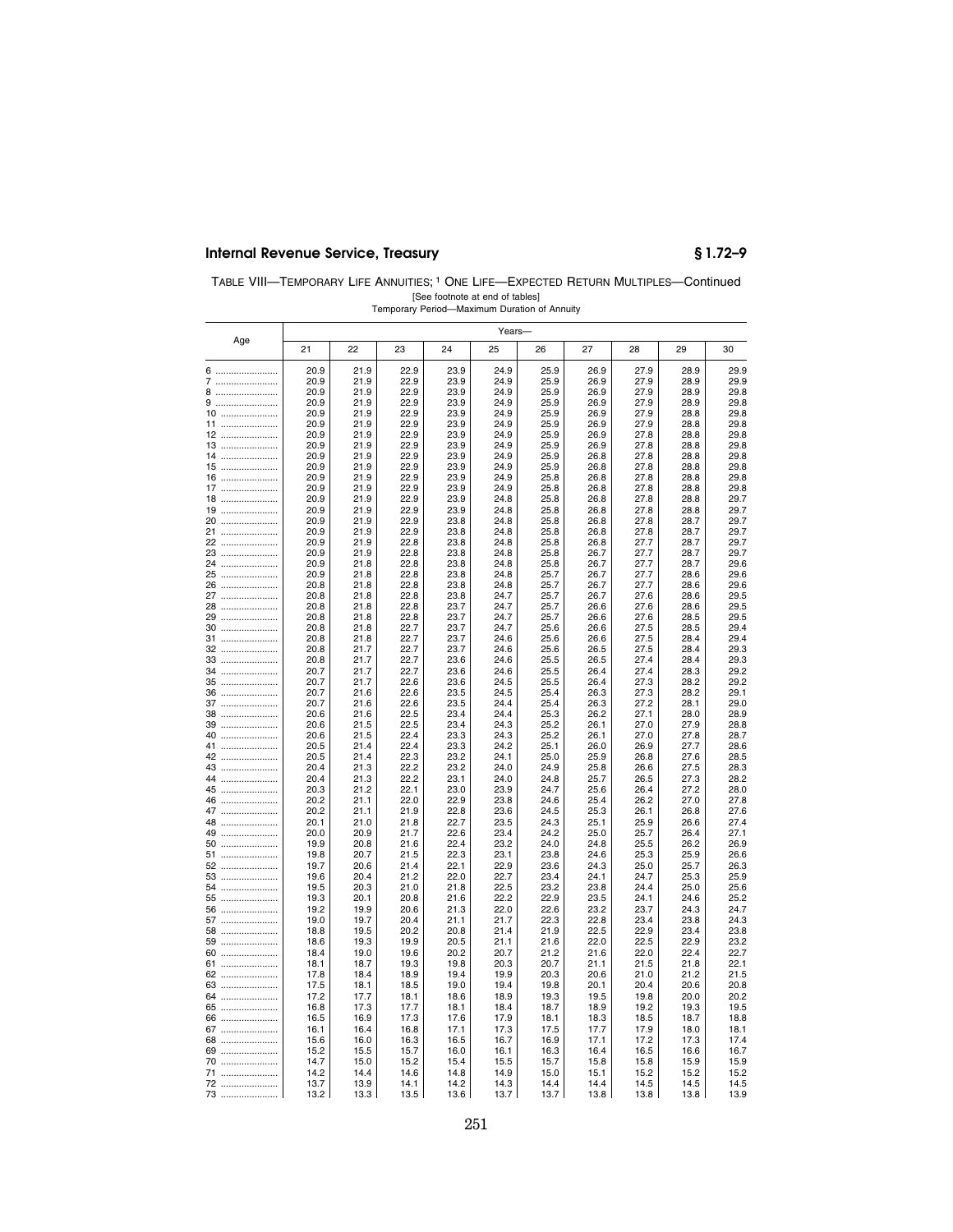## **§ 1.72–9 26 CFR Ch. I (4–1–08 Edition)**

| TABLE VIII—TEMPORARY LIFE ANNUITIES: <sup>1</sup> ONE LIFE—EXPECTED RETURN MULTIPLES—Continued |
|------------------------------------------------------------------------------------------------|
| [See footnote at end of tables]                                                                |
| Temporary Period-Maximum Duration of Annuity                                                   |

|              |                 | Years-     |            |            |            |                 |            |            |            |                 |  |
|--------------|-----------------|------------|------------|------------|------------|-----------------|------------|------------|------------|-----------------|--|
| Age          | 21              | 22         | 23         | 24         | 25         | 26              | 27         | 28         | 29         | 30              |  |
| 74           | 12.6            | 12.8       | 12.9       | 13.0       | 13.0       | 13.1            | 13.1       | 13.1       | 13.2       | 13.2            |  |
| 75           | 12.1            | 12.2       | 12.3       | 12.4       | 12.4       | 12.5            | 12.5       | 12.5       | 12.5       | 12.5            |  |
| 76           | 11.5            | 11.6       | 11.7       | 11.8       | 11.8       | 11.8            | 11.8       | 11.9       | 11.9       | 11.9            |  |
| 77           | 11.0            | 11.1       | 11.1       | 11.2       | 11.2       | 11.2            | 11.2       | 11.2       | 11.2       | 11.2            |  |
| 78           | 10.4            | 10.5       | 10.5       | 10.6       | 10.6       | 10.6            | 10.6       | 10.6       | 10.6       | 10.6            |  |
| 79           | 9.9             | 9.9        | 10.0       | 10.0       | 10.0       | 10.0            | 10.0       | 10.0       | 10.0       | 10.0            |  |
| 80           | 9.4             | 9.4        | 9.4        | 9.4        | 9.5        | 9.5             | 9.5        | 9.5        | 9.5        | 9.5             |  |
| 81           | 8.8             | 8.9        | 8.9        | 8.9        | 8.9        | 8.9             | 8.9        | 8.9        | 8.9        | 8.9             |  |
| 82           | 8.3             | 8.4        | 8.4        | 8.4        | 8.4        | 8.4             | 8.4        | 8.4        | 8.4        | 8.4             |  |
| 83           | 7.8             | 7.9        | 7.9        | 7.9        | 7.9        | 7.9             | 7.9        | 7.9        | 7.9        | 7.9             |  |
| 84           | 7.4             | 7.4        | 7.4        | 7.4        | 7.4        | 7.4             | 7.4        | 7.4        | 7.4        | 7.4             |  |
| 85           | 6.9             | 6.9        | 6.9        | 6.9        | 6.9        | 6.9             | 6.9        | 6.9        | 6.9        | 6.9             |  |
| 86           | 6.5             | 6.5        | 6.5        | 6.5        | 6.5        | 6.5             | 6.5        | 6.5        | 6.5        | 6.5             |  |
| 87           | 6.1             | 6.1        | 6.1        | 6.1        | 6.1        | 6.1             | 6.1        | 6.1        | 6.1        | 6.1             |  |
| 88           | 5.7             | 5.7        | 5.7        | 5.7        | 5.7        | 5.7             | 5.7        | 5.7        | 5.7        | 5.7             |  |
| 89           | 5.3             | 5.3        | 5.3        | 5.3        | 5.3        | 5.3             | 5.3        | 5.3        | 5.3        | 5.3             |  |
| 90           | 5.0             | 5.0        | 5.0        | 5.0        | 5.0        | 5.0             | 5.0        | 5.0        | 5.0        | 5.0             |  |
| 91           | 4.7             | 4.7        | 4.7        | 4.7        | 4.7        | 4.7             | 4.7        | 4.7        | 4.7        | 4.7             |  |
| 92           | 4.4             | 4.4        | 4.4        | 4.4        | 4.4        | 4.4             | 4.4        | 4.4        | 4.4        | 4.4             |  |
|              | 4.1             | 4.1        | 4.1        | 4.1        | 4.1        | 4.1             | 4.1        | 4.1        | 4.1        | 4.1             |  |
| 94           | 3.9             | 3.9        | 3.9        | 3.9        | 3.9        | 3.9             | 3.9        | 3.9        | 3.9        | 3.9             |  |
| 95           | 3.7             | 3.7        | 3.7        | 3.7        | 3.7        | 3.7             | 3.7        | 3.7        | 3.7        | 3.7             |  |
| 96           | 3.4             | 3.4        | 3.4        | 3.4        | 3.4        | 3.4             | 3.4        | 3.4        | 3.4        | 3.4             |  |
| 97           | 3.2             | 3.2        | 3.2        | 3.2        | 3.2        | 3.2             | 3.2        | 3.2        | 3.2        | 3.2             |  |
| 98           | 3.0             | 3.0        | 3.0        | 3.0        | 3.0        | 3.0             | 3.0        | 3.0        | 3.0        | 3.0             |  |
| 99           | 2.8             | 2.8        | 2.8        | 2.8        | 2.8        | 2.8             | 2.8        | 2.8        | 2.8        | 2.8             |  |
| 100          | 2.7             | 2.7        | 2.7        | 2.7        | 2.7        | 2.7             | 2.7        | 2.7        | 2.7        | 2.7             |  |
| $101$        | 2.5             | 2.5        | 2.5        | 2.5        | 2.5        | 2.5             | 2.5        | 2.5        | 2.5        | 2.5             |  |
| $102$        | 2.3             | 2.3        | 2.3        | 2.3        | 2.3        | 2.3             | 2.3        | 2.3        | 2.3        | 2.3             |  |
| 103          | 2.1             | 2.1        | 2.1        | 2.1        | 2.1        | 2.1             | 2.1        | 2.1        | 2.1        | 2.1             |  |
| 104<br>$105$ | 1.9             | 1.9        | 1.9        | 1.9        | 1.9        | 1.9             | 1.9        | 1.9        | 1.9        | 1.9             |  |
|              | 1.8             | 1.8<br>1.6 | 1.8<br>1.6 | 1.8        | 1.8        | 1.8             | 1.8<br>1.6 | 1.8        | 1.8        | 1.8<br>1.6      |  |
| 106<br>107   | 1.6             |            |            | 1.6        | 1.6        | 1.6             |            | 1.6        | 1.6        | 1.4             |  |
|              | 1.4<br>1.3      | 1.4<br>1.3 | 1.4<br>1.3 | 1.4<br>1.3 | 1.4<br>1.3 | 1.4<br>1.3      | 1.4<br>1.3 | 1.4<br>1.3 | 1.4<br>1.3 | 1.3             |  |
| 108<br>$109$ | 1.1             | 1.1        | 1.1        | 1.1        | 1.1        | 1.1             | 1.1        | 1.1        | 1.1        | 1.1             |  |
| 110          | 1.0             | 1.0        | 1.0        | 1.0        | 1.0        | 1.0             | 1.0        | 1.0        | 1.0        | 1.0             |  |
| 111<br>.     | .9              | .9         | .9         | .9         | .9         | .9              | .9         | .9         | .9         | .9              |  |
|              | .8              | .8         | .8         | .8         | .8         | .8              | .8         | .8         | .8         | .8              |  |
| 112<br>113   | $\overline{.7}$ | .7         | .7         | .7         | .7         | $\overline{.7}$ | .7         | .7         | .7         | $\overline{.7}$ |  |
| 114          | .6              | .6         | .6         | .6         | .6         | .6              |            | .6         |            | .6              |  |
| $115$        | .5              | .5         | .5         | .5         | .5         | .5              | .6<br>.5   | .5         | .6<br>.5   | .5              |  |
|              |                 |            |            |            |            |                 |            |            |            |                 |  |

### TABLE VIII—TEMPORARY LIFE ANNUITIES;1 ONE LIFE—EXPECTED RETURN MULTIPLES

[See footnote at end of tables] Temporary Period—Maximum Duration of Annuity

| nporary Period—Maximum Duration of Annu |  |  |  |
|-----------------------------------------|--|--|--|
|                                         |  |  |  |

|        | Years- |      |      |      |      |      |      |      |      |      |  |
|--------|--------|------|------|------|------|------|------|------|------|------|--|
| Age    | 31     | 32   | 33   | 34   | 35   | 36   | 37   | 38   | 39   | 40   |  |
| 5<br>. | 30.8   | 31.8 | 32.8 | 33.8 | 34.8 | 35.8 | 36.8 | 37.7 | 38.7 | 39.7 |  |
| 6<br>  | 30.8   | 31.8 | 32.8 | 33.8 | 34.8 | 35.8 | 36.8 | 37.7 | 38.7 | 39.7 |  |
| 7      | 30.8   | 31.8 | 32.8 | 33.8 | 34.8 | 35.8 | 36.7 | 37.7 | 38.7 | 39.7 |  |
| 8      | 30.8   | 31.8 | 32.8 | 33.8 | 34.8 | 35.7 | 36.7 | 37.7 | 38.7 | 39.7 |  |
| 9      | 30.8   | 31.8 | 32.8 | 33.8 | 34.8 | 35.7 | 36.7 | 37.7 | 38.7 | 39.6 |  |
| 10<br> | 30.8   | 31.8 | 32.8 | 33.8 | 34.7 | 35.7 | 36.7 | 37.7 | 38.6 | 39.6 |  |
| 11     | 30.8   | 31.8 | 32.8 | 33.8 | 34.7 | 35.7 | 36.7 | 37.7 | 38.6 | 39.6 |  |
| 12     | 30.8   | 31.8 | 32.8 | 33.7 | 34.7 | 35.7 | 36.7 | 37.6 | 38.6 | 39.6 |  |
| $13$   | 30.8   | 31.8 | 32.7 | 33.7 | 34.7 | 35.7 | 36.6 | 37.6 | 38.6 | 39.5 |  |
| 14     | 30.8   | 31.8 | 32.7 | 33.7 | 34.7 | 35.7 | 36.6 | 37.6 | 38.6 | 39.5 |  |
| $15$   | 30.8   | 31.7 | 32.7 | 33.7 | 34.7 | 35.6 | 36.6 | 37.6 | 38.5 | 39.5 |  |
| $16$   | 30.8   | 31.7 | 32.7 | 33.7 | 34.6 | 35.6 | 36.6 | 37.5 | 38.5 | 39.4 |  |
| 17     | 30.7   | 31.7 | 32.7 | 33.7 | 34.6 | 35.6 | 36.5 | 37.5 | 38.5 | 39.4 |  |
| 18<br> | 30.7   | 31.7 | 32.7 | 33.6 | 34.6 | 35.6 | 36.5 | 37.5 | 38.4 | 39.4 |  |
| 19     | 30.7   | 31.7 | 32.6 | 33.6 | 34.6 | 35.5 | 36.5 | 37.4 | 38.4 | 39.3 |  |
| 20<br> | 30.7   | 31.7 | 32.6 | 33.6 | 34.5 | 35.5 | 36.4 | 37.4 | 38.3 | 39.3 |  |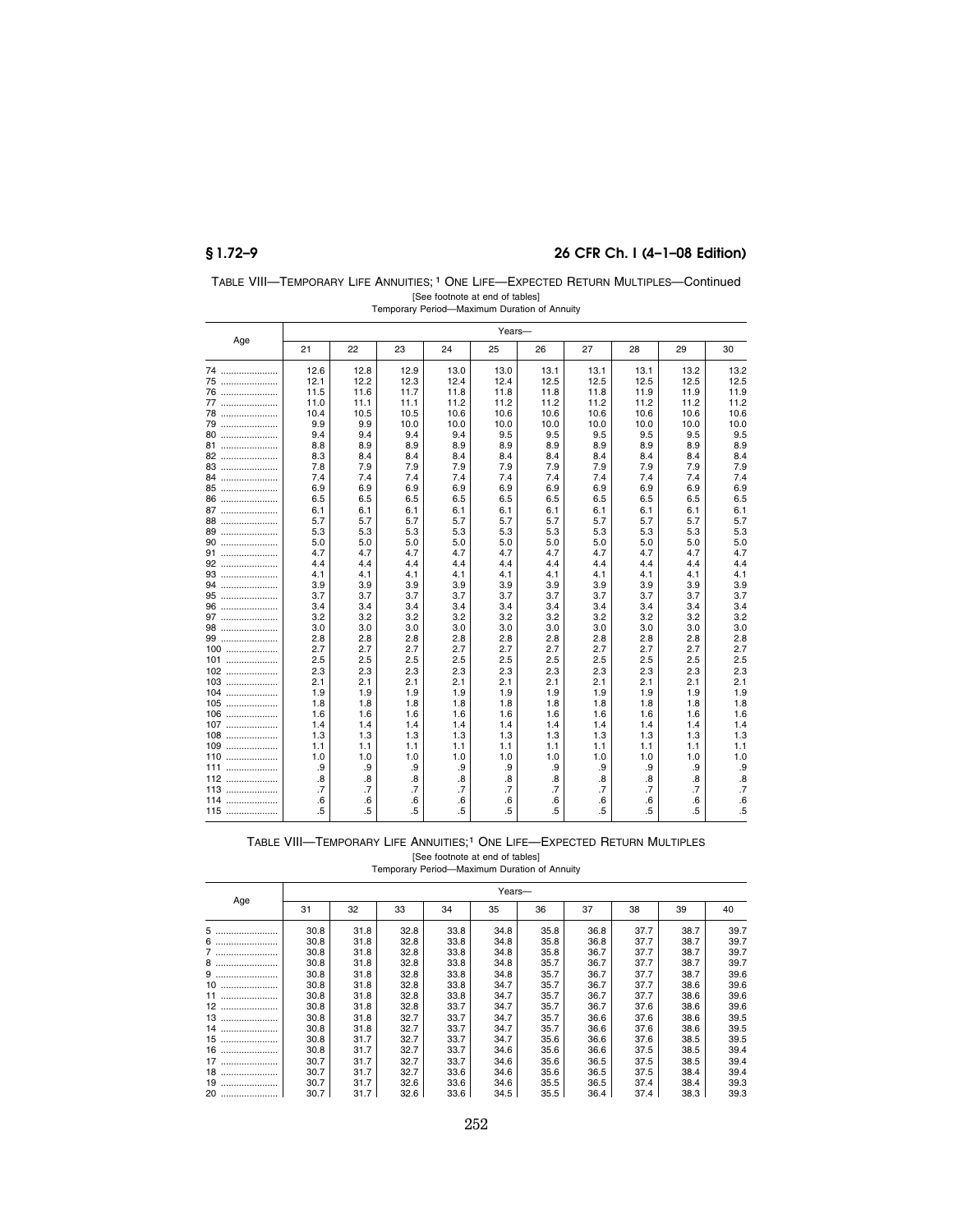## **Internal Revenue Service, Treasury § 1.72–9**

| TABLE VIII—TEMPORARY LIFE ANNUITIES: <sup>1</sup> ONE LIFE—EXPECTED RETURN MULTIPLES—Continued |  |
|------------------------------------------------------------------------------------------------|--|
| [See footnote at end of tables]                                                                |  |
| Temporary Period—Maximum Duration of Annuity                                                   |  |

|          | Years-       |              |              |              |              |              |              |              |              |              |  |
|----------|--------------|--------------|--------------|--------------|--------------|--------------|--------------|--------------|--------------|--------------|--|
| Age      | 31           | 32           | 33           | 34           | 35           | 36           | 37           | 38           | 39           | 40           |  |
| 21       | 30.7         | 31.6         | 32.6         | 33.6         | 34.5         | 35.5         | 36.4         | 37.4         | 38.3         | 39.2         |  |
| 22       | 30.6         | 31.6         | 32.6         | 33.5         | 34.5         | 35.4         | 36.4         | 37.3         | 38.2         | 39.2         |  |
| 23       | 30.6         | 31.6         | 32.5         | 33.5         | 34.4         | 35.4         | 36.3         | 37.3         | 38.2         | 39.1         |  |
| 24<br>25 | 30.6<br>30.6 | 31.5<br>31.5 | 32.5<br>32.5 | 33.5<br>33.4 | 34.4<br>34.3 | 35.3<br>35.3 | 36.3<br>36.2 | 37.2<br>37.1 | 38.1<br>38.1 | 39.0<br>39.0 |  |
| 26       | 30.5         | 31.5         | 32.4         | 33.4         | 34.3         | 35.2         | 36.2         | 37.1         | 38.0         | 38.9         |  |
| 27       | 30.5         | 31.4         | 32.4         | 33.3         | 34.2         | 35.2         | 36.1         | 37.0         | 37.9         | 38.8         |  |
| 28       | 30.5         | 31.4         | 32.3         | 33.3         | 34.2         | 35.1         | 36.0         | 36.9         | 37.8         | 38.7         |  |
| 29       | 30.4         | 31.4         | 32.3         | 33.2         | 34.1         | 35.0         | 35.9         | 36.8         | 37.7         | 38.6         |  |
| 30<br>31 | 30.4<br>30.3 | 31.3<br>31.2 | 32.2<br>32.2 | 33.1<br>33.1 | 34.1<br>34.0 | 35.0<br>34.9 | 35.8         | 36.7<br>36.6 | 37.6<br>37.5 | 38.5<br>38.3 |  |
| 32       | 30.3         | 31.2         | 32.1         | 33.0         | 33.9         | 34.8         | 35.8<br>35.6 | 36.5         | 37.4         | 38.2         |  |
| 33       | 30.2         | 31.1         | 32.0         | 32.9         | 33.8         | 34.7         | 35.5         | 36.4         | 37.2         | 38.0         |  |
| 34       | 30.1         | 31.0         | 31.9         | 32.8         | 33.7         | 34.6         | 35.4         | 36.2         | 37.1         | 37.9         |  |
| 35       | 30.1         | 31.0         | 31.8         | 32.7         | 33.6         | 34.4         | 35.3         | 36.1         | 36.9         | 37.7         |  |
| 36       | 30.0<br>29.9 | 30.9<br>30.8 | 31.7<br>31.6 | 32.6<br>32.5 | 33.5         | 34.3<br>34.1 | 35.1<br>34.9 | 35.9         | 36.7         | 37.4<br>37.2 |  |
| 37<br>38 | 29.8         | 30.7         | 31.5         | 32.3         | 33.3<br>33.2 | 34.0         | 34.7         | 35.7<br>35.5 | 36.5<br>36.2 | 37.0         |  |
| 39       | 29.7         | 30.5         | 31.4         | 32.2         | 33.0         | 33.8         | 34.5         | 35.3         | 36.0         | 36.7         |  |
| 40       | 29.6         | 30.4         | 31.2         | 32.0         | 32.8         | 33.6         | 34.3         | 35.0         | 35.7         | 36.4         |  |
| 41       | 29.4         | 30.2         | 31.0         | 31.8         | 32.6         | 33.3         | 34.1         | 34.7         | 35.4         | 36.0         |  |
| 42       | 29.3         | 30.1         | 30.9         | 31.6         | 32.4         | 33.1         | 33.8         | 34.4         | 35.1         | 35.7         |  |
| 43<br>44 | 29.1<br>28.9 | 29.9<br>29.7 | 30.7<br>30.5 | 31.4<br>31.2 | 32.1<br>31.9 | 32.8<br>32.5 | 33.5<br>33.2 | 34.1<br>33.8 | 34.7<br>34.3 | 35.3<br>34.9 |  |
| 45       | 28.8         | 29.5         | 30.2         | 30.9         | 31.6         | 32.2         | 32.8         | 33.4         | 33.9         | 34.4         |  |
| 46       | 28.5         | 29.3         | 30.0         | 30.6         | 31.3         | 31.9         | 32.4         | 33.0         | 33.5         | 33.9         |  |
| 47       | 28.3         | 29.0         | 29.7         | 30.3         | 30.9         | 31.5         | 32.0         | 32.5         | 33.0         | 33.4         |  |
| 48<br>49 | 28.1<br>27.8 | 28.7<br>28.4 | 29.4<br>29.0 | 30.0<br>29.6 | 30.6<br>30.2 | 31.1<br>30.7 | 31.6<br>31.1 | 32.1<br>31.5 | 32.5<br>31.9 | 32.9<br>32.3 |  |
| 50       | 27.5         | 28.1         | 28.7         | 29.2         | 29.7         | 30.2         | 30.6         | 31.0         | 31.4         | 31.7         |  |
| 51       | 27.2         | 27.8         | 28.3         | 28.8         | 29.3         | 29.7         | 30.1         | 30.4         | 30.7         | 31.0         |  |
| 52       | 26.8         | 27.4         | 27.9         | 28.4         | 28.8         | 29.2         | 29.5         | 29.8         | 30.1         | 30.3         |  |
| 53       | 26.5         | 27.0<br>26.5 | 27.4<br>27.0 | 27.9<br>27.4 | 28.3<br>27.7 | 28.6<br>28.0 | 28.9         | 29.2<br>28.5 | 29.4<br>28.7 | 29.6         |  |
| 54<br>55 | 26.1<br>25.6 | 26.1         | 26.5         | 26.8         | 27.1         | 27.4         | 28.3<br>27.6 | 27.8         | 28.0         | 28.9<br>28.1 |  |
| 56       | 25.2         | 25.6         | 25.9         | 26.2         | 26.5         | 26.7         | 26.9         | 27.1         | 27.2         | 27.3         |  |
| 57       | 24.7         | 25.0         | 25.3         | 25.6         | 25.8         | 26.0         | 26.2         | 26.3         | 26.5         | 26.5         |  |
| 58       | 24.1         | 24.4         | 24.7         | 25.0         | 25.2         | 25.3         | 25.5         | 25.6         | 25.7         | 25.7         |  |
| 59<br>60 | 23.6<br>23.0 | 23.8<br>23.2 | 24.1<br>23.4 | 24.3<br>23.6 | 24.4<br>23.7 | 24.6<br>23.8 | 24.7<br>23.9 | 24.8<br>24.0 | 24.9<br>24.0 | 24.9<br>24.1 |  |
| 61       | 22.3         | 22.5         | 22.7         | 22.9         | 23.0         | 23.1         | 23.1         | 23.2         | 23.2         | 23.3         |  |
| 62       | 21.7         | 21.9         | 22.0         | 22.1         | 22.2         | 22.3         | 22.3         | 22.4         | 22.4         | 22.4         |  |
| 63       | 21.0         | 21.1         | 21.3         | 21.4         | 21.4         | 21.5         | 21.5         | 21.6         | 21.6         | 21.6         |  |
| 64       | 20.3         | 20.4         | 20.5         | 20.6         | 20.6         | 20.7         | 20.7         | 20.7         | 20.8         | 20.8         |  |
| 65<br>66 | 19.6<br>18.9 | 19.7<br>19.0 | 19.8<br>19.0 | 19.8<br>19.1 | 19.9<br>19.1 | 19.9<br>19.1 | 19.9<br>19.1 | 19.9<br>19.1 | 19.9<br>19.1 | 20.0<br>19.1 |  |
| 67       | 18.2         | 18.2         | 18.3         | 18.3         | 18.3         | 18.3         | 18.3         | 18.3         | 18.4         | 18.4         |  |
| 68       | 17.4         | 17.5         | 17.5         | 17.5         | 17.5         | 17.6         | 17.6         | 17.6         | 17.6         | 17.6         |  |
| 69       | 16.7         | 16.7         | 16.8         | 16.8         | 16.8         | 16.8         | 16.8         | 16.8         | 16.8         | 16.8         |  |
| 70       | 16.0         | 16.0         | 16.0         | 16.0         | 16.0         | 16.0         | 16.0         | 16.0         | 16.0         | 16.0         |  |
| 71<br>72 | 15.3<br>14.6 | 15.3<br>14.6 | 15.3<br>14.6 | 15.3<br>14.6 | 15.3<br>14.6 | 15.3<br>14.6 | 15.3<br>14.6 | 15.3<br>14.6 | 15.3<br>14.6 | 15.3<br>14.6 |  |
| 73       | 13.9         | 13.9         | 13.9         | 13.9         | 13.9         | 13.9         | 13.9         | 13.9         | 13.9         | 13.9         |  |
| 74       | 13.2         | 13.2         | 13.2         | 13.2         | 13.2         | 13.2         | 13.2         | 13.2         | 13.2         | 13.2         |  |
| 75       | 12.5         | 12.5         | 12.5         | 12.5         | 12.5         | 12.5         | 12.5         | 12.5         | 12.5         | 12.5         |  |
| 76       | 11.9         | 11.9         | 11.9         | 11.9         | 11.9         | 11.9         | 11.9         | 11.9         | 11.9         | 11.9         |  |
| 77<br>78 | 11.2<br>10.6 | 11.2<br>10.6 | 11.2<br>10.6 | 11.2<br>10.6 | 11.2<br>10.6 | 11.2<br>10.6 | 11.2<br>10.6 | 11.2<br>10.6 | 11.2<br>10.6 | 11.2<br>10.6 |  |
| 79       | 10.0         | 10.0         | 10.0         | 10.0         | 10.0         | 10.0         | 10.0         | 10.0         | 10.0         | 10.0         |  |
| 80       | 9.5          | 9.5          | 9.5          | 9.5          | 9.5          | 9.5          | 9.5          | 9.5          | 9.5          | 9.5          |  |
| 81       | 8.9          | 8.9          | 8.9          | 8.9          | 8.9          | 8.9          | 8.9          | 8.9          | 8.9          | 8.9          |  |
| 82       | 8.4          | 8.4          | 8.4          | 8.4          | 8.4          | 8.4          | 8.4          | 8.4          | 8.4          | 8.4          |  |
| 83       | 7.9<br>7.4   | 7.9<br>7.4   | 7.9<br>7.4   | 7.9<br>7.4   | 7.9<br>7.4   | 7.9<br>7.4   | 7.9<br>7.4   | 7.9<br>7.4   | 7.9<br>7.4   | 7.9          |  |
| 84<br>85 | 6.9          | 6.9          | 6.9          | 6.9          | 6.9          | 6.9          | 6.9          | 6.9          | 6.9          | 7.4<br>6.9   |  |
| 86       | 6.5          | 6.5          | 6.5          | 6.5          | 6.5          | 6.5          | 6.5          | 6.5          | 6.5          | 6.5          |  |
| 87       | 6.1          | 6.1          | 6.1          | 6.1          | 6.1          | 6.1          | 6.1          | 6.1          | 6.1          | 6.1          |  |
| 88       | 5.7          | 5.7          | 5.7          | 5.7          | 5.7          | 5.7          | 5.7          | 5.7          | 5.7          | 5.7          |  |